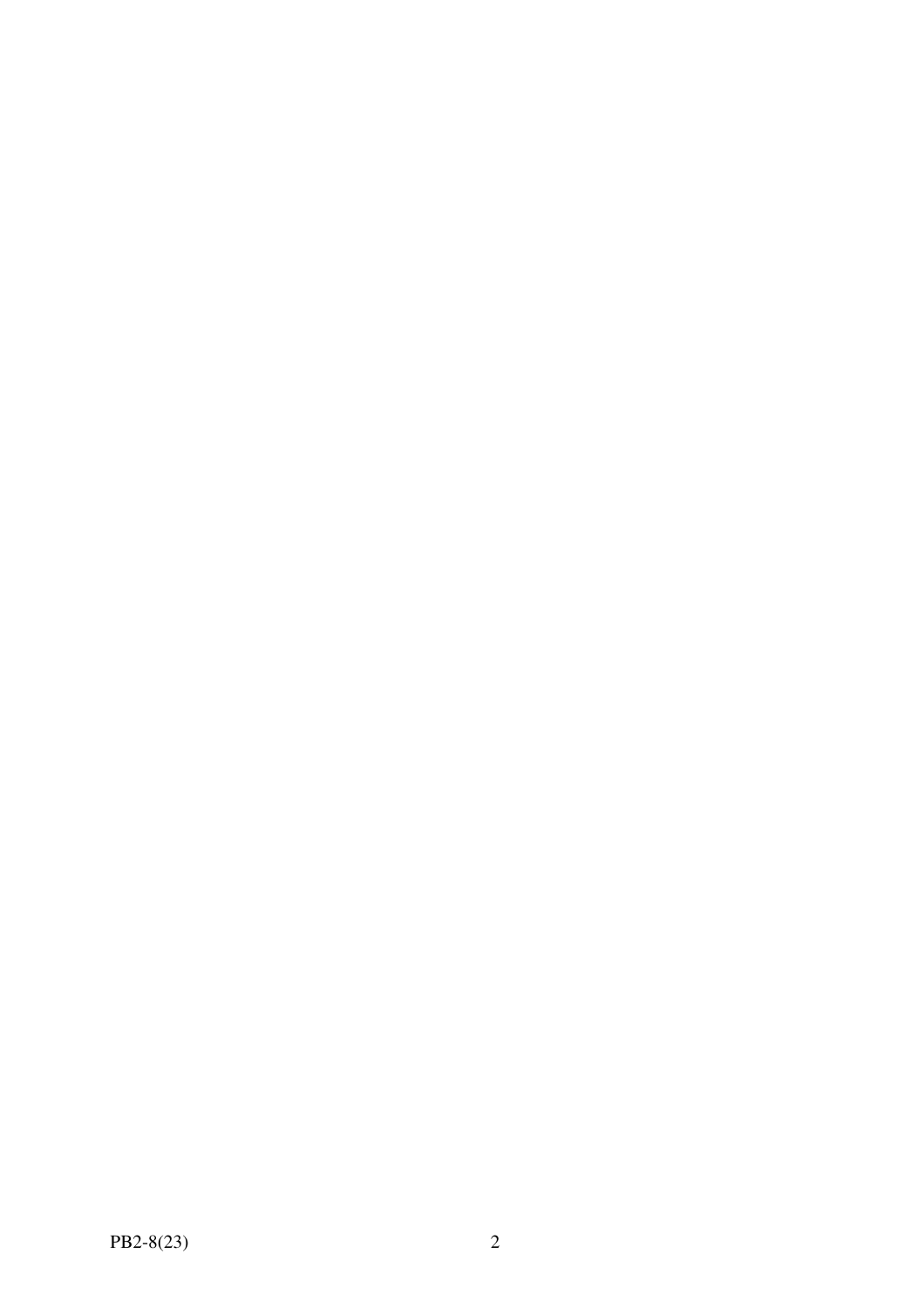# **PB2-8 (23)**

# **FLDWARN for the Condamine Balonne**

## **1 December 2010 to 31 January 2011**

TO::BOM619 IDQ20825 Australian Government Bureau of Meteorology Queensland FLOOD WARNING FOR THE CONDAMINE RIVER, BALONNE RIVER AND TRIBUTARIES AND MARANOA RIVER Issued at 7:48 AM on Sunday the 5th of December 2010 by the Bureau of Meteorology, Brisbane. Fast river rises will continue in the Maranoa River downstream of the Mitchell area to Beardmore Dam during today and Monday causing moderate to major flooding. Upper Condamine: Recent rains have caused stream rises and minor to moderate flooding upstream of Warwick and in creeks in the Warwick to Allora area. Rises will extend to the Warwick area and downstream in the Condamine River today but generally cause only minor flooding. Balonne River and tributary creeks: Recent rains have also caused rises and minor flooding in Bungil Creek around Roma and in the Balonne River from the Surat area to Beardmore Dam. Rises will continue in these areas today causing some minor to moderate flooding. Maranoa River: Rises and moderate flooding have peaked in the Mitchell area. Fast river rises will continue downstream of the Mitchell area to Beardmore Dam during today and Monday causing moderate to major flooding. Lower Balonne River system: River rises will extend to the lower Balonne River system below Beardmore Dam during the next week, but with existing upstream flows, generally cause only minor to moderate flooding. Next Issue: The next warning will be issued at about 3pm Sunday. River heights are constantly updated on the Bureau's website. Latest River Heights: Condamine R at Murrays Br  $\#$  4.75m rising  $07:00$  AM SUN 05/12/10 Condamine R at Warwick # 2.44m rising 06:54 AM SUN 05/12/10 Glengallan Ck near Backwater Ck # 4.3m steady 05:51 AM SUN 05/12/10 Dogwood Ck at Gilweir \* 8.33m rising 05:30 AM SUN 05/12/10 Balonne R at Warkon 4m rising slowly 06:00 AM SUN 05/12/10 Yuleba Ck at Yuleba Forestry \* 5.69m rising 05:30 AM SUN 05/12/10 Balonne R at Surat 1988 100 CM 6.1m rising 196:00 AM SUN 05/12/10 Bungil Ck at Tabers \* 5.69m falling 05:20 AM SUN 05/12/10 Bungil Ck at Roma 6.35m rising slowly 05:30 AM SUN 05/12/10 Balonne R at Weribone \* 7.2m rising 05:40 AM SUN 05/12/10 Maranoa R at Mitchell \* 3.82m falling 05:30 AM SUN 05/12/10 Maranoa R at Springfield 8m rising slowly 05:30 AM SUN 05/12/10 Maranoa R at Woodlands 5.6m rising slowly 06:00 AM SUN 05/12/10 Maranoa R at Old Cashmere \* 4.35m rising 05:40 AM SUN 05/12/10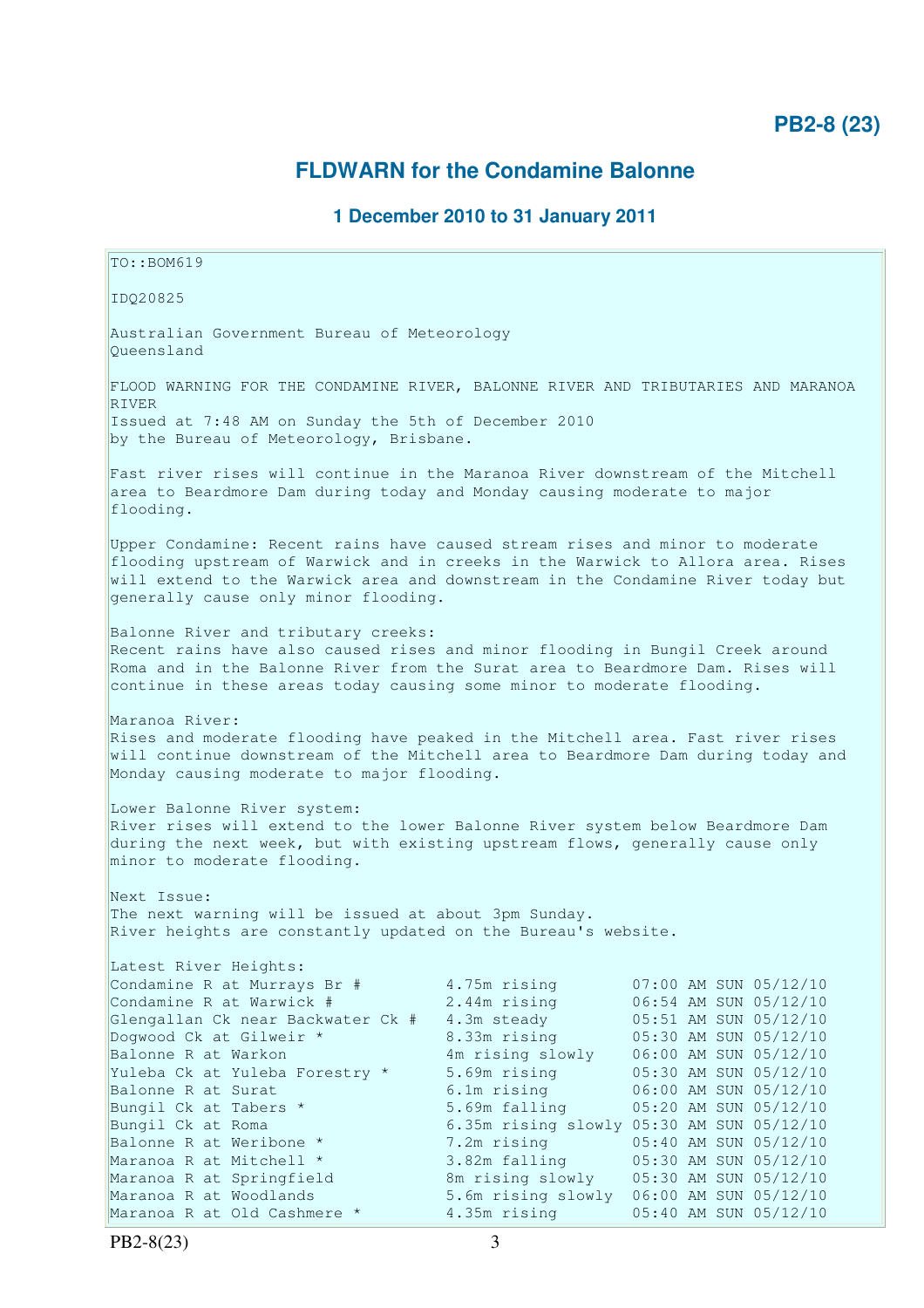| Balonne R at St George                                                     | 4.09m rising | 06:00 AM SUN 05/12/10 |
|----------------------------------------------------------------------------|--------------|-----------------------|
| Balonne R at Whyenbah                                                      | 3.15m rising | 09:00 AM SAT 04/12/10 |
|                                                                            |              |                       |
|                                                                            |              |                       |
| Warnings and River Height Bulletins are available at                       |              |                       |
| http://www.bom.gov.au/gld/flood/ . Flood Warnings are also available on    |              |                       |
| telephone 1300 659 219 at a low call cost of 27.5 cents, more from mobile, |              |                       |
| public and satellite phones.                                               |              |                       |
|                                                                            |              |                       |
|                                                                            |              |                       |

TO::BOM619

IDQ20825

Australian Government Bureau of Meteorology Queensland

FLOOD WARNING FOR THE CONDAMINE RIVER, BALONNE RIVER AND TRIBUTARIES AND MARANOA RIVER Issued at 2:59 PM on Sunday the 5th of December 2010

by the Bureau of Meteorology, Brisbane.

Moderate to major flooding will continue along the Maranoa River downstream of the Mitchell area to Beardmore Dam during today and Monday. Minor to moderate flooding also continues along Bungil Creek in the Roma area.

UPPER CONDAMINE:

Minor flooding is occurring upstream of Warwick and in creeks in the Warwick to Allora area. Rises will extend to the Warwick area and downstream in the Condamine River today but generally cause only minor flooding.

BALONNE RIVER AND TRIBUTARY CREEKS:

Minor to moderate flooding continues along Bungil Creek in the Roma area and in the Balonne River from the Surat area to Beardmore Dam. Rises will continue in these areas during today and Monday causing some minor to moderate flooding.

MARANOA RIVER:

Minor flooding is easing in the Mitchell area, with a major flood peak currently in the Springfield area. Fast river rises will continue downstream to Beardmore Dam during today and Monday causing moderate to major flooding.

LOWER BALONNE RIVER SYSTEM:

River rises will extend to the lower Balonne River system below Beardmore Dam during this week, but with existing upstream flows, generally cause only minor to moderate flooding.

Next Issue: The next warning will be issued at about 11am Monday. River heights are constantly updated on the Bureau's website.

| Latest River Heights:         |               |                       |
|-------------------------------|---------------|-----------------------|
| Condamine R at Elbow Valley # | 2.03m rising  | 02:13 PM SUN 05/12/10 |
| Emu Ck at Emu Vale #          | 2.95m falling | 02:50 PM SUN 05/12/10 |
| Condamine R at Murrays Br #   | 4.6m steady   | 02:43 PM SUN 05/12/10 |
| Condamine R at Warwick #      | 3.89m rising  | 02:39 PM SUN 05/12/10 |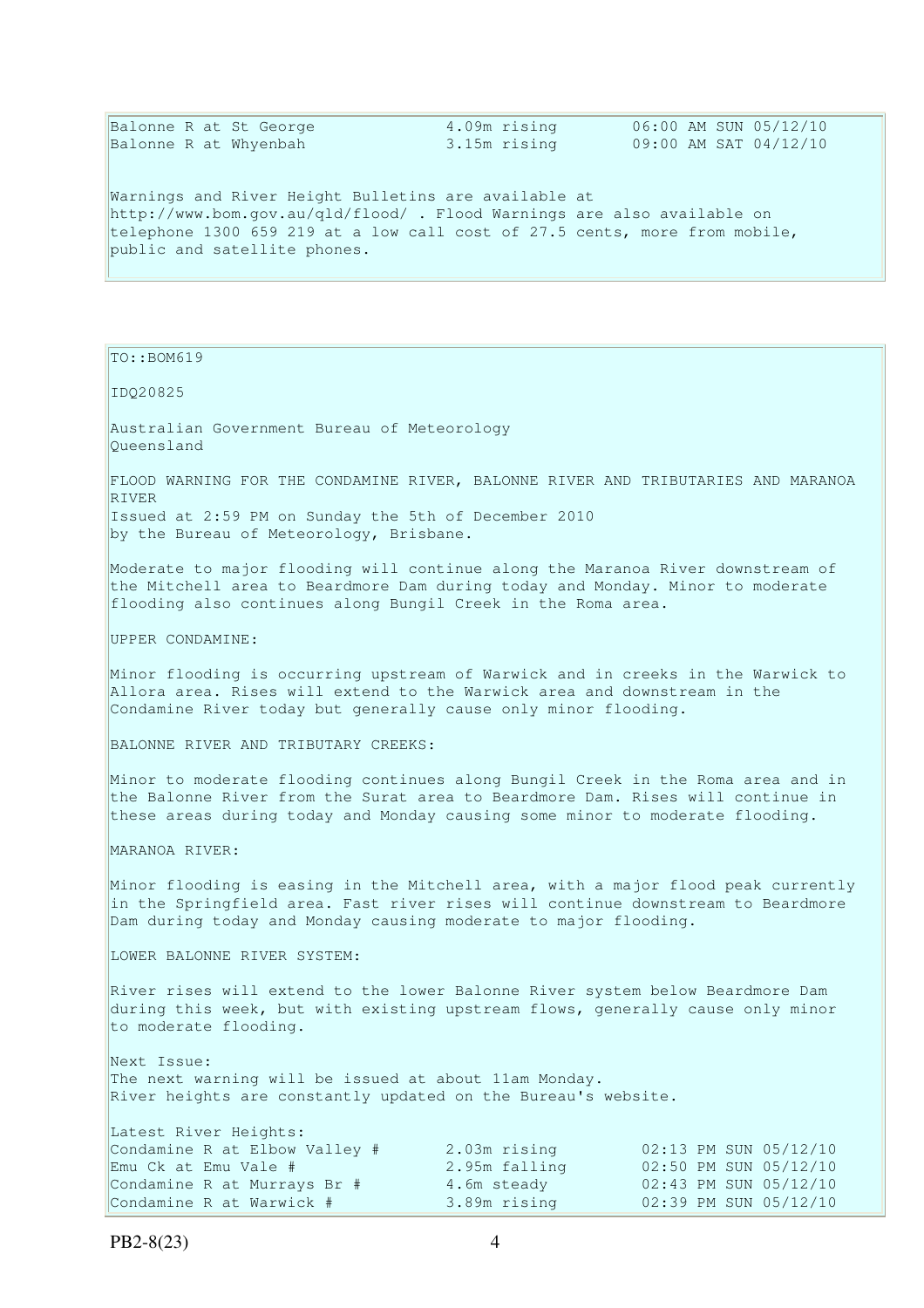| Glengallan Ck near Backwater Ck #                    | 3.5m steady        | 02:51 PM SUN 05/12/10 |
|------------------------------------------------------|--------------------|-----------------------|
| Condamine R at Loudoun Br *                          | 2.45m rising       | 01:00 PM SUN 05/12/10 |
| Myall Ck at Clydesdale #                             | 1.13m rising       | 02:35 PM SUN 05/12/10 |
| N Myall Ck at Moffatt #                              | 0.9m rising        | 02:47 PM SUN 05/12/10 |
| Myall Ck at Dalby #                                  | $0.54$ m rising    | 12:55 PM SUN 05/12/10 |
| Condamine R at Bedarra *                             | 1.45m steady       | 01:00 PM SUN 05/12/10 |
| Condamine R at Cotswold *                            | 4.91m rising       | 02:00 PM SUN 05/12/10 |
| Yuleba Ck at Yuleba Forestry *                       | 6.16m rising       | 02:40 PM SUN 05/12/10 |
| Balonne R at Surat *                                 | 6.07m steady       | 02:00 PM SUN 05/12/10 |
| Bungil Ck at Tabers *                                | 4.88m falling      | 02:40 PM SUN 05/12/10 |
| Bungil Ck at Roma                                    | 6.65m steady       | 02:30 PM SUN 05/12/10 |
| Bungil Ck at Garrabarra                              | 5.25m rising       | 12:00 PM SUN 05/12/10 |
| Balonne R at Weribone *                              | 8.03m rising       | 02:40 PM SUN 05/12/10 |
| Maranoa R at Mitchell *                              | 3.34m falling      | 02:40 PM SUN 05/12/10 |
| Maranoa R at Springfield                             | 8.2m steady        | 12:00 PM SUN 05/12/10 |
| Maranoa R at Woodlands                               | 5.8m rising slowly | 09:00 AM SUN 05/12/10 |
| Maranoa R at Old Cashmere *                          | 4.55m rising       | 02:40 PM SUN 05/12/10 |
| Balonne R at Beardmore Dam *                         | $-0.01$ m steady   | 12:00 PM SUN 05/12/10 |
| Balonne R at St George *                             | 4.17m rising       | 02:40 PM SUN 05/12/10 |
| Balonne R at Whyenbah                                | 3.55m rising       | 09:00 AM SUN 05/12/10 |
| Balonne R Minor at Hastings *                        | 3.41m rising       | 02:40 PM SUN 05/12/10 |
|                                                      |                    |                       |
| $\star$ , # denotes automatic station.               |                    |                       |
| Warnings and River Height Bulletins are available at |                    |                       |

http://www.bom.gov.au/qld/flood/ . Flood Warnings are also available on telephone 1300 659 219 at a low call cost of 27.5 cents, more from mobile, public and satellite phones.

| $TO: BOM619$                                                                                                                                                                                                                                                    |
|-----------------------------------------------------------------------------------------------------------------------------------------------------------------------------------------------------------------------------------------------------------------|
| ID020825                                                                                                                                                                                                                                                        |
| Australian Government Bureau of Meteorology<br>Oueensland                                                                                                                                                                                                       |
| FLOOD WARNING FOR THE CONDAMINE RIVER, BALONNE RIVER AND TRIBUTARIES AND MARANOA<br><b>RIVER</b>                                                                                                                                                                |
| Issued at 11:00 AM on Monday the 6th of December 2010<br>by the Bureau of Meteorology, Brisbane.                                                                                                                                                                |
| Moderate to major flooding will continue along the Maranoa River downstream of<br>the Springfield area to Beardmore Dam during today and Monday. Moderate flooding<br>also continues along Bungil Creek in the Roma area with levels expected to fall<br>today. |
| UPPER CONDAMINE:                                                                                                                                                                                                                                                |
| Minor flooding is occurring upstream of Warwick and in creeks in the Warwick to<br>Allora area. Levels at Warwick will remain below minor with any further rises<br>dependent on more rainfall.                                                                 |
| BALONNE RIVER AND TRIBUTARY CREEKS:                                                                                                                                                                                                                             |
| Moderate flooding continues along Bungil Creek in the Roma area with levels<br>expected to fall through today. In the Balonne River from the Surat area to<br>Beardmore Dam, moderate flood levels are expected this week.                                      |
|                                                                                                                                                                                                                                                                 |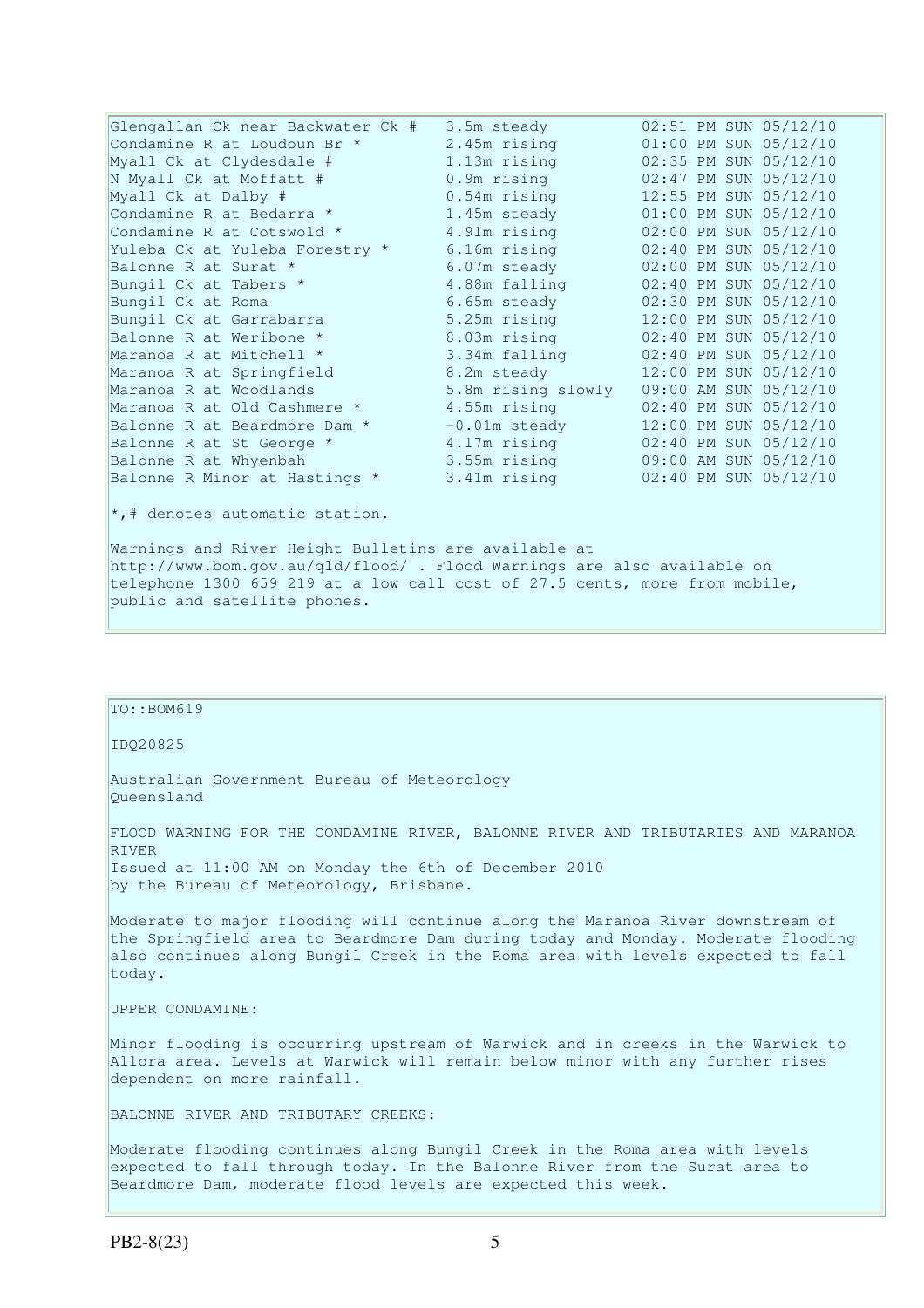MARANOA RIVER: Minor flood levels continue to fall in the Mitchell area, with a moderate flood peak currently approaching the Woodlands area. Fast river rises will continue downstream to Beardmore Dam during today and Tuesday causing moderate to major flooding. LOWER BALONNE RIVER SYSTEM: River rises will extend to the lower Balonne River system below Beardmore Dam during this week, but with existing upstream flows, generally cause only minor to moderate flooding. Next Issue: The next warning will be issued at about 5pm Monday. River heights are constantly updated on the Bureau's website. Latest River Heights: Condamine R at Brosnans Barn  $*$  1.12m falling  $09:00$  AM MON  $06/12/10$ Condamine R at Killarney # 0.05m steady 09:47 AM MON 06/12/10 Spring Ck at Killarney \* 1.39m steady 09:00 AM MON 06/12/10 Condamine R at Elbow Valley  $*$  2.14m steady 09:00 AM MON 06/12/10 Condamine R at Elbow Valley  $\#$  2.18m steady 08:08 AM MON 06/12/10 Emu Ck at Emu Vale # 2.45m falling 09:12 AM MON 06/12/10 Emu Ck at Emu Vale \* 2.39m falling 09:00 AM MON 06/12/10 Condamine R at Murrays Br # 3.65m falling 09:50 AM MON 06/12/10 Swan Ck at Swanfels \* 1.16m falling 09:00 AM MON 06/12/10 Swan Ck at Yangan # 1.45m rising 10:19 AM MON 06/12/10 Rosenthal Ck at Connolly Dam # 0.03m steady 10:13 AM MON 06/12/10 Condamine R  $\theta$  Warwick(Scots Col.) \* 2.11m falling 09:00 AM MON 06/12/10 Condamine R at Warwick # 3.74m falling 10:16 AM MON 06/12/10 Sandy Ck at Leslie Dam TW \* 0.37m steady 06:00 AM MON 06/12/10 Glengallan Ck near Backwater Ck # 2.4m rising 09:29 AM MON 06/12/10 Condamine R at Pratten 4.1m steady 09:00 AM MON 06/12/10 Condamine R at Talgai HW  $^*$  0.85m steady 06:00 AM MON 06/12/10 Condamine R at Talgai TW  $*$  3.86m steady 08:00 AM MON 06/12/10 Dalrymple Ck at Allora \* 1.54m falling 08:00 AM MON 06/12/10 Dalrymple Ck at Victoria Hill \* 1.95m rising 08:21 AM MON 06/12/10 Kings Ck at Aides Br  $*$  1.5m falling 09:00 AM MON 06/12/10 Hodgson Ck at Felton \* 1.24m falling 09:00 AM MON 06/12/10 Canal Ck at Leyburn  $\star$  0.69m steady 09:00 AM MON 06/12/10 Condamine R at Tummaville  $*$  2.04m rising  $01:00$  AM MON 06/12/10 Condamine R at Yarramalong  $*$  2.15m steady 09:10 AM MON 06/12/10 Condamine R at Cecil Plains  $*$  4.9m rising 08:00 AM MON 06/12/10 North Condamine R at Pampas Br \* 1.61m steady 09:00 AM MON 06/12/10 North Condamine R at Lone Pine \* 2.94m falling 09:00 AM MON 06/12/10 Oakey Ck at Fairview \* 1.07m rising 09:00 AM MON 06/12/10 Condamine R at Loudoun Br  $*$  2.87m rising 09:00 AM MON 06/12/10 Myall Ck at Dalby # 0.69m steady 09:05 AM MON 06/12/10 Condamine R at Brigalow Br  $*$  4.45m rising 08:10 AM MON 06/12/10 Condamine R at Chinchilla Weir HW  $*$  0.23m steady 07:30 AM MON 06/12/10 Charleys Ck at Seven Oaks  $*$  2.53m rising 08:20 AM MON 06/12/10 Charleys Ck at Chinchilla  $*$  5.26m steady 08:00 AM MON 06/12/10 Condamine R at Bedarra  $*$  2.21m rising 08:00 AM MON 06/12/10 Condamine R at Cotswold  $*$  4.9m steady 08:00 AM MON 06/12/10 Balonne R at Warkon 5.91m rising slowly 09:00 AM MON 06/12/10 Yuleba Ck at Yuleba Forestry \* 7.32m steady 08:20 AM MON 06/12/10 Balonne R at Surat 6.5m rising slowly 06:00 AM MON 06/12/10 Bungil Ck at Tabers \* 1.56m falling 08:20 AM MON 06/12/10 Bungil Ck at Tabers \* 1.56m falling 08:20 AM MON 06/12/10<br>
Bungil Ck at Roma 6.65m falling slowly 05:30 AM MON 06/12/10<br>
Bungil Ck at Garrabarra 6.15m rising slowly 09:30 AM MON 06/12/10 6.15m rising slowly 09:30 AM MON 06/12/10 Muckadilla Ck at Karoola Park 4.5m falling 09:00 AM MON 06/12/10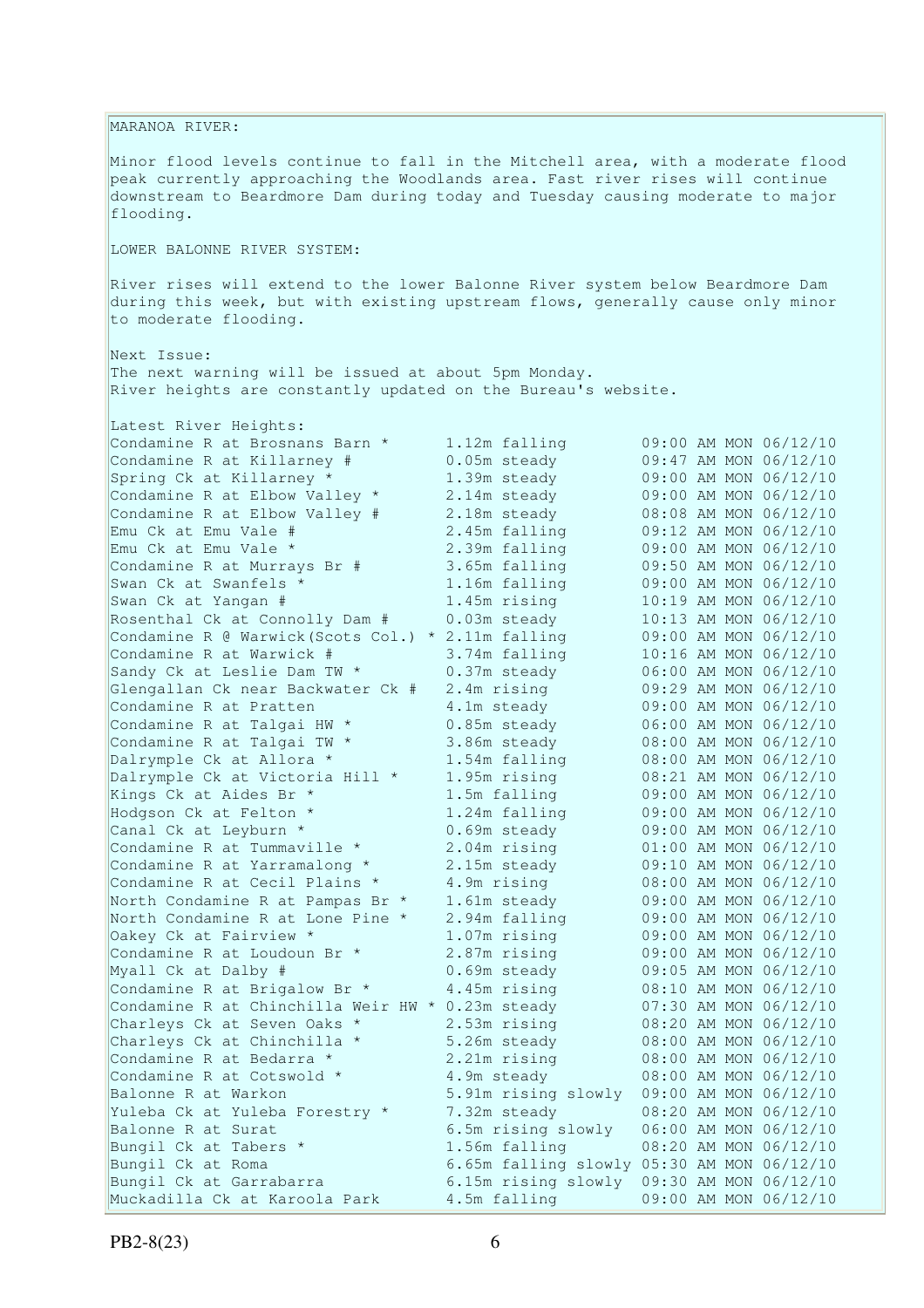Balonne R at Weribone \* 8.94m falling 08:00 AM MON 06/12/10 Maranoa R at Mitchell 2.65m falling slowly 06:00 PM SUN 05/12/10 Maranoa R at Mitchell \* 2.86m falling 08:20 AM MON 06/12/10<br>Maranoa R at Springfield 7.25m falling slowly 09:00 AM MON 06/12/10 7.25m falling slowly 09:00 AM MON 06/12/10 Maranoa R at Woodlands 6.45m rising slowly 09:00 AM MON 06/12/10<br>Maranoa R at Old Cashmere \* 4.89m steady 08:30 AM MON 06/12/10 Maranoa R at Old Cashmere \* 4.89m steady 08:30 AM MON 06/12/10 Balonne R at St George 4.85m rising Warnings and River Height Bulletins are available at http://www.bom.gov.au/qld/flood/ . Flood Warnings are also available on telephone 1300 659 219 at a low call cost of 27.5 cents, more from mobile, public and satellite phones.

TO::BOM619

IDQ20825

Australian Government Bureau of Meteorology Queensland

FLOOD WARNING FOR THE CONDAMINE RIVER, BALONNE RIVER AND TRIBUTARIES AND MARANOA RIVER Issued at 4:41 PM on Monday the 6th of December 2010

by the Bureau of Meteorology, Brisbane.

Moderate to major flooding will continue along the Maranoa River downstream of the Springfield area to Beardmore Dam during today and Monday. Some minor to moderate flooding is expected along the Upper Condamine River through this week.

CONDAMINE RIVER TO COTSWOLD

Minor flooding is occurring upstream of Warwick and in creeks in the Warwick to Allora area. Levels at Warwick will remain below minor with any further rises dependent on more rainfall. Storms causing fast rises are possible this evening.

Downstream to Cotswold, some minor to moderate flooding is likely through this week and the weekend.

BALONNE RIVER AND TRIBUTARY CREEKS:

Moderate flooding continues along Bungil Creek in the Roma area with levels expected to fall through today. In the Balonne River from the Surat area to Beardmore Dam, moderate flood levels are expected this week.

MARANOA RIVER:

Minor flood levels continue to fall in the Mitchell area, with a moderate flood peak currently approaching the Woodlands area. Fast river rises will continue downstream to Beardmore Dam during Tuesday causing moderate to major flooding.

LOWER BALONNE RIVER SYSTEM:

River rises will extend to the lower Balonne River system below Beardmore Dam during this week, but with existing upstream flows, generally cause only minor to moderate flooding.

Next Issue: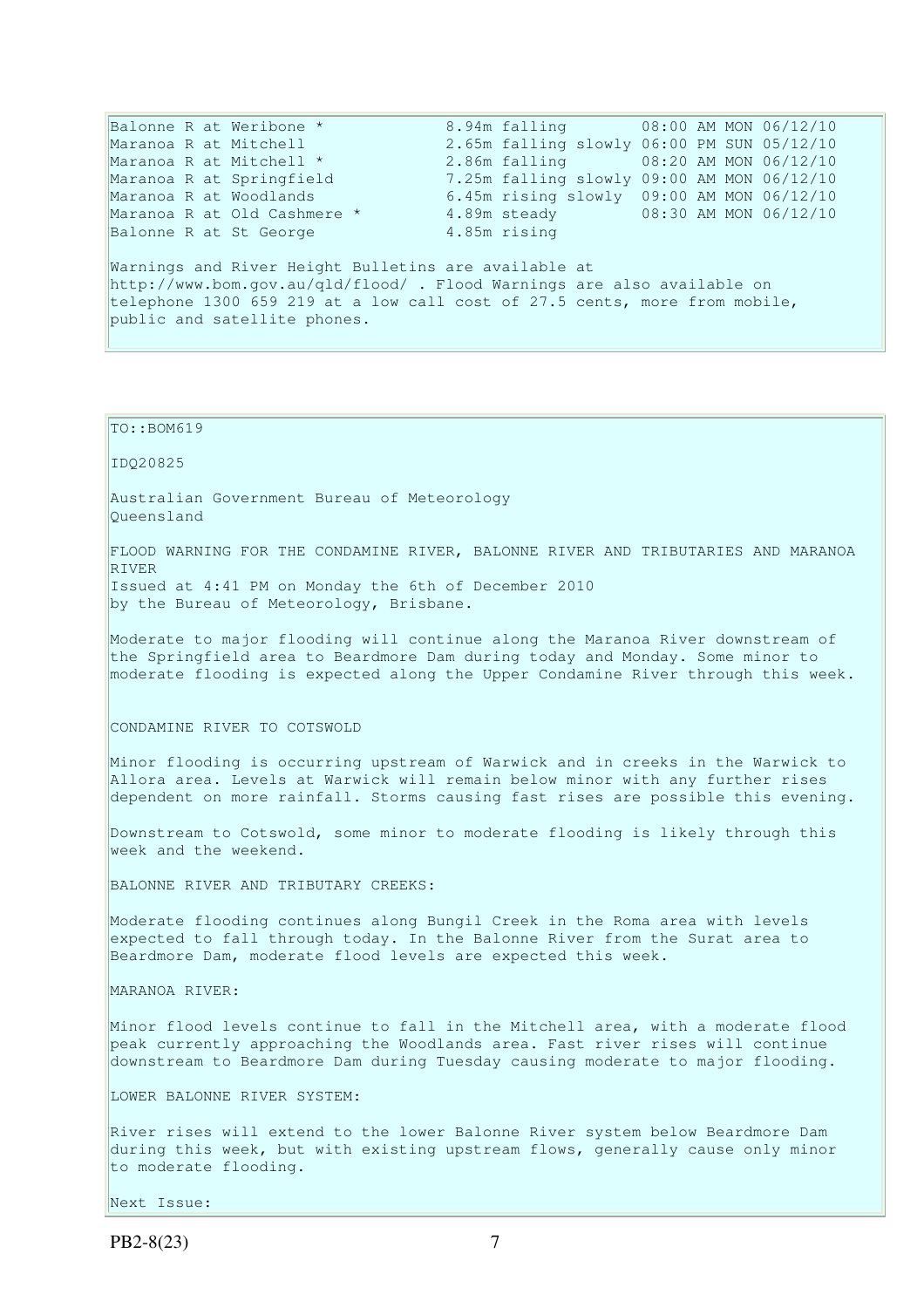The next warning will be issued at about 11am Tuesday. River heights are constantly updated on the Bureau's website. Latest River Heights: Condamine R at Brosnans Barn  $*$  1.03m falling  $03:00$  PM MON  $06/12/10$ Condamine R at Killarney # 0m steady 03:47 PM MON 06/12/10 Spring Ck at Killarney  $*$  1.39m steady 12:00 PM MON 06/12/10 Condamine R at Elbow Valley  $*$  1.9m falling  $03:00$  PM MON  $06/12/10$ Condamine R at Elbow Valley  $\#$  1.88m falling  $04:20$  PM MON  $06/12/10$ Emu Ck at Emu Vale # 2.35m falling 04:11 PM MON 06/12/10 Emu Ck at Emu Vale \* 2.3m falling 03:00 PM MON 06/12/10 Condamine R at Murrays Br  $\#$  3.45m falling  $03:27$  PM MON  $06/12/10$ Swan Ck at Swanfels \* 1.06m falling 03:00 PM MON 06/12/10 Swan Ck at Yangan # 1.35m rising 04:20 PM MON 06/12/10 Rosenthal Ck at Connolly Dam # 0.03m steady 04:13 PM MON 06/12/10 Condamine R  $\theta$  Warwick(Scots Col.) \* 1.86m falling 03:00 PM MON 06/12/10 Condamine R at Warwick # 3.29m falling 03:16 PM MON 06/12/10 Sandy Ck at Leslie Dam TW \* 0.37m steady 12:00 PM MON 06/12/10 Glengallan Ck near Backwater Ck # 3.55m rising 04:16 PM MON 06/12/10 Condamine R at Pratten 4.1m steady 09:00 AM MON 06/12/10 Condamine R at Talgai HW  $^*$  0.85m steady 12:00 PM MON 06/12/10 Condamine R at Talgai TW  $*$  3.86m steady 08:00 AM MON 06/12/10 Dalrymple Ck at Allora \* 1.61m steady 03:18 PM MON 06/12/10 Dalrymple Ck at Victoria Hill \* 1.95m rising 08:21 AM MON 06/12/10 Kings Ck at Aides Br  $*$  1.58m rising 03:00 PM MON 06/12/10 Hodgson Ck at Felton \* 1.15m steady 03:00 PM MON 06/12/10 Canal Ck at Leyburn  $\star$  0.69m steady 03:31 PM MON 06/12/10 Condamine R at Tummaville  $*$  3.46m rising 03:00 PM MON 06/12/10 Condamine R at Yarramalong  $*$  2.62m rising 03:05 PM MON 06/12/10 Condamine R at Cecil Plains \* 5m rising 03:00 PM MON 06/12/10 North Condamine R at Pampas Br \* 1.58m steady 03:00 PM MON 06/12/10 North Condamine R at Lone Pine \* 2.73m falling 02:00 PM MON 06/12/10 Gowrie Creek at Cranley \* 0.6m steady 03:00 PM MON 06/12/10 Gowrie Ck at Oakey \* 0.71m steady 03:00 PM MON 06/12/10 Oakey Ck at Fairview \* 1.74m rising 03:00 PM MON 06/12/10 Condamine R at Loudoun Br  $*$  3.04m rising 03:00 PM MON 06/12/10 Myall Ck at Clydesdale # 0.93m steady 04:03 PM MON 06/12/10 N Myall Ck at Moffatt # 0.65m falling 02:59 PM MON 06/12/10 Myall Ck at Dalby # 0.74m steady 03:05 PM MON 06/12/10 Condamine R at Warra-Kogan Rd Br 4.5m rising 03:00 PM MON 06/12/10 Condamine R at Brigalow Br  $*$  4.45m rising 08:10 AM MON 06/12/10 Condamine R at Chinchilla Weir HW  $*$  0.23m steady 07:30 AM MON 06/12/10 Condamine R at Chinchilla Weir TW  $*$  2.95m rising 02:00 PM MON 06/12/10 Charleys Ck at Seven Oaks  $*$  2.53m rising 08:20 AM MON 06/12/10 Charleys Ck at Chinchilla  $*$  5.26m steady 08:00 AM MON 06/12/10 Condamine R at Bedarra  $*$  2.77m rising 03:00 PM MON 06/12/10 Condamine R at Cotswold  $*$  4.9m steady 02:00 PM MON 06/12/10 Balonne R at Warkon 5.91m rising slowly 09:00 AM MON 06/12/10 Yuleba Ck at Yuleba Forestry \* 7.4m steady 02:20 PM MON 06/12/10 Balonne R at Surat 6.81m rising slowly 03:00 PM MON 06/12/10 Balonne R at Surat 6.81m rising slowly 03:00 PM MON 06/12/10<br>Balonne R at Surat \* 6.88m rising 03:00 PM MON 06/12/10<br>Bungil Ck at Tabers \* 1.2m steady 03:00 PM MON 06/12/10 Bungil Ck at Tabers \* 1.2m steady 03:00 PM MON 06/12/10 Bungil Ck at Roma 6.65m falling slowly 05:30 AM MON 06/12/10 Bungil Ck at Garrabarra 6.15m rising slowly 09:30 AM MON 06/12/10 Muckadilla Ck at Karoola Park 4.5m falling Warnings and River Height Bulletins are available at http://www.bom.gov.au/qld/flood/ . Flood Warnings are also available on telephone 1300 659 219 at a low call cost of 27.5 cents, more from mobile, public and satellite phones.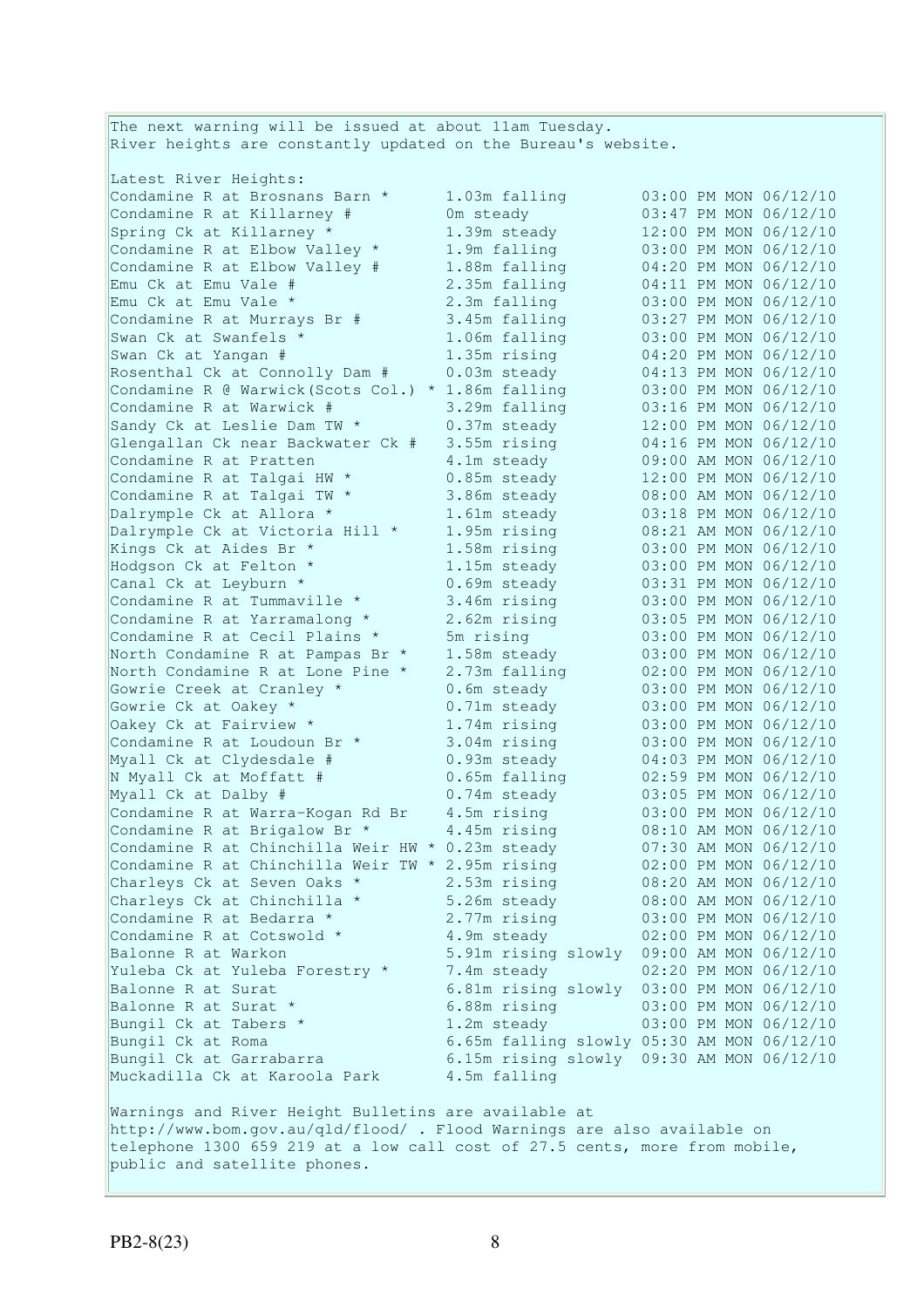$TO: **ROM619**$ 

IDQ20825

Australian Government Bureau of Meteorology Queensland

FLOOD WARNING FOR THE CONDAMINE, MARANOA, AND BALONNE RIVERS AND TRIBUTARIES Issued at 9:43 AM on Tuesday the 7th of December 2010 by the Bureau of Meteorology, Brisbane.

Moderate flooding will continue along the Maranoa River downstream of the Springfield area to Beardmore Dam for the next few days. Moderate flooding is being recorded in the Balonne River between Surat and Weribone and in the associated tributaries. Minor to moderate flooding is expected along the Condamine River between Tummaville and Cotswold during this week.

CONDAMINE RIVER TO COTSWOLD

Minor flood levels in the Condamine River at the Cetenary Bridge continue with further small rises forecast during Tuesday. Downstream in the Condamine River at the Loudoun Bridge, the moderate flood level of 3.5 metres will be reached during Tuesday. Minor to moderate flooding is likely downstream of Loudoun Bridge to Cotswold into the weekend.

BALONNE RIVER AND TRIBUTARY CREEKS:

Moderate flood levels continue in the Balonne River between Surat and Weribone. Further rises are expected between Surat and Beardmore Dam during the next few days. Moderate flooding continues along Yuleba Creek at Yuleba Forestry and in Bungil Creek at Garrabarra.

MARANOA RIVER:

Moderate flooding is peaking in the Woodlands area with minor flooding rising downstream at Old Cashmere. River level rises will continue downstream to Beardmore Dam during Wednesday causing moderate flooding.

LOWER BALONNE RIVER SYSTEM:

River level rises and major flooding are being recorded in the Balonne River at St George. Further rises are expected during the next few days as upstream floodwaters arrive. A forecast for St George will be given once upstream peaks have been observed. River level rises and minor to moderate flooding are expected to continue downstream of St George into the weekend.

Next Issue: The next warning will be issued at about 5pm Wednesday. River heights are constantly updated on the Bureau's website.

| Condamine R at Tummaville *      | 3.94m steady   | 06:00 AM TUE 07/12/10 |
|----------------------------------|----------------|-----------------------|
| Condamine R at Yarramalong *     | 3.12m falling  | 07:20 AM TUE 07/12/10 |
| Condamine R at Centenary Br      | 5.75m rising   | 08:00 AM TUE 07/12/10 |
| Condamine R at Cecil Plains *    | 5.22m steady   | 06:00 AM TUE 07/12/10 |
| North Condamine R at Pampas Br * | 1.51m steady   | 06:00 AM TUE 07/12/10 |
| North Condamine R at Lone Pine * | 2.51m steady   | 06:00 AM TUE 07/12/10 |
| Gowrie Creek at Cranley *        | 0.62m falling  | 06:00 AM TUE 07/12/10 |
| Gowrie Ck at Oakey *             | $0.54m$ steady | 06:00 AM TUE 07/12/10 |
| Oakey Ck at Fairview *           | 2.24m falling  | 06:00 AM TUE 07/12/10 |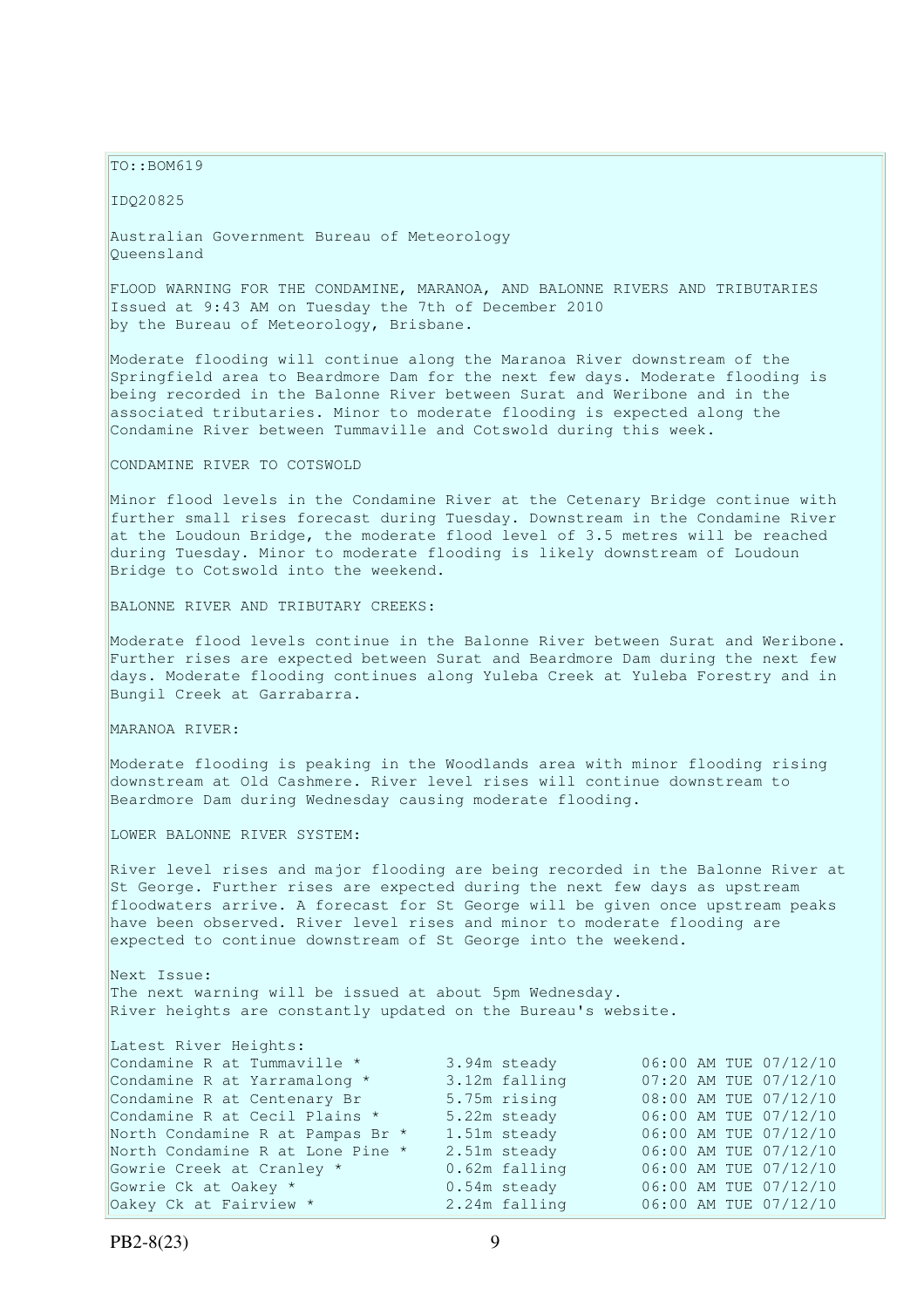| Condamine R at Loudoun Br *                       | 3.35m rising                               |  | 06:00 AM TUE 07/12/10 |
|---------------------------------------------------|--------------------------------------------|--|-----------------------|
| Myall Ck at Dalby #                               | 0.64m steady                               |  | 06:05 AM TUE 07/12/10 |
| Condamine R at Ranges Br                          | 5.45m rising                               |  | 06:00 AM TUE 07/12/10 |
| Condamine R at Warra-Kogan Rd Br                  | 5.67m rising                               |  | 06:00 AM TUE 07/12/10 |
| Condamine R at Brigalow Br *                      | 6.44m rising                               |  | 08:20 AM TUE 07/12/10 |
| Condamine R at Chinchilla Weir HW * 0.47m steady  |                                            |  | 08:00 AM TUE 07/12/10 |
| Condamine R at Chinchilla Weir TW * 3.89m falling |                                            |  | 08:20 AM TUE 07/12/10 |
| Charleys Ck at Chinchilla *                       | 5.40m steady                               |  | 08:00 AM TUE 07/12/10 |
| Condamine R at Bedarra *                          | 3.64m rising                               |  | 06:00 AM TUE 07/12/10 |
| Condamine R at Cotswold *                         | 4.97m rising                               |  | 08:00 AM TUE 07/12/10 |
| Doqwood Ck at Gilweir *                           | 8.60m rising                               |  | 06:00 AM TUE 07/12/10 |
| Balonne R at Warkon                               | 6.42m rising slowly                        |  | 06:00 AM TUE 07/12/10 |
| Yuleba Ck at Yuleba Forestry *                    | 7.31m falling                              |  | 08:20 AM TUE 07/12/10 |
| Balonne R at Surat                                | 7.60m rising                               |  | 06:00 AM TUE 07/12/10 |
| Balonne R at Surat *                              | 7.57m rising                               |  | 08:10 AM TUE 07/12/10 |
| Bungil Ck at Tabers *                             | 1.03m steady                               |  | 08:00 AM TUE 07/12/10 |
| Bungil Ck at Roma                                 | 4.40m falling fast                         |  | 05:00 AM TUE 07/12/10 |
| Bungil Ck at Garrabarra                           | 6.20m steady                               |  | 06:30 AM TUE 07/12/10 |
| Balonne R at Weribone *                           | 8.56m steady                               |  | 08:00 AM TUE 07/12/10 |
| Balonne R at Warroo                               | 7.25m rising slowly 09:00 AM TUE 07/12/10  |  |                       |
| Maranoa R at Mitchell                             | 1.80m falling slowly 06:00 PM MON 06/12/10 |  |                       |
| Maranoa R at Mitchell *                           | 2.31m falling                              |  | 08:20 AM TUE 07/12/10 |
| Maranoa R at Springfield                          | 5.58m falling slowly 06:00 AM TUE 07/12/10 |  |                       |
| Maranoa R at Woodlands                            | 6.59m estimated peak 07:30 AM TUE 07/12/10 |  |                       |
| Maranoa R at Old Cashmere *                       | 5.26m steady                               |  | 08:10 AM TUE 07/12/10 |
| Balonne R at Beardmore Dam *                      | 0.01m falling                              |  | 06:00 AM TUE 07/12/10 |
| Balonne R at Jack Taylor Weir *                   | 0.03m falling                              |  | 06:30 AM TUE 07/12/10 |
| Balonne R at St George                            | 6.45m rising                               |  | 09:00 AM TUE 07/12/10 |
| Balonne R at St George *                          | 6.29m rising                               |  | 08:10 AM TUE 07/12/10 |
| Balonne R at Whyenbah                             | 5.35m rising                               |  | 09:00 AM TUE 07/12/10 |
| Balonne R Minor at Hastings *                     | 4.55m rising                               |  | 08:20 AM TUE 07/12/10 |
| Culgoa R at Whyenbah *                            | 4.62m rising                               |  | 08:20 AM TUE 07/12/10 |
| Culgoa R at Woolerbilla *                         | 4.61m steady                               |  | 05:00 AM TUE 07/12/10 |
| Narran R at Dirranbandi-Hebel Rd *                | 3.04m rising                               |  | 08:20 AM TUE 07/12/10 |
| Ballandool R at Hebel-Bollon Rd *                 | 3.57m steady                               |  | 08:00 AM TUE 07/12/10 |
| Bokhara R at Hebel *                              | 1.03m steady                               |  | 08:00 AM TUE 07/12/10 |
| * from automatic station                          |                                            |  |                       |

Warnings and River Height Bulletins are available at http://www.bom.gov.au/qld/flood/ . Flood Warnings are also available on telephone 1300 659 219 at a low call cost of 27.5 cents, more from mobile, public and satellite phones.

 $\vert$ TO::BOM619

IDQ20825

Australian Government Bureau of Meteorology Queensland

FLOOD WARNING FOR THE CONDAMINE, MARANOA, AND BALONNE RIVERS AND TRIBUTARIES Issued at 5:51 PM on Tuesday the 7th of December 2010 by the Bureau of Meteorology, Brisbane.

Moderate flooding will continue along the Maranoa River downstream of the Springfield area to Beardmore Dam for the next few days. Moderate flooding is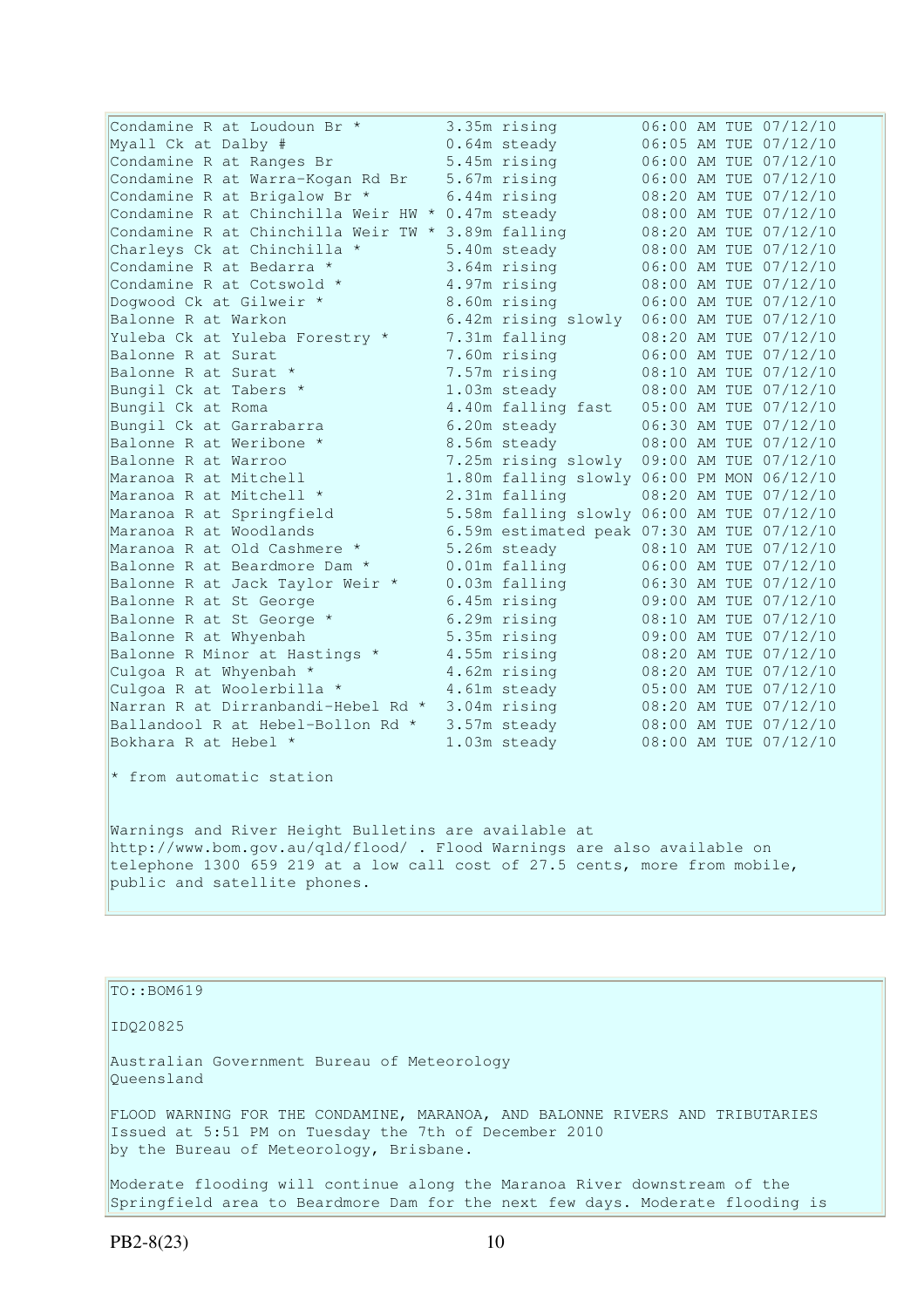being recorded in the Balonne River between Surat and Weribone and in the associated tributaries. Minor to moderate flooding is expected along the Condamine River between Tummaville and Cotswold during this week.

CONDAMINE RIVER TO COTSWOLD

Minor flood levels in the Condamine River at the Cetenary Bridge continue with further small rises forecast during Tuesday. Downstream in the Condamine River at the Loudoun Bridge, the moderate flood level of 3.5 metres will be reached during Tuesday. Minor to moderate flooding is likely downstream of Loudoun Bridge to Cotswold into the weekend.

BALONNE RIVER AND TRIBUTARY CREEKS:

Moderate flood levels continue in the Balonne River between Surat and Weribone. Further rises are expected between Surat and Beardmore Dam during the next few days. Moderate flooding continues along Yuleba Creek at Yuleba Forestry and in Bungil Creek at Garrabarra.

MARANOA RIVER:

Moderate flooding is peaking in the Woodlands area with minor flooding rising downstream at Old Cashmere. River level rises will continue downstream to Beardmore Dam during Wednesday causing moderate flooding.

LOWER BALONNE RIVER SYSTEM:

River level rises and major flooding are being recorded in the Balonne River at St George. Further rises are expected during the next few days as upstream floodwaters arrive. A forecast for St George will be given once upstream peaks have been observed. River level rises and minor to moderate flooding are expected to continue downstream of St George into the weekend.

Next Issue:

The next warning will be issued at about 10am Wednesday. River heights are constantly updated on the Bureau's website.

| Latest River Heights:                              |                                           |  |                       |
|----------------------------------------------------|-------------------------------------------|--|-----------------------|
| Condamine R at Killarney #                         | Om steady                                 |  | 03:47 PM TUE 07/12/10 |
| Condamine R at Elbow Valley #                      | 1.53m steady                              |  | 05:08 PM TUE 07/12/10 |
| Condamine R at Murrays Br #                        | 2.65m steady                              |  | 05:43 PM TUE 07/12/10 |
| Condamine R @ Warwick (Scots Col.) * 1.64m falling |                                           |  | 04:00 PM TUE 07/12/10 |
| Condamine R at Warwick #                           | 2.79m falling                             |  | 05:34 PM TUE 07/12/10 |
| Glengallan Ck near Backwater Ck #                  | 1.95m falling                             |  | 05:47 PM TUE 07/12/10 |
| Condamine R at Tummaville *                        | 3.92m steady                              |  | 04:00 PM TUE 07/12/10 |
| Condamine R at Centenary Br                        | 5.9m rising                               |  | 05:30 PM TUE 07/12/10 |
| North Condamine R at Lone Pine *                   | 2.43m falling                             |  | 04:00 PM TUE 07/12/10 |
| Oakey Ck at Fairview *                             | 1.74m falling                             |  | 04:00 PM TUE 07/12/10 |
| Condamine R at Loudoun Br *                        | 3.49m rising                              |  | 04:00 PM TUE 07/12/10 |
| Myall Ck at Dalby #                                | $0.64m$ falling                           |  | 05:40 PM TUE 07/12/10 |
| Condamine R at Warra-Kogan Rd Br                   | 6m rising                                 |  | 03:00 PM TUE 07/12/10 |
| Condamine R at Chinchilla Weir HW *                | 0.47m steady                              |  | 08:00 AM TUE 07/12/10 |
| Charleys Ck at Chinchilla *                        | 5.4m steady                               |  | 08:00 AM TUE 07/12/10 |
| Condamine R at Cotswold *                          | 5.03m rising                              |  | 05:00 PM TUE 07/12/10 |
| Balonne R at Warkon                                | 6.45m rising slowly 09:00 AM TUE 07/12/10 |  |                       |
| Yuleba Ck at Yuleba Forestry *                     | 7.15m falling                             |  | 05:30 PM TUE 07/12/10 |
| Balonne R at Surat *                               | 7.74m rising                              |  | 05:00 PM TUE 07/12/10 |
| Bungil Ck at Roma                                  | 4.4m falling fast                         |  | 05:00 AM TUE 07/12/10 |
| Balonne R at Weribone *                            | 8.6m steady                               |  | 05:00 PM TUE 07/12/10 |
| Maranoa R at Old Cashmere *                        | 5.39m rising                              |  | 05:10 PM TUE 07/12/10 |
| Balonne R at St George *                           | 6.69m rising                              |  | 05:30 PM TUE 07/12/10 |
| Balonne R at Whyenbah                              | 5.35m rising                              |  | 09:00 AM TUE 07/12/10 |
|                                                    |                                           |  |                       |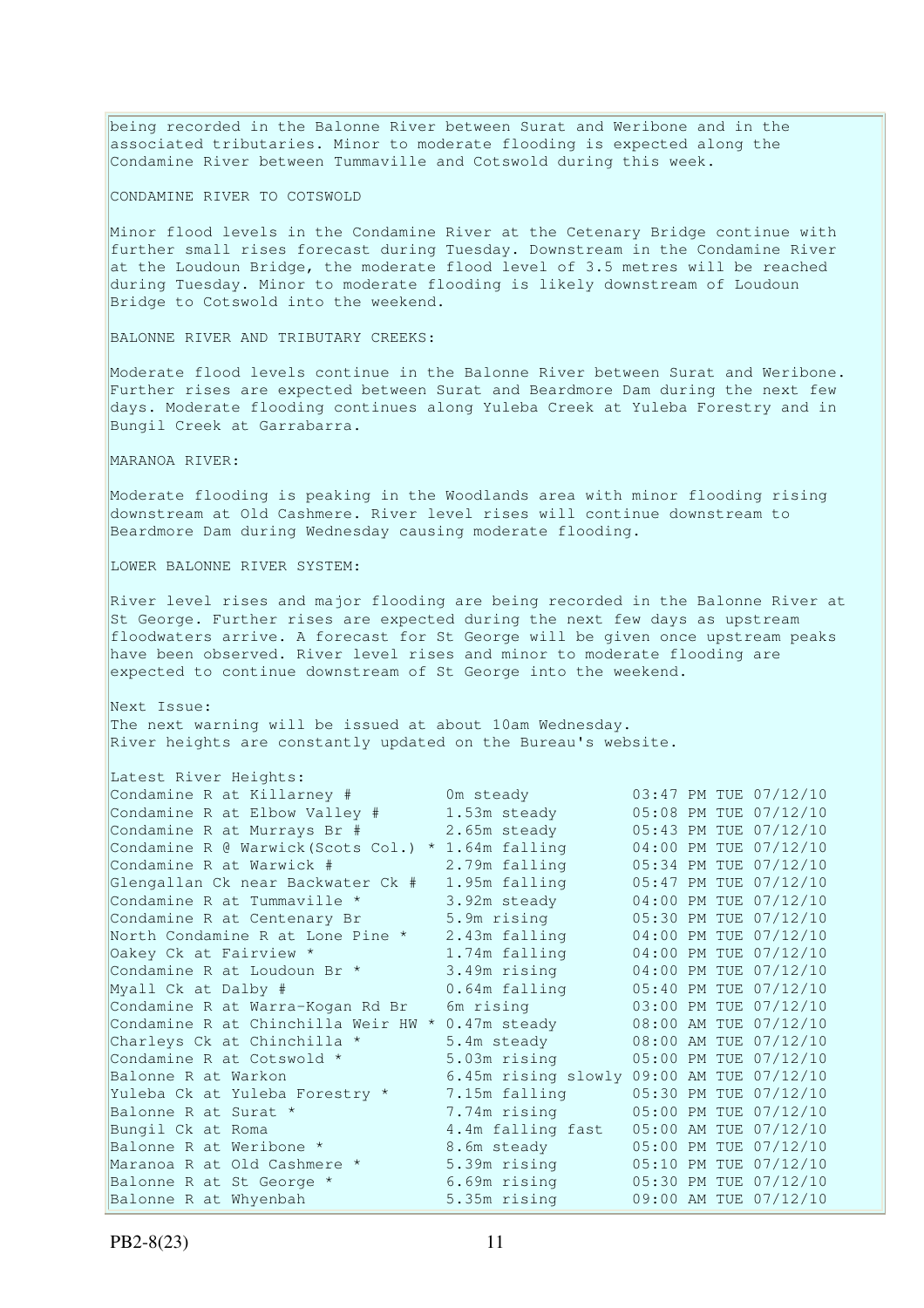| Culgoa R at Whyenbah $*$<br>Culgoa R at Woolerbilla *<br>Narran R at Dirranbandi-Hebel Rd * 3.25m rising 05:30 PM TUE 07/12/10                                                                                                                                      | 4.94m rising<br>4.62m steady | 05:40 PM TUE 07/12/10<br>05:00 PM TUE 07/12/10 |
|---------------------------------------------------------------------------------------------------------------------------------------------------------------------------------------------------------------------------------------------------------------------|------------------------------|------------------------------------------------|
| Ballandool R at Hebel-Bollon Rd * 3.57m steady 04:00 PM TUE 07/12/10                                                                                                                                                                                                |                              |                                                |
| Bokhara R at Hebel *                                                                                                                                                                                                                                                |                              | 1.02m steady 04:00 PM TUE 07/12/10             |
| *automatic station<br>Warnings and River Height Bulletins are available at<br>http://www.bom.gov.au/qld/flood/ . Flood Warnings are also available on<br>telephone 1300 659 219 at a low call cost of 27.5 cents, more from mobile,<br>public and satellite phones. |                              |                                                |
|                                                                                                                                                                                                                                                                     |                              |                                                |
| TO: <b>BOM619</b>                                                                                                                                                                                                                                                   |                              |                                                |
| ID020825                                                                                                                                                                                                                                                            |                              |                                                |

Australian Government Bureau of Meteorology Queensland

FLOOD WARNING FOR THE CONDAMINE, MARANOA, AND BALONNE RIVERS AND TRIBUTARIES Issued at 10:29 AM on Wednesday the 8th of December 2010 by the Bureau of Meteorology, Brisbane.

Moderate flooding will continue along the Maranoa River downstream of the Springfield area to Beardmore Dam for the next few days. Moderate flooding is being recorded in the Balonne River between Surat and Weribone and in the associated tributaries, with major flooding rising slowly below Beardmore Dam on the Balonne River at St George. Minor to moderate flooding is expected along the Condamine River between Tummaville and Cotswold during this week.

CONDAMINE RIVER TO COTSWOLD

Moderate flooding is occurring in the Condamine River at Centenary Bridge, with moderate flooding rising further downstream at Loudoun Bridge. Minor to moderate flooding is likely downstream of Loudoun Bridge to Cotswold going into the weekend.

BALONNE RIVER AND TRIBUTARY CREEKS:

Moderate flood levels continue in the Balonne River between Surat and Weribone. Further rises are expected between Surat and Beardmore Dam during the next few days. Moderate flooding continues along Yuleba Creek at Yuleba Forestry and in Bungil Creek at Garrabarra.

MARANOA RIVER:

Moderate flooding is easing in the Woodlands area with moderate flooding rising downstream at Old Cashmere. River level rises will continue downstream to Beardmore Dam causing moderate flooding.

LOWER BALONNE RIVER SYSTEM:

Major flooding continues to rise in the Balonne River at St George. Further rises are expected during the next few days as upstream floodwaters arrive. A forecast for St George will be given once upstream peaks have been observed. River level rises and minor to moderate flooding continue downstream from St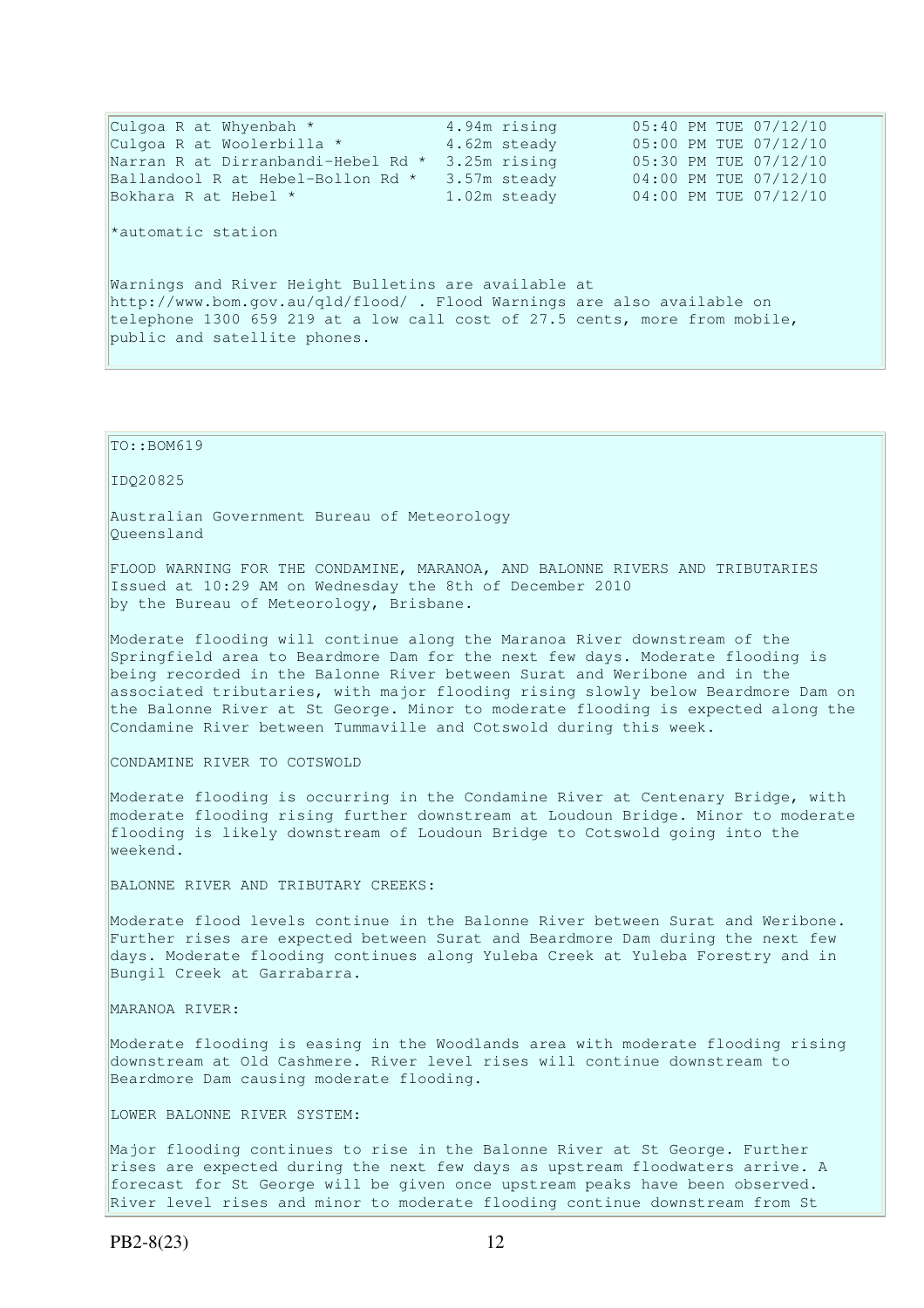George going into the weekend. Weather Forecast: Isolated showers developing late morning with possible afternoon thunderstorms. Next Issue: The next warning will be issued at about 10am Thursday. River heights are constantly updated on the Bureau's website. Latest River Heights: Condamine R at Tummaville \* 3.93m steady 08:00 AM WED 08/12/10 Condamine R at Centenary Br 6m rising slowly 05:00 AM WED 08/12/10 Condamine R at Loudoun Br  $*$  3.69m steady 09:00 AM WED 08/12/10 Condamine R at Chinchilla Weir HW \* 0.69m steady 07:15 AM WED 08/12/10 Charleys Ck at Chinchilla  $*$  5.47m steady 08:00 AM WED 08/12/10 Condamine R at Cotswold  $*$  5.26m steady 08:00 AM WED 08/12/10 Balonne R at Warkon 6.54m steady 09:00 AM WED 08/12/10 Yuleba Ck at Yuleba Forestry \* 6.58m falling 08:20 AM WED 08/12/10 Balonne R at Surat \* 7.89m steady 08:00 AM WED 08/12/10 Balonne R at Weribone \* 3.9m steady 08:00 AM WED 08/12/10 Maranoa R at Old Cashmere \* 5.58m steady 08:00 AM WED 08/12/10 Balonne R at St George \* 6.88m steady 08:00 AM WED 08/12/10 Balonne R at Whyenbah 6.35m rising 09:00 AM WED 08/12/10 Culgoa R at Whyenbah  $\star$  5.42m steady 08:10 AM WED 08/12/10 Culgoa R at Woolerbilla  $*$  4.72m steady  $0.08:00$  AM WED  $0.8/12/10$ Narran R at Dirranbandi-Hebel Rd \* 3.54m rising 08:00 AM WED 08/12/10 Ballandool R at Hebel-Bollon Rd \* 3.57m steady 08:00 AM WED 08/12/10 Bokhara R at Hebel \* 1m steady 08:00 AM WED 08/12/10 \* denotes automatic station. Warnings and River Height Bulletins are available at http://www.bom.gov.au/qld/flood/ . Flood Warnings are also available on telephone 1300 659 219 at a low call cost of 27.5 cents, more from mobile, public and satellite phones.

## TO::BOM619

IDQ20825

Australian Government Bureau of Meteorology Queensland

FLOOD WARNING FOR THE CONDAMINE, MARANOA, AND BALONNE RIVERS AND TRIBUTARIES Issued at 10:22 AM on Thursday the 9th of December 2010 by the Bureau of Meteorology, Brisbane.

A moderate flood level peak is expected at Old Cashmere during today. River levels at St George are expected to reach at least 8 metres during the weekend. Elsewhere on the Balonne River, moderate to major flood levels are occurring between Surat and St George. Minor to moderate flood levels are occurring or should be expected between Loudoun Bridge and Cotswold along the Condamine River.

CONDAMINE RIVER TO COTSWOLD

Minor flooding is easing in the Condamine River at Centenary Bridge and levels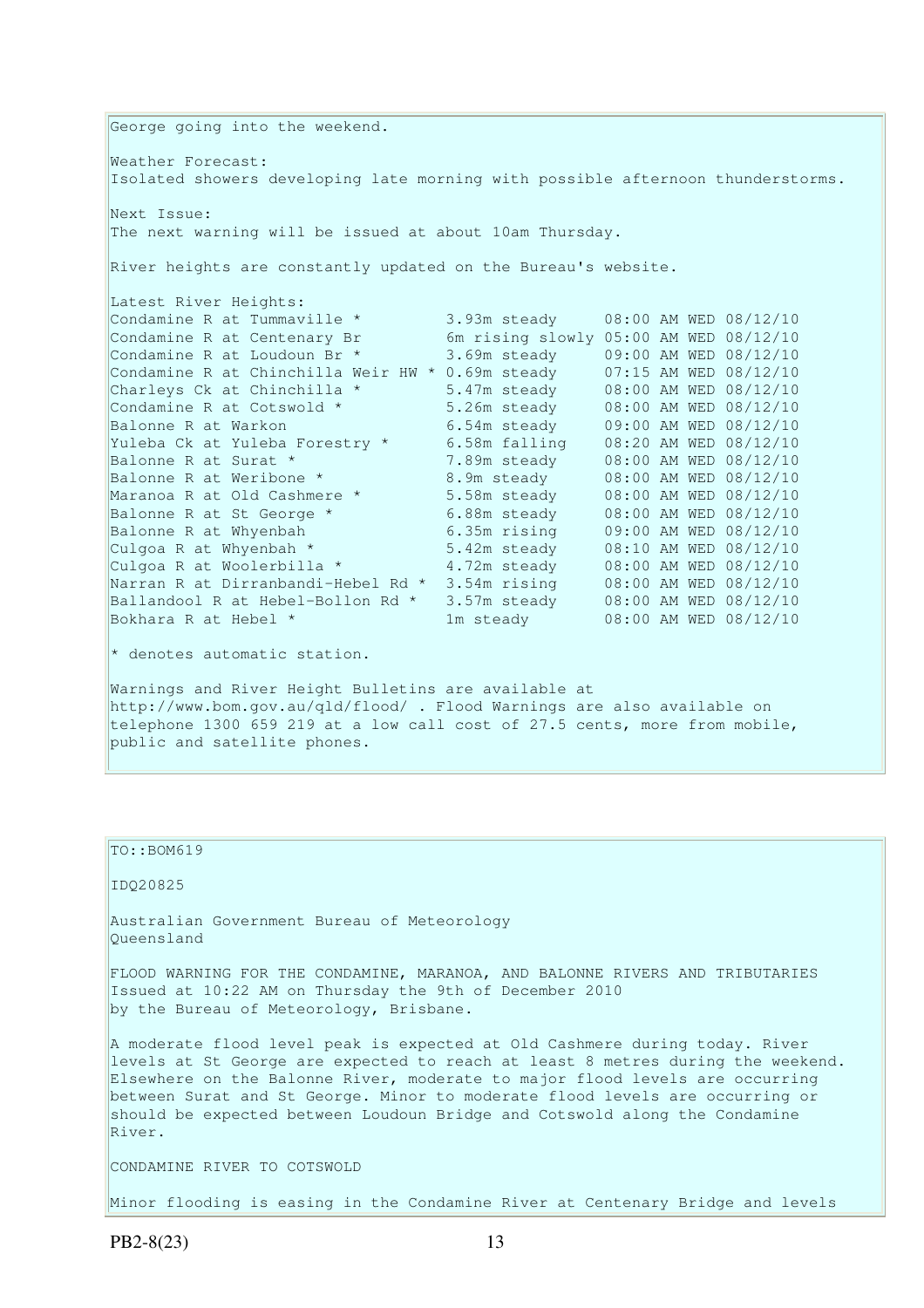will continue to do so. The flood peak is currently in the Loudoun Bridge area. Minor flood peaks should be expected between Chinchilla Weir and Cotswold over the weekend and early next week. River levels at Chinchilla Weir are expected to reach 7.2 metres during the weekend. BALONNE RIVER AND TRIBUTARY CREEKS: Moderate flood levels continue in the Balonne River between Surat and Weribone. The flood peak is currently in the Surat area. River level rises will continue between Surat and Beardmore Dam into the weekend. Major flood levels of 9.8 metres are possible at Weribone. MARANOA RIVER: Moderate flooding is easing in the Woodlands area with a moderate flood peak expected at Old Cashmere during Thursday of 6.3 metres. LOWER BALONNE RIVER SYSTEM: Major flooding continues to rise in the Balonne River at St George. Levels are expected to reach at least 8 metres during the weekend. Further forecasts will be made once a peak is observed at Old Cashmere. Major flood levels should be expected at Whyenbah and Hastings during the weekend. Minor to moderate flood levels should be expected elsewhere. Predicted River Heights/Flows: St George: Reach at least 8 metres during the weekend. Next Issue: The next warning will be issued at about 11am Friday. River heights are constantly updated on the Bureau's website. Latest River Heights: Condamine R at Elbow Valley # 1.38m steady 08:08 AM THU 09/12/10 Condamine R at Murrays Br  $\#$  2.2m steady 08:43 AM THU 09/12/10 Condamine R  $\theta$  Warwick(Scots Col.) \* 1.3m steady 08:00 AM THU 09/12/10 Condamine R at Warwick # 1.89m rising 09:22 AM THU 09/12/10 Glengallan Ck near Backwater Ck # 1.3m steady 08:51 AM THU 09/12/10 Condamine R at Tummaville  $*$  3.87m falling  $02:00$  AM THU 09/12/10 Condamine R at Centenary Br 5.8m falling slowly 05:00 AM THU 09/12/10 North Condamine R at Lone Pine \* 2.21m steady 08:00 AM THU 09/12/10 Oakey Ck at Fairview \* 0.8m falling 08:00 AM THU 09/12/10 Condamine R at Loudoun Br  $*$  3.58m steady 08:00 AM THU 09/12/10 Myall Ck at Dalby # 0.44m steady 09:05 AM THU 09/12/10 Condamine R at Warra-Kogan Rd Br 6.63m rising slowly 06:00 AM THU 09/12/10 Condamine R at Chinchilla Weir HW \* 0.87m steady 07:30 AM THU 09/12/10 Charleys Ck at Chinchilla  $*$  5.46m steady 08:00 AM THU 09/12/10 Condamine R at Cotswold  $\star$  5.69m steady 08:00 AM THU 09/12/10 Yuleba Ck at Yuleba Forestry \* 3.73m falling 08:10 AM THU 09/12/10 Balonne R at Surat \* 3.04m rising 08:00 AM THU 09/12/10 Balonne R at Weribone \* 9.19m steady 08:00 AM THU 09/12/10 Maranoa R at Old Cashmere \*  $5.97m$  rising  $08:00$  AM THU 09/12/10<br>Balonne R at St George \*  $7.24m$  steady  $08:00$  AM THU 09/12/10 Balonne R at St George \* 7.24m steady Balonne R at Whyenbah 6.9m rising 09:00 AM THU 09/12/10 Culgoa R at Whyenbah  $\star$  5.81m steady 08:00 AM THU 09/12/10 Culgoa R at Woolerbilla \*  $4.92$ m steady  $08:00$  AM THU 09/12/10 Narran R at Dirranbandi-Hebel Rd \* 3.87m rising 08:00 AM THU 09/12/10 Ballandool R at Hebel-Bollon Rd  $*$  3.57m steady Ballandool R at Hebel-Bollon Rd \* 3.57m steady 08:00 AM THU 09/12/10<br>Bokhara R at Hebel \* 0.97m steady 08:00 AM THU 09/12/10 \*automatic station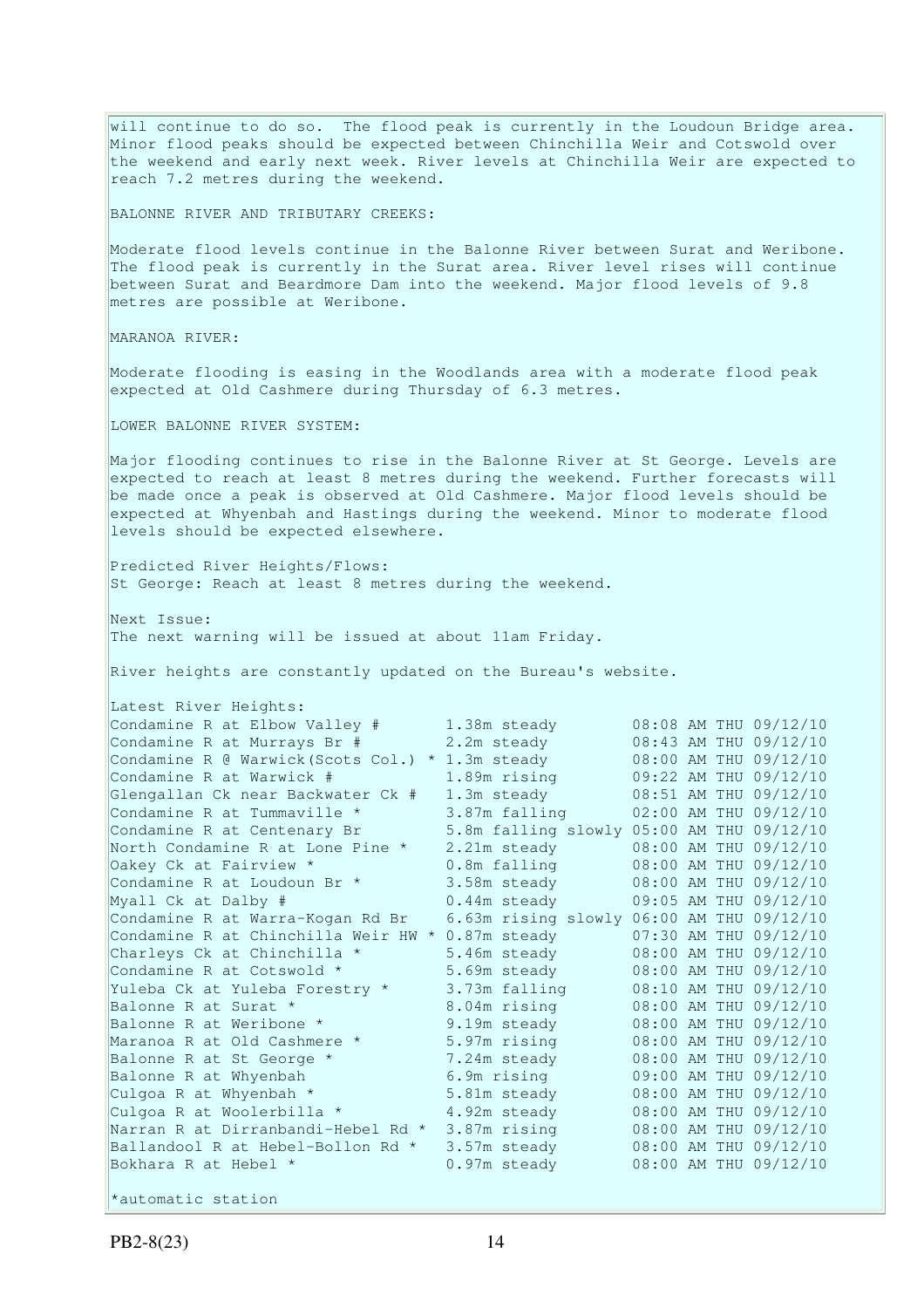Warnings and River Height Bulletins are available at http://www.bom.gov.au/qld/flood/ . Flood Warnings are also available on telephone 1300 659 219 at a low call cost of 27.5 cents, more from mobile, public and satellite phones.

TO::BOM619

IDQ20825

Australian Government Bureau of Meteorology Queensland

FLOOD WARNING FOR THE CONDAMINE, MARANOA, AND BALONNE RIVERS AND TRIBUTARIES Issued at 9:30 AM on Friday the 10th of December 2010 by the Bureau of Meteorology, Brisbane.

River levels at St George are expected to peak around 8.3 metres during the weekend. Elsewhere on the Balonne River, moderate to major flood levels are occurring between Surat and St George. Minor flood levels are occurring or should be expected between Loudoun Bridge and Cotswold along the Condamine River.

CONDAMINE RIVER TO COTSWOLD

Minor flood levels are falling between Loudoun Bridge and Chinchilla Weir. River levels are no longer expected to reach 7.2 metres at Chinchilla Weir. Minor flood levels should be expected downstream to Cotswold into next week.

BALONNE RIVER AND TRIBUTARY CREEKS:

Moderate flood levels continue in the Balonne River between Surat and Weribone. The flood peak is currently in the Weribone area. River level rises will continue between Weribone and Beardmore Dam into the weekend. Renewed rises with a smaller peak should be expected during next week as waters from the Condamine River arrive.

MARANOA RIVER:

Moderate flooding is easing in the Old Cashmere area where a peak was recorded overnight.

LOWER BALONNE RIVER SYSTEM:

Major flooding continues to rise in the Balonne River at St George. Levels are expected to peak around 8.3 metres during the weekend. Major flood levels are occurring at Whyenbah and Hastings. Minor to moderate flood levels should be expected elsewhere.

Predicted River Heights/Flows: St George: Peak around 8.3 metres during the weekend.

Next Issue: The next warning will be issued at about 11am Saturday.

River heights are constantly updated on the Bureau's website.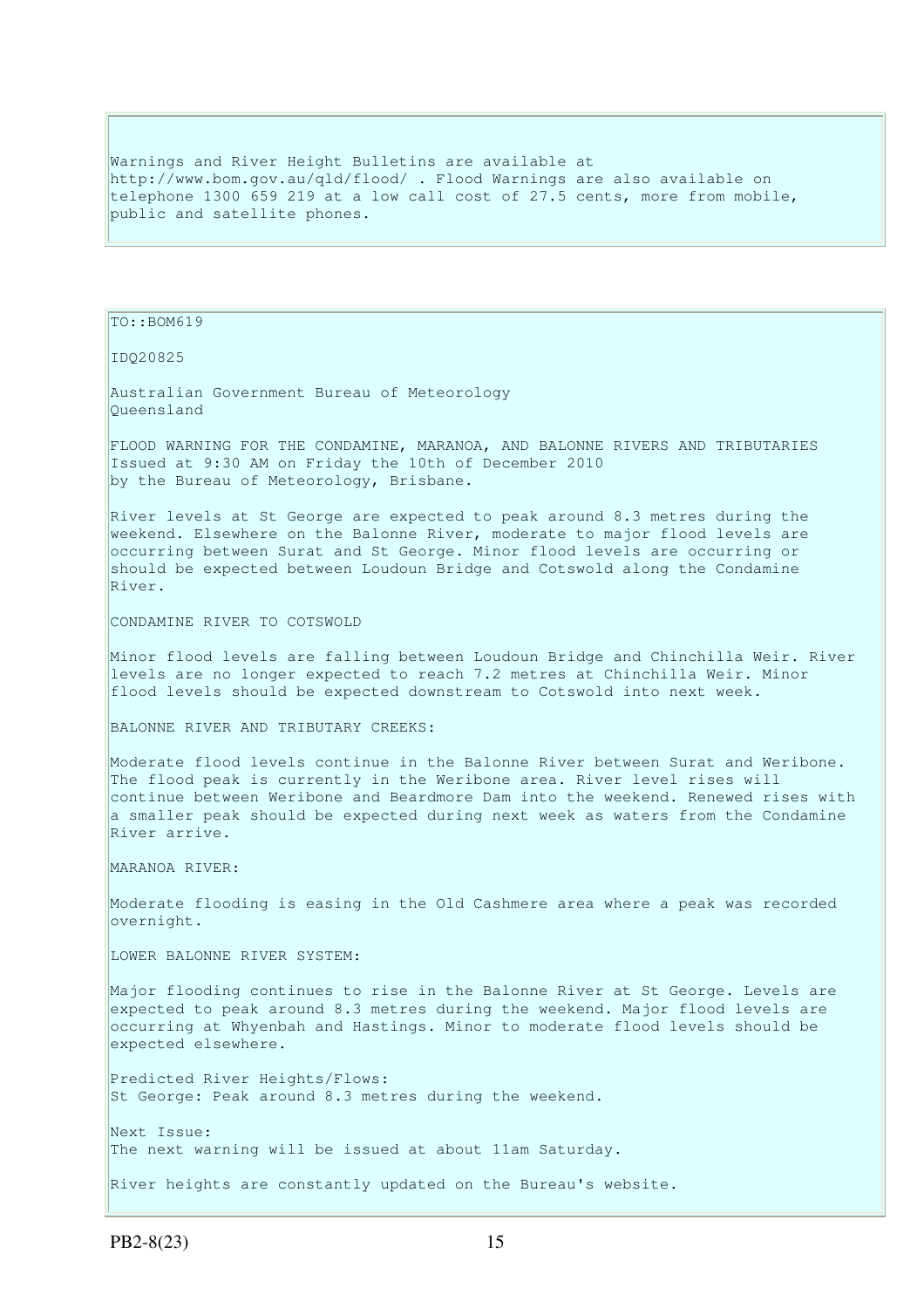| Latest River Heights:                                |                                           |  |                       |
|------------------------------------------------------|-------------------------------------------|--|-----------------------|
| Condamine R at Killarney #                           | Om steady                                 |  | 06:47 AM FRI 10/12/10 |
| Condamine R at Elbow Valley #                        | 1.23m steady                              |  | 08:08 AM FRI 10/12/10 |
| Condamine R at Murrays Br #                          | 1.95m falling                             |  | 06:23 AM FRI 10/12/10 |
| Condamine R @ Warwick (Scots Col.)                   | * 1.23m steady                            |  | 08:00 AM FRI 10/12/10 |
| Condamine R at Warwick #                             | 1.69m steady                              |  | 08:34 AM FRI 10/12/10 |
| Glengallan Ck near Backwater Ck #                    | 0.95m falling                             |  | 08:20 AM FRI 10/12/10 |
| Condamine R at Tummaville *                          | 2.42m falling                             |  | 06:00 AM FRI 10/12/10 |
| Condamine R at Centenary Br                          | 4.8m falling                              |  | 05:00 AM FRI 10/12/10 |
| North Condamine R at Lone Pine *                     | 2.2m steady                               |  | 06:00 AM FRI 10/12/10 |
| Oakey Ck at Fairview *                               | 0.67m steady                              |  | 08:00 AM FRI 10/12/10 |
| Condamine R at Loudoun Br *                          | 3.46m steady                              |  | 07:00 AM FRI 10/12/10 |
| Myall Ck at Dalby #                                  | $0.34m$ steady                            |  | 06:05 AM FRI 10/12/10 |
| Condamine R at Warra-Kogan Rd Br                     | 6.65m rising slowly 04:00 PM THU 09/12/10 |  |                       |
| Condamine R at Chinchilla Weir HW * 0.88m steady     |                                           |  | 06:00 AM FRI 10/12/10 |
| Charleys Ck at Chinchilla *                          | 5.44m steady                              |  | 08:00 AM FRI 10/12/10 |
| Condamine R at Cotswold *                            | 6.23m rising                              |  | 08:00 AM FRI 10/12/10 |
| Yuleba Ck at Yuleba Forestry *                       | 2.54m falling                             |  | 08:20 AM FRI 10/12/10 |
| Balonne R at Surat *                                 | 7.7m steady                               |  | 08:00 AM FRI 10/12/10 |
| Balonne R at Weribone *                              | 9.23m steady                              |  | 08:00 AM FRI 10/12/10 |
| Maranoa R at Old Cashmere *                          | 5.78m steady                              |  | 08:00 AM FRI 10/12/10 |
| Balonne R at St George *                             | 7.79m steady                              |  | 08:20 AM FRI 10/12/10 |
| Balonne R at Whyenbah                                | 6.9m rising                               |  | 09:00 AM THU 09/12/10 |
| Culgoa R at Whyenbah *                               | 5.98m steady                              |  | 08:00 AM FRI 10/12/10 |
| Culgoa R at Woolerbilla *                            | 5.07m rising                              |  | 08:00 AM FRI 10/12/10 |
| Narran R at Dirranbandi-Hebel Rd *                   | 4.05m rising                              |  | 02:30 AM FRI 10/12/10 |
| Ballandool R at Hebel-Bollon Rd *                    | 3.57m steady                              |  | 08:00 AM FRI 10/12/10 |
| Bokhara R at Hebel *                                 | 0.97m steady                              |  | 08:00 AM FRI 10/12/10 |
| *automatic station                                   |                                           |  |                       |
| Warnings and River Height Bulletins are available at |                                           |  |                       |

http://www.bom.gov.au/qld/flood/ . Flood Warnings are also available on telephone 1300 659 219 at a low call cost of 27.5 cents, more from mobile, public and satellite phones.

#### TO::BOM619

IDQ20825

Australian Government Bureau of Meteorology Queensland

FLOOD WARNING FOR THE BALONNE RIVER Issued at 11:07 AM on Saturday the 11th of December 2010 by the Bureau of Meteorology, Brisbane.

Moderate flooding is easing along the Balonne River between Warkon and Weribone, with major flooding expected to peak around 8.3 metres at St George during the weekend. Major flooding is rising further downstream in the Whyenbah area. Isolated minor flood levels are occurring along the Condamine River.

CONDAMINE RIVER TO COTSWOLD:

Minor flood levels are easing at Loudoun Bridge and Chinchilla Weir. Minor flood levels area expected downstream to Cotswold during next week.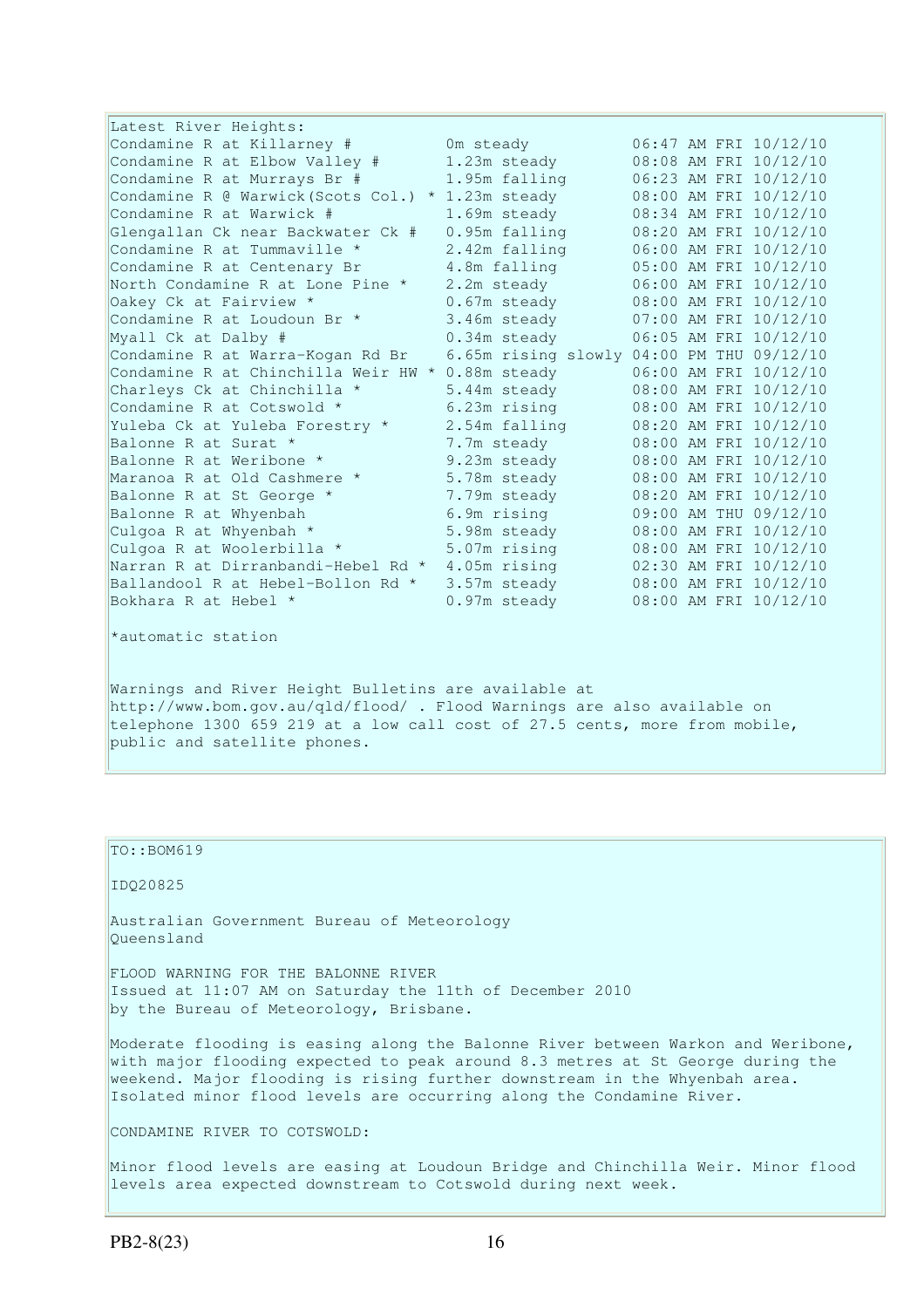BALONNE RIVER AND TRIBUTARY CREEKS: Moderate flood levels continue to ease along the Balonne River between Warkon and Weribone, with the flood peak currently downstream of the Weribone area. Small renewed rises are expected during next week as waters from the Condamine River arrive. MARANOA RIVER: Minor flooding continues to ease in the Old Cashmere area. Renewed rises are occurring upstream at Springfield following recent rainfall. LOWER BALONNE RIVER SYSTEM: Major flooding continues to slowly rise in the Balonne River at St George, where levels are expected to peak around 8.3 metres during the weekend. Major flooding is occurring downstream at Whyenbah and Hastings, with minor to moderate flooding occurring elsewhere. Predicted River Heights/Flows: Lower Balonne River at: St George **Peak around 8.3 metres during the weekend.** Next Issue: The next warning will be issued at about 11am Sunday. Latest River Heights: Condamine R at Loudoun Br  $*$  3.37m falling slowly 09:00 AM SAT  $11/12/10$ Condamine R at Warra-Kogan Rd Br 6.37m falling 09:00 AM SAT 11/12/10 Condamine R at Chinchilla Weir HW  $*$  0.87m steady 06:00 AM SAT 11/12/10 Charleys Ck at Chinchilla  $*$  5.53m steady 08:10 AM SAT 11/12/10 Condamine R at Cotswold  $*$  6.7m rising 08:10 AM SAT 11/12/10 Balonne R at Warkon 7.24m falling slowly 09:00 AM SAT 11/12/10 Yuleba Ck at Yuleba Forestry \* 2.12m steady 08:00 AM SAT 11/12/10 Balonne R at Surat \* 7.22m steady 08:00 AM SAT 11/12/10 Balonne R at Weribone \* 1.22m steady 108:00 AM SAT 11/12/10<br>
Maranoa R at Old Cashmere \* 5.06m falling 1.830 AM SAT 11/12/10<br>
7.02m steady 1.830 M SAT 11/12/10<br>
7.02m steady 1.830 M SAT 11/12/10 Maranoa R at Old Cashmere \* 5.06m falling 08:20 AM SAT 11/12/10<br>Balonne R at St George \* 7.92m steady 08:00 AM SAT 11/12/10 Balonne R at St George \* 7.92m steady Balonne R at Whyenbah 7.2m rising slowly 09:00 AM SAT 11/12/10 Culgoa R at Whyenbah  $\star$  6.11m steady 08:20 AM SAT 11/12/10 Culgoa R at Woolerbilla \* 5.16m steady 08:00 AM SAT 11/12/10 Narran R at Dirranbandi-Hebel Rd \* 4.14m steady 05:00 PM FRI 10/12/10 Ballandool R at Hebel-Bollon Rd \* 3.59m steady 08:00 AM SAT 11/12/10 Bokhara R at Hebel \* 0.99m steady 08:00 AM SAT 11/12/10 Warnings and River Height Bulletins are available at http://www.bom.gov.au/qld/flood/ . Flood Warnings are also available on telephone 1300 659 219 at a low call cost of 27.5 cents, more from mobile, public and satellite phones.

### TO::BOM619

IDQ20825

Australian Government Bureau of Meteorology Queensland

PB2-8(23) 17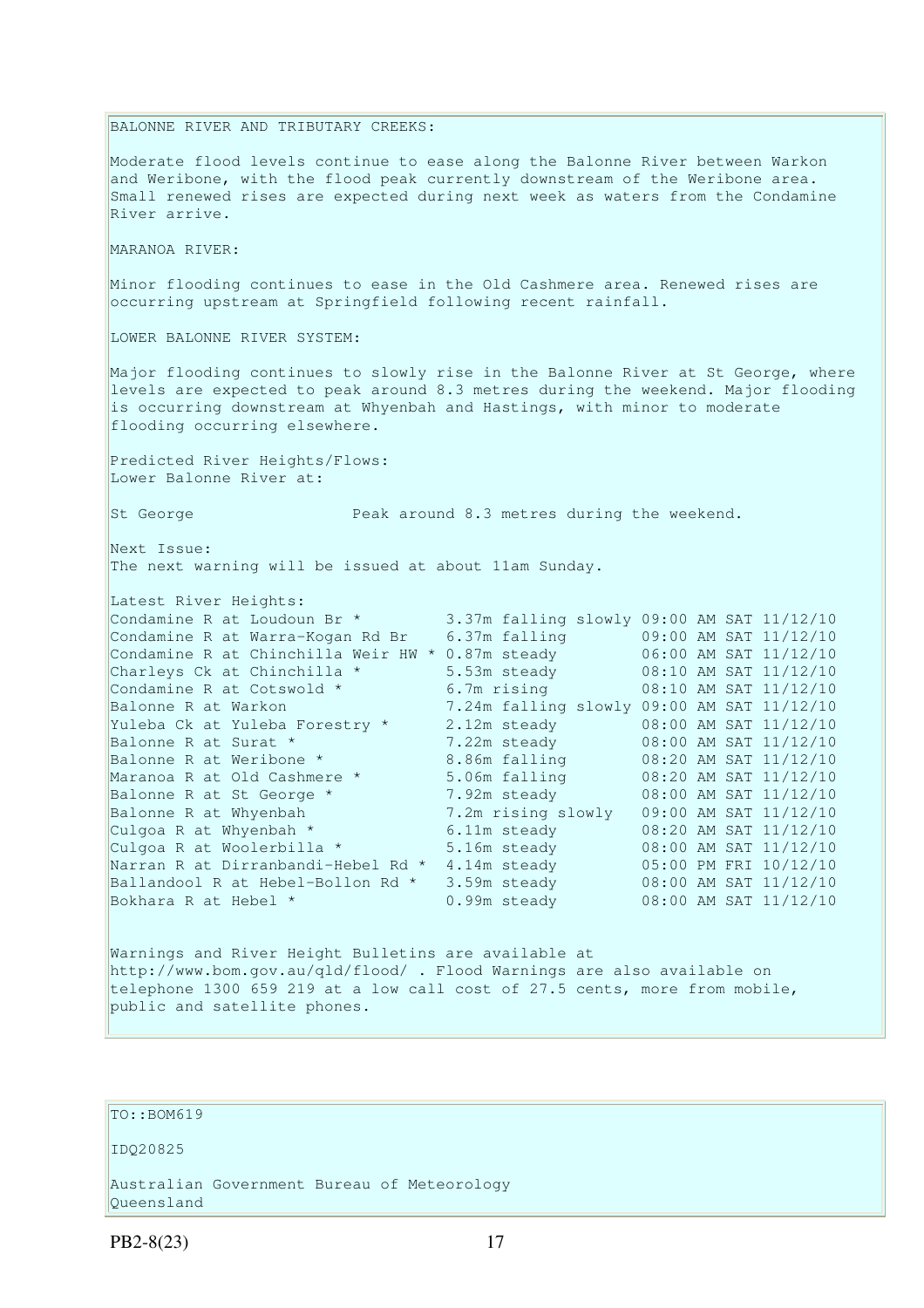FLOOD WARNING FOR THE CONDAMINE AND BALONNE RIVERS Issued at 11:02 PM on Saturday the 11th of December 2010 by the Bureau of Meteorology, Brisbane.

Major flood levels are being observed in the upper Condamine catchment along Dalrymple Creek. Moderate flooding is easing along the Balonne River between Warkon and Weribone, with major flooding expected to peak around 8.3 metres at St George during the weekend. Major flooding is rising further downstream in the Whyenbah area. Isolated minor flood levels are occurring along the Condamine River.

CONDAMINE RIVER TO COTSWOLD:

Major flood levels have been observed at Allora along Dalrymple Creek and moderate flood levels along Glengallan Creek. Rainfall is continuing although it has eased in the 2 hours to 11pm. Fast rises are likely elsewhere in the area including the Condamine River upstream of Warwick. At this stage, river levels at Warwick are expected to rise to around 5 metres with some minor flooding.

Minor flood levels are easing at Loudoun Bridge and Chinchilla Weir. Minor flood levels area expected downstream to Cotswold during next week. Levels will rise again during this week.

BALONNE RIVER AND TRIBUTARY CREEKS:

Moderate flood levels continue to ease along the Balonne River between Warkon and Weribone, with the flood peak currently downstream of the Weribone area. Small renewed rises are expected during next week as waters from the Condamine River arrive.

MARANOA RIVER:

Minor flooding continues to ease in the Old Cashmere area. Renewed rises are occurring upstream at Springfield following recent rainfall.

LOWER BALONNE RIVER SYSTEM:

Major flooding continues to slowly rise in the Balonne River at St George, where levels are expected to peak around 8.3 metres during the weekend. Major flooding is occurring downstream at Whyenbah and Hastings, with minor to moderate flooding occurring elsewhere.

Next Issue: The next warning will be issued at about 11am Sunday.

| Latest River Heights:               |                |                       |
|-------------------------------------|----------------|-----------------------|
| Condamine R at Killarney #          | 0.15m falling  | 10:47 PM SAT 11/12/10 |
| Condamine R at Elbow Valley #       | 1.33m falling  | 09:56 PM SAT 11/12/10 |
| Condamine R at Murrays Br #         | 2m rising      | 10:41 PM SAT 11/12/10 |
| Condamine R @ Warwick (Scots Col.)  | * 1.22m steady | 09:00 PM SAT 11/12/10 |
| Condamine R at Warwick #            | 1.94m rising   | 10:47 PM SAT 11/12/10 |
| Glengallan Ck near Backwater Ck #   | 4.4m rising    | 10:06 PM SAT 11/12/10 |
| Condamine R at Tummaville *         | 2.42m rising   | 09:00 PM SAT 11/12/10 |
| North Condamine R at Lone Pine *    | 4m rising      | 09:00 PM SAT 11/12/10 |
| Oakey Ck at Fairview *              | $0.65m$ steady | 09:00 PM SAT 11/12/10 |
| Condamine R at Loudoun Br *         | 3.28m falling  | 09:00 PM SAT 11/12/10 |
| Myall Ck at Dalby #                 | $0.29m$ steady | 09:04 PM SAT 11/12/10 |
| Condamine R at Warra-Kogan Rd Br    | 6.37m falling  | 09:00 AM SAT 11/12/10 |
| Condamine R at Chinchilla Weir HW * | 0.84m steady   | 06:00 PM SAT 11/12/10 |
| Charleys Ck at Chinchilla *         | 6.07m rising   | 08:30 PM SAT 11/12/10 |
| Condamine R at Cotswold *           | 6.85m steady   | 08:00 PM SAT 11/12/10 |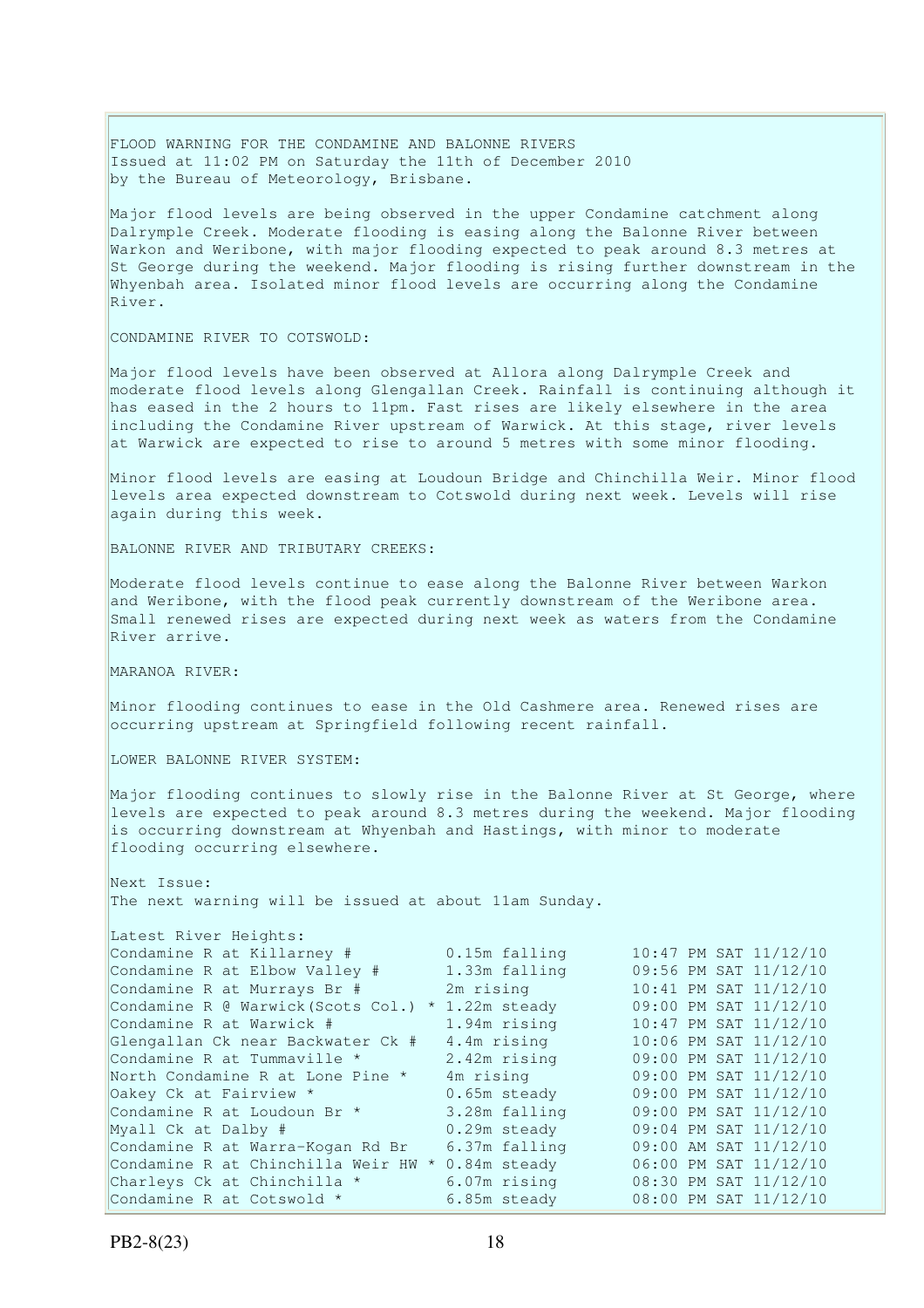| Balonne R at Warkon                                                                                                                                                                                                                           |               | 7.27m rising slowly 09:00 PM SAT 11/12/10    |  |  |
|-----------------------------------------------------------------------------------------------------------------------------------------------------------------------------------------------------------------------------------------------|---------------|----------------------------------------------|--|--|
| Yuleba Ck at Yuleba Forestry *                                                                                                                                                                                                                | 2.57m rising  | 08:40 PM SAT 11/12/10                        |  |  |
| Balonne R at Surat *                                                                                                                                                                                                                          | 7.01m falling | 08:20 PM SAT 11/12/10                        |  |  |
| Balonne R at Weribone * The Contract of the Balonne R at Weribone *                                                                                                                                                                           | 8.61m falling | 08:40 PM SAT 11/12/10                        |  |  |
| Maranoa R at Old Cashmere * 4.45m steady                                                                                                                                                                                                      |               | 08:30 PM SAT 11/12/10                        |  |  |
| Balonne R at St George *<br>and the control of the control of                                                                                                                                                                                 |               | 7.44m falling 08:40 PM SAT 11/12/10          |  |  |
| Balonne R at Whyenbah                                                                                                                                                                                                                         |               | 7.2m rising slowly $09:00$ AM SAT $11/12/10$ |  |  |
| Culgoa R at Whyenbah *                                                                                                                                                                                                                        | 6.16m rising  | 08:00 PM SAT 11/12/10                        |  |  |
| Culqoa R at Woolerbilla *                                                                                                                                                                                                                     | 5.21m steady  | 08:00 PM SAT 11/12/10                        |  |  |
| Narran R at Dirranbandi-Hebel Rd *                                                                                                                                                                                                            | 4.34m steady  | 05:00 PM SAT 11/12/10                        |  |  |
| Ballandool R at Hebel-Bollon Rd *                                                                                                                                                                                                             | 3.6m steady   | 08:10 PM SAT 11/12/10                        |  |  |
| Bokhara R at Hebel *                                                                                                                                                                                                                          |               | 1.01m steady 08:00 PM SAT 11/12/10           |  |  |
| *automatic station                                                                                                                                                                                                                            |               |                                              |  |  |
| Warnings and River Height Bulletins are available at<br>http://www.bom.gov.au/qld/flood/ . Flood Warnings are also available on<br>telephone 1300 659 219 at a low call cost of 27.5 cents, more from mobile,<br>public and satellite phones. |               |                                              |  |  |

 $TO: **ROM619**$ 

IDQ20825

Australian Government Bureau of Meteorology Queensland

FLOOD WARNING FOR THE CONDAMINE AND BALONNE RIVERS Issued at 11:35 AM on Sunday the 12th of December 2010 by the Bureau of Meteorology, Brisbane.

Minor flooding continues along the Balonne River between Warkon and Weribone and is rising in Dogwood Creek downstream of Miles. Major flood levels have peaked at St George and are currently falling. Major flooding is rising further downstream in the Whyenbah area. Isolated minor flood levels are occurring along the Condamine River.

CONDAMINE RIVER TO COTSWOLD:

Minor flood levels continue to rise in the upper Condamine River at Elbow Valley. Further small rises are expected at Warwick during Sunday but at this stage levels are not expected to reach the minor flood level of 5 metres. Minor flooding is rising in Dalrymple Creek at victoria Hill and along the Condamine River north branch between Pampas Bridge and Lone Pine following recent rainfall.

Downstream in the Condamine River at Loudoun Bridge and Chinchilla Weir minor flooding is steady with renewed rises forecast during the next few days as upstream floodwaters from Dalrymple Creek and the Warwick area arrive. Minor possibly moderate flood levels are expected downstream to Cotswold this week.

BALONNE RIVER AND TRIBUTARY CREEKS:

Minor flooding continues along the Balonne River between Cotswold and Surat with minor flooding rising in Dogwood Creek downstream of Miles with moderate flooding expected downstream to the Pine Hill Crossing area. Moderate flood levels continue to ease at Weribone. Renewed rises are expected along the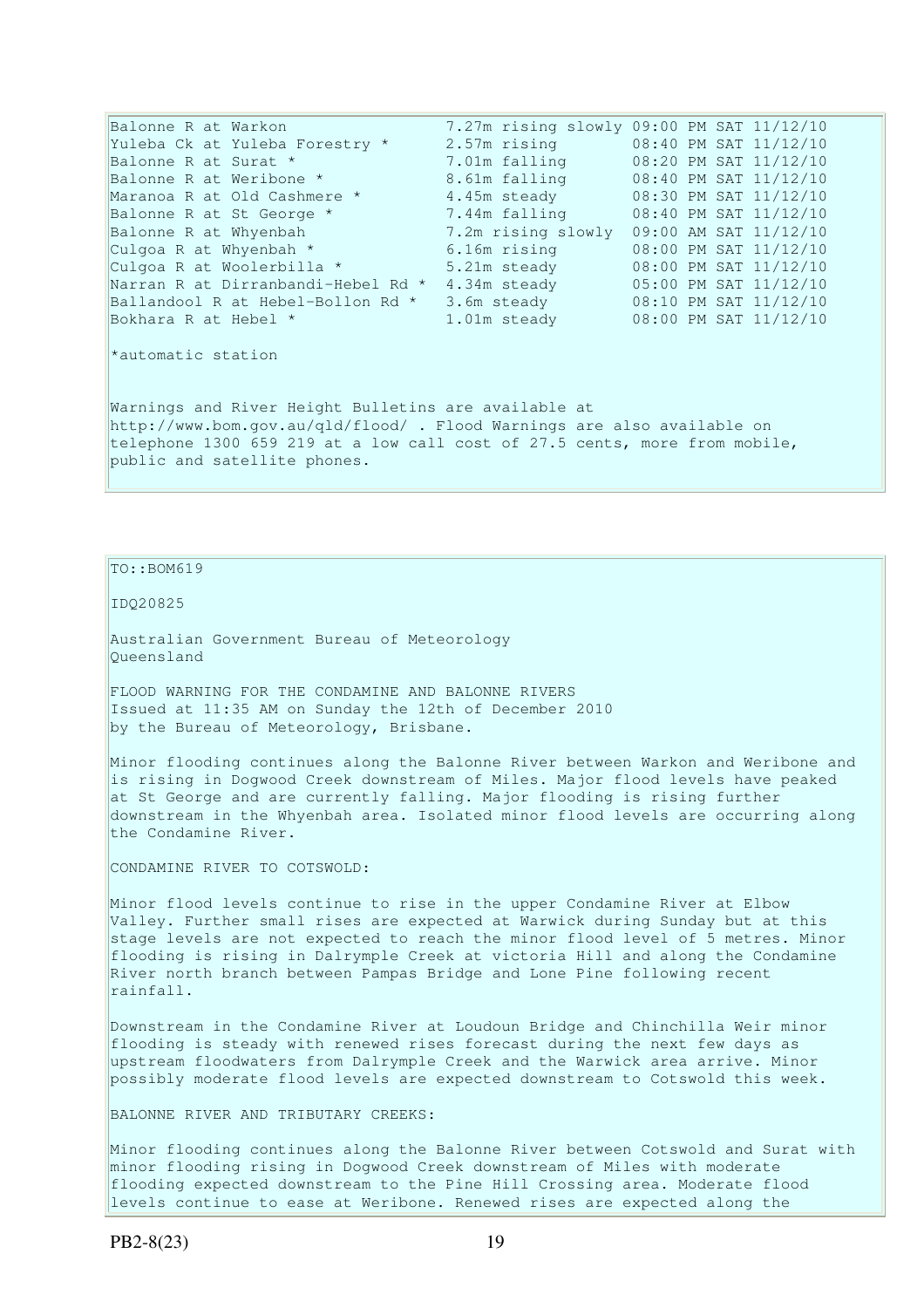Balonne River during next week as waters from the Condamine River and local tributaries arrive. MARANOA RIVER: Recent rainfall in the upper Maranoa River has produced river level rises and minor flooding between Currawong and Mitchell. Further rises and moderate flooding are expected at Mitchell during Sunday. Downstream in the Springfield area river level rises are being recorded with moderate flooding expected during the next 24 hours. LOWER BALONNE RIVER SYSTEM: Major flood levels in the Balonne River at St George have recorded a peak at 8.05 metres during Saturday. Major flooding is occurring downstream at Whyenbah and Hastings, with minor to moderate flooding occurring elsewhere. Next Issue: The next warning will be issued at about 4pm Sunday. Latest River Heights: Condamine R at Elbow Valley # 2.03m rising 08:09 AM SUN 12/12/10 Condamine R at Murrays Br # 3.05m falling 09:45 AM SUN 12/12/10 Condamine R  $\theta$  Warwick(Scots Col.) \* 1.82m steady 09:00 AM SUN 12/12/10 Condamine R at Warwick # 3.09m rising 08:43 AM SUN 12/12/10 Glengallan Ck near Backwater Ck # 2.4m falling 10:06 AM SUN 12/12/10 Condamine R at Tummaville  $*$  2.39m rising  $09:00$  AM SUN  $12/12/10$ North Condamine R at Lone Pine \* 3.97m falling 09:00 AM SUN 12/12/10 Oakey Ck at Fairview \* 0.60m steady 09:00 AM SUN 12/12/10 Condamine R at Loudoun Br  $*$  3.16m steady 09:00 AM SUN 12/12/10 Myall Ck at Dalby # 0.39m rising 09:10 AM SUN 12/12/10 Condamine R at Chinchilla Weir HW  $*$  0.80m steady  $0.9:30$  AM SUN  $12/12/10$ Condamine R at Chinchilla Weir HW \* 0.80m steady<br>  $\begin{array}{ccc}\n\text{Condamping} & 0.30 & \text{MeV} \\
\text{Charles the National Science Foundation: The image shows a 5.75m falling} & 0.30 & \text{MeV} \\
\hline\n\end{array}$ Condamine R at Cotswold \* 7.04m falling 09:30 AM SUN 12/12/10 Balonne R at Warkon 7.38m rising slowly 09:00 AM SUN 12/12/10 Yuleba Ck at Yuleba Forestry \* 2.67m steady 08:00 AM SUN 12/12/10 Balonne R at Surat \* 1982 6.86m steady 108:00 AM SUN 12/12/10 Bungil Ck at Roma 3.10m rising slowly 06:30 AM SUN 12/12/10<br>Balonne R at Weribone \* 8.37m steady 08:10 AM SUN 12/12/10<br>Maranoa R at Old Cashmere \* 4.02m falling 08:10 AM SUN 12/12/10 Balonne R at Weribone \* 8.37m steady 08:10 AM SUN 12/12/10 Maranoa R at Old Cashmere \* 4.02m falling 08:10 AM SUN 12/12/10 Balonne R at St George \* 6.72m falling 08:20 AM SUN 12/12/10 Culgoa R at Whyenbah  $\star$  6.20m rising 08:00 AM SUN 12/12/10 Culgoa R at Woolerbilla \* 5.25m rising 08:00 AM SUN 12/12/10 Cuigoa K at Woolenbilla (No.2008) 1201.<br>
Narran R at Dirranbandi-Hebel Rd \* 4.43m rising 08:00 AM SUN 12/12/10<br>
Ballandool R at Hebel-Bollon Rd \* 3.62m steady 08:00 AM SUN 12/12/10 Ballandool R at Hebel-Bollon Rd \* 3.62m steady 08:00 AM SUN 12/12/10 Bokhara R at Hebel \* 1.01m steady 08:00 AM SUN 12/12/10 \* from automatic station Warnings and River Height Bulletins are available at http://www.bom.gov.au/qld/flood/ . Flood Warnings are also available on telephone 1300 659 219 at a low call cost of 27.5 cents, more from mobile, public and satellite phones.

TO::BOM619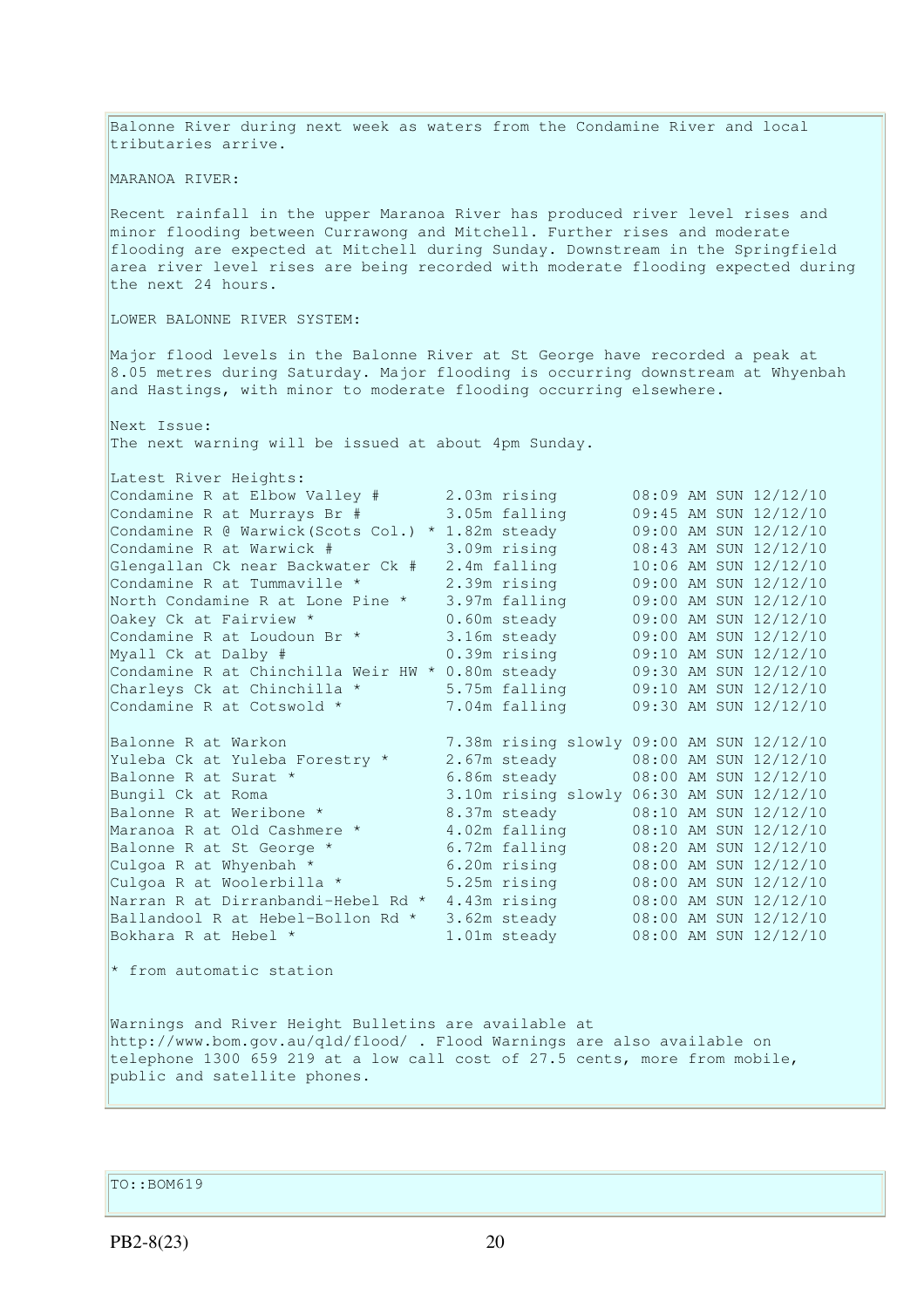IDQ20825

Australian Government Bureau of Meteorology Queensland

FLOOD WARNING FOR THE CONDAMINE AND BALONNE RIVERS Issued at 3:59 PM on Sunday the 12th of December 2010 by the Bureau of Meteorology, Brisbane.

Minor flooding continues between Moderate, possibly major flood levels are expected at Pine Hill Crossing along Dogwood Creek. Minor flooding continues along the Upper Condamine. Renewed rises are expected at St George late in the week along the Balonne River. Major flooding is rising downstream in the Whyenbah area.

CONDAMINE RIVER TO COTSWOLD:

Minor flooding continues in Dalrymple Creek at victoria Hill and along the Condamine River north branch between Pampas Bridge and Lone Pine following recent rainfall.

Downstream in the Condamine River at Loudoun Bridge and Chinchilla Weir minor flooding is steady with renewed rises forecast on Monday and Tuesday as upstream flood waters arrive. Minor, possibly moderate flood levels are expected downstream to Cotswold this week.

BALONNE RIVER AND TRIBUTARY CREEKS:

Minor flooding continues along the Balonne River between Cotswold and Surat with minor flooding rising in Dogwood Creek downstream of Miles with moderate, possibly major flooding expected downstream in the Pine Hill Crossing area. Moderate flood levels continue to ease at Weribone. Renewed rises are expected along the Balonne River during next week as waters from the Condamine River and local tributaries arrive.

MARANOA RIVER:

Recent rainfall in the upper Maranoa River has produced river level rises and minor flooding between Currawong and Mitchell. Further rises and moderate flooding are expected at Mitchell during Sunday. Downstream in the Springfield area river level rises are being recorded with moderate flooding expected during the next 24 hours. Moderate flood levels of at least 5.5 metres should be expected at Old Cashmere this week.

LOWER BALONNE RIVER SYSTEM:

Major flood levels in the Balonne River at St George have recorded a peak at 8.05 metres during Saturday. Renewed rises are likely late in the week. Major flood levels are occurring downstream at Whyenbah and Hastings, with minor or moderate flood levels occurring elsewhere.

Next Issue: The next warning will be issued at about 11am Monday.

| Latest River Heights:                              |               |  |                       |
|----------------------------------------------------|---------------|--|-----------------------|
| Condamine R at Killarney #                         | 0m steady     |  | 12:47 PM SUN 12/12/10 |
| Condamine R at Elbow Valley #                      | 1.98m falling |  | 02:42 PM SUN 12/12/10 |
| Condamine R at Murrays Br #                        | 3.05m steady  |  | 02:43 PM SUN 12/12/10 |
| Condamine R @ Warwick (Scots Col.) * 1.72m falling |               |  | 02:00 PM SUN 12/12/10 |
| Condamine R at Warwick #                           | 2.99m steady  |  | 02:34 PM SUN 12/12/10 |
| Glengallan Ck near Backwater Ck #                  | 1.85m falling |  | 03:21 PM SUN 12/12/10 |
| Condamine R at Tummaville *                        | 2.7m rising   |  | 02:00 PM SUN 12/12/10 |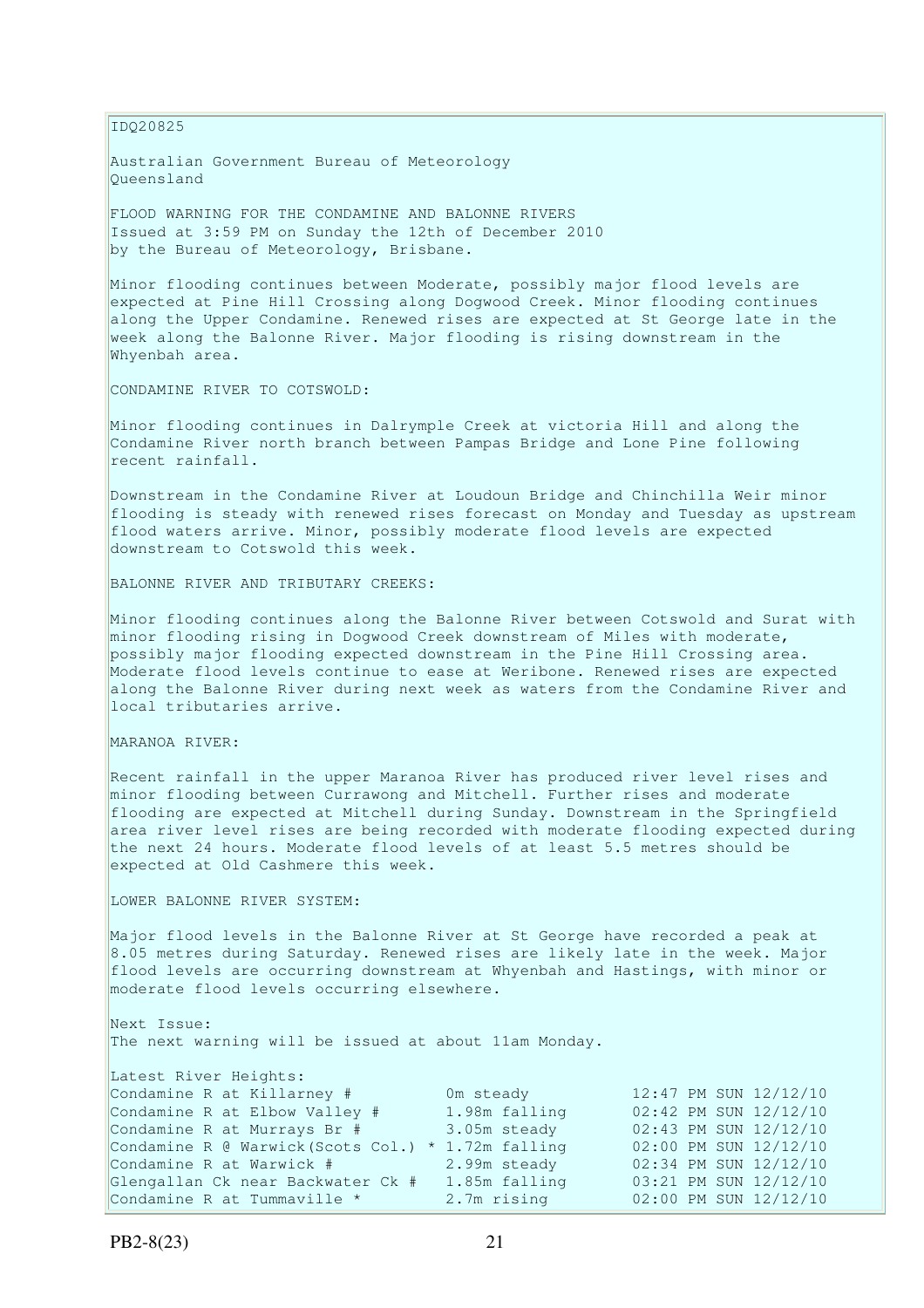Condamine R at Centenary Br 4.9m rising 12:00 PM SUN 12/12/10 North Condamine R at Lone Pine \* 3.77m falling 02:00 PM SUN 12/12/10 Oakey Ck at Fairview \* 0.59m steady 02:00 PM SUN 12/12/10 Condamine R at Loudoun Br  $*$  3.15m steady 02:00 PM SUN 12/12/10 Myall Ck at Dalby # 0.54m rising 03:10 PM SUN 12/12/10 Oakey Ck at Fairview \* 0.59m steady 02:00 PM SUN 12/12/10<br>
Condamine R at Loudoun Br \* 3.15m steady 02:00 PM SUN 12/12/10<br>
Myall Ck at Dalby # 0.54m rising 03:10 PM SUN 12/12/10<br>
Condamine R at Chinchilla Weir HW \* 0.8m st Charleys Ck at Chinchilla  $*$  5.7m steady 02:20 PM SUN 12/12/10 Condamine R at Cotswold  $\star$  7.19m falling 02:30 PM SUN 12/12/10 Balonne R at Warkon 7.38m rising slowly 09:00 AM SUN 12/12/10 Yuleba Ck at Yuleba Forestry \* 3.04m rising 02:40 PM SUN 12/12/10 Balonne R at Surat \* 1992 6.78m falling 12.40 PM SUN 12/12/10 Bungil Ck at Roma 4.85m rising slowly 02:30 PM SUN 12/12/10 Balonne R at Weribone \* 8.24m falling 02:40 PM SUN 12/12/10 Maranoa R at Old Cashmere \* 3.8m falling 02:40 PM SUN 12/12/10 Balonne R at St George \* 6.69m steady 02:00 PM SUN 12/12/10 Balonne R at Whyenbah 7.33m steady 10:00 AM SUN 12/12/10 Culgoa R at Whyenbah  $\star$  6.2m steady 12:00 PM SUN 12/12/10 Culgoa R at Woolerbilla  $\star$  5.28m steady 02:00 PM SUN 12/12/10 Narran R at Dirranbandi-Hebel Rd \* 4.46m rising 02:00 PM SUN 12/12/10 Ballandool R at Hebel-Bollon Rd \* 3.62m steady 12:00 PM SUN 12/12/10 Bokhara R at Hebel \* 1.02m steady 12:00 PM SUN 12/12/10 \*automatic station Warnings and River Height Bulletins are available at

http://www.bom.gov.au/qld/flood/ . Flood Warnings are also available on telephone 1300 659 219 at a low call cost of 27.5 cents, more from mobile, public and satellite phones.

## $TO::BOM619$

IDQ20825

Australian Government Bureau of Meteorology Queensland

FLOOD WARNING FOR THE CONDAMINE AND BALONNE RIVERS Issued at 9:49 AM on Monday the 13th of December 2010 by the Bureau of Meteorology, Brisbane.

Minor flooding continues along the Upper Condamine River. Renewed rises and moderate flooding is occurring along Dogwood Creek and also along the Maranoa River in the Mitchell area. Major flooding continues on the lower Balonne River at St George with renewed rises and continued high river levels going into next week. Major flooding continues downstream in the Whyenbah area.

CONDAMINE RIVER TO COTSWOLD:

Minor flooding is easing in the Condamine River north branch at Pampas Bridge, and remains steady in the Condamine River at Centenary Bridge.

Renewed rises and minor flooding are occurring further downstream at Loudoun Bridge as upstream flood waters arrive. Minor flooding is expected to extend downstream to Cotswold during this week, with higher levels and some moderate flood levels possible.

BALONNE RIVER AND TRIBUTARY CREEKS: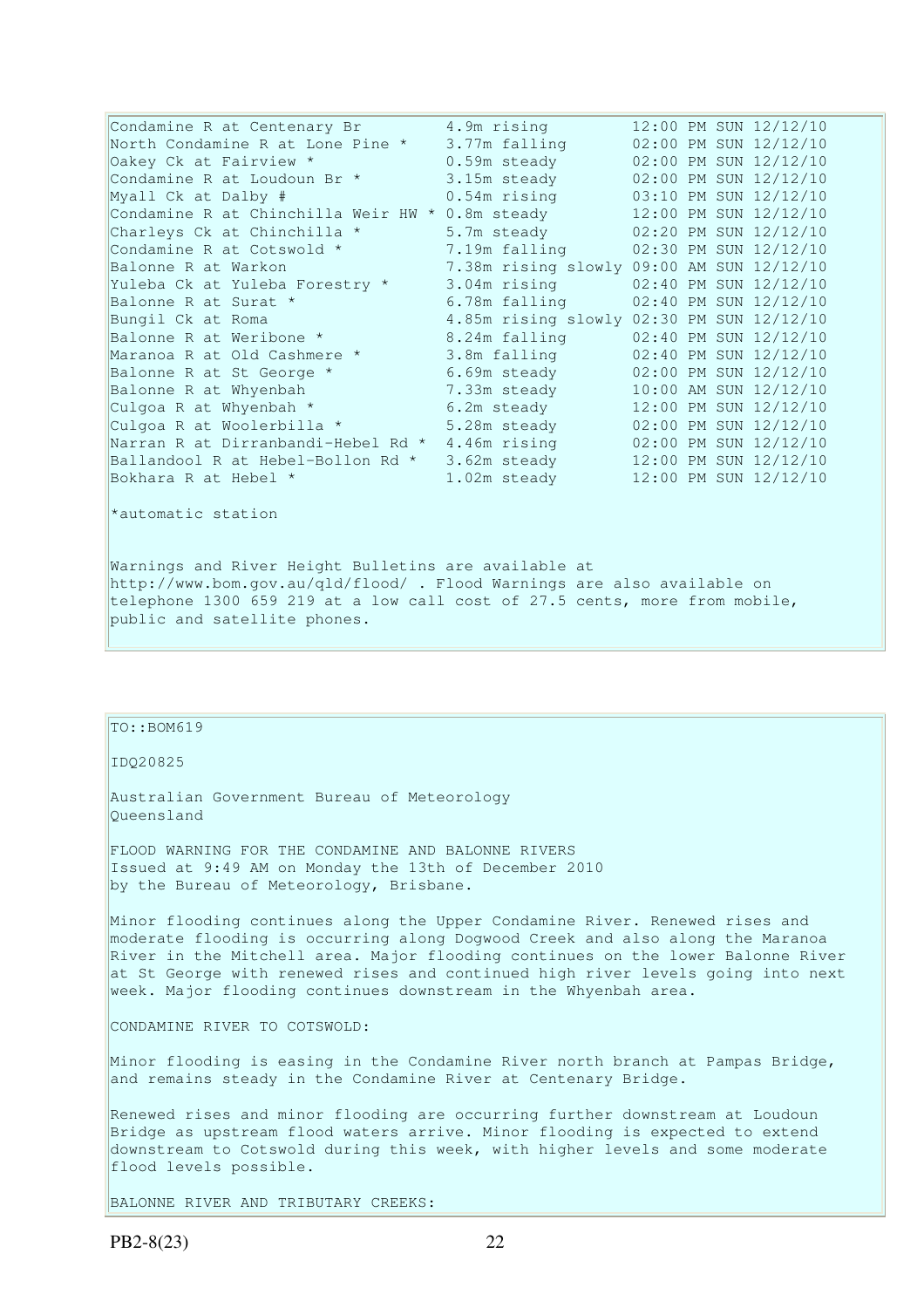River rises and moderate flooding is also occurring on Dogwood Creek at Pine Hill Crossing, with further rises and major flooding possible during Monday. Minor flooding continues along the Balonne River between Cotswold and Surat, with moderate flooding also easing downstream at Weribone. Renewed rises are expected along the Balonne River during this week as waters from the Condamine River and local tributaries arrive.

Stream levels along Bungil Creek are falling during Monday morning, following fast rises yesterday at Tabers and at Roma.

MARANOA RIVER:

Minor to moderate flooding has peaked on the upper Maranoa River between Currawong and Mitchell, with rises and moderate flooding expected further downstream during Monday between Springfield and Woodlands. Moderate flood levels of at least 5.5 metres should be expected at Old Cashmere later this week.

LOWER BALONNE RIVER SYSTEM:

Major flood levels continue to ease in the Balonne River at St George, with renewed rises expected later this week which will maintain high river levels going into next week. Major flood levels are occurring downstream at Whyenbah and Hastings, with minor or moderate flood levels occurring elsewhere.

Weather Forecast: Isolated afternoon showers. Isolated afternoon and evening thunderstorms in the east. Next Issue: The next warning will be issued at about 11am Tuesday. Latest River Heights: Condamine R at Tummaville \* 4.33m rising 08:00 AM MON 13/12/10 Condamine R at Centenary Br 5.7m rising 06:00 AM MON 13/12/10 Condamine R at Loudoun Br  $*$  3.28m rising 08:00 AM MON 13/12/10 Condamine R at Warra-Kogan Rd Br NA Condamine R at Chinchilla Weir HW  $*$  0.75m steady  $0.6:00$  AM MON  $13/12/10$ Charleys Ck at Chinchilla  $*$  5.54m falling 08:00 AM MON 13/12/10 Condamine R at Condamine<br>
Condamine R at Cotswold \* 7.76m steady Condamine R at Cotswold \* 7.76m steady 08:00 AM MON 13/12/10<br>Balonne R at Warkon 7.91m rising slowly 06:00 AM MON 13/12/10 Balonne R at Warkon 7.91m rising slowly 06:00 AM MON 13/12/10 Yuleba Ck at Yuleba Forestry \* 3.91m rising 08:40 PM SUN 12/12/10 Balonne R at Surat  $*$  6.7m steady 08:00 AM MON 13/12/10 Bungil Ck at Roma 5.5m falling slowly 08:00 AM MON 13/12/10 Balonne R at Weribone \* 7.98m steady 08:00 AM MON 13/12/10 Bungir CK at Noma<br>Balonne R at Weribone \* 7.98m steady 08:00 AM MON 13/12/10<br>Maranoa R at Old Cashmere \* 3.46m steady 08:00 AM MON 13/12/10 Balonne R at St George \* 6.25m steady 08:00 AM MON 13/12/10 Balonne R at Whyenbah 7.25m falling 09:00 AM MON 13/12/10 Culgoa R at Whyenbah  $\star$  6.17m falling 08:00 AM MON 13/12/10 Culgoa R at Woolerbilla  $\star$  5.36m rising 08:00 AM MON 13/12/10 Narran R at Dirranbandi-Hebel Rd \* 4.54m steady 08:00 AM MON 13/12/10 Ballandool R at Hebel-Bollon Rd \* 3.68m rising 08:00 AM MON 13/12/10 Bokhara R at Hebel \* 1.03m steady 08:00 AM MON 13/12/10 \* denotes automatic station.

Warnings and River Height Bulletins are available at http://www.bom.gov.au/qld/flood/ . Flood Warnings are also available on telephone 1300 659 219 at a low call cost of 27.5 cents, more from mobile, public and satellite phones.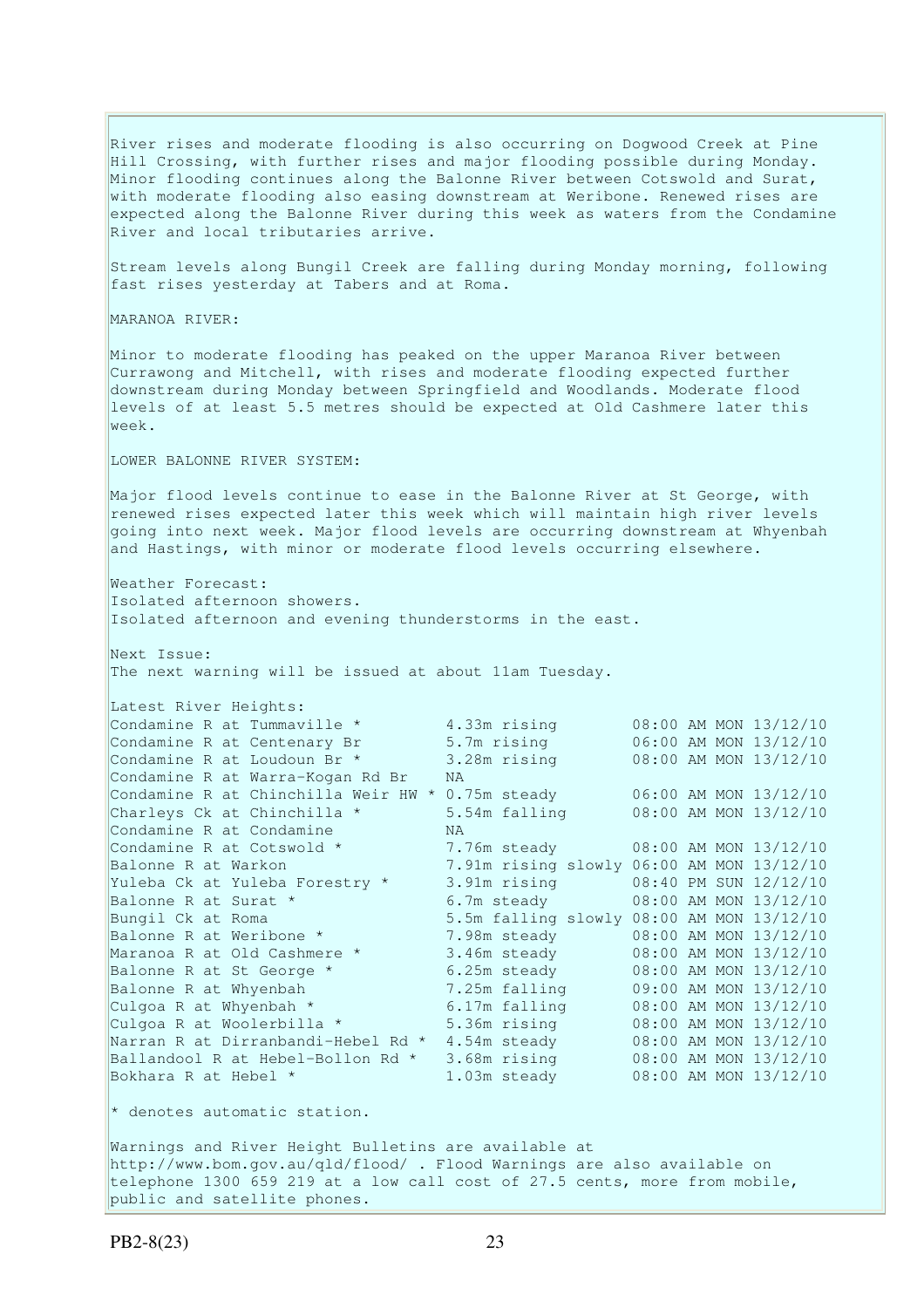#### TO::BOM619

IDQ20825

Australian Government Bureau of Meteorology Queensland

FLOOD WARNING FOR THE CONDAMINE AND BALONNE RIVERS Issued at 9:14 AM on Tuesday the 14th of December 2010 by the Bureau of Meteorology, Brisbane.

Minor to moderate flooding continues along the Upper Condamine River, along Dogwood, Bungil and Yuleba Creeks and also along the lower Maranoa River. Moderate flooding continues on the lower Balonne River at St George with renewed rises and continued high river levels expected going into next week. Major flooding continues downstream in the Whyenbah area.

CONDAMINE RIVER TO COTSWOLD:

Moderate flooding is rising in the Condamine River at Centenary Bridge. Renewed rises and minor to moderate flooding is occurring downstream between Loudoun and Ranges Bridges as upstream floodwaters arrive. Minor flooding is expected to extend downstream to Cotswold during this week, with higher levels and some moderate flood levels possible.

BALONNE RIVER AND TRIBUTARY CREEKS:

River rises and minor to moderate flooding is occurring on Dogwood Creek at Pine Hill Crossing, Yuleba Creek at Yuleba Forestry and in Bungil Creek at Garrabarra. Minor to moderate flooding continues to rise along the Balonne River between Cotswold and Surat. Further rises are expected along the Balonne River during this week as waters from the Condamine River and local tributaries arrive. Major flood levels are possible at Surat during this week.

Stream levels in Bungil Creek at Garrabarra are rising slowly, following rises upstream at Roma.

MARANOA RIVER:

Minor to moderate flooding has peaked on the upper Maranoa River between Currawong and Springfield with moderate flooding approaching a peak at Woodlands. Moderate flood levels of at least 5.5 metres should be expected at Old Cashmere later this week.

LOWER BALONNE RIVER SYSTEM:

Moderate flood levels continue to ease in the Balonne River at St George, with renewed rises expected later this week which will maintain high river levels going into next week. Major flood levels are occurring downstream at Whyenbah and Hastings, with minor or moderate flood levels occurring elsewhere.

Next Issue: The next warning will be issued at about 11am Wednesday.

| Latest River Heights:         |                |                       |
|-------------------------------|----------------|-----------------------|
| Condamine R at Killarney #    | $0.05m$ steady | 06:47 AM TUE 14/12/10 |
| Condamine R at Elbow Valley # | 1.18m steady   | 08:08 AM TUE 14/12/10 |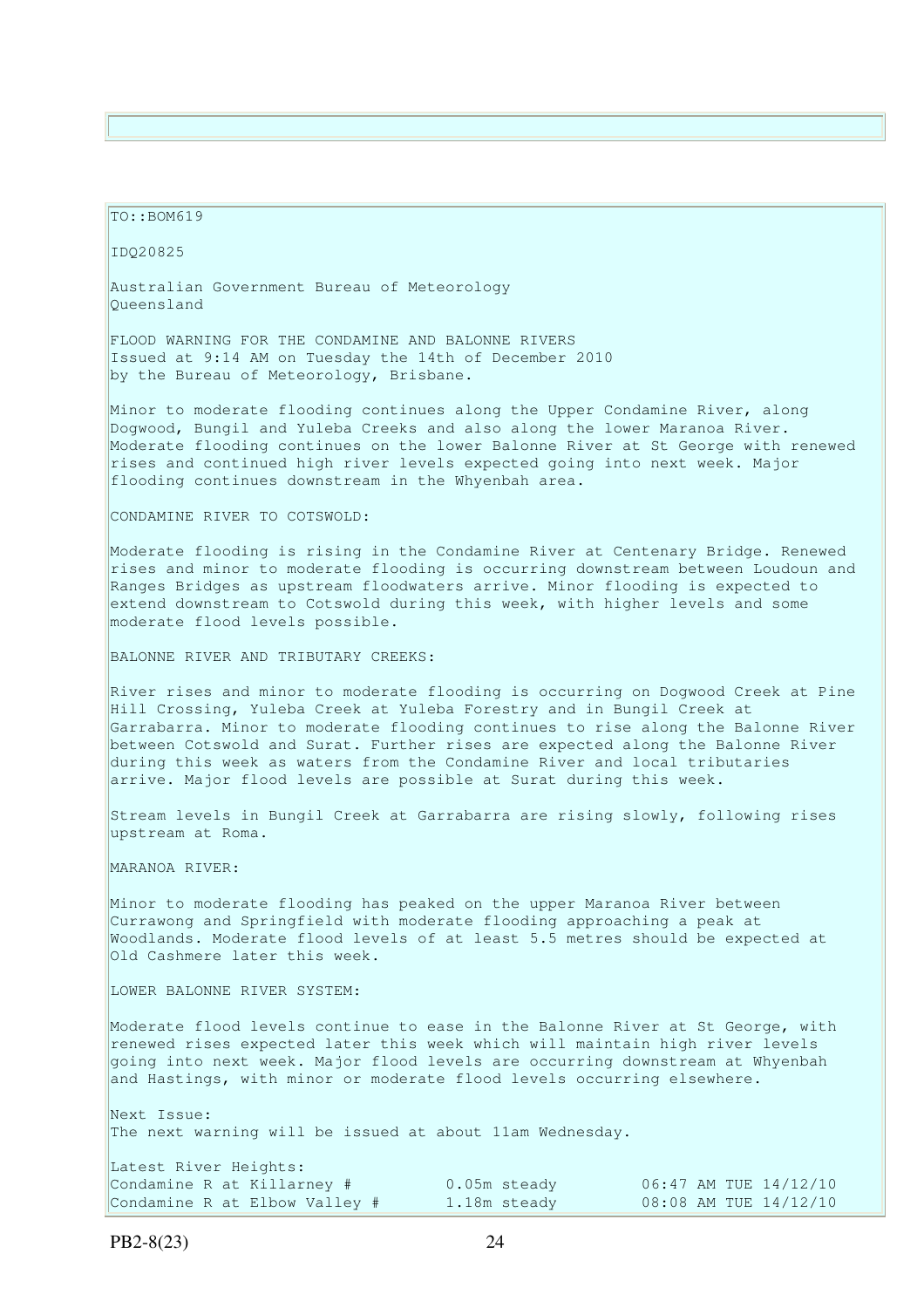| Condamine R at Murrays Br #                        | 1.90m steady        |  | 08:43 AM TUE 14/12/10 |
|----------------------------------------------------|---------------------|--|-----------------------|
| Condamine R @ Warwick (Scots Col.) * 1.25m falling |                     |  | 08:00 AM TUE 14/12/10 |
| Condamine R at Warwick #                           | 1.79m steady        |  | 08:34 AM TUE 14/12/10 |
| Glengallan Ck near Backwater Ck #                  | 1.15m rising        |  | 07:57 AM TUE 14/12/10 |
| ondamine R at Tummaville *                         | 4.30m steady        |  | 08:00 AM TUE 14/12/10 |
| Condamine R at Centenary Br                        | 6.15m rising        |  | 05:00 AM TUE 14/12/10 |
| North Condamine R at Lone Pine *                   | 3.19m falling       |  | 06:00 AM TUE 14/12/10 |
| Oakey Ck at Fairview *                             | 2.14m falling       |  | 08:00 AM TUE 14/12/10 |
| Condamine R at Loudoun Br *                        | 3.68m steady        |  | 08:00 AM TUE 14/12/10 |
| Myall Ck at Dalby #                                | 0.54m falling       |  | 06:04 AM TUE 14/12/10 |
| Condamine R at Warra-Kogan Rd Br                   | 5.62m falling       |  | 06:00 AM TUE 14/12/10 |
| Condamine R at Chinchilla Weir HW * 0.74m steady   |                     |  | 06:00 AM TUE 14/12/10 |
| Charleys Ck at Chinchilla *                        | 5.36m falling       |  | 08:00 AM TUE 14/12/10 |
| Condamine R at Cotswold *                          | 8.09m rising        |  | 08:10 AM TUE 14/12/10 |
| Balonne R at Warkon                                | 8.75m rising slowly |  | 06:00 AM TUE 14/12/10 |
| Yuleba Ck at Yuleba Forestry *                     | 6.71m rising        |  | 08:00 AM TUE 14/12/10 |
| Balonne R at Surat *                               | 7.08m rising        |  | 08:10 AM TUE 14/12/10 |
| Balonne R at Weribone *                            | 7.82m rising        |  | 08:20 AM TUE 14/12/10 |
| Maranoa R at Old Cashmere *                        | 4.05m rising        |  | 08:30 AM TUE 14/12/10 |
| Balonne R at St George *                           | 5.16m steady        |  | 08:00 AM TUE 14/12/10 |
| Culgoa R at Whyenbah *                             | 5.93m falling       |  | 08:10 AM TUE 14/12/10 |
| Culgoa R at Woolerbilla *                          | 5.47m steady        |  | 08:00 AM TUE 14/12/10 |
| Narran R at Dirranbandi-Hebel Rd *                 | 4.59m steady        |  | 08:00 AM TUE 14/12/10 |
| Ballandool R at Hebel-Bollon Rd *                  | 3.78m steady        |  | 08:00 AM TUE 14/12/10 |
| Bokhara R at Hebel *                               | 1.06m steady        |  | 08:00 AM TUE 14/12/10 |
|                                                    |                     |  |                       |
| $\star$ from automatic station                     |                     |  |                       |
|                                                    |                     |  |                       |

Warnings and River Height Bulletins are available at http://www.bom.gov.au/qld/flood/ . Flood Warnings are also available on telephone 1300 659 219 at a low call cost of 27.5 cents, more from mobile, public and satellite phones.

### TO::BOM619

IDQ20825

Australian Government Bureau of Meteorology Queensland

FLOOD WARNING FOR THE CONDAMINE AND BALONNE RIVERS Issued at 9:50 AM on Wednesday the 15th of December 2010 by the Bureau of Meteorology, Brisbane.

Minor to moderate flooding continues along the Upper Condamine River, along Dogwood, Bungil and Yuleba Creeks, and also along the lower Maranoa River. Moderate to major flooding extends along the Balonne River between Warkon and Weribone. Renewed river level rises and moderate flood levels are being recorded in the lower Balonne River at St George. Minor to moderate flooding continues downstream of St George.

CONDAMINE RIVER TO COTSWOLD:

Moderate flooding is rising in the Condamine River at Centenary Bridge. Renewed rises and minor to moderate flooding is occurring downstream between Loudoun and Ranges Bridges as upstream floodwaters arrive. Minor flooding is steady at Cotswold with further rises likely this week.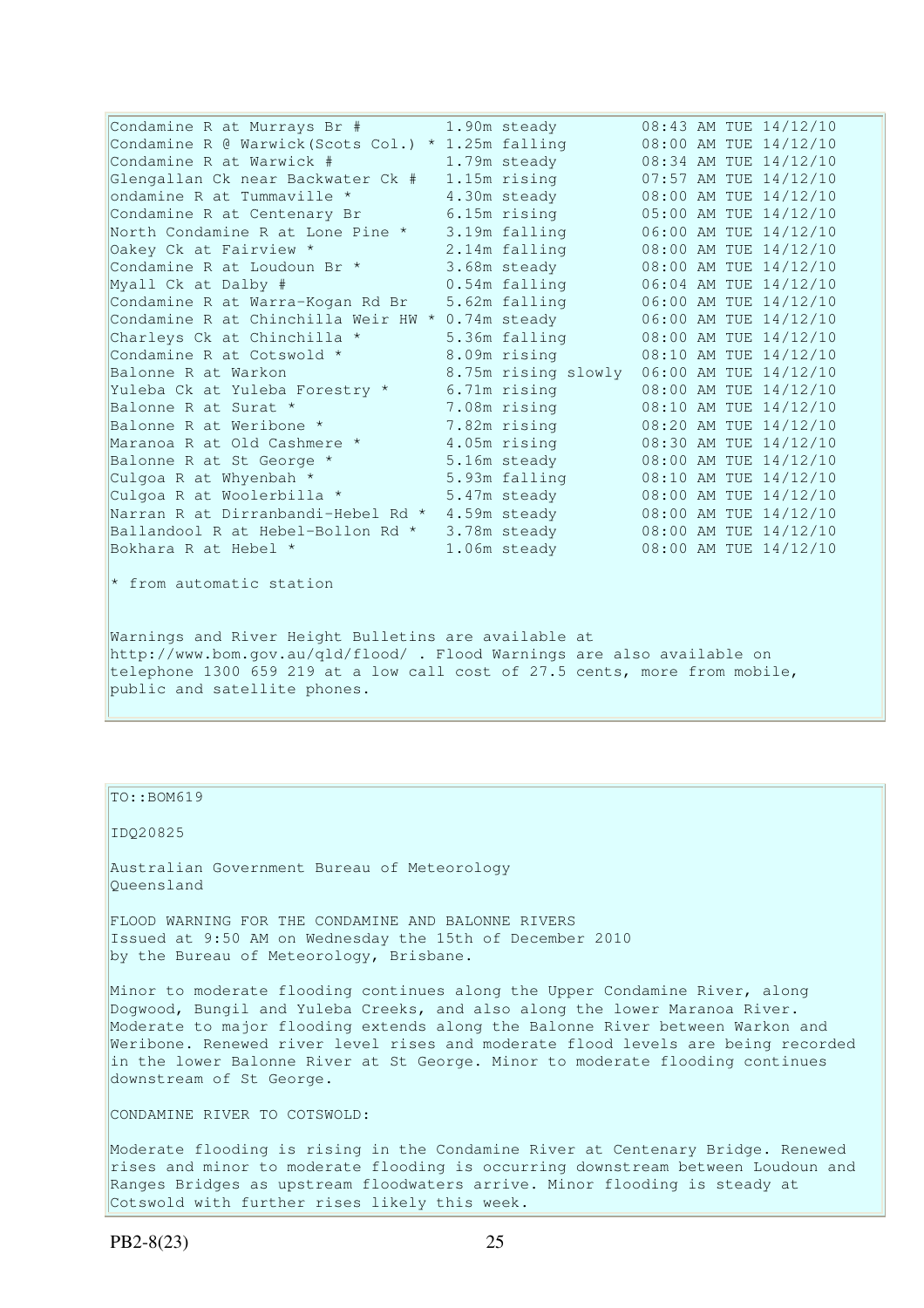#### BALONNE RIVER AND TRIBUTARY CREEKS:

Minor to moderate flooding is occurring on Dogwood Creek at Pine Hill Crossing, Yuleba Creek at Yuleba Forestry and in Bungil Creek at Garrabarra. Minor to moderate flooding continues to rise along the Balonne River between Cotswold and and Beardmore Dam with major flood levels rising at Warkon. Major flood levels are possible at Surat during this week.

Further rises are expected along the Balonne River during this week as waters from the Condamine River and local tributaries arrive.

MARANOA RIVER:

Moderate flood levels have peaked in the Woodlands area with moderate flood levels of at least 5.5 metres expected at Old Cashmere later this week.

LOWER BALONNE RIVER SYSTEM:

Renewed river levels rises causing moderate flooding are being recorded in the Balonne River at St George. These renewed rises will maintain high river levels going into next week. A forecast will be given for St George once upstream peaks have been observed. Minor to moderate flood levels are occurring downstream of St George.

Next Issue: The next warning will be issued at about 11am Thursday.

| Latest River Heights:                                                      |                     |                                            |  |
|----------------------------------------------------------------------------|---------------------|--------------------------------------------|--|
| Condamine R at Centenary Br                                                | 6.35m rising slowly | 05:00 AM WED 15/12/10                      |  |
| North Condamine R at Lone Pine *                                           | 2.84m falling       | 08:00 AM WED 15/12/10                      |  |
| Oakey Ck at Fairview *                                                     | 0.91m falling       | 08:00 AM WED 15/12/10                      |  |
| Condamine R at Loudoun Br *                                                | 3.47m steady        | 08:00 AM WED 15/12/10                      |  |
| Myall Ck at Dalby #                                                        | 0.49m steady        | 09:04 AM WED 15/12/10                      |  |
| Condamine R at Warra-Kogan Rd Br                                           | 6m rising           | 06:00 AM WED 15/12/10                      |  |
| Condamine R at Chinchilla Weir HW * 0.67m steady                           |                     | 06:00 AM WED 15/12/10                      |  |
| Charleys Ck at Chinchilla *                                                | 5.27m steady        | 08:00 AM WED 15/12/10                      |  |
| Condamine R at Cotswold *                                                  | 8.1m rising         | 08:00 AM WED 15/12/10                      |  |
| Balonne R at Warkon                                                        | 9.4m rising slowly  | 06:00 AM WED 15/12/10                      |  |
| Yuleba Ck at Yuleba Forestry *                                             | 6.18m falling       | 08:20 AM WED 15/12/10                      |  |
| Balonne R at Surat *                                                       | 7.63m rising        | 08:00 AM WED 15/12/10                      |  |
| Balonne R at Weribone *                                                    | 8.23m rising        | 08:10 AM WED 15/12/10                      |  |
| Maranoa R at Old Cashmere *                                                | 5.01m rising        | 08:00 AM WED 15/12/10                      |  |
| Balonne R at St George *                                                   | 5.57m steady        | 08:00 AM WED 15/12/10                      |  |
| Balonne R at Whyenbah                                                      |                     | 6.64m falling slowly 09:00 AM WED 15/12/10 |  |
| Culgoa R at Whyenbah *                                                     | 5.38m falling       | 08:20 AM WED 15/12/10                      |  |
| Culgoa R at Woolerbilla *                                                  | 5.57m steady        | 08:20 AM WED 15/12/10                      |  |
| Narran R at Dirranbandi-Hebel Rd *                                         | 4.61m steady        | 08:00 AM WED 15/12/10                      |  |
| Ballandool R at Hebel-Bollon Rd *                                          | 2.71m rising        | 08:00 AM WED 15/12/10                      |  |
| Bokhara R at Hebel *                                                       | 1.09m steady        | 08:00 AM WED 15/12/10                      |  |
|                                                                            |                     |                                            |  |
| * from automatic station                                                   |                     |                                            |  |
|                                                                            |                     |                                            |  |
| Warnings and River Height Bulletins are available at                       |                     |                                            |  |
| http://www.bom.gov.au/qld/flood/ . Flood Warnings are also available on    |                     |                                            |  |
| telephone 1300 659 219 at a low call cost of 27.5 cents, more from mobile, |                     |                                            |  |
| public and satellite phones.                                               |                     |                                            |  |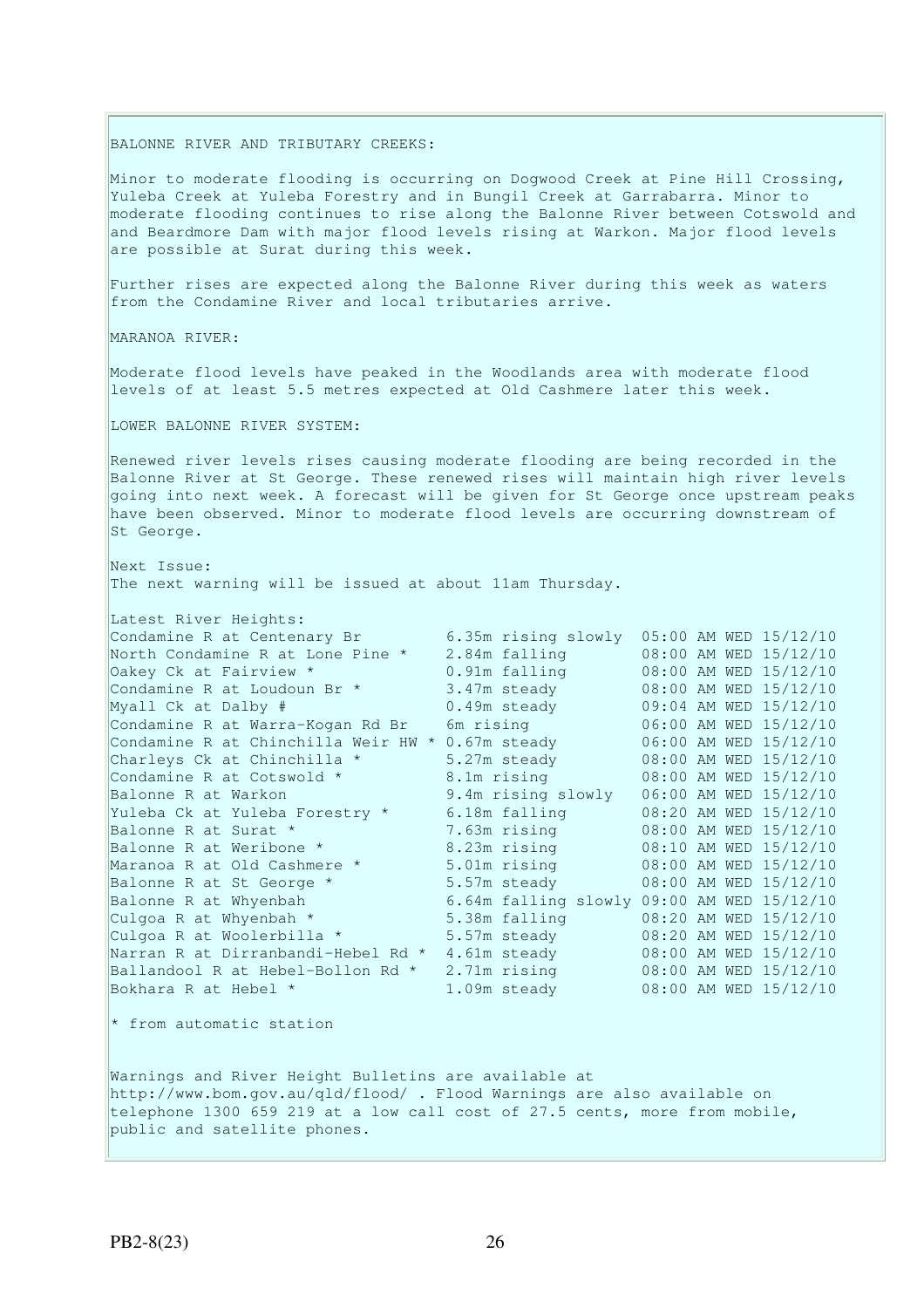$\vert$ TO::BOM619 IDQ20825 Australian Government Bureau of Meteorology Queensland FLOOD WARNING FOR THE CONDAMINE AND BALONNE RIVERS Issued at 9:03 AM on Thursday the 16th of December 2010 by the Bureau of Meteorology, Brisbane. Minor flooding continues along the Upper Condamine River, and also along the lower Maranoa River at Old Cashmere. Moderate flooding extends along the Balonne River downstream from Cotswold through to Beardmore Dam, with major flood levels rising at Warkon. Moderate flood levels are being recorded in the lower Balonne River at St George with some renewed rises which will maintain high river levels going into next week. Minor to moderate flooding continues downstream of St George. CONDAMINE RIVER TO COTSWOLD: Minor flooding is occurring along sections of the Condamine River between Centenary Bridge and Ranges Bridge, with some moderate river levels likely during the next few days as upstream floodwaters arrive. Minor flooding is also occurring at Cotswold. BALONNE RIVER AND TRIBUTARY CREEKS: Stream levels have eased below minor on Dogwood Creek, Yuleba Creek and in Bungil Creek. Moderate flood levels are rising along the Balonne River between Warkon and Beardmore Dam, with major flooding rising upstream at Warkon. Major flood levels are possible at Surat later this week. River levels are expected to remain high along the Balonne River during this week and next week as waters from the Condamine River and local tributaries arrive. MARANOA RIVER: Moderate flooding continues to rise at Old Cashmere with further rises expected to remain below 6 metres. LOWER BALONNE RIVER SYSTEM: Moderate flooding remains steady at St George, with some renewed rises expected going into the weekend which will maintain high river levels and moderate flooding during next week. A forecast will be given for St George once upstream peaks have been observed. Minor to moderate flood levels are occurring downstream of St George. Weather Forecast: Scattered afternoon showers and thunderstorms. Next Issue: The next warning will be issued at about 11am Friday. Latest River Heights: Condamine R at Centenary Br 5.55m falling slowly 06:00 AM THU 16/12/10 North Condamine R at Lone Pine \* 3.04m rising 07:00 AM THU 16/12/10 Condamine R at Loudoun Br \* 3.48m steady 07:00 AM THU 16/12/10 Condamine R at Warra-Kogan Rd Br  $6.4$ m steady  $06:00$  AM THU  $16/12/10$ Condamine R at Chinchilla Weir HW  $*$  0.74m steady 06:00 AM THU 16/12/10 Charleys Ck at Chinchilla  $*$  5.23m steady 08:00 AM THU 16/12/10 Condamine R at Cotswold  $*$  7.93m rising 08:00 AM THU 16/12/10 Balonne R at Warkon 9.78m rising slowly 06:00 AM THU 16/12/10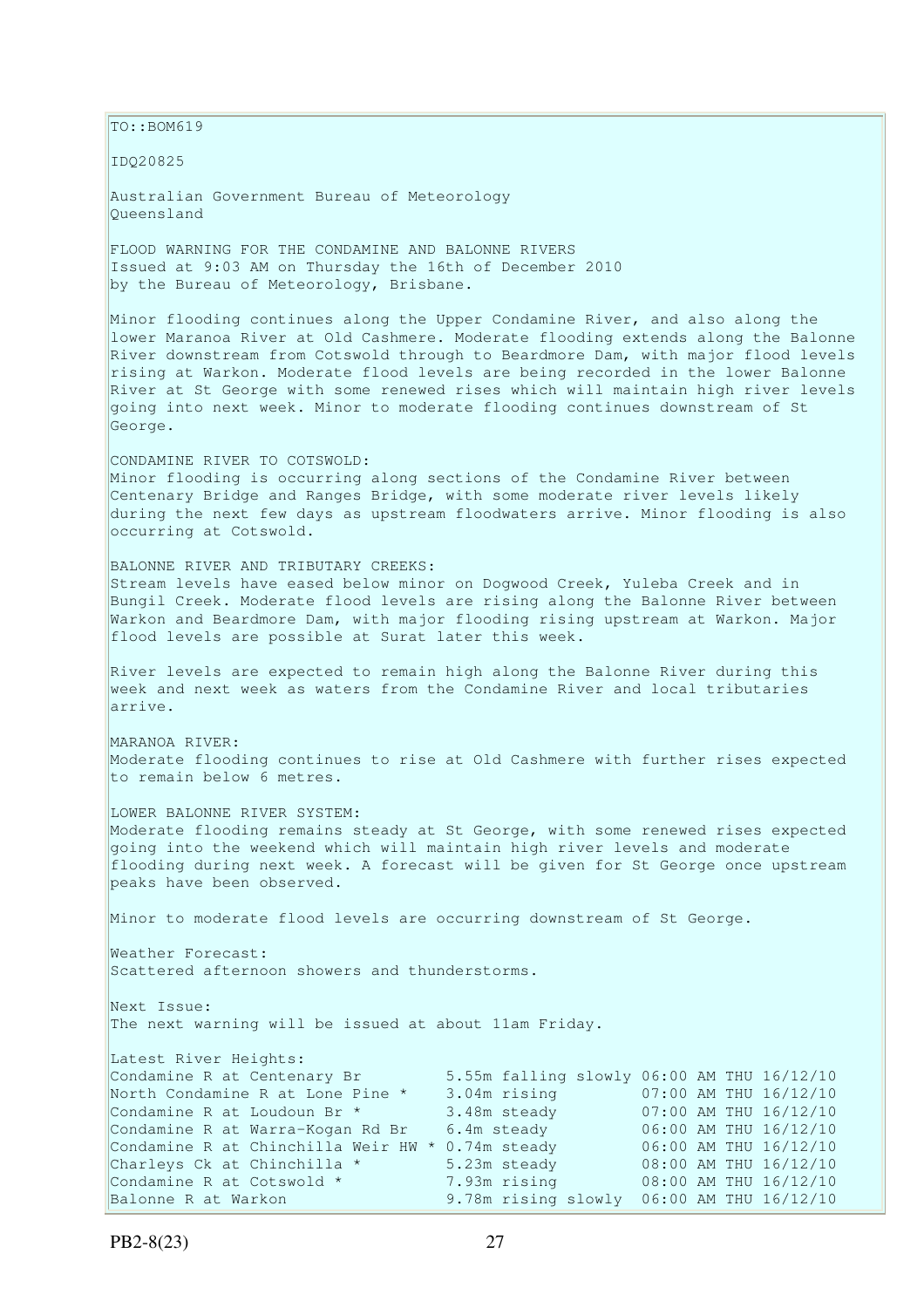| Yuleba Ck at Yuleba Forestry *                                                                                                                                                                                                                | 2.73m falling       | 08:10 AM THU 16/12/10              |  |
|-----------------------------------------------------------------------------------------------------------------------------------------------------------------------------------------------------------------------------------------------|---------------------|------------------------------------|--|
| Balonne R at Surat *                                                                                                                                                                                                                          | 7.93m steady        | 08:00 AM THU 16/12/10              |  |
| Bungil Ck at Roma                                                                                                                                                                                                                             | NA.                 |                                    |  |
| Balonne R at Weribone *                                                                                                                                                                                                                       |                     | 8.64m rising 08:00 AM THU 16/12/10 |  |
| Maranoa R at Old Cashmere *                                                                                                                                                                                                                   | 5.58m rising        | 08:20 AM THU 16/12/10              |  |
| Balonne R at St George *                                                                                                                                                                                                                      | 5.58m steady        | 08:00 AM THU 16/12/10              |  |
| Balonne R at Whyenbah                                                                                                                                                                                                                         | 6.1m falling slowly | 09:00 AM THU 16/12/10              |  |
| Culqoa R at Whyenbah *                                                                                                                                                                                                                        | 5.31m steady        | 08:00 AM THU 16/12/10              |  |
| Culgoa R at Woolerbilla *                                                                                                                                                                                                                     | 5.71m rising        | 05:30 AM THU 16/12/10              |  |
| Narran R at Dirranbandi-Hebel Rd *                                                                                                                                                                                                            | 4.63m steady        | 08:00 AM THU 16/12/10              |  |
| Ballandool R at Hebel-Bollon Rd *                                                                                                                                                                                                             | 2.81m rising        | 08:00 AM THU 16/12/10              |  |
| Bokhara R at Hebel *                                                                                                                                                                                                                          |                     | 1.11m steady 08:00 AM THU 16/12/10 |  |
| $\star$ denotes automatic station.                                                                                                                                                                                                            |                     |                                    |  |
| Warnings and River Height Bulletins are available at<br>http://www.bom.gov.au/qld/flood/ . Flood Warnings are also available on<br>telephone 1300 659 219 at a low call cost of 27.5 cents, more from mobile,<br>public and satellite phones. |                     |                                    |  |

 $TO: **ROM619**$ 

IDQ20825

Australian Government Bureau of Meteorology Queensland

FLOOD WARNING FOR THE CONDAMINE AND BALONNE RIVERS Issued at 9:50 AM on Friday the 17th of December 2010 by the Bureau of Meteorology, Brisbane.

Minor flooding continues along the Upper Condamine River, with moderate flooding rising in the lower Maranoa River at Old Cashmere. Moderate flooding extends along the Balonne River downstream from Cotswold through to Beardmore Dam, with major flood levels at a peak at Warkon. Major flood levels are being recorded in the lower Balonne River at St George with some renewed rises which will maintain high river levels going into next week. Minor to moderate flooding continues downstream of St George.

CONDAMINE RIVER TO COTSWOLD: Overnight rainfall from storms has produced small river level rises and localised minor flooding in Hodgson Creek at Felton. Minor flooding is falling along the Condamine River in the Centenary Bridge area with minor to moderate flooding occurring downstream between Loudoun Bridge and Ranges Bridge.

River level rises to above the minor flood level of 6.0 metres are likely in the Chinchilla Weir area during the next 24 hours. Minor flooding is also occurring at Cotswold with further rises possible as upstream waters arrive.

BALONNE RIVER AND TRIBUTARY CREEKS: Moderate flood levels are rising along the Balonne River between Surat and Beardmore Dam, with major flooding at a peak upstream at Warkon. Major flood levels are possible at Surat later this week.

River levels are expected to remain high along the Balonne River into the weekend and into next week as waters from the Condamine River and local tributaries arrive.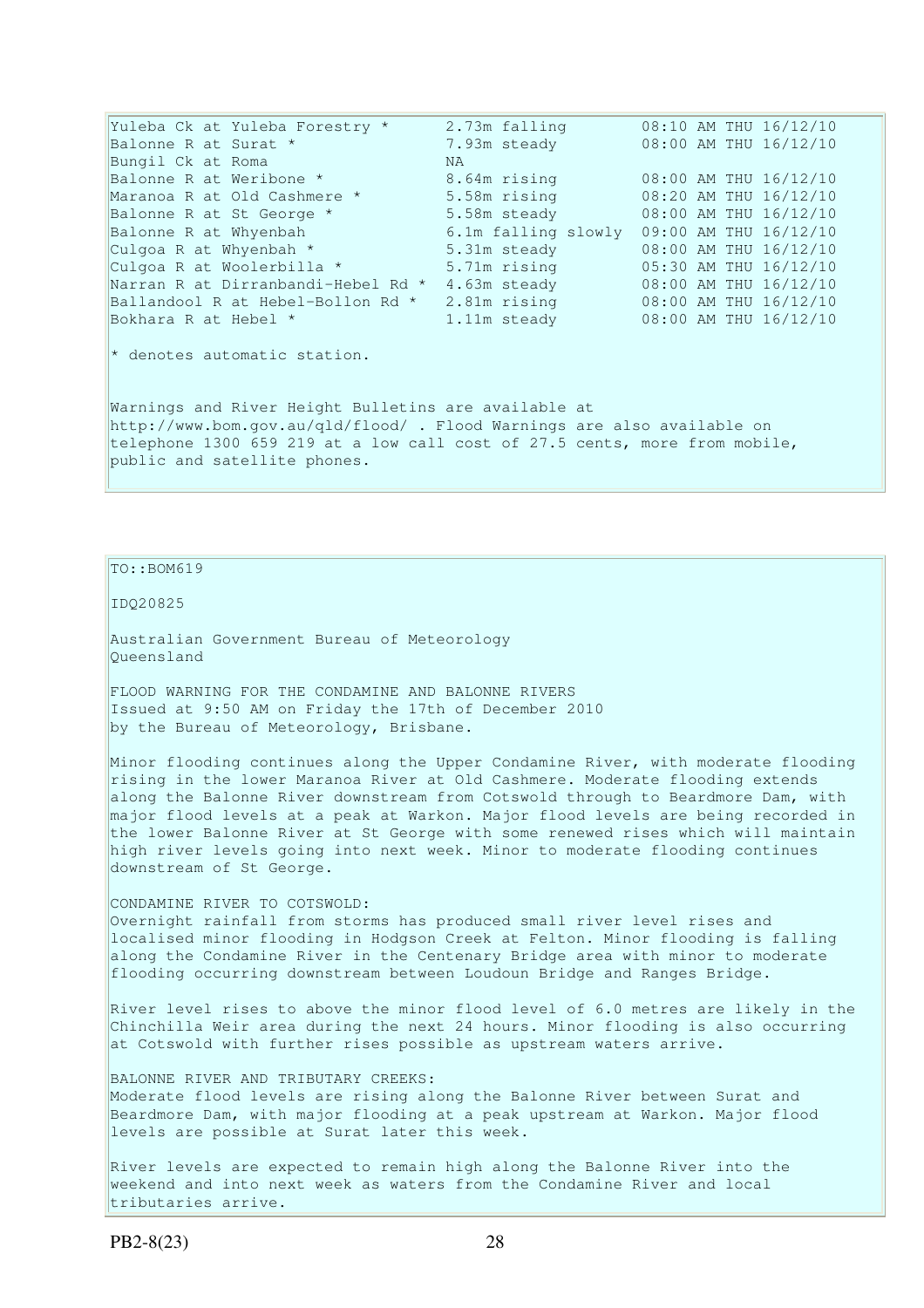MARANOA RIVER: Moderate flood levels are approaching a peak at Old Cashmere. Further small rises are possible with river levels forecast to remain below 6 metres. LOWER BALONNE RIVER SYSTEM: Major flooding is rising at St George, with further rises expected during the weekend which will maintain high river levels during next week. A forecast will be given for St George once upstream peaks have been observed. Minor to moderate flood levels are occurring downstream of St George. Weather Forecast: Scattered afternoon showers and thunderstorms. Next Issue: The next warning will be issued at about 11am Saturday. Latest River Heights: Condamine R at Killarney # 0.00m steady 06:47 AM FRI 17/12/10 Condamine R at Elbow Valley # 1.93m rising 08:21 AM FRI 17/12/10 Condamine R at Murrays Br  $\#$  2.15m rising  $0.08:58$  AM FRI 17/12/10 Condamine R  $\theta$  Warwick(Scots Col.) \* 1.19m steady 08:00 AM FRI 17/12/10 Condamine R at Warwick # 1.59m rising 08:47 AM FRI 17/12/10 Glengallan Ck near Backwater Ck # 1.25m rising 07:54 AM FRI 17/12/10 Condamine R at Tummaville  $*$  2.42m rising  $08:00$  AM FRI  $17/12/10$ Condamine R at Centenary Br MA North Condamine R at Lone Pine \* 2.81m falling 08:00 AM FRI 17/12/10 Oakey Ck at Fairview \* 0.91m steady 08:00 AM FRI 17/12/10 Condamine R at Loudoun Br  $*$  3.58m steady 08:00 AM FRI 17/12/10 Myall Ck at Dalby # 0.54m rising 07:28 AM FRI 17/12/10 Condamine R at Warra-Kogan Rd Br 6.05m falling 06:00 AM FRI 17/12/10 Condamine R at Chinchilla Weir HW  $*$  0.78m steady 06:00 AM FRI 17/12/10 Condamine K at Chinchilla Weir HW \* 0.78m steady<br>Charleys Ck at Chinchilla \* 5.41m steady<br>Condamine R at Cotswold \* 7.47m falling 5.41m steady 08:00 AM FRI 17/12/10<br>7.47m falling 08:00 AM FRI 17/12/10 Balonne R at Warkon 9.85m falling slowly 06:00 AM FRI 17/12/10 Yuleba Ck at Yuleba Forestry \* 2.37m rising 08:20 AM FRI 17/12/10 Balonne R at Surat \* 3.23m rising 08:10 AM FRI 17/12/10 Bungil Ck at Roma 0.50m steady 08:00 AM FRI 17/12/10 Bungil CK at Roma<br>Balonne R at Weribone \* 8.78m steady 08:00 AM FRI 17/12/10<br>Maranoa R at Old Cashmere \* 5.78m rising 06:20 AM FRI 17/12/10 Maranoa R at Old Cashmere \* 5.78m rising 06:20 AM FRI 17/12/10 Balonne R at St George \* 7.39m steady 08:00 AM FRI 17/12/10 Balonne R at Whyenbah 6.35m rising slowly 09:00 AM FRI 17/12/10 Culgoa R at Whyenbah  $*$  5.43m rising 08:20 AM FRI 17/12/10 Culgoa R at Woolerbilla \* 5.89m rising 08:00 AM FRI 17/12/10 Narran R at Dirranbandi-Hebel Rd \* 4.64m steady 08:00 AM FRI 17/12/10 Ballandool R at Hebel-Bollon Rd \* 2.91m rising 08:00 AM FRI 17/12/10 Bokhara R at Hebel \* 1.14m steady 08:00 AM FRI 17/12/10 \*,# from automatic station Warnings and River Height Bulletins are available at http://www.bom.gov.au/qld/flood/ . Flood Warnings are also available on telephone 1300 659 219 at a low call cost of 27.5 cents, more from mobile, public and satellite phones.

TO::BOM619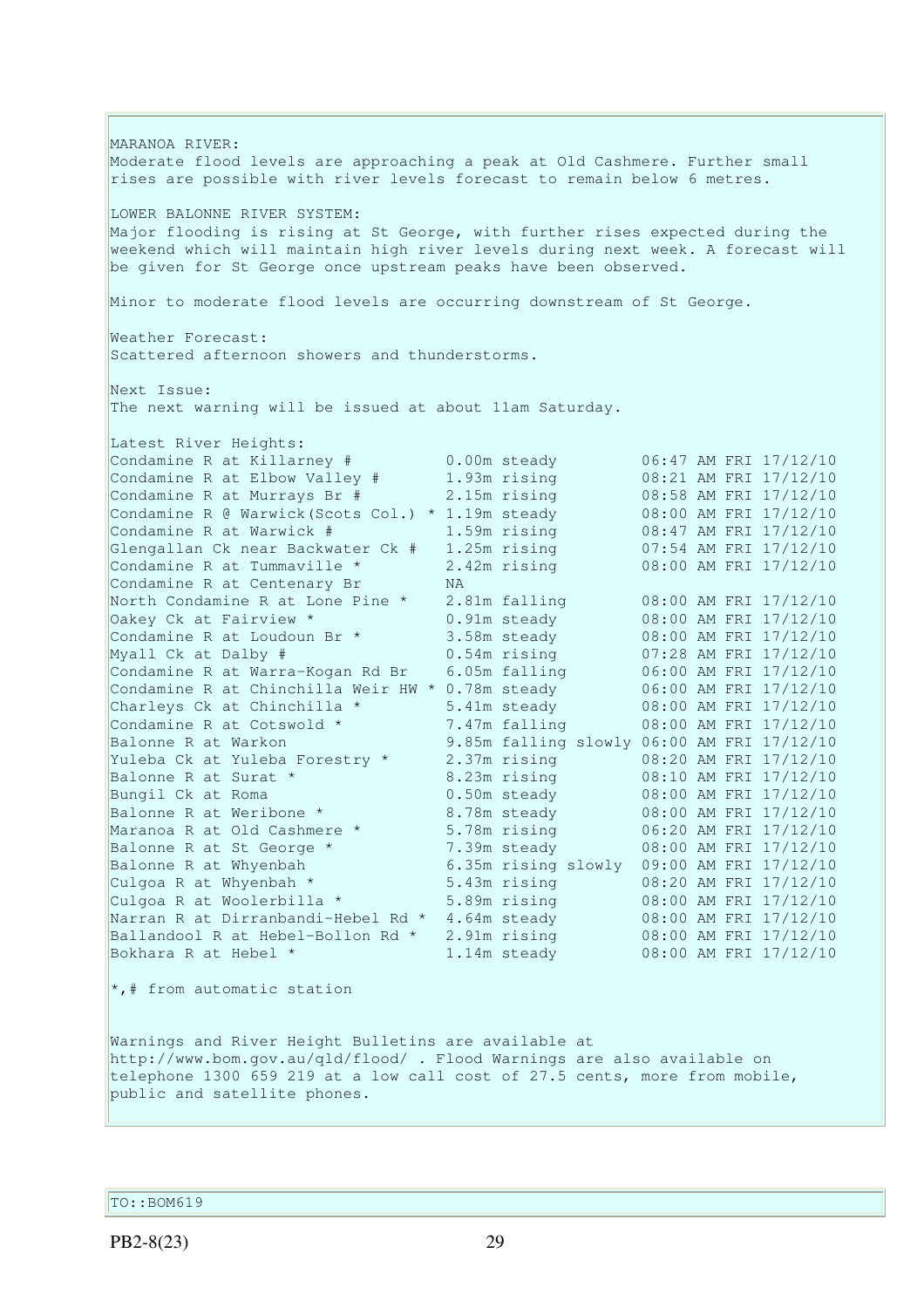#### IDQ20825

Australian Government Bureau of Meteorology Queensland

FLOOD WARNING FOR THE CONDAMINE AND BALONNE RIVERS Issued at 10:30 AM on Saturday the 18th of December 2010 by the Bureau of Meteorology, Brisbane.

Overnight rainfall across the upper Condamine catchment has produced some fast stream rises in the Myall Creek area, with some minor flooding likely at Dalby during Saturday afternoon. Elsewhere minor to moderate flooding continues along the Upper Condamine River.

Moderate flooding extends along the Balonne River downstream from Cotswold through to Beardmore Dam, with major flood levels easing at Warkon. Major flood levels remain steady in the lower Balonne River at St George with some renewed rises which will maintain high river levels going into next week. Moderate to major flooding continues downstream from St George.

The heaviest daily rainfall totals recorded to 9am Saturday include Possum Park 30mm, with 10-20mm in the area between Beruna and Oakey, and less than 10mm elsewhere across the upper Condamine catchment.

CONDAMINE RIVER TO COTSWOLD: Further rainfall across the upper Condamine catchment has produced some fast stream rises along Myall Creek overnight Friday, with moderate flood levels currently easing at Clydesdale. Creek rises to about the minor flood level of 2 metres are expected downstream at Dalby during Saturday afternoon.

Minor flooding is also rising along the Condamine River in the Centenary Bridge area with minor to moderate flooding occurring downstream between Loudoun Bridge and Ranges Bridge.

Stream rises are expected along Charleys Creek, with minor flood levels also rising on the Condamine River in the Chinchilla Weir area. Renewed rises and minor flooding are expected downstream through to the Cotswold area during the next few days as upstream floodwaters arrive.

BALONNE AND MARANOA RIVERS AND TRIBUTARY CREEKS TO BEARDMORE DAM: Major flooding is easing at Warkon, with river rises and moderate flood levels extending along the Balonne River between Surat and Beardmore Dam. Major flood levels are possible during the weekend at Surat.

Minor flooding is easing on the Maranoa River at Old Cashmere, following a moderate flood peak to 5.78 metres recorded at 6am Friday.

River levels are expected to remain high along the Balonne River during the weekend and into next week as floodwaters from the Condamine River and local tributaries arrive.

LOWER BALONNE RIVER SYSTEM: Major flood levels remain steady at St George, with further small rises expected during the weekend which will maintain high river levels during next week.

Moderate to major flood levels are occurring downstream from St George, with stream levels to remain during next week.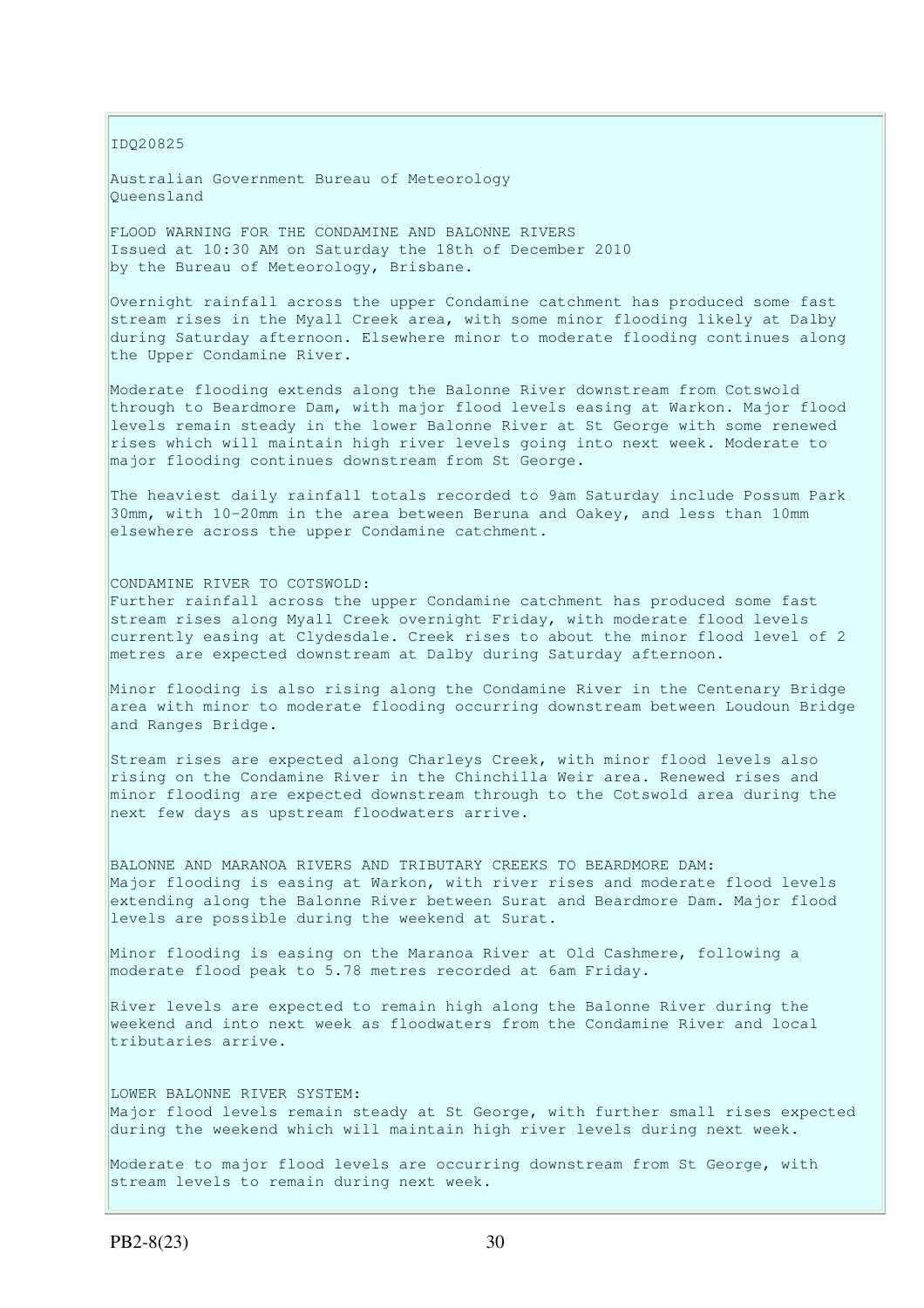| Weather Forecast:                                                       |                     |                                            |
|-------------------------------------------------------------------------|---------------------|--------------------------------------------|
| Cloudy with some light patchy rain. Scattered showers and thunderstorms |                     |                                            |
| developing in the north and east during the afternoon and evening.      |                     |                                            |
|                                                                         |                     |                                            |
| Next Issue:                                                             |                     |                                            |
| The next warning will be issued at about 11am Sunday.                   |                     |                                            |
|                                                                         |                     |                                            |
| Latest River Heights:                                                   |                     |                                            |
| Condamine R at Warwick #                                                | 2.24m steady        | 08:34 AM SAT 18/12/10                      |
| Condamine R at Tummaville *                                             | 3.71m steady        | 08:00 AM SAT 18/12/10                      |
| Condamine R at Centenary Br                                             | 5.35m rising        | 08:00 AM SAT 18/12/10                      |
| North Condamine R at Lone Pine *                                        | 2.62m steady        | 08:00 AM SAT 18/12/10                      |
| Oakey Ck at Fairview *                                                  | 1.23m steady        | 08:00 AM SAT 18/12/10                      |
| Condamine R at Loudoun Br *                                             | 3.54m steady        | 08:00 AM SAT 18/12/10                      |
| Myall Ck at Dalby #                                                     | 1.34m rising        | 09:48 AM SAT 18/12/10                      |
| Condamine R at Warra-Kogan Rd Br                                        | 6.1m rising         | 06:00 AM SAT 18/12/10                      |
| Condamine R at Chinchilla Weir HW * 0.78m steady                        |                     | 06:00 AM SAT 18/12/10                      |
| Charleys Ck at Chinchilla *                                             | 5.64m falling       | 08:00 AM SAT 18/12/10                      |
| Condamine R at Cotswold *                                               | 7.03m rising        | 08:10 AM SAT 18/12/10                      |
| Balonne R at Warkon                                                     |                     | 9.41m falling slowly 09:00 AM SAT 18/12/10 |
| Balonne R at Surat *                                                    | 8.5m rising         | 08:20 AM SAT 18/12/10                      |
| Bungil Ck at Roma                                                       | 0.5m steady         | 06:00 AM SAT 18/12/10                      |
| Balonne R at Weribone *                                                 | 8.91m steady        | 08:00 AM SAT 18/12/10                      |
| Maranoa R at Old Cashmere *                                             | 4.83m falling       | 08:20 AM SAT 18/12/10                      |
| Balonne R at St George *                                                | 7.00m steady        | 09:00 AM SAT 18/12/10                      |
| Balonne R at St George *                                                | 6.94m falling       | 08:00 AM SAT 18/12/10                      |
| Balonne R at Whyenbah                                                   | 6.95m rising slowly | 09:00 AM SAT 18/12/10                      |
| Culgoa R at Whyenbah *                                                  | 5.89m rising        | 08:00 AM SAT 18/12/10                      |
| Culgoa R at Woolerbilla *                                               | 5.93m steady        | 08:00 PM FRI 17/12/10                      |
| Narran R at Dirranbandi-Hebel Rd *                                      | 4.63m steady        | 08:00 AM SAT 18/12/10                      |
| Ballandool R at Hebel-Bollon Rd *                                       | 3.01m rising        | 08:00 AM SAT 18/12/10                      |
| Bokhara R at Hebel *                                                    | 1.2m rising         | 08:00 AM SAT 18/12/10                      |
| $\star$ ,# denotes automatic station.                                   |                     |                                            |
| Warnings and River Height Bulletins are available at                    |                     |                                            |
| http://www.bom.gov.au/qld/flood/ . Flood Warnings are also available on |                     |                                            |

telephone 1300 659 219 at a low call cost of 27.5 cents, more from mobile, public and satellite phones.

 $\vert$ TO::BOM619 IDQ20825 Australian Government Bureau of Meteorology Queensland FLOOD WARNING FOR THE CONDAMINE AND BALONNE RIVERS Issued at 11:17 AM on Sunday the 19th of December 2010 by the Bureau of Meteorology, Brisbane. Minor to moderate flooding continues along the Upper Condamine River at Centerary Bridge and between Loudoun Bridge and Chinchilla Weir. Moderate flooding extends along the Balonne River between Warkon and Weribone.

Major flood levels are easing in the lower Balonne River at St George with some renewed rises likely which will maintain high river levels during this week. Moderate to major flooding continues downstream from St George.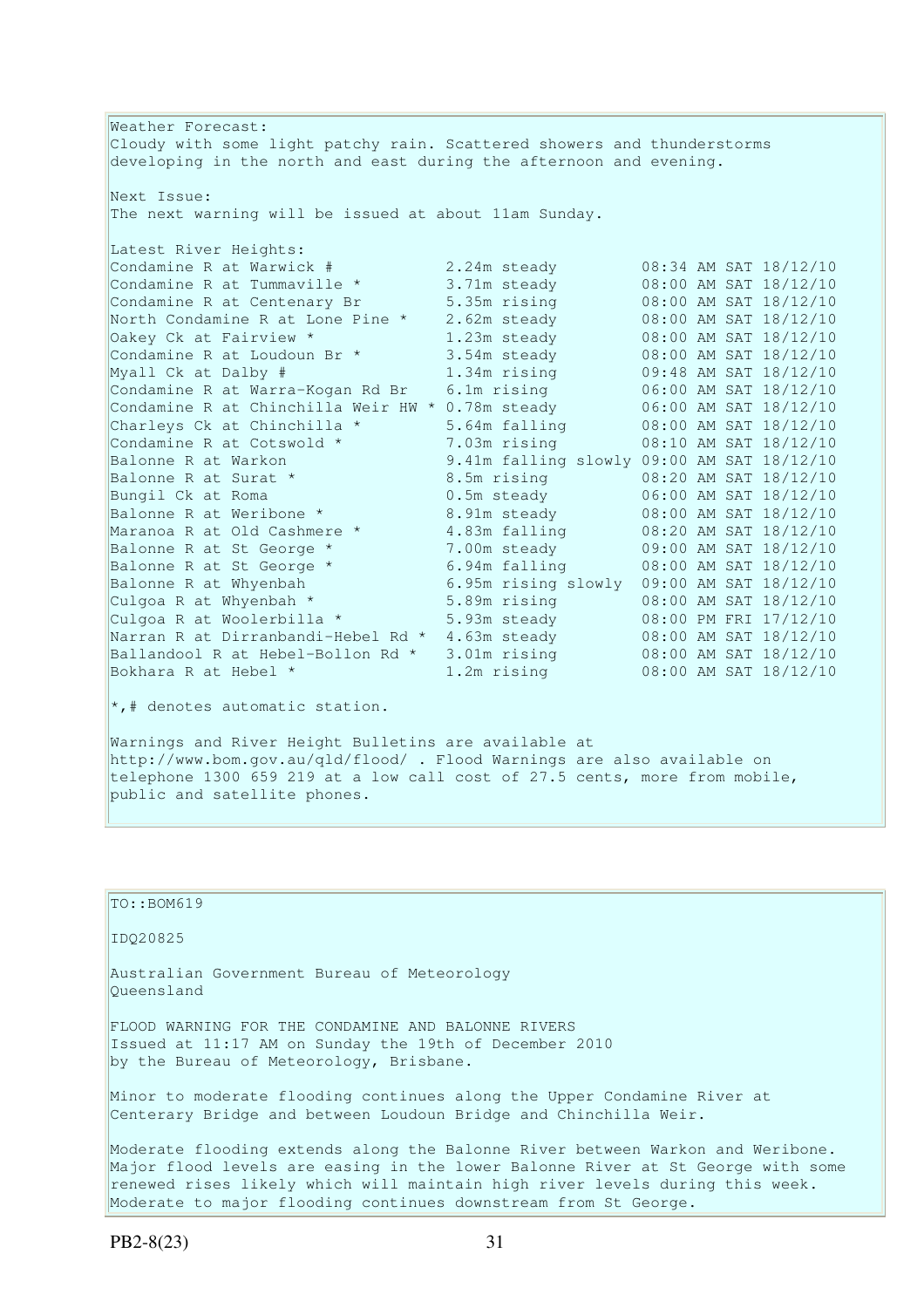The heaviest daily rainfall totals recorded to 9am Sunday include Mitchell 50mm, Mungallala 37mm and 28mm at Roma, with less than 20mm recorded elsewhere across the Condamine and Balonne River catchments. CONDAMINE RIVER TO COTSWOLD: Minor flooding is rising along the Condamine River in the Centenary Bridge area with minor to moderate flooding occurring downstream between Loudoun Bridge and Chinchilla Weir. Renewed rises and minor flooding are expected downstream to the Cotswold area during the next few days. MARANOA RIVER: River level rises are causing minor flooding in the Maranoa River at Currawong. River level rises are forecast to continue at Mitchell during Sunday with minor flooding likely. BALONNE RIVER TO BEARDMORE DAM: Moderate flood levels extend along the Balonne River between Warkon and Weribone. Major flood levels are possible at Surat during the next 24 hours. River levels are expected to remain high along the Balonne River during this week as floodwaters from the Condamine River and local tributaries arrive. LOWER BALONNE RIVER SYSTEM: Major flood levels are easing at St George, with further rises expected which will maintain high river levels during this week. Moderate to major flood levels are occurring downstream from St George, with stream levels to remain high during this week. Weather Forecast: Increasing rain periods, local thunder and moderate to heavy falls. Next Issue: The next warning will be issued at about 11am Monday. Latest River Heights: Condamine R at Killarney # 0.00m steady 09:47 AM SUN 19/12/10 Condamine R at Elbow Valley # 1.23m steady 08:08 AM SUN 19/12/10 Condamine R at Murrays Br  $\#$  1.80m falling  $0.8:57$  AM SUN 19/12/10 Condamine R  $\theta$  Warwick(Scots Col.) \* 1.21m steady 09:19 AM SUN 19/12/10 Condamine R at Warwick  $\#$  1.74m steady 08:34 AM SUN 19/12/10 Glengallan Ck near Backwater Ck # 0.80m steady 08:51 AM SUN 19/12/10 Condamine R at Tummaville \* 2.53m falling 09:00 AM SUN 19/12/10 Condamine R at Centenary Br 5.37m falling slowly 06:00 AM SUN 19/12/10 North Condamine R at Lone Pine \* 3.23m rising 09:00 AM SUN 19/12/10 Oakey Ck at Fairview \* 2.56m falling 09:00 AM SUN 19/12/10 Condamine R at Loudoun Br \* 3.46m rising 09:00 AM SUN 19/12/10 Myall Ck at Dalby # 1.24m falling 10:00 AM SUN 19/12/10 Condamine R at Warra-Kogan Rd Br 6.25m rising 06:00 PM SAT 18/12/10 Condamine R at Chinchilla Weir HW  $*$  0.85m rising  $0.00$  AM SUN 19/12/10 Charleys Ck at Chinchilla  $*$  5.64m steady 08:00 AM SUN 19/12/10 Charleys Ck at Chinchilla \* 5.64m steady  $08:00$  AM SUN 19/12/10<br>
Condamine R at Cotswold \* 6.93m falling 08:10 AM SUN 19/12/10 Balonne R at Warkon 8.71m falling slowly 09:00 AM SUN 19/12/10 Yuleba Ck at Yuleba Forestry \* 2.41m rising 08:20 AM SUN 19/12/10 Balonne R at Surat \* 3.62m rising 08:10 AM SUN 19/12/10 Bungil Ck at Roma 3.70m rising slowly 07:00 AM SUN 19/12/10 Balonne R at Weribone \* 9.12m steady 08:00 AM SUN 19/12/10 Maranoa R at Old Cashmere \* 3.62m falling 08:10 AM SUN 19/12/10 Balonne R at St George \* 6.53m steady 08:00 AM SUN 19/12/10 Balonne R at Whyenbah 7.00m steady 09:00 AM SUN 19/12/10 Culgoa R at Whyenbah  $*$  5.98m steady 08:00 AM SUN 19/12/10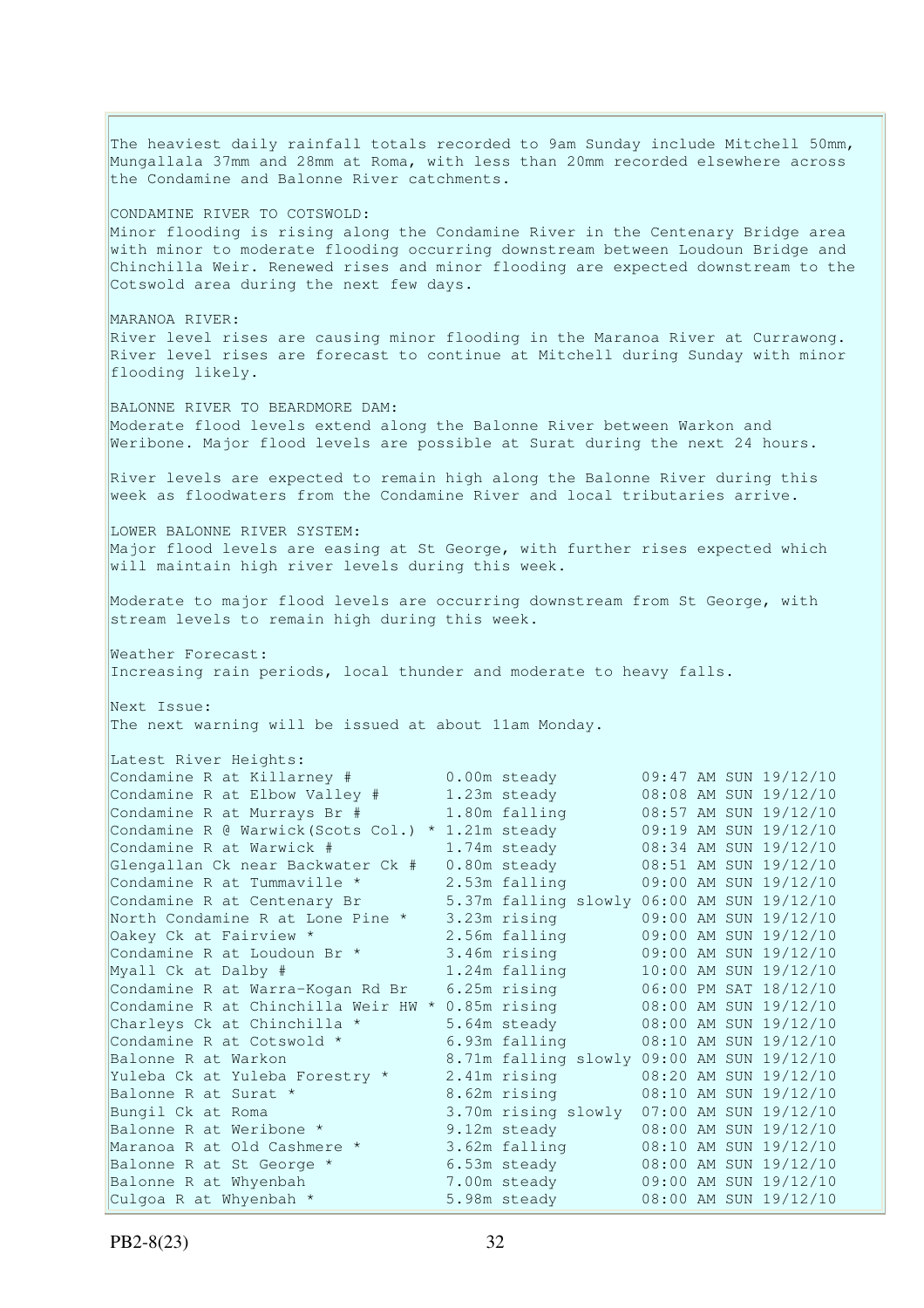| Narran R at Dirranbandi-Hebel Rd *                                         | 4.62m steady | 03:00 PM SAT 18/12/10 |  |  |
|----------------------------------------------------------------------------|--------------|-----------------------|--|--|
| Ballandool R at Hebel-Bollon Rd * 3.11m rising                             |              | 08:00 AM SUN 19/12/10 |  |  |
| Bokhara R at Hebel *                                                       | 1.29m rising | 08:00 AM SUN 19/12/10 |  |  |
| $\star$ ,# from automatic station                                          |              |                       |  |  |
| Warnings and River Height Bulletins are available at                       |              |                       |  |  |
| http://www.bom.gov.au/gld/flood/ . Flood Warnings are also available on    |              |                       |  |  |
| telephone 1300 659 219 at a low call cost of 27.5 cents, more from mobile, |              |                       |  |  |
| public and satellite phones.                                               |              |                       |  |  |
|                                                                            |              |                       |  |  |

TO::BOM619

IDQ20825

Australian Government Bureau of Meteorology Queensland

FLOOD WARNING FOR THE CONDAMINE AND BALONNE RIVERS Issued at 6:43 PM on Sunday the 19th of December 2010 by the Bureau of Meteorology, Brisbane.

Heavy rainfall during Sunday has led to fast rises throughout the Upper Condamine catchment. At least minor flood levels are forecast for Dalby and moderate flood levels are estimated for Chinchilla early this week. Minor to moderate flooding continues along the Upper Condamine River at Centerary Bridge and between Loudoun Bridge and Chinchilla Weir.

MAjor flood levels should be expected along the Maranoa river this week.

CONDAMINE RIVER TO COTSWOLD:

Minor flooding is occurring throughout the tributaries of the upper Condamine. Rises should be expected at Warwick with minor flood levels possible overnight. Further rises are likley while rainfall continues. Minor to moderate flooding is occurring along the Condamine River between Centenary Bridge Cotswold. Moderate flood levels are occurring at Ranges Bridge and Chinchilla Weir.

MYALL CREEK Heavy rainfall during Sunday will result in renewed rises along Myall Creek and North Myall Creek. Major flood levels are probable at Clydesdale early this week. At Dalby, a level of at least 2.5 metres is forecast with higher levels likely. Forecasts will be updated as upstream peaks are observed.

CHARLEYS CREEK Creek levels are expected to rise this evening and overnight with moderate flood levels possible at Chinchilla early this week. Further rises are likely while rainfall continues.

MARANOA RIVER:

River level rises are causing minor flooding in the Maranoa River at Currawong. Moderate flood levels are rising at Mitchell. Fast rises should be expected downstream to Old Cashmere this week with major flood levels likely at Springfield, Woodlands and Old Cashmere this week. Peak forecasts will be made once upstream peaks have been observed.

BALONNE RIVER TO BEARDMORE DAM: Moderate flood levels extend along the Balonne River between Warkon and Weribone. Major flood levels are possible at Surat during the next 24 hours.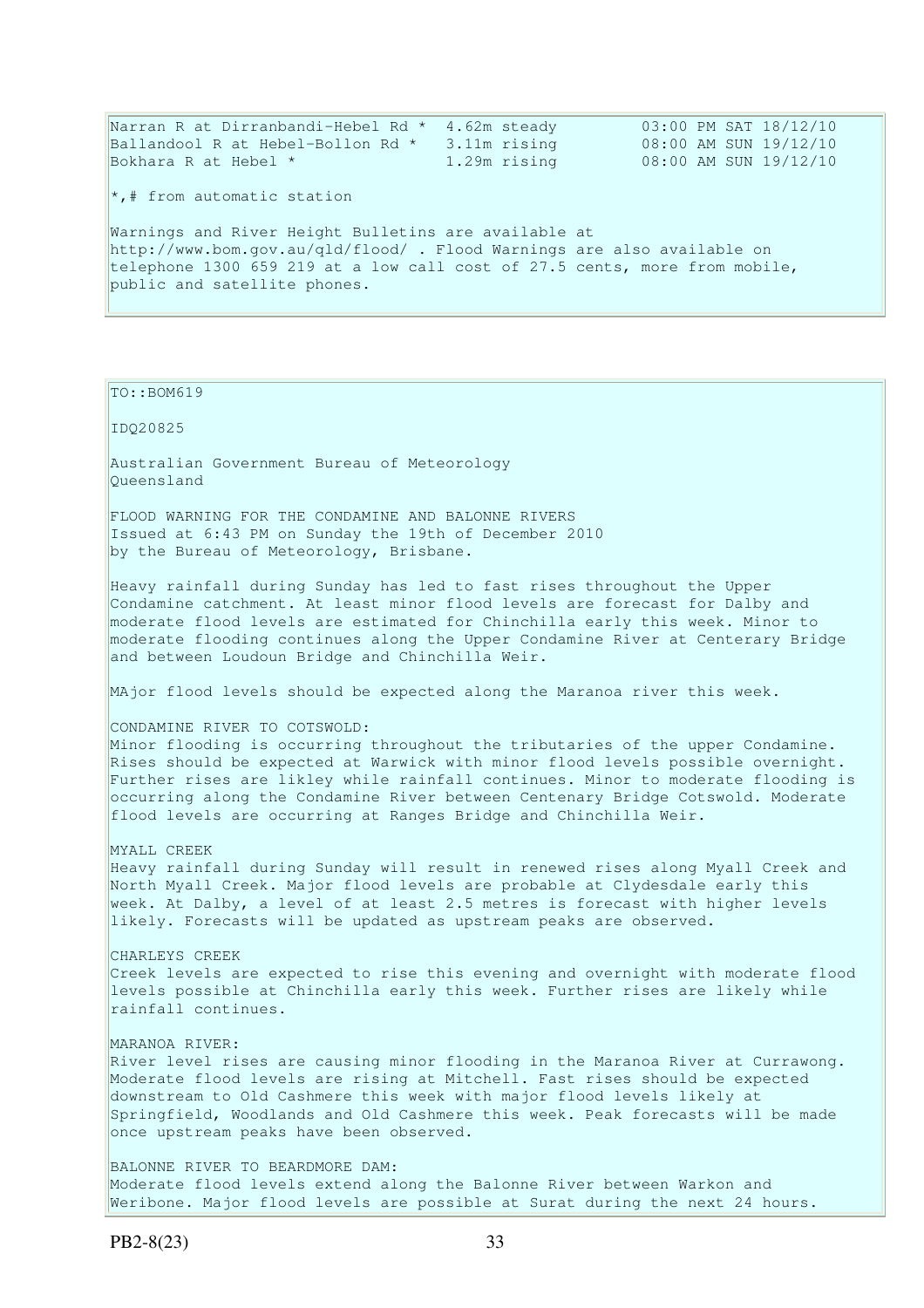River levels are expected to remain high along the Balonne River during this week as floodwaters from the Condamine River and local tributaries arrive. LOWER BALONNE RIVER SYSTEM: Major flood levels are easing at St George, with further rises expected to at least 10 metres during this week. Moderate to major flood levels are occurring downstream from St George, with stream levels to remain high during this week. Weather Forecast: Increasing rain periods, local thunder and moderate to heavy falls. Next Issue: The next warning will be issued at about 11am Monday. Latest River Heights: Condamine R at Killarney # 0.7m rising 05:46 PM SUN 19/12/10 Condamine R at Elbow Valley # 1.33m rising 05:47 PM SUN 19/12/10 Condamine R at Murrays Br # 2.05m rising 05:47 PM SUN 19/12/10 Condamine R  $\theta$  Warwick(Scots Col.) \* 1.23m steady 05:04 PM SUN 19/12/10 Condamine R at Warwick  $\#$  1.89m steady 05:34 PM SUN 19/12/10 Glengallan Ck near Backwater Ck # 3m rising 05:56 PM SUN 19/12/10 Condamine R at Tummaville  $*$  3.28m rising  $05:00$  PM SUN  $19/12/10$ Condamine R at Centenary Br 5.15m steady 05:00 PM SUN 19/12/10 North Condamine R at Lone Pine \* 3.94m rising 05:00 PM SUN 19/12/10 Oakey Ck at Fairview \* 2.18m falling 05:00 PM SUN 19/12/10 Condamine R at Loudoun Br  $*$  3.53m steady 05:00 PM SUN 19/12/10 Myall Ck at Dalby # 1.19m steady 03:04 PM SUN 19/12/10 Condamine R at Warra-Kogan Rd Br 6.45m rising 06:00 AM SUN 19/12/10 Condamine R at Chinchilla Weir HW  $*$  0.95m rising  $0.5:15$  PM SUN 19/12/10 Charleys Ck at Chinchilla  $*$  5.95m rising 05:40 PM SUN 19/12/10 Charleys Ck at Chinchilla \*  $\begin{array}{ccc} 5.95m \text{ rising} & 05:40 \text{ PM } SUN \end{array}$  19/12/10<br>
Condamine R at Cotswold \*  $\begin{array}{ccc} 7.07m \text{ rising} & 05:20 \text{ PM } SUN \end{array}$  19/12/10 Balonne R at Warkon 8.71m falling slowly 09:00 AM SUN 19/12/10 Yuleba Ck at Yuleba Forestry \* 3.27m rising 05:40 PM SUN 19/12/10 Balonne R at Surat \* 8.61m falling 05:00 PM SUN 19/12/10 Bungil Ck at Roma 3.7m steady 12:00 PM SUN 19/12/10 Balonne R at Weribone \* 9.2m rising 05:00 PM SUN 19/12/10 Maranoa R at Old Cashmere \* 3.36m falling 05:00 PM SUN 19/12/10 Balonne R at St George \* 6.13m falling 05:40 PM SUN 19/12/10 Maranoa R at Old Cashmere \* 3.36m falling 05:00 PM SUN 19/12/10<br>Balonne R at St George \* 6.13m falling 05:40 PM SUN 19/12/10<br>Balonne R at Whyenbah 7m steady 09:00 AM SUN 19/12/10 Culgoa R at Whyenbah \* 5.98m steady 04:00 PM SUN 19/12/10<br>Narran R at Dirranbandi-Hebel Rd \* 4.6m steady 03:00 PM SUN 19/12/10 Narran R at Dirranbandi-Hebel Rd \* 4.6m steady 03:00 PM SUN 19/12/10<br>
Ballandool R at Hebel-Bollon Rd \* 3.14m steady 04:00 PM SUN 19/12/10<br>
Bokhara R at Hebel \* 1.32m rising 05:00 PM SUN 19/12/10 Ballandool R at Hebel-Bollon Rd \* 3.14m steady 04:00 PM SUN 19/12/10 Bokhara R at Hebel \* 1.32m rising 05:00 PM SUN 19/12/10 \*automatic station Warnings and River Height Bulletins are available at http://www.bom.gov.au/qld/flood/ . Flood Warnings are also available on telephone 1300 659 219 at a low call cost of 27.5 cents, more from mobile, public and satellite phones.

TO::BOM619

IDQ20825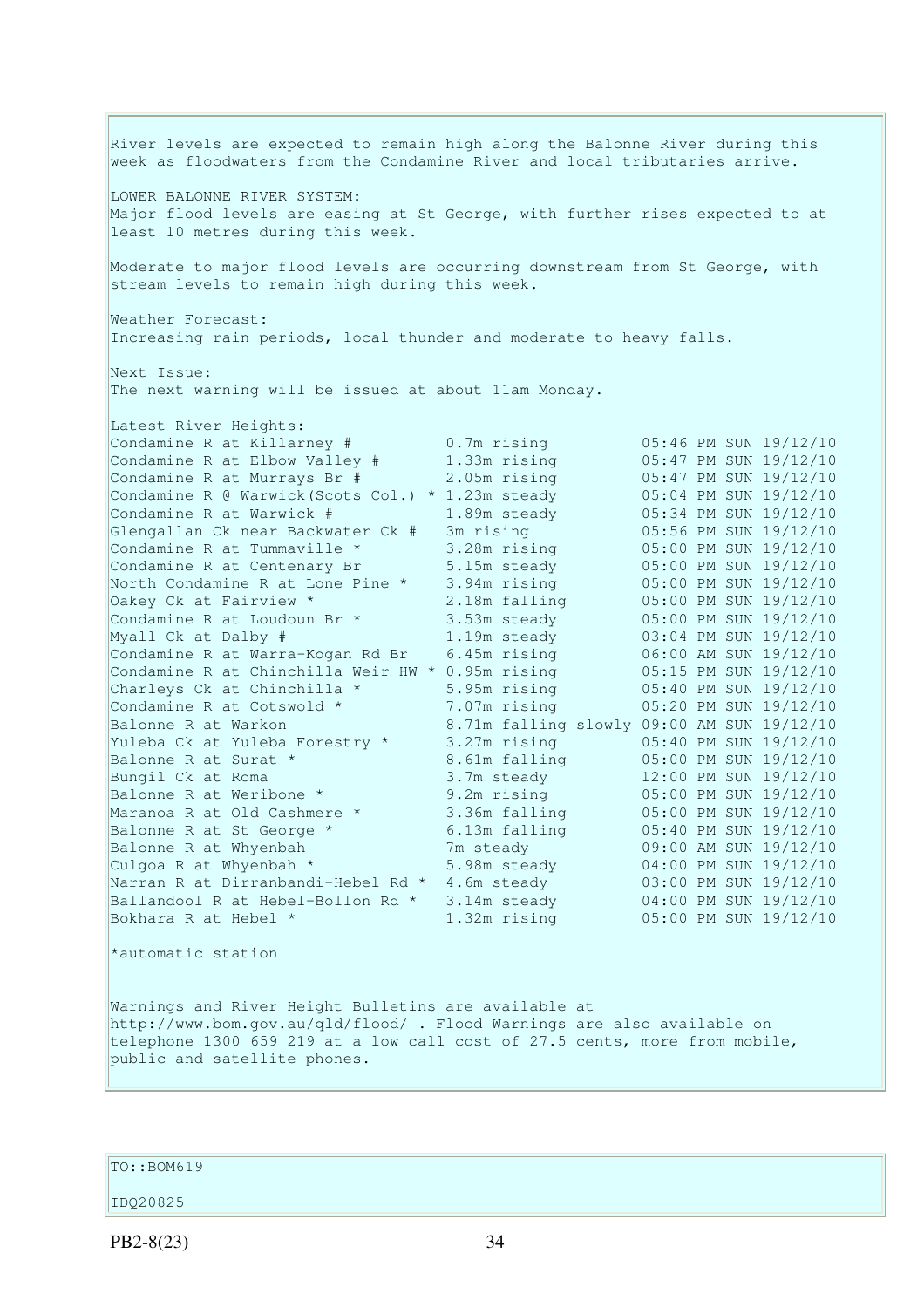Australian Government Bureau of Meteorology Queensland FLOOD WARNING FOR THE CONDAMINE AND BALONNE RIVERS Issued at 10:00 PM on Sunday the 19th of December 2010 by the Bureau of Meteorology, Brisbane. Heavy rainfall during Sunday has led to fast rises throughout the Upper Condamine catchment. Major flooding is occurring in mnay of the tributaries of the upper Condamine River. At least minor flood levels are forecast for Dalby and moderate flood levels are estimated for Chinchilla early this week. Minor to moderate flooding continues along the Upper Condamine River at Centerary Bridge and between Loudoun Bridge and Chinchilla Weir. Major flood levels should be expected along the Maranoa river this week. CONDAMINE RIVER TO COTSWOLD: Major to moderate flooding is occurring in many of the tributaries of the upper Condamine River. Major flooding is occurring or should be expected overnight along Dalrymple Creek at Allora, Hodgson Creek at Felton and Kings Creek at Aides Bridge. Rises should be expected at Warwick but are not expected to reach minor flood levels. Minor to moderate flooding is occurring along the Condamine River between Centenary Bridge Cotswold. Moderate flood levels are occurring at Ranges Bridge and Chinchilla Weir. Further rises should be expected this week with some moderate to major flood levels likely. MYALL CREEK Heavy rainfall during Sunday will result in renewed rises along Myall Creek and North Myall Creek. Major flood levels are probable at Clydesdale early this week. At Dalby, a level of at least 2.5 metres is forecast with higher levels likely. Forecasts will be updated as upstream peaks are observed. CHARLEYS CREEK Creek levels are expected to rise this evening and overnight with moderate flood levels possible at Chinchilla early this week. MARANOA RIVER: River level rises are causing minor flooding in the Maranoa River at Currawong. Moderate flood levels are rising at Mitchell. Fast rises should be expected downstream to Old Cashmere this week with major flood levels likely at Springfield, Woodlands and Old Cashmere this week. Peak forecasts will be made once upstream peaks have been observed. BALONNE RIVER TO BEARDMORE DAM: Moderate flood levels extend along the Balonne River between Warkon and Weribone. Major flood levels are possible at Surat during the next 24 hours. River levels are expected to remain high along the Balonne River during this week as floodwaters from the Condamine River and local tributaries arrive. LOWER BALONNE RIVER SYSTEM: Major flood levels are easing at St George, with further rises expected to at least 10 metres during this week. Moderate to major flood levels are occurring downstream from St George, with stream levels to remain high during this week. Weather Forecast: Increasing rain periods, local thunder and moderate to heavy falls. Next Issue:

PB2-8(23) 35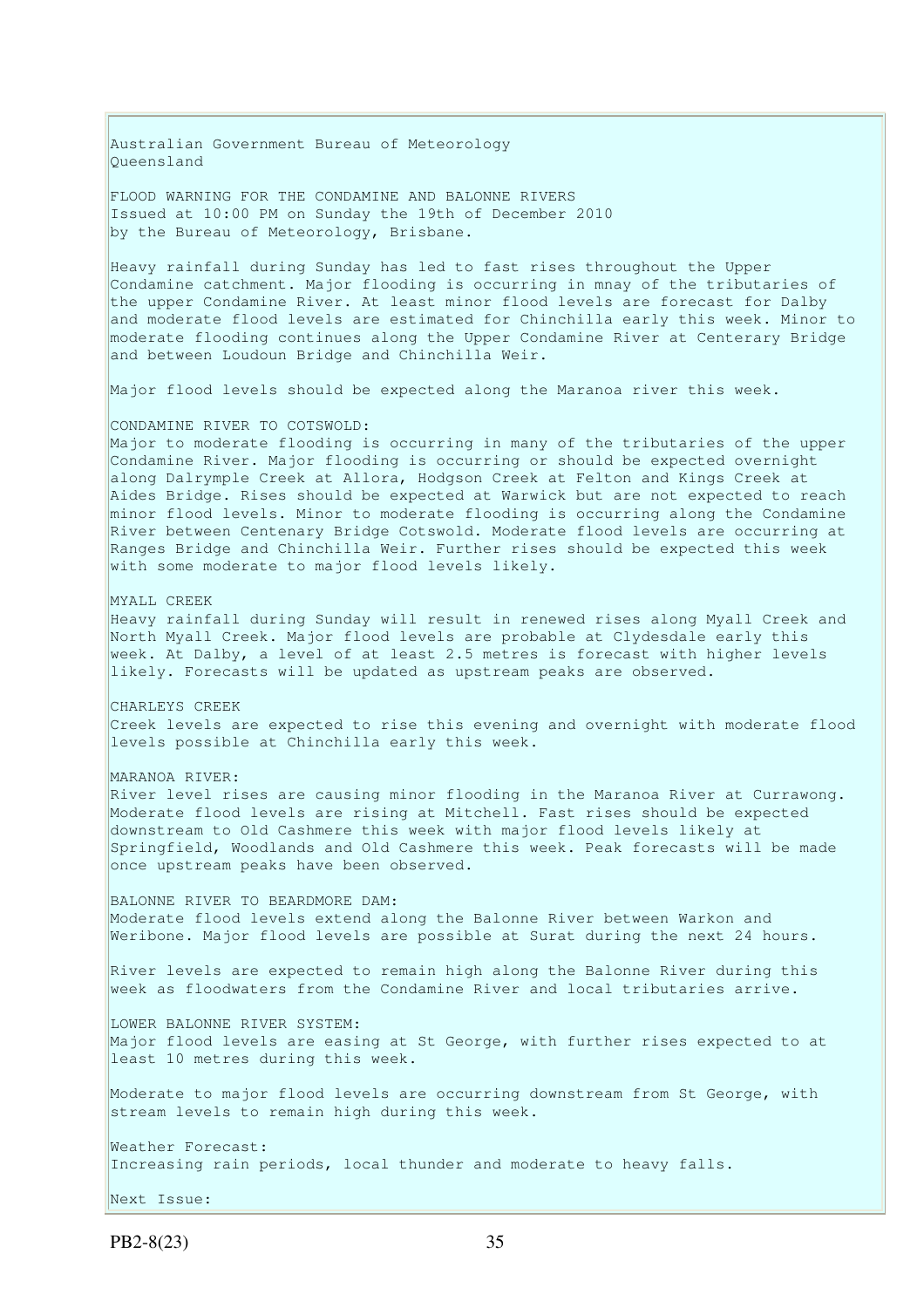The next warning will be issued at about 11am Monday. Latest River Heights: Condamine R at Killarney # 0.7m falling 08:38 PM SUN 19/12/10 Condamine R at Elbow Valley # 1.68m rising 08:31 PM SUN 19/12/10 Condamine R at Murrays Br # 2.55m rising 08:52 PM SUN 19/12/10 Condamine R @ Warwick(Scots Col.) \* 1.37m rising 08:00 PM SUN 19/12/10 Condamine R at Warwick # 2.19m rising 08:54 PM SUN 19/12/10 Glengallan Ck near Backwater Ck # 4.25m rising 08:51 PM SUN 19/12/10 Condamine R at Tummaville  $*$  3.71m rising  $08:00$  PM SUN 19/12/10 Condamine R at Centenary Br 5.15m steady 05:00 PM SUN 19/12/10 North Condamine R at Lone Pine \* 4.12m rising 07:00 PM SUN 19/12/10 Oakey Ck at Fairview \* 2.12m falling 08:00 PM SUN 19/12/10 Condamine R at Loudoun Br  $*$  3.56m rising 08:00 PM SUN 19/12/10 Myall Ck at Dalby # 1.29m rising 08:46 PM SUN 19/12/10 Condamine R at Warra-Kogan Rd Br 6.45m rising 06:00 AM SUN 19/12/10 Condamine R at Chinchilla Weir HW  $*$  0.99m steady 08:15 PM SUN 19/12/10 Charleys Ck at Chinchilla  $*$  6.27m rising 08:40 PM SUN 19/12/10 Condamine R at Cotswold  $*$  7.11m rising 08:30 PM SUN 19/12/10 Balonne R at Warkon 8.71m falling slowly 09:00 AM SUN 19/12/10 Yuleba Ck at Yuleba Forestry \* 3.77m rising 08:40 PM SUN 19/12/10 Balonne R at Surat \* 3.6m falling 08:10 PM SUN 19/12/10 Bungil Ck at Roma 3.7m steady 12:00 PM SUN 19/12/10 Balonne R at Weribone \* 9.23m rising 08:20 PM SUN 19/12/10 Maranoa R at Old Cashmere \* 3.28m falling 08:40 PM SUN 19/12/10 Balonne R at St George \* 5.92m falling 08:30 PM SUN 19/12/10 Balonne R at Whyenbah 7m steady 09:00 AM SUN 19/12/10 Culgoa R at Whyenbah  $\star$  5.96m falling 08:00 PM SUN 19/12/10 Narran R at Dirranbandi-Hebel Rd \* 4.6m steady 03:00 PM SUN 19/12/10 Ballandool R at Hebel-Bollon Rd \* 3.15m steady 08:00 PM SUN 19/12/10 Bokhara R at Hebel \* 1.33m rising 08:20 PM SUN 19/12/10

\*automatic station

Warnings and River Height Bulletins are available at http://www.bom.gov.au/qld/flood/ . Flood Warnings are also available on telephone 1300 659 219 at a low call cost of 27.5 cents, more from mobile, public and satellite phones.

IDQ20825 Australian Government Bureau of Meteorology Queensland

 $\vert$ TO::BOM619

FLOOD WARNING FOR THE CONDAMINE AND BALONNE RIVERS Issued at 9:01 AM on Monday the 20th of December 2010 by the Bureau of Meteorology, Brisbane.

Heavy rainfall during Sunday has led to fast rises throughout the Upper Condamine catchment. Major flooding is occurring in mnay of the tributaries of the upper Condamine River. At least moderate flood levels are forecast for Dalby and moderate flood levels are estimated for Chinchilla early this week. Minor to moderate flooding continues along the Upper Condamine River at Centerary Bridge and between Loudoun Bridge and Chinchilla Weir.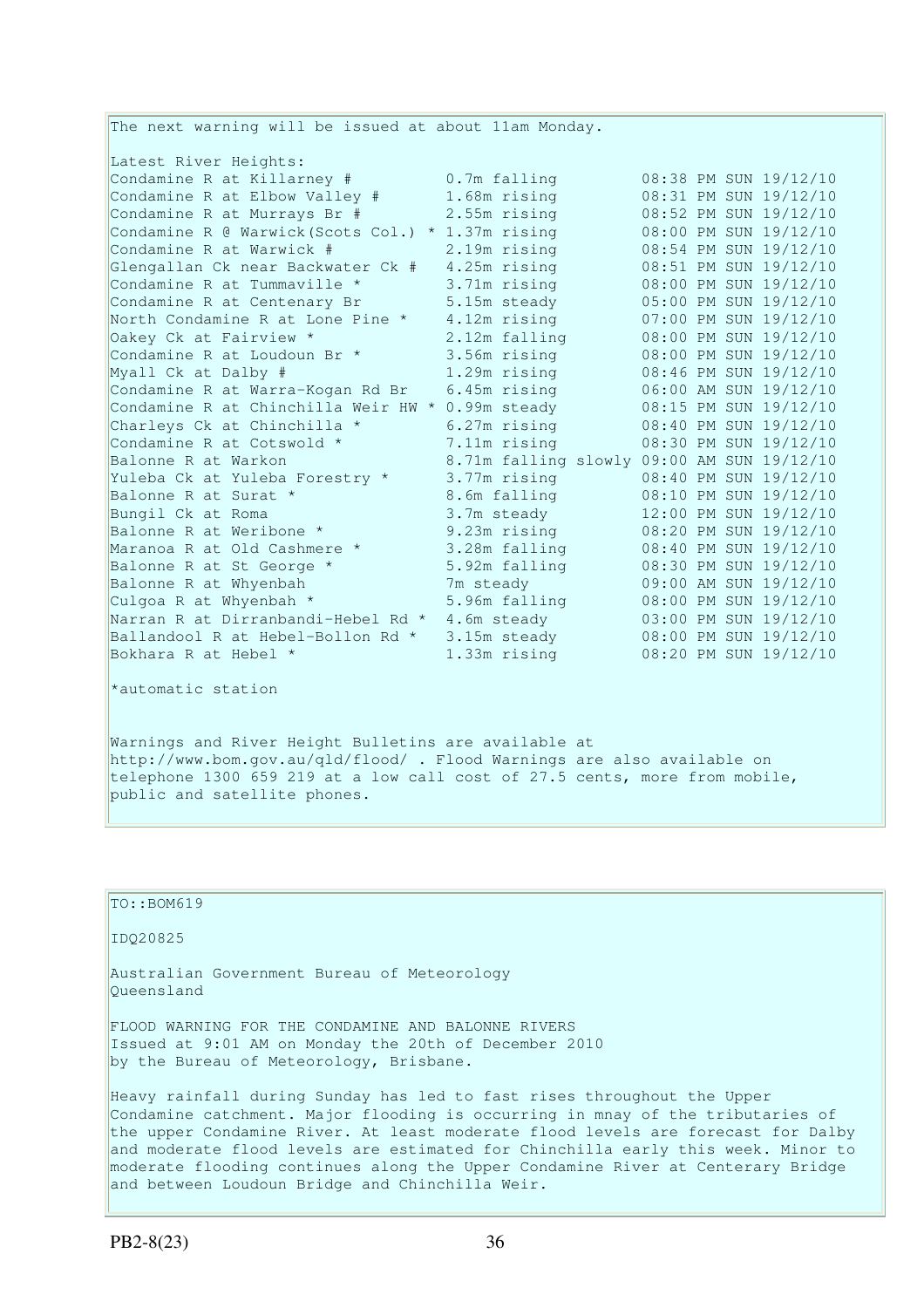Major flood levels should be expected along the Maranoa river this week. CONDAMINE RIVER TO COTSWOLD: Major to moderate flooding is occurring in many of the tributaries of the upper Condamine River. Major flooding is occurring or should be expected overnight along Dalrymple Creek at Allora, Hodgson Creek at Felton and Kings Creek at Aides Bridge. Rises should be expected at Warwick but are not expected to reach minor flood levels. Minor to moderate flooding is occurring along the Condamine River between Centenary Bridge Cotswold. Moderate flood levels are occurring at Ranges Bridge and Chinchilla Weir. Further rises should be expected this week with some moderate to major flood levels likely. MYALL CREEK Heavy rainfall during Sunday has resulted in renewed rises along Myall Creek and North Myall Creek. Record major flood levels are occurring at Clydesdale. At Dalby, a level of at least 3.2 metres is forecast with higher levels likely. Major flood levels are possible. Forecasts will be updated as upstream peaks are observed. CHARLEYS CREEK Creek levels are expected to rise this evening and overnight with moderate flood levels possible at Chinchilla early this week. MARANOA RIVER: River level rises are causing minor flooding in the Maranoa River at Currawong. Moderate flood levels are rising at Mitchell. Fast rises should be expected downstream to Old Cashmere this week with major flood levels likely at Springfield, Woodlands and Old Cashmere this week. Peak forecasts will be made once upstream peaks have been observed. BALONNE RIVER TO BEARDMORE DAM: Moderate flood levels extend along the Balonne River between Warkon and Weribone. Major flood levels are possible at Surat during the next 24 hours. River levels are expected to remain high along the Balonne River during this week as floodwaters from the Condamine River and local tributaries arrive. LOWER BALONNE RIVER SYSTEM: Major flood levels are easing at St George, with further rises expected to at least 10 metres during this week. Moderate to major flood levels are occurring downstream from St George, with stream levels to remain high during this week. Next Issue: The next warning will be issued at about 11am Monday. Latest River Heights: Condamine R at Killarney # 0m falling 08:25 AM MON 20/12/10 Condamine R at Elbow Valley  $\#$  2.83m rising  $0.08:15$  AM MON 20/12/10 Condamine R at Murrays Br  $\#$  4.45m steady 08:43 AM MON 20/12/10 Condamine R  $\theta$  Warwick(Scots Col.) \* 2.32m rising 08:00 AM MON 20/12/10 Condamine R at Warwick  $\#$  4.09m steady 08:34 AM MON 20/12/10 Glengallan Ck near Backwater Ck # 2.75m steady 08:51 AM MON 20/12/10<br>
Condamine R at Tummaville \* 4.39m rising 03:00 AM MON 20/12/10 Condamine R at Tummaville  $*$  4.39m rising 03:00 AM MON 20/12/10 Condamine R at Centenary Br 6.2m rising 06:00 AM MON 20/12/10 Condamine R at Centenary Br 6.2m rising 06:00 AM MON 20/12/10<br>North Condamine R at Lone Pine \* 4.48m rising 07:00 AM MON 20/12/10 Oakey Ck at Fairview \* 3.2m rising 08:00 AM MON 20/12/10 Condamine R at Loudoun Br  $*$  4.02m rising 08:00 AM MON 20/12/10 Myall Ck at Dalby # 2.49m rising 08:51 AM MON 20/12/10 Condamine R at Chinchilla Weir HW \* 1.18m steady 08:00 AM MON 20/12/10<br>Charlevs Ck at Chinchilla \* 6.86m steady 08:10 AM MON 20/12/10  $\overline{\text{Charleys}}$  Ck at Chinchilla \*  $6.86\text{m}$  steady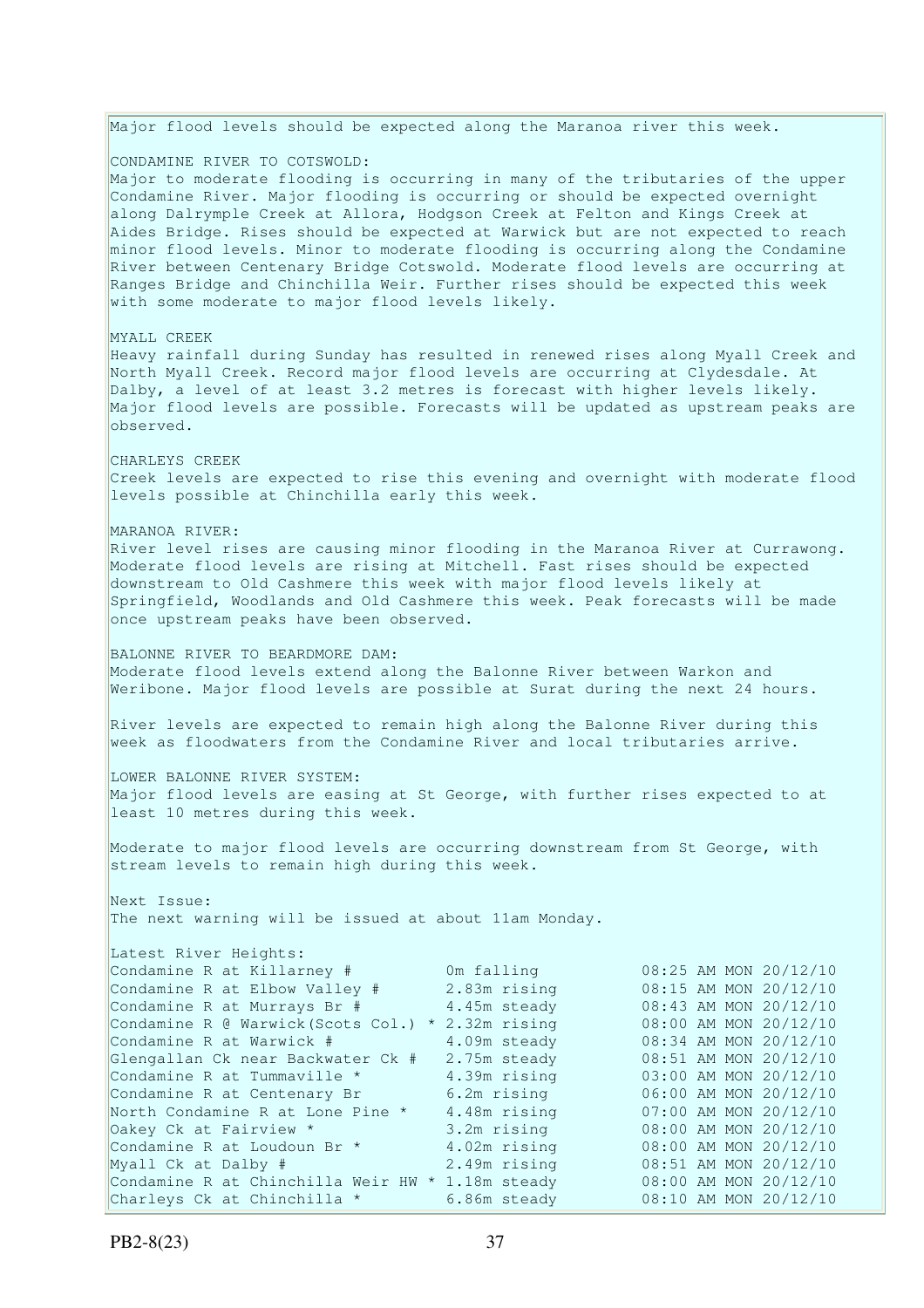| Condamine R at Condamine                                                                                                                                                                                                                      | 4.8m at peak  | 09:00 AM MON 20/12/10                      |  |  |
|-----------------------------------------------------------------------------------------------------------------------------------------------------------------------------------------------------------------------------------------------|---------------|--------------------------------------------|--|--|
| Condamine R at Cotswold *                                                                                                                                                                                                                     |               | 7.27m rising 08:10 AM MON 20/12/10         |  |  |
| Balonne R at Warkon                                                                                                                                                                                                                           |               | 8.47m falling slowly 06:00 AM MON 20/12/10 |  |  |
| Yuleba Ck at Yuleba Forestry *                                                                                                                                                                                                                | 5.11m rising  | 08:20 AM MON 20/12/10                      |  |  |
| Balonne R at Surat *                                                                                                                                                                                                                          | 8.5m rising   | 08:10 AM MON 20/12/10                      |  |  |
| Bungil Ck at Roma                                                                                                                                                                                                                             |               | 5.45m rising slowly 06:00 AM MON 20/12/10  |  |  |
| Balonne R at Weribone *                                                                                                                                                                                                                       | 9.26m falling | 08:20 AM MON 20/12/10                      |  |  |
| Maranoa R at Old Cashmere *                                                                                                                                                                                                                   | 3.07m steady  | 08:00 AM MON 20/12/10                      |  |  |
| Balonne R at St George *                                                                                                                                                                                                                      | 5.57m falling | 08:20 AM MON 20/12/10                      |  |  |
| Balonne R at Whyenbah                                                                                                                                                                                                                         | 7m steady     | 09:00 AM SUN 19/12/10                      |  |  |
| Culgoa R at Whyenbah *                                                                                                                                                                                                                        | 5.88m falling | 08:20 AM MON 20/12/10                      |  |  |
| Narran R at Dirranbandi-Hebel Rd *                                                                                                                                                                                                            | 4.6m steady   | 08:00 AM MON 20/12/10                      |  |  |
| Ballandool R at Hebel-Bollon Rd *                                                                                                                                                                                                             | 3.17m steady  | 08:00 AM MON 20/12/10                      |  |  |
| Bokhara R at Hebel *                                                                                                                                                                                                                          | 1.36m steady  | 08:00 AM MON 20/12/10                      |  |  |
| *automatic station                                                                                                                                                                                                                            |               |                                            |  |  |
| Warnings and River Height Bulletins are available at<br>http://www.bom.gov.au/qld/flood/ . Flood Warnings are also available on<br>telephone 1300 659 219 at a low call cost of 27.5 cents, more from mobile,<br>public and satellite phones. |               |                                            |  |  |

# TO::BOM619

IDQ20825

Australian Government Bureau of Meteorology Queensland

FLOOD WARNING FOR THE CONDAMINE AND BALONNE RIVERS Issued at 12:03 PM on Monday the 20th of December 2010 by the Bureau of Meteorology, Brisbane.

Heavy rainfall during Sunday has led to fast rises throughout the Upper Condamine catchment. At least moderate flood levels are forecast for Dalby later today. Moderate to major flood levels are forecast along the Condamine River during this week.

CONDAMINE RIVER TO COTSWOLD: Minor flood is occurring in creeks and tributaries upstream of Warwick. Levels at Warick will peak below minor flood levels. Minor to moderate flooding is occurring along the Condamine River between Centenary Bridge Cotswold. Some major flood levels are likely this week.

MYALL CREEK

Heavy rainfall during Sunday has resulted in renewed rises along Myall Creek and North Myall Creek. Record major flood levels are occurring at Clydesdale. At Dalby, a level of at least 3.2 metres is forecast with higher levels likely. Major flood levels are possible. Forecasts will be updated as upstream peaks are observed.

CHARLEYS CREEK Creek levels are expected to rise this evening and overnight with moderate flood levels possible at Chinchilla early this week.

MARANOA RIVER: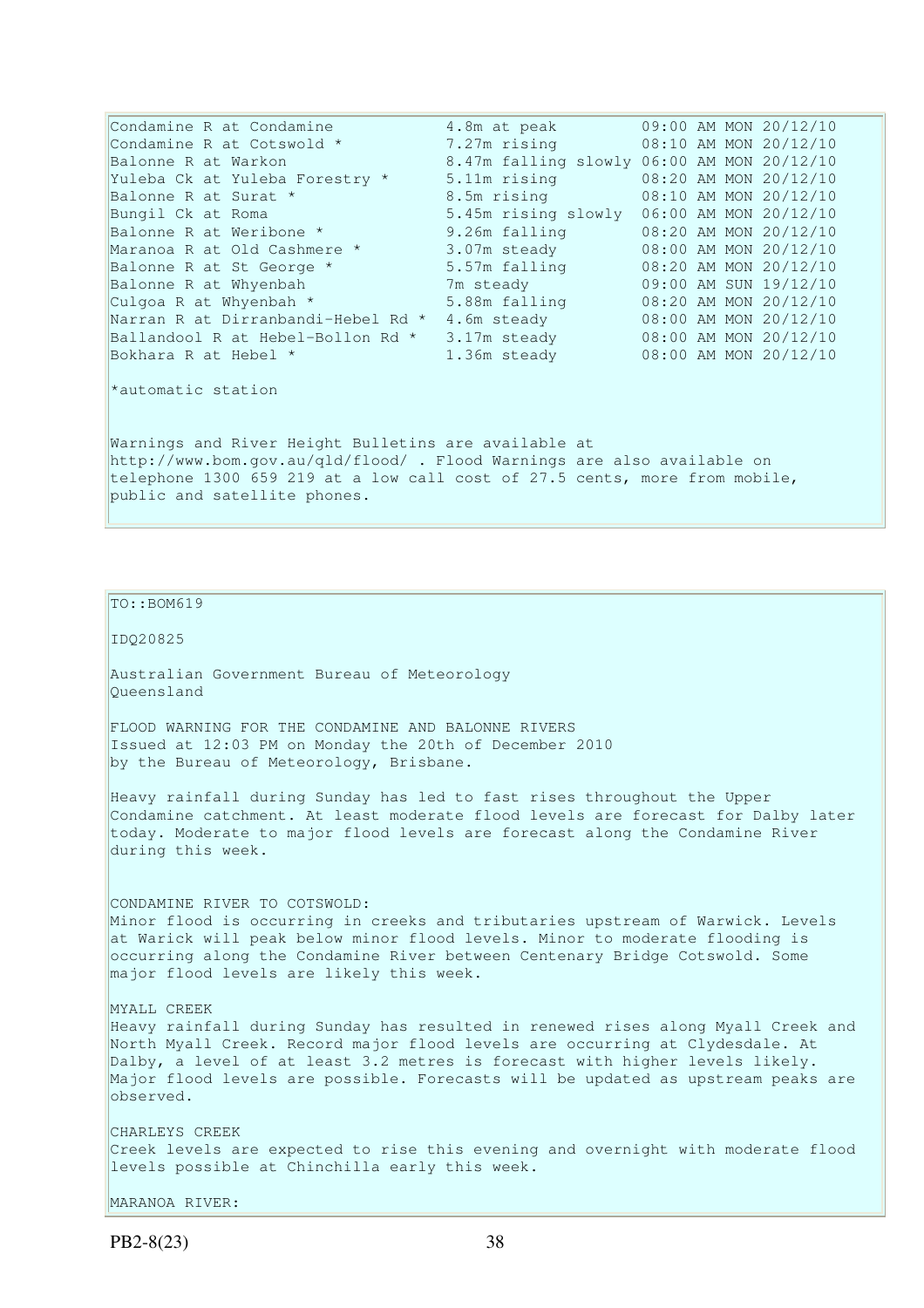River levels are now falling at Mitchell with minor flooding. Fast rises should be expected downstream to Old Cashmere this week with major flood levels foreacst at Springfield. Moderate flood levels are forecast at Woodlands and Old Cashmere this week. BALONNE RIVER TO BEARDMORE DAM: Moderate flood levels extend along the Balonne River between Warkon and Weribone. Major flood levels are possible at Surat this week. River levels are expected to remain high along the Balonne River during this week as floodwaters from the Condamine River and local tributaries arrive. LOWER BALONNE RIVER SYSTEM: Major flood levels are easing at St George, with further rises expected to at least 10 metres during this week. Moderate to major flood levels are occurring downstream from St George, with stream levels to remain high during this week. Next Issue: The next warning will be issued at about 4pm Monday. Latest River Heights: Condamine R at Killarney # 0m steady 09:47 AM MON 20/12/10 Condamine R at Elbow Valley # 2.83m rising 08:15 AM MON 20/12/10 Condamine R at Murrays Br  $\#$  4.3m falling 10:20 AM MON 20/12/10 Condamine R  $\theta$  Warwick(Scots Col.) \* 2.32m rising 08:00 AM MON 20/12/10 Condamine R at Warwick  $\#$  4.19m rising  $10:15$  AM MON 20/12/10 Glengallan Ck near Backwater Ck # 2.45m falling 10:37 AM MON 20/12/10 Condamine R at Tummaville  $*$  4.39m rising  $03:00$  AM MON 20/12/10 Condamine R at Centenary Br 6.4m rising 09:00 AM MON 20/12/10 North Condamine R at Lone Pine \* 4.49m rising 08:00 AM MON 20/12/10 Oakey Ck at Fairview \* 3.4m rising 09:30 AM MON 20/12/10 Condamine R at Loudoun Br  $*$  4.08m rising 09:00 AM MON 20/12/10 Myall Ck at Dalby # 2.74m rising 10:32 AM MON 20/12/10 Condamine R at Chinchilla Weir HW  $*$  1.18m steady 08:00 AM MON 20/12/10 Charleys Ck at Chinchilla  $*$  6.86m steady 08:10 AM MON 20/12/10 Condamine R at Condamine 4.8m at peak 09:00 AM MON 20/12/10 Condamine R at Cotswold  $*$  7.27m rising 08:10 AM MON 20/12/10 Balonne R at Warkon 8.45m falling slowly 09:00 AM MON 20/12/10 Yuleba Ck at Yuleba Forestry \* 5.11m rising 08:20 AM MON 20/12/10 Balonne R at Surat \* 3.5m rising 08:10 AM MON 20/12/10 Bungil Ck at Roma 5.55m rising slowly 09:30 AM MON 20/12/10 Balonne R at Weribone \* 9.26m falling 08:20 AM MON 20/12/10 Maranoa R at Old Cashmere \* 3.07m steady 08:00 AM MON 20/12/10 Balonne R at St George \* 5.57m falling 08:20 AM MON 20/12/10 Balonne R at Whyenbah 6.85m falling slowly 09:00 AM MON 20/12/10 Culgoa R at Whyenbah  $*$  5.88m falling  $0.8:20$  AM MON 20/12/10 Narran R at Dirranbandi-Hebel Rd \* 4.6m steady 08:00 AM MON 20/12/10 Ballandool R at Hebel-Bollon Rd \* 3.17m steady 08:00 AM MON 20/12/10 Bokhara R at Hebel \* 1.36m steady 08:00 AM MON 20/12/10 \*automatic station Warnings and River Height Bulletins are available at http://www.bom.gov.au/qld/flood/ . Flood Warnings are also available on telephone 1300 659 219 at a low call cost of 27.5 cents, more from mobile, public and satellite phones.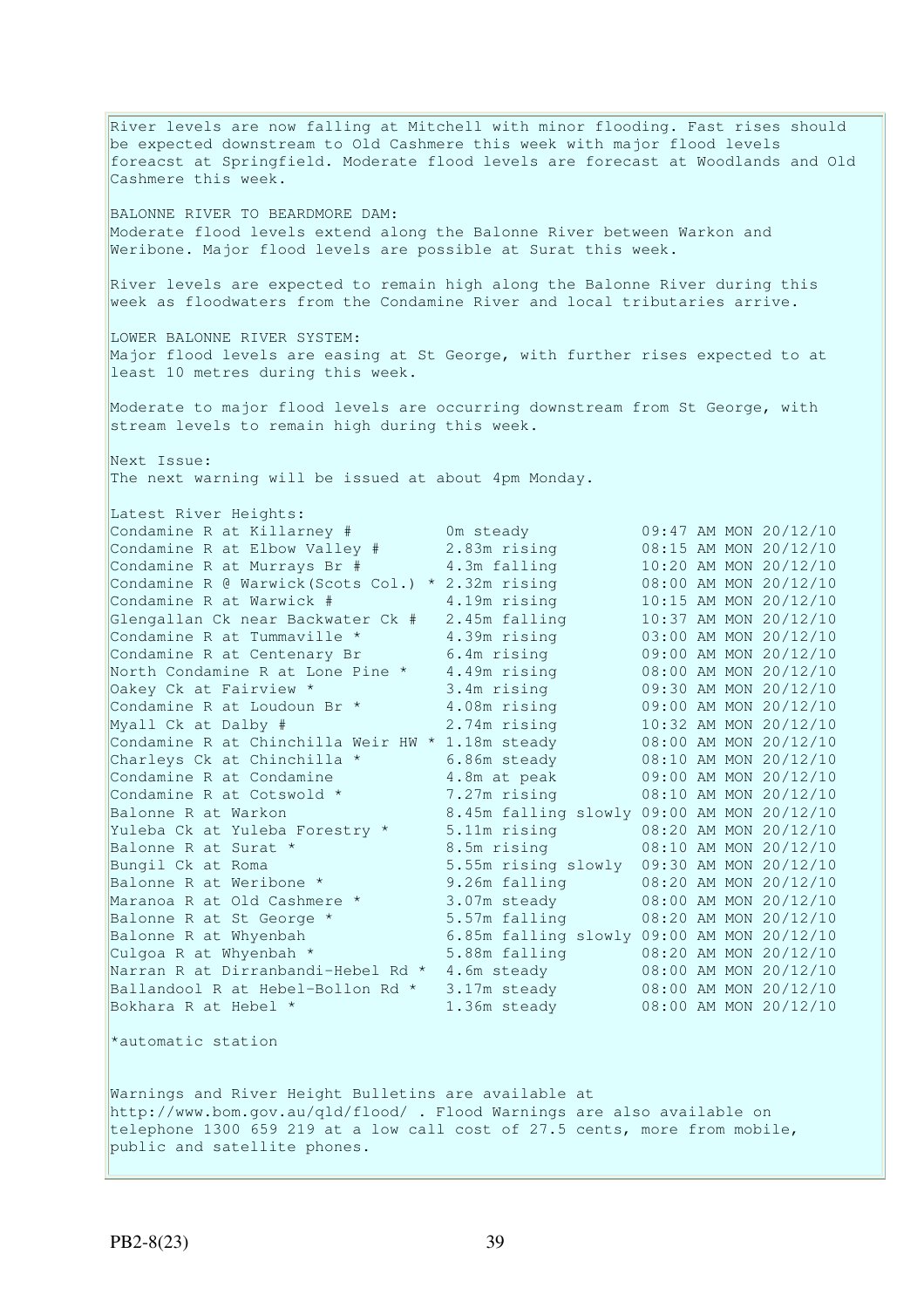$\vert$ TO::BOM619 IDQ20825 Australian Government Bureau of Meteorology Queensland FLOOD WARNING FOR THE CONDAMINE AND BALONNE RIVERS Issued at 4:22 PM on Monday the 20th of December 2010 by the Bureau of Meteorology, Brisbane. Heavy rainfall during Sunday has led to fast rises throughout the Upper Condamine catchment. Moderate to major flood levels are forecast along the Condamine River during this week. CONDAMINE RIVER TO COTSWOLD: Minor flood is occurring in creeks and tributaries upstream of Warwick. Levels at Warick have peaked below minor flood levels. Minor to moderate flooding is occurring along the Condamine River between Centenary Bridge Cotswold. Some major flood levels are likely this week. MYALL CREEK At Dalby, levels are expected to remain high this evening around 3 metres and will continue to be monitored closely. Moderate flood levels are falling at Clydesdale. CHARLEYS CREEK FAst rises have been observed at Seven Oaks today. Creek levels are expected to rise this evening with moderate flood levels possible at Chinchilla early this week. DOGWOOD CREEK Minor flood levels are rising fast at Gilweir with a moderate flood peak forecast at Pinehill in the next 24 hours of around 7 metres. MARANOA RIVER River levels are now falling at Mitchell with minor flooding. Fast rises are occurring downstream to Old Cashmere this week with moderate flood levels forecast at Woodlands of around 6.6 metres and a moderate flood peak at Old Cashmere. BALONNE RIVER TO BEARDMORE DAM: Moderate flood levels extend along the Balonne River between Warkon and Weribone. Major flood levels are possible at Surat this week. River levels are expected to remain high along the Balonne River during this week as floodwaters from the Condamine River and local tributaries arrive. LOWER BALONNE RIVER SYSTEM: Major flood levels are easing at St George, with further rises expected to at least 10 metres during this week. Moderate to major flood levels are occurring downstream from St George, with stream levels to remain high during this week. Next Issue: The next warning will be issued at about 11am Monday. Latest River Heights: Condamine R at Killarney  $\#$  0m steady 03:47 PM MON 20/12/10 Condamine R at Elbow Valley  $\#$  2.68m falling 03:47 PM MON 20/12/10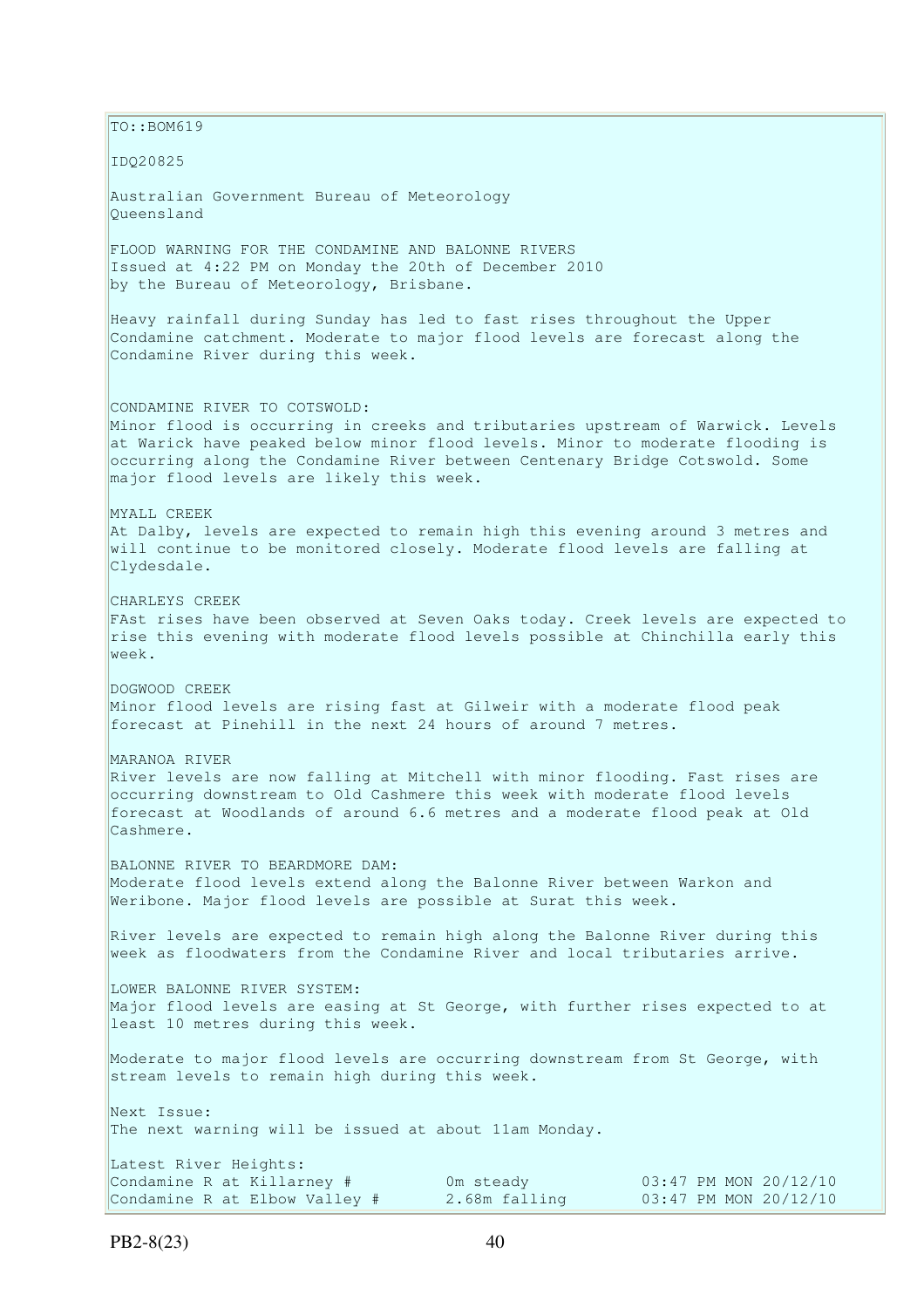| Condamine R at Murrays Br #                        | 4.05m steady                               |  | 02:43 PM MON 20/12/10 |
|----------------------------------------------------|--------------------------------------------|--|-----------------------|
| Condamine R @ Warwick (Scots Col.) * 2.21m falling |                                            |  | 02:00 PM MON 20/12/10 |
| Condamine R at Warwick #                           | 3.94m falling                              |  | 03:40 PM MON 20/12/10 |
| Glengallan Ck near Backwater Ck #                  | 1.8m falling                               |  | 03:37 PM MON 20/12/10 |
| Condamine R at Tummaville *                        | 7.74m rising                               |  | 02:00 PM MON 20/12/10 |
| Condamine R at Centenary Br                        | 6.6m rising                                |  | 03:00 PM MON 20/12/10 |
| North Condamine R at Lone Pine *                   | 4.39m falling                              |  | 02:00 PM MON 20/12/10 |
| Oakey Ck at Fairview *                             | 3.9m rising                                |  | 02:00 PM MON 20/12/10 |
| Condamine R at Loudoun Br *                        | 4.48m rising                               |  | 02:00 PM MON 20/12/10 |
| Myall Ck at Dalby #                                | 2.94m steady                               |  | 03:04 PM MON 20/12/10 |
| Condamine R at Chinchilla Weir HW * 1.18m steady   |                                            |  | 08:00 AM MON 20/12/10 |
| Charleys Ck at Chinchilla *                        | 6.61m falling                              |  | 02:40 PM MON 20/12/10 |
| Condamine R at Condamine                           | 4.8m at peak                               |  | 09:00 AM MON 20/12/10 |
| Condamine R at Cotswold *                          | 7.37m falling                              |  | 02:20 PM MON 20/12/10 |
| Balonne R at Warkon                                | 8.45m falling slowly 09:00 AM MON 20/12/10 |  |                       |
| Yuleba Ck at Yuleba Forestry *                     | 5.68m rising                               |  | 02:40 PM MON 20/12/10 |
| Balonne R at Surat *                               | 8.43m rising                               |  | 02:30 PM MON 20/12/10 |
| Bungil Ck at Roma                                  | 5.55m rising slowly                        |  | 09:30 AM MON 20/12/10 |
| Balonne R at Weribone *                            | 9.28m steady                               |  | 02:00 PM MON 20/12/10 |
| Maranoa R at Old Cashmere *                        | 2.96m falling                              |  | 02:30 PM MON 20/12/10 |
| Balonne R at St George *                           | 5.55m steady                               |  | 02:00 PM MON 20/12/10 |
| Balonne R at Whyenbah                              | 6.85m falling slowly 09:00 AM MON 20/12/10 |  |                       |
| Culgoa R at Whyenbah *                             | 5.8m falling                               |  | 02:40 PM MON 20/12/10 |
| Narran R at Dirranbandi-Hebel Rd *                 | 4.6m steady                                |  | 03:00 PM MON 20/12/10 |
| Ballandool R at Hebel-Bollon Rd *                  | 3.17m steady                               |  | 12:50 PM MON 20/12/10 |
| Bokhara R at Hebel *                               | 1.37m steady                               |  | 12:00 PM MON 20/12/10 |
| المداما القاط القاطر المتحدث القادمية              |                                            |  |                       |

\*automatic station

Warnings and River Height Bulletins are available at http://www.bom.gov.au/qld/flood/ . Flood Warnings are also available on telephone 1300 659 219 at a low call cost of 27.5 cents, more from mobile, public and satellite phones.

## TO::BOM619

IDQ20825

Australian Government Bureau of Meteorology Queensland

FLOOD WARNING FOR THE CONDAMINE AND BALONNE RIVERS Issued at 12:03 PM on Tuesday the 21st of December 2010 by the Bureau of Meteorology, Brisbane.

Minor to major flooding continues to rise along the Condamine River. Fast rises will occur along Charleys Creek at Chinchilla today. Some major flood levels are expected along the Balonne River later next week. Flood levels at Dalby are now at minor levels.

CONDAMINE RIVER: TUMMAVILLE TO COTSWOLD: Minor flooding is falling along the North Condamine at Lone Pine and at Tummaville along the Condamine River. Moderate flood levevls at=re approaching a peak at Centenary Bridge of just under 7 metres. River levels continue to rise at Loudoun Bridge with major flood levels continuing or expected to Chinchilla area through today. A major flood peak is expected at Condamine of at least 9 to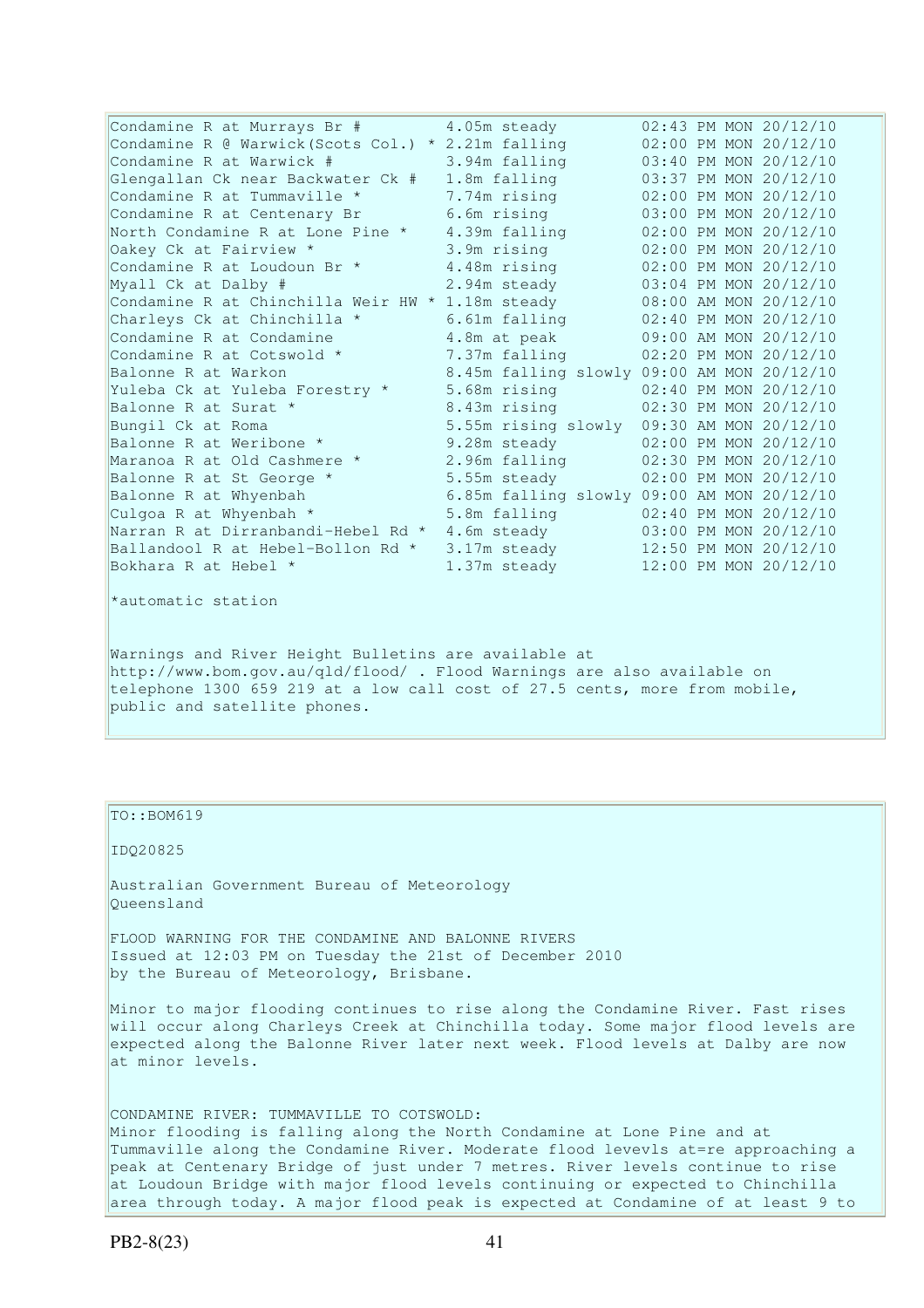10 metres during the weekend and major flooding is also foreacst for Cotswold of between 12 and 13 metres on Sunady into Monday. CHARLEYS CREEK Fast rises are continuing at Beruna and Seven Oaks although peaks are expected today of around 7 metres at Beruna and just over 6 metres at Seven Oaks. Creek levels are expected to continue rising at Chinchilla with a peak just over 6 metres estimated during the next 36 hours. DOGWOOD CREEK Minor flood levels are falling at Gilweir with a moderate flood peak of just below 8 metres forecast at Pinehill late today. BALONNE RIVER : COTSWOLD TO SURAT Major flood levels are forecast at Warkon and Surat through the weekend and continuing next week. River levels of at least 10 metres are expected at Surat. MARANOA RIVER A moderate flood peak is forecast for Woodlands today of about 6.8 metres. Flood levels of about 6 metres are predicted for Old Cashmere during Wednesday. BALONNE RIVER: SURAT TO ST GEORGE: Moderate flood levels continue to rise at Garrabarra along Bungil Creek. Major flood levels of at least 10.5 metres are forecast for Weribone during next week. Rises are expected over the new year period at St George. Further predictions will be made as peaks are observed upstream. LOWER BALONNE RIVER SYSTEM: Moderate to major flood levels are occurring downstream from St George, with stream levels to remain high during this week. Further rises will occur early in the new year. Next Issue: The next warning will be issued at about 11am Wednesday. Latest River Heights: Condamine R at Killarney # 0m steady 09:47 AM TUE 21/12/10 Condamine R at Elbow Valley # 1.48m falling 11:08 AM TUE 21/12/10 Condamine R at Murrays Br  $\#$  2.75m falling 11:52 AM TUE 21/12/10 Condamine R  $\theta$  Warwick(Scots Col.) \* 1.63m falling 11:00 AM TUE 21/12/10 Condamine R at Warwick  $\#$  2.89m steady  $11:34$  AM TUE 21/12/10 Glengallan Ck near Backwater Ck # 1.05m steady 11:51 AM TUE 21/12/10 Condamine R at Tummaville  $*$  7.27m falling  $11:00$  AM TUE 21/12/10 Condamine R at Centenary Br 6.9m rising slowly 11:00 AM TUE 21/12/10 North Condamine R at Lone Pine \* 3.88m falling 11:00 AM TUE 21/12/10 Oakey Ck at Fairview \* 5.09m falling 11:00 AM TUE 21/12/10 Condamine R at Loudoun Br  $*$  5.72m steady 11:00 AM TUE 21/12/10 Myall Ck at Dalby # 1.99m falling 11:58 AM TUE 21/12/10 Condamine R at Warra-Kogan Rd Br 9.28m rising 09:00 AM TUE 21/12/10 Charleys Ck at Chinchilla  $*$  6.64m rising 11:40 AM TUE 21/12/10 Condamine R at Condamine 6m rising slowly 09:00 AM TUE 21/12/10 Condamine R at Cotswold  $*$  8.03m rising 11:10 AM TUE 21/12/10 Balonne R at Warkon 8.88m rising slowly 09:00 AM TUE 21/12/10 Yuleba Ck at Yuleba Forestry \* 6.57m rising 11:40 AM TUE 21/12/10 Balonne R at Surat  $*$  8.32m steady 11:40 AM TUE 21/12/10 Bungil Ck at Roma 5.55m rising slowly 07:00 AM TUE 21/12/10 Balonne R at Weribone \* 9.39m rising 11:40 AM TUE 21/12/10 Maranoa R at Old Cashmere \* 3.04m rising 11:30 AM TUE 21/12/10 Balonne R at St George \* 5.9m rising 11:00 AM TUE 21/12/10 Balonne R at Whyenbah 6.35m falling slowly 09:00 AM TUE 21/12/10 Culgoa R at Whyenbah  $*$  5.47m falling 11:20 AM TUE 21/12/10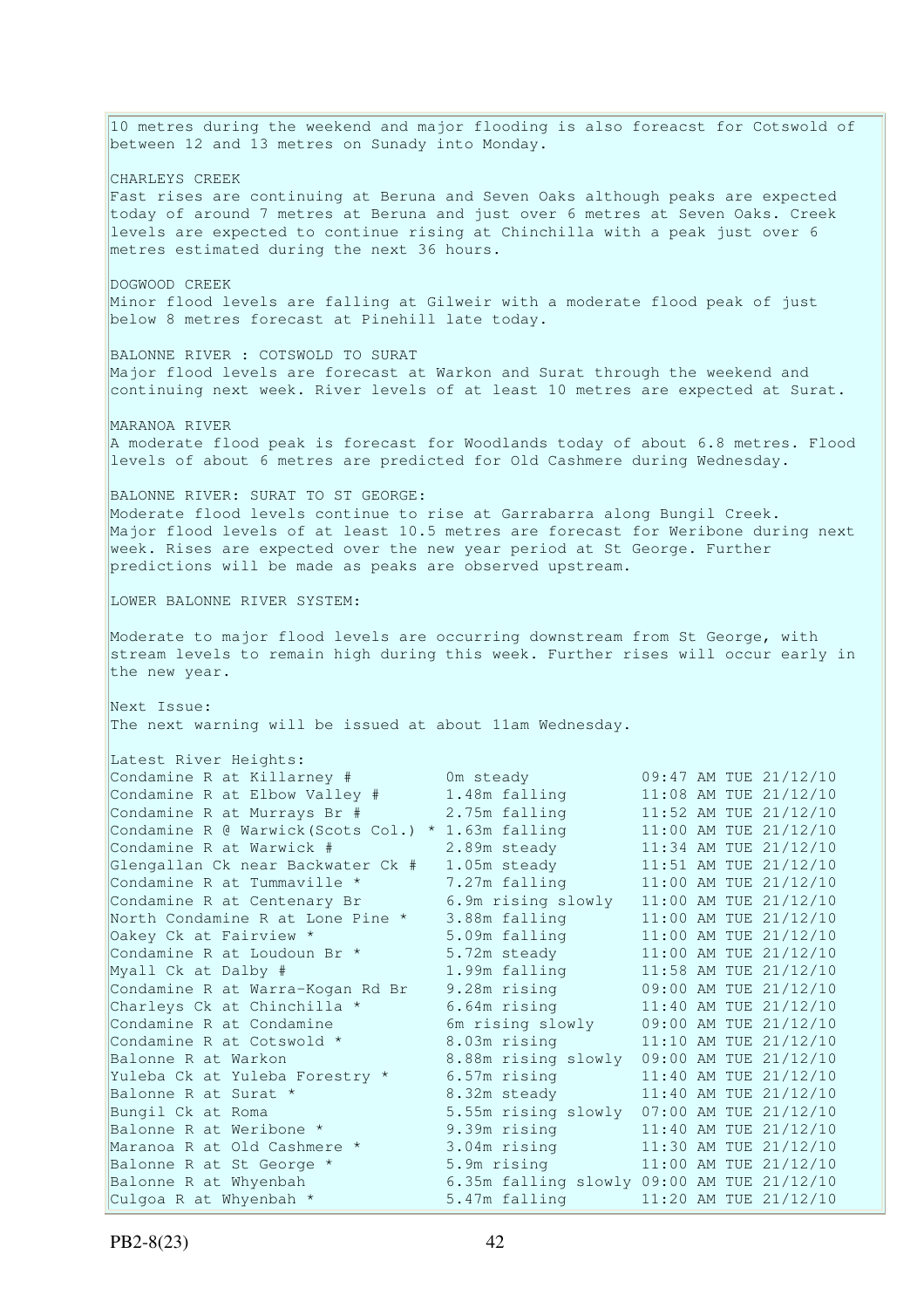| Narran R at Dirranbandi-Hebel Rd *                                                   | 4.62m steady | 11:00 AM TUE 21/12/10 |  |  |  |
|--------------------------------------------------------------------------------------|--------------|-----------------------|--|--|--|
| Ballandool R at Hebel-Bollon Rd * 3.18m steady                                       |              | 08:00 AM TUE 21/12/10 |  |  |  |
| Bokhara R at Hebel *                                                                 | 1.39m steady | 08:00 AM TUE 21/12/10 |  |  |  |
|                                                                                      |              |                       |  |  |  |
| *automatic station                                                                   |              |                       |  |  |  |
|                                                                                      |              |                       |  |  |  |
|                                                                                      |              |                       |  |  |  |
| Warnings and River Height Bulletins are available at                                 |              |                       |  |  |  |
| $\frac{1}{2}$ http://www.bom.qov.au/q1d/flood/. Flood Warnings are also available on |              |                       |  |  |  |
| telephone 1300 659 219 at a low call cost of 27.5 cents, more from mobile,           |              |                       |  |  |  |
| public and satellite phones.                                                         |              |                       |  |  |  |
|                                                                                      |              |                       |  |  |  |
|                                                                                      |              |                       |  |  |  |

#### $TO::BOM619$

IDQ20825

Australian Government Bureau of Meteorology Queensland

FLOOD WARNING FOR THE CONDAMINE AND BALONNE RIVERS Issued at 9:27 AM on Wednesday the 22nd of December 2010 by the Bureau of Meteorology, Brisbane.

Minor to major flooding continues to rise along the Condamine River. Rises will continue along Charleys Creek at Chinchilla today. Some major flood levels are expected along the Balonne River later next week.

CONDAMINE RIVER: TUMMAVILLE TO COTSWOLD:

Minor to moderate flood levels are expected to continue easing between Tummaville and Loudoun Bridge. Major flood levels continue at Brigalow and Chinchilla Weir with further rises likely at Chinchilla Weir. A major flood peak is expected at Condamine of around 9 to 10 metres during the weekend and major flooding is also foreacst for Cotswold of between 12 and 13 metres on Sunday into Monday.

CHARLEYS CREEK

River levels are approaching a peak at Beruna and Seven Oaks. Creek levels are expected to continue rising at Chinchilla with a peak just over 6 metres estimated overnight tonight.

DOGWOOD CREEK Flood levels at Pinehill are approaching an expected peak of around 8 metres this morning.

BALONNE RIVER : COTSWOLD TO SURAT Major flood levels are forecast at Warkon and Surat through the weekend and continuing next week. River levels of at least 10 metres are expected at Surat.

MARANOA RIVER A moderate flood peak was observed at Woodlands of about 6.6 metres. Flood levels of about 6 metres are predicted for Old Cashmere during today.

BALONNE RIVER: SURAT TO ST GEORGE: Moderate flood levels continue to rise at Garrabarra along Bungil Creek. At Waroo, the river level this morning was 7.8 metres, 1 metre under the bridge. Major flood levels of at least 10.5 metres are forecast for Weribone during next week. Rises are expected over the new year period at St George. Further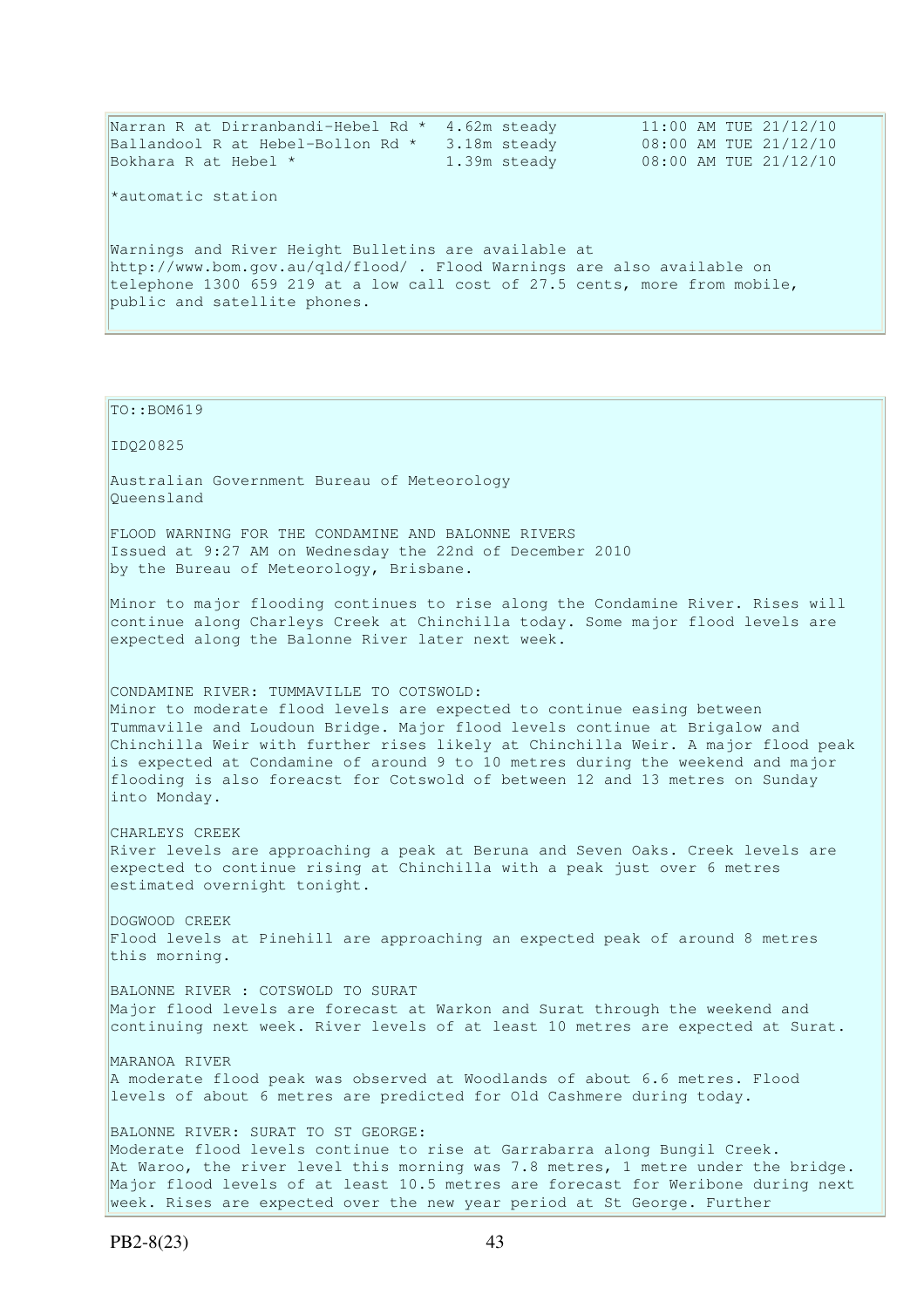predictions will be made as peaks are observed upstream. LOWER BALONNE RIVER SYSTEM: Moderate to major flood levels are occurring downstream from St George, with stream levels to remain high during this week. Further rises will occur early in the new year. Next Issue: The next warning will be issued at about 5pm Wednesday. Latest River Heights: Condamine R at Killarney  $\#$  0m steady  $06:47$  AM WED 22/12/10 Condamine R at Elbow Valley # 1.23m steady 08:08 AM WED 22/12/10 Condamine R at Murrays Br # 2m falling 08:58 AM WED 22/12/10 Condamine R @ Warwick(Scots Col.) \* 1.29m steady 07:00 AM WED 22/12/10 Condamine R at Warwick # 1.94m steady 08:34 AM WED 22/12/10 Glengallan Ck near Backwater Ck # 0.8m steady 08:51 AM WED 22/12/10 Condamine R at Tummaville \* 5.66m falling 08:00 AM WED 22/12/10 Condamine R at Centenary Br 6.7m falling slowly 09:00 AM WED 22/12/10 North Condamine R at Lone Pine \* 3.52m falling 08:00 AM WED 22/12/10 Oakey Ck at Fairview \* 3.52m falling 07:00 AM WED 22/12/10 Condamine R at Loudoun Br  $*$  5.5m falling 08:00 AM WED 22/12/10 Myall Ck at Dalby # 0.84m steady 09:04 AM WED 22/12/10 Condamine R at Warra-Kogan Rd Br 9.8m rising 06:00 AM WED 22/12/10 Charleys Ck at Chinchilla  $*$  6.97m steady 08:20 AM WED 22/12/10 Condamine R at Condamine 6.6m rising slowly 09:00 AM WED 22/12/10 Condamine R at Cotswold  $\star$  8.64m steady 08:00 AM WED 22/12/10 Yuleba Ck at Yuleba Forestry \* 7.26m steady 08:20 AM WED 22/12/10 Balonne R at Surat \* 18.64m rising 18.20 AM WED 22/12/10 Bungil Ck at Roma 3.4m falling 09:00 AM WED 22/12/10 Balonne R at Weribone \* 9.68m steady 08:00 AM WED 22/12/10 Maranoa R at Old Cashmere \* 4.6m rising 08:20 AM WED 22/12/10 Balonne R at St George \* 5.92m steady 08:20 AM WED 22/12/10 Culgoa R at Whyenbah  $\star$  5.45m steady 08:00 AM WED 22/12/10 Narran R at Dirranbandi-Hebel Rd \* 4.65m steady 08:00 AM WED 22/12/10 Ballandool R at Hebel-Bollon Rd \* 3.13m falling 08:00 AM WED 22/12/10 Bokhara R at Hebel \* 1.36m steady 08:00 AM WED 22/12/10 \*automatic station Warnings and River Height Bulletins are available at

http://www.bom.gov.au/qld/flood/ . Flood Warnings are also available on telephone 1300 659 219 at a low call cost of 27.5 cents, more from mobile, public and satellite phones.

TO::BOM619 IDQ20825 Australian Government Bureau of Meteorology Queensland FLOOD WARNING FOR THE CONDAMINE AND BALONNE RIVERS Issued at 5:01 PM on Wednesday the 22nd of December 2010 by the Bureau of Meteorology, Brisbane.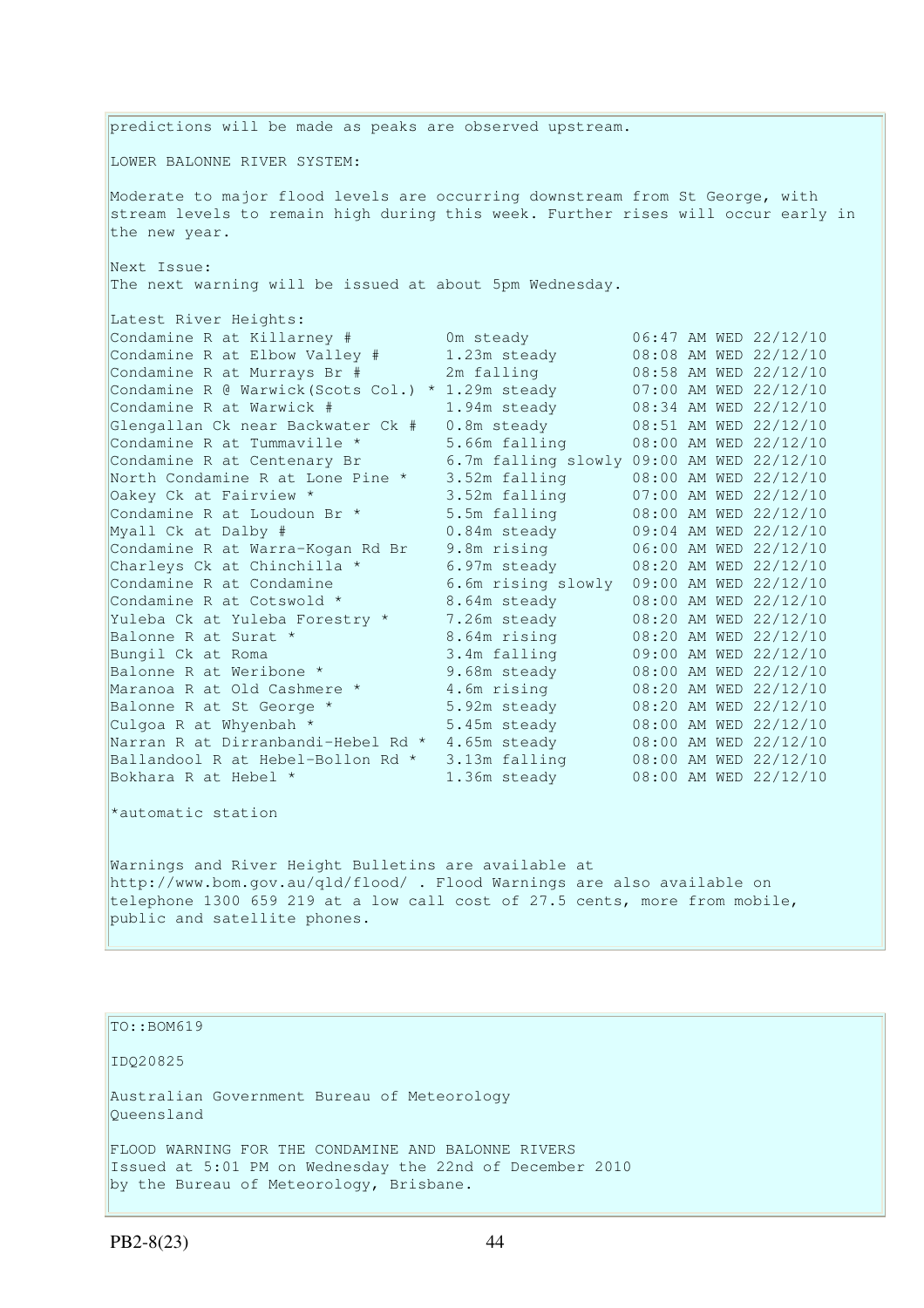Minor to major flooding continues to rise along the Condamine River. Rises will continue along Charleys Creek at Chinchilla during this evening with a peak expected overnight. Some major flood levels are expected along the Balonne River later next week. CONDAMINE RIVER: TUMMAVILLE TO COTSWOLD: Minor to moderate flood levels are expected to continue easing between Tummaville and Loudoun Bridge. Major flood levels continue between Ranges Bridge and Chinchilla Weir with further rises likely at Chinchilla Weir. A major flood peak is expected at Condamine of around 9 to 10 metres during the weekend and major flooding is also forecast for Cotswold of between 12 and 13 metres on Sunday into Monday. CHARLEYS CREEK: River levels are have peaked at Beruna with some further small rises occurring in the Seven Oaks area. Creek levels are expected to continue rising at Chinchilla with a peak just over 6 metres estimated overnight tonight. DOGWOOD CREEK: Flood levels at Pine Hill Crossing are currently peaking at around 8 metres. Levels are expected to begin easing overnight. BALONNE RIVER: COTSWOLD TO SURAT Major flood levels are forecast at Warkon and Surat through the weekend and into next week. River levels of at least 10 metres are expected at Surat. MARANOA RIVER: A moderate flood peak was observed at Woodlands of about 6.6 metres. Flood levels of about 6 metres are predicted for Old Cashmere later this week. BALONNE RIVER: SURAT TO ST GEORGE: Moderate flood levels continue to rise at Garrabarra along Bungil Creek. At Waroo, river levels continue to rise with major flood levels of at least 10.5 metres are forecast for Weribone during next week. Rises are expected over the new year period at St George. Further predictions will be made as peaks are observed upstream. LOWER BALONNE RIVER SYSTEM: Moderate to major flood levels are occurring downstream from St George, with stream levels to remain high during this week. Further rises will occur early in the new year. Next Issue: The next warning will be issued at about 11am Thursday. Latest River Heights: Condamine R at Killarney # 0.00m steady 03:47 PM WED 22/12/10 Condamine R at Elbow Valley # 1.18m falling 03:11 PM WED 22/12/10 Condamine R at Murrays Br # 1.90m falling 03:28 PM WED 22/12/10 Condamine R  $\theta$  Warwick(Scots Col.) \* 1.25m steady 02:00 PM WED 22/12/10 Condamine R at Warwick # 1.84m steady 02:34 PM WED 22/12/10 Glengallan Ck near Backwater Ck # 0.75m steady 02:51 PM WED 22/12/10 Condamine R at Tummaville \* 5.19m falling 02:00 PM WED 22/12/10 Condamine R at Centenary Br 6.65m falling slowly 09:00 AM WED 22/12/10 North Condamine R at Lone Pine \* 3.38m falling 02:00 PM WED 22/12/10 Oakey Ck at Fairview \* 3.13m falling 02:00 PM WED 22/12/10 Condamine R at Loudoun Br  $*$  5.41m falling 02:00 PM WED 22/12/10 Myall Ck at Dalby # 0.74m steady 03:04 PM WED 22/12/10 Condamine R at Warra-Kogan Rd Br 10.00m rising 09:00 AM WED 22/12/10 Charleys Ck at Chinchilla 4.95m rising 16:50 PM WED 22/12/10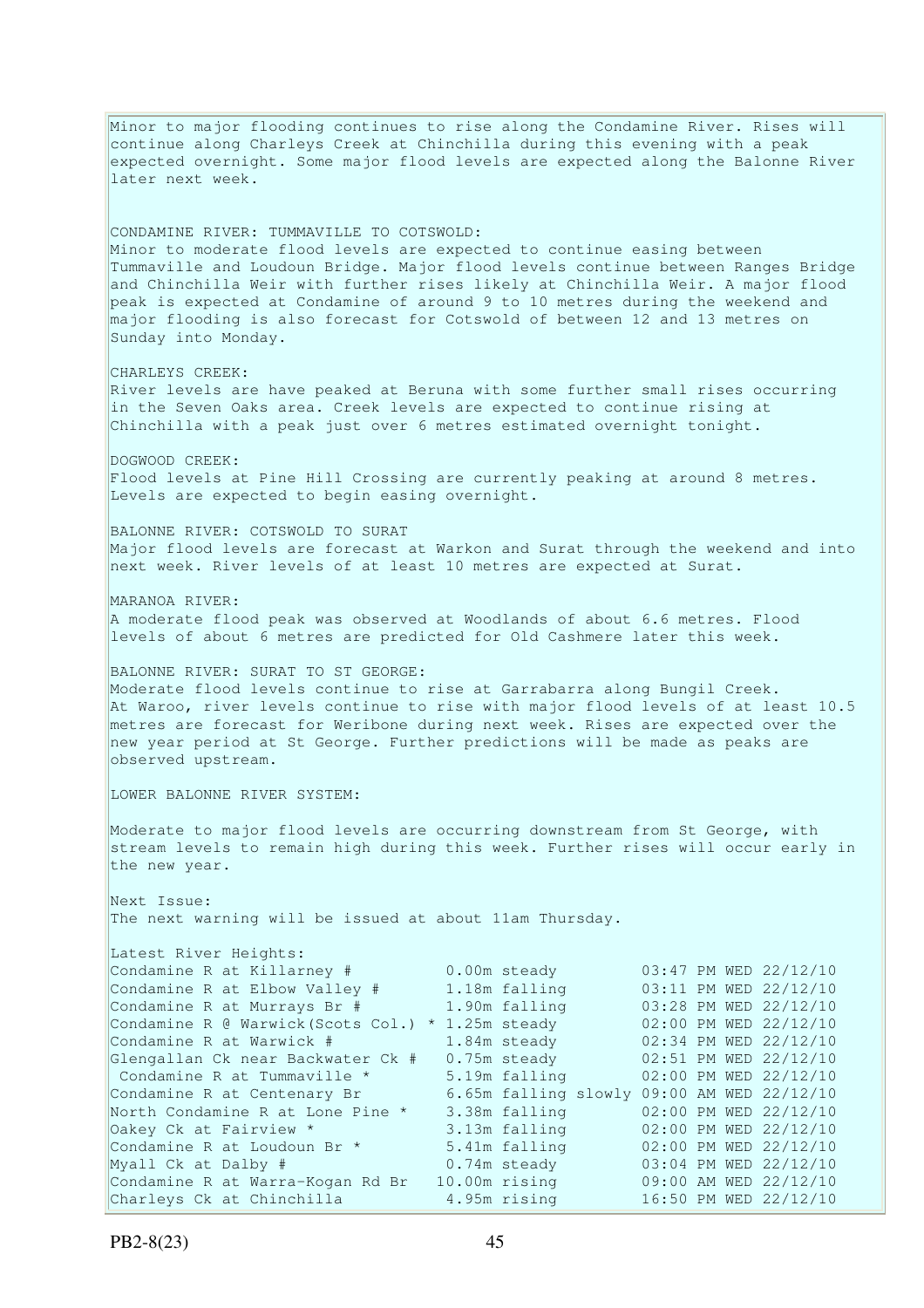| Condamine R at Condamine                                                   |  | 6.60m rising slowly 09:00 AM WED 22/12/10 |  |  |                       |  |
|----------------------------------------------------------------------------|--|-------------------------------------------|--|--|-----------------------|--|
| Condamine R at Cotswold *                                                  |  | 8.82m rising                              |  |  | 02:10 PM WED 22/12/10 |  |
| Yuleba Ck at Yuleba Forestry *                                             |  | 7.29m falling                             |  |  | 02:20 PM WED 22/12/10 |  |
| Balonne R at Surat *                                                       |  | 8.74m steady                              |  |  | 02:00 PM WED 22/12/10 |  |
| Bungil Ck at Roma                                                          |  | 3.40m falling                             |  |  | 09:00 AM WED 22/12/10 |  |
| Balonne R at Weribone *                                                    |  | 9.67m steady                              |  |  | 02:00 PM WED 22/12/10 |  |
| Maranoa R at Old Cashmere *                                                |  | 4.88m rising 03:00 PM WED 22/12/10        |  |  |                       |  |
| Balonne R at St George *                                                   |  | 5.94m rising 02:40 PM WED 22/12/10        |  |  |                       |  |
| Culgoa R at Whyenbah *                                                     |  | 5.45m steady                              |  |  | 12:00 PM WED 22/12/10 |  |
| Narran R at Dirranbandi-Hebel Rd *                                         |  | 4.66m steady                              |  |  | 03:00 PM WED 22/12/10 |  |
| Ballandool R at Hebel-Bollon Rd *                                          |  | 3.11m falling                             |  |  | 02:40 PM WED 22/12/10 |  |
| Bokhara R at Hebel *                                                       |  | 1.34m falling 02:40 PM WED 22/12/10       |  |  |                       |  |
| *,# from automatic station                                                 |  |                                           |  |  |                       |  |
| Warnings and River Height Bulletins are available at                       |  |                                           |  |  |                       |  |
| http://www.bom.gov.au/qld/flood/ . Flood Warnings are also available on    |  |                                           |  |  |                       |  |
| telephone 1300 659 219 at a low call cost of 27.5 cents, more from mobile, |  |                                           |  |  |                       |  |
| public and satellite phones.                                               |  |                                           |  |  |                       |  |
|                                                                            |  |                                           |  |  |                       |  |

 $TO::BOM619$ 

IDQ20825

Australian Government Bureau of Meteorology Queensland

FLOOD WARNING FOR THE CONDAMINE AND BALONNE RIVERS Issued at 11:02 AM on Thursday the 23rd of December 2010 by the Bureau of Meteorology, Brisbane.

Fast rises are expected along Charleys Creek following further overnight heavy rainfall. Minor to major flooding continues to rise along the Condamine River, with moderate flood levels nearing a peak on Charleys Creek at Chinchilla during today. Moderate to major flooding continues along the Balonne River during this week and into next week.

CONDAMINE RIVER - TUMMAVILLE TO COTSWOLD: Minor to moderate flood levels are expected to continue easing between Tummaville and Loudoun Bridge. Major flooding continues between Ranges Bridge and Chinchilla Weir with further slow rises occurring at Chinchilla Weir. A major flood peak of around 9 to 10 metres is expected at Condamine during the weekend, with major flooding also forecast for Cotswold of between 12 and 13 metres early next week.

CHARLEYS CREEK:

Moderate flooding is easing at Beruna with creek levels remaining steady in the Seven Oaks area. Moderate flood levels are rising slowly at Chinchilla with levels nearing a peak during Thursday. Further heavy rainfall recorded overnight across the upper Charleys Creek catchment will result in fast rises and higher levels during the next few days.

DOGWOOD CREEK: Moderate flooding is easing at Pine Hill Crossing.

BALONNE RIVER - COTSWOLD TO SURAT: Major flooding continues to rise slowly at Warkon. Moderate flood levels at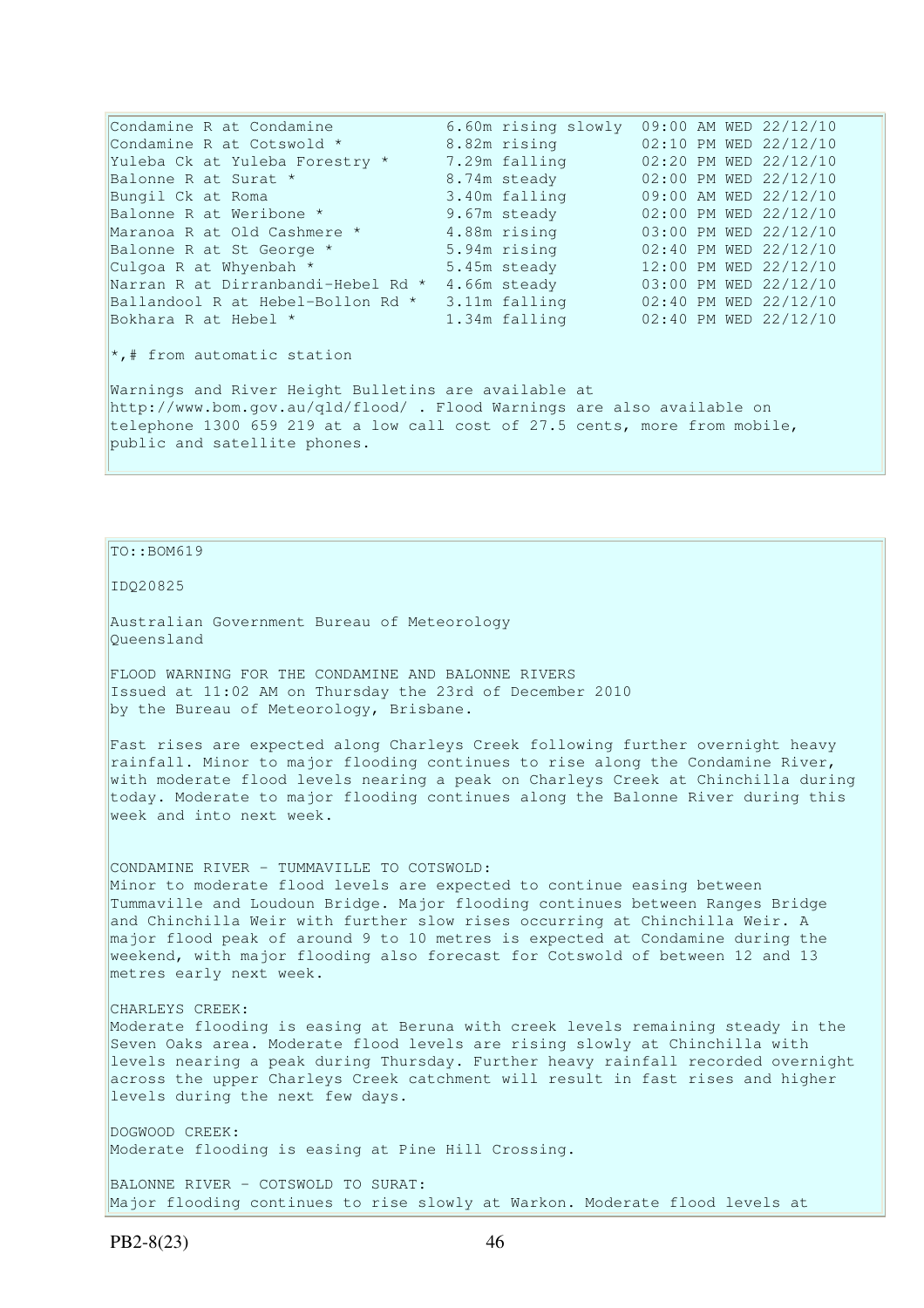Surat are expected to continue to rise through the weekend with major flood levels of at least 10 metres expected next week. Moderate flooding is easing along Yuleba Creek. MARANOA RIVER: Moderate flooding is easing at Woodlands. Minor flood levels continue to rise downstream at Old Cashmere where moderate flood levels are expected to reach about 6.6 metres during Friday. BALONNE RIVER - SURAT TO ST GEORGE: Minor flooding is easing along Bungil Creek at Garrabarra. Moderate flooding continues to rise on the Balonne River at Weribone, with further rises expected reach at least 10.5 metres during next week. River rises continue downstream at Waroo, with high river levels and major flooding expected to continue at St George for the next few weeks. Further predictions will be made as upstream peaks are observed. LOWER BALONNE RIVER SYSTEM: Minor to moderate flooding continues downstream from St George, with further rises and moderate to major flooding expected during the next few weeks. Weather Forecast: Cloudy with patchy rain areas tending to showers with isolated thunderstorms in the afternoon. Next Issue: The next warning will be issued at about 4pm Thursday. Latest River Heights: Condamine R at Killarney # 0m steady 09:47 AM THU 23/12/10 Condamine R at Elbow Valley # 1.13m steady 08:08 AM THU 23/12/10 Condamine R at Murrays Br  $\#$  1.9m rising 10:01 AM THU 23/12/10 Condamine R  $\theta$  Warwick(Scots Col.) \* 1.2m steady 08:24 AM THU 23/12/10 Condamine R at Warwick # 1.94m rising 10:04 AM THU 23/12/10 Glengallan Ck near Backwater Ck # 1.5m rising 10:07 AM THU 23/12/10 Condamine R at Tummaville  $*$  3.64m falling  $08:00$  AM THU 23/12/10 Condamine R at Centenary Br  $6.4$ m falling slowly  $05:00$  AM THU 23/12/10 North Condamine R at Lone Pine \* 2.95m falling 08:00 AM THU 23/12/10 Oakey Ck at Fairview \* 2.2m falling 08:00 AM THU 23/12/10 Condamine R at Loudoun Br  $*$  5.18m falling 08:00 AM THU 23/12/10 Myall Ck at Dalby # 0.64m steady 09:04 AM THU 23/12/10 Condamine R at Warra-Kogan Rd Br 10.48m falling slowly 09:00 AM THU 23/12/10 Charleys Ck at Chinchilla 5.15m rising 08:00 AM THU 23/12/10 Condamine R at Condamine NA Condamine R at Cotswold  $*$  9.32m falling 08:10 AM THU 23/12/10 Balonne R at Warkon 9.99m rising slowly 09:00 AM THU 23/12/10 Yuleba Ck at Yuleba Forestry \* 7m falling 02:40 AM THU 23/12/10 Balonne R at Surat \* 3.88m falling 08:10 AM THU 23/12/10 Bungil Ck at Roma 3.65m steady 07:00 AM THU 23/12/10 Balonne R at Weribone \* 9.79m steady 08:20 AM THU 23/12/10 Maranoa R at Old Cashmere \* 5.48m rising 08:30 AM THU 23/12/10 Balonne R at St George \* 7m rising 08:00 AM THU 23/12/10 Balonne R at Whyenbah 6.4m rising slowly 09:00 AM THU 23/12/10 Culgoa R at Whyenbah \*  $5.5$ m rising  $08:00$  AM THU 23/12/10 Narran R at Dirranbandi-Hebel Rd \* 4.67m steady 08:00 AM THU 23/12/10 Ballandool R at Hebel-Bollon Rd \* 3.07m steady 08:00 AM THU 23/12/10 Bokhara R at Hebel  $\star$  1.29m steady 08:00 AM THU 23/12/10  $\star$ ,# denotes automatic station. Warnings and River Height Bulletins are available at http://www.bom.gov.au/qld/flood/ . Flood Warnings are also available on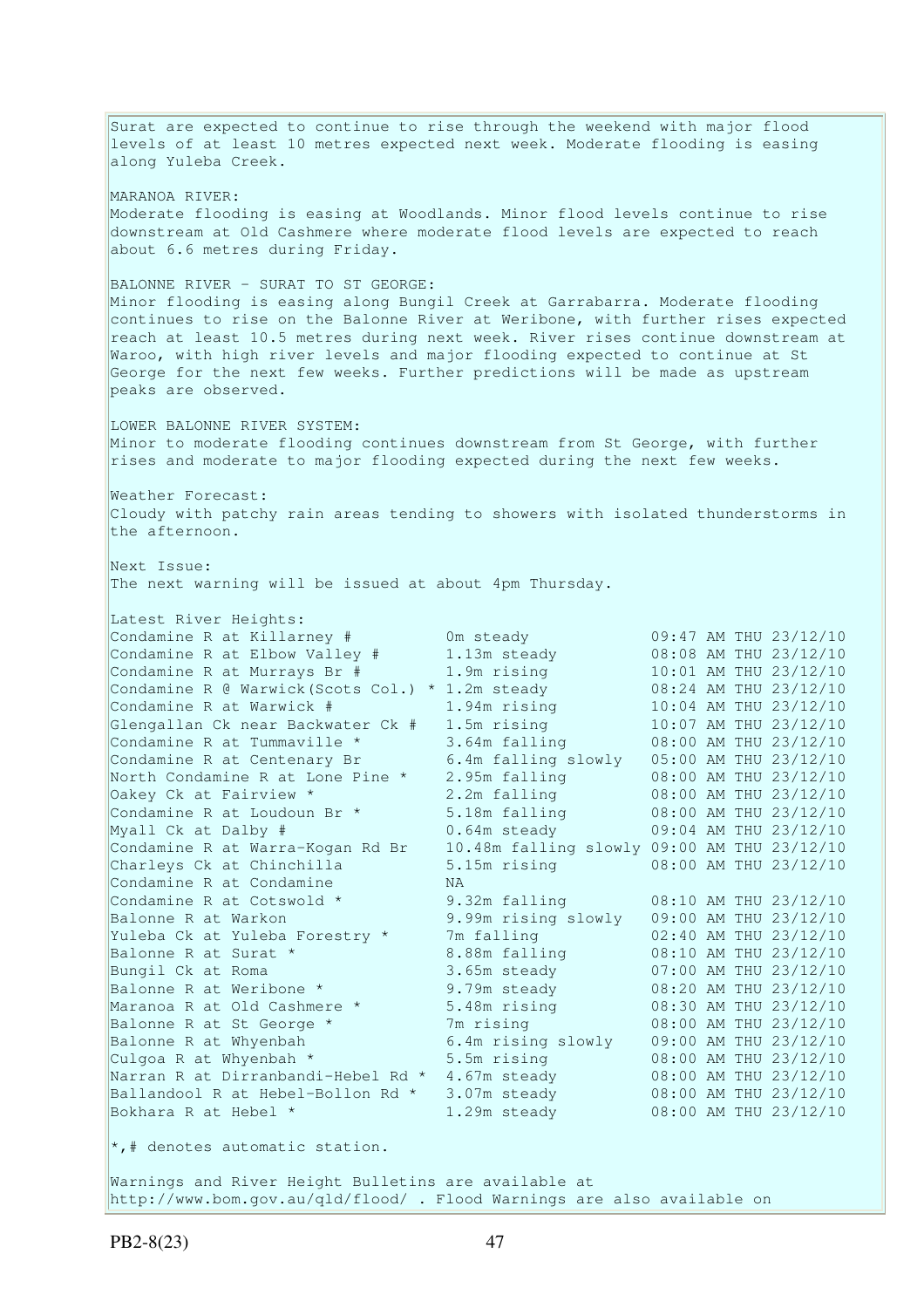telephone 1300 659 219 at a low call cost of 27.5 cents, more from mobile, public and satellite phones.

IDQ20825 Australian Government Bureau of Meteorology Queensland FLOOD WARNING FOR THE CONDAMINE AND BALONNE RIVERS Issued at 4:29 PM on Thursday the 23rd of December 2010 by the Bureau of Meteorology, Brisbane. Minor to major flooding continues to rise along the Condamine River, with moderate flood levels nearing a peak on Charleys Creek at Chinchilla during today. Moderate to major flooding continues along the Balonne River during this week and into next week. The peak is currently in the Brigalow area. CONDAMINE RIVER - WARWICK TO COTSWOLD: Moderate flood levels are occurring once again in Dalrymple and Glengallan Creeks dowsntream of Warwick. Minor to moderate flood levels are expected to continue easing between Tummaville and Loudoun Bridge. Major flooding continues between Ranges Bridge and Chinchilla Weir with further rises occurring at Chinchilla Weir. The peak is currently in the Brigalow area. A major flood peak of around 9 to 10 metres is expected at Condamine during the weekend, with major flooding also forecast for Cotswold of between 12 and 13 metres early next week. CHARLEYS CREEK: Moderate flooding is easing at Beruna. Moderate flood levels are rising slowly at Chinchilla with levels expected to peak overnight. At 4pm, the level at Chinchilla was 5.28 metres and rising slowly. Further heavy falls were recorded in the catchment although this is unlikely to affect the peak at Chinchilla. DOGWOOD CREEK: Moderate flooding is easing at Pine Hill Crossing. BALONNE RIVER - COTSWOLD TO SURAT: Major flooding continues to rise at Warkon. Moderate flood levels at Surat are expected to rise through the weekend with major flood levels of at least 10 metres expected next week. Moderate flooding is easing along Yuleba Creek. MARANOA RIVER: Moderate flooding is easing at Woodlands. Minor flood levels continue to rise downstream at Old Cashmere where moderate flood levels are expected to reach about 6.6 metres during Friday. BALONNE RIVER - SURAT TO ST GEORGE: Minor flooding is easing along Bungil Creek at Garrabarra. Moderate flooding continues to rise on the Balonne River at Weribone, with further rises expected reach at least 10.5 metres during next week. River rises continue downstream at Waroo, with high river levels and major flooding expected to continue at St George late next week. Further predictions will be made as upstream peaks are observed.

LOWER BALONNE RIVER SYSTEM:

TO::BOM619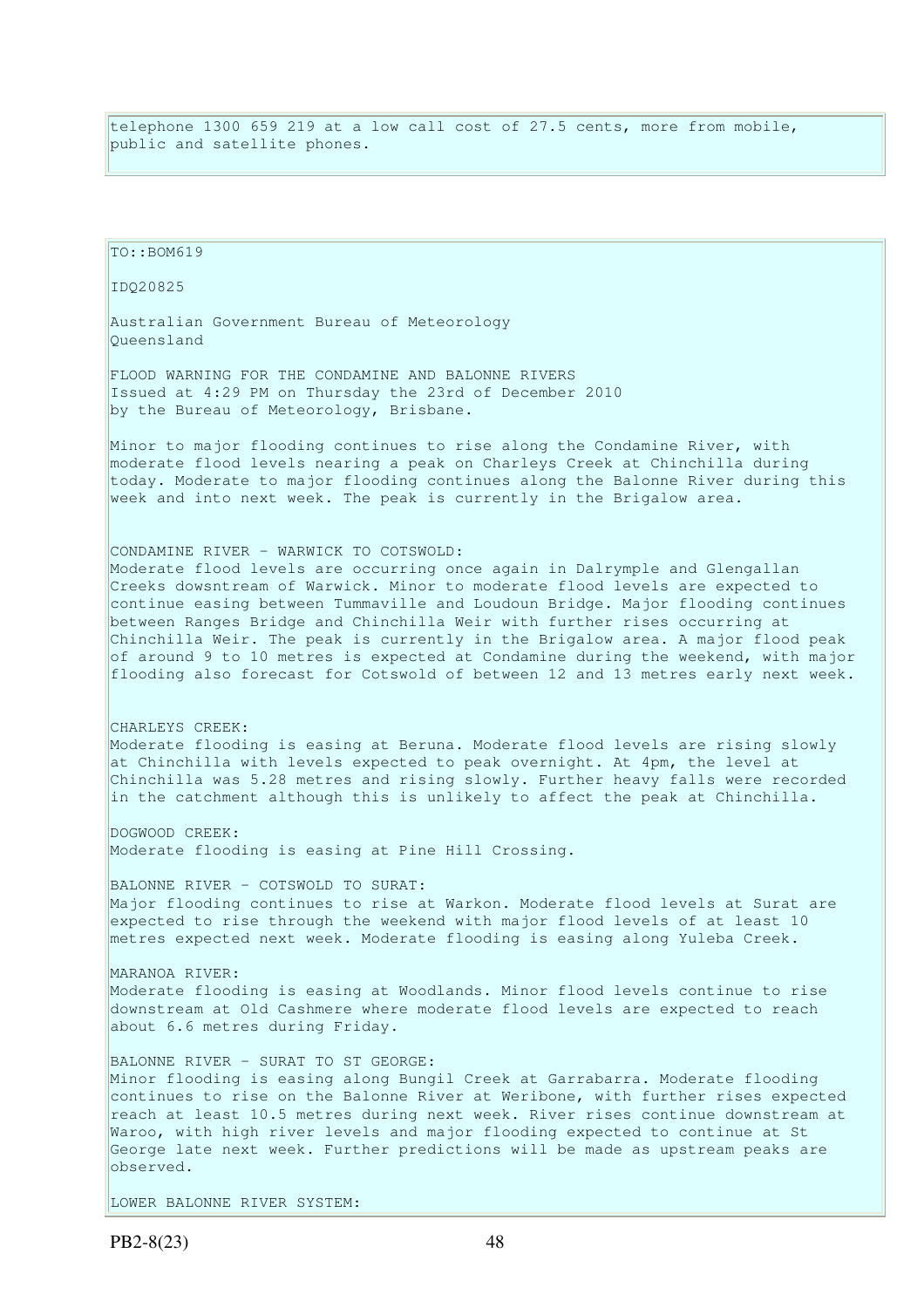Minor to moderate flooding continues downstream from St George, with further rises and moderate to major flooding expected during the next few weeks. Next Issue: The next warning will be issued at about 11am Friday. Latest River Heights: Condamine R at Killarney  $\#$  1.35m falling  $04:08$  PM THU 23/12/10 Condamine R at Elbow Valley  $\#$  1.38m rising  $04:11$  PM THU 23/12/10 Condamine R at Murrays Br  $\#$  2.55m rising 04:08 PM THU 23/12/10 Condamine R  $\theta$  Warwick(Scots Col.) \* 1.44m rising 02:00 PM THU 23/12/10 Condamine R at Warwick # 2.59m rising 03:58 PM THU 23/12/10 Glengallan Ck near Backwater Ck # 4.4m rising 04:06 PM THU 23/12/10 Condamine R at Tummaville  $*$  3.14m falling  $02:00$  PM THU 23/12/10 Condamine R at Centenary Br  $6.2$ m falling slowly  $01:00$  PM THU 23/12/10 North Condamine R at Lone Pine \* 2.81m falling 02:00 PM THU 23/12/10 Oakey Ck at Fairview \* 1.96m falling 02:00 PM THU 23/12/10 Condamine R at Loudoun Br  $*$  5.16m steady 62:00 PM THU 23/12/10 Myall Ck at Dalby # 0.59m steady 03:04 PM THU 23/12/10 Condamine R at Warra-Kogan Rd Br 10.48m falling slowly 09:00 AM THU 23/12/10 Condamine R at Cotswold  $*$  9.49m rising 02:10 PM THU 23/12/10 Balonne R at Warkon 9.99m rising slowly 09:00 AM THU 23/12/10 Yuleba Ck at Yuleba Forestry  $\star$  5.52m falling 02:40 PM THU 23/12/10 Balonne R at Surat  $*$  8.9m rising 02:50 PM THU 23/12/10 Bungil Ck at Roma 3.65m steady 07:00 AM THU 23/12/10 Balonne R at Weribone \* 9.86m rising 02:10 PM THU 23/12/10 Maranoa R at Old Cashmere \* 5.65m rising 02:40 PM THU 23/12/10 Balonne R at St George \* 7.2m rising 02:40 PM THU 23/12/10 Balonne R at Whyenbah 6.4m rising slowly 09:00 AM THU 23/12/10 Culgoa R at Whyenbah  $\star$  5.58m rising 03:00 PM THU 23/12/10 Narran R at Dirranbandi-Hebel Rd \* 4.67m steady 03:00 PM THU 23/12/10 Ballandool R at Hebel-Bollon Rd \* 3.06m steady 12:00 PM THU 23/12/10 Bokhara R at Hebel  $\star$  1.28m steady 12:00 PM THU 23/12/10 \*automatic station Warnings and River Height Bulletins are available at http://www.bom.gov.au/qld/flood/ . Flood Warnings are also available on

telephone 1300 659 219 at a low call cost of 27.5 cents, more from mobile, public and satellite phones.

| $TO: BOM619$                                                                                                                                                                                                                                  |
|-----------------------------------------------------------------------------------------------------------------------------------------------------------------------------------------------------------------------------------------------|
| ID020825                                                                                                                                                                                                                                      |
| Australian Government Bureau of Meteorology<br>Oueensland                                                                                                                                                                                     |
| FLOOD WARNING FOR THE CONDAMINE AND BALONNE RIVERS<br>Issued at 10:09 AM on Friday the 24th of December 2010<br>by the Bureau of Meteorology, Brisbane.                                                                                       |
| Minor to major flooding continues to rise along the Condamine River with the<br>flood peak in the Chinchilla Weir area, and moderate flooding also nearing a<br>peak on Charleys Creek at Chinchilla during today. Moderate to major flooding |

continues along the Balonne River during this week and into next week.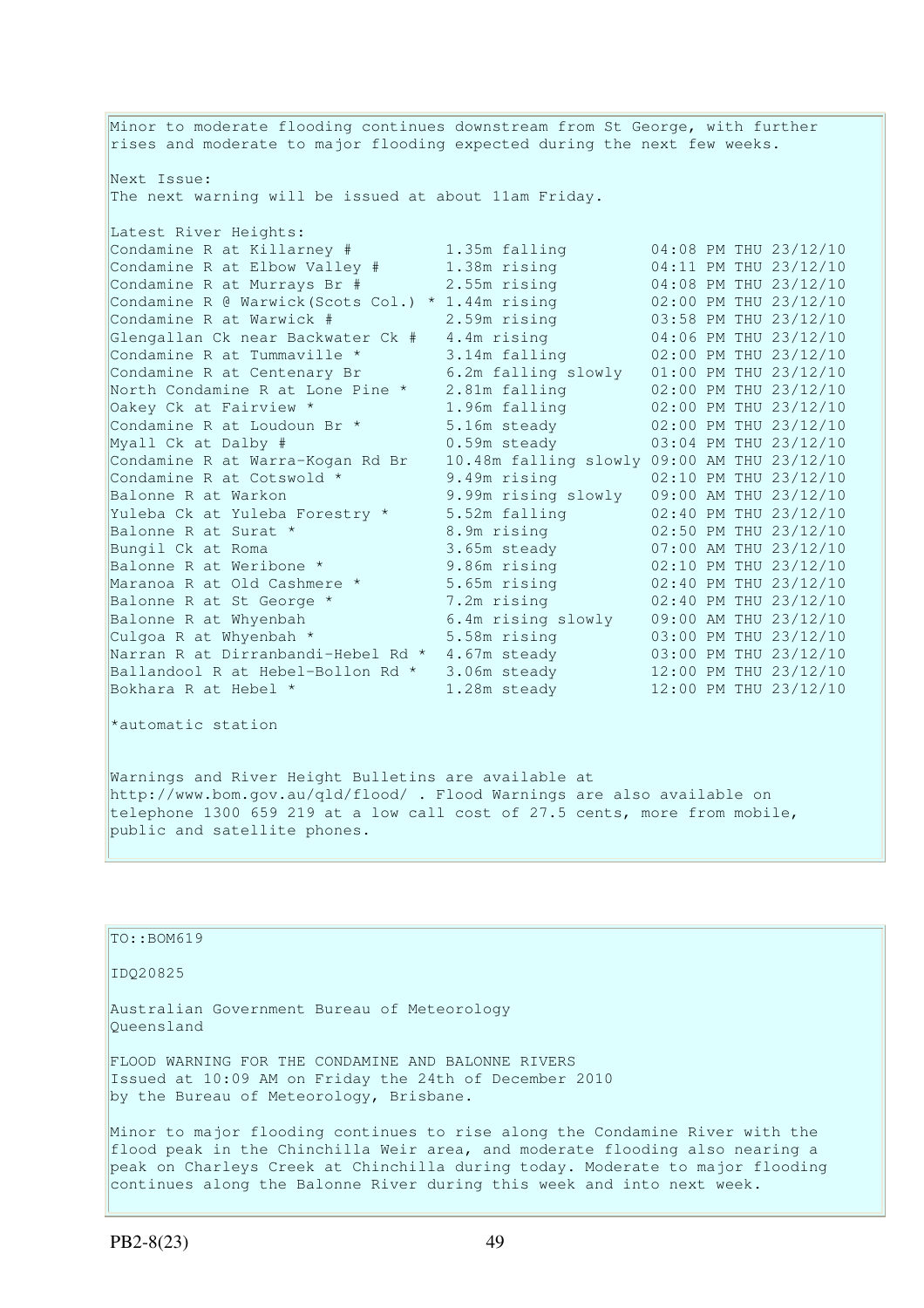CONDAMINE RIVER - WARWICK TO COTSWOLD: Further scattered rainfall across the upper Condamine catchment during Thursday has caused some small rises and minor flooding upstream of Warwick during Friday morning. Creek levels in Myall Creek at Clydesdale have peaked, with levels to remain below minor downstream at Dalby during Friday. Minor to moderate flooding continues between Tummaville and Loudoun Bridge. Major flooding continues between Ranges Bridge and Condamine township, with the flood peak currently in the Chinchilla Weir area. A major flood peak of around 9 to 10 metres is expected at Condamine later this weekend, with major flooding also forecast for Cotswold of between 12 and 13 metres early next week. CHARLEYS CREEK: Moderate flood levels are easing at Beruna and Burncluith, with moderate flood levels slowly approaching a peak at Chinchilla. At 5.30am Friday, the level at Chinchilla was 5.33 metres and rising slowly. DOGWOOD CREEK: Moderate flooding continues to ease at Pine Hill Crossing. BALONNE RIVER - COTSWOLD TO SURAT: Major flooding continues to rise at Warkon, whilst moderate flood levels are rising at Surat, with higher levels and major flooding of at least 10 metres expected next week. MARANOA RIVER: Moderate flooding continues to rise at Old Cashmere where moderate flood levels are expected to reach near 6.5 metres within the next 36 hours. BALONNE RIVER - SURAT TO ST GEORGE: Major flooding continues to rise on the Balonne River at Weribone, with further rises expected reach at least 10.5 metres during next week. River rises continue downstream at Waroo, with high river levels and major flooding expected to continue at St George during next week. Further predictions will be made as upstream peaks are observed. LOWER BALONNE RIVER SYSTEM: Moderate to major flooding continues to rise downstream from St George, with high levels expected to continue during the next few weeks. Weather Forecast: Isolated showers and thunderstorms in the southwest, chiefly afternoon and evening. Elsewhere, showers increasing to rain areas and local thunder during the afternoon and evening. Next Issue: The next warning will be issued at about 11am Friday. Latest River Heights: Condamine R at Killarney # 0.05m steady 06:47 AM FRI 24/12/10 Condamine R at Elbow Valley # 3.08m steady 08:08 AM FRI 24/12/10 Condamine R at Murrays Br  $\#$  4.4m steady  $08:43$  AM FRI 24/12/10 Condamine R @ Warwick(Scots Col.)  $*$  2.34m falling Condamine R at Murrays Br # 4.4m steady 08:43 AM FRI 24/12/10<br>
Condamine R @ Warwick (Scots Col.) \* 2.34m falling 08:00 AM FRI 24/12/10<br>
Condamine R at Warwick # 4.24m falling 09:04 AM FRI 24/12/10 Glengallan Ck near Backwater Ck # 1.9m falling 09:30 AM FRI 24/12/10 Condamine R at Tummaville  $*$  2.62m rising 08:00 AM FRI 24/12/10 Condamine R at Centenary Br 5.3m falling 05:00 AM FRI 24/12/10 North Condamine R at Lone Pine \* 2.51m steady 08:00 AM FRI 24/12/10 Oakey Ck at Fairview \* 1.5m falling 08:00 AM FRI 24/12/10 Condamine R at Loudoun Br  $*$  5.21m steady 08:00 AM FRI 24/12/10 Myall Ck at Dalby # 1.29m rising 09:07 AM FRI 24/12/10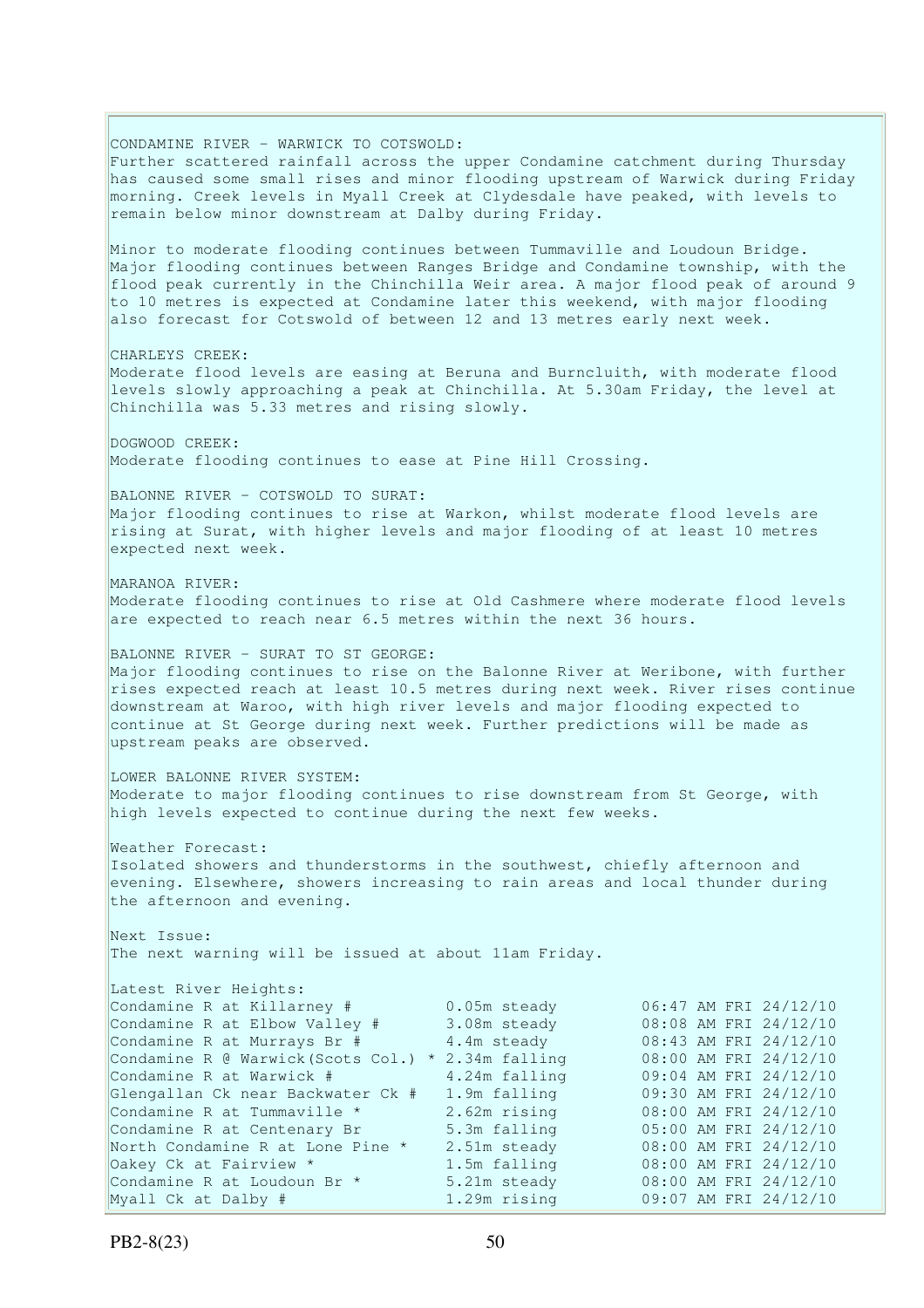Condamine R at Warra-Kogan Rd Br 10m falling 06:00 AM FRI 24/12/10 Charleys Ck at Chinchilla \* 5.33m rising slowly 05:30 AM FRI 24/12/10 Condamine R at Condamine 8m rising slowly 09:00 AM FRI 24/12/10 Condamine R at Cotswold  $*$  9.81m rising 08:10 AM FRI 24/12/10 Balonne R at Warkon 10.25m rising slowly 06:00 AM FRI 24/12/10 Yuleba Ck at Yuleba Forestry \* 2.89m falling 08:20 AM FRI 24/12/10 Balonne R at Surat \* 1992 8.86m rising 198:20 AM FRI 24/12/10 Balonne R at Weribone \* 10.01m steady 08:00 AM FRI 24/12/10 Maranoa R at Old Cashmere \* 6m steady 68:00 AM FRI 24/12/10 Balonne R at St George \* 7.72m steady 08:00 AM FRI 24/12/10 Balonne R at Whyenbah 6.85m rising 09:00 AM FRI 24/12/10 Culgoa R at Whyenbah  $*$  5.83m steady 08:00 AM FRI 24/12/10 Narran R at Dirranbandi-Hebel Rd \* 4.67m steady 08:00 AM FRI 24/12/10 Ballandool R at Hebel-Bollon Rd \* 3.04m steady 08:00 AM FRI 24/12/10 Bokhara R at Hebel \* 1.26m steady 08:00 AM FRI 24/12/10 \*,# denotes automatic station. Warnings and River Height Bulletins are available at http://www.bom.gov.au/qld/flood/ . Flood Warnings are also available on telephone 1300 659 219 at a low call cost of 27.5 cents, more from mobile, public and satellite phones.

# TO::BOM619

IDQ20825

Australian Government Bureau of Meteorology Queensland

FLOOD WARNING FOR THE CONDAMINE AND BALONNE RIVERS Issued at 10:10 AM on Friday the 24th of December 2010 by the Bureau of Meteorology, Brisbane.

Minor to major flooding continues to rise along the Condamine River with the flood peak in the Chinchilla Weir area, and moderate flooding also nearing a peak on Charleys Creek at Chinchilla during today. Moderate to major flooding continues along the Balonne River during this week and into next week.

CONDAMINE RIVER - WARWICK TO COTSWOLD: Further scattered rainfall across the upper Condamine catchment during Thursday has caused some small rises and minor flooding upstream of Warwick during Friday morning. Creek levels in Myall Creek at Clydesdale have peaked, with levels to remain below minor downstream at Dalby during Friday.

Minor to moderate flooding continues between Tummaville and Loudoun Bridge. Major flooding continues between Ranges Bridge and Condamine township, with the flood peak currently in the Chinchilla Weir area. A major flood peak of around 9 to 10 metres is expected at Condamine later this weekend, with major flooding also forecast for Cotswold of between 12 and 13 metres early next week.

CHARLEYS CREEK: Moderate flood levels are easing at Beruna and Burncluith, with moderate flood levels slowly approaching a peak at Chinchilla. At 5.30am Friday, the level at Chinchilla was 5.33 metres and rising slowly.

DOGWOOD CREEK: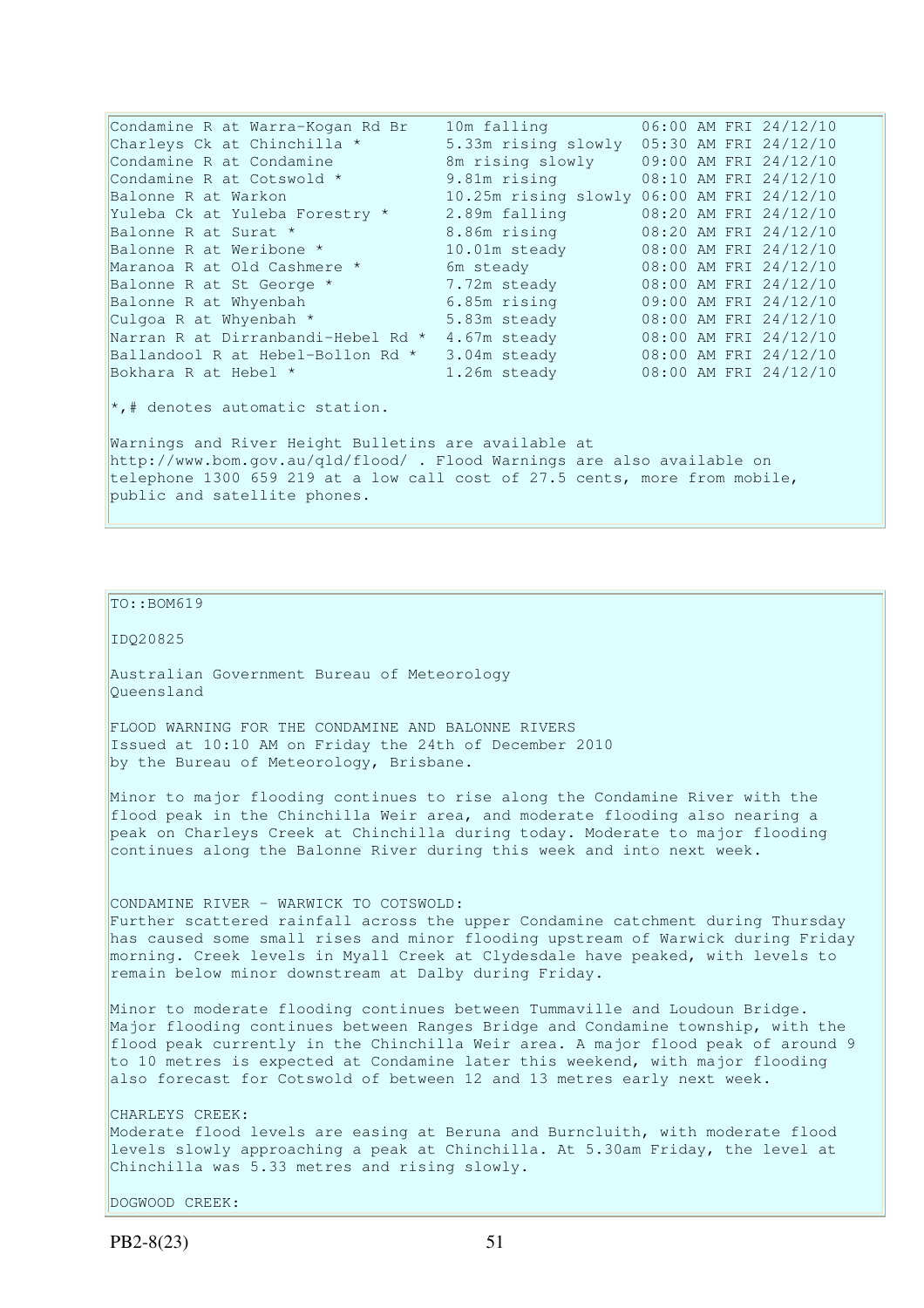Moderate flooding continues to ease at Pine Hill Crossing. BALONNE RIVER - COTSWOLD TO SURAT: Major flooding continues to rise at Warkon, whilst moderate flood levels are rising at Surat, with higher levels and major flooding of at least 10 metres expected next week. MARANOA RIVER: Moderate flooding continues to rise at Old Cashmere where moderate flood levels are expected to reach near 6.5 metres within the next 36 hours. BALONNE RIVER - SURAT TO ST GEORGE: Major flooding continues to rise on the Balonne River at Weribone, with further rises expected reach at least 10.5 metres during next week. River rises continue downstream at Waroo, with high river levels and major flooding expected to continue at St George during next week. Further predictions will be made as upstream peaks are observed. LOWER BALONNE RIVER SYSTEM: Moderate to major flooding continues to rise downstream from St George, with high levels expected to continue during the next few weeks. Weather Forecast: Isolated showers and thunderstorms in the southwest, chiefly afternoon and evening. Elsewhere, showers increasing to rain areas and local thunder during the afternoon and evening. Next Issue: The next warning will be issued at about 11am Saturday. Latest River Heights: Condamine R at Killarney  $\#$  0.1m steady 09:47 AM FRI 24/12/10 Condamine R at Elbow Valley # 3.08m steady 08:08 AM FRI 24/12/10 Condamine R at Murrays Br # 4.35m falling 09:55 AM FRI 24/12/10 Condamine R @ Warwick(Scots Col.) \* 2.34m falling 08:00 AM FRI 24/12/10 Condamine R at Warwick  $\#$  4.19m falling 09:45 AM FRI 24/12/10 Glengallan Ck near Backwater Ck # 1.85m falling 10:09 AM FRI 24/12/10 Condamine R at Tummaville  $*$  2.62m rising 08:00 AM FRI 24/12/10 Condamine R at Centenary Br 5.3m falling 05:00 AM FRI 24/12/10 North Condamine R at Lone Pine \* 2.51m steady 08:00 AM FRI 24/12/10 Oakey Ck at Fairview \* 1.5m falling 08:00 AM FRI 24/12/10 Oakey Ck at Fairview \* 1.5m falling 08:00 AM FRI 24/12/10<br>
Condamine R at Loudoun Br \* 5.21m steady 08:00 AM FRI 24/12/10 Myall Ck at Dalby # 1.34m rising 10:00 AM FRI 24/12/10 Condamine R at Warra-Kogan Rd Br 10m falling 06:00 AM FRI 24/12/10 Condamine R at Chinchilla Weir HW \* NA Condamine R at Condamine 8m rising slowly 09:00 AM FRI 24/12/10 Condamine R at Cotswold  $*$  9.81m rising 08:10 AM FRI 24/12/10 Balonne R at Warkon 10.28m rising slowly 09:00 AM FRI 24/12/10 Yuleba Ck at Yuleba Forestry \* 2.89m falling 08:20 AM FRI 24/12/10 Balonne R at Surat \* 3.86m rising 08:20 AM FRI 24/12/10 Balonne R at Weribone \* 10.01m steady 08:00 AM FRI 24/12/10 Maranoa R at Old Cashmere \* 6m steady 68:00 AM FRI 24/12/10 Maranoa R at Old Cashmere \* 10.01m steady 08:00 AM FRI 24/12/10<br>Balonne R at St George \* 7.72m steady 08:00 AM FRI 24/12/10 Balonne R at Whyenbah 6.85m rising 09:00 AM FRI 24/12/10 Culgoa R at Whyenbah  $\star$  5.83m steady 08:00 AM FRI 24/12/10 Narran R at Dirranbandi-Hebel Rd \* 4.67m steady 08:00 AM FRI 24/12/10 Ballandool R at Hebel-Bollon Rd \* 3.04m steady 08:00 AM FRI 24/12/10 Bokhara R at Hebel \* 1.26m steady 08:00 AM FRI 24/12/10  $\star$ ,# denotes automatic stations. Warnings and River Height Bulletins are available at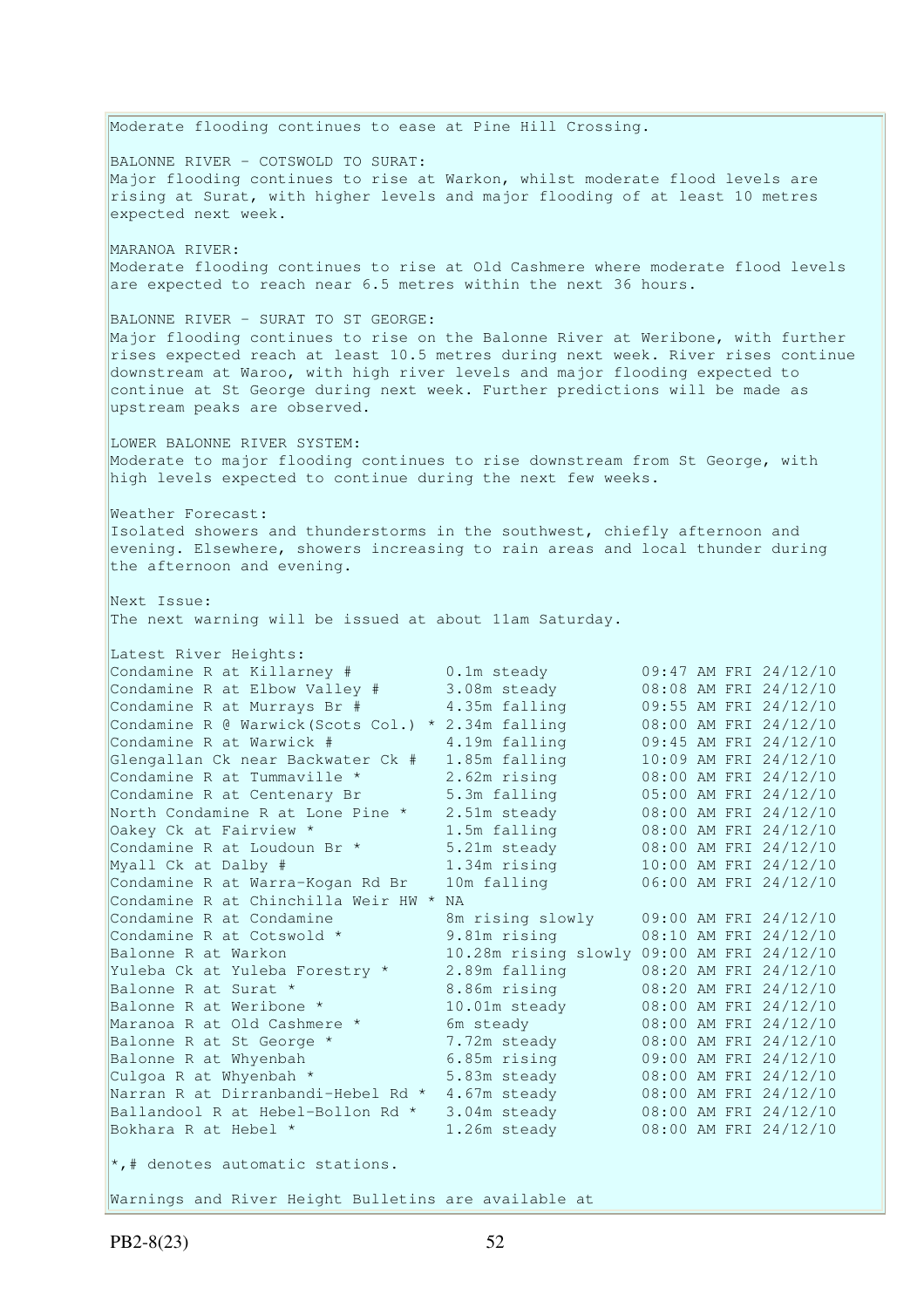http://www.bom.gov.au/qld/flood/ . Flood Warnings are also available on telephone 1300 659 219 at a low call cost of 27.5 cents, more from mobile, public and satellite phones.

Australian Government Bureau of Meteorology Queensland FLOOD WARNING FOR THE CONDAMINE AND BALONNE RIVERS Issued at 10:59 AM on Saturday the 25th of December 2010 by the Bureau of Meteorology, Brisbane. Minor to major flooding continues to rise along the Condamine River with the flood peak downstream of Chinchilla Weir area. River levels will rise again at Chinchilla on Charleys Creek with a peak expected on Monday. Moderate to major flooding continues along the Balonne River during this week and into next week. A moderate flood peak was observed along the Maranoa River at Old Cashmere. CONDAMINE RIVER - TUMMAVILLE TO COTSWOLD: Major flooding continues between Ranges Bridge and Condamine township, with the main flood peak now downstream of the Chinchilla Weir area where a peak of just over 11 metres was observed overnight. A major flood peak of between 9 and 10 metres is expected at Condamine on Sunday, with major flooding also forecast for Cotswold of between 12 and 13 metres early next week. CHARLEYS CREEK: Record major flood levels have been recorded at Beruna of 7.65 metres this morning. River levels at Chinchilla will fall today before rising again. A flood peak of up to 6 metres is possible on Monday. River levels will be higher than the Friday peak. BALONNE RIVER - COTSWOLD TO SURAT: Major flooding continues to rise at Warkon, whilst moderate flood levels are rising at Surat, with higher levels and major flooding of at least 10 metres expected next week. BALONNE RIVER - SURAT TO ST GEORGE: Major flooding continues to rise on the Balonne River at Weribone, with further rises expected reach at least 10.5 metres during next week. River rises continue downstream at Waroo, with high river levels and major flooding expected to continue at St George during next week. Further predictions will be made as upstream peaks are observed. LOWER BALONNE RIVER SYSTEM: Moderate to major flooding continues to rise downstream from St George, with high levels expected to continue during the next few weeks.

Next Issue: The next warning will be issued at about 11am Sunday. Latest River Heights: Condamine R at Killarney  $\#$  0.2m steady 09:47 AM SAT 25/12/10 Condamine R at Elbow Valley # 2.03m falling 09:42 AM SAT 25/12/10 Condamine R at Murrays Br # 3.4m falling 09:41 AM SAT 25/12/10

 $TO::BOM619$ 

IDQ20825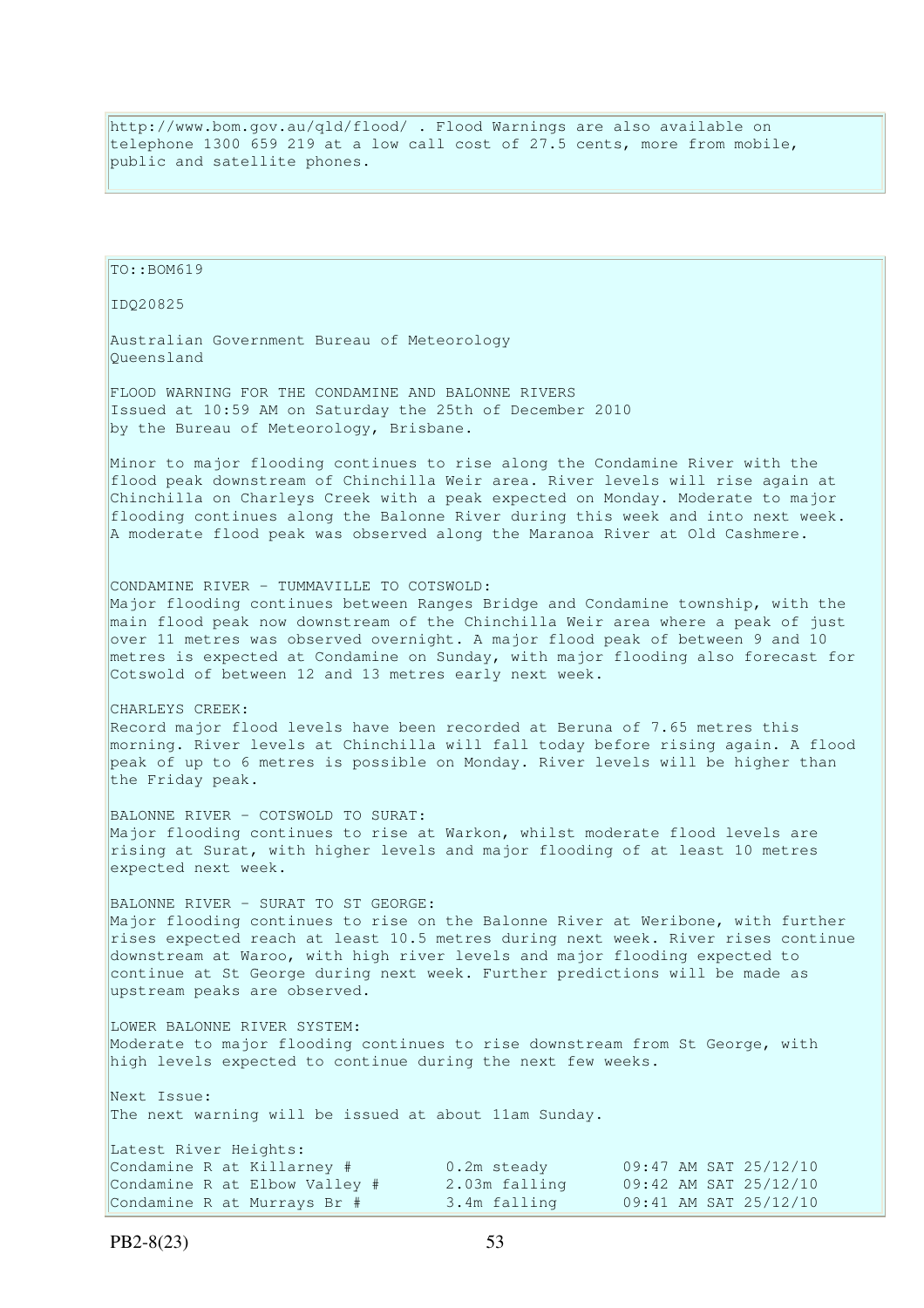| Condamine R @ Warwick (Scots Col.) * 1.74m falling                                                                                                                                                            |                                          |  |  |  | 09:00 AM SAT 25/12/10 |
|---------------------------------------------------------------------------------------------------------------------------------------------------------------------------------------------------------------|------------------------------------------|--|--|--|-----------------------|
| Condamine R at Warwick #                                                                                                                                                                                      | 3.09m falling                            |  |  |  | 09:35 AM SAT 25/12/10 |
| Glengallan Ck near Backwater Ck #                                                                                                                                                                             | 1.1m steady                              |  |  |  | 08:51 AM SAT 25/12/10 |
| Condamine R at Tummaville *                                                                                                                                                                                   | 4.2m rising                              |  |  |  | 09:00 AM SAT 25/12/10 |
| Condamine R at Centenary Br                                                                                                                                                                                   | 5.7m rising slowly 10:00 AM SAT 25/12/10 |  |  |  |                       |
| North Condamine R at Lone Pine *                                                                                                                                                                              | 2.3m falling                             |  |  |  | 09:00 AM SAT 25/12/10 |
| Oakey Ck at Fairview *                                                                                                                                                                                        | 1.1m falling                             |  |  |  | 09:00 AM SAT 25/12/10 |
| Condamine R at Loudoun Br *                                                                                                                                                                                   | 5.08m falling                            |  |  |  | 09:00 AM SAT 25/12/10 |
| Myall Ck at Dalby #                                                                                                                                                                                           | 0.89m falling                            |  |  |  | 09:50 AM SAT 25/12/10 |
| Condamine R at Warra-Kogan Rd Br                                                                                                                                                                              | 9.58m falling                            |  |  |  | 06:00 AM SAT 25/12/10 |
| Condamine R at Condamine                                                                                                                                                                                      | 8.6m rising slowly 09:00 AM SAT 25/12/10 |  |  |  |                       |
| Condamine R at Cotswold *                                                                                                                                                                                     | 10.25m falling                           |  |  |  | 08:00 AM SAT 25/12/10 |
| Balonne R at Warkon                                                                                                                                                                                           | 10.4m steady                             |  |  |  | 09:00 AM SAT 25/12/10 |
| Yuleba Ck at Yuleba Forestry *                                                                                                                                                                                | 2.38m falling                            |  |  |  | 11:20 PM FRI 24/12/10 |
| Balonne R at Surat *                                                                                                                                                                                          | 8.95m falling                            |  |  |  | 08:20 AM SAT 25/12/10 |
| Balonne R at Weribone *                                                                                                                                                                                       | 9.93m rising                             |  |  |  | 08:10 AM SAT 25/12/10 |
| Maranoa R at Old Cashmere *                                                                                                                                                                                   | 6m falling                               |  |  |  | 08:20 AM SAT 25/12/10 |
| Balonne R at St George *                                                                                                                                                                                      | 8.5m steady                              |  |  |  | 08:00 AM SAT 25/12/10 |
| Balonne R at Whyenbah                                                                                                                                                                                         | 7.2m rising                              |  |  |  | 09:00 AM SAT 25/12/10 |
| Culgoa R at Whyenbah *                                                                                                                                                                                        | 6.07m steady                             |  |  |  | 08:00 AM SAT 25/12/10 |
| Narran R at Dirranbandi-Hebel Rd *                                                                                                                                                                            | 4.66m steady                             |  |  |  | 08:00 AM SAT 25/12/10 |
| Ballandool R at Hebel-Bollon Rd *                                                                                                                                                                             | 3.08m rising                             |  |  |  | 08:00 AM SAT 25/12/10 |
| Bokhara R at Hebel *                                                                                                                                                                                          | 1.28m steady                             |  |  |  | 08:00 AM SAT 25/12/10 |
| *automatic station                                                                                                                                                                                            |                                          |  |  |  |                       |
| Warnings and River Height Bulletins are available at<br>http://www.bom.gov.au/qld/flood/ . Flood Warnings are also available on<br>telephone 1300 659 219 at a low call cost of 27.5 cents, more from mobile, |                                          |  |  |  |                       |
| public and satellite phones.                                                                                                                                                                                  |                                          |  |  |  |                       |

## TO::BOM619

IDQ20825

Australian Government Bureau of Meteorology Queensland

FLOOD WARNING FOR THE CONDAMINE AND BALONNE RIVERS Issued at 10:07 AM on Sunday the 26th of December 2010 by the Bureau of Meteorology, Brisbane.

Moderate to major flooding continues to rise along the Condamine River with the flood peak downstream of Chinchilla Weir in the Bedarra area. River levels will rise again at Chinchilla on Charleys Creek with a peak expected on Monday. Further heavy rainfall is forecast for the next 24 to 48 hours, with renewed rises and higher levels possible.

CONDAMINE RIVER - TUMMAVILLE TO COTSWOLD: Major flooding continues between Ranges Bridge and Condamine township, with the main flood peak now downstream of Chinchilla Weir in the Bedarra area. A major flood peak of around 10 metres is expected at Condamine on Monday, with major flooding also forecast for Cotswold of between 12 and 13 metres during this week.

CHARLEYS CREEK: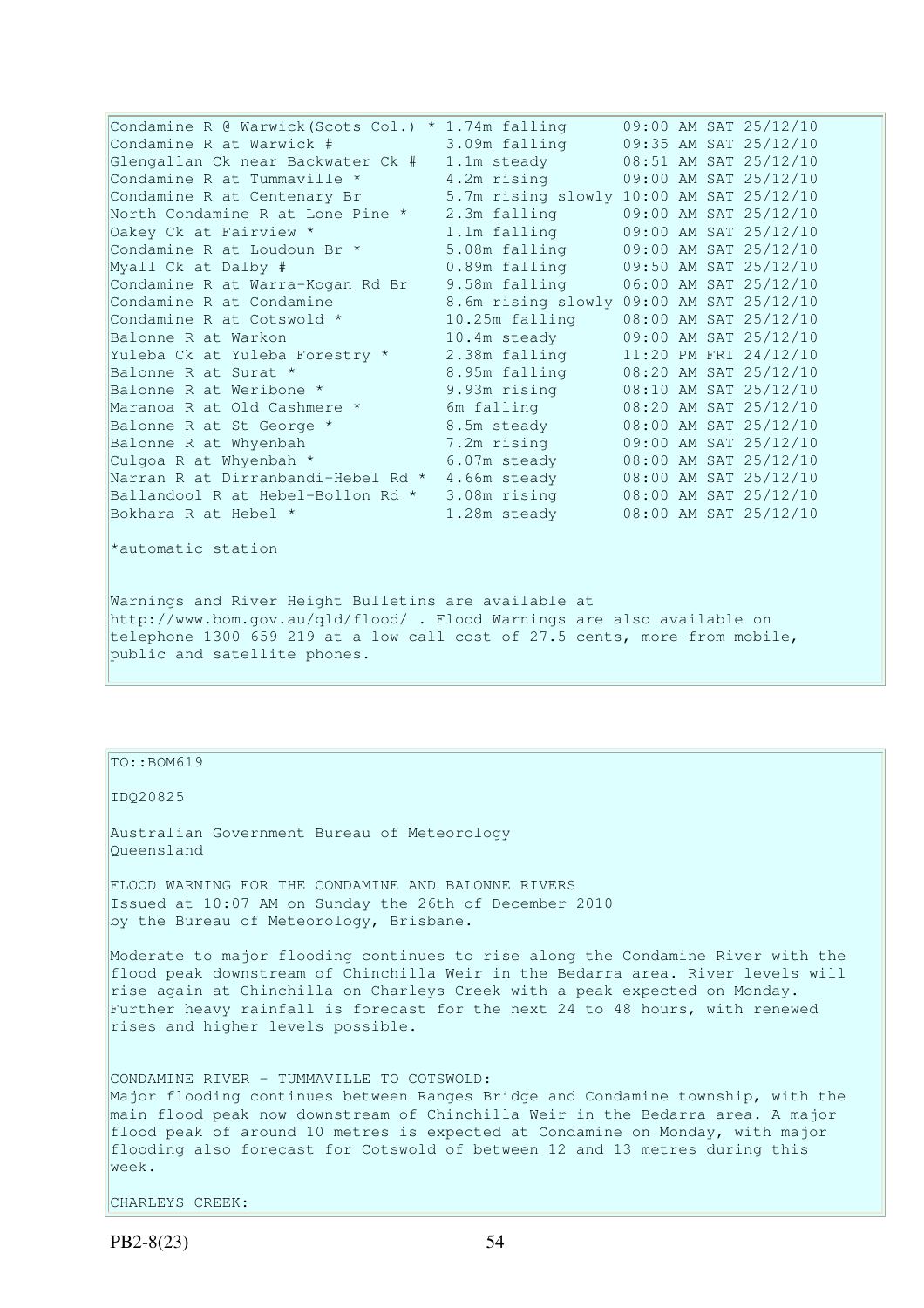Major flooding is easing at Beruna. Moderate flooding is rising at Seven Oaks, with creek levels at Chinchilla rising slowly. A major flood peak of up to 6 metres is possible on Monday-Tuesday, with levels higher than the Friday peak. BALONNE RIVER - COTSWOLD TO SURAT: Major flooding has peaked at Warkon with further renewed rises and higher levels expected during this week. Major flooding is rising at Surat, with a flood peak of at least 10 metres expected later this week. BALONNE RIVER - SURAT TO ST GEORGE: Major flooding is rising on the Balonne River at Weribone, with further rises expected to reach at least 11 metres during next week. River rises continue downstream at Waroo. High river levels are nearing an initial major flood peak at St George, however high river levels will continue into next week. Further predictions will be made for St George as upstream peaks are observed. LOWER BALONNE RIVER SYSTEM: Moderate to major flooding continues downstream from St George, with high levels expected to continue during the next few weeks. Weather Forecast: Rain. Moderate to locally heavy falls. Next Issue: The next warning will be issued at about 11am Monday. Latest River Heights: Condamine R at Killarney # 0.25m steady 09:47 AM SUN 26/12/10 Condamine R at Elbow Valley # 2.83m steady 08:08 AM SUN 26/12/10 Condamine R at Murrays Br # 4.05m rising 08:48 AM SUN 26/12/10 Condamine R @ Warwick(Scots Col.) \* 1.73m rising 08:00 AM SUN 26/12/10 Condamine R at Warwick # 3.09m rising 09:24 AM SUN 26/12/10 Glengallan Ck near Backwater Ck # 1.9m falling 09:19 AM SUN 26/12/10 Condamine R at Tummaville  $*$  4.48m falling 08:00 AM SUN 26/12/10 Condamine R at Centenary Br 6.05m rising slowly 09:00 AM SUN 26/12/10 North Condamine R at Lone Pine \* 2.18m steady 08:00 AM SUN 26/12/10 Oakey Ck at Fairview \* 1.65m falling 08:00 AM SUN 26/12/10 Condamine R at Loudoun Br  $*$  4.2m falling  $08:00$  AM SUN 26/12/10 Myall Ck at Dalby # 0.64m falling 09:04 AM SUN 26/12/10 Condamine R at Warra-Kogan Rd Br 9.47m falling slowly 06:00 AM SUN 26/12/10 Charleys Ck at Chinchilla  $*$  4.95m rising slowly  $08:00$  AM SUN 26/12/10 Condamine R at Condamine 9.1m rising slowly 09:00 AM SUN 26/12/10 Condamine R at Cotswold  $*$  10.71m rising  $08:10$  AM SUN 26/12/10 Balonne R at Warkon 10.37m falling slowly 09:00 AM SUN 26/12/10 Yuleba Ck at Yuleba Forestry \* 2.08m steady 08:00 AM SUN 26/12/10 Balonne R at Surat \* 3.19m rising 08:00 AM SUN 26/12/10 Bungil Ck at Roma 2m steady 08:00 AM SUN 26/12/10 Balonne R at Weribone \* 9.85m steady 08:20 AM SUN 26/12/10 Maranoa R at Old Cashmere \* 5.13m falling 08:20 AM SUN 26/12/10 Balonne R at St George \* 8.63m steady 08:00 AM SUN 26/12/10 Culgoa R at Whyenbah  $\star$  6.22m rising 08:00 AM SUN 26/12/10 Narran R at Dirranbandi-Hebel Rd \* 4.66m steady 08:00 AM SUN 26/12/10 Ballandool R at Hebel-Bollon Rd \* 3.14m steady 08:00 AM SUN 26/12/10 Bokhara R at Hebel \* 1.34m rising 08:00 AM SUN 26/12/10  $\star$ ,# denotes automatic station. Warnings and River Height Bulletins are available at http://www.bom.gov.au/qld/flood/ . Flood Warnings are also available on

telephone 1300 659 219 at a low call cost of 27.5 cents, more from mobile, public and satellite phones.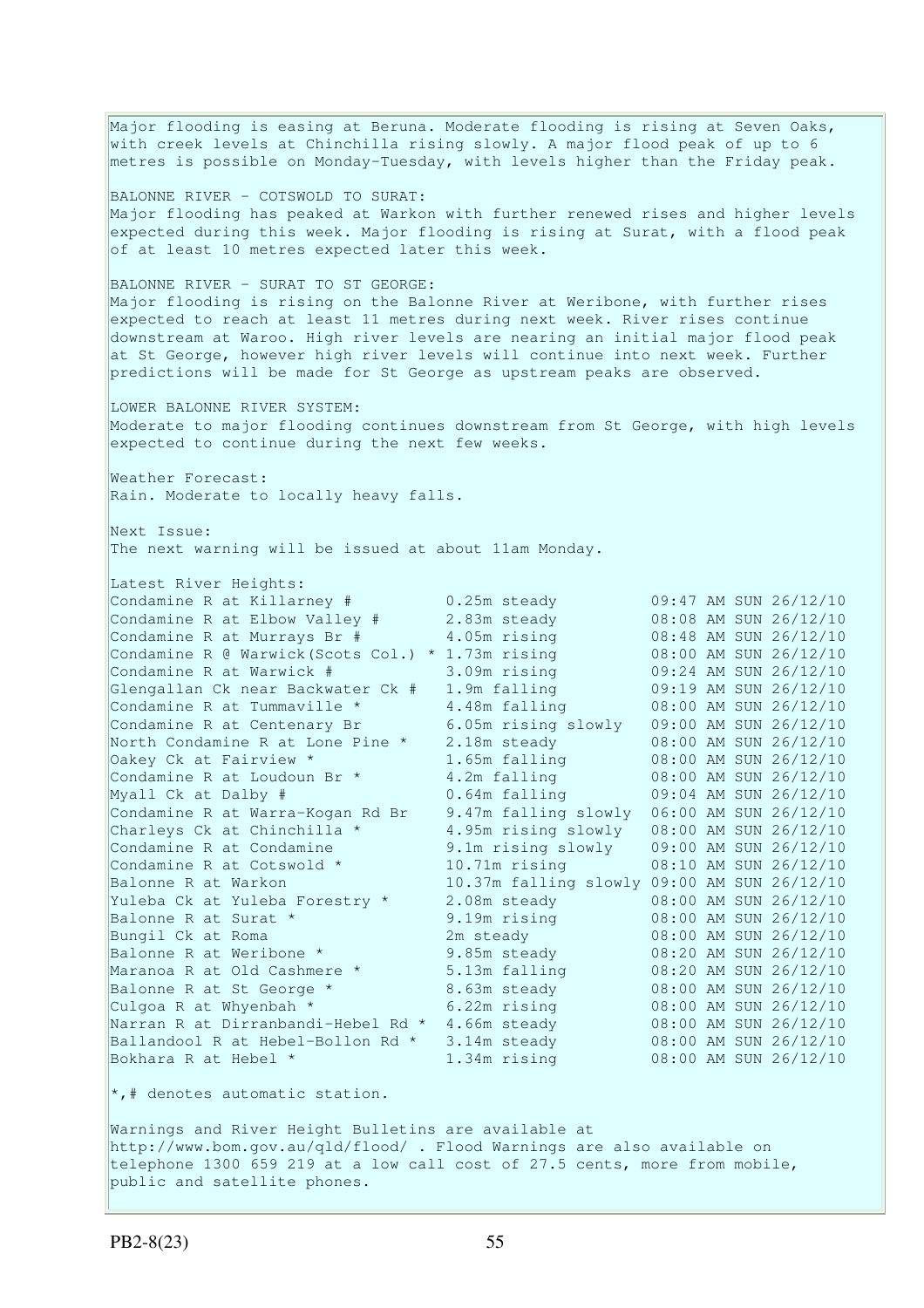$TO: **ROM619**$ 

IDQ20825

Australian Government Bureau of Meteorology Queensland

FLOOD WARNING FOR THE CONDAMINE AND BALONNE RIVERS Issued at 6:47 AM on Monday the 27th of December 2010 by the Bureau of Meteorology, Brisbane.

Further rainfall totals of 30-50mm has fallen across the upper Condamine catchment overnight causing fast stream rises in the upper Condamine catchment, and in Myall, Bungil, Glengallan, Dalrymple, Kings, Hodgson and Oakey Creeks. Minor flooding is expected during today in Myall Creek at Dalby, and minor to moderate flooding is expected in Bungil Creek at Roma.

Moderate to major flooding continues to rise along the lower Condamine River with the flood peak downstream of Chinchilla Weir in the Bedarra area. River levels are rising at Chinchilla on Charleys Creek with a peak expected during Monday afternoon.

Further moderate to locally heavy rainfall is forecast for the next 24 to 48 hours, with renewed rises and higher levels possible.

#### UPPER CONDAMINE RIVER:

Fast stream rises are occurring upstream of Warwick causing major flooding in the Condamine River at Murrays Bridge, with minor flooding rising downstream at Warwick. Further rises and a minor flood peak up to 5.5 metres can be expected at Warwick during Monday.

Fast rises overnight is causing major flooding in Dalrymple Creek at Allora, in Kings Creek at Aides Bridge, and in Hodgson Creek at Felton, although creek levels are nearing a peak or have already peaked during Monday morning. Moderate flooding is also occurring in Glengallan Creek.

MYALL CREEK:

Moderate flooding is rising fast at Clydesdale with further rises and major flooding expected during Monday morning. Rises below minor flood level in North Myall Creek at Moffatt are approaching a peak. River levels downstream at Dalby are rising with minor flood levels expected to about 2.6 metres during Monday afternoon.

#### CONDAMINE RIVER - TUMMAVILLE TO COTSWOLD:

Major flooding continues between Ranges Bridge and Condamine township, with the main flood peak now downstream of Chinchilla Weir in the Bedarra area, with further rises occurring with the latest rainfall. A major flood peak of between 10 to 11 metres is now expected on Wednesday at Condamine township, with major flooding and higher levels now also forecast for Cotswold of between 13 and 14 metres during this week.

CHARLEYS CREEK: Major flooding is easing at Beruna, with moderate flood levels steady at Seven Oaks. Major flooding is rising fast at Chinchilla with levels expected to be higher than the 1983 peak of 6.6 metres.

BALONNE RIVER - COTSWOLD TO SURAT: Fast rises are occurring along Dogwood Creek during Monday morning with moderate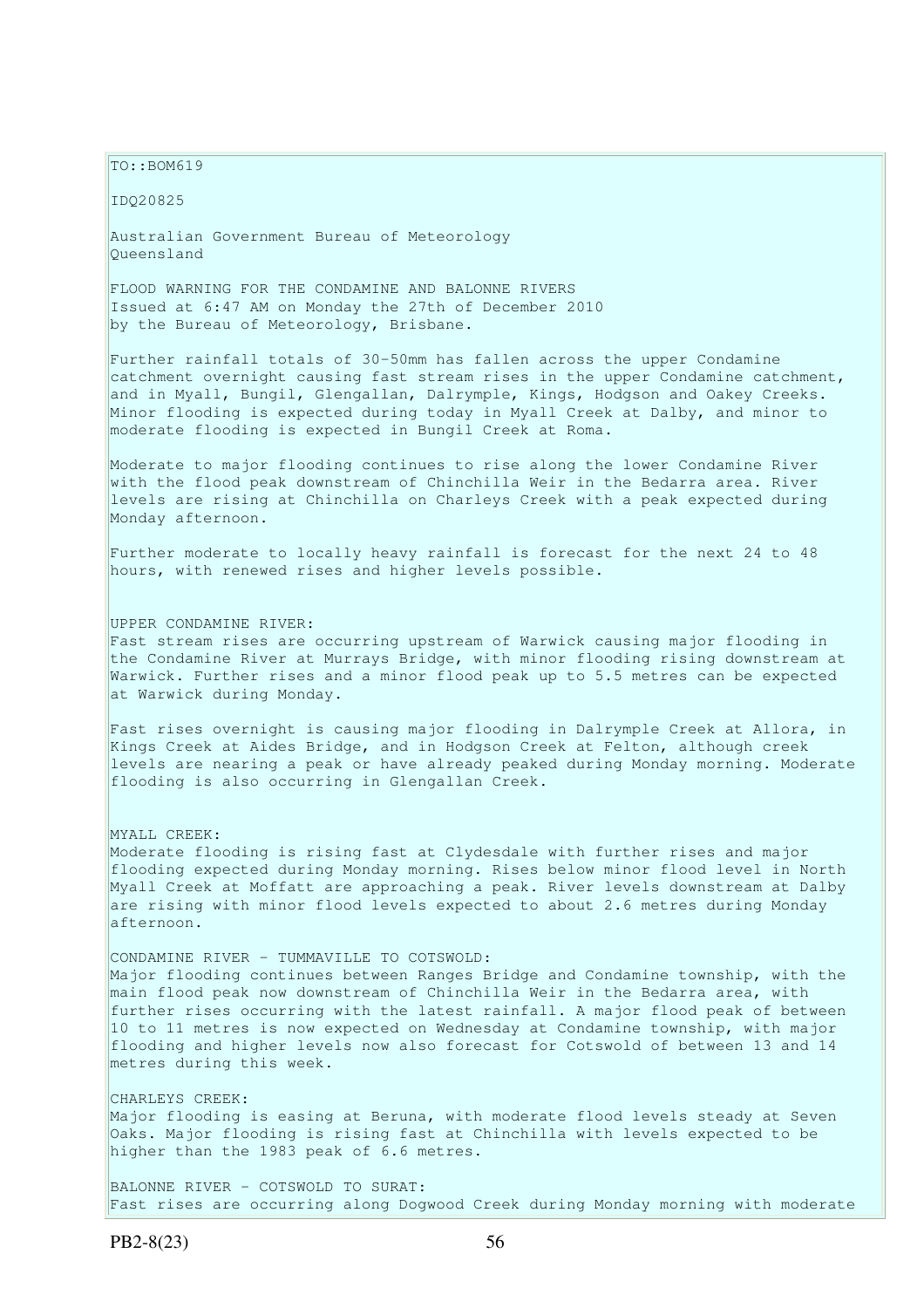flooding expected during the next few days. Major flooding at Warkon remains steady at an initial peak, with further renewed rises and higher levels expected during this week. Fast rises are occurring in Yuleba Creek with moderate to major flood levels expected during Monday. Major flooding continues to rise at Surat, with a flood peak to about 11 metres expected later this week. Fast rises are occurring along Bungil Creek during Monday morning with minor to moderate flooding expected at Roma during today with creek levels expected to remain high into Tuesday. BALONNE RIVER - SURAT TO ST GEORGE: Fast rises are occurring along the Maranoa River during Monday morning with moderate flooding expected at Mitchell during today with creek levels expected to remain high into Tuesday. Major flooding and renewed rises are occurring on the Balonne River at Weribone, with further rises now expected to reach 12 metres during next week. River rises continue downstream at Waroo. Major flooding is easing at St George, however renewed rises and higher river levels to at least 9 metres expected during this week and higher levels during next week. Further predictions will be made for St George as upstream peaks are observed. LOWER BALONNE RIVER SYSTEM: Moderate to major flooding continues downstream from St George, with high levels expected to continue during the next few weeks. Weather Forecast: Rain areas with moderate to locally heavy falls. Next Issue: The next warning will be issued at about midday Monday. Latest River Heights: Condamine R at Killarney  $\#$  1.55m falling  $06:19$  AM MON 27/12/10 Condamine R at Elbow Valley  $\#$  3.63m rising  $06:14$  AM MON 27/12/10 Condamine R at Murrays Br  $\#$  6.55m rising 05:55 AM MON 27/12/10 Condamine R  $\theta$  Warwick(Scots Col.) \* 3.07m rising 05:34 AM MON 27/12/10 Condamine R at Warwick # 5.19m rising 06:16 AM MON 27/12/10 Glengallan Ck near Backwater Ck # 4.55m falling 06:21 AM MON 27/12/10 Condamine R at Pratten \* NA Condamine R at Tummaville  $*$  6.01m rising 05:30 AM MON 27/12/10 Condamine R at Centenary Br 6.55m rising 05:30 AM MON 27/12/10 North Condamine R at Lone Pine \* 4.85m rising 05:00 AM MON 27/12/10 Oakey Ck at Fairview \* 2.12m rising 05:00 AM MON 27/12/10 Condamine R at Loudoun Br  $*$  3.98m rising 05:00 AM MON 27/12/10 Myall Ck at Dalby # 1.89m rising 06:17 AM MON 27/12/10 Myall Ck at Dalby #<br>
Condamine R at Warra-Kogan Rd Br 9.43m rising 06:00 PM SUN 26/12/10 Condamine R at Chinchilla Weir HW \* NA Charleys Ck at Chinchilla \* 6.4m rising 06:30 AM MON 27/12/10<br>
Condamine R at Condamine 9.5m rising 06:00 PM SUN 26/12/10 Condamine R at Condamine 06:00 PM SUN 26/12/10 Condamine R at Cotswold \* 11.86m rising 05:30 AM MON 27/12/10 Balonne R at Warkon 10.56m rising slowly 06:00 AM MON 27/12/10 Yuleba Ck at Yuleba Forestry \* 6.45m rising 05:40 AM MON 27/12/10 Balonne R at Surat \* 3.52m rising 05:40 AM MON 27/12/10 Bungil Ck at Roma 6m rising 05:00 AM MON 27/12/10 Balonne R at Weribone \* 10.02m steady 05:00 AM MON 27/12/10 Maranoa R at Old Cashmere \* 3.99m falling 05:40 AM MON 27/12/10 Balonne R at St George \* 3.1m falling 05:30 AM MON 27/12/10 Balonne R at Whyenbah 7.43m rising 09:00 AM SUN 26/12/10 Culgoa R at Whyenbah  $*$  6.31m steady 05:40 AM MON 27/12/10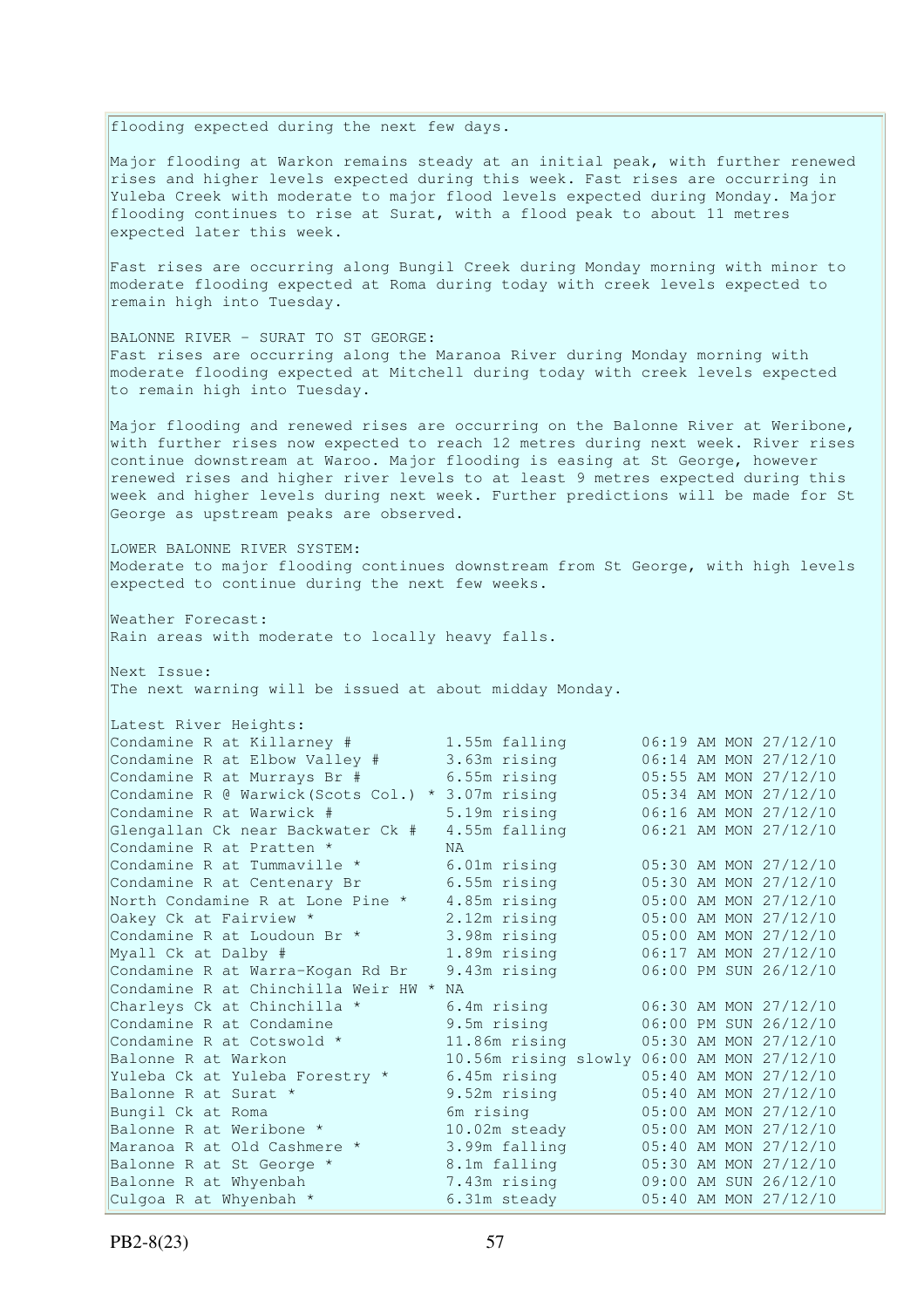| Narran R at Dirranbandi-Hebel Rd *<br>Ballandool R at Hebel-Bollon Rd * 3.18m steady                                                                                                                         | 4.66m steady | 08:00 AM SUN 26/12/10<br>04:00 AM MON 27/12/10 |  |  |  |
|--------------------------------------------------------------------------------------------------------------------------------------------------------------------------------------------------------------|--------------|------------------------------------------------|--|--|--|
| Bokhara R at Hebel *                                                                                                                                                                                         | 1.39m rising | 05:10 AM MON 27/12/10                          |  |  |  |
| $\star$ ,# denotes automatic station.                                                                                                                                                                        |              |                                                |  |  |  |
| Warnings and River Height Bulletins are available at<br>http://www.bom.gov.au/gld/flood/. Flood Warnings are also available on<br>telephone 1300 659 219 at a low call cost of 27.5 cents, more from mobile, |              |                                                |  |  |  |
| public and satellite phones.                                                                                                                                                                                 |              |                                                |  |  |  |

#### $TO::BOM619$

IDQ20825

Australian Government Bureau of Meteorology Queensland

FLOOD WARNING FOR THE CONDAMINE AND BALONNE RIVERS Issued at 12:36 PM on Monday the 27th of December 2010 by the Bureau of Meteorology, Brisbane.

Heavy rainfall continues to fall across the upper Condamine catchment causing fast stream rises in the upper Condamine catchment. Moderate flooding is expected during today in Myall Creek at Dalby, and moderate flooding expected in Bungil Creek at Roma.

Major flooding continues to rise along the lower Condamine River with flood levels at Condamine township likely to exceed 11 metres during Monday evening. Major creek levels continue to rise at Chinchilla on Charleys Creek during Monday afternoon.

Further moderate to locally heavy rainfall is forecast for the next 24 to 48 hours, with renewed rises and higher levels possible.

UPPER CONDAMINE RIVER:

Fast stream rises are continuing upstream of Warwick with major flooding rising in the Condamine River at Murrays Bridge. Moderate flood levels will occur downstream at Warwick during Monday, with further rises and major flooding possible overnight.

Major flood levels are occurring in Dalrymple Creek, Kings Creek and in Hodgson Creek, and moderate flood levels rising in Glengallan Creek. A continuation of the heavy rainfall during Monday may result in higher flood levels.

MYALL CREEK: Major flooding continues to rise at Clydesdale with further rises possible with the heavy rain expected to continue during Monday. Rises below minor flood level in North Myall Creek at Moffatt are approaching a peak. Minor flood levels downstream at Dalby continue to rise with moderate flooding and higher levels possible during Monday afternoon.

CONDAMINE RIVER - TUMMAVILLE TO COTSWOLD: Fast rises and major flooding is occurring between Ranges Bridge and Condamine township. A major flood peak of between 11 to 12 metres is now expected on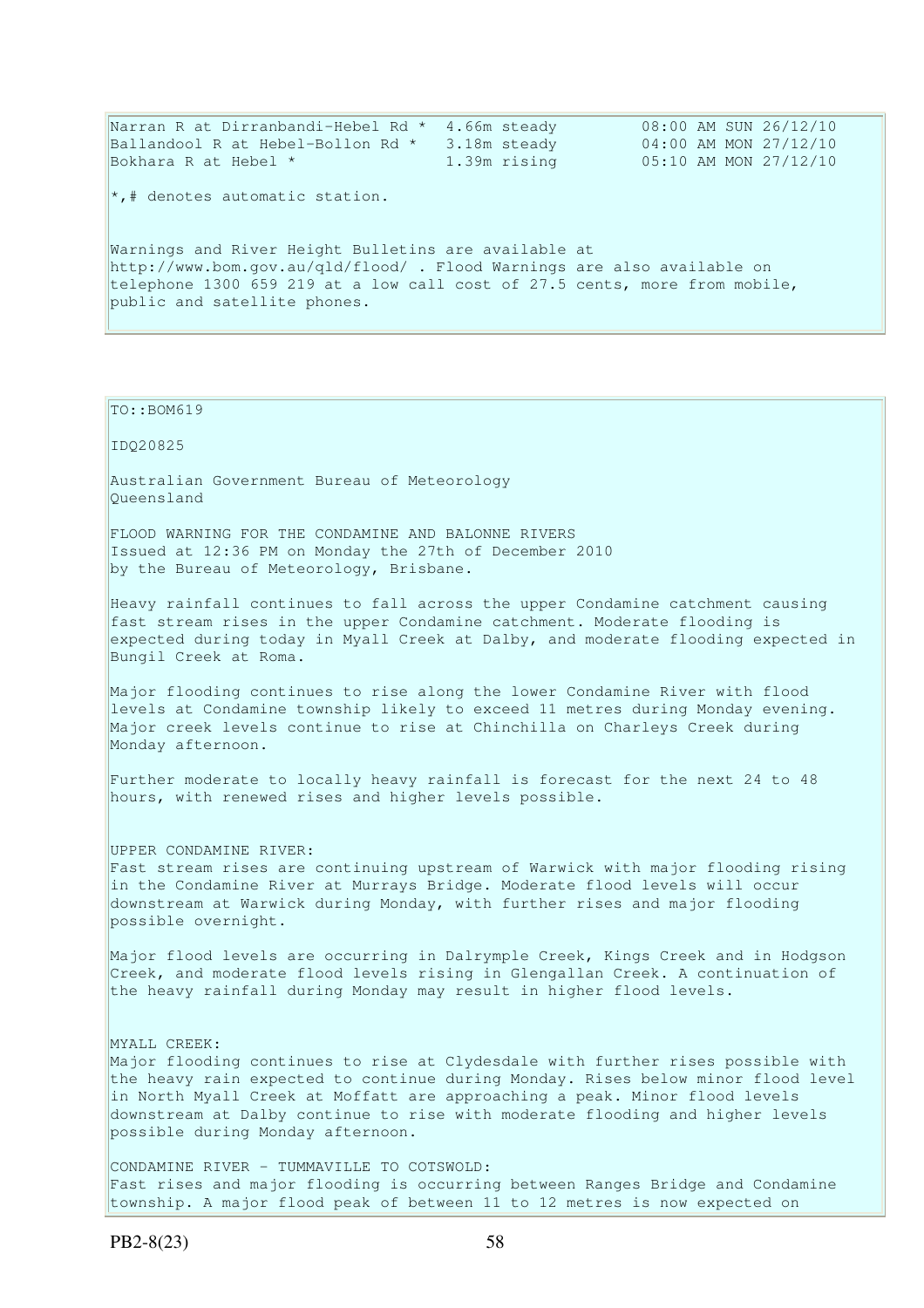Tuesday at Condamine township, with major flooding and higher levels now also forecast for Cotswold to at least 14 metres later this week. CHARLEYS CREEK: Renewed rises and major flooding is rising at Beruna, with fast rises and major flooding at Chinchilla. Creek levels at Chinchilla have already exceeded the 1983 peak of 6.6 metres, with strong rises continuing during Monday. BALONNE RIVER - COTSWOLD TO SURAT: Fast rises and moderate flooding is occurring along Dogwood Creek with higher levels and major flooding expected during Monday. Renewed rises an major flooding is occurring at Warkon, with moderate flooding also rising in Yuleba Creek. Major flooding continues to rise at Surat, with a flood peak to at least 11 metres expected later this week. Fast rises and moderate flood levels are expected on Bungil Creek at Roma. Rises and moderate flooding will develop downstream at Garrabarra during Monday. BALONNE RIVER - SURAT TO ST GEORGE: Fast rises are occurring along the Maranoa River with moderate flooding expected at Mitchell during today. Major flooding is slowly rising on the Balonne River at Weribone, with further rises now expected to reach near 12 metres during next week. River rises continue downstream at Waroo. Major flooding is easing at St George, however renewed rises and higher river levels to at least 10 metres expected during this week and higher levels during next week. Further predictions will be made for St George as upstream peaks are observed. LOWER BALONNE RIVER SYSTEM: Moderate to major flooding continues downstream from St George, with high levels expected to continue during the next few weeks. Weather Forecast: Rain areas with moderate to locally heavy falls. Next Issue: The next warning will be issued at about 5pm Monday. Latest River Heights: Condamine R at Killarney # 5.15m rising 12:29 PM MON 27/12/10<br>Condamine R at Elbow Valley # 5.03m rising 12:30 PM MON 27/12/10 Condamine R at Elbow Valley # 5.03m rising 12:30 PM MON 27/12/10 Condamine R at Murrays Br # 7.25m rising 12:31 PM MON 27/12/10 Condamine R  $\theta$  Warwick(Scots Col.) \* 4.31m rising 11:49 AM MON 27/12/10 Condamine R at Warwick # 6.09m rising 12:26 PM MON 27/12/10<br>Glengallan Ck near Backwater Ck # 4.7m rising 12:28 PM MON 27/12/10 Glengallan Ck near Backwater Ck  $#$  4.7m rising Condamine R at Tummaville  $*$  8.95m rising 11:30 AM MON 27/12/10 Condamine R at Centenary Br 6.8m rising 12:00 PM MON 27/12/10 North Condamine R at Lone Pine \* 5.5m rising 11:00 AM MON 27/12/10 Oakey Ck at Fairview \* 3.16m rising 11:40 AM MON 27/12/10 Condamine R at Loudoun Br  $*$  4.52m rising 11:00 AM MON 27/12/10 Myall Ck at Dalby # 2.84m rising 12:27 PM MON 27/12/10 Condamine R at Warra-Kogan Rd Br 10.4m rising fast 07:30 AM MON 27/12/10 Condamine R at Chinchilla Weir HW \* NA Charleys Ck at Chinchilla \*  $6.7$ m rising 11:30 AM MON 27/12/10 Condamine R at Condamine 10.5m rising slowly 09:00 AM MON 27/12/10 Condamine R at Cotswold \* 12.35m rising 11:40 AM MON 27/12/10 Balonne R at Warkon 10.6m rising slowly 09:00 AM MON 27/12/10<br>
Yuleba Ck at Yuleba Forestry \* 7.33m rising 12:00 PM MON 27/12/10 Yuleba Ck at Yuleba Forestry \* 7.33m rising 12:00 PM MON 27/12/10 Balonne R at Surat \* 3.58m rising 11:20 AM MON 27/12/10 Bungil Ck at Roma 6.4m rising 11:00 AM MON 27/12/10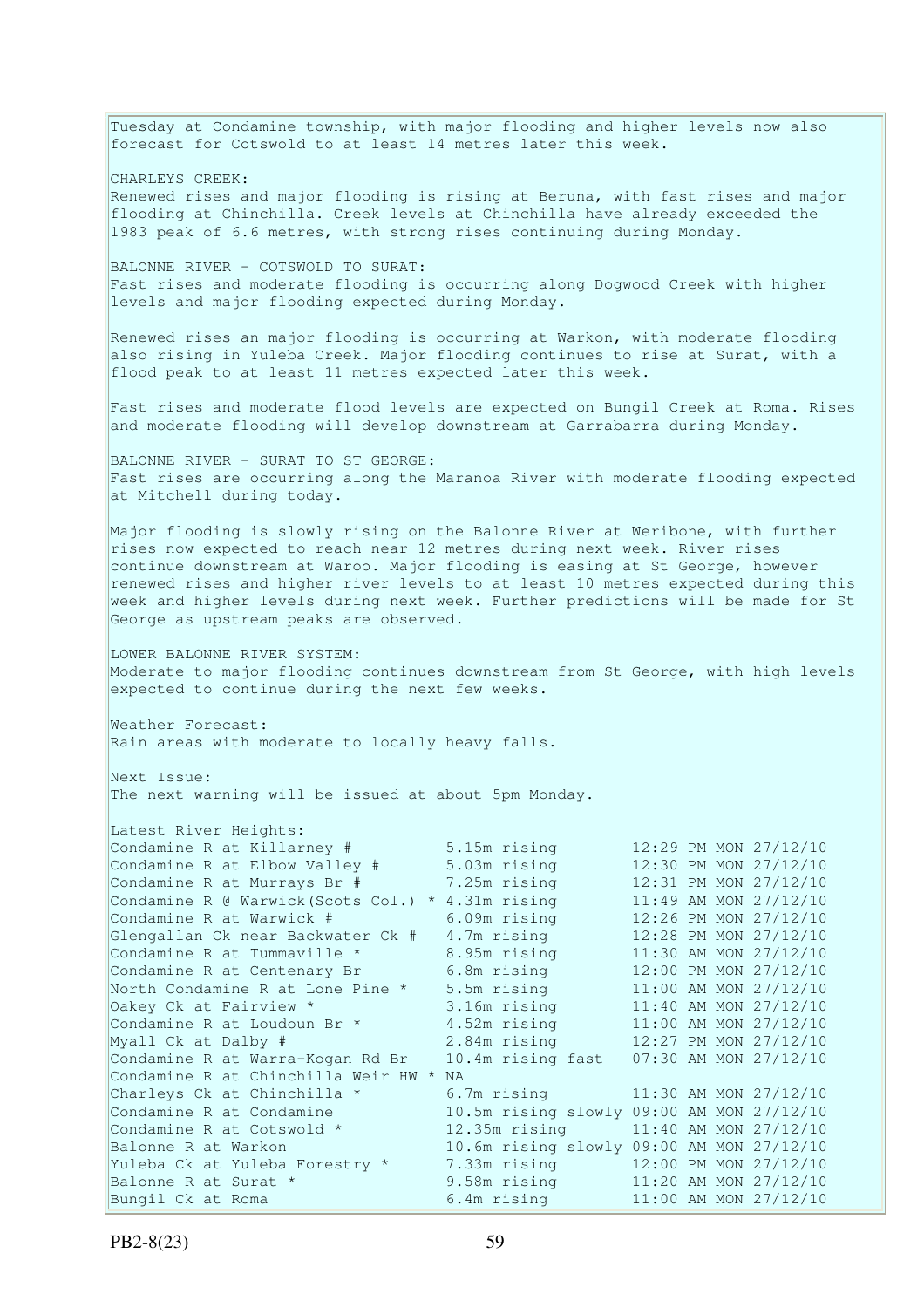| Balonne R at Weribone *            | 10.12m rising | 11:20 AM MON 27/12/10 |
|------------------------------------|---------------|-----------------------|
| Maranoa R at Old Cashmere *        | 3.79m falling | 11:40 AM MON 27/12/10 |
| Balonne R at St George *           | 7.94m falling | 11:30 AM MON 27/12/10 |
| Balonne R at Whyenbah              | 7.5m steady   | 09:00 AM MON 27/12/10 |
| Culgoa R at Whyenbah *             | 6.32m steady  | 09:10 AM MON 27/12/10 |
| Narran R at Dirranbandi-Hebel Rd * | 4.67m steady  | 11:00 AM MON 27/12/10 |
| Ballandool R at Hebel-Bollon Rd *  | 3.19m steady  | 08:00 AM MON 27/12/10 |
| Bokhara R at Hebel *               | 1.4m steady   | 11:10 AM MON 27/12/10 |
|                                    |               |                       |

\*,# denotes automatic station.

Warnings and River Height Bulletins are available at http://www.bom.gov.au/qld/flood/ . Flood Warnings are also available on telephone 1300 659 219 at a low call cost of 27.5 cents, more from mobile, public and satellite phones.

TO::BOM619

## IDQ20825

Australian Government Bureau of Meteorology Queensland

FLOOD WARNING FOR THE CONDAMINE AND BALONNE RIVERS Issued at 5:26 PM on Monday the 27th of December 2010 by the Bureau of Meteorology, Brisbane.

Further moderate to locally heavy rainfall is forecast for the next 24 hours, with renewed rises and higher levels possible in some areas.

UPPER CONDAMINE RIVER TO WARWICK: River levels are expected to peak between Murrays Bridge and Warwick tonight. Warwick is predicted to peak at about 8 metres by midnight tonight causing major flooding in the area.

CONDAMINE RIVER - WARWICK TO MYALL CREEK JUNCTION: Fast river rises will continue downstream of Warwick to the Pratten, Tummaville and Loudoun Bridge areas during the next few days causing major flooding.

MYALL CREEK TO DALBY: Creek levels are tending to peak now around Moffatt and Clydesdale upstream of Dalby. Fast creek rises are expected to continue at Dalby this evening. A peak of about 3.8 metres at Dalby is expected by midnight tonight causing major flooding. Further rain is possible in the headwaters tonight which could cause renewed rises in headwaters.

CONDAMINE RIVER - MYALL CREEK JUNCTION TO CONDAMINE TOWN AREA: Further river rises are expected to extend downstream to the Condamine Town area and Cotswold area during this week. Major flooding is expected to continue for at least the next 2 weeks.

CHARLEYS CREEK TO CHINCHILLA: Charleys Creek at Chinchilla is expected to peak at 7 metres or above during Monday night and Tuesday morning. This is 0.4 metres higher than the 1983 peak of 6.6 metres. Flood levels at Chinchilla will remain high for the next 1 to 2 days.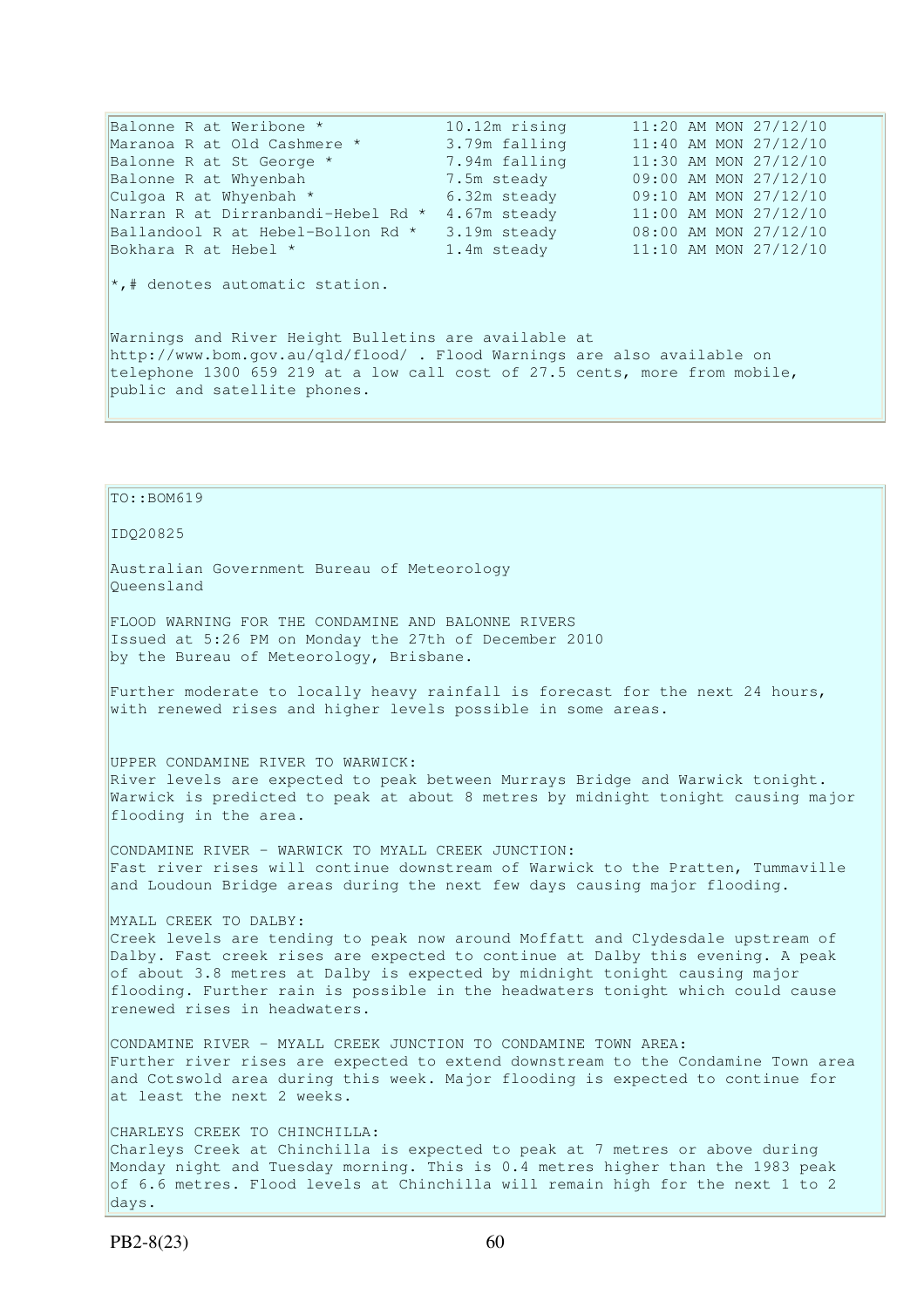BALONNE RIVER TO BEARDMORE DAM: Further river rises are expected to prolong major flooding in the Surat area for at least the next week. MARANOA RIVER: Fast river rises are expected along the Maranoa River from the Mitchell area to Beardmore Dam during the next 3 days causing moderate to major flooding. BALONNE RIVER - ST GEORGE TO NSW BORDER: At St George, renewed river rises are expected and will continue for at least the next 2 weeks as upstream floodwaters arrive which will prolong major flooding in the area. River rises and major flooding will extend downstream from St George to the NSW border during the next few weeks. Predicted River Heights/Flows: Higher levels are possible with further heavy rainfall during the next 24 hours. Forecasts will be updated when upstream peaks have been observed. Condamine River at: Warwick peak at about 8 metres by midnight tonight causing major flooding. Balonne River at: Surat Major flood peak (at least 11 metres) later this week. St George Major flood levels (at least 10 metres) later this week with continued river rises. Myall Creek at: Dalby Peak at about 3.8 metres by midnight tonight causing major flooding Charleys Creek at:<br>Chinchilla peak at 7 metres or above during Monday night and Tuesday morning. Next Issue: The next warning will be issued at about 8am Tuesday. Latest River Heights:  $\begin{array}{ll}\n \text{Condamine R at Warwick} & 6.94 \text{m rising} & 04:18 \text{PM MON } 27/12/10 \\
 \text{Condamine R at Tummavilla} & 10.19 \text{m rising} & 03:10 \text{PM MON } 27/12/10\n \end{array}$ Condamine R at Tummaville  $*$  10.19m rising  $03:10$  PM MON 27/12/10 Condamine R at Centenary Br 7m rising 03:00 PM MON 27/12/10 North Condamine R at Lone Pine \* 5.91m rising 02:00 PM MON 27/12/10 Condamine R at Loudoun Br  $*$  5.11m rising 03:00 PM MON 27/12/10 Myall Ck at Dalby # 3.34m rising 04:24 PM MON 27/12/10 Condamine R at Cotswold \* 12.54m rising 02:20 PM MON 27/12/10 Balonne R at Surat \* 3.62m rising 02:50 PM MON 27/12/10 Bungil Ck at Roma 6.4m steady 01:30 PM MON 27/12/10 Balonne R at Weribone \* 10.17m rising 02:40 PM MON 27/12/10<br>Maranoa R at Old Cashmere \* 3.7m falling 02:40 PM MON 27/12/10 Maranoa R at Old Cashmere \* 3.7m falling 02:40 PM MON 27/12/10 Balonne R at St George  $*$  7.77m falling 02:40 PM MON 27/12/10 Balonne R at Whyenbah 7.5m steady 09:00 AM MON 27/12/10 Narran R at Dirranbandi-Hebel Rd \* 4.67m steady 03:00 PM MON 27/12/10 Ballandool R at Hebel-Bollon Rd \* 3.2m steady 02:20 PM MON 27/12/10 Bokhara R at Hebel \* 1.4m steady 12:00 PM MON 27/12/10 Warnings and River Height Bulletins are available at http://www.bom.gov.au/qld/flood/ . Flood Warnings are also available on telephone 1300 659 219 at a low call cost of 27.5 cents, more from mobile,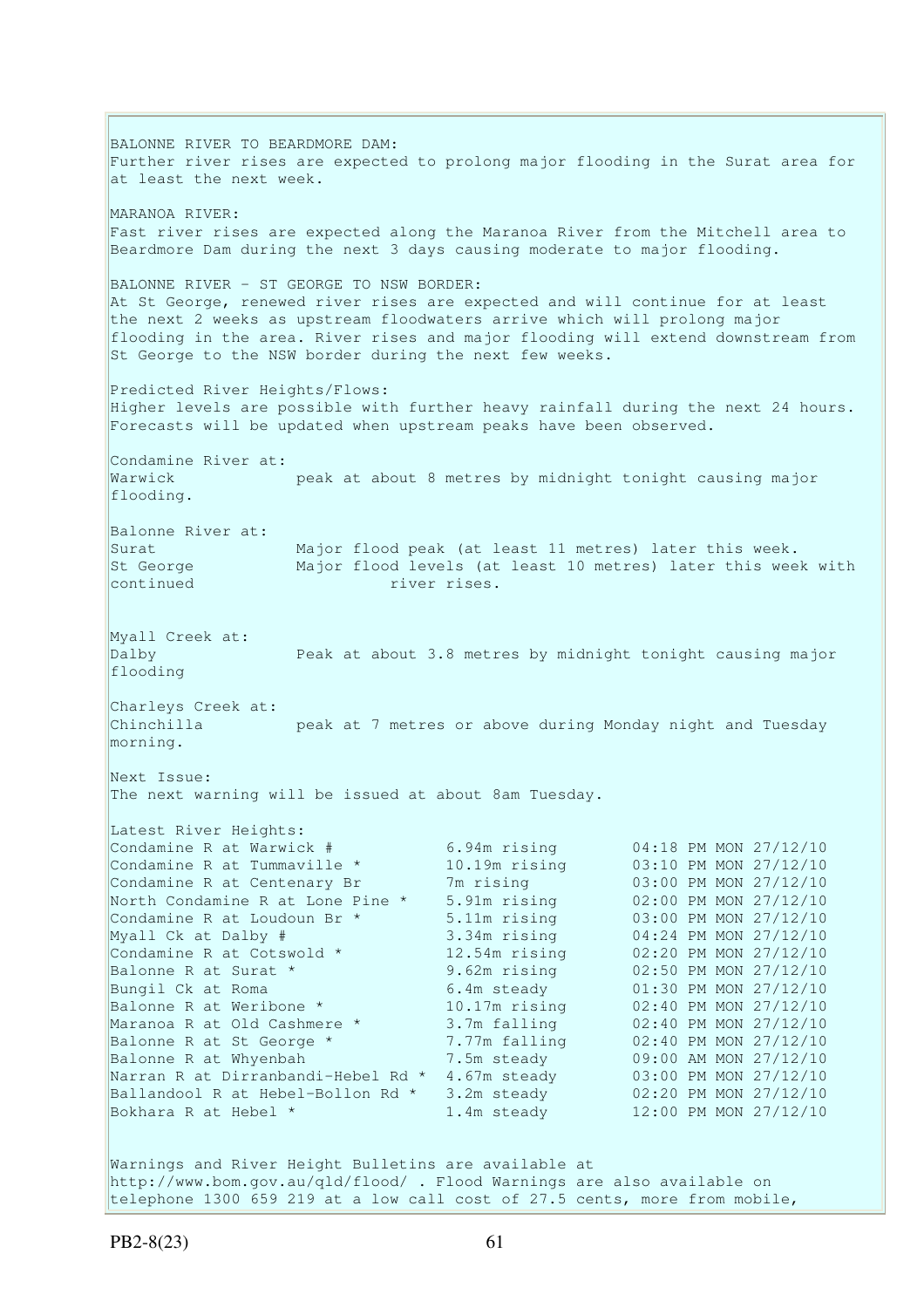```
TO::BOM619 
IDQ20825 
Australian Government Bureau of Meteorology 
Queensland 
FLOOD WARNING FOR THE CONDAMINE AND BALONNE RIVERS 
Issued at 7:08 AM on Tuesday the 28th of December 2010 
by the Bureau of Meteorology, Brisbane.
The heavy rainfall has cleared from the Condamine catchment, with just isolated
showers and areas of light rain remaining during Tuesday. Major flooding extends 
along the Condamine River from the Warwick area through to the St George area in 
the Balonne River. 
UPPER CONDAMINE RIVER TO WARWICK: 
Major flood levels have peaked overnight between Murrays Bridge and Warwick,
with moderate flooding continuing to ease at Warwick during Tuesday morning. 
CONDAMINE RIVER - WARWICK TO MYALL CREEK JUNCTION: 
Moderate to major flooding is generally easing downstream of Warwick with the 
flood peak currently in the Pratten and Tummaville areas. Major flooding 
continuesg to rise downstream to the Loudoun Bridge and Myall Creek junction 
area. 
MYALL CREEK TO DALBY: 
Creek levels remain steady near the major flood peak at Clydesdale, with 
moderate flooding also steady downstream at Dalby. At 6am Tuesday the river 
level at Dalby was steady at 3.49 metres, with river levels expected to remain 
high during Tuesday. Creek levels in the North Myall Creek at Moffat continue to 
ease below minor. 
CONDAMINE RIVER - MYALL CREEK JUNCTION TO CONDAMINE TOWN AREA: 
Major flooding continues to rise along the Condamine River, with river rises 
expected to continue downstream to the Condamine Township and Cotswold area 
during this week. Major flooding is expected to continue for at least the next 2 
weeks. 
CHARLEYS CREEK TO CHINCHILLA: 
Flood levels and major flooding continues along Charleys Creek. At 6am Tuesday 
the creek level at Chinchilla was at 7.24 metres and rising, with a major flood 
peak expected during Tuesday morning. Flood levels at Chinchilla will remain 
high for the next 1 to 2 days.
BALONNE RIVER TO BEARDMORE DAM: 
Further river rises are expected to prolong major flooding in the Surat area for 
at least the next week. Moderate flooding continues to slowly rise in Bungil 
Creek at Roma. 
MARANOA RIVER: 
Fast river rises continue along the Maranoa River from the Mitchell area to 
Beardmore Dam causing moderate to major flooding during the next 3 days. 
BALONNE RIVER - ST GEORGE TO NSW BORDER:
```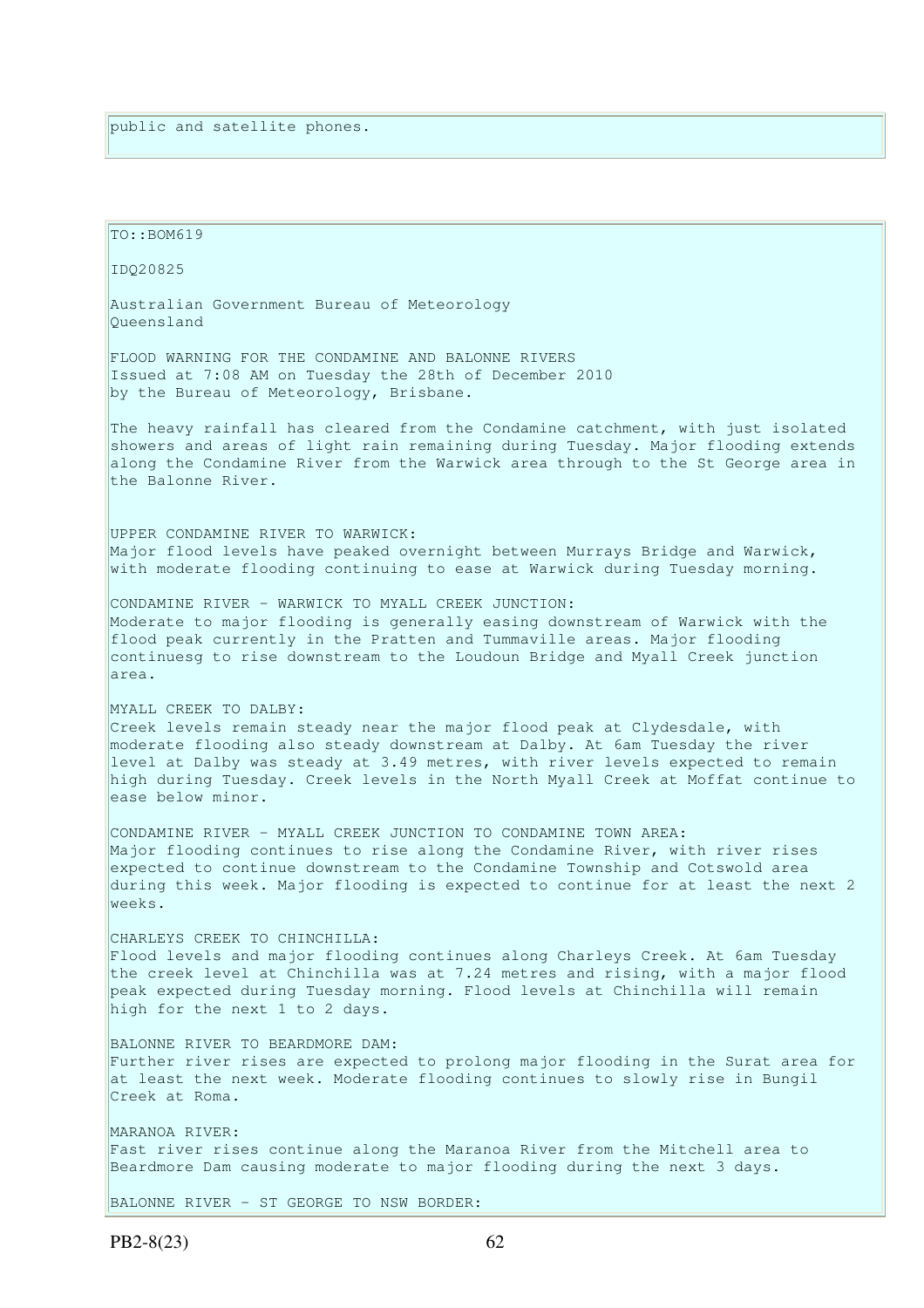At St George, renewed river rises are expected and will continue for at least the next 2 weeks as upstream floodwaters arrive which will prolong major flooding in the area. River rises and major flooding will extend downstream from St George to the NSW border during the next few weeks. Predicted River Heights/Flows: Forecasts will be updated when upstream peaks have been observed. Balonne River at: Surat Major flood peak (at least 11 metres) later this week. St George Major flood levels (at least 10 metres) later this week with continued river rises. Charleys Creek at: Chinchilla Major flood levels to hold around the current 7.2 metres, with further rises expected over the next few days. Weather Forecast: Mostly fine, just isolated showers and area of light rain in the far northeast and east. Next Issue: The next warning will be issued at about 2pm Tuesday. Latest River Heights: Condamine R at Killarney # 0.95m falling 06:50 AM TUE 28/12/10<br>Condamine R at Elbow Valley # 5.13m falling 06:49 AM TUE 28/12/10 Condamine R at Elbow Valley # 5.13m falling 06:49 AM TUE 28/12/10 Condamine R at Murrays Br  $\#$  7.5m falling  $06:36$  AM TUE 28/12/10 Condamine R at Murrays Br # 7.5m falling 06:36 AM TUE 28/12/10<br>Condamine R @ Warwick(Scots Col.) \* 5.85m falling 06:00 AM TUE 28/12/10 Condamine R at Warwick 7.9m rising 09:45 PM MON 27/12/10 Glengallan Ck near Backwater Ck # 4.05m falling 07:00 AM TUE 28/12/10 Condamine R at Pratten \* NA Condamine R at Tummaville  $*$  10.97m falling  $0.5:00$  AM TUE 28/12/10 Condamine R at Centenary Br 7.2m rising 06:00 PM MON 27/12/10 North Condamine R at Lone Pine \* 6.28m falling 05:00 AM TUE 28/12/10 Oakey Ck at Fairview \* 6.4m steady 06:00 AM TUE 28/12/10 Condamine R at Loudoun Br  $*$  6.85m rising 05:00 AM TUE 28/12/10 Myall Ck at Dalby # 3.49m steady 06:04 AM TUE 28/12/10 Condamine R at Warra-Kogan Rd Br 11.4m rising 06:00 PM MON 27/12/10 Condamine R at Chinchilla Weir HW \* NA Charleys Ck at Chinchilla \*  $7.24$ m rising 06:00 AM TUE 28/12/10 Condamine R at Condamine 10.5m rising slowly 09:00 AM MON 27/12/10 Condamine R at Cotswold  $*$  13.26m rising 05:20 AM TUE 28/12/10 Balonne R at Warkon 11.08m rising slowly 06:00 AM TUE 28/12/10 Yuleba Ck at Yuleba Forestry \* 8.3m rising 05:20 AM TUE 28/12/10 Balonne R at Surat \* 9.92m falling 05:40 AM TUE 28/12/10 Bungil Ck at Roma 6.8m rising slowly 09:00 AM TUE 28/12/10<br>Balonne R at Weribone \* 10.74m rising 05:40 AM TUE 28/12/10 Balonne R at Weribone \* 10.74m rising 05:40 AM TUE 28/12/10 Maranoa R at Old Cashmere \* 3.46m falling 05:40 AM TUE 28/12/10 Balonne R at St George \* 7.39m steady 05:20 AM TUE 28/12/10 Maranoa Kat Cronoch Christian Christian Christian Christian Dealer Maranoa R at St George \* 7.39m steady 09:00 AM MON 27/12/10 Culgoa R at Whyenbah  $*$  6.34m steady 04:00 AM TUE 28/12/10 Narran R at Dirranbandi-Hebel Rd \* 4.68m steady 11:00 PM MON 27/12/10 Ballandool R at Hebel-Bollon Rd \* 3.21m steady 04:00 AM TUE 28/12/10 Bokhara R at Hebel \* 1.42m steady 04:00 AM TUE 28/12/10  $\star$ ,# denotes automatic station.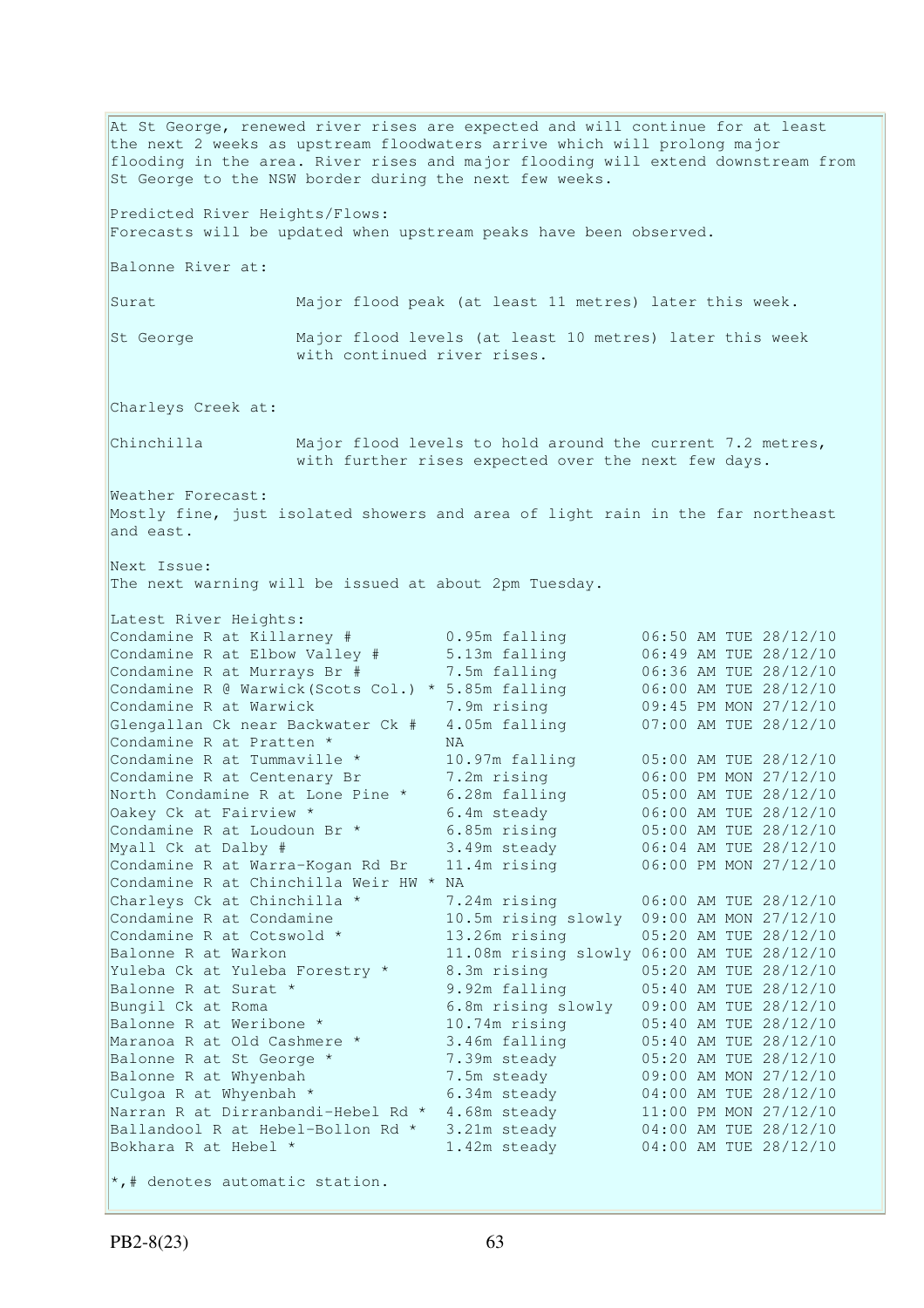Warnings and River Height Bulletins are available at http://www.bom.gov.au/qld/flood/ . Flood Warnings are also available on telephone 1300 659 219 at a low call cost of 27.5 cents, more from mobile, public and satellite phones.

IDQ20825 Australian Government Bureau of Meteorology Queensland FLOOD WARNING FOR THE CONDAMINE AND BALONNE RIVERS Issued at 1:19 PM on Tuesday the 28th of December 2010 by the Bureau of Meteorology, Brisbane. The heavy rainfall has cleared from the Condamine catchment, with just isolated showers and areas of light rain remaining during Tuesday. Major flooding extends along the Condamine River from the Warwick area through to the St George area in the Balonne River. UPPER CONDAMINE RIVER TO WARWICK: Major flooding continues to ease at Murrays Bridge and Warwick, with moderate flooding continuing to ease at Warwick (Scotts College) during Tuesday afternoon. CONDAMINE RIVER - WARWICK TO MYALL CREEK JUNCTION: Moderate to major flooding is generally easing downstream of Warwick with river levels currently easing in the Pratten and Tummaville areas. Major flooding

continues to rise downstream to the Loudoun Bridge and Myall Creek junction area. MYALL CREEK TO DALBY: Moderate flooding is easing at Clydesdale, with creek levels also easing in the

North Myall Creek at Moffat. Major flood levels downstream at Dalby remain steady at 3.5 metres, where creek levels are expected to remain high during Tuesday.

CONDAMINE RIVER - MYALL CREEK JUNCTION TO CONDAMINE TOWN AREA: Major flooding continues to rise along the Condamine River, with river rises expected to continue downstream to the Condamine Township and Cotswold area during this week. Major flooding is expected to continue for at least the next 2 weeks.

### CHARLEYS CREEK TO CHINCHILLA:

Major flooding continues along Charleys Creek. Flood levels are remaining steady at Chinchilla, with major flooding to remain high for the next 1 to 2 days. At midday Tuesday the creek level at Chinchilla was 7.2 metres.

BALONNE RIVER TO BEARDMORE DAM: Further river rises are expected to prolong major flooding in the Surat area for at least the next week. Moderate flood levels are nearing a peak in Bungil Creek at Roma, where at 11am Tuesday the creek was steady at 6.8 metres.

MARANOA RIVER: Fast river rises continue along the Maranoa River from the Mitchell area to

TO::BOM619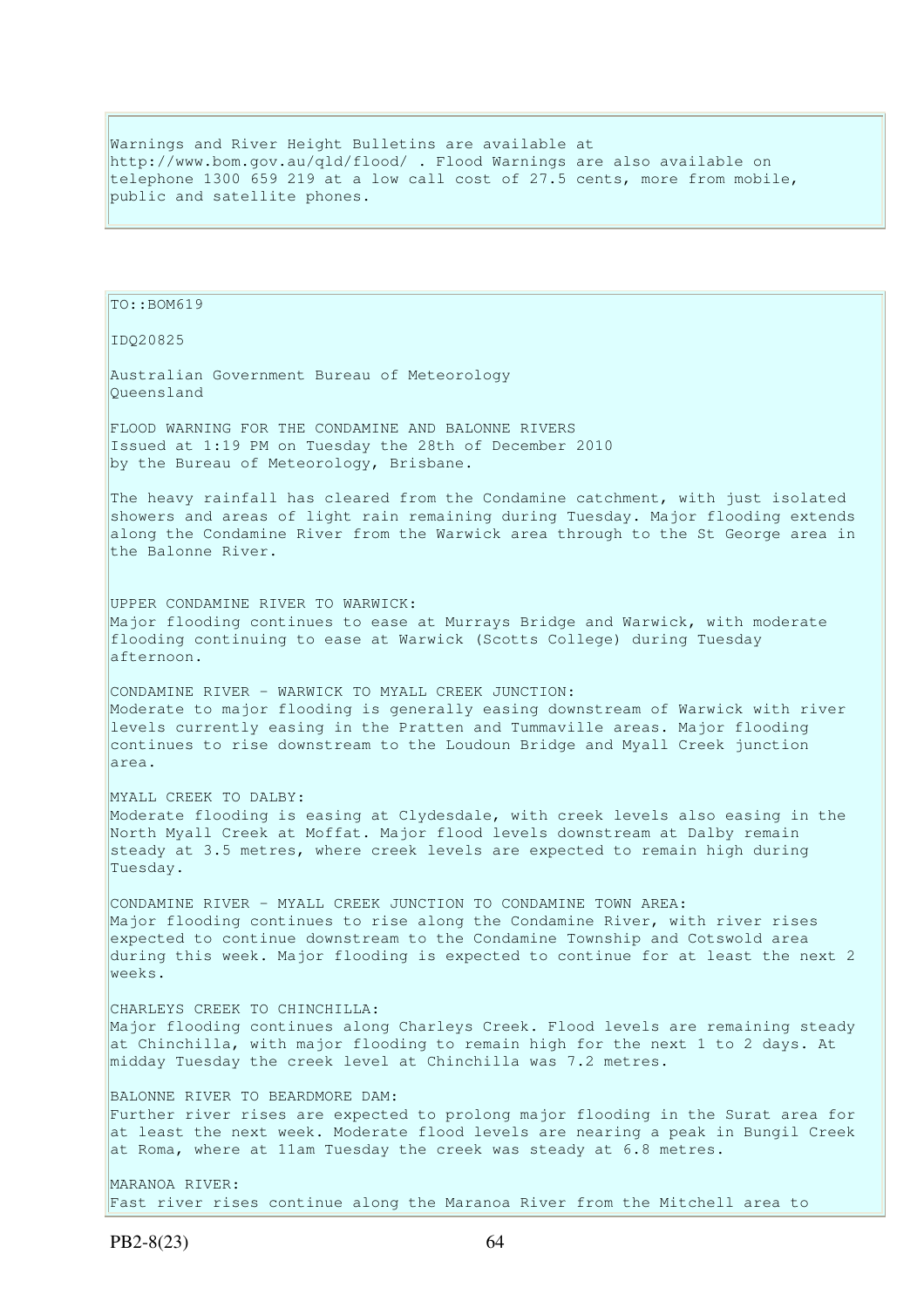Beardmore Dam causing moderate to major flooding during the next 3 days. BALONNE RIVER - ST GEORGE TO NSW BORDER: At St George, renewed river rises are expected and will continue for at least the next 2 weeks as upstream floodwaters arrive which will prolong major flooding in the area. River rises and major flooding will extend downstream from St George to the NSW border during the next few weeks. Predicted River Heights/Flows: Forecasts will be updated when upstream peaks have been observed. Balonne River at: Surat Major flood peak (at least 11 metres) later this week. St George Major flood levels (at least 10 metres) later this week. Charleys Creek at: Chinchilla Major flood levels to hold around the current 7.2 metres, with further rises expected over the next few days. Weather Forecast: Mostly fine, just isolated showers and areas of light rain or drizzle in the far northeast and east. Next Issue: The next warning will be issued at about 8pm Tuesday. Latest River Heights: Condamine R at Murrays Br  $\#$  7m falling  $01:12$  PM TUE 28/12/10 Condamine R  $\theta$  Warwick(Scots Col.) \* 4.96m falling 12:00 PM TUE 28/12/10 Condamine R at Warwick # NA Glengallan Ck near Backwater Ck # 3.1m falling 01:09 PM TUE 28/12/10 Condamine R at Pratten \* NA Condamine R at Tummaville  $*$  10.7m falling 11:30 AM TUE 28/12/10 Condamine R at Centenary Br 6.15m falling slowly 12:00 PM TUE 28/12/10 North Condamine R at Lone Pine \* 5.97m falling 12:00 PM TUE 28/12/10 Oakey Ck at Fairview \* 6.4m steady 12:00 PM TUE 28/12/10 Condamine R at Loudoun Br  $*$  7.18m rising 12:00 PM TUE 28/12/10 Myall Ck at Dalby # 3.44m falling 12:37 PM TUE 28/12/10 Condamine R at Warra-Kogan Rd Br 12.95m rising fast 06:00 AM TUE 28/12/10 Condamine R at Chinchilla Weir HW \* NA Charleys Ck at Chinchilla \* 7.2m steady 12:00 PM TUE 28/12/10 Condamine R at Condamine 11.6m rising slowly 09:00 AM TUE 28/12/10 Condamine R at Cotswold \* 13.52m rising 11:20 AM TUE 28/12/10 Balonne R at Warkon 11.11m rising slowly 09:00 AM TUE 28/12/10 Yuleba Ck at Yuleba Forestry \* 8.38m steady 11:00 AM TUE 28/12/10 Balonne R at Surat \* 10.27m rising 11:00 AM TUE 28/12/10 Bungil Ck at Roma 6.8m steady 11:00 AM TUE 28/12/10 Balonne R at Weribone \* 11.2m rising 11:40 AM TUE 28/12/10 Maranoa R at Old Cashmere \* 3.43m steady 11:00 AM TUE 28/12/10 Balonne R at St George \* 7.34m falling 11:30 AM TUE 28/12/10 Balonne R at Whyenbah 7.56m rising slowly 09:00 AM TUE 28/12/10 Culgoa R at Whyenbah \* 6.34m steady 08:00 AM TUE 28/12/10<br>
Narran R at Dirranbandi-Hebel Rd \* 4.69m steady 08:00 AM TUE 28/12/10<br>
Ballandool R at Hebel-Bollon Rd \* 3.21m steady 08:00 AM TUE 28/12/10 Narran R at Dirranbandi-Hebel Rd  $*$  4.69m steady Ballandool R at Hebel-Bollon Rd \* 3.21m steady 08:00 AM TUE 28/12/10 Bokhara R at Hebel \* 1.42m steady 08:00 AM TUE 28/12/10  $\star$ ,# denotes automatic station.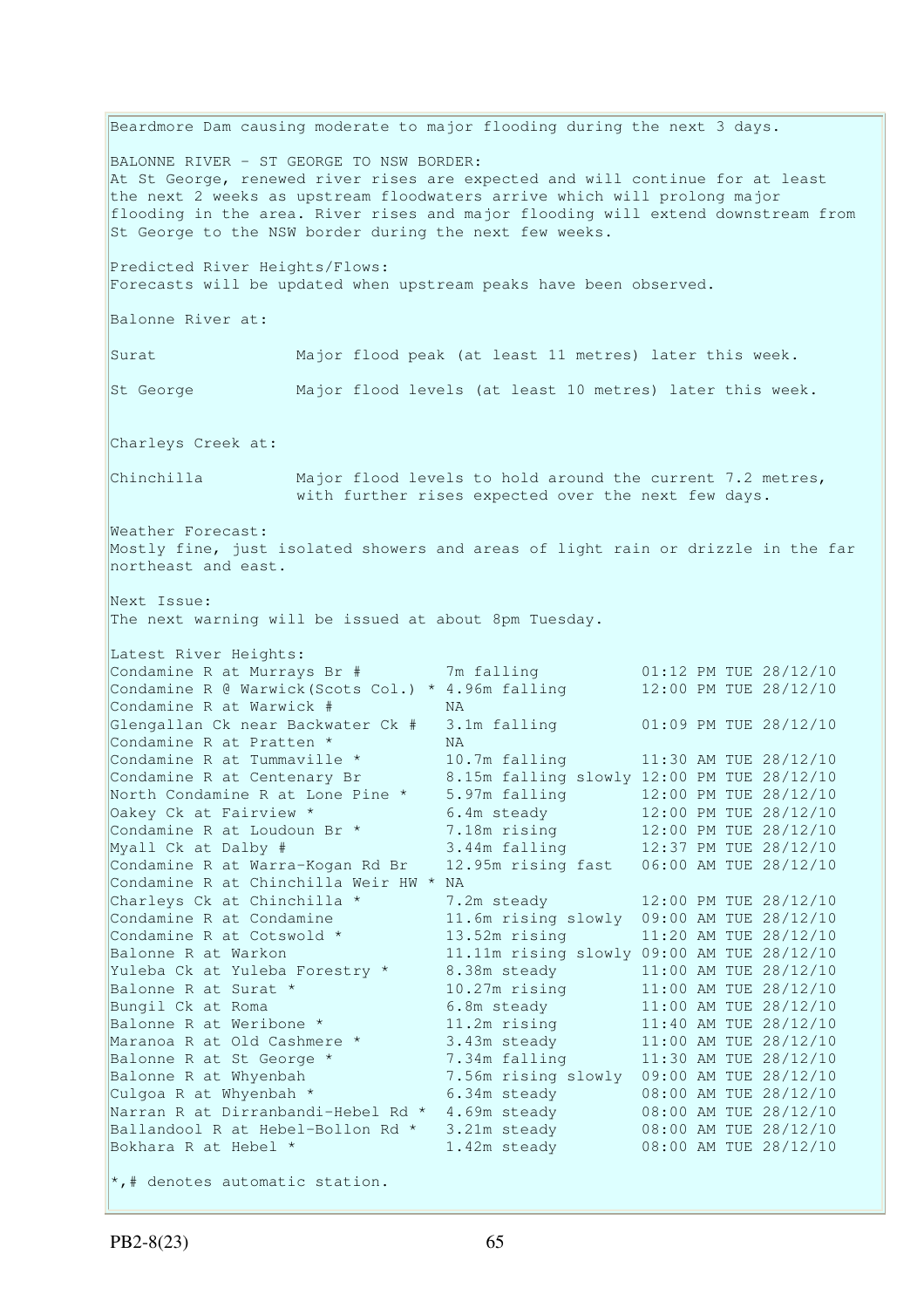Warnings and River Height Bulletins are available at http://www.bom.gov.au/qld/flood/ . Flood Warnings are also available on telephone 1300 659 219 at a low call cost of 27.5 cents, more from mobile, public and satellite phones.

TO::BOM619 IDQ20825 Australian Government Bureau of Meteorology Queensland FLOOD WARNING FOR THE CONDAMINE AND BALONNE RIVERS Issued at 7:52 PM on Tuesday the 28th of December 2010 by the Bureau of Meteorology, Brisbane. No further significant rainfall has been recorded over the catchment Tuesday and fine conditions are forecast for Wednesday. Major flooding has now eased at Warwick but extends downstream along the Condamine River through to the St George area in the Balonne River. UPPER CONDAMINE RIVER TO WARWICK: Major flooding continues to ease at Murrays Bridge with minor flooding easing at Warwick (Scotts College). CONDAMINE RIVER - WARWICK TO MYALL CREEK JUNCTION: Moderate to major flooding is generally easing downstream of Warwick with river levels currently easing in the Pratten and Centenary Bridge areas. Major flooding continues to rise downstream to the Loudoun Bridge and Myall Creek junction area. MYALL CREEK TO DALBY: Moderate flooding continues to ease on Myall Creek between Clydesdale and has started to ease at Dalby where at 7pm the river level was 3.19 metres. CONDAMINE RIVER - MYALL CREEK JUNCTION TO CONDAMINE TOWN AREA: Major flooding continues to rise along the Condamine River, with river rises expected to continue downstream to the Condamine Township and Cotswold area during this week. Major flooding is expected to continue for at least the next 2 weeks. CHARLEYS CREEK TO CHINCHILLA: Major flooding continues along Charleys Creek. Flood levels are remaining steady at Chinchilla, with major flooding to remain high for the next 1 to 2 days. At 7pm Tuesday the creek level at Chinchilla was 7.1 metres. BALONNE RIVER TO BEARDMORE DAM: Further river rises are expected to prolong major flooding in the Surat area for at least the next week. Moderate flood levels peaked at 6.8 metres in Bungil Creek at Roma Tuesday morning. River levels are now slowly falling. MARANOA RIVER: Fast river rises continue along the Maranoa River from the Mitchell area to Beardmore Dam causing moderate to major flooding during the next 3 days. BALONNE RIVER - ST GEORGE TO NSW BORDER: At St George, renewed river rises are expected and will continue for at least

the next 2 weeks as upstream floodwaters arrive which will prolong major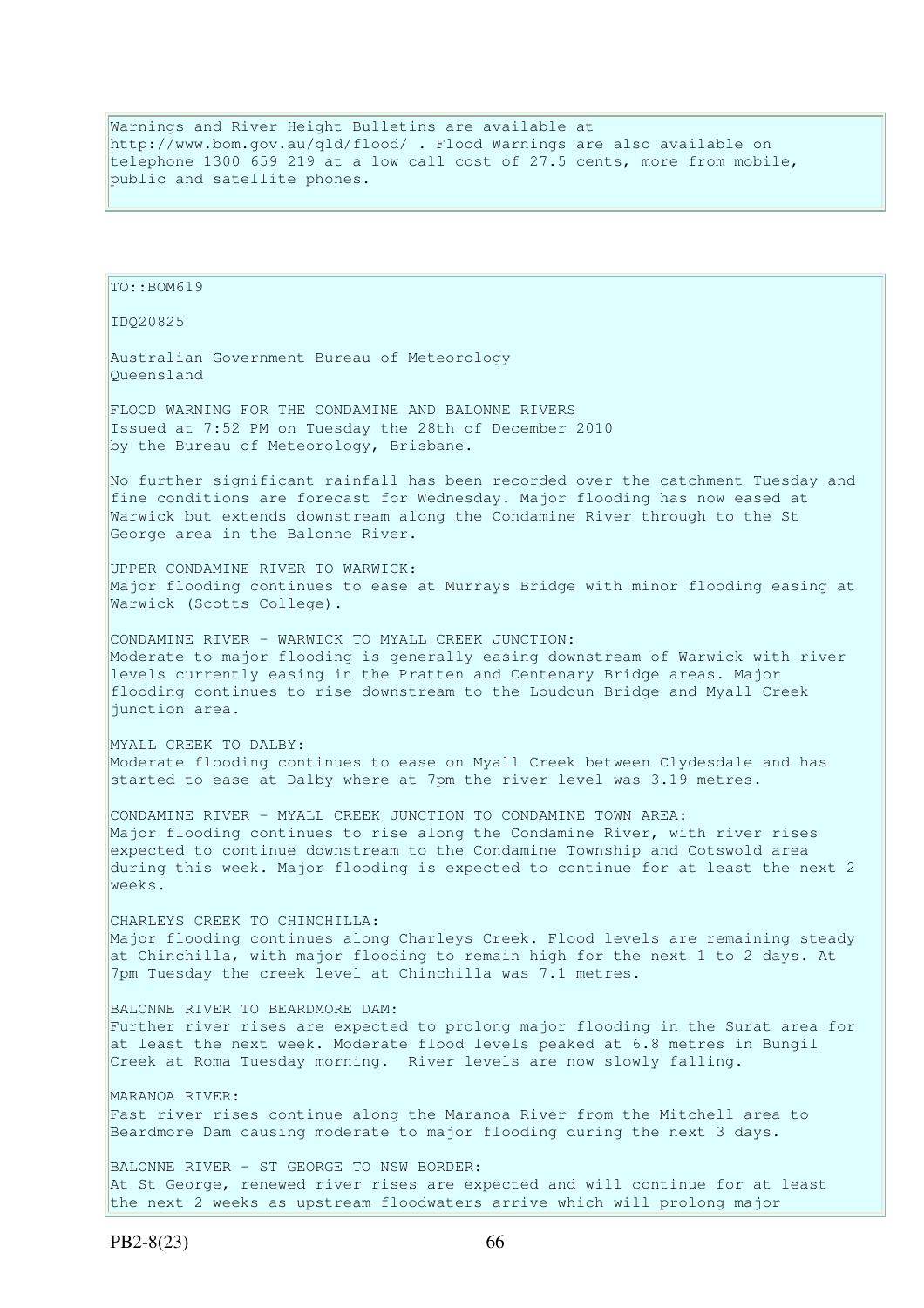flooding in the area. River rises and major flooding will extend downstream from St George to the NSW border during the next few weeks. Predicted River Heights/Flows: Forecasts will be updated when upstream peaks have been observed. Balonne River at: Surat Major flood peak (at least 11 metres) later this week. St George Major flood levels (at least 10 metres) later this week. Charleys Creek at: Chinchilla Major flood levels to hold around the current 7.1 metres, with further rises expected over the next few days. Next Issue: The next warning will be issued at about 10am Wednesday. Latest River Heights: Condamine R at Killarney # 0.55m falling 06:49 PM TUE 28/12/10<br>
Condamine R at Elbow Valley # 3.98m falling 07:22 PM TUE 28/12/10<br>
Condamine R at Murrays Br # 6.65m falling 07:27 PM TUE 28/12/10 Condamine R at Elbow Valley # 3.98m falling 07:22 PM TUE 28/12/10 Condamine R at Murrays Br  $\#$  6.65m falling 07:27 PM TUE 28/12/10 Condamine R  $\theta$  Warwick(Scots Col.) \* 4.08m falling 06:00 PM TUE 28/12/10 Glengallan Ck near Backwater Ck # 2.55m falling 07:17 PM TUE 28/12/10 Condamine R at Tummaville  $*$  10.59m steady 05:00 PM TUE 28/12/10 Condamine R at Centenary Br 8m falling slowly 06:00 PM TUE 28/12/10 North Condamine R at Lone Pine \* 5.74m falling 06:00 PM TUE 28/12/10 Oakey Ck at Fairview \* 6.4m steady 06:00 PM TUE 28/12/10 Condamine R at Loudoun Br  $*$  7.35m rising 05:00 PM TUE 28/12/10 Myall Ck at Dalby # 3.19m falling 07:00 PM TUE 28/12/10 Condamine R at Warra-Kogan Rd Br 13.2m rising 06:00 PM TUE 28/12/10 Charleys Creek at Chinchilla \* 7.1m steady 07:00 PM TUE 28/12/10 Condamine R at Condamine 11.6m rising slowly 09:00 AM TUE 28/12/10 Condamine R at Cotswold \*  $13.79$ m rising  $05:30$  PM TUE  $28/12/10$ <br>Balonne R at Warkon  $11.11$ m rising slowly 09:00 AM TUE 28/12/10 11.11m rising slowly 09:00 AM TUE 28/12/10 Yuleba Ck at Yuleba Forestry \* 8.45m rising 05:40 PM TUE 28/12/10 Balonne R at Surat \* 10.51m falling 05:40 PM TUE 28/12/10 Bungil Ck at Roma<br>Balonne R at Weribone \* 11.45m rising 05:20 PM TUE 28/12/10 Balonne R at Weribone \* 11.45m rising 05:20 PM TUE 28/12/10<br>Maranoa R at Old Cashmere \* 3.55m rising 05:30 PM TUE 28/12/10 Maranoa R at Old Cashmere \* 3.55m rising 05:30 PM TUE 28/12/10 Balonne R at St George \* 7.31m falling 05:00 PM TUE 28/12/10 Balonne R at Whyenbah 7.56m rising slowly 09:00 AM TUE 28/12/10 Culgoa R at Whyenbah \* 6.33m steady 04:00 PM TUE 28/12/10<br>Narran R at Dirranbandi-Hebel Rd \* 4.69m steady 03:00 PM TUE 28/12/10 Narran R at Dirranbandi-Hebel Rd  $*$  4.69m steady Ballandool R at Hebel-Bollon Rd \* 3.21m steady 04:00 PM TUE 28/12/10 Bokhara R at Hebel \* 1.43m steady 04:00 PM TUE 28/12/10 \*,# denote automatic station. Warnings and River Height Bulletins are available at http://www.bom.gov.au/qld/flood/ . Flood Warnings are also available on telephone 1300 659 219 at a low call cost of 27.5 cents, more from mobile, public and satellite phones.

TO::BOM619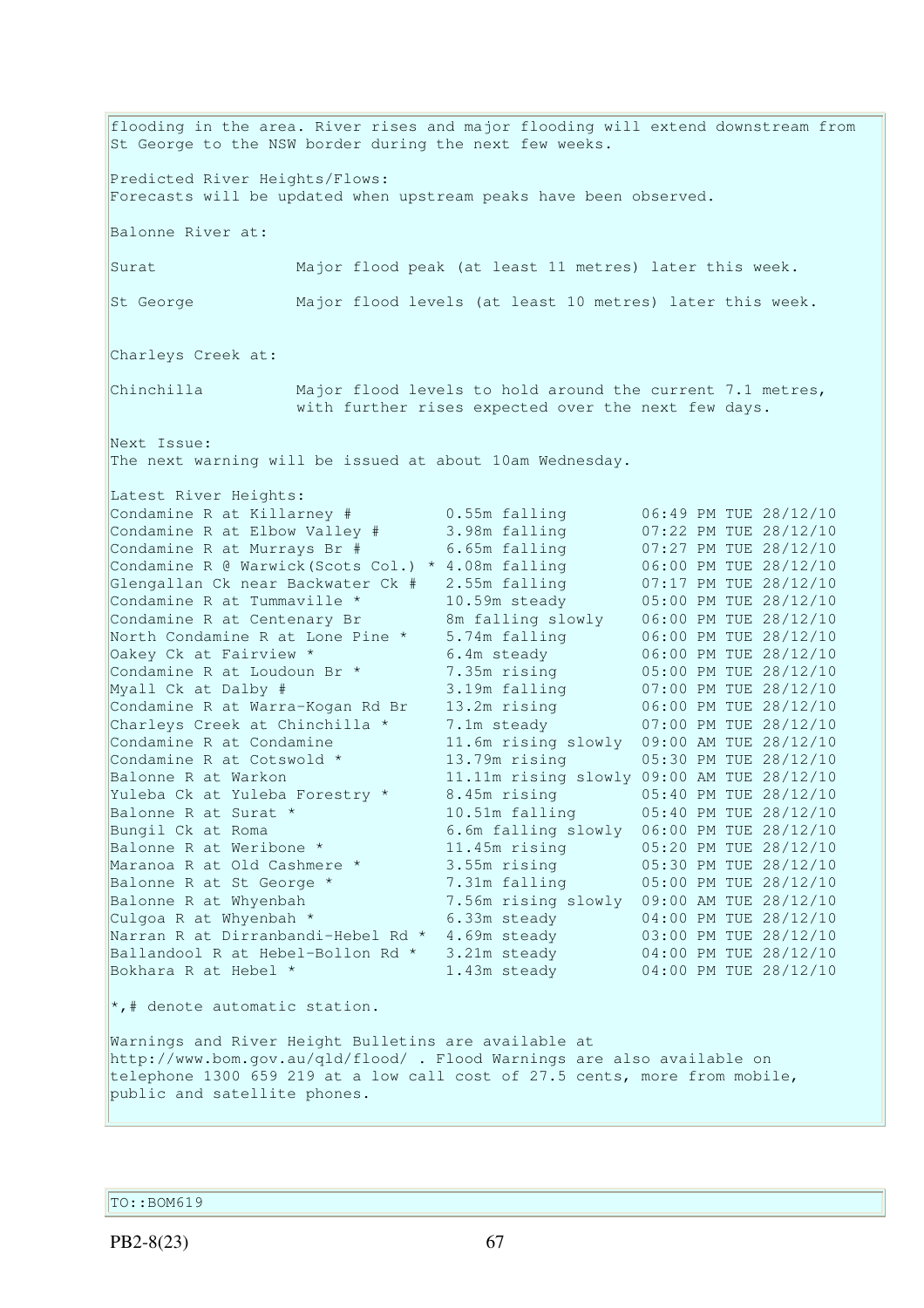IDQ20825

Australian Government Bureau of Meteorology Queensland

FLOOD WARNING FOR THE CONDAMINE AND BALONNE RIVERS Issued at 10:19 AM on Wednesday the 29th of December 2010 by the Bureau of Meteorology, Brisbane.

Major flooding extends downstream along the Condamine River from Pratten through to the St George area in the Balonne River.

UPPER CONDAMINE RIVER TO WARWICK: Moderate flooding continues to ease at Murrays Bridge with river levels easing below minor at Warwick (Scotts College).

CONDAMINE RIVER - WARWICK TO MYALL CREEK JUNCTION: Major flooding continues along the Condamine River downstream from Pratten, with the flood peak approaching the Loudoun Bridge and Myall Creek junction area.

MYALL CREEK TO DALBY: Creek levels continues to ease along Myall Creek between Clydesdale and Dalby. At 9.10am Wednesday the creek level at Dalby was 1.94 metres and easing below minor.

CONDAMINE RIVER - MYALL CREEK JUNCTION TO CONDAMINE TOWN AREA: Major flooding continues to rise along the Condamine River, with river rises expected to continue downstream to the Condamine Township and Cotswold area during this week and into next week.

CHARLEYS CREEK TO CHINCHILLA: Major flooding continues along Charleys Creek. Flood levels have commenced to ease at Beruna and at Chinchilla, with major flooding to remain high for the next 1 to 2 days. At 5.45am Wednesday the creek level at Chinchilla was 6.88 metres and falling slowly.

BALONNE RIVER TO BEARDMORE DAM: Further river rises are expected to prolong major flooding in the Surat area for at least the next week. Major flooding continues in Dogwood, Yuleba, and Bungil Creeks, with minor flooding easing at Roma. Minor flooding has commenced in the Balonne River at Warroo.

MARANOA RIVER: Fast river rises continue along the Maranoa River from the Mitchell area to Beardmore Dam causing moderate to major flooding during the next few days.

BALONNE RIVER - ST GEORGE TO NSW BORDER: At St George, renewed river rises are expected and will continue for at least the next 2 weeks as upstream floodwaters arrive which will prolong major flooding in the area. River rises and major flooding will extend downstream from St George to the NSW border during the next few weeks.

Predicted River Heights/Flows: Forecasts will be updated when upstream peaks have been observed.

Charleys Creek at:

Chinchilla Major flooding expected to continue to slowly fall during the next few days.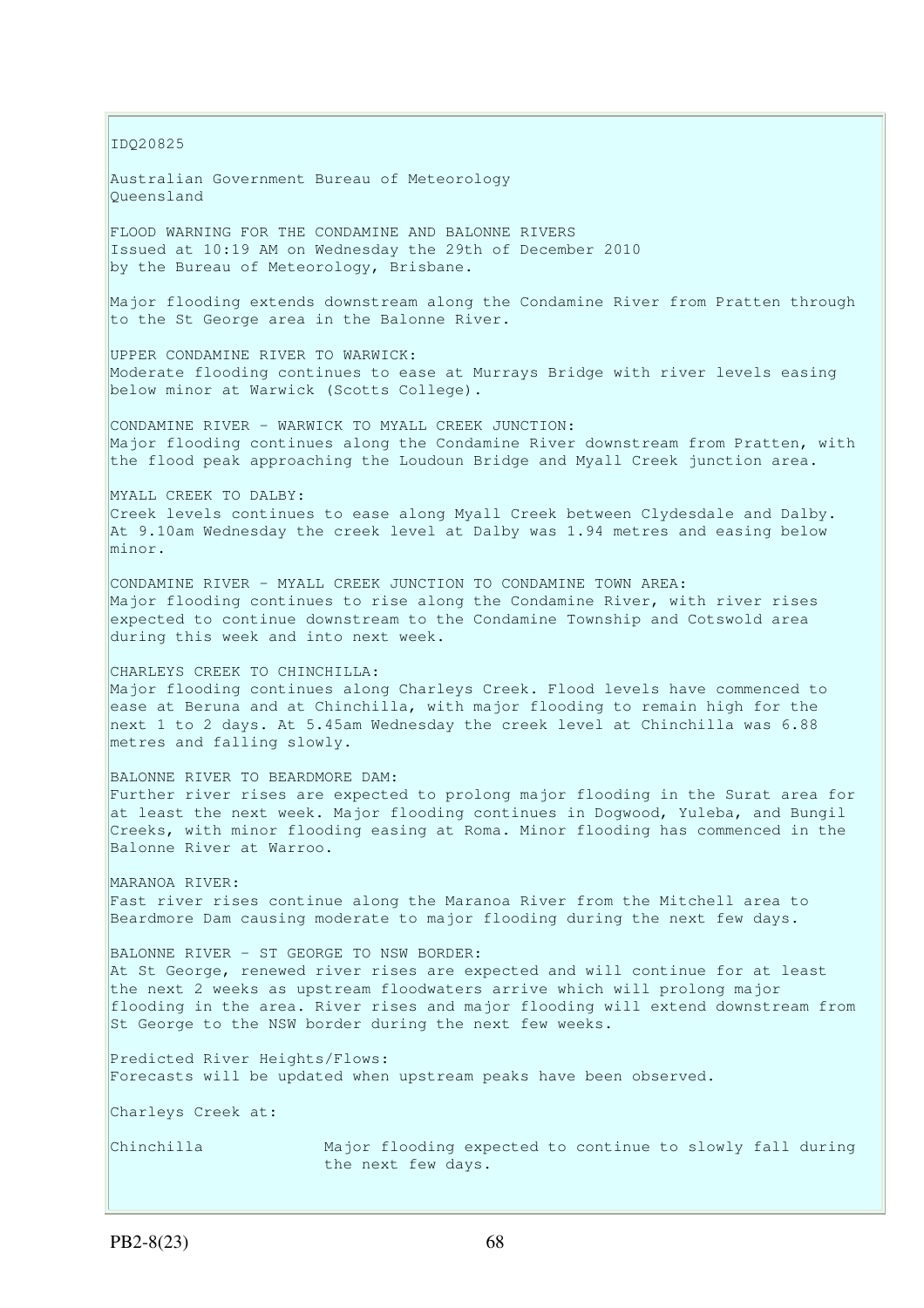Condamine River at: Condamine Township Record flood levels expected during the weekend and into next week. Balonne River at: Surat Thitial major flood peak (up to 12 metres) later this week. Record flood levels expected late next week. St George Major flood levels (at least 10 metres) later this week. Predictions will be updated once upstream peaks have been observed. Next Issue: The next warning will be issued at about 8pm Wednesday. Latest River Heights: Condamine R at Murrays Br # 5.8m falling 09:32 AM WED 29/12/10 Condamine R  $\theta$  Warwick(Scots Col.) \* 2.94m falling 09:00 AM WED 29/12/10 Condamine R at Pratten 7.2m falling 06:30 AM WED 29/12/10 Condamine R at Tummaville \* 10.23m falling 08:00 AM WED 29/12/10 Condamine R at Centenary Br 7.8m falling slowly 09:00 AM WED 29/12/10 North Condamine R at Lone Pine \* 5.11m falling 08:00 AM WED 29/12/10 Oakey Ck at Fairview \* 5.73m falling 09:00 AM WED 29/12/10 Condamine R at Loudoun Br  $*$  8.16m rising 08:00 AM WED 29/12/10 Myall Ck at Dalby # 1.89m falling 09:40 AM WED 29/12/10 Condamine R at Warra-Kogan Rd Br 14.15m rising 09:00 AM WED 29/12/10 Condamine R at Chinchilla Weir HW \* NA Charleys Ck at Chinchilla 7.2m falling 05:45 AM WED 29/12/10 Condamine R at Condamine 13.2m rising slowly 09:00 AM WED 29/12/10 Condamine R at Cotswold \* 14.38m rising  $08:10$  AM WED 29/12/10 Balonne R at Warkon 11.34m rising slowly 09:00 AM WED 29/12/10 Yuleba Ck at Yuleba Forestry \* 8.85m steady 08:00 AM WED 29/12/10 Balonne R at Surat \* 11.07m falling 08:10 AM WED 29/12/10 Bungil Ck at Roma 6m falling 6m falling 08:00 AM WED 29/12/10 Balonne R at Weribone \* 11.56m rising 08:20 AM WED 29/12/10 Maranoa R at Old Cashmere \* 4.41m rising 08:10 AM WED 29/12/10 Balonne R at St George \* 7.26m steady 08:00 AM WED 29/12/10 Balonne R at Whyenbah 7.49m falling slowly 09:00 AM WED 29/12/10 Culgoa R at Whyenbah  $*$  6.3m steady 08:00 AM WED 29/12/10 Balonne R Minor at Dirranbandi 5.01m rising slowly 06:00 AM WED 29/12/10 Narran R at Dirranbandi-Hebel Rd \* 4.7m steady 08:00 AM WED 29/12/10 Ballandool R at Hebel-Bollon Rd \* 3.22m steady 08:00 AM WED 29/12/10 Bokhara R at Hebel \* 1.44m steady 08:00 AM WED 29/12/10 \*,# denotes automatic station. Warnings and River Height Bulletins are available at http://www.bom.gov.au/qld/flood/ . Flood Warnings are also available on telephone 1300 659 219 at a low call cost of 27.5 cents, more from mobile, public and satellite phones.

TO::BOM619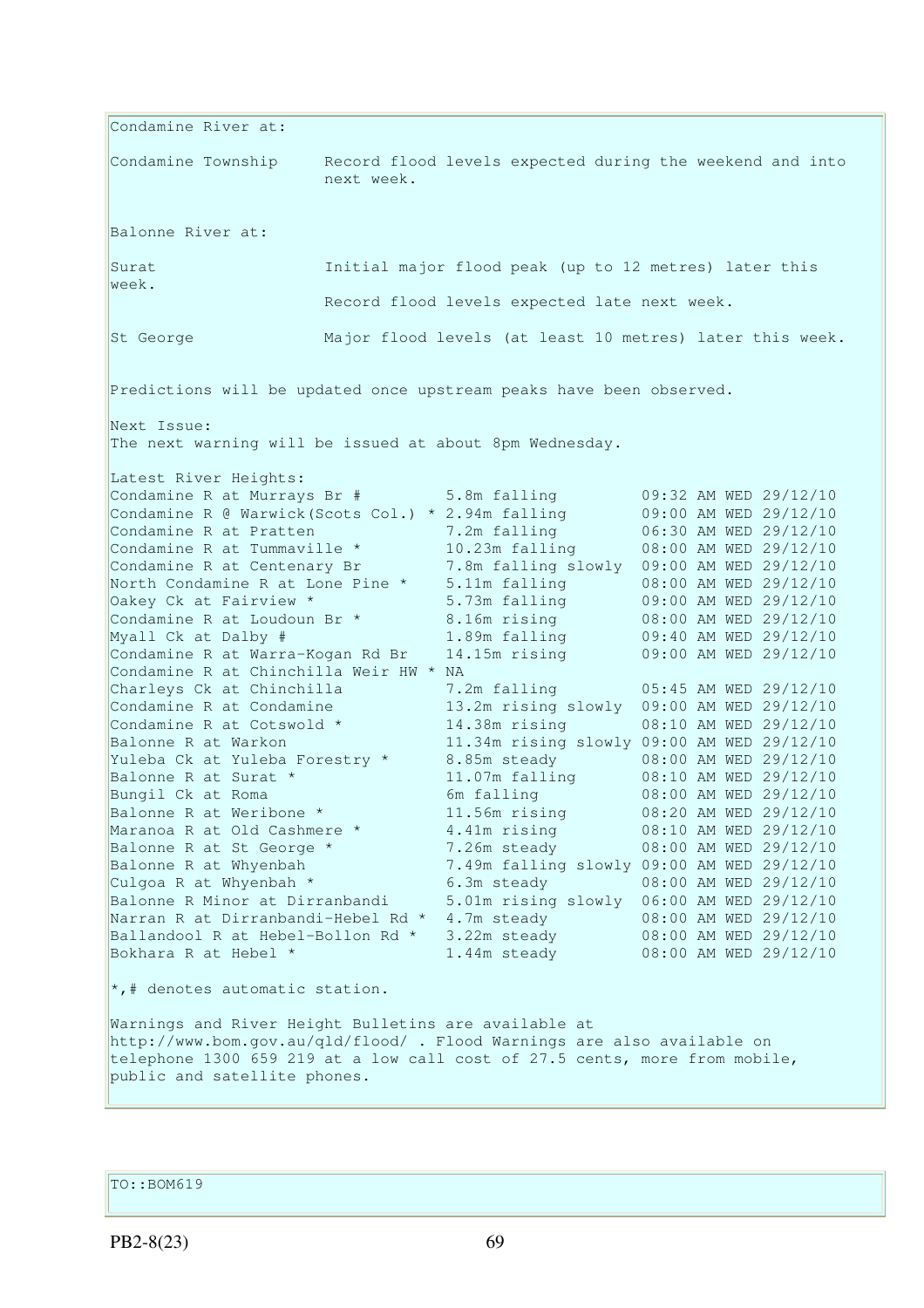IDQ20825

Australian Government Bureau of Meteorology Queensland

FLOOD WARNING FOR THE CONDAMINE AND BALONNE RIVERS Issued at 12:48 PM on Wednesday the 29th of December 2010 by the Bureau of Meteorology, Brisbane.

Major flooding extends downstream along the Condamine River from Tummaville through to the St George area in the Balonne River.

UPPER CONDAMINE RIVER TO TUMMAVILLE:

Moderate flooding continues to ease at Murrays Bridge with river levels now below minor at Warwick (Scotts College). Moderate flood levels are falling in the Pratten area. Major flood levels are easing at Tummaville but are likely to remain above 9 metres through today.

CONDAMINE RIVER - TUMMAVILLE TO LOUDOUN BRIDGE: Major flooding continues along the Condamine River downstream from Tummaville. Flood levels at Loudoun Bridge are approaching a peak. A record major flood level of 11 metres was observed at 3am this morning. A peak is expected of around 11.3 metres today. Oakey Creek has peak and levels at Fairview are now falling quickly.

CONDAMINE RIVER - LOUDOUN BRIDGE TO COTSWOLD: Major flooding continues to rise along the Condamine River. Water levels will continue to rise today with a peak expected at Ranges Bridge overnight of around 10.5 metres. River level rises will continue downstream to Condamine Township where a peak is expected on Sunday or Monday of 14 metres. Levels may reach or just exceed the 1942 flood record height of 14.25 metres.

CHARLEYS CREEK TO CHINCHILLA: Major flooding continues along Charleys Creek. Flood levels are easing at Beruna and at Chinchilla, with major flooding to remain high for the next 1 to 2 days. At 5.45am Wednesday the creek level at Chinchilla was 6.88 metres and falling slowly.

BALONNE RIVER TO BEARDMORE DAM: Further river rises are expected to prolong major flooding in the Surat area for at least the next week. Flood levels at Surat are likely to peak just below 12 metres but will ease very slowly. Major flooding continues in Dogwood, Yuleba, and Bungil Creeks, with minor flooding easing at Roma. Minor flooding has commenced in the Balonne River at Warroo.

MARANOA RIVER: Fast river rises continue along the Maranoa River at Mitchell. River levels at Old Cashmere are expected to reach at least 7 metres although further rises are likely while the river at Mitchell continues to rise.

BALONNE RIVER - ST GEORGE TO NSW BORDER:

At St George, renewed river rises are expected and will continue for at least the next 2 weeks as upstream floodwaters arrive. An initial assessment of the peak indicates levels of around 12 metres is expected well into January. Further updates will be made as peaks are observed at Condamine and then Surat. River rises and major flooding will extend downstream from St George to the NSW border throughout January.

Predicted River Heights/Flows: Forecasts will be updated when upstream peaks have been observed.

Condamine River at: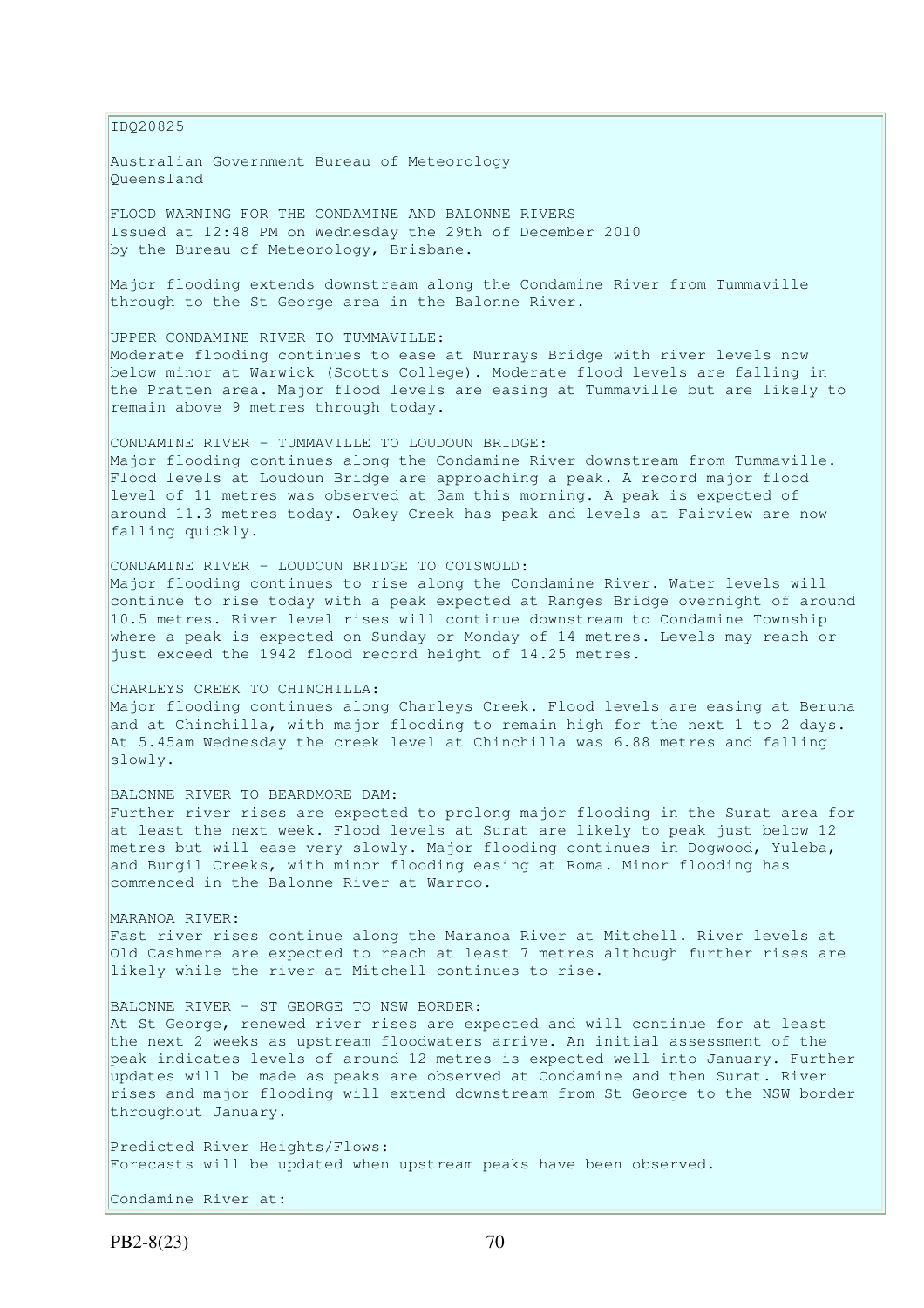Condamine Township Flood levels to reach around 14 metres. Levels may reach or just exceed the 1942 flood record height of 14.25 metres. Balonne River at: Surat Peak up to 12 metres next week. St George Major flood levels (at least 10 metres) later this week. Predictions will be updated once upstream peaks have been observed. Next Issue: The next warning will be issued at about 8pm Wednesday. Latest River Heights: Condamine R at Killarney # 0.2m falling 10:21 AM WED 29/12/10 Condamine R at Elbow Valley # 2.93m falling 11:56 AM WED 29/12/10<br>Condamine R at Murrays Br # 5.6m falling 12:07 PM WED 29/12/10 Condamine R at Murrays Br # 5.6m falling 12:07 PM WED 29/12/10<br>Condamine R @ Warwick(Scots Col.) \* 2.84m falling 11:00 AM WED 29/12/10 Condamine R  $\theta$  Warwick(Scots Col.) \* 2.84m falling 11:00 AM WED 29/12/10 Glengallan Ck near Backwater Ck # 1.8m rising 11:56 AM WED 29/12/10 Condamine R at Tummaville  $*$  10.12m falling  $11:00$  AM WED 29/12/10 Condamine R at Centenary Br 7.8m falling slowly 09:00 AM WED 29/12/10 North Condamine R at Lone Pine \* 4.98m falling 11:00 AM WED 29/12/10 Oakey Ck at Fairview \* 5.48m falling 11:00 AM WED 29/12/10 Condamine R at Loudoun Br  $*$  8.18m steady 11:00 AM WED 29/12/10 Myall Ck at Dalby # 1.69m steady 12:03 PM WED 29/12/10 Condamine R at Warra-Kogan Rd Br 14.15m rising 09:00 AM WED 29/12/10 Condamine R at Condamine 13.2m rising slowly 09:00 AM WED 29/12/10 Condamine R at Cotswold  $*$  14.52m rising 11:20 AM WED 29/12/10 Balonne R at Warkon 11.34m rising slowly 09:00 AM WED 29/12/10 Yuleba Ck at Yuleba Forestry \* 8.77m falling 11:30 AM WED 29/12/10 Balonne R at Surat \* 11.11m falling 11:30 AM WED 29/12/10 Balonne R at Surat \* 11.11m falling 11:30 AM WED 29/12/10<br>Bungil Ck at Roma 5.1m falling 11:30 AM WED 29/12/10<br>Balonne R at Weribone \* 11.61m rising 11:30 AM WED 29/12/10 Balonne R at Weribone \* 11.61m rising 11:30 AM WED 29/12/10 Maranoa R at Old Cashmere \* 4.58m rising 11:30 AM WED 29/12/10 Balonne R at St George \* 7.25m steady 11:00 AM WED 29/12/10 Balonne R at Whyenbah 7.49m falling slowly 09:00 AM WED 29/12/10 Culgoa R at Whyenbah  $*$  6.29m steady 09:20 AM WED 29/12/10 Balonne R Minor at Dirranbandi 5.01m rising slowly 06:00 AM WED 29/12/10 Narran R at Dirranbandi-Hebel Rd \* 4.7m steady 08:00 AM WED 29/12/10 Ballandool R at Hebel-Bollon Rd \* 3.22m steady 08:00 AM WED 29/12/10 Bokhara R at Hebel \* 1.44m steady 08:00 AM WED 29/12/10 \*automatic station

Warnings and River Height Bulletins are available at http://www.bom.gov.au/qld/flood/ . Flood Warnings are also available on telephone 1300 659 219 at a low call cost of 27.5 cents, more from mobile, public and satellite phones.

# TO::BOM619

IDQ20825

Australian Government Bureau of Meteorology Queensland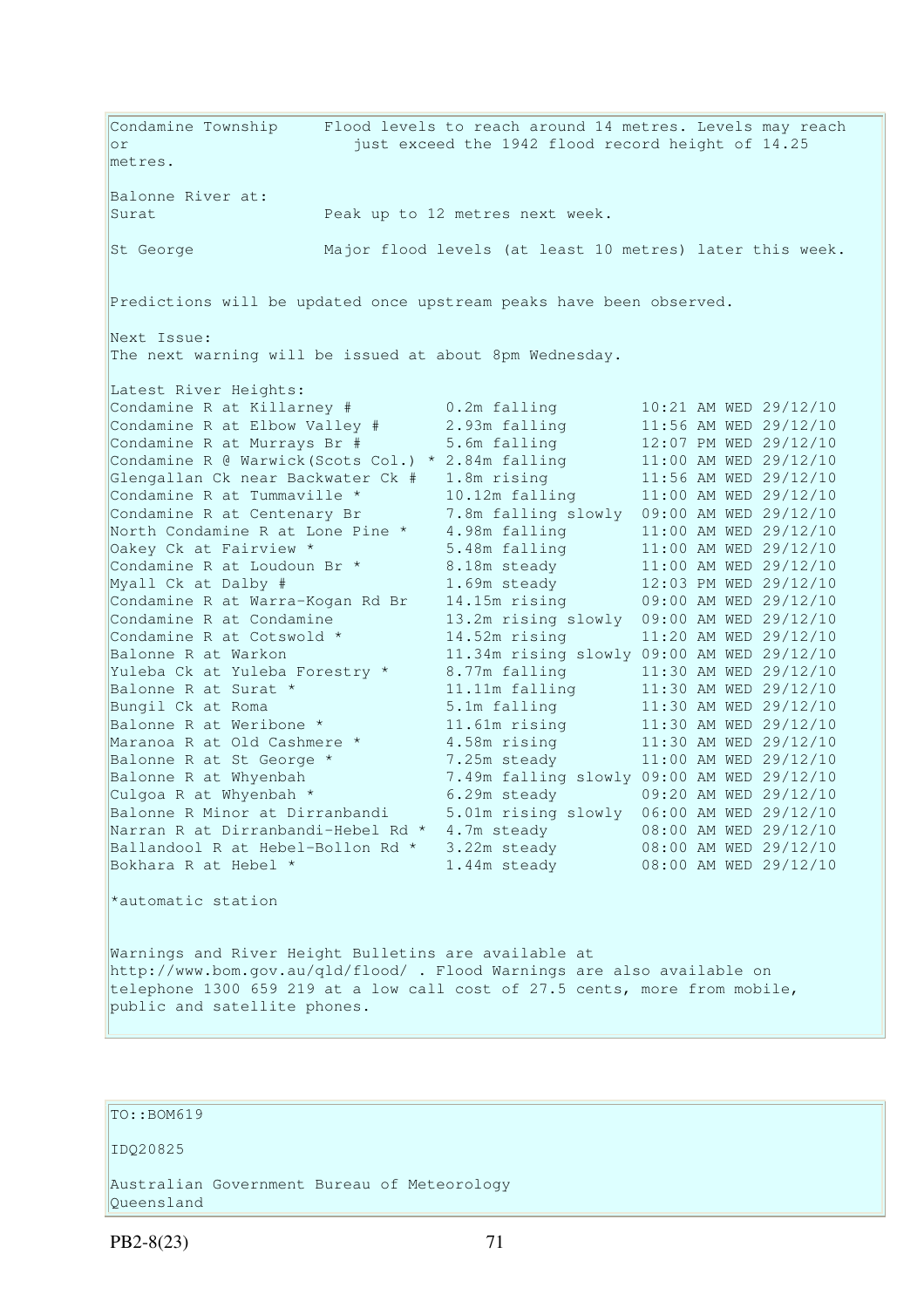FLOOD WARNING FOR THE CONDAMINE AND BALONNE RIVERS Issued at 7:56 PM on Wednesday the 29th of December 2010 by the Bureau of Meteorology, Brisbane.

Major flooding extends downstream along the Condamine/Balonne River system between Tummaville through to the St George area.

UPPER CONDAMINE RIVER TO TUMMAVILLE: Moderate flooding continues to ease at Murrays Bridge and in the Pratten area. Major flood levels are easing at Tummaville but are likely to remain above 9 metres into Wednesday.

CONDAMINE RIVER - TUMMAVILLE TO LOUDOUN BRIDGE: Moderate to major flooding continues along the Condamine River downstream from Tummaville. Flood levels at Loudoun Bridge have now peaked with a record major flood level of 11.3 metres at about 11:30am Wednesday. Minor flood levels in Oakey Creek at Fairview are now falling quickly.

## CONDAMINE RIVER - LOUDOUN BRIDGE TO COTSWOLD:

Major flooding continues to rise along the Condamine River downstream to Cotswold. Water levels will continue to rise today with a peak expected at Ranges Bridge overnight of around 11 metres. River level rises will continue downstream to Condamine Township where a peak is expected on Sunday or Monday of 14 metres. Levels may reach or just exceed the 1942 flood record height of 14.25 metres.

#### CHARLEYS CREEK TO CHINCHILLA:

Major flooding continues along Charleys Creek. Flood levels are easing at Beruna and at Chinchilla, with major flooding to remain high for the next 1 to 2 days. At 4:30pm Wednesday the creek level at Chinchilla was 6.74 metres and falling slowly.

### BALONNE RIVER TO BEARDMORE DAM:

Further river rises are expected to prolong major flooding in the Surat area for at least the next week. Flood levels at Surat are likely to peak just below 12 metres but will ease very slowly. Major flooding continues in Dogwood, Yuleba, and Bungil Creeks, with river levels at Roma now below the minor flood level. Minor flooding is rising in the Balonne River at Warroo.

#### MARANOA RIVER:

Fast river rises continue along the Maranoa River at Mitchell. River levels at Old Cashmere are expected to reach at least 7 metres although further rises are likely while moderate flood levels at Mitchell have now peaked.

BALONNE RIVER - ST GEORGE TO NSW BORDER: At St George, renewed river rises are expected and will continue for at least the next 2 weeks as upstream floodwaters arrive. An initial assessment of the peak indicates levels of around 12 metres is expected well into January. Further updates will be made as peaks are observed at Condamine and then Surat. River rises and major flooding will extend downstream from St George to the NSW border throughout January.

Predicted River Heights/Flows: Forecasts will be updated when upstream peaks have been observed.

Condamine River at: Condamine Township Flood levels to reach around 14 metres. Levels may reach or just exceed the 1942 flood record height of 14.25 metres.

Balonne River at: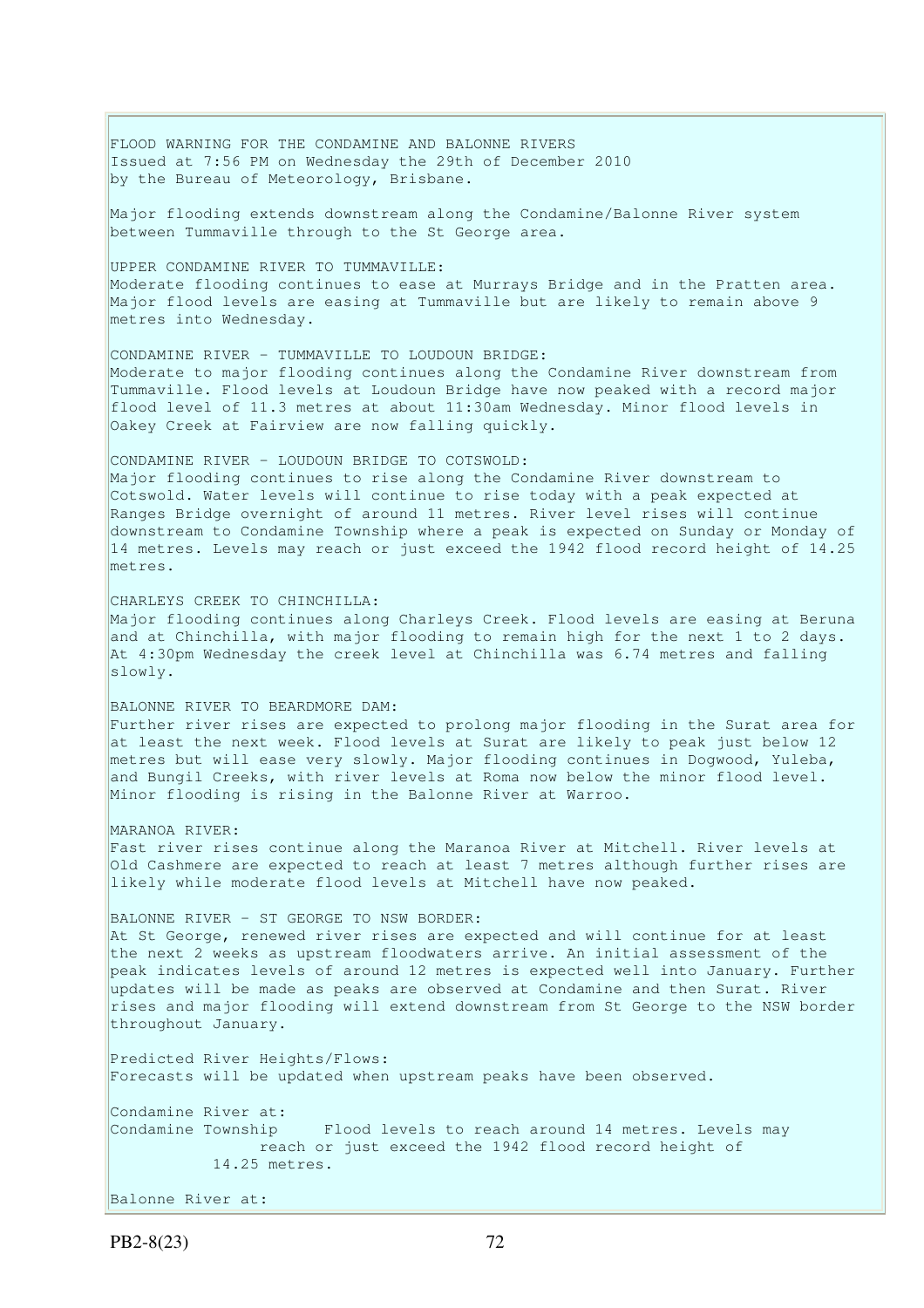Surat Peak up to 12 metres next week. St George Major flood levels (at least 10 metres) later this week. Predictions will be updated once upstream peaks have been observed. Next Issue: The next warning will be issued at about 8:30am Thursday. Latest River Heights: Condamine R at Killarney  $\#$  0.1m steady 06:46 PM WED 29/12/10 Condamine R at Elbow Valley # 2.63m falling 06:25 PM WED 29/12/10 Condamine R at Murrays Br # 5.05m falling 06:58 PM WED 29/12/10 Condamine R @ Warwick(Scots Col.) \* 2.52m falling 06:00 PM WED 29/12/10<br>Glengallan Ck near Backwater Ck # 1.6m steady 05:51 PM WED 29/12/10 Glengallan Ck near Backwater Ck # 1.6m steady 05:51 PM WED 29/12/10 Condamine R at Tummaville  $*$  9.8m falling 06:00 PM WED 29/12/10 Condamine R at Centenary Br 7.45m falling slowly 06:00 PM WED 29/12/10 North Condamine R at Lone Pine \* 4.73m falling 06:00 PM WED 29/12/10 Oakey Ck at Fairview \* 4.68m falling 06:00 PM WED 29/12/10 Condamine R at Loudoun Br  $*$  8.04m falling  $06:00$  PM WED 29/12/10 Myall Ck at Dalby # 1.14m falling 06:50 PM WED 29/12/10 Condamine R at Warra-Kogan Rd Br 14.58m rising 06:00 PM WED 29/12/10 Charleys Ck at Chinchilla 6.74m falling slowly 04:30 PM WED 29/12/10 Condamine R at Condamine 13.2m rising slowly 09:00 AM WED 29/12/10 Condamine R at Cotswold  $*$  14.77m rising  $05:30$  PM WED 29/12/10 Balonne R at Warkon 11.34m rising slowly 09:00 AM WED 29/12/10 Yuleba Ck at Yuleba Forestry \* 8.58m falling 05:20 PM WED 29/12/10 Balonne R at Walkon 2018 11.5 m 11.5 m 11.5 m 11.23 m<br>
Yuleba Ck at Yuleba Forestry \* 8.58m falling 05:20 PM WED 29/12/10<br>
Balonne R at Surat \* 11.23m falling 05:40 PM WED 29/12/10 Bungil Ck at Roma<br>
Balonne R at Weribone \* 11.7m rising 05:10 PM WED 29/12/10<br>
Maranoa R at Old Cashmere \* 4.83m rising 05:40 PM WED 29/12/10 Balonne R at Weribone \* 11.7m rising 05:10 PM WED 29/12/10 Maranoa R at Old Cashmere \* 4.83m rising 05:40 PM WED 29/12/10 Balonne R at St George \* 7.1m falling 05:40 PM WED 29/12/10 Balonne R at Whyenbah 7.49m falling slowly 09:00 AM WED 29/12/10 Culgoa R at Whyenbah  $\star$  6.27m falling 04:00 PM WED 29/12/10 Balonne R Minor at Dirranbandi 4.99m falling slowly 02:30 PM WED 29/12/10 Narran R at Dirranbandi-Hebel Rd \* 4.7m steady 03:00 PM WED 29/12/10 Ballandool R at Hebel-Bollon Rd \* 3.22m steady 04:00 PM WED 29/12/10 Bokhara R at Hebel \* 1.44m steady 04:00 PM WED 29/12/10 \*,# from automatic station Warnings and River Height Bulletins are available at http://www.bom.gov.au/qld/flood/ . Flood Warnings are also available on telephone 1300 659 219 at a low call cost of 27.5 cents, more from mobile, public and satellite phones.

TO::BOM619

IDQ20825

Australian Government Bureau of Meteorology Queensland

FLOOD WARNING FOR THE CONDAMINE AND BALONNE RIVERS Issued at 10:51 PM on Wednesday the 29th of December 2010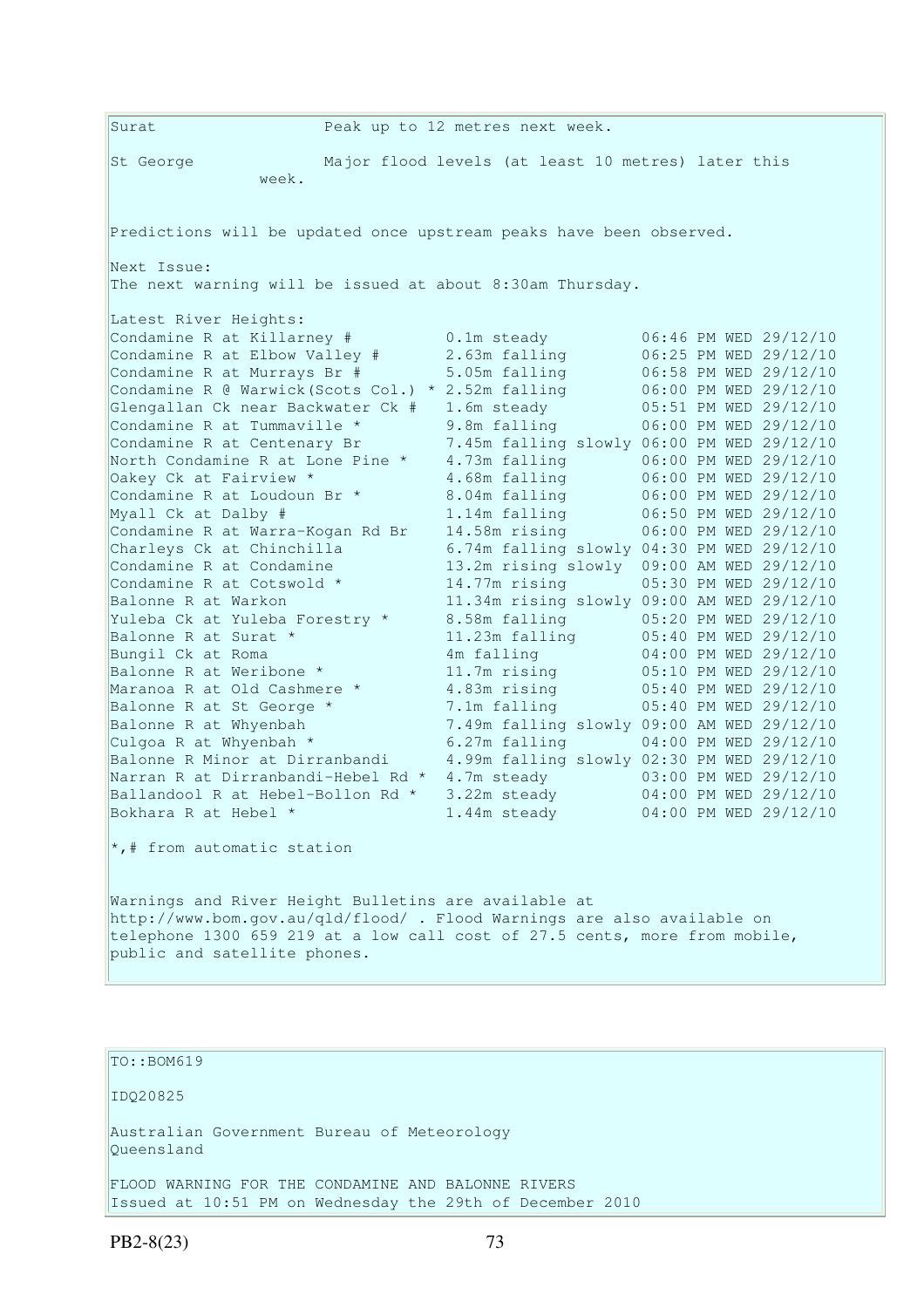by the Bureau of Meteorology, Brisbane. Major flooding extends downstream along the Condamine/Balonne River system between Tummaville through to the St George area. UPPER CONDAMINE RIVER TO TUMMAVILLE: Moderate flooding continues to ease at Murrays Bridge and in the Pratten area. Major flood levels are easing at Tummaville but are likely to remain above 9 metres into Wednesday. CONDAMINE RIVER - TUMMAVILLE TO LOUDOUN BRIDGE: Moderate to major flooding continues along the Condamine River downstream from Tummaville. Flood levels at Loudoun Bridge have now peaked with a record major flood level of 11.3 metres at about 11:30am Wednesday. Minor flood levels in Oakey Creek at Fairview are now falling quickly. CONDAMINE RIVER - LOUDOUN BRIDGE TO COTSWOLD: Major flooding continues to rise along the Condamine River downstream to Cotswold. Water levels will continue to rise today with a peak expected at Ranges Bridge overnight of around 11 metres. River level rises will continue downstream to Condamine Township where a peak is expected on Sunday or Monday of 14 metres. Levels may reach or just exceed the 1942 flood record height of 14.25 metres. CHARLEYS CREEK TO CHINCHILLA: Major flooding continues along Charleys Creek. Flood levels are easing at Beruna, with major flooding to remain high for the next 1 to 2 days. Small renewed rises are occurring in the Chinchilla area with levels up to 7 metres possilbe overnight Wendesday. At 9pm Wednesday the creek level at Chinchilla was 6.8 metres and rising. BALONNE RIVER TO BEARDMORE DAM: Further river rises are expected to prolong major flooding in the Surat area for at least the next week. Flood levels at Surat are likely to peak just below 12 metres but will ease very slowly. Major flooding continues in Dogwood, Yuleba, and Bungil Creeks, with river levels at Roma now below the minor flood level. Minor flooding is rising in the Balonne River at Warroo. MARANOA RIVER: Fast river rises continue along the Maranoa River at Mitchell. River levels at Old Cashmere are expected to reach at least 7 metres although further rises are likely while moderate flood levels at Mitchell have now peaked. BALONNE RIVER - ST GEORGE TO NSW BORDER: At St George, renewed river rises are expected and will continue for at least the next 2 weeks as upstream floodwaters arrive. An initial assessment of the peak indicates levels of around 12 metres is expected well into January. Further updates will be made as peaks are observed at Condamine and then Surat. River rises and major flooding will extend downstream from St George to the NSW border throughout January. Predicted River Heights/Flows: Forecasts will be updated when upstream peaks have been observed. Condamine River at: Condamine Township Flood levels to reach around 14 metres. Levels may reach or just exceed the 1942 flood record height of 14.25 metres. Balonne River at: Surat Peak up to 12 metres next week.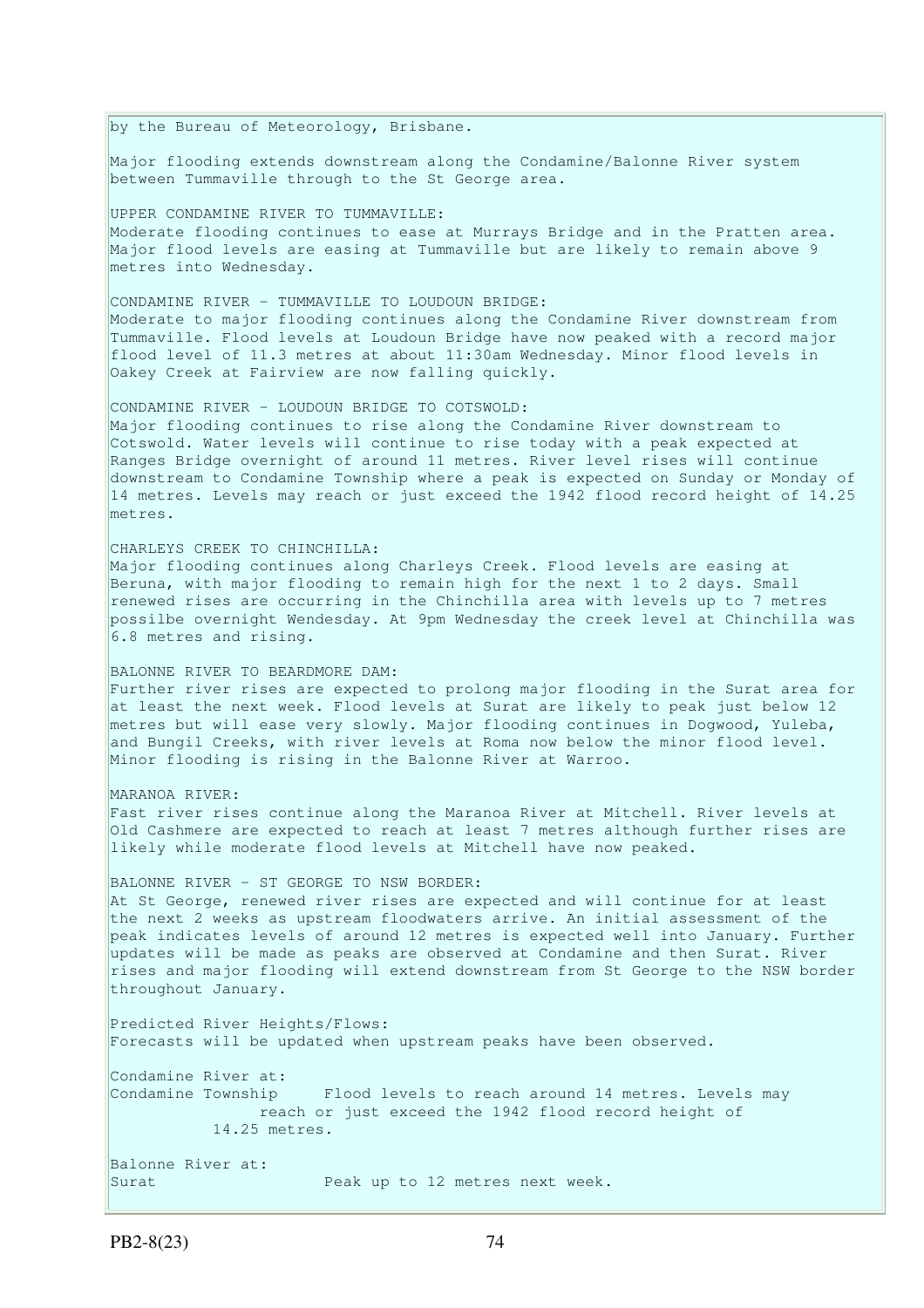St George Major flood levels (at least 10 metres) later this week. Predictions will be updated once upstream peaks have been observed. Next Issue: The next warning will be issued at about 8:30am Thursday. Latest River Heights: Condamine R at Killarney # 0.05m steady 09:46 PM WED 29/12/10<br>Condamine R at Elbow Valley # 2.48m falling 10:13 PM WED 29/12/10 Condamine R at Elbow Valley # 2.48m falling 10:13 PM WED 29/12/10 Condamine R at Murrays Br  $\#$  4.8m falling  $10:24$  PM WED 29/12/10 Condamine R  $\theta$  Warwick(Scots Col.) \* 2.41m falling 09:00 PM WED 29/12/10 Condamine R at Warwick # NA<br>Glengallan Ck near Backwater Ck # 1.55m falling 09:38 PM WED 29/12/10 Glengallan Ck near Backwater Ck # 1.55m falling 09:38 PM WED 29/12/10 Condamine R at Pratten \* NA Condamine R at Tummaville  $*$  9.62m falling 09:00 PM WED 29/12/10 Condamine R at Centenary Br 7.45m falling slowly 06:00 PM WED 29/12/10 North Condamine R at Lone Pine \* 4.63m falling 09:00 PM WED 29/12/10 Oakey Ck at Fairview \* 4.38m falling 09:00 PM WED 29/12/10 Condamine R at Loudoun Br  $*$  8m falling  $08:00$  PM WED 29/12/10 Myall Ck at Dalby # 0.99m falling 10:15 PM WED 29/12/10 Condamine R at Loudoun Br \* 8m falling 08:00 PM WED 29/12/10<br>
Myall Ck at Dalby # 0.99m falling 10:15 PM WED 29/12/10<br>
Condamine R at Warra-Kogan Rd Br 14.58m rising 06:00 PM WED 29/12/10 Condamine R at Chinchilla Weir HW \* NA Charleys Ck at Chinchilla \* NA Condamine R at Condamine 13.2m rising slowly 09:00 AM WED 29/12/10 Condamine R at Cotswold \* 14.88m rising 08:10 PM WED 29/12/10 Balonne R at Warkon 11.44m rising slowly 09:00 PM WED 29/12/10 Yuleba Ck at Yuleba Forestry \* 8.47m steady 08:40 PM WED 29/12/10 Balonne R at Surat \* 11.27m rising 08:40 PM WED 29/12/10 Bungil Ck at Roma 4m falling 04:00 PM WED 29/12/10 Balonne R at Weribone \* 11.78m steady 08:30 PM WED 29/12/10 Maranoa R at Old Cashmere \* 4.93m rising 08:40 PM WED 29/12/10 Balonne R at St George \* 6.88m rising 08:40 PM WED 29/12/10 Balonne R at Whyenbah 7.49m falling slowly 09:00 AM WED 29/12/10 Culgoa R at Whyenbah  $\star$  6.26m falling 08:00 PM WED 29/12/10 Culgoa R at Woolerbilla \* MA<br>Briarie Ck Hebel-Woolerbilla Rd \* NA Briarie Ck Hebel-Woolerbilla Rd \* Balonne R Minor at Dirranbandi 4.99m falling slowly 02:30 PM WED 29/12/10 Narran R at Dirranbandi-Hebel Rd \* 4.7m steady 03:00 PM WED 29/12/10 Ballandool R at Hebel-Bollon Rd \* 3.23m steady 08:00 PM WED 29/12/10 Bokhara R at Hebel \* 1.45m steady 08:00 PM WED 29/12/10 Warnings and River Height Bulletins are available at http://www.bom.gov.au/qld/flood/ . Flood Warnings are also available on telephone 1300 659 219 at a low call cost of 27.5 cents, more from mobile, public and satellite phones.

TO::BOM619

IDQ20825

Australian Government Bureau of Meteorology Queensland

FLOOD WARNING FOR THE CONDAMINE AND BALONNE RIVERS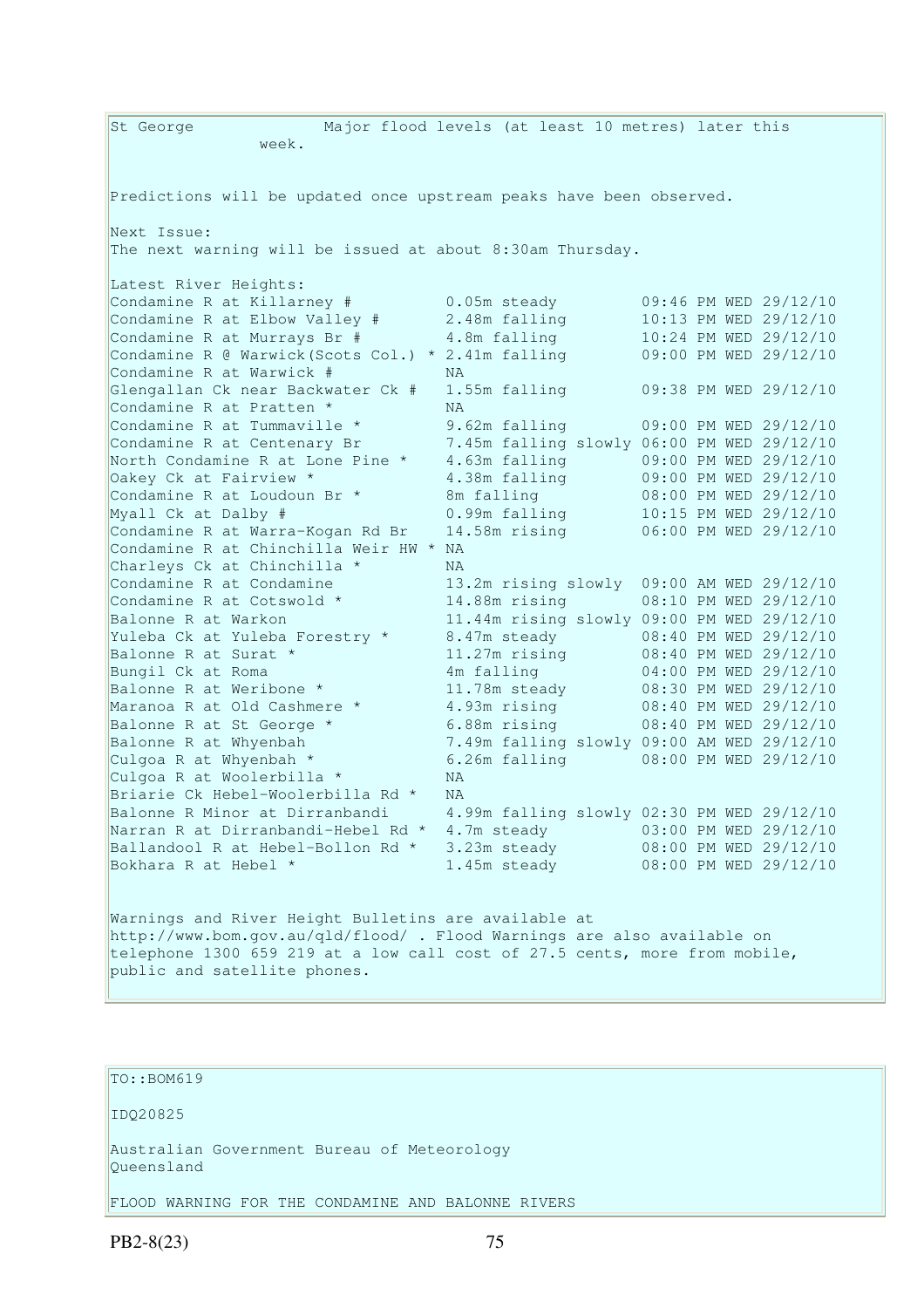Issued at 8:55 AM on Thursday the 30th of December 2010 by the Bureau of Meteorology, Brisbane.

Major flooding extends downstream along the Condamine/Balonne River system between Centenary Bridge through to the St George area. Renewed rises and minor flooding is expected at Dalby during Thursday, and should then ease again during this evening.

UPPER CONDAMINE RIVER TO TUMMAVILLE: Some minor flooding continues to ease in the Murrays Bridge area and at Pratten.

CONDAMINE RIVER - TUMMAVILLE TO LOUDOUN BRIDGE: Moderate to major flooding continues to ease along the Condamine River downstream from Tummaville. Major flooding is easing at Loudoun Bridge.

Clydesdale has recorded a further rise during Thursday morning with creek levels currently easing. Renewed rises will develop downstream at Dalby during today with a minor flood peak expected at about 3pm Thursday. Creek levels should then re-commence to ease during Thursday evening.

CONDAMINE RIVER - LOUDOUN BRIDGE TO COTSWOLD: Major flooding continues to rise along the Condamine River downstream to Cotswold, with the flood peak currently in the Ranges Bridge area. River level rises will continue downstream to Condamine Township where a peak is expected on Sunday or Monday of 14 metres. Levels may reach or just exceed the 1942 flood record height of 14.25 metres.

CHARLEYS CREEK TO CHINCHILLA: Major flooding continues to ease along Charleys Creek. At 5.30am Thursday the creek level at Chinchilla was 6.75 metres and falling.

BALONNE RIVER TO BEARDMORE DAM:

Further river rises are expected to prolong major flooding in the Surat area for at least the next week. Flood levels at Surat are likely to peak just below 12 metres but will ease very slowly. Moderate to major flooding is easing in Dogwood, Yuleba, and Bungil Creeks, with river levels at Roma well below the minor flood level. Minor flooding is rising in the Balonne River at Warroo.

MARANOA RIVER: Moderate flooding is easing in the Maranoa River at Mitchell. River levels at Old Cashmere are expected to reach at least 7 metres during the weekend.

BALONNE RIVER - ST GEORGE TO NSW BORDER: At St George, fast river rises and major flooding is occurring and will continue for at least the next 2 weeks as upstream floodwaters arrive. An initial assessment of the peak indicates levels of around 12 metres is expected well into January. Further updates will be made as peaks are observed at Condamine and then Surat. River rises and major flooding will extend downstream from St George to the NSW border throughout January.

Predicted River Heights/Flows: Forecasts will be updated when upstream peaks have been observed. Condamine River at:

Condamine Township Flood levels to reach around 14 metres. Levels may reach or just exceed the 1942 flood record height of 14.25 metres. Balonne River at: Surat Peak up to 12 metres next week. St George Major flood levels (at least 10 metres) later this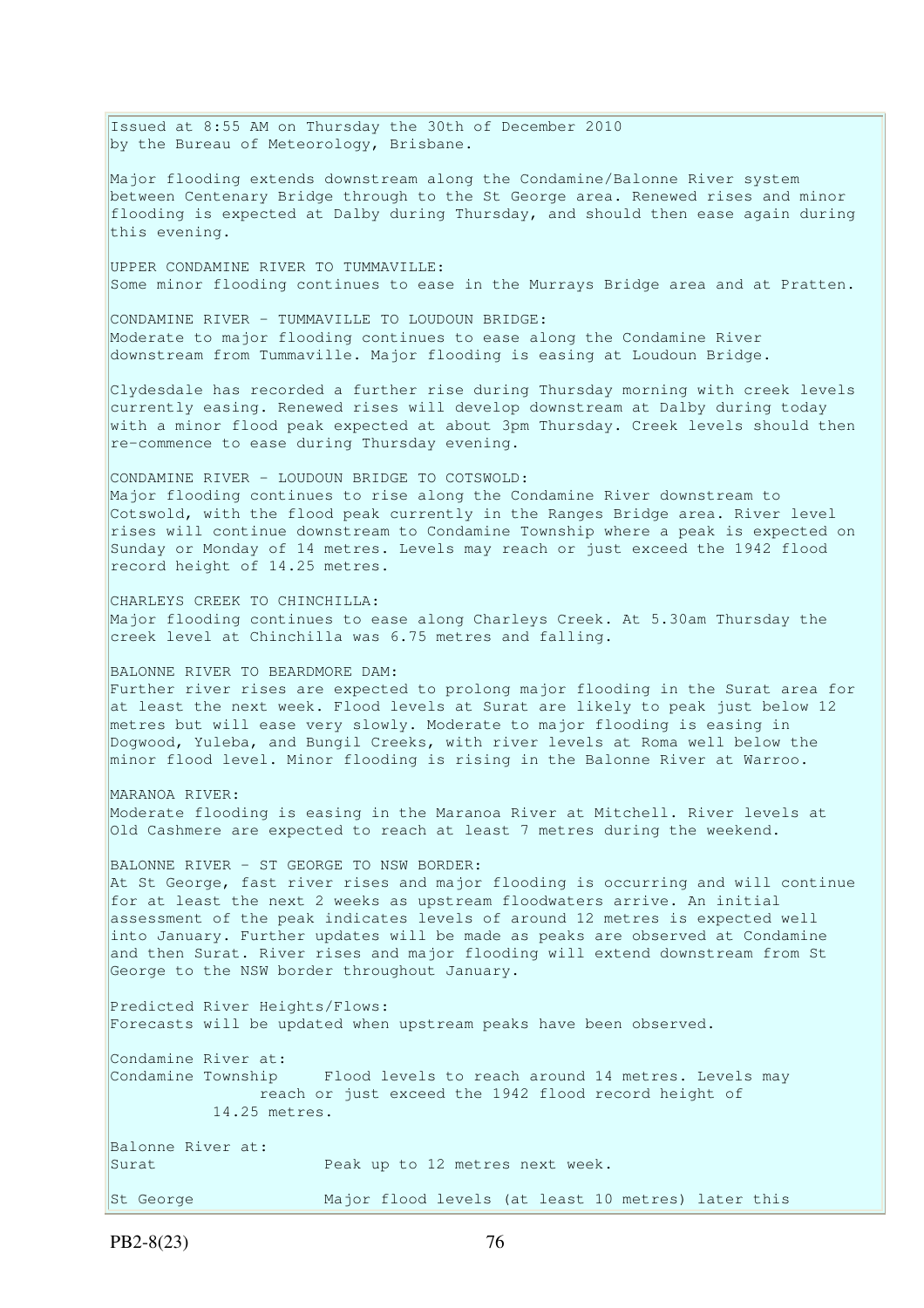week. Predictions will be updated once upstream peaks have been observed. Next Issue: The next warning will be issued at about 8:30pm Thursday. Latest River Heights: Condamine R at Elbow Valley # 2.18m steady 08:08 AM THU 30/12/10 Condamine R at Murrays Br  $\#$  4.1m falling  $0.08:50$  AM THU 30/12/10 Condamine R @ Warwick(Scots Col.) \* 2.05m falling 08:00 AM THU 30/12/10 Glengallan Ck near Backwater Ck # 1.4m steady 08:51 AM THU 30/12/10 Condamine R at Pratten \* NA Condamine R at Tummaville  $*$  8.78m falling  $08:00$  AM THU 30/12/10 Condamine R at Centenary Br 7.1m falling slowly 05:00 AM THU 30/12/10 North Condamine R at Lone Pine \* 4.34m falling 06:00 AM THU 30/12/10 Oakey Ck at Fairview \* 3.5m falling 08:00 AM THU 30/12/10 Condamine R at Loudoun Br  $*$  7.7m falling 08:00 AM THU 30/12/10 Myall Ck at Dalby # 0.79m falling 07:12 AM THU 30/12/10 Condamine R at Warra-Kogan Rd Br 14.99m falling slowly 07:30 AM THU 30/12/10 Condamine R at Chinchilla Weir HW \* NA Condamine R at Chinchilla \* 6.75m falling slowly 05:30 AM THU 30/12/10<br>
Condamine R at Condamine 13.2m rising slowly 09:00 AM WED 29/12/10<br>
Condamine R at Cotswold \* 15.25m rising 08:10 AM THU 30/12/10 Condamine R at Condamine 13.2m rising slowly 09:00 AM WED 29/12/10 Condamine R at Cotswold  $*$  15.25m rising 08:10 AM THU 30/12/10 Balonne R at Warkon 11.59m rising slowly 06:00 AM THU 30/12/10 Yuleba Ck at Yuleba Forestry \* 8.04m falling 08:00 AM THU 30/12/10 Balonne R at Surat \* 11.28m rising 08:10 AM THU 30/12/10 Bungil Ck at Roma  $4\,\mathrm{m}$  falling  $04:00$  PM WED 29/12/10 Balonne R at Weribone \* 12.05m rising 08:20 AM THU 30/12/10 Maranoa R at Old Cashmere \* 5.29m rising 08:10 AM THU 30/12/10 Balonne R at St George \* 8.25m steady 08:20 AM THU 30/12/10 Balonne R at Whyenbah 7.49m falling slowly 09:00 AM WED 29/12/10 Culgoa R at Whyenbah \* 6.23m steady 08:20 AM THU 30/12/10 Balonne R Minor at Dirranbandi 4.95m falling slowly 06:00 AM THU 30/12/10 Narran R at Dirranbandi-Hebel Rd \* 4.72m steady 08:00 AM THU 30/12/10 Ballandool R at Hebel-Bollon Rd \* 3.24m steady 08:00 AM THU 30/12/10 Bokhara R at Hebel \* 1.46m steady 08:00 AM THU 30/12/10 \*,# denotes automatic station. Warnings and River Height Bulletins are available at http://www.bom.gov.au/qld/flood/ . Flood Warnings are also available on telephone 1300 659 219 at a low call cost of 27.5 cents, more from mobile, public and satellite phones.

TO::BOM619

IDQ20825

Australian Government Bureau of Meteorology Queensland

FLOOD WARNING FOR THE CONDAMINE AND BALONNE RIVERS Issued at 2:43 PM on Thursday the 30th of December 2010 by the Bureau of Meteorology, Brisbane.

Major flooding extends downstream along the Condamine and Balonne River system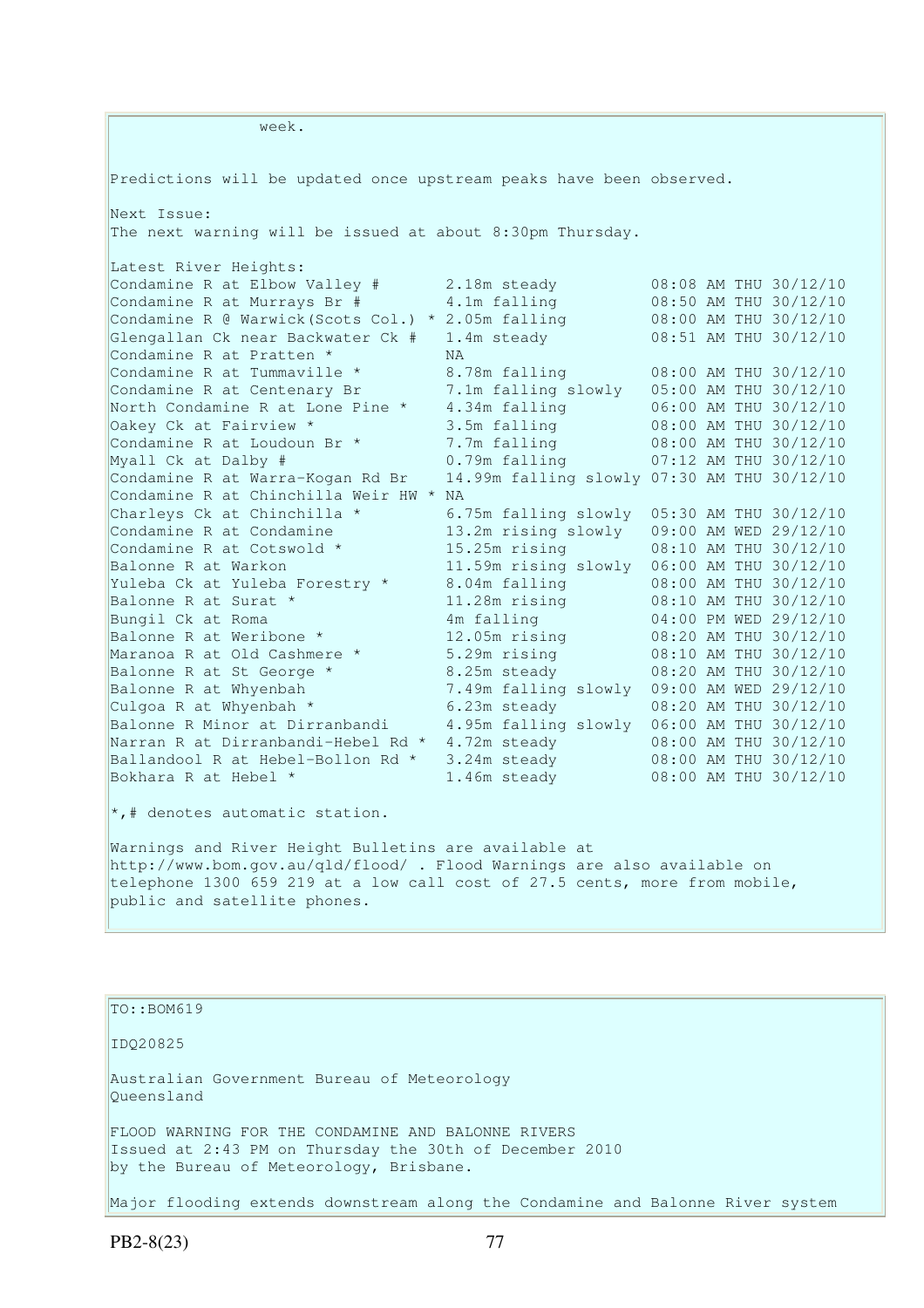between Cecil Plains through to the St George area. CONDAMINE RIVER - TUMMAVILLE TO LOUDOUN BRIDGE: Moderate to major flooding continues to ease along the Condamine River downstream from Tummaville. Major flooding is easing at Loudoun Bridge. CONDAMINE RIVER - LOUDOUN BRIDGE TO COTSWOLD: Major flooding continues to rise along the Condamine River from Loudon Bridge to Cotswold. The flood peak is currently situated between the Ranges Bridge and Warra Kogan Road area. At 9am Thursday, the river level at Condamine Township had already reached the 1942 flood record height of 14.25 metres. Further slow rises will continue at Condamine Township as upstream floodwaters arrive, with river levels expected to reach about 15 metres later this weekend. CHARLEYS CREEK TO CHINCHILLA: Major flooding continues to ease along Charleys Creek, where at 9am Thursday the creek level at Chinchilla was 6.5 metres and falling. BALONNE RIVER TO BEARDMORE DAM: Major flooding continues to rise along the Balonne River, with flood levels at Surat likely to peak at about 12 metres during this weekend and remain high during next week. Moderate to major flooding is easing in Dogwood, Yuleba, and Bungil Creeks, with creek levels at Roma well below the minor flood level. Minor flooding is rising in the Balonne River at Warroo. MARANOA RIVER: Moderate flooding is easing in the Maranoa River at Mitchell. River levels at Old Cashmere are expected to reach at least 7 metres causing major flooding during the weekend. BALONNE RIVER - ST GEORGE TO NSW BORDER: At St George, river rises and major flooding are occurring and will continue for at least the next 2 weeks as upstream floodwaters arrive. An initial assessment of the peak indicates levels of around 12 metres is expected well into January. Further updates will be made as peaks are observed at Condamine and then Surat. River rises and major flooding will extend downstream from St George to the NSW border throughout January. Predicted River Heights/Flows: Condamine River at: Condamine Township Major flood levels have reached the 1942 flood record height of 14.25 metres. Major flood peak to reach about 15 metres later this weekend. Balonne River at: Surat Peak up to 12 metres next week. St George The Reach 10 metres (major) later this week and continue rising. Predictions will be updated once upstream peaks have been observed. Next Issue: The next warning will be issued at about 8:30pm Thursday. Latest River Heights:<br>Condamine R at Killarnev # Condamine R at Killarney # 0m steady 12:46 PM THU 30/12/10 Condamine R at Elbow Valley # 2.03m steady 02:08 PM THU 30/12/10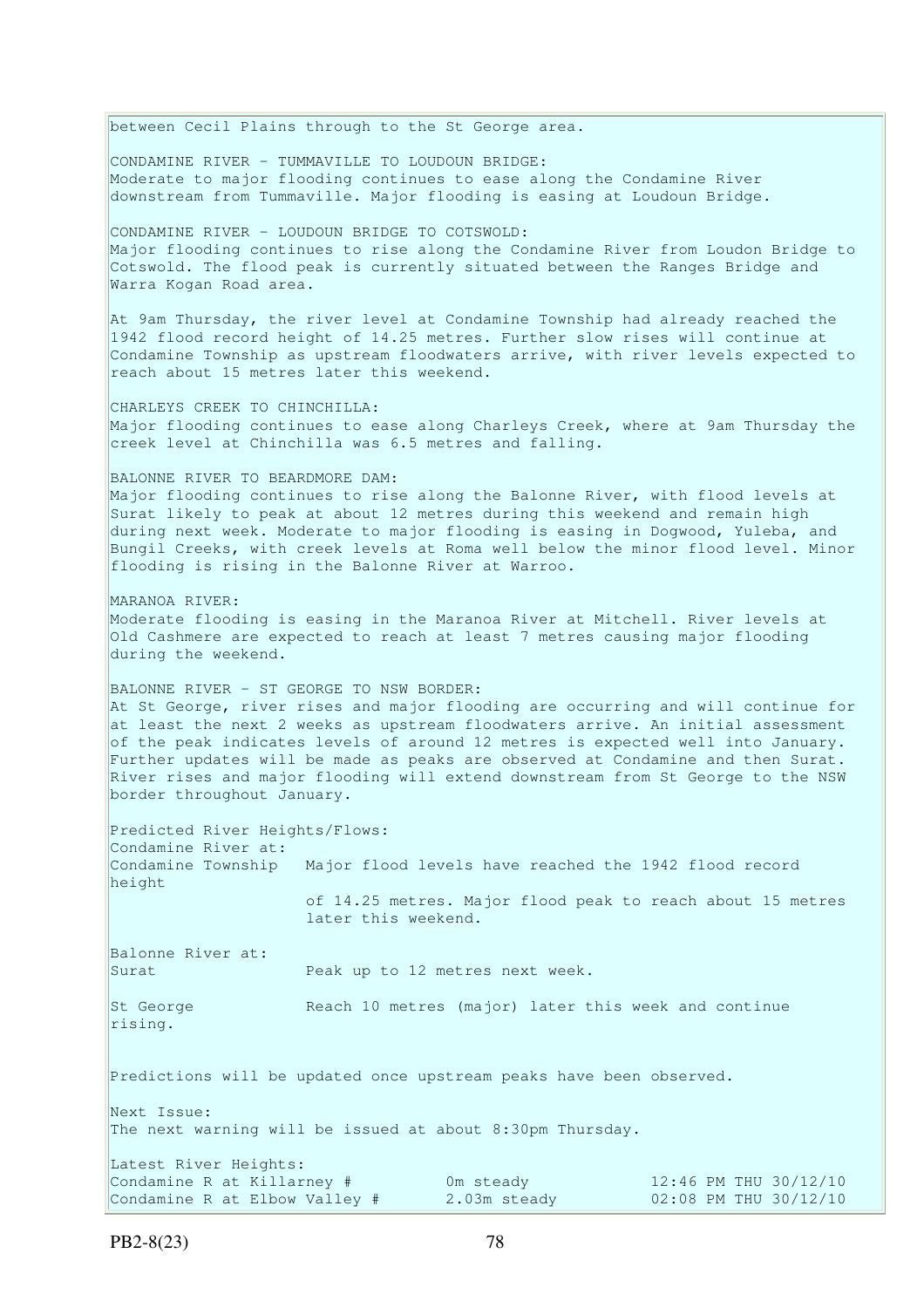| Condamine R at Murrays Br #                        | 3.75m falling                               |  | 02:36 PM THU 30/12/10 |
|----------------------------------------------------|---------------------------------------------|--|-----------------------|
| Condamine R @ Warwick (Scots Col.) * 1.93m falling |                                             |  | 01:00 PM THU 30/12/10 |
| Glengallan Ck near Backwater Ck #                  | 1.3m falling                                |  | 02:38 PM THU 30/12/10 |
| Condamine R at Tummaville *                        | 8.31m falling                               |  | 01:00 PM THU 30/12/10 |
| Condamine R at Centenary Br                        | 6.95m falling slowly                        |  | 01:30 PM THU 30/12/10 |
| North Condamine R at Lone Pine *                   | 4.12m falling                               |  | 01:00 PM THU 30/12/10 |
| Oakey Ck at Fairview *                             | 3.24m falling                               |  | 01:00 PM THU 30/12/10 |
| Condamine R at Loudoun Br *                        | 7.59m falling                               |  | 01:00 PM THU 30/12/10 |
| Myall Ck at Dalby #                                | 0.79m steady                                |  | 12:03 PM THU 30/12/10 |
| Condamine R at Warra-Kogan Rd Br                   | 14.99m falling slowly 07:30 AM THU 30/12/10 |  |                       |
| Condamine R at Chinchilla Weir HW * NA             |                                             |  |                       |
| Charleys Ck at Chinchilla *                        | 6.5m falling                                |  | 09:00 AM THU 30/12/10 |
| Condamine R at Condamine                           | 14.25m rising slowly                        |  | 09:00 AM THU 30/12/10 |
| Condamine R at Cotswold *                          | 15.34m rising                               |  | 11:20 AM THU 30/12/10 |
| Balonne R at Warkon                                | 11.63m rising slowly                        |  | 09:00 AM THU 30/12/10 |
| Yuleba Ck at Yuleba Forestry *                     | 7.88m falling                               |  | 11:30 AM THU 30/12/10 |
| Balonne R at Surat *                               | 11.34m rising                               |  | 11:40 AM THU 30/12/10 |
| Bungil Ck at Roma                                  | 3.1m falling                                |  | 12:05 PM THU 30/12/10 |
| Balonne R at Weribone *                            | 12.12m rising                               |  | 11:40 AM THU 30/12/10 |
| Maranoa R at Old Cashmere *                        | 5.4m rising                                 |  | 11:30 AM THU 30/12/10 |
| Balonne R at St George *                           | 8.59m rising                                |  | 11:40 AM THU 30/12/10 |
| Balonne R at Whyenbah                              | 7.35m falling slowly                        |  | 09:00 AM THU 30/12/10 |
| Culgoa R at Whyenbah *                             | 6.23m steady                                |  | 08:20 AM THU 30/12/10 |
| Balonne R Minor at Dirranbandi                     | 4.95m falling slowly                        |  | 06:00 AM THU 30/12/10 |
| Narran R at Dirranbandi-Hebel Rd *                 | 4.72m steady                                |  | 08:00 AM THU 30/12/10 |
| Ballandool R at Hebel-Bollon Rd *                  | 3.24m steady                                |  | 08:00 AM THU 30/12/10 |
| Bokhara R at Hebel *                               | 1.46m steady                                |  | 08:00 AM THU 30/12/10 |
|                                                    |                                             |  |                       |
| $\star$ denotes automatic station.                 |                                             |  |                       |

Warnings and River Height Bulletins are available at http://www.bom.gov.au/qld/flood/ . Flood Warnings are also available on telephone 1300 659 219 at a low call cost of 27.5 cents, more from mobile, public and satellite phones.

# TO::BOM619 IDQ20825 Australian Government Bureau of Meteorology Queensland FLOOD WARNING FOR THE CONDAMINE AND BALONNE RIVERS Issued at 9:00 PM on Thursday the 30th of December 2010 by the Bureau of Meteorology, Brisbane. Major flooding extends downstream along the Condamine and Balonne River system between Cecil Plains through to the St George and Dirranbandi area. CONDAMINE RIVER - TUMMAVILLE TO WARRA-KOGAN ROAD BRIDGE: Moderate to major flooding continues to ease along the Condamine River downstream from Tummaville to the Warra-Kogan Road Bridge. CONDAMINE RIVER - BRIGALOW BRIDGE TO COTSWOLD: The main flood peak is now in the Brigalow Bridge area where record major flood levels have remained steady during Thursday afternoon. Major flooding and rises continue downstream to Condamine Township and Cotswold.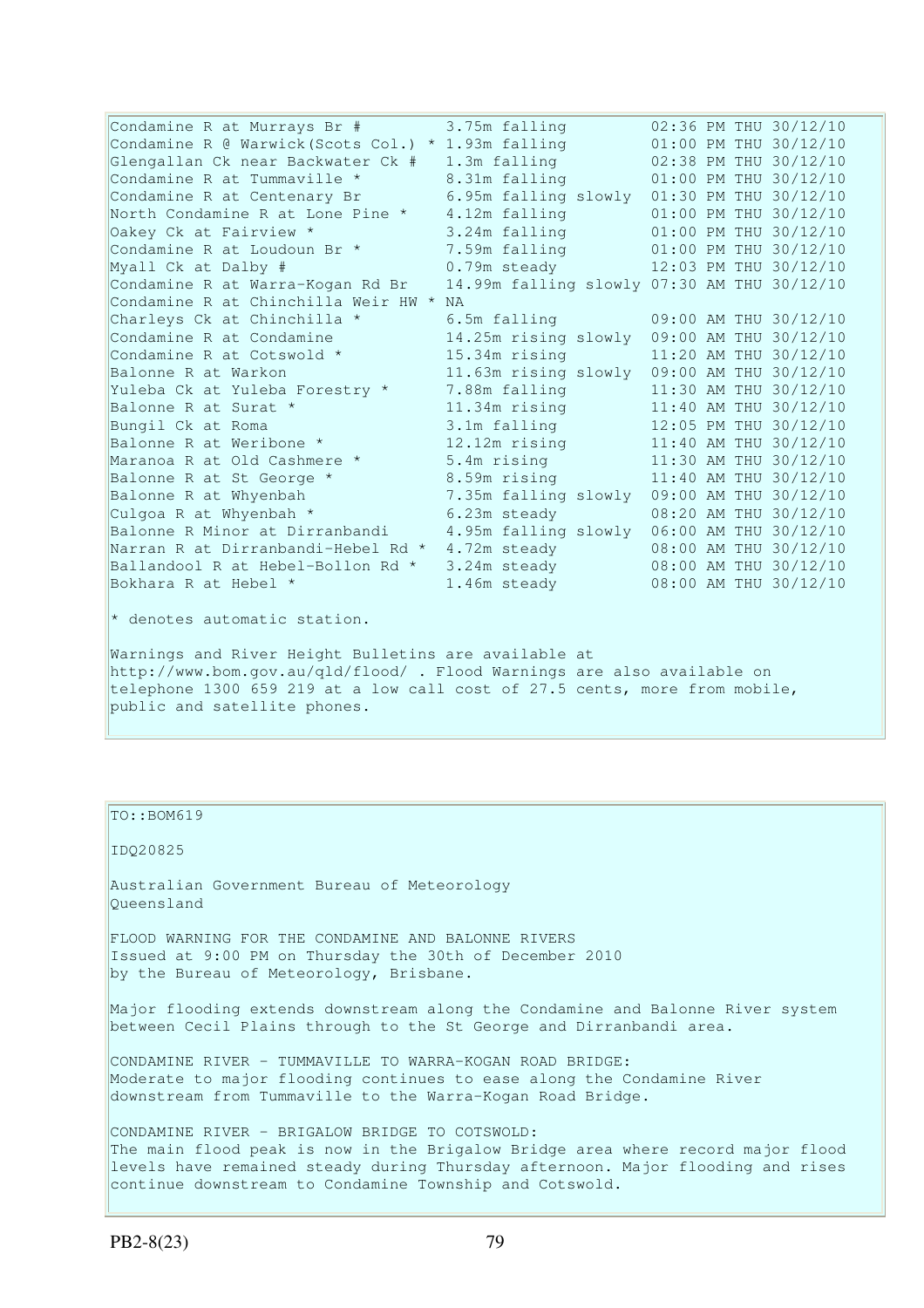At 2.30pm Thursday, the river level at Condamine Township was 14.30 metres and has already exceeded the 1942 flood record height of 14.25 metres. Further rises are expected at Condamine Township with river levels expected to reach, and possibly exceed, 15 metres later this weekend. CHARLEYS CREEK TO CHINCHILLA: Major flooding continues to ease along Charleys Creek, where at 5pm Thursday the creek level at Chinchilla was 6.3 metres and falling. BALONNE RIVER TO BEARDMORE DAM: Major flooding continues to rise along the Balonne River, with flood levels at Surat likely to reach about 12 metres during this weekend and into next week. Moderate to major flooding is easing in Dogwood, Yuleba, and Bungil Creeks, with creek levels at Roma well below the minor flood level. Minor flooding is rising in the Balonne River at Warroo. MARANOA RIVER: Minor flooding is easing in the Maranoa River at Mitchell. River levels at Old Cashmere could reach the 7 metre major flood level during the weekend. BALONNE RIVER - ST GEORGE TO NSW BORDER: At St George, river rises and major flooding will continue for at least the next 2 weeks as upstream floodwaters arrive. An initial assessment of the peak indicates levels of around 12 metres are expected well into January. Further updates will be made as peaks are observed at Condamine and then Surat. River rises and major flooding will extend downstream from St George to the NSW border throughout January. Predicted River Heights/Flows: Condamine River at: Condamine Township Reach about 15 metres (major) later this weekend. Balonne River at: Surat Reach 12 metres during next week. St George Reach 10 metres (major) during the weekend. Further rises to 12 metres expected during the next two weeks. Predictions will be updated once upstream peaks have been observed. Next Issue: The next warning will be issued at about 7:30am Friday. Latest River Heights: Condamine R at Tummaville \*  $7.72$ m falling  $07:00$  PM THU 30/12/10<br>Condamine R at Centenary Br  $6.95$ m steady  $06:00$  PM THU 30/12/10 Condamine R at Centenary Br 6.95m steady 06:00 PM THU 30/12/10 North Condamine R at Lone Pine \* 3.99m falling 05:00 PM THU 30/12/10 Oakey Ck at Fairview \* 2.97m falling 07:00 PM THU 30/12/10<br>
Condamine R at Loudoun Br \* 7.48m falling 06:00 PM THU 30/12/10<br>
Myall Ck at Dalby # 0.99m rising 07:28 PM THU 30/12/10<br>
Condamine R at Manne You Reserve the Cond Condamine R at Loudoun Br  $*$  7.48m falling  $06:00$  PM THU 30/12/10 Myall Ck at Dalby # 0.99m rising 07:28 PM THU 30/12/10 Condamine R at Warra-Kogan Rd Br 14.99m falling slowly 07:30 AM THU 30/12/10  $\begin{array}{ccc}\n\text{Condamine} & \text{R at Condamine} \\
\text{Condamine R at Contswold *} & 14.3\text{m steady} & 03:30 \text{ PM THU} & 30/12/10 \\
\text{Condamine R at Cotswold *} & 15.5\text{m rising} & 05:00 \text{ PM THU} & 30/12/10\n\end{array}$ Condamine R at Cotswold  $*$  15.5m rising 05:00 PM THU 30/12/10 Balonne R at Warkon 11.63m rising slowly 09:00 AM THU 30/12/10 Yuleba Ck at Yuleba Forestry \* 7.52m falling 05:40 PM THU 30/12/10 Balonne R at Surat \* 11.38m rising 05:40 PM THU 30/12/10 Balonne R at Weribone \* 12.24m rising 05:20 PM THU 30/12/10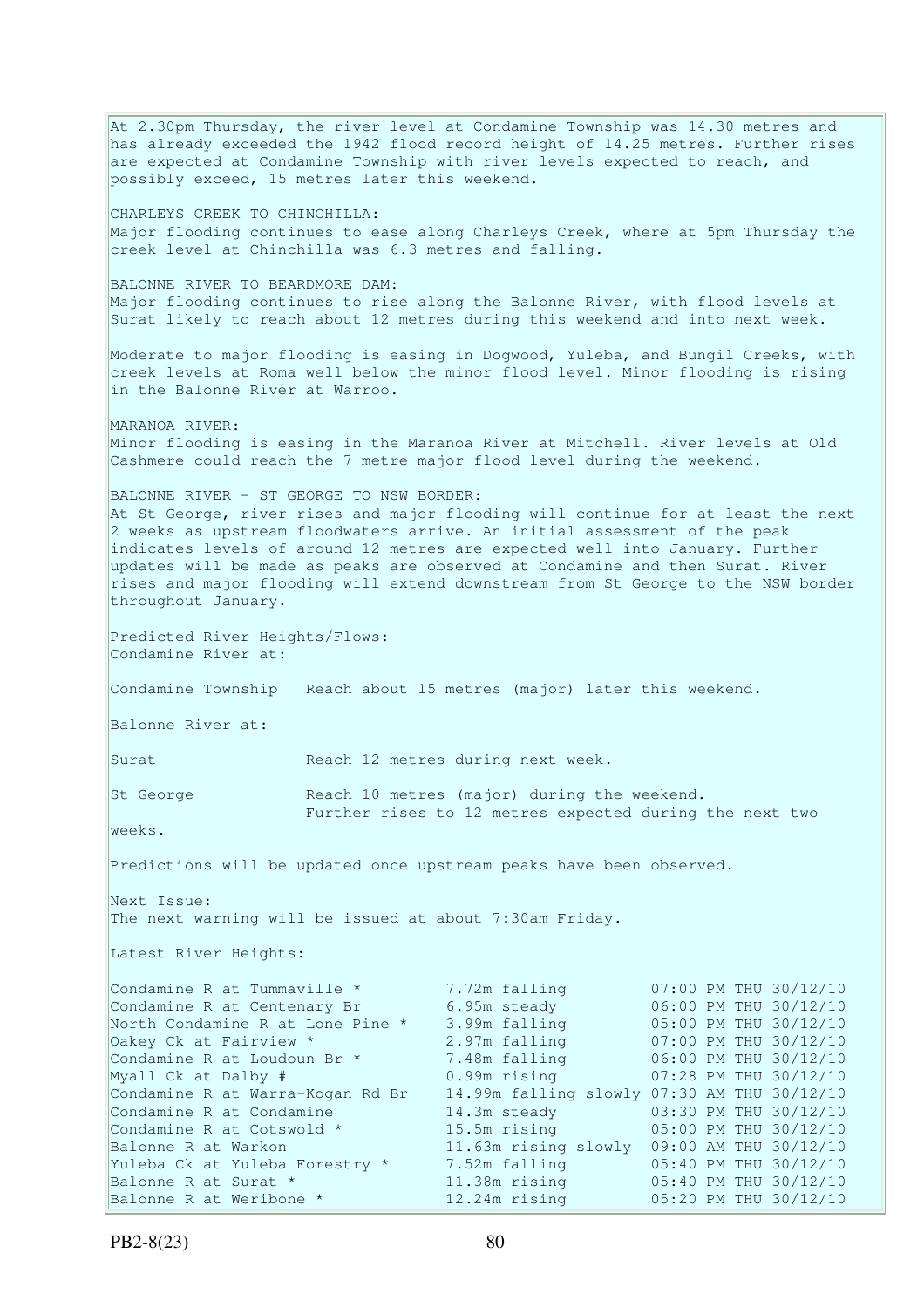| Maranoa R at Old Cashmere *                                                                                                    | 5.58m rising                               | 05:20 PM THU 30/12/10                      |  |
|--------------------------------------------------------------------------------------------------------------------------------|--------------------------------------------|--------------------------------------------|--|
| Balonne R at St George *                                                                                                       | 8.96m rising                               | 05:30 PM THU 30/12/10                      |  |
| Balonne R at Whyenbah                                                                                                          | 7.35m falling slowly 09:00 AM THU 30/12/10 |                                            |  |
| Culgoa R at Whyenbah *                                                                                                         | 6.21m steady                               | 04:00 PM THU 30/12/10                      |  |
| Balonne R Minor at Dirranbandi                                                                                                 |                                            | 4.95m falling slowly 06:00 AM THU 30/12/10 |  |
| Narran R at Dirranbandi-Hebel Rd *                                                                                             | 4.72m steady                               | 03:00 PM THU 30/12/10                      |  |
| Ballandool R at Hebel-Bollon Rd *                                                                                              | 3.25m steady                               | 04:00 PM THU 30/12/10                      |  |
| Bokhara R at Hebel *                                                                                                           | 1.46m steady                               | 04:00 PM THU 30/12/10                      |  |
| $\star$ automatic station                                                                                                      |                                            |                                            |  |
| Warnings and River Height Bulletins are available at<br>http://www.bom.gov.au/gld/flood/. Flood Warnings are also available on |                                            |                                            |  |

telephone 1300 659 219 at a low call cost of 27.5 cents, more from mobile, public and satellite phones.

TO::BOM619

#### IDQ20825

Australian Government Bureau of Meteorology Queensland

FLOOD WARNING FOR THE CONDAMINE AND BALONNE RIVERS Issued at 7:55 AM on Friday the 31st of December 2010 by the Bureau of Meteorology, Brisbane.

Major flooding extends downstream along the Condamine and Balonne River system between the Loudoun Bridge through to the St George and Dirranbandi area.

CONDAMINE RIVER - TUMMAVILLE TO WARRA-KOGAN ROAD BRIDGE: Moderate to major flooding continues to ease along the Condamine River downstream from Tummaville to the Warra-Kogan Road Bridge.

CONDAMINE RIVER - BRIGALOW BRIDGE TO COTSWOLD: The main flood peak (which is highest on record) is now in the Chinchilla Weir area with further small rises possible with a peak expected during Friday afternoon. Major flooding and rises continue downstream to Condamine Township and Cotswold.

The river level at Condamine Township at 6am was 14.65m and has already exceeded the 1942 flood record height of 14.25 metres. Further rises are expected at Condamine Township with river levels expected to reach, and possibly exceed, 15 metres later this weekend.

CHARLEYS CREEK TO CHINCHILLA: Major flooding continues to ease along Charleys Creek, where at 5pm Thursday the creek level at Chinchilla was 6.3 metres and falling.

BALONNE RIVER TO BEARDMORE DAM: Major flooding continues to rise along the Balonne River. Flood levels at Surat will exceed 12 metres during the weekend with further rises. Surat could possibly reach near the March 2010 flood level of 12.4 metres by next Thursday 6th January 2011.

Minor to moderate flooding is easing in Dogwood, Yuleba, and Bungil Creeks, with creek levels at Roma well below the minor flood level. Major flooding is rising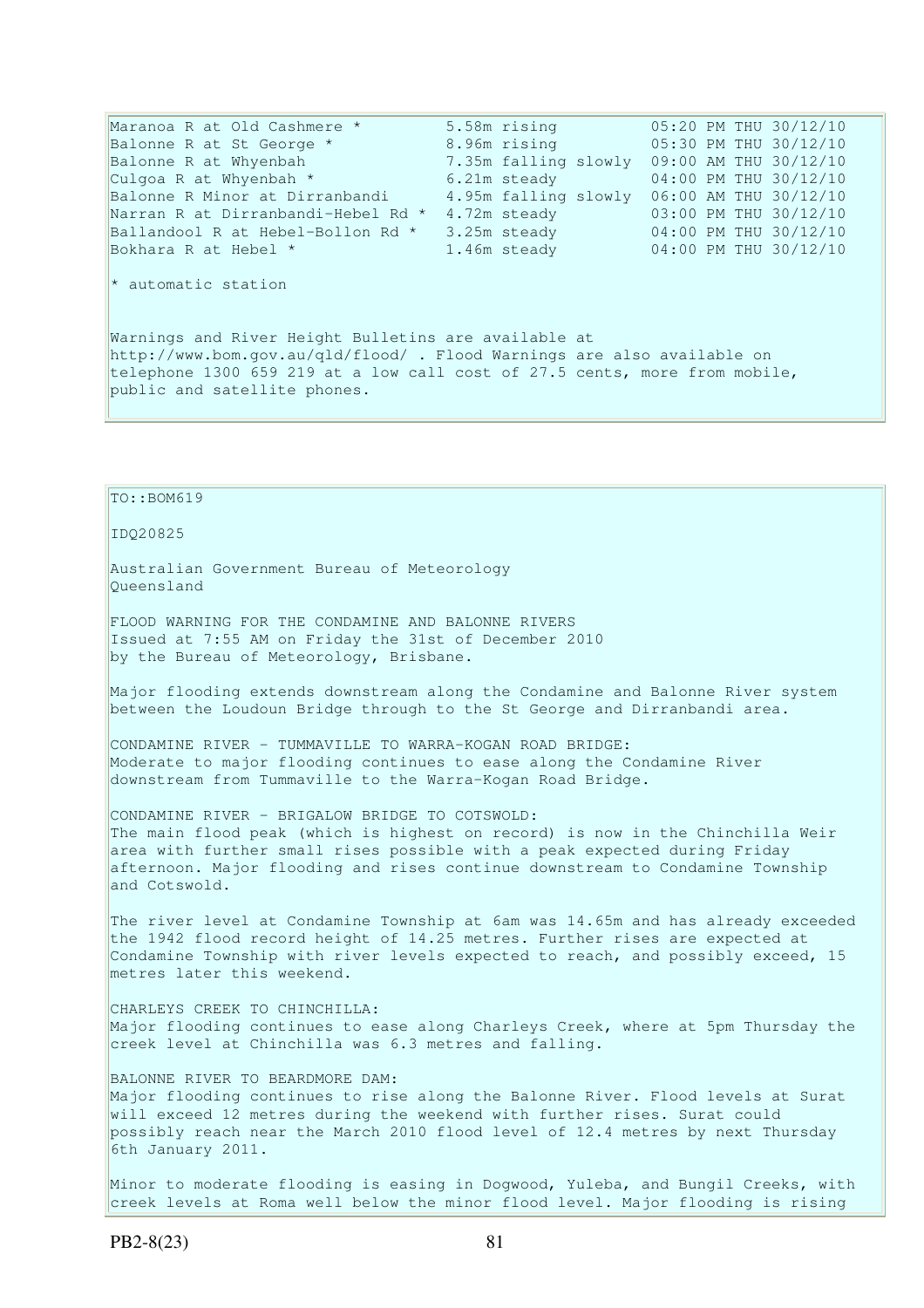in the Balonne River between Weribone and Warroo. MARANOA RIVER: Moderate to major flood levels extend downstream from Mitchell between Springfield and Old Cashmere. River levels at Old Cashmere could reach the 7 metre major flood level during the weekend. BALONNE RIVER - ST GEORGE TO NSW BORDER: At St George, river rises and major flooding will continue for at least the next 2 weeks as upstream floodwaters arrive. An initial assessment of the peak indicates levels of around 12 metres are expected well into January. Further updates will be made as peaks are observed at Condamine and then Surat. River rises and major flooding will extend downstream from St George to the NSW border throughout January. Predicted River Heights/Flows: Condamine River at: Condamine Township Reach about 15 metres (major) later this weekend. Balonne River at: Surat Exceed 12 metres during the weekend. Possibly reach near the March 2010 flood level of 12.4 metres by Thursday 6th. St George Reach 10 metres (major) during this weekend. Further rises to 12 metres expected during next two weeks. Predictions will be updated once upstream peaks have been observed. Next Issue: The next warning will be issued at about 1pm Friday. Latest River Heights: Condamine R at Tummaville  $*$  6.88m falling  $05:00$  AM FRI 31/12/10 Condamine R at Centenary Br 6.85m falling slowly 05:00 AM FRI 31/12/10 North Condamine R at Lone Pine \* 3.67m falling 05:00 AM FRI 31/12/10 Oakey Ck at Fairview \* 2.51m falling 06:00 AM FRI 31/12/10 Condamine R at Loudoun Br  $*$  7.21m falling  $05:00$  AM FRI 31/12/10 Myall Ck at Dalby # 0.89m steady 06:03 AM FRI 31/12/10 Condamine R at Warra-Kogan Rd Br 14.99m falling slowly 07:30 AM THU 30/12/10 Condamine R at Condamine  $\textdegree$  14.65m rising  $\textdegree$  06:00 AM FRI 31/12/10 Condamine R at Cotswold  $*$  15.81m rising 05:20 AM FRI 31/12/10 Balonne R at Warkon 11.89m rising slowly 06:00 AM FRI 31/12/10<br>Yuleba Ck at Yuleba Forestry \* 5.91m falling 05:40 AM FRI 31/12/10 5.91m falling  $05:40$  AM FRI 31/12/10 Balonne R at Surat \* 11.51m rising 05:40 AM FRI 31/12/10 Bungil Ck at Roma 3.10m falling 12:05 PM THU 30/12/10 Bungii CK at Roma<br>Balonne R at Weribone \* 12.42m rising 05:40 AM FRI 31/12/10<br>Maranoa R at Old Cashmere \* 5.92m rising 05:30 AM FRI 31/12/10 Maranoa R at Old Cashmere \* 5.92m rising 05:30 AM FRI 31/12/10 Balonne R at St George \* 9.32m rising 05:30 AM FRI 31/12/10 Balonne R at Whyenbah 7.35m falling slowly 09:00 AM THU 30/12/10 Culgoa R at Whyenbah  $*$  6.23m rising 05:40 AM FRI 31/12/10 Balonne R Minor at Dirranbandi 4.85m falling slowly 06:00 AM FRI 31/12/10 Narran R at Dirranbandi-Hebel Rd \* 4.72m steady 03:00 PM THU 30/12/10 Ballandool R at Hebel-Bollon Rd \* 3.26m steady 04:00 AM FRI 31/12/10 Bokhara R at Hebel \* 1.48m rising slowly 04:00 AM FRI 31/12/10 ^ unconfirmed report \* from automatic station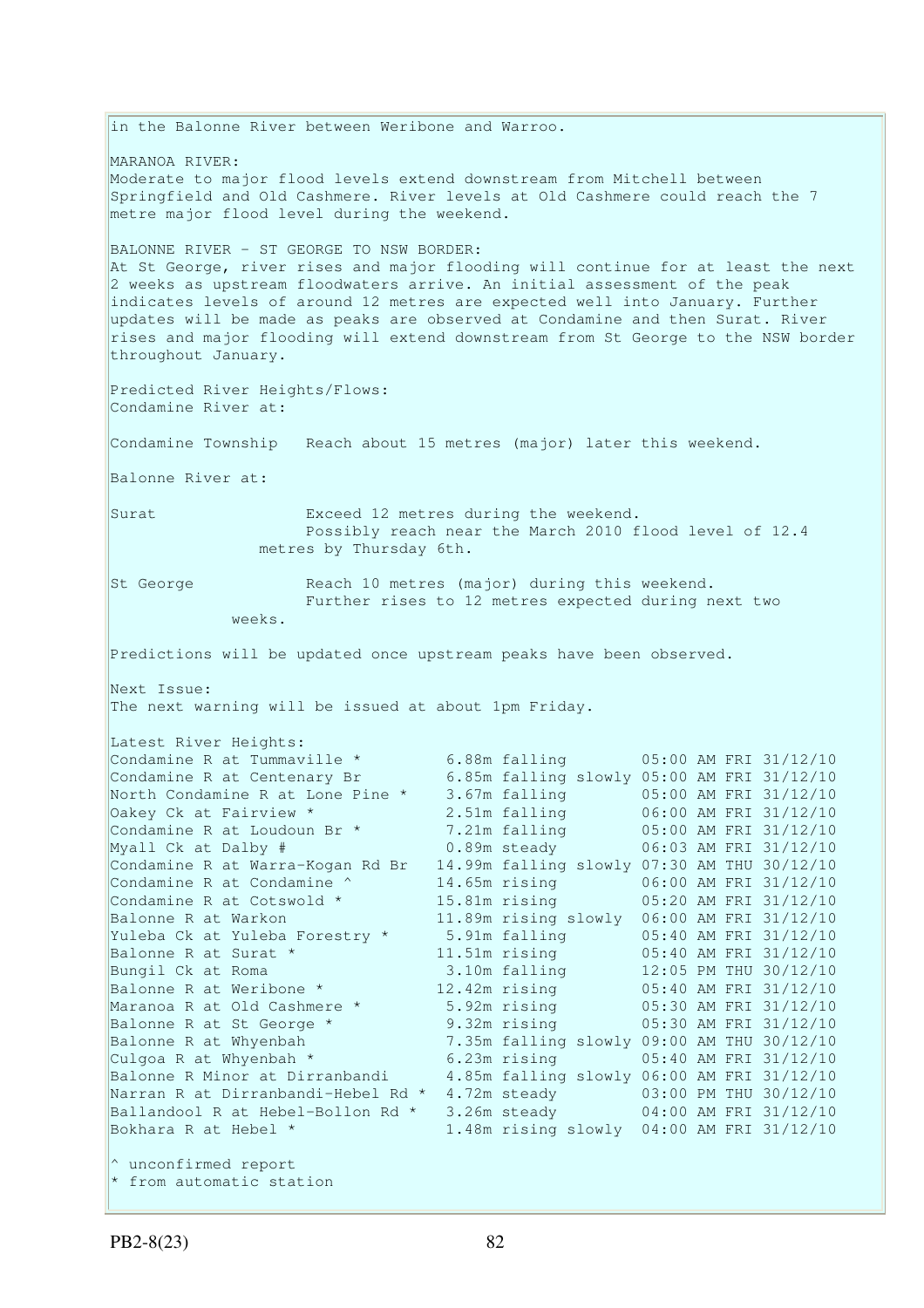Warnings and River Height Bulletins are available at http://www.bom.gov.au/qld/flood/ . Flood Warnings are also available on telephone 1300 659 219 at a low call cost of 27.5 cents, more from mobile, public and satellite phones.

TO::BOM619

IDQ20825

Australian Government Bureau of Meteorology Queensland

FLOOD WARNING FOR THE CONDAMINE AND BALONNE RIVERS Issued at 12:50 PM on Friday the 31st of December 2010 by the Bureau of Meteorology, Brisbane.

Major flooding extends downstream along the Condamine and Balonne River system between the Loudoun Bridge through to the St George and Dirranbandi area.

CONDAMINE RIVER - TUMMAVILLE TO WARRA-KOGAN ROAD BRIDGE: Moderate to major flooding continues to ease along the Condamine River downstream from Tummaville to the Warra-Kogan Road Bridge.

CONDAMINE RIVER - BRIGALOW BRIDGE TO COTSWOLD: The main flood peak (which is highest on record) is currently downstream of the Chinchilla Weir area. At 6am Friday, a major flood peak was recorded to 15.37 metres at Chinchilla Weir. Major flooding and rises continue downstream to Condamine Township and Cotswold.

The river level at Condamine Township at 9am was 14.7m and rising slowly. Further rises are expected at Condamine Township with river levels expected to reach, and possibly exceed, 15 metres during this weekend.

CHARLEYS CREEK TO CHINCHILLA: Major flooding continues to ease along Charleys Creek, where at 8am Friday the creek level at Chinchilla was 6.13 metres and falling.

BALONNE RIVER TO BEARDMORE DAM: Major flooding continues to rise along the Balonne River. Flood levels at Surat will exceed 12 metres during the weekend with further rises. Surat could possibly reach near the March 2010 flood level of 12.4 metres by next Thursday 6th January 2011.

Minor to moderate flooding is easing in Dogwood, Yuleba, and Bungil Creeks, with creek levels at Roma well below the minor flood level. Major flooding is rising in the Balonne River between Weribone and Warroo.

MARANOA RIVER: Moderate to major flood levels extend downstream from Mitchell between Woodlands and Old Cashmere. River levels at Old Cashmere could reach near the 7 metre major flood level during the weekend.

BALONNE RIVER - ST GEORGE TO NSW BORDER: At St George, river rises and major flooding will continue for at least the next 2 weeks as upstream floodwaters arrive. An initial assessment of the peak indicates levels of around 12 metres are expected well into January. Further updates will be made as peaks are observed at Condamine and then Surat. River rises and major flooding will extend downstream from St George to the NSW border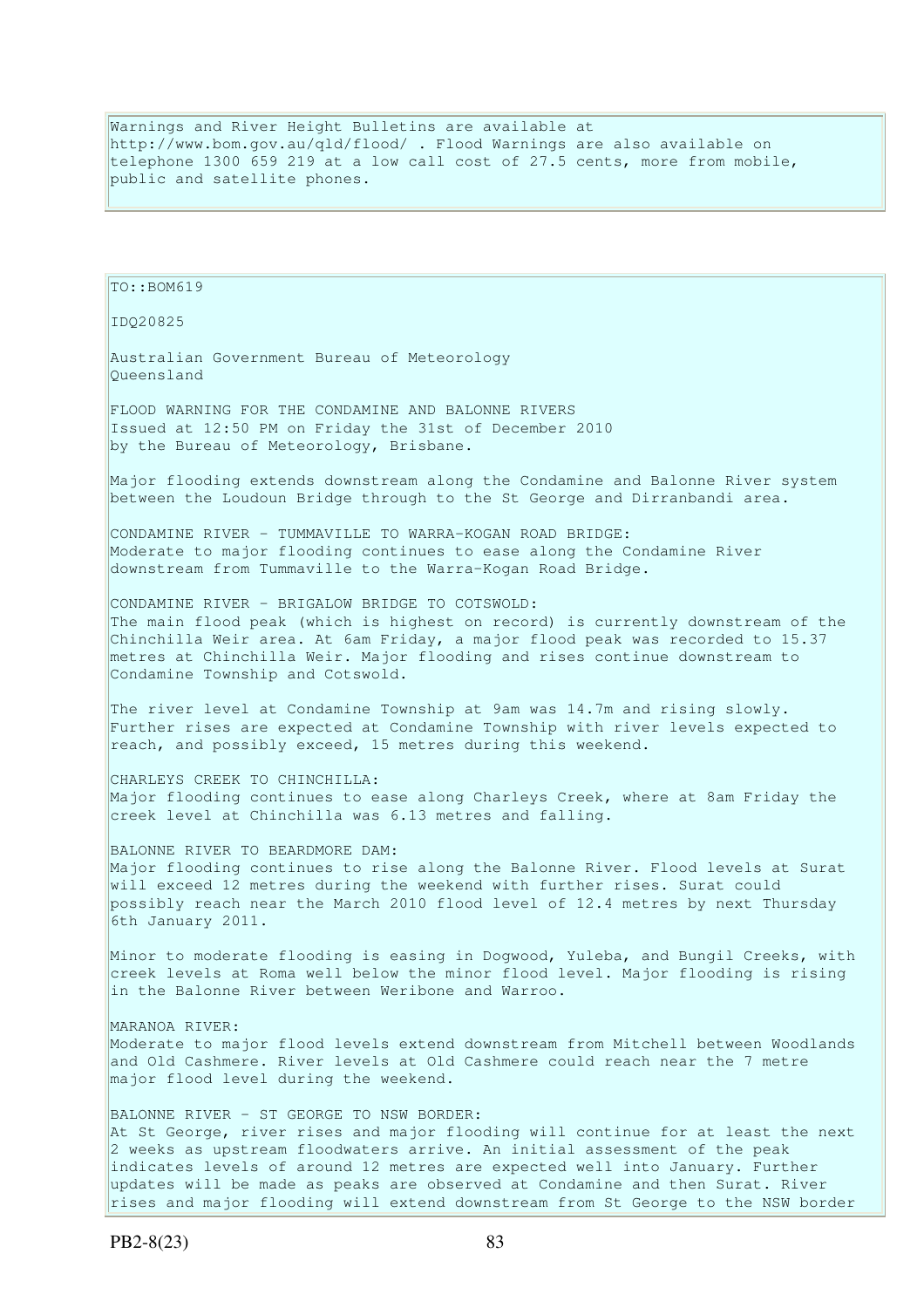throughout January. Predicted River Heights/Flows: Condamine River at: Condamine Township Reach, and possibly exceed, 15 metres (major) during this weekend. Balonne River at: Surat Exceed 12 metres during this weekend. Possibly reach near the March 2010 flood level of 12.4 metres by Thursday 6th January. St George Reach 10 metres (major) during this weekend. Further rises to 12 metres expected during next two weeks. Predictions will be updated once upstream peaks have been observed. Next Issue: The next warning will be issued at about 7pm Friday. Latest River Heights: Condamine R at Tummaville  $*$  6.59m falling 609:00 AM FRI 31/12/10 Condamine R at Centenary Br 6.83m falling slowly 12:00 PM FRI 31/12/10 North Condamine R at Lone Pine \* 3.49m falling 11:00 AM FRI 31/12/10 Condamine R at Loudoun Br  $*$  7.06m falling 11:00 AM FRI 31/12/10 Myall Ck at Dalby # 0.74m steady 12:03 PM FRI 31/12/10 Myall CK at Daiby  $\#$  0.7mm becaus<br>Condamine R at Warra-Kogan Rd Br 14.55m falling slowly 06:00 AM FRI 31/12/10 Condamine R at Chinchilla Weir TW \* 15.25m falling slowly 11:40 AM FRI 31/12/10 Charleys Ck at Chinchilla \*  $\begin{array}{ccc} 6.13 \text{m} \text{ falling slowly} & 08:00 \text{ AM FRI } 31/12/10 \\ 0.001 \text{ M FRI } 31/12/10 & 1.1 \text{ m} \end{array}$ Condamine R at Condamine 14.7m rising slowly 09:00 AM FRI 31/12/10 Condamine R at Cotswold  $*$  15.95m rising 11:30 AM FRI 31/12/10 Balonne R at Warkon 11.89m at peak 09:00 AM FRI 31/12/10 Yuleba Ck at Yuleba Forestry \* 4.76m falling 11:40 AM FRI 31/12/10 Balonne R at Surat \* 11.68m falling 11:40 AM FRI 31/12/10 Balonne R at Weribone \* 12.47m steady 11:20 AM FRI 31/12/10 Balonne R at Weribone \* 11.08m railing 11:40 AM FRI 31/12/10<br>
Maranoa R at Old Cashmere \* 6.07m rising 11:20 AM FRI 31/12/10<br>
Balonne R at St George \* 9.53m rising 11:40 AM FRI 31/12/10 Balonne R at St George \* 9.53m rising 11:40 AM FRI 31/12/10 Balonne R at Whyenbah 7.4m rising 09:00 AM FRI 31/12/10 Culgoa R at Whyenbah  $\star$  6.25m rising 11:10 AM FRI 31/12/10 Balonne R Minor at Dirranbandi 4.85m falling slowly 06:00 AM FRI 31/12/10 Narran R at Dirranbandi-Hebel Rd \* 4.73m steady 08:00 AM FRI 31/12/10 Ballandool R at Hebel-Bollon Rd \* 3.27m steady 09:10 AM FRI 31/12/10 Bokhara R at Hebel \* 1.49m steady 08:00 AM FRI 31/12/10 \*,# denotes automatic station. Warnings and River Height Bulletins are available at http://www.bom.gov.au/qld/flood/ . Flood Warnings are also available on telephone 1300 659 219 at a low call cost of 27.5 cents, more from mobile, public and satellite phones.

TO::BOM619

IDQ20825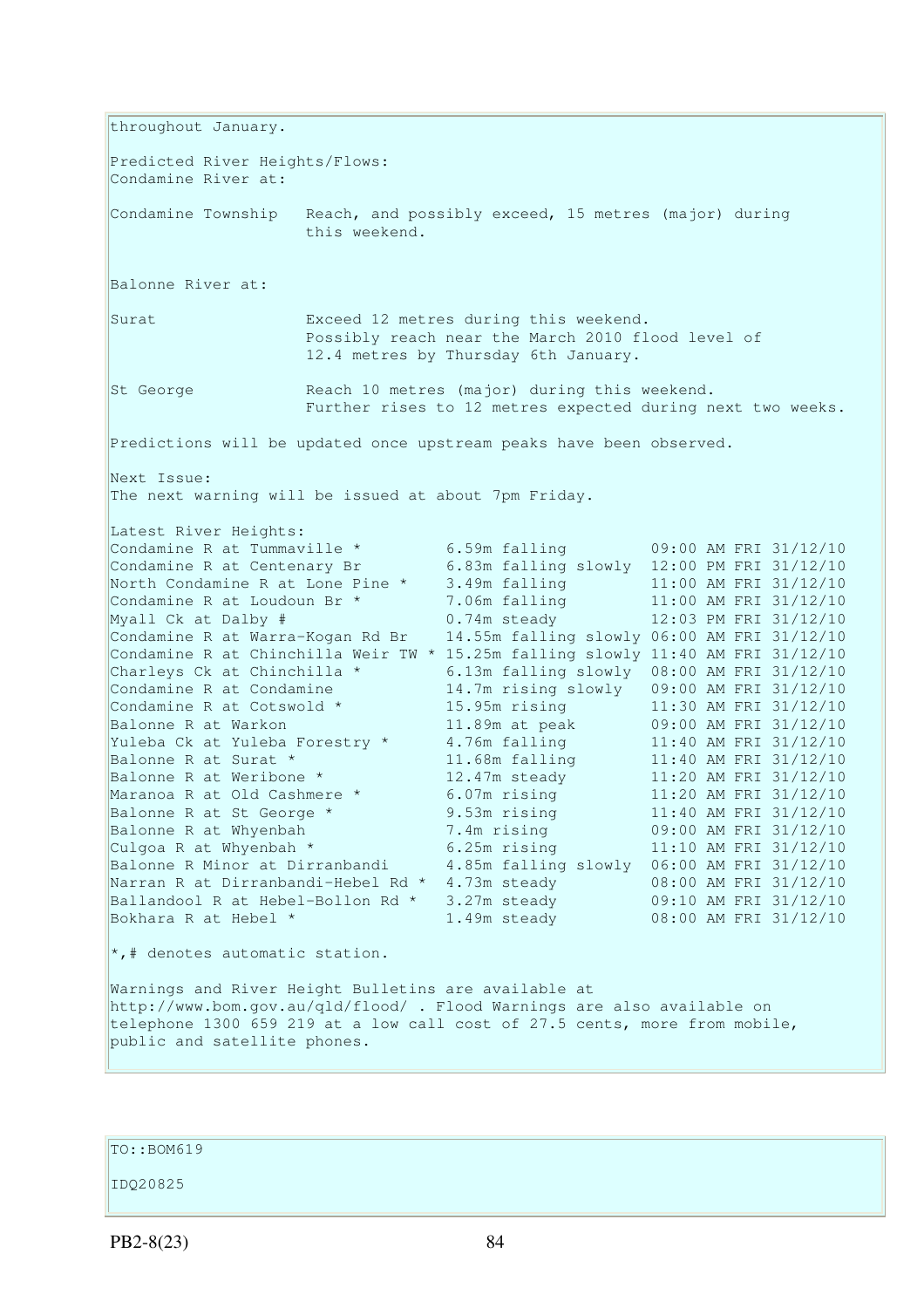Australian Government Bureau of Meteorology Queensland FLOOD WARNING FOR THE CONDAMINE AND BALONNE RIVERS Issued at 7:11 PM on Friday the 31st of December 2010 by the Bureau of Meteorology, Brisbane. Major flooding extends downstream along the Condamine and Balonne River system between Loudoun Bridge through to the St George and Dirranbandi area. The main flood peak is now downstream of Chinchilla Weir and expected to reach Condamine Town during Sunday with record major flooding. CONDAMINE RIVER - TUMMAVILLE TO WARRA-KOGAN ROAD BRIDGE: Moderate to major flooding continues to ease along the Condamine River downstream from Tummaville to the Warra-Kogan Road Bridge. CONDAMINE RIVER - BRIGALOW BRIDGE TO COTSWOLD: The main flood peak is currently downstream of the Chinchilla Weir area. At 6am Friday, a major flood peak was recorded to 15.37 metres at Chinchilla Weir. Major flooding and rises continue downstream to Condamine Township and Cotswold. The river level at Condamine Township at 4pm Friday was 15.1m and rising slowly and is now 0.85 metres higher then the previous record flood of 1942. Further rises are expected at Condamine Township with river levels not expected to peak until Sunday. CHARLEYS CREEK TO CHINCHILLA: Major flooding continues to ease along Charleys Creek, where at midday Friday the creek level at Chinchilla was 6.07 metres and falling slowly. BALONNE RIVER TO BEARDMORE DAM: Major flooding continues to rise along the Balonne River. Flood levels at Surat have exceeded 12 metres with further rises expected. Surat could possibly exceed the March 2010 flood level of 12.4 metres with the peak not expected until Thursday 6th January 2011. Moderate to major flooding is rising in the Balonne River between Weribone and Warroo with the main peak not expected in these areas until the weekend of the 8th of January. MARANOA RIVER: Moderate to major flood levels continue between Woodlands and Old Cashmere. River levels at Old Cashmere could reach near the 7 metre major flood level during the weekend. BALONNE RIVER - ST GEORGE TO NSW BORDER: At St George, river rises and major flooding will continue for at least the next two weeks as upstream floodwaters arrive. An initial assessment of the peak indicates levels of around 12 metres are expected well into January. Further updates will be made as peaks are observed at Condamine and then Surat. River rises and major flooding will extend downstream from St George to the NSW border throughout January. Predicted River Heights/Flows: Condamine River at: Condamine Township Continue rising at record levels. Peak during Sunday. Balonne River at: Surat Exceed the March 2010 flood level of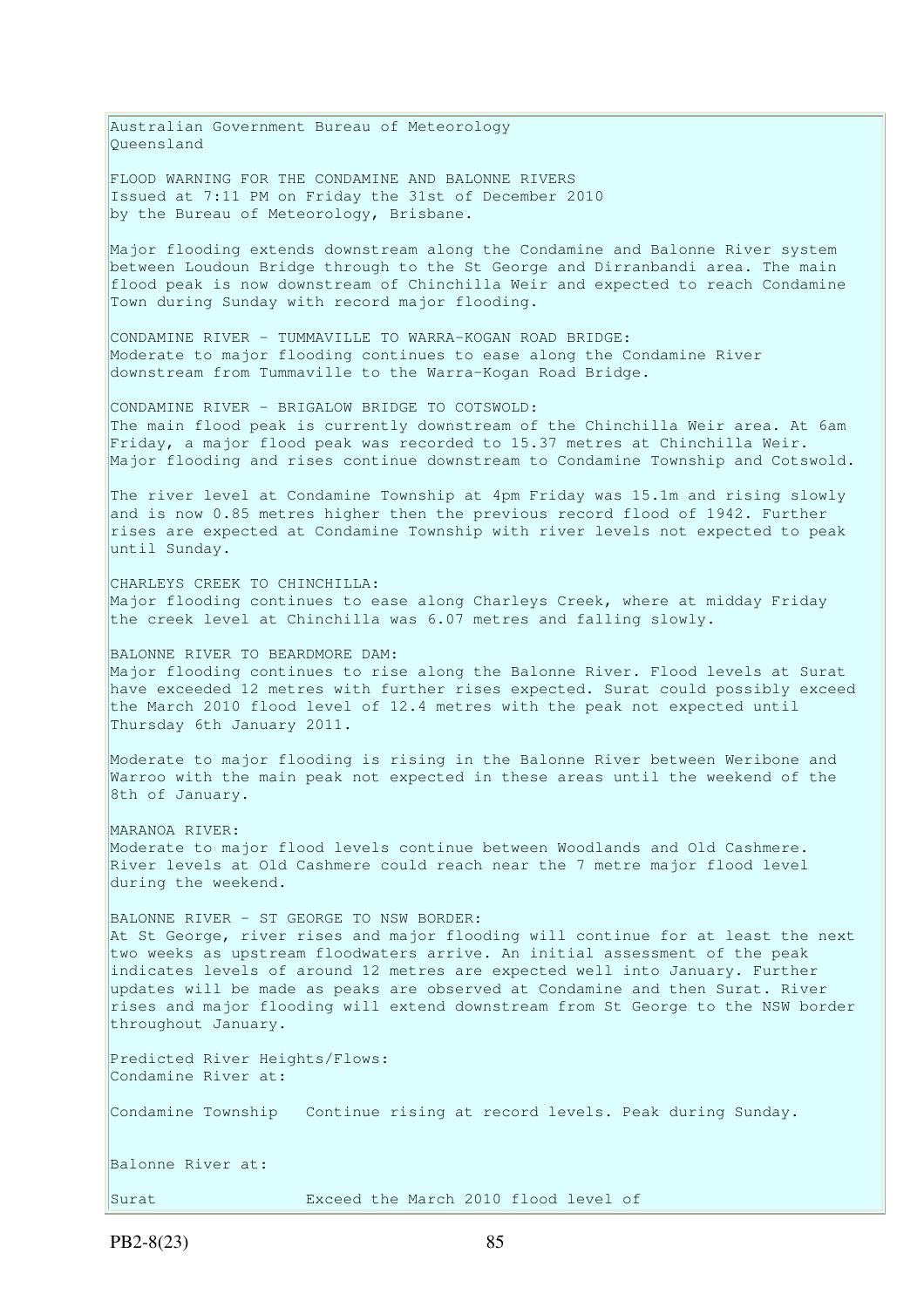12.4 metres by Thursday 6th January. St George Reach 10 metres (major) during this weekend. Rises to 12 metres expected during the next two weeks. Predictions will be updated once upstream peaks have been observed. Next Issue: The next warning will be issued at about 7am Saturday. Latest River Heights: Condamine R at Tummaville  $*$  6.03m falling 05:00 PM FRI 31/12/10 Condamine R at Centenary Br 6.77m falling slowly 05:00 PM FRI 31/12/10<br>
Condamine R at Loudoun Br \* 6.9m falling 05:00 PM FRI 31/12/10 Condamine R at Loudoun Br  $*$  6.9m falling 05:00 PM FRI 31/12/10 Condamine R at Warra-Kogan Rd Br 14.16m falling 06:00 PM FRI 31/12/10 Condamine R at Chinchilla Weir TW \* 15.1m falling 05:40 PM FRI 31/12/10 Charleys Ck at Chinchilla 6.07m falling slowly 12:00 PM FRI 31/12/10<br>Condamine R at Condamine 15.1m rising 03:50 PM FRI 31/12/10 Condamine R at Condamine 15.1m rising 03:50 PM FRI 31/12/10 Condamine R at Cotswold  $*$  16.06m steady 05:00 PM FRI 31/12/10 Balonne R at Warkon 11.89m at peak 09:00 AM FRI 31/12/10 Yuleba Ck at Yuleba Forestry \* 3.73m falling 05:40 PM FRI 31/12/10 Balonne R at Surat \* 11.81m rising 05:40 PM FRI 31/12/10 Balonne R at Surat \* 11.81m rising 05:40 PM FRI 31/12/10<br>Balonne R at Weribone \* 12.52m rising 05:20 PM FRI 31/12/10<br>Maranoa R at Old Cashmere \* 6.18m rising 05:40 PM FRI 31/12/10 Maranoa R at Old Cashmere \* 6.18m rising 05:40 PM FRI 31/12/10<br>Balonne R at St George \* 9.81m rising 05:40 PM FRI 31/12/10 Balonne R at St George \* 9.81m rising<br>Balonne R at Whyenbah 7.4m rising Balonne R at Whyenbah  $\begin{array}{lll} 7.4 \text{m} \text{ rising} & 09:00 \text{ AM FRI} \frac{31}{12}/10 \\ \text{Culgoa R at Whyenbah} & 6.27 \text{m steady} & 04:40 \text{ PM FRI} \frac{31}{12}/10 \\ \text{Balonne R Minor at Dirrahbandi} & 4.84 \text{m steady} & 02:30 \text{ PM FRI} \frac{31}{12}/10 \end{array}$ Culgoa R at Whyenbah  $\star$  6.27m steady 04:40 PM FRI 31/12/10 Balonne R Minor at Dirranbandi 4.84m steady 02:30 PM FRI 31/12/10 Narran R at Dirranbandi-Hebel Rd \* 4.73m steady 03:00 PM FRI 31/12/10 Ballandool R at Hebel-Bollon Rd \*  $3.28$ m steady 04:30 PM FRI 31/12/10 Bokhara R at Hebel \* 1.5m steady 04:00 PM FRI 31/12/10 Warnings and River Height Bulletins are available at http://www.bom.gov.au/qld/flood/ . Flood Warnings are also available on

telephone 1300 659 219 at a low call cost of 27.5 cents, more from mobile, public and satellite phones.

| TO: <b>: BOM619</b>                                                                                                                                                                                                                                                                                          |  |
|--------------------------------------------------------------------------------------------------------------------------------------------------------------------------------------------------------------------------------------------------------------------------------------------------------------|--|
| IDQ20825                                                                                                                                                                                                                                                                                                     |  |
| Australian Government Bureau of Meteorology<br>Oueensland                                                                                                                                                                                                                                                    |  |
| FLOOD WARNING FOR THE CONDAMINE AND BALONNE RIVERS<br>Issued at 7:27 AM on Saturday the 1st of January 2011<br>by the Bureau of Meteorology, Brisbane.                                                                                                                                                       |  |
| Major flooding extends downstream along the Condamine and Balonne River system<br>between Loudoun Bridge through to the St George and Dirranbandi area. The main<br>flood peak is now downstream of Chinchilla Weir and is expected to reach<br>Condamine Township during Sunday with record major flooding. |  |
| CONDAMINE RIVER - TUMMAVILLE TO WARRA-KOGAN ROAD BRIDGE:<br>Moderate to major flooding continues to ease along the Condamine River<br>downstream from the Centenary Bridge to the Warra-Kogan Road Bridge. Minor<br>flooding is easing at Tummaville.                                                        |  |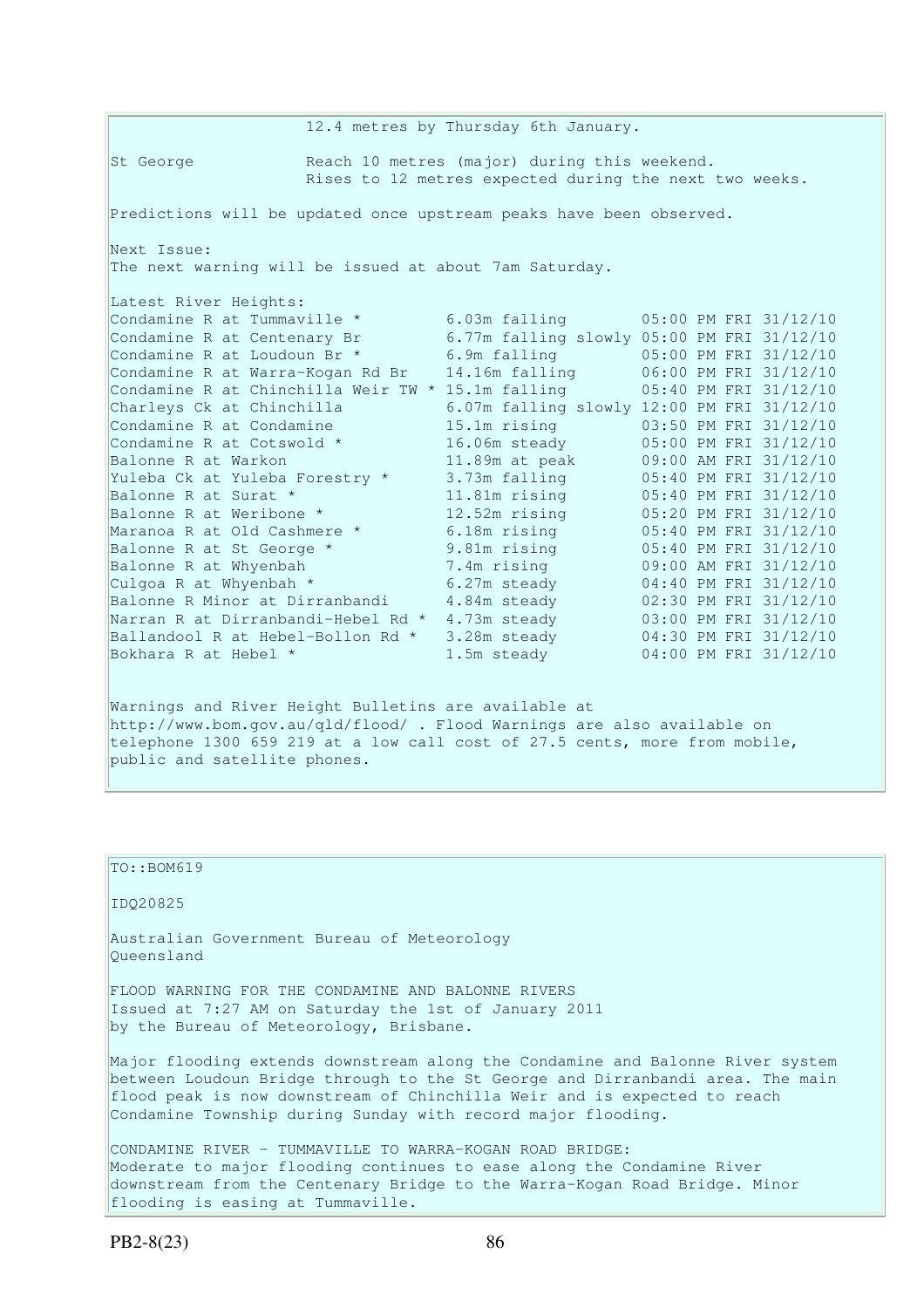CONDAMINE RIVER - BRIGALOW BRIDGE TO COTSWOLD: The main flood peak is currently downstream of the Chinchilla Weir area. Major flooding and rises continue downstream to Condamine Township and the Cotswold area where levels are highest on record. The river level at Condamine Township at 4pm Friday was 15.1m and rising slowly and was 0.85 metres higher then the previous record flood of 1942. Further rises are expected at Condamine Township with river levels not expected to peak until Sunday. CHARLEYS CREEK TO CHINCHILLA: Moderate to major flooding continues to ease along Charleys Creek, where at midday Friday the creek level at Chinchilla was 6.07 metres and falling slowly. Creek levels at Chinchilla are expected to continue to fall slowly. BALONNE RIVER TO BEARDMORE DAM: Major flooding continues to rise along the Balonne River. At 6am Saturday, flood levels at Surat were 12.4 metres and steady. These levels are currently at the March 2010 record flood level. Further rises are expected as upstream floodwaters arrive in the area with a peak not expected until Thursday 6th January 2011. Moderate to major flooding is rising in the Balonne River between Weribone and Warroo with the main peak not expected in these areas until the weekend of the 8th of January. MARANOA RIVER: Moderate flood levels continue between Woodlands and Old Cashmere. River levels at Old Cashmere could reach near the 7 metre major flood level during the weekend. BALONNE RIVER - ST GEORGE TO NSW BORDER: At St George, river rises and major flooding will continue for at least the next two weeks as upstream floodwaters arrive. An initial assessment indicates levels higher than 12 metres. The main peak will not reach the St George area until about mid January. Further updates will be made as peaks are observed at Condamine Township and Surat. River rises and major flooding will continue downstream from St George to the NSW border throughout January. Predicted River Heights/Flows: Condamine River at: Condamine Township Continue rising at record levels. Peak during Sunday. Balonne River at: Surat Exceed March 2010 levels of 12.4 metres. Peak expected by Thursday 6th January. St George An initial assessment indicates levels higher than 12 metres. The main peak will not reach the St George area until about mid January. Predictions will be updated once upstream peaks have been observed. Next Issue: The next warning will be issued at about 1pm Saturday. Latest River Heights: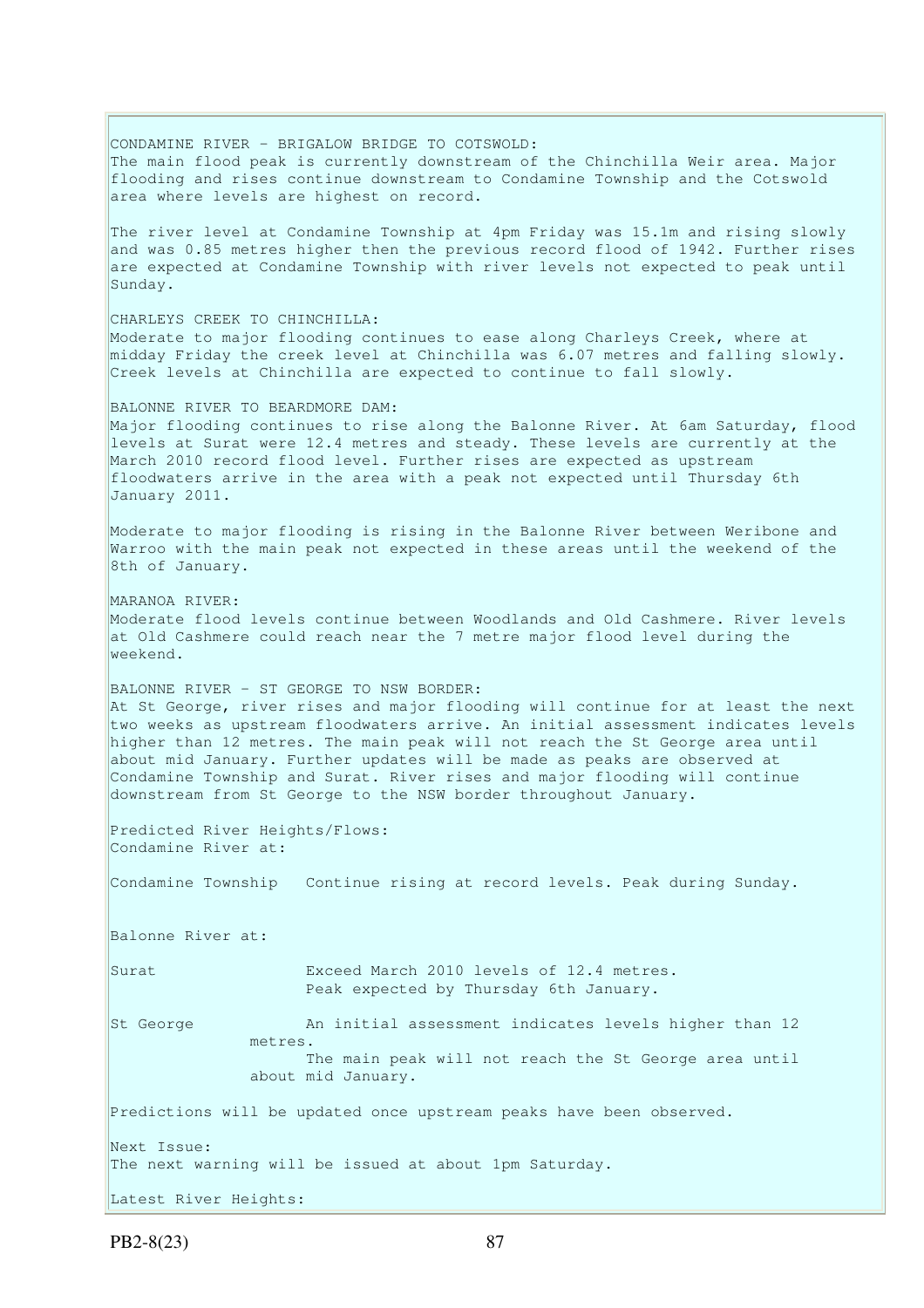| Condamine R at Tummaville *                          | 5.25m falling                              |  | 05:00 AM SAT 01/01/11 |
|------------------------------------------------------|--------------------------------------------|--|-----------------------|
| Condamine R at Centenary Br                          | 6.6m falling slowly 05:30 AM SAT 01/01/11  |  |                       |
| Condamine R at Loudoun Br *                          | 6.57m falling                              |  | 05:00 AM SAT 01/01/11 |
| Condamine R at Warra-Kogan Rd Br                     | 14.16m falling                             |  | 06:00 PM FRI 31/12/10 |
| Condamine R at Chinchilla Weir TW * 14.66m falling   |                                            |  | 05:30 AM SAT 01/01/11 |
| Charleys Ck at Chinchilla                            | 6.07m falling slowly 12:00 PM FRI 31/12/10 |  |                       |
| Condamine R at Condamine                             | 15.1m rising                               |  | 03:50 PM FRI 31/12/10 |
| Condamine R at Cotswold *                            | 16.42m rising                              |  | 05:30 AM SAT 01/01/11 |
| Balonne R at Warkon                                  | 11.89m steady                              |  | 06:00 AM SAT 01/01/11 |
| Balonne R at Surat                                   | 12.4m steady                               |  | 06:00 AM SAT 01/01/11 |
| Balonne R at Weribone *                              | 12.74m rising                              |  | 05:30 AM SAT 01/01/11 |
| Maranoa R at Old Cashmere *                          | 6.42m rising                               |  | 05:40 AM SAT 01/01/11 |
| Balonne R at St George *                             | 10.31m rising                              |  | 05:40 AM SAT 01/01/11 |
| Balonne R at Whyenbah                                | 7.4m rising                                |  | 09:00 AM FRI 31/12/10 |
| Culgoa R at Whyenbah *                               | 6.32m steady                               |  | 05:10 AM SAT 01/01/11 |
| Balonne R Minor at Dirranbandi                       | 4.89m rising                               |  | 06:00 AM SAT 01/01/11 |
| Narran R at Dirranbandi-Hebel Rd *                   | 4.73m steady                               |  | 03:00 PM FRI 31/12/10 |
| Ballandool R at Hebel-Bollon Rd *                    | 3.31m steady                               |  | 04:00 AM SAT 01/01/11 |
| Bokhara R at Hebel *                                 | 1.52m steady                               |  | 04:00 AM SAT 01/01/11 |
| $\star$ ,# from automatic station                    |                                            |  |                       |
| Warnings and River Height Bulletins are available at |                                            |  |                       |

http://www.bom.gov.au/qld/flood/ . Flood Warnings are also available on telephone 1300 659 219 at a low call cost of 27.5 cents, more from mobile, public and satellite phones.

### $To::BOM619$

IDQ20825

Australian Government Bureau of Meteorology Queensland

FLOOD WARNING FOR THE CONDAMINE AND BALONNE RIVERS Issued at 1:10 PM on Saturday the 1st of January 2011 by the Bureau of Meteorology, Brisbane.

Major flooding extends downstream along the Condamine and Balonne River system between Loudoun Bridge through to the St George and Dirranbandi area. The main flood peak is now downstream of Chinchilla Weir and is expected to reach Condamine Township during Sunday with record major flooding.

CONDAMINE RIVER - TUMMAVILLE TO WARRA-KOGAN ROAD BRIDGE: Moderate to major flooding continues to ease along the Condamine River downstream from the Centenary Bridge to the Warra-Kogan Road Bridge. Minor flooding is easing at Tummaville.

CONDAMINE RIVER - BRIGALOW BRIDGE TO COTSWOLD: The main flood peak is currently downstream of the Chinchilla Weir area. Major flooding and rises continue downstream to Condamine Township and the Cotswold area where levels are highest on record.

The river level at Condamine Township at 6:15am Saturday was 15.25m and rising slowly which is about 1 metre higher then the previous record flood of 1942. Further rises are expected at Condamine Township with river levels not expected to peak until Sunday.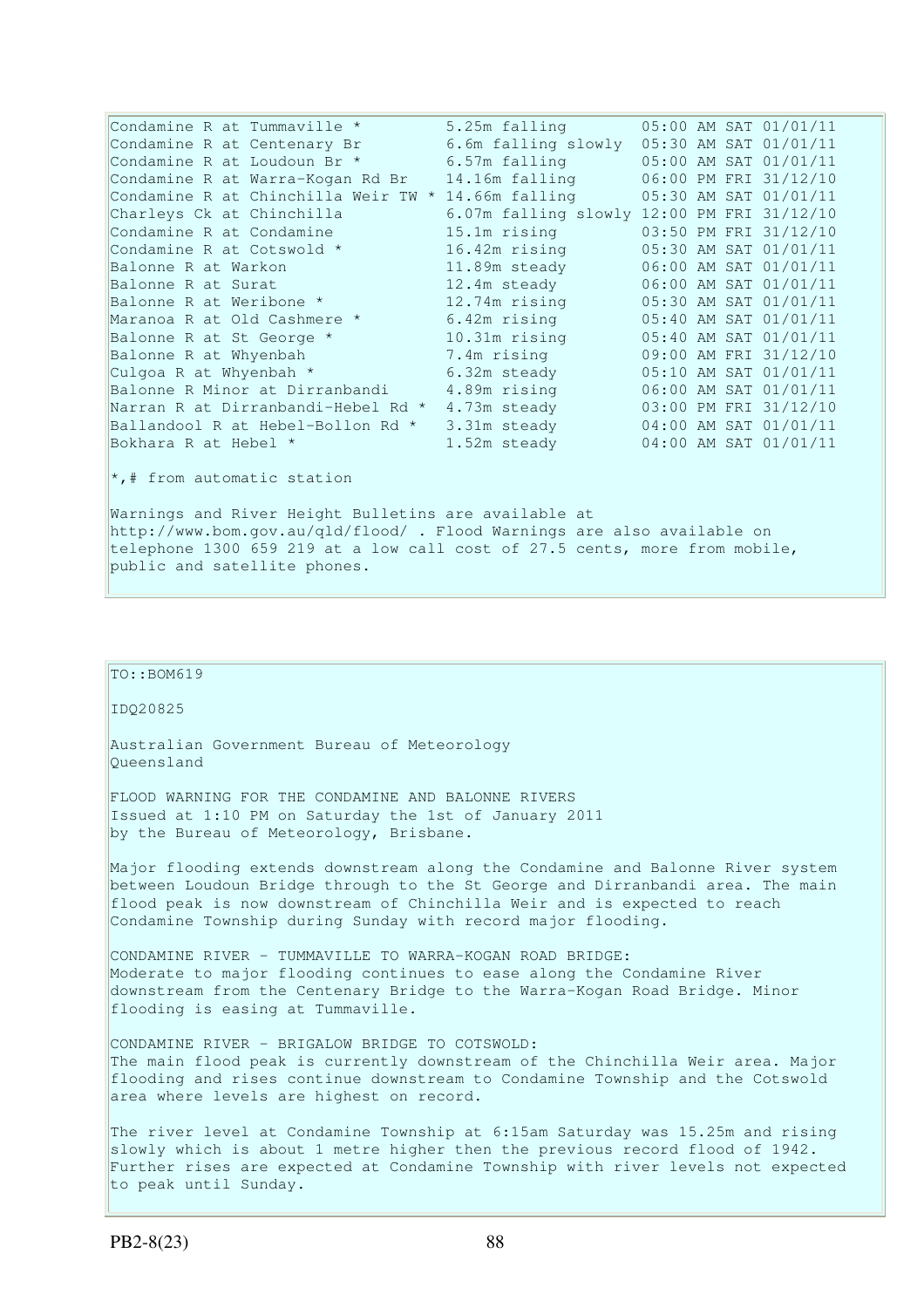CHARLEYS CREEK TO CHINCHILLA: Moderate to major flooding continues to ease along Charleys Creek, where at 6:15am Saturday the creek level at Chinchilla was 5.65 metres and falling slowly. Creek levels at Chinchilla are expected to continue falling slowly into next week. BALONNE RIVER TO BEARDMORE DAM: Major flooding continues to rise along the Balonne River. At 6am Saturday, flood levels at Surat were 12.4 metres and steady. These levels are currently at the March 2010 record flood level. Further rises are expected as upstream floodwaters arrive in the area with a record flood peak expected around Thursday 6th January 2011. Moderate to major flooding is rising in the Balonne River between Weribone and Warroo with the main peak expected in these areas around the weekend of the 8th of January. MARANOA RIVER: Moderate flood levels continue between Woodlands and Old Cashmere. River levels at Old Cashmere could reach near the 7 metre major flood level during the weekend. BALONNE RIVER - ST GEORGE TO NSW BORDER: At St George, river rises and major flooding will continue for at least the next two weeks as upstream floodwaters arrive. An initial assessment indicates levels higher than 12 metres. The main peak will not reach the St George area until about mid January. Further updates will be made as peaks are observed at Condamine Township and Surat. River rises and major flooding will continue downstream from St George to the NSW border throughout January. Predicted River Heights/Flows: Condamine River at: Condamine Township Continue rising at record levels. Peak during Sunday. Balonne River at: Surat Record levels higher than 12.4 metres during this week. Peak expected by Thursday 6th January. St George An initial assessment indicates levels higher than 12 metres. The main peak will not reach the St George area until about mid January. Predictions will be updated once upstream peaks have been observed. Next Issue: The next warning will be issued at about 6pm Saturday. Latest River Heights: Condamine R at Tummaville  $*$  4.81m falling  $11:00$  AM SAT 01/01/11 Condamine R at Centenary Br 6.6m steady 09:30 AM SAT 01/01/11 North Condamine R at Lone Pine \* 2.79m falling 11:00 AM SAT 01/01/11 Oakey Ck at Fairview \* 1.56m falling 11:00 AM SAT 01/01/11 Condamine R at Loudoun Br  $*$  6.41m falling 11:00 AM SAT 01/01/11 Myall Ck at Dalby # 0.59m steady 12:03 PM SAT 01/01/11 Condamine R at Warra-Kogan Rd Br 13.7m falling 06:00 AM SAT 01/01/11 Condamine R at Chinchilla Weir TW  $*$  14.42m steady 11:40 AM SAT 01/01/11 Charleys Ck at Chinchilla 5.65m falling slowly 09:00 AM SAT 01/01/11 Condamine R at Condamine 15.25m rising slowly 06:15 AM SAT 01/01/11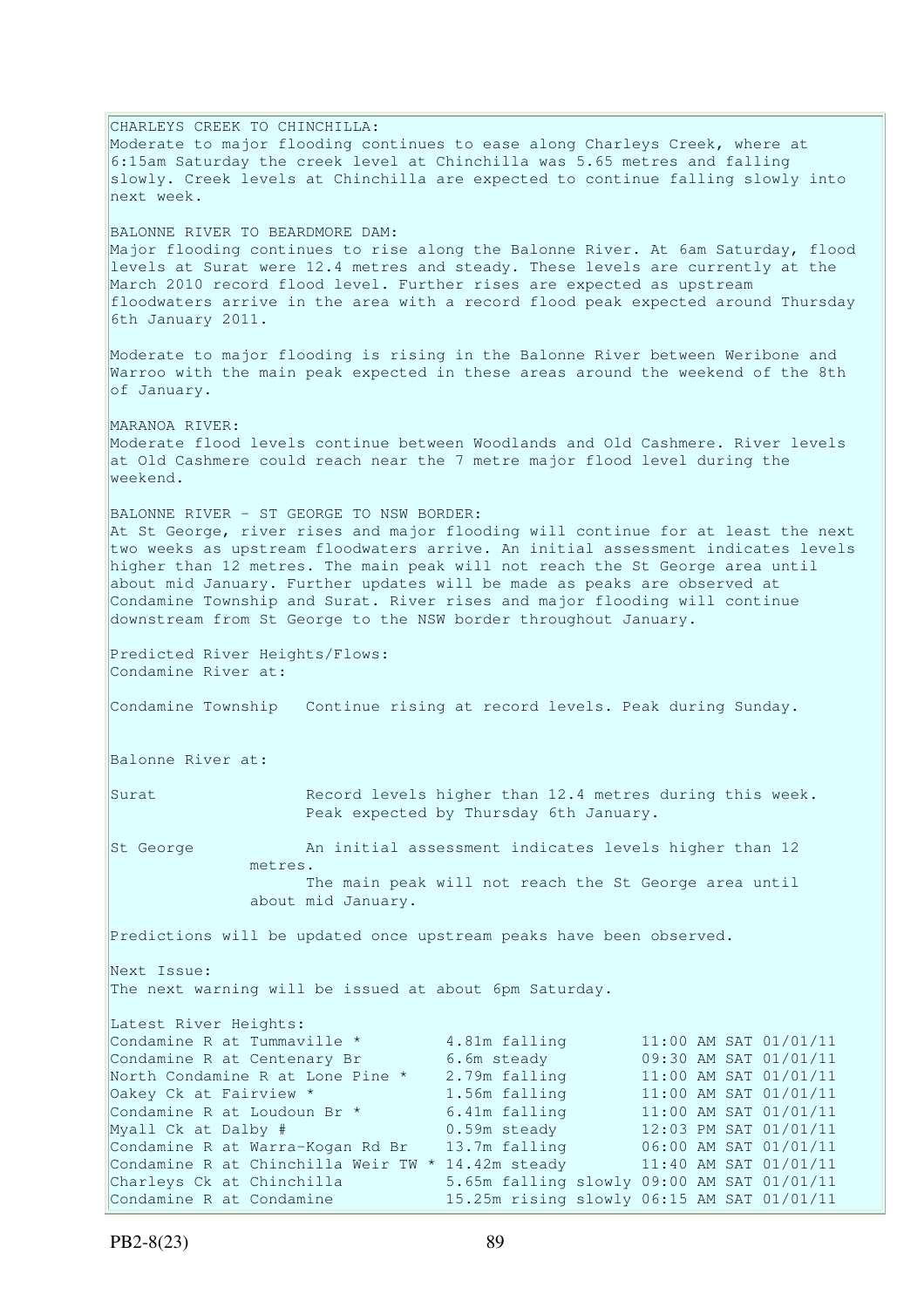| Condamine R at Cotswold *                                                                                  | 16.71m rising  | 11:20 AM SAT 01/01/11               |  |
|------------------------------------------------------------------------------------------------------------|----------------|-------------------------------------|--|
| Balonne R at Warkon                                                                                        | 11.89m steady  | 09:00 AM SAT 01/01/11               |  |
| Yuleba Ck at Yuleba Forestry *                                                                             | 2.66m falling  | 11:40 AM SAT 01/01/11               |  |
| Balonne R at Surat                                                                                         | 12.4m rising   | 06:00 AM SAT 01/01/11               |  |
| Balonne R at Weribone *                                                                                    | 12.89m rising  | 11:20 AM SAT 01/01/11               |  |
| Maranoa R at Old Cashmere *                                                                                | 6.54m rising   | 11:30 AM SAT 01/01/11               |  |
| Balonne R at St George *                                                                                   |                | 10.51m rising 11:40 AM SAT 01/01/11 |  |
| Balonne R at Whyenbah                                                                                      | 7.6m rising    | 09:00 AM SAT 01/01/11               |  |
| Culgoa R at Whyenbah *                                                                                     | $6.35m$ rising | 10:50 AM SAT 01/01/11               |  |
| Balonne R Minor at Dirranbandi                                                                             | 4.89m rising   | 06:00 AM SAT 01/01/11               |  |
| Narran R at Dirranbandi-Hebel Rd *                                                                         | 4.74m steady   | 08:00 AM SAT 01/01/11               |  |
| Ballandool R at Hebel-Bollon Rd *                                                                          | 3.32m steady   | 10:20 AM SAT 01/01/11               |  |
| Bokhara R at Hebel *                                                                                       | 1.53m steady   | 08:40 AM SAT 01/01/11               |  |
| * from automatic station                                                                                   |                |                                     |  |
| Warnings and River Height Bulletins are available at                                                       |                |                                     |  |
| http://www.bom.gov.au/qld/flood/ . Flood Warnings are also available on                                    |                |                                     |  |
| telephone 1300 659 219 at a low call cost of 27.5 cents, more from mobile,<br>public and satellite phones. |                |                                     |  |

 $TO::BOM619$ 

IDQ20825

Australian Government Bureau of Meteorology Queensland

FLOOD WARNING FOR THE CONDAMINE AND BALONNE RIVERS Issued at 6:19 PM on Saturday the 1st of January 2011 by the Bureau of Meteorology, Brisbane.

Major flooding extends downstream along the Condamine and Balonne River system between Loudoun Bridge through to the St George and Dirranbandi area. The main flood peak is now in the Condamine Town area causing record major flooding. This peak should reach the Surat area by Wednesday 5th January with record flood levels expected.

CONDAMINE RIVER - CENTENARY BRIDGE TO WARRA-KOGAN ROAD BRIDGE: Moderate to major flooding continues to ease along the Condamine River downstream from the Centenary Bridge to the Warra-Kogan Road Bridge.

CONDAMINE RIVER - BRIGALOW BRIDGE TO COTSWOLD: The main flood peak is currently approaching the Condamine Town area. The river level at Condamine Township at 2pm Saturday was 15.2m and steady with levels expected to remain steady overnight Saturday.

Rises and record major flooding will extend downstream to Cotswold and Surat during next week.

CHARLEYS CREEK TO CHINCHILLA: Moderate flooding continues to ease along Charleys Creek, where at 5.30pm Saturday the creek level at Chinchilla was 5.4 metres and falling slowly.

BALONNE RIVER TO BEARDMORE DAM: Major flooding continues to rise along the Balonne River. At 2pm Saturday, flood levels at Surat were 12.45 metres and rising at record flood levels. Levels over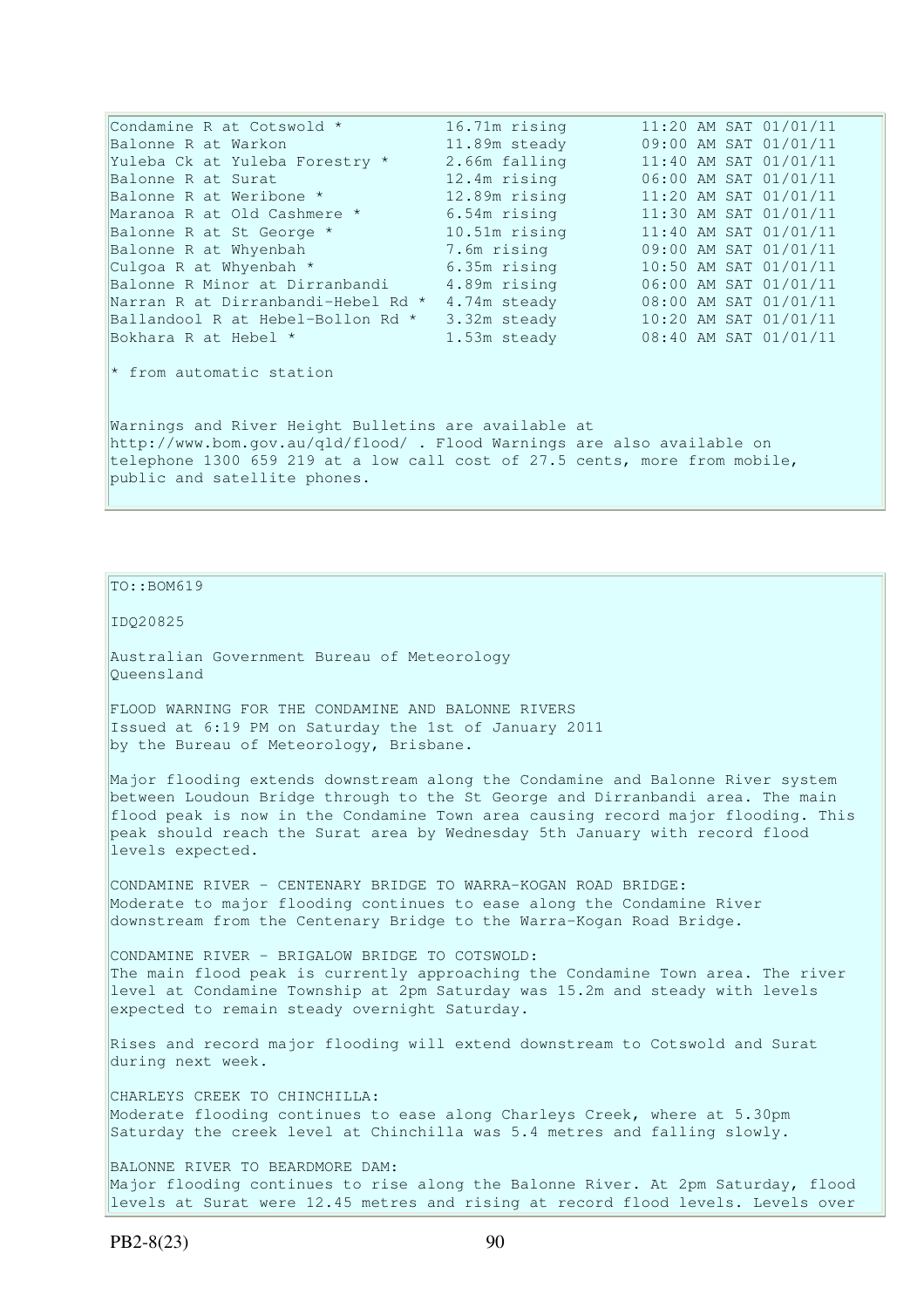13 metres are possible at Surat during next week with the peak not expected until around Wednesday, 5th January 2011. Moderate to major flooding is rising in the Balonne River between Weribone and Warroo with the main peak expected in these areas around the weekend of the 8th of January. MARANOA RIVER: Moderate flood levels continue between Woodlands and Old Cashmere. River levels at Old Cashmere could reach near the 7 metre major flood level during the weekend. BALONNE RIVER - ST GEORGE TO NSW BORDER: At St George, river rises and major flooding will continue for at least the next two weeks as upstream floodwaters arrive. At 3pm Saturday the level at St George was 10.84 metres and rising causing major flooding. Further rises are expected with levels above 12 metres possible late next week and higher levels expected in the second week of January. Further updates will be made as peaks are observed at Condamine Township and Surat. River rises and major flooding will continue downstream from St George to the NSW border throughout January. Predicted River Heights/Flows: Condamine River at: Condamine Township Remain steady overnight. Balonne River at: Surat The Levels over 13 metres are possible with the peak expected by Wednesday 5th January. St George Exceed 12 metres later next week Higher levels in the second week of January. Predictions will be updated once upstream peaks have been observed. Next Issue: The next warning will be issued at about 8am Sunday. Latest River Heights: Condamine R at Centenary Br 6.45m falling slowly 02:45 PM SAT 01/01/11 North Condamine R at Lone Pine \* 2.65m falling 05:00 PM SAT 01/01/11 Oakey Ck at Fairview \* 1.45m falling 05:00 PM SAT 01/01/11 Condamine R at Loudoun Br  $*$  6.27m falling 05:00 PM SAT 01/01/11 Myall Ck at Dalby # 0.59m steady 06:03 PM SAT 01/01/11 Condamine R at Warra-Kogan Rd Br 13.7m falling 06:00 AM SAT 01/01/11 Condamine R at Chinchilla Weir TW  $*$  14.16m falling  $0.5:30$  PM SAT 01/01/11 Charleys Ck at Chinchilla 5.4m falling 05:30 PM SAT 01/01/11 Condamine R at Condamine 15.2m falling slowly 02:00 PM SAT 01/01/11 Condamine R at Cotswold \* 17.05m rising  $05:30$  PM SAT 01/01/11 Balonne R at Warkon 11.89m steady 09:00 AM SAT 01/01/11 Yuleba Ck at Yuleba Forestry \* 2.54m falling 05:20 PM SAT 01/01/11 Balonne R at Surat \* 11.92m falling 05:40 PM SAT 01/01/11 Balonne R at Weribone \* 13.03m steady 05:20 PM SAT 01/01/11 Maranoa R at Old Cashmere \* 6.65m steady 05:10 PM SAT 01/01/11 Balonne R at St George \* 10.67m steady 05:00 PM SAT 01/01/11 Balonne R at Whyenbah 7.6m rising 09:00 AM SAT 01/01/11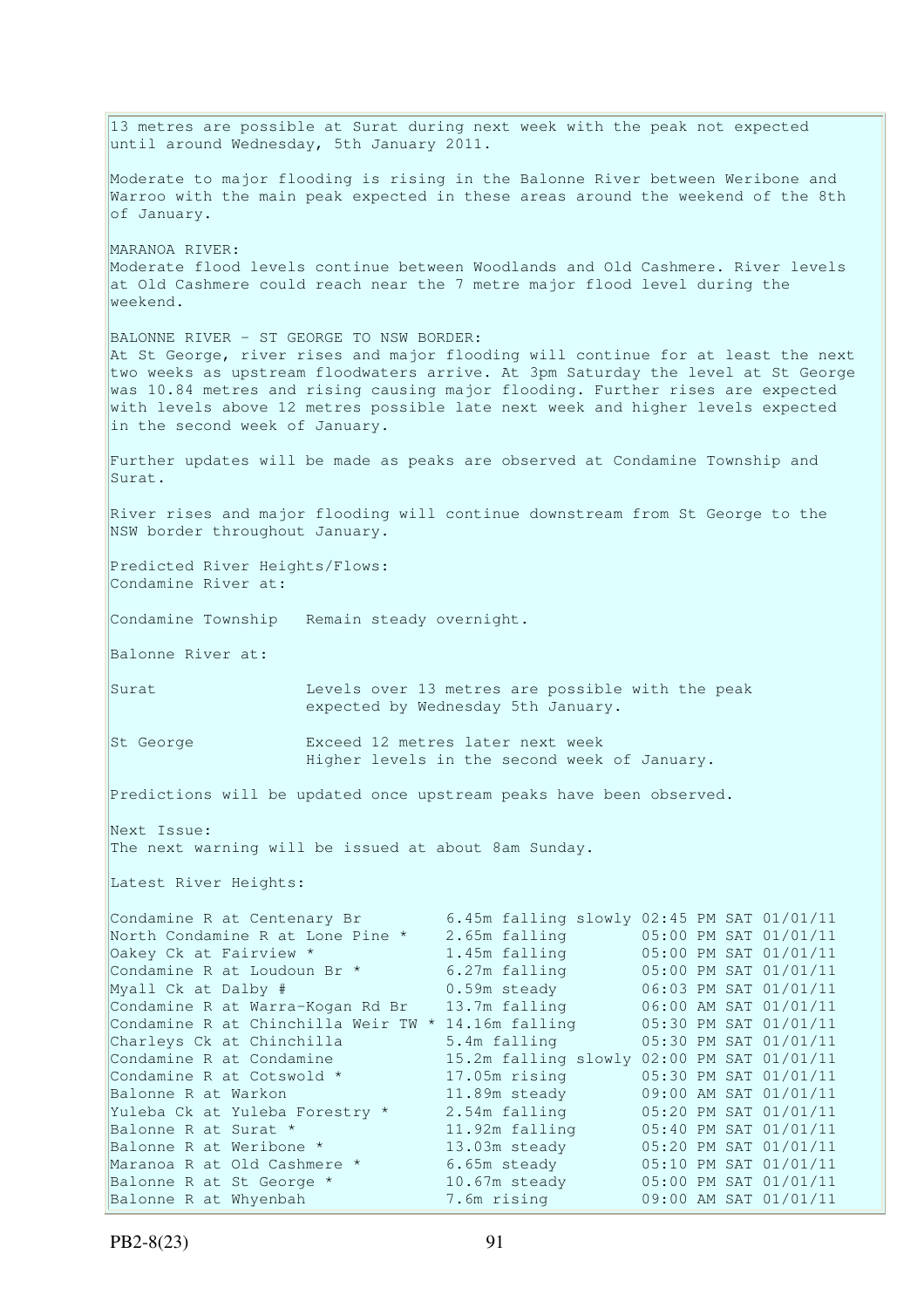| Culgoa R at Whyenbah *<br>Balonne R Minor at Dirranbandi<br>Narran R at Dirranbandi-Hebel Rd *<br>Ballandool R at Hebel-Bollon Rd *<br>Bokhara R at Hebel *                                                                                                                                                                                           | 6.36m steady<br>4.94m rising<br>4.74m steady<br>3.32m steady<br>1.54m steady | 04:00 PM SAT 01/01/11<br>03:00 PM SAT 01/01/11<br>03:00 PM SAT 01/01/11<br>04:00 PM SAT 01/01/11<br>04:00 PM SAT 01/01/11 |  |  |  |
|-------------------------------------------------------------------------------------------------------------------------------------------------------------------------------------------------------------------------------------------------------------------------------------------------------------------------------------------------------|------------------------------------------------------------------------------|---------------------------------------------------------------------------------------------------------------------------|--|--|--|
| * automatic<br>Warnings and River Height Bulletins are available at<br>http://www.bom.gov.au/qld/flood/ . Flood Warnings are also available on<br>telephone 1300 659 219 at a low call cost of 27.5 cents, more from mobile,                                                                                                                          |                                                                              |                                                                                                                           |  |  |  |
| public and satellite phones.                                                                                                                                                                                                                                                                                                                          |                                                                              |                                                                                                                           |  |  |  |
|                                                                                                                                                                                                                                                                                                                                                       |                                                                              |                                                                                                                           |  |  |  |
| $TO: BOM619$                                                                                                                                                                                                                                                                                                                                          |                                                                              |                                                                                                                           |  |  |  |
| IDQ20825                                                                                                                                                                                                                                                                                                                                              |                                                                              |                                                                                                                           |  |  |  |
| Australian Government Bureau of Meteorology<br>Oueensland                                                                                                                                                                                                                                                                                             |                                                                              |                                                                                                                           |  |  |  |
| <b>PRIORITY</b><br>FLOOD WARNING FOR THE CONDAMINE AND BALONNE RIVERS<br>Issued at 9:11 PM on Saturday the 1st of January 2011<br>by the Bureau of Meteorology, Brisbane.                                                                                                                                                                             |                                                                              |                                                                                                                           |  |  |  |
| Based on record flood levels upstream at Condamine Town and Surat, faster river<br>rises are now expected downstream at Beardmore Dam and St George during the next<br>few days. St George is now expected to reach 12 metres during Monday and 13<br>metres during Thursday with further rises.                                                      |                                                                              |                                                                                                                           |  |  |  |
| Major flooding extends along the Condamine and Balonne River system between<br>Loudoun Bridge through to the St George and Dirranbandi area. The main flood<br>peak is now downstream of the Condamine Town area causing record major flooding.<br>This peak should reach the Surat area by Tuesday 4th January with record flood<br>levels expected. |                                                                              |                                                                                                                           |  |  |  |
| CONDAMINE RIVER - CENTENARY BRIDGE TO WARRA-KOGAN ROAD BRIDGE:<br>Moderate to major flooding continues to ease along the Condamine River<br>downstream from the Centenary Bridge to the Warra-Kogan Road Bridge.                                                                                                                                      |                                                                              |                                                                                                                           |  |  |  |
| CONDAMINE RIVER - BRIGALOW BRIDGE TO COTSWOLD:<br>The main flood peak is currently downstream of the Condamine Town area. The<br>river level at Condamine Township at 2pm Saturday was 15.2m and falling slowly<br>with levels expected to remain steady overnight Saturday.                                                                          |                                                                              |                                                                                                                           |  |  |  |

Rises and record major flooding will extend downstream to Cotswold and Surat during the weekend and next week.

CHARLEYS CREEK TO CHINCHILLA: Moderate flooding continues to ease along Charleys Creek, where at 5.30pm Saturday the creek level at Chinchilla was 5.4 metres and falling slowly.

BALONNE RIVER TO BEARDMORE DAM: Major flooding continues to rise along the Balonne River. At 6pm Saturday, flood levels at Surat were 12.45 metres and steady at record flood levels. Further rises to levels over 13 metres are possible at Surat with the peak now expected overnight Monday and into Tuesday.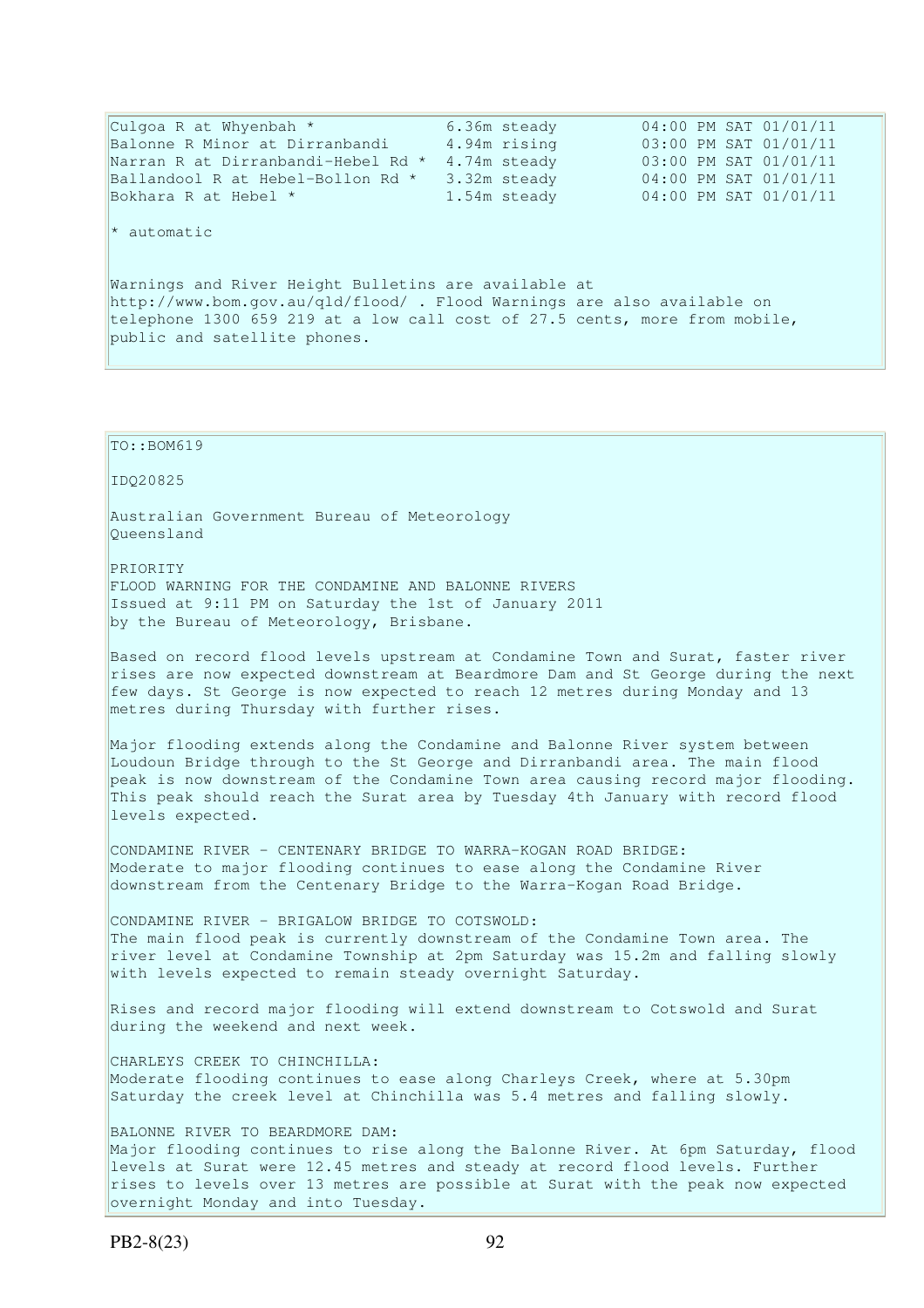Moderate to major flooding is rising in the Balonne River between Weribone and Warroo with the main peak expected in these areas around Wednesday 5th January. MARANOA RIVER: Moderate flood levels continue between Woodlands and Old Cashmere. River levels at Old Cashmere could reach near the 7 metre major flood level during the weekend. BALONNE RIVER - ST GEORGE TO NSW BORDER: The Balonne River at St George is now expected to reach 12 metres during Monday and 13 metres during Thursday with further rises. At 9pm Saturday the level at St George was 11.0 metres and rising causing major flooding. The peak is not expected in St George until the weekend of the 8th/9th January. Predictions of the peak above 13 metres will be given when upstream peaks are recorded. River rises and major flooding will continue downstream from St George to the NSW border throughout January. Predicted River Heights/Flows: Condamine River at: Condamine Township Remain steady overnight around 15 metres. Balonne River at: Surat Levels over 13 metres are possible with the peak expected by Tuesday 4th January. St George Reach 12 metres during Monday 3rd January Reach 13 metres during Thursday 6th with further rises Peak higher than 13 metres during the weekend 8th/9th January Predictions will be updated once upstream peaks have been observed. Next Issue: The next warning will be issued at about 8am Sunday. Latest River Heights: Condamine R at Tummaville \* 4.12m falling 07:00 PM SAT 01/01/11<br>Condamine R at Centenary Br 6.4m falling slowly 06:00 PM SAT 01/01/11 Condamine R at Centenary Br 6.4m falling slowly 06:00 PM SAT 01/01/11 North Condamine R at Lone Pine \* 2.63m falling 06:00 PM SAT 01/01/11 Oakey Ck at Fairview \* 1.41m falling 07:00 PM SAT 01/01/11 Condamine R at Loudoun Br  $*$  6.22m falling  $07:00$  PM SAT  $01/01/11$ Myall Ck at Dalby # 0.54m falling 07:53 PM SAT 01/01/11 Condamine R at Warra-Kogan Rd Br 13.7m falling 06:00 AM SAT 01/01/11 Condamine R at Chinchilla Weir TW \* 14.16m falling 05:30 PM SAT 01/01/11 Charleys Ck at Chinchilla 5.4m falling 05:30 PM SAT 01/01/11 Condamine R at Condamine 15.2m falling slowly 02:00 PM SAT 01/01/11 Condamine R at Cotswold  $*$  17.05m rising  $0.5:30$  PM SAT 01/01/11 Balonne R at Warkon 11.89m steady 09:00 AM SAT 01/01/11 Yuleba Ck at Yuleba Forestry \* 2.54m falling 05:20 PM SAT 01/01/11 Balonne R at Surat 12.45m steady 06:00 PM SAT 01/01/11 Balonne R at Weribone \* 12.43m steady 06:00 PM SAT 01/01/11<br>
Maranoa R at Old Cashmere \* 6.65m steady 05:20 PM SAT 01/01/11 Maranoa R at Old Cashmere \* 10.65m steady 10.67m of the Maranoa R at Old Cashmere \* 10.65m steady 105:20 PM SAT 01/01/11 Balonne R at St George \* 10.67m steady 05:00 PM SAT 01/01/11 Balonne R at Whyenbah 7.6m rising 09:00 AM SAT 01/01/11 Culgoa R at Whyenbah  $\star$  6.36m steady 04:00 PM SAT 01/01/11 Balonne R Minor at Dirranbandi 4.94m rising 03:00 PM SAT 01/01/11 Narran R at Dirranbandi-Hebel Rd \* 4.74m steady 03:00 PM SAT 01/01/11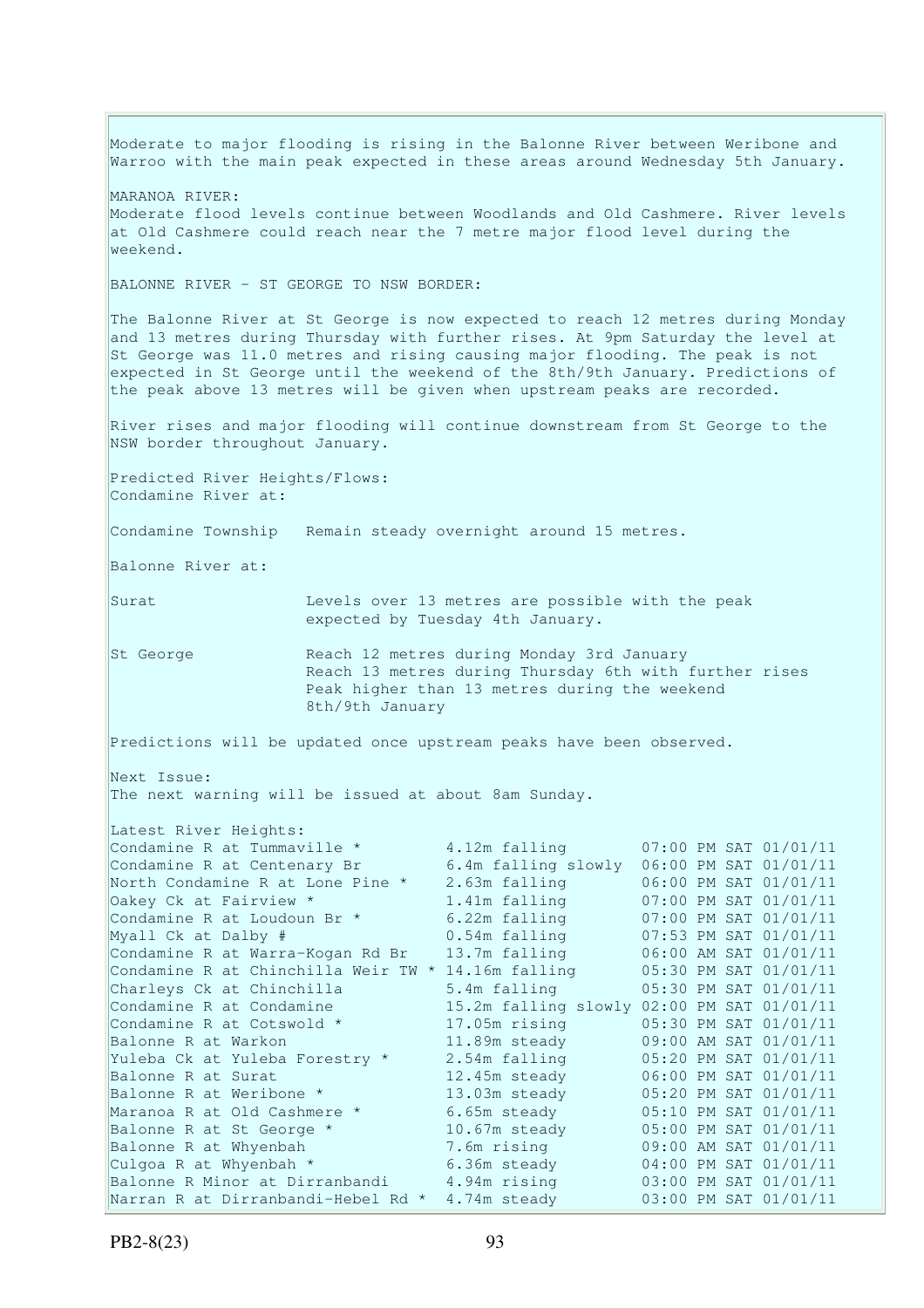| Ballandool R at Hebel-Bollon Rd *<br>Bokhara R at Hebel *                                                                       | 3.32m steady<br>1.54m steady | 04:00 PM SAT 01/01/11<br>04:00 PM SAT 01/01/11 |
|---------------------------------------------------------------------------------------------------------------------------------|------------------------------|------------------------------------------------|
|                                                                                                                                 |                              |                                                |
| $\star$ automatic station                                                                                                       |                              |                                                |
|                                                                                                                                 |                              |                                                |
| Warnings and River Height Bulletins are available at<br>http://www.bom.gov.au/gld/flood/ . Flood Warnings are also available on |                              |                                                |
| telephone 1300 659 219 at a low call cost of 27.5 cents, more from mobile,                                                      |                              |                                                |
| public and satellite phones.                                                                                                    |                              |                                                |
|                                                                                                                                 |                              |                                                |

TO::BOM619

IDQ20825

Australian Government Bureau of Meteorology Queensland

PRIORITY FLOOD WARNING FOR THE CONDAMINE AND BALONNE RIVERS Issued at 8:28 AM on Sunday the 2nd of January 2011 by the Bureau of Meteorology, Brisbane.

Based on record flood levels upstream at Condamine Town and Surat, further river rises are expected downstream to Beardmore Dam and St George during the next few days. St George is expected to reach 12 metres during Monday and 13 metres during Thursday with further rises.

Major flooding extends along the Condamine and Balonne River system between Loudoun Bridge through to the St George and Dirranbandi area. The main flood peak is now approaching the Cotswold area causing record major flooding. This peak should reach the Surat area by Tuesday 4th January.

CONDAMINE RIVER - CENTENARY BRIDGE TO WARRA-KOGAN ROAD BRIDGE: Moderate to major flooding continues to ease along the Condamine River downstream from the Centenary Bridge to the Warra-Kogan Road Bridge.

CONDAMINE RIVER - BRIGALOW BRIDGE TO COTSWOLD: The main flood peak is currently downstream of the Condamine Town area. The river level at Condamine Township at 2pm Saturday was 15.2m falling with levels expected to continue falling this week.

Record major flood levels are expected to peak in the Cotswold area today.

CHARLEYS CREEK TO CHINCHILLA: Moderate flooding continues to ease along Charleys Creek, where at 6am Sunday the creek level at Chinchilla was 5.2 metres and falling slowly.

BALONNE RIVER TO BEARDMORE DAM: Major flooding continues to rise along the Balonne River. At 6am Sunday, flood levels at Surat were 12.45 metres and steady at record flood levels. Surat is expected to peak on Tuesday with levels possibly higher than 13 metres.

Moderate to major flooding is rising in the Balonne River between Weribone and Warroo with the main peak expected in these areas around Wednesday and Friday respectively.

MARANOA RIVER: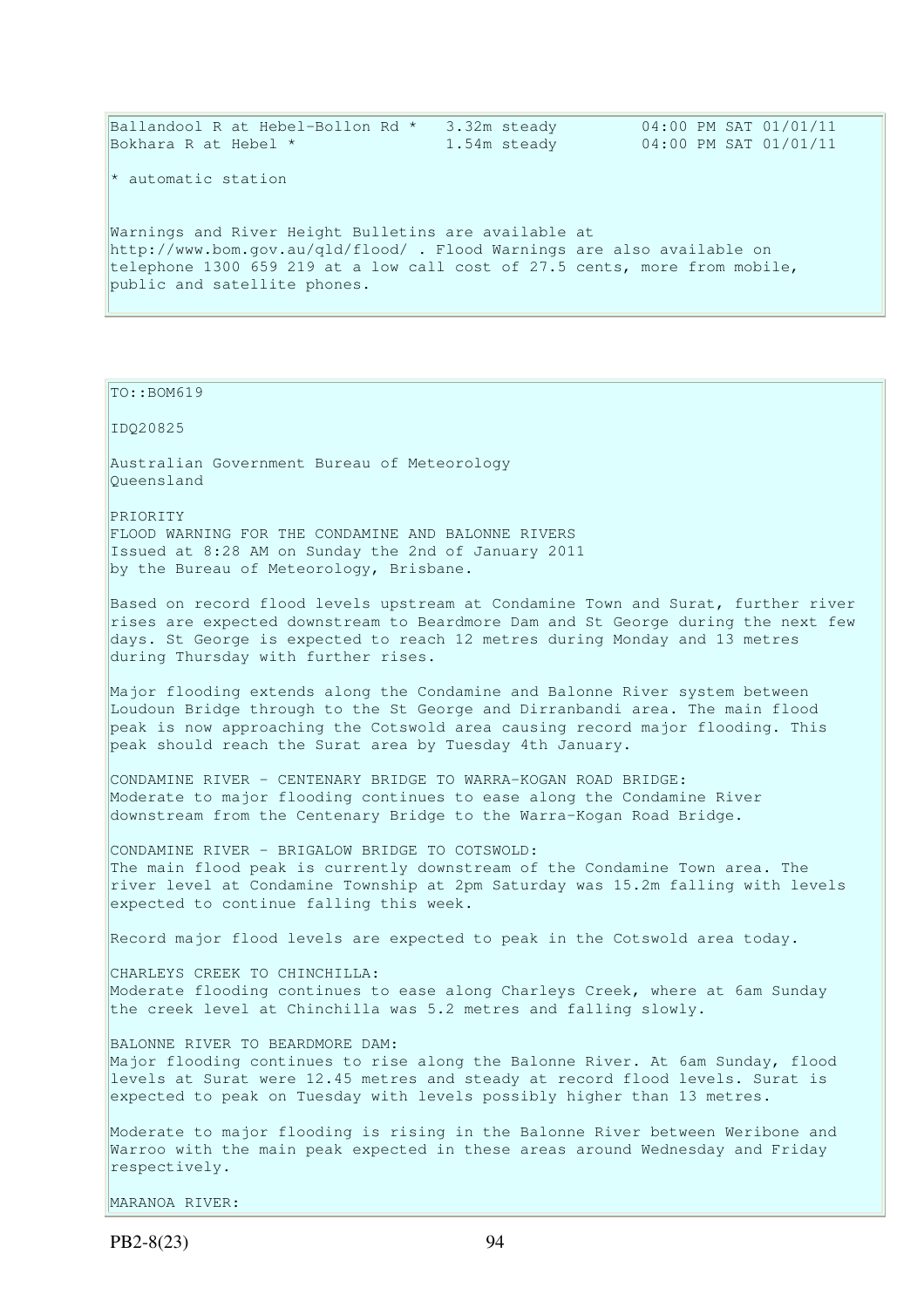Moderate flood levels continue to slowly rise in the Old Cashmere area. BALONNE RIVER - ST GEORGE TO NSW BORDER: The Balonne River at St George is expected to reach 12 metres during Monday and 13 metres during Thursday with further rises. At 6am Sunday, major flood leves at St George was 11.25 metres and rising. A peak higher than 13 metres is expected to reach St George during the weekend of the 8th/9th January. Predictions of the St George peak will be given when upstream peaks are recorded. River rises and high level major flooding in the Balonne River system, including the Bokhara, Culgoa, Balonne Minor, Narran Rivers and Ballandool Creek, will continue downstream from St George to the NSW border throughout January. Predicted River Heights/Flows: Condamine River at: Condamine Township Continue falling slowly during this week. Balonne River at: Surat Levels higher than 13 metres are possible with the peak expected by Tuesday 4th January. St George The Reach 12 metres during Monday 3rd January Reach 13 metres during Thursday 6th with further rises Peak higher than 13 metres during the weekend 8th/9th January Predictions will be updated when upstream peaks have been observed. Next Issue: The next warning will be issued at about 4pm Sunday. Latest River Heights: Condamine R at Loudoun Br  $*$  5.97m falling 65:00 AM SUN 02/01/11 Condamine R at Warra-Kogan Rd Br 13.14m falling slowly 06:00 PM SAT 01/01/11 Condamine R at Chinchilla Weir TW \* 13.65m falling  $05:40$  AM SUN 02/01/11 Charleys Ck at Chinchilla 5.2m falling slowly 06:00 AM SUN 02/01/11 Condamine R at Condamine 15.2m falling slowly 02:00 PM SAT 01/01/11 Condamine R at Cotswold  $*$  17.57m rising  $05:30$  AM SUN 02/01/11 Balonne R at Warkon 11.89m steady 06:00 AM SUN 02/01/11 Balonne R at Surat (manual) 12.45m rising 06:00 AM SUN 02/01/11 Balonne R at Weribone \* 13.15m rising 05:10 AM SUN 02/01/11 Maranoa R at Old Cashmere \* 19.19 19.19 19.19 19.19 19.19 19.19 19.19 19.19 19.19 19.19 19.19 19.19 19.19 19.1<br>Balonne R at St George \* 11.02m rising 05:30 AM SUN 02/01/11 Balonne R at St George  $*$ Balonne R at Whyenbah 7.6m rising 09:00 AM SAT 01/01/11 Culgoa R at Whyenbah  $\star$  6.39m rising 04:00 AM SUN 02/01/11 Balonne R Minor at Dirranbandi 5.02m rising 06:00 AM SUN 02/01/11 Balonne R Minor at Dirranbandi<br>
Narran R at Dirranbandi-Hebel Rd \* 4.74m steady 03:00 PM SAT 01/01/11<br>
Narran R at Dirranbandi-Hebel Rd \* 4.74m steady 03:00 PM SAT 01/01/11<br>
Bokhara R at Hebel \* 1.56m steady 04:00 AM SUN 0 Ballandool R at Hebel-Bollon Rd \* 3.35m steady 04:40 AM SUN 02/01/11 Bokhara R at Hebel \* 1.56m steady 04:00 AM SUN 02/01/11  $\star$ ,# from automatic station Warnings and River Height Bulletins are available at http://www.bom.gov.au/qld/flood/ . Flood Warnings are also available on telephone 1300 659 219 at a low call cost of 27.5 cents, more from mobile, public and satellite phones.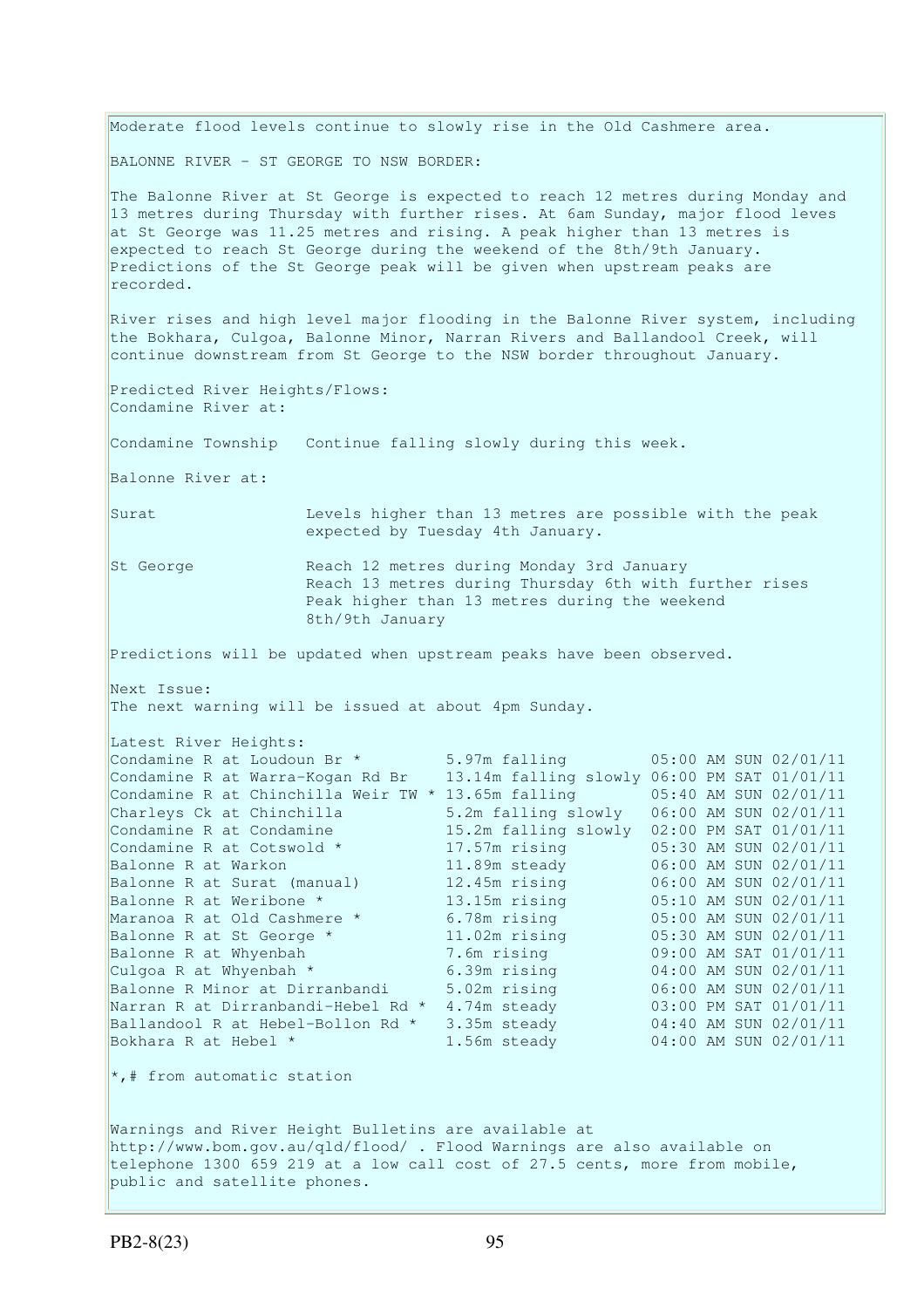$TO: **ROM619**$ IDQ20825 Australian Government Bureau of Meteorology Queensland PRIORITY FLOOD WARNING FOR THE CONDAMINE AND BALONNE RIVERS Issued at 3:40 PM on Sunday the 2nd of January 2011 by the Bureau of Meteorology, Brisbane. Major flooding extends along the Condamine and Balonne River system between Loudoun Bridge and through to the St George and Dirranbandi area. The main flood peak is now approaching the Cotswold area causing record major flooding. This peak should reach the Surat area by Tuesday. Major flood levels continue to rise on the Balonne River at St George. St George is expected to reach 12 metres during Monday and 13 metres during Thursday with further rises. CONDAMINE RIVER - LOUDOUN BRIDGE TO COTSWOLD: Major flooding continues to ease along the Condamine River downstream from the Loudoun Bridge to Condamine Township. The river level at Condamine Township at 10am Sunday was 14.98m and falling with levels expected to continue falling this week. The main flood peak is now approaching the Cotswold Area where record major flood levels are expected to peak during today. CHARLEYS CREEK TO CHINCHILLA: Moderate flooding continues to ease along Charleys Creek, where at 6am Sunday the creek level at Chinchilla was 5.2 metres and falling slowly. BALONNE RIVER TO BEARDMORE DAM: Major flooding continues to rise along the Balonne River. At 11am Sunday, flood levels at Surat were 12.45 metres and steady at record flood levels. Surat is expected to peak on Tuesday with levels possibly higher than 13 metres. Moderate to major flooding is rising in the Balonne River between Weribone and Warroo with the main peak expected in these areas around Wednesday and Friday respectively. MARANOA RIVER: Moderate flood levels continue to slowly rise in the Old Cashmere area. BALONNE RIVER - ST GEORGE TO NSW BORDER: The Balonne River at St George is expected to reach 12 metres during Monday and 13 metres during Thursday with further rises. At 3pm Sunday, the Balonne River at St George was 11.55 metres and rising with major flooding. A peak higher than 13 metres is expected to reach St George during the weekend of the 8th/9th January. Predictions of the St George peak will be given when upstream peaks are recorded.

River rises and high level major flooding is expected in the Balonne River system dowsnstream from St George to the NSW border thoughout January. This includes the Bokhara, Culgoa, Balonne Minor and Narran Rivers and Ballandool Creek.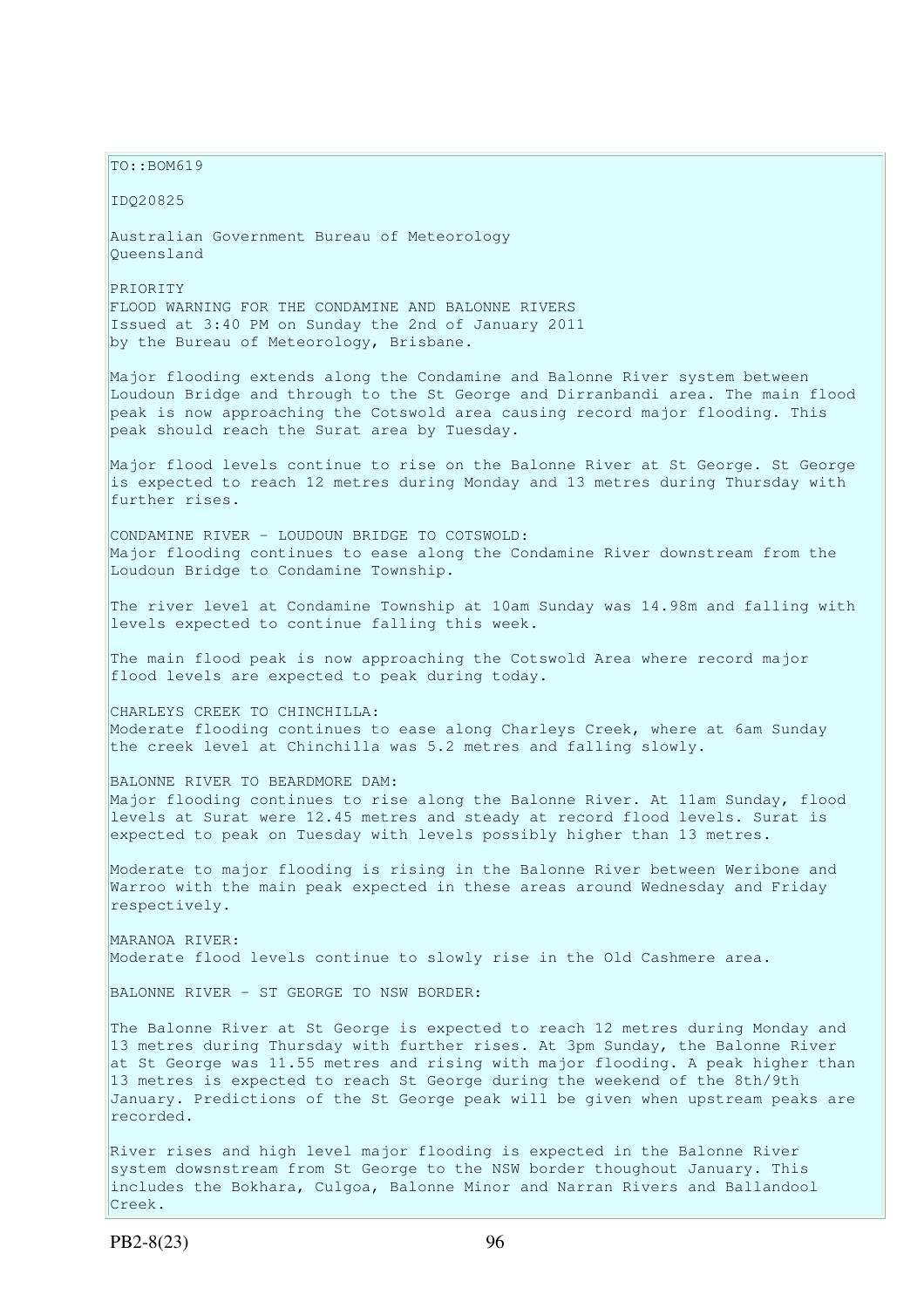Predicted River Heights/Flows: Condamine River at: Condamine Township Continue falling slowly during this week. Balonne River at: Surat Levels higher than 13 metres are possible with the peak expected by Tuesday 4/1/2011 St George Reach 12 metres during Monday 3/1/2011 Reach 13 metres during Thursday 6/1/2011 Peak higher than 13 metres during the weekend starting 8/1/2011 Predictions will be updated when upstream peaks have been observed. Next Issue: The next warning will be issued at about 8am Monday. Latest River Heights: Condamine R at Centenary Br  $6.1$ m falling  $05:20$  AM SUN 02/01/11 North Condamine R at Lone Pine \* 2.45m falling 02:00 PM SUN 02/01/11 Condamine R at Loudoun Br  $*$  5.76m falling 02:00 PM SUN 02/01/11 Condamine R at Warra-Kogan Rd Br 12.5m falling slowly 06:00 AM SUN 02/01/11 Condamine R at Chinchilla Weir TW  $*$  13.3m falling 02:30 PM SUN 02/01/11 Charleys Ck at Chinchilla 5.2m falling slowly 06:00 AM SUN 02/01/11 Condamine R at Condamine 14.98m falling slowly 10:00 AM SUN 02/01/11 Condamine R at Condamine 14.98m falling slowly 10:00 AM SUN 02/01/11<br>Condamine R at Cotswold \* 17.76m steady 02:00 PM SUN 02/01/11 Balonne R at Warkon 11.92m rising slowly 01:00 PM SUN 02/01/11 Balonne R at Surat 12.45m steady 02:40 PM SUN 02/01/11 Balonne R at Weribone \* 13.14m falling 02:50 PM SUN 02/01/11 Maranoa R at Old Cashmere \* 6.78m rising 02:40 PM SUN 02/01/11 Balonne R at St George \* 11.29m rising 02:20 PM SUN 02/01/11 Balonne R at Whyenbah 7.75m rising 09:00 AM SUN 02/01/11<br>
Culgoa R at Whyenbah \* 6.41m steady 12:00 PM SUN 02/01/11<br>
Balonne R Minor at Dirranbandi 5.02m rising 06:00 AM SUN 02/01/11<br>
Narran R at Dirranbandi-Hebel Rd \* 4.7 Culgoa R at Whyenbah  $\star$  6.41m steady 12:00 PM SUN 02/01/11 Balonne R Minor at Dirranbandi 5.02m rising 06:00 AM SUN 02/01/11 Narran R at Dirranbandi-Hebel Rd  $*$  4.74m steady Ballandool R at Hebel-Bollon Rd \* 3.36m steady 12:00 PM SUN 02/01/11 Bokhara R at Hebel \* 1.59m rising 02:30 PM SUN 02/01/11 \* automatic

Warnings and River Height Bulletins are available at http://www.bom.gov.au/qld/flood/ . Flood Warnings are also available on telephone 1300 659 219 at a low call cost of 27.5 cents, more from mobile, public and satellite phones.

## TO::BOM619

#### IDQ20825

Australian Government Bureau of Meteorology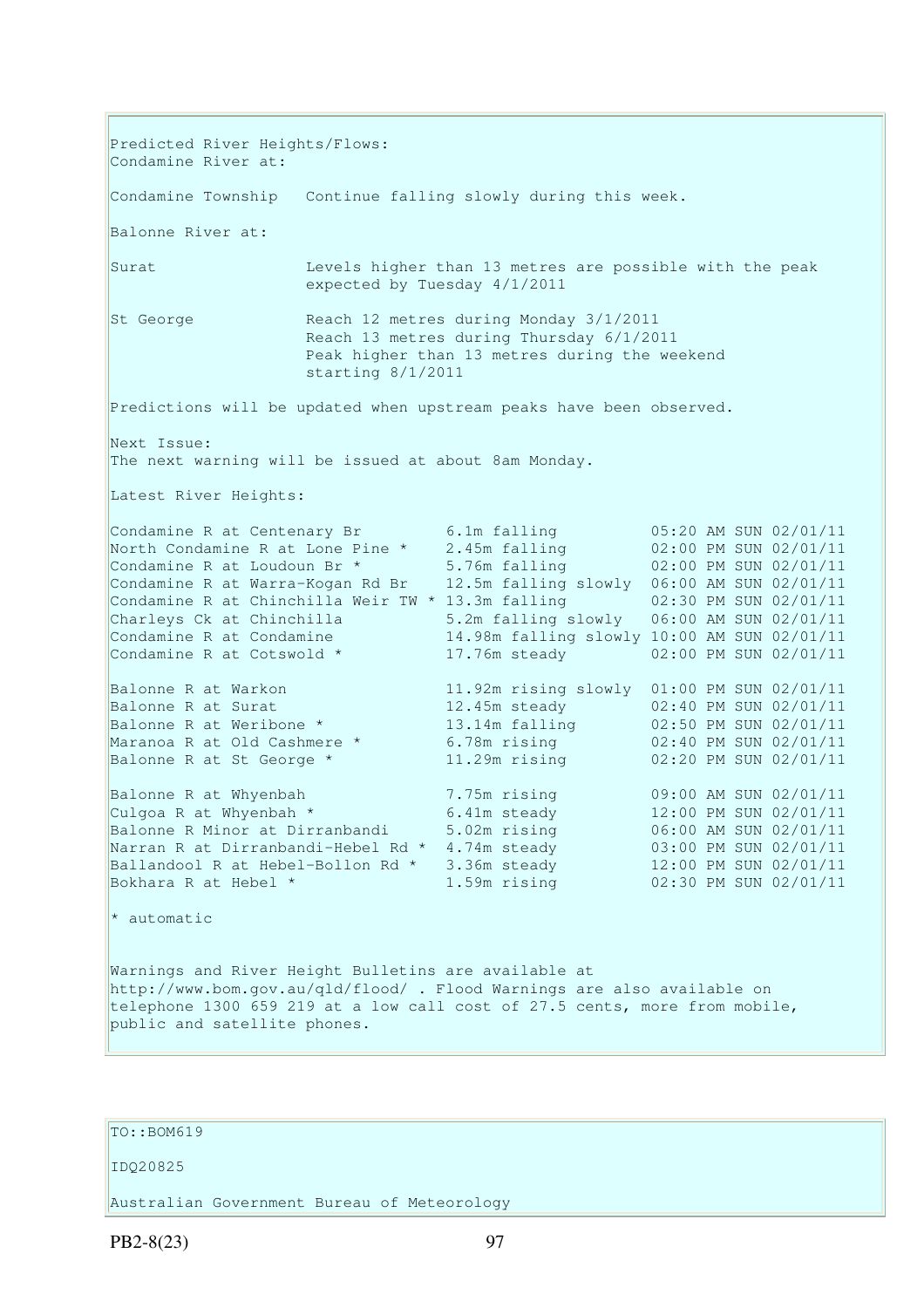Queensland

PRIORITY FLOOD WARNING FOR THE CONDAMINE AND BALONNE RIVERS Issued at 8:27 AM on Monday the 3rd of January 2011 by the Bureau of Meteorology, Brisbane.

Major flooding extends along the Condamine and Balonne River system between Brigalow Bridge through to the St George and Dirranbandi area. The main flood peak is now approaching the Cotswold area causing record major flooding. This peak should reach the Surat area on Tuesday.

Major flood levels continue to rise on the Balonne River at St George. St George is expected to reach 13 metres during Thursday with further rises. A peak similar to or higher than the March 2010 flood level (13.39 metres) is expected at St George during the weekend of the 8th/9th January.

CONDAMINE RIVER - LOUDOUN BRIDGE TO COTSWOLD: Major flooding continues to ease along the Condamine River downstream from the Loudoun Bridge to Condamine Township.

The river level at Condamine Township at 5pm Sunday was 14.75m and falling with levels expected to continue falling this week.

The main flood peak is now approaching the Cotswold Area where record major flood levels are expected to peak during Monday.

CHARLEYS CREEK TO CHINCHILLA: Minor flooding continues to ease along Charleys Creek, where at 6am Monday the creek level at Chinchilla was 4.8 metres and falling slowly.

BALONNE RIVER TO BEARDMORE DAM: Major flooding continues to rise along the Balonne River. At 6am Monday, flood levels at Surat were 12.6 metres and rising at record flood levels. Surat is expected to peak on Tuesday with levels possibly higher than 13 metres.

Moderate to major flooding is rising in the Balonne River between Weribone and Warroo with the main peak expected in these areas around Wednesday and Friday respectively.

MARANOA RIVER: Moderate flood levels are falling in the Old Cashmere area.

BALONNE RIVER - ST GEORGE TO NSW BORDER:

The Balonne River at St George is expected to reach 12 metres today and 13 metres during Thursday with further rises. At 6am Monday, the Balonne River at St George was 11.86 metres and rising with major flooding. A peak similar to or higher than the March 2010 flood level (13.39 metres) is expected at St George during the weekend of the 8th/9th January. Predictions of the St George peak will be updated when upstream peaks are recorded.

River rises and high level major flooding is expected in the Balonne River system downstream from St George to the NSW border throughout January. This includes the Bokhara, Culgoa, Balonne Minor and Narran Rivers and Ballandool Creek.

Predicted River Heights/Flows: Condamine River at:

Condamine Township Continue falling slowly during this week.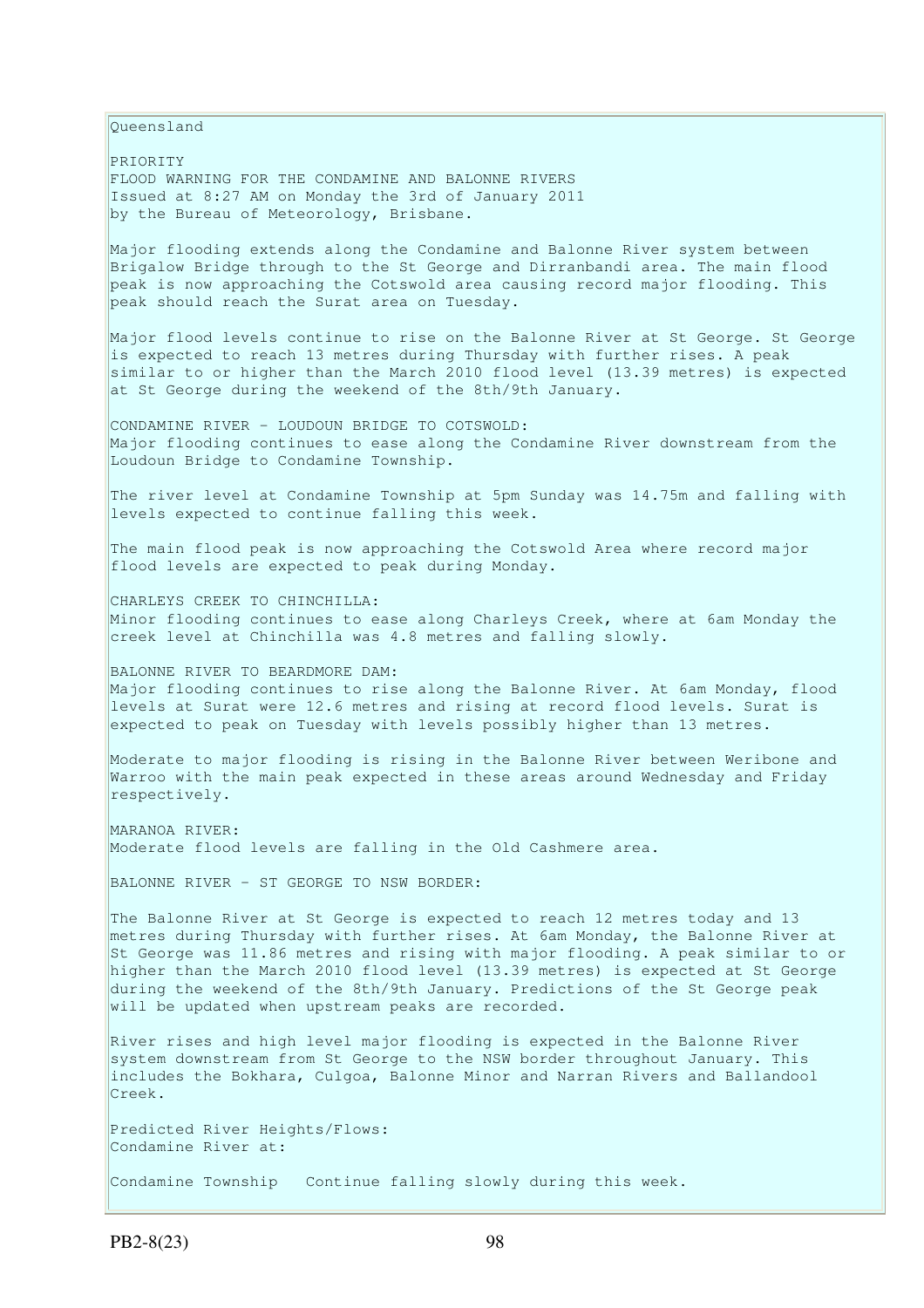Balonne River at: Surat The Levels higher than 13 metres are possible with the peak expected on Tuesday 4/1/2011 St George Reach 12 metres during Monday 3/1/2011 Reach 13 metres by Thursday 6/1/2011 Peak similar to or higher than the March 2010 flood during the weekend starting 8/1/2011 Predictions will be updated when upstream peaks have been observed. Next Issue: The next warning will be issued at about 4pm Monday. Latest River Heights: Condamine R at Tummaville \* 2.36m falling 05:00 AM MON 03/01/11<br>
Condamine R at Centenary Br 4.65m falling 06:00 AM MON 03/01/11 Condamine R at Centenary Br 4.65m falling 06:00 AM MON 03/01/11 North Condamine R at Lone Pine \* 2.5m steady 05:00 AM MON 03/01/11 Condamine R at Loudoun Br  $*$  5.43m falling 05:00 AM MON 03/01/11 Myall Ck at Dalby # 0.49m steady 06:03 AM MON 03/01/11 Condamine R at Warra-Kogan Rd Br 11.93m falling slowly 06:00 PM SUN 02/01/11 Condamine R at Chinchilla Weir TW  $*$  12.78m falling  $05:40$  AM MON 03/01/11 Charleys Ck at Chinchilla 4.8m falling 06:00 AM MON 03/01/11 Condamine R at Condamine 14.75m falling 04:45 PM SUN 02/01/11 Condamine R at Cotswold  $*$  17.78m steady 05:00 PM SUN 02/01/11 Balonne R at Warkon 11.99m rising slowly 09:00 PM SUN 02/01/11 Yuleba Ck at Yuleba Forestry \* 2.17m steady 02:00 AM MON 03/01/11 Balonne R at Surat \* 12.11m rising 05:40 AM MON 03/01/11 Balonne R at Surat 12.6m rising slowly 06:00 AM MON 03/01/11 Balonne R at Weribone \* 13.15m rising 05:40 AM MON 03/01/11 Balonne R at Warroo 13.75m rising 06:00 AM MON 03/01/11 Maranoa R at Old Cashmere \* 6.44m falling 05:40 AM MON 03/01/11 Balonne R at St George 11.86m rising 06:00 AM MON 03/01/11 Balonne R at St George \* 11.59m rising 05:30 AM MON 03/01/11 Balonne R at Whyenbah 7.75m rising 09:00 AM SUN 02/01/11 Culgoa R at Whyenbah  $\star$  6.44m steady 04:00 AM MON 03/01/11 Balonne R Minor at Dirranbandi 5.13m rising 06:00 AM MON 03/01/11 Narran R at Dirranbandi-Hebel Rd \* 4.74m steady 03:00 PM SUN 02/01/11 Ballandool R at Hebel-Bollon Rd \* 3.4m steady 04:30 AM MON 03/01/11 Bokhara R at Hebel \* 1.61m steady 04:00 AM MON 03/01/11 \*automatic station

Warnings and River Height Bulletins are available at http://www.bom.gov.au/qld/flood/ . Flood Warnings are also available on telephone 1300 659 219 at a low call cost of 27.5 cents, more from mobile, public and satellite phones.

# TO::BOM619

IDQ20825

Australian Government Bureau of Meteorology Queensland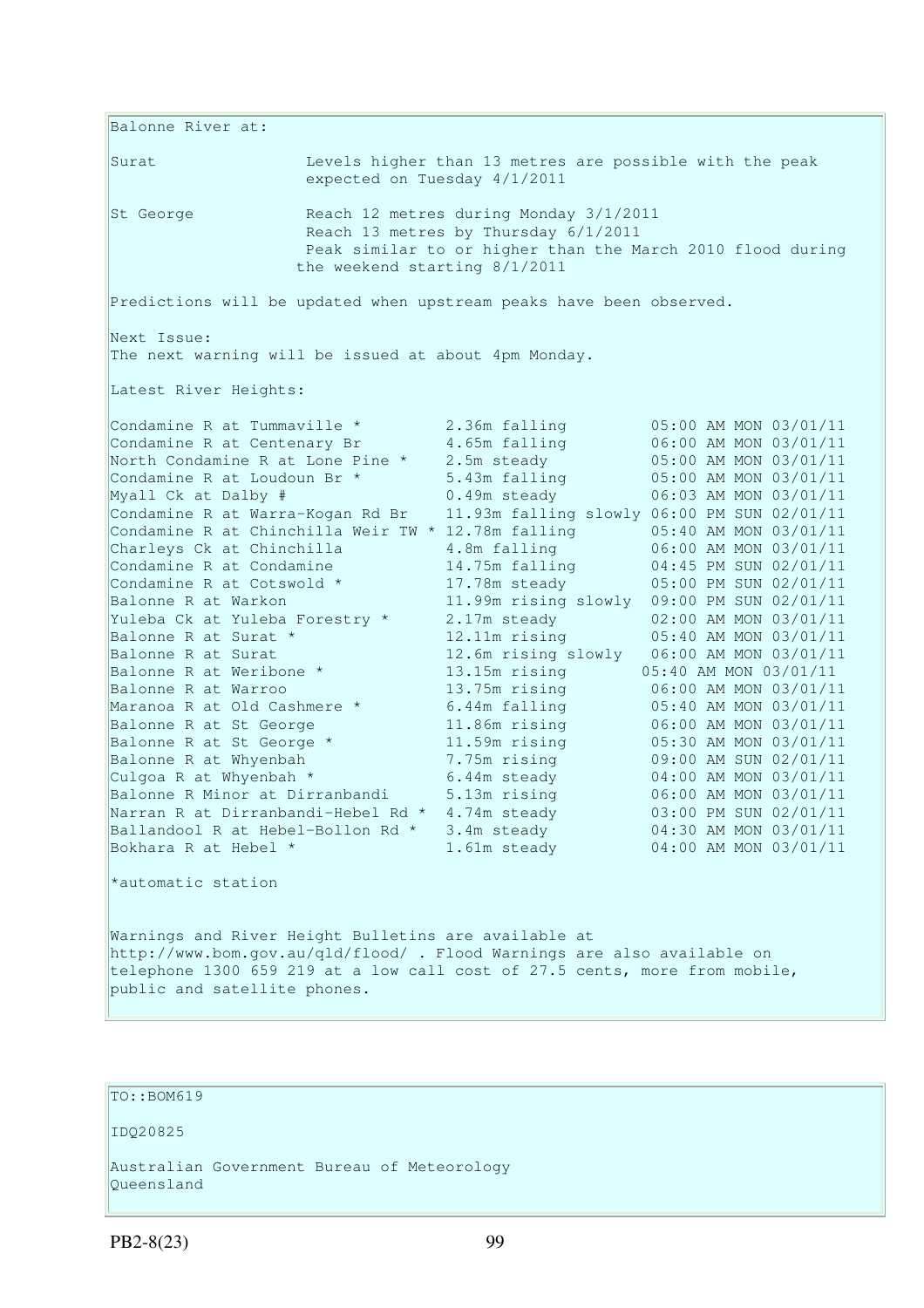PRIORITY FLOOD WARNING FOR THE CONDAMINE AND BALONNE RIVERS Issued at 4:21 PM on Monday the 3rd of January 2011 by the Bureau of Meteorology, Brisbane. Major flooding extends along the Condamine and Balonne River system between Brigalow Bridge through to the St George and Dirranbandi area. The main flood peak is currently in the Balonne River in the Warkon area causing record major flooding. This peak should reach the Surat area on Tuesday. Major flood levels continue to rise on the Balonne River at St George. St George is expected to reach 13 metres during Thursday with further rises. A peak similar to or higher than the March 2010 flood level (13.39 metres) is expected at St George during the weekend of the 8th/9th January. CONDAMINE RIVER - LOUDOUN BRIDGE TO COTSWOLD: Major flooding continues to ease along the Condamine River downstream from Loudoun Bridge through to Cotswold. The river level at Condamine Township at 3:40pm Monday was 14.18m and falling with major flood levels expected to continue falling this week. CHARLEYS CREEK TO CHINCHILLA: Minor flooding continues to ease along Charleys Creek, where at 6am Monday the creek level at Chinchilla was 4.8 metres and falling slowly. BALONNE RIVER TO BEARDMORE DAM: Major flooding continues to rise along the Balonne River, with the flood peak currently approaching the Warkon area. At 10am Monday, flood levels at Surat were 12.6 metres and slowly rising at record flood levels. Surat is expected to peak on Tuesday with levels possibly higher than 13 metres. Major flooding is rising in the Balonne River between Weribone and Warroo with the main peak expected in these areas around Wednesday and Friday respectively. MARANOA RIVER: Moderate flooding continues to ease in the Old Cashmere area. BALONNE RIVER - ST GEORGE TO NSW BORDER: The Balonne River at St George is expected to reach 13 metres by Thursday with further rises. At 3pm Monday, the Balonne River at St George was 12.03 metres and rising with major flooding. A peak similar to or higher than the March 2010 flood level (13.39 metres) is expected at St George during the weekend of the 8th/9th January. Predictions of the St George peak will be updated when upstream peaks are recorded. River rises and high level major flooding is expected in the Balonne River system downstream from St George to the NSW border throughout January. This includes the Bokhara, Culgoa, Balonne Minor and Narran Rivers and Ballandool Creek. Predicted River Heights/Flows: Condamine River at: Condamine Township Continue falling slowly during this week. Balonne River at: Surat Levels higher than 13 metres are possible with the peak expected on Tuesday 4/1/2011.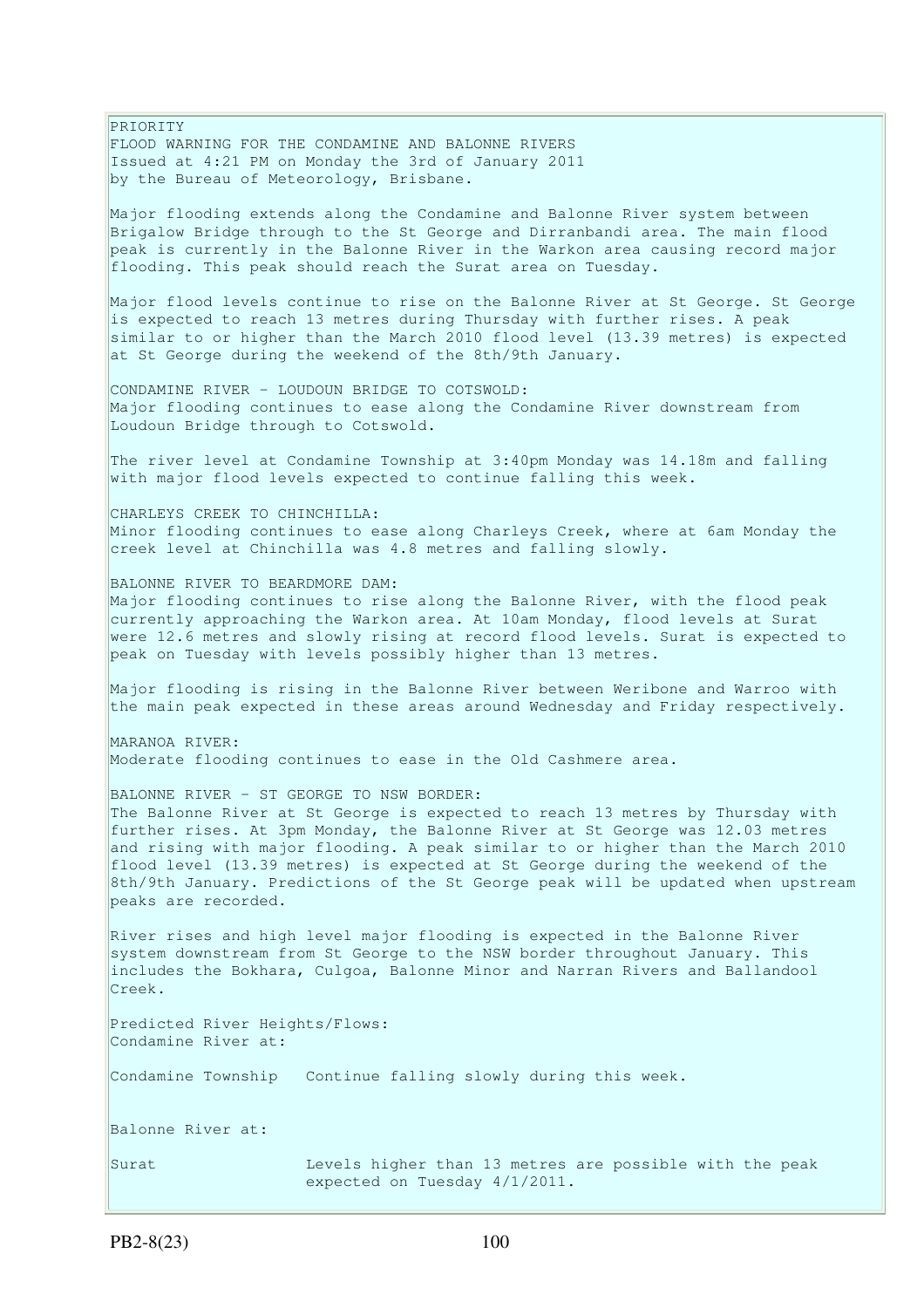St George Reach 13 metres by Thursday 6/1/2011. Peak similar to or higher than the March 2010 flood during the weekend starting 8/1/2011. Predictions will be updated when upstream peaks have been observed. Weather Forecast: An afternoon shower or two and a possible thunderstorm. Next Issue: The next warning will be issued at about 8am Tuesday. Latest River Heights: Condamine R at Loudoun Br  $*$  5.24m falling 02:00 PM MON 03/01/11 Condamine R at Warra-Kogan Rd Br 11.4m falling slowly 06:00 AM MON 03/01/11 Condamine R at Chinchilla Weir TW  $*$  12.56m falling  $02:30$  PM MON 03/01/11 Charleys Ck at Chinchilla 4.8m falling 06:00 AM MON 03/01/11 Condamine R at Chinchilla (Charleys Ck at Chinchilla and A.8m falling 06:00 AM MON 03/01/11<br>
Condamine R at Condamine 14.18m falling 03:40 PM MON 03/01/11<br>
Condamine R at Cotswold \* NA Condamine R at Cotswold \* Balonne R at Warkon 12.03m rising slowly 07:00 AM MON 03/01/11 Balonne R at Surat \* (auto) 12.17m rising slowly 02:30 PM MON 03/01/11 Balonne R at Surat (manual) 12.65m rising 04:15 PM MON 03/01/11 Balonne R at Weribone \* 13.2m rising slowly 02:10 PM MON 03/01/11 Balonne R at Warroo 13.9m rising 12:00 PM MON 03/01/11 Maranoa R at Old Cashmere \* 6.36m falling 08:00 AM MON 03/01/11 Balonne R at St George (manual) 12.03m rising 03:00 PM MON 03/01/11 Balonne R at St George \* (auto) 11.71m rising 02:30 PM MON 03/01/11 Balonne R at Whyenbah 7.9m rising 09:00 AM MON 03/01/11 Balonne R at Whyenbah  $\begin{array}{ccc} 7.9 \text{m} & 7.9 \text{m} & 09:00 \text{ AM} & 03/01/11 \\ \text{Culgoa R at Whyenbah} & 6.45 \text{m} & 08:00 \text{ AM} & 03/01/11 \\ \text{Culgoa B at Worldorbiila t} & \cdots & \cdots & \cdots & \cdots \end{array}$ Culgoa R at Woolerbilla \* NA Briarie Ck Hebel-Woolerbilla Rd \* NA Balonne R Minor at Dirranbandi 5.15m rising 03:30 PM MON 03/01/11 Narran R at Dirranbandi-Hebel Rd \* 4.75m steady 03:00 PM MON 03/01/11 Ballandool R at Hebel-Bollon Rd \* 3.42m rising 02:00 PM MON 03/01/11 Bokhara R at Hebel \* 1.63m rising 02:30 PM MON 03/01/11 \* denotes automatic station. Warnings and River Height Bulletins are available at http://www.bom.gov.au/qld/flood/ . Flood Warnings are also available on

TO::BOM619 IDQ20825 Australian Government Bureau of Meteorology Queensland PRIORITY FLOOD WARNING FOR THE CONDAMINE AND BALONNE RIVER SYSTEM Issued at 8:27 AM on Tuesday the 4th of January 2011 by the Bureau of Meteorology, Brisbane. Major flooding extends along the Condamine and Balonne River system between Brigalow Bridge through to the St George and Dirranbandi area. The main flood

telephone 1300 659 219 at a low call cost of 27.5 cents, more from mobile,

public and satellite phones.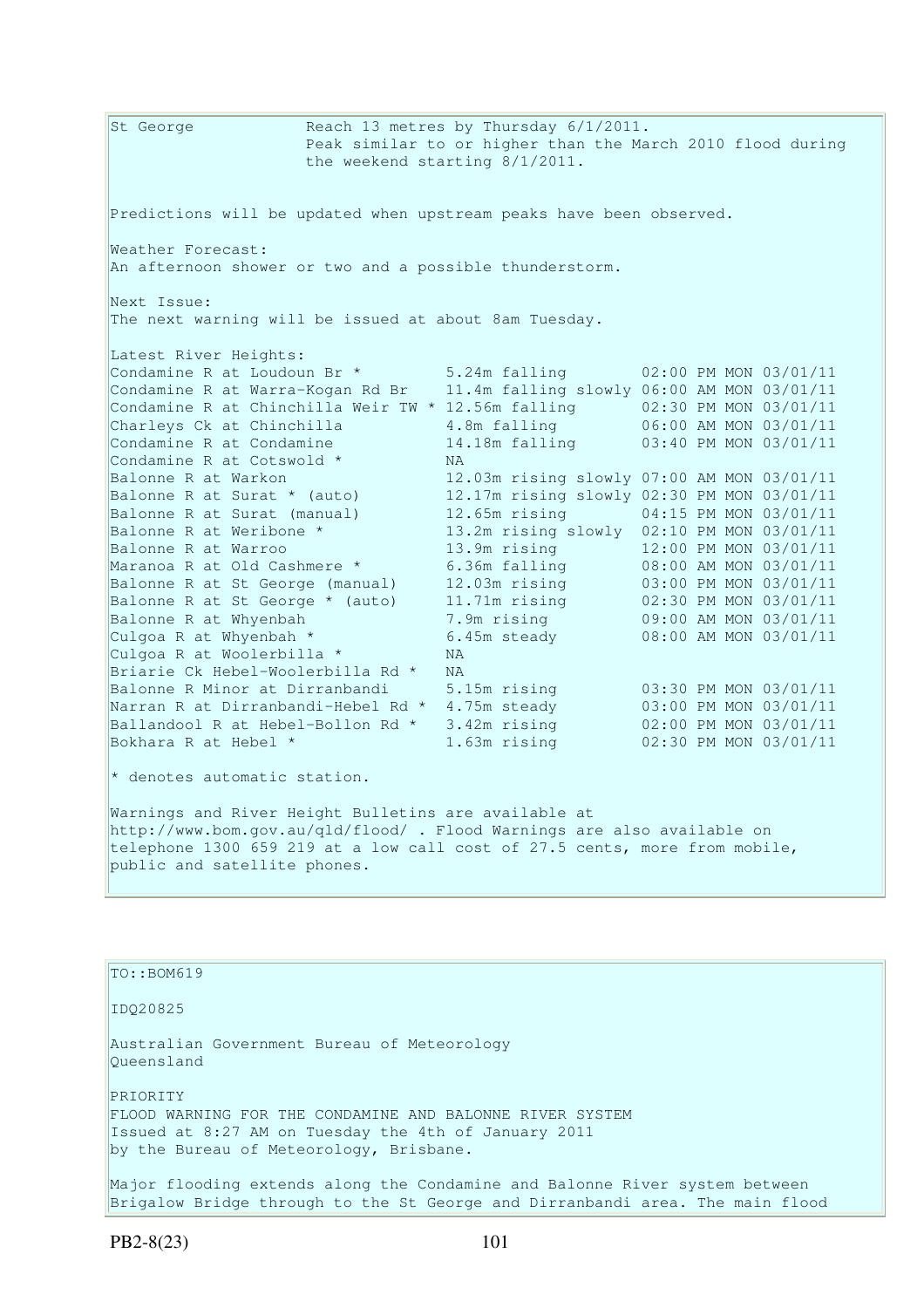peak is currently in the Surat area causing record major flooding. Major flood levels continue to rise on the Balonne River at St George. St George is expected to reach 13 metres on Thursday with further rises. A peak possibly higher than 14 metres is expected on Monday or Tuesday at St George causing major flooding. Further significant rainfall is forecast for Wednesday and Thursday which may affect flood levels and peak predictions throughout the Condamine/Balonne catchments. CONDAMINE RIVER - LOUDOUN BRIDGE TO COTSWOLD: Major flooding continues to ease along the Condamine River downstream from Loudoun Bridge through to Cotswold. The river level at Condamine Township at 6am Tuesday was 13.7m and falling with major flood levels expected to continue falling this week. BALONNE RIVER TO BEARDMORE DAM: Major flooding continues to rise along the Balonne River with the flood peak currently approaching the Surat area. At 6am Tuesday, flood levels at Surat were 12.75 metres and near a record flood peak. Major flooding is rising in the Balonne River between Weribone and Warroo with the main peak expected in these areas around Thursday and Saturday respectively. BALONNE RIVER - ST GEORGE TO NSW BORDER: At 6am Tuesday, the Balonne River at St George was 12.18 metres and rising with major flooding. A peak possibly higher than 14 metres is expected on Monday or Tuesday at St George causing major flooding. This is about 0.6 metres higher than the March 2010 peak flood level. Further significant rainfall is forecast for Wednesday and Thursday which may affect these predictions. Predictions of the St George peak will be updated when upstream peaks are recorded or further rainfall is observed. River rises and high level major flooding is expected in the Balonne River system downstream from St George to the NSW border throughout January. This includes the Bokhara, Culgoa, Balonne Minor and Narran Rivers and Ballandool Creek. Predicted River Heights/Flows: Balonne River at: Surat (manual) Peak around the current level of 12.8 metres today. St George (manual) Reach 13 metres on Thursday 6 Jan; Reach 13.4 metres (Mar 2010 level) overnight Friday 7 Jan; Reach 14 metres on Sunday 9 Jan; Peak possibly higher than 14 metres on Monday 10 Jan or Tuesday 11 Jan. Predictions will be updated when upstream peaks have been observed. Next Issue: The next warning will be issued at about 2pm Tuesday. Latest River Heights: Condamine R at Loudoun Br  $*$  5.05m steady 65:00 AM TUE 04/01/11 Condamine R at Warra-Kogan Rd Br 10.91m falling slowly 06:00 PM MON 03/01/11 Condamine R at Chinchilla Weir TW  $*$  12.22m falling 06:00 AM TUE 04/01/11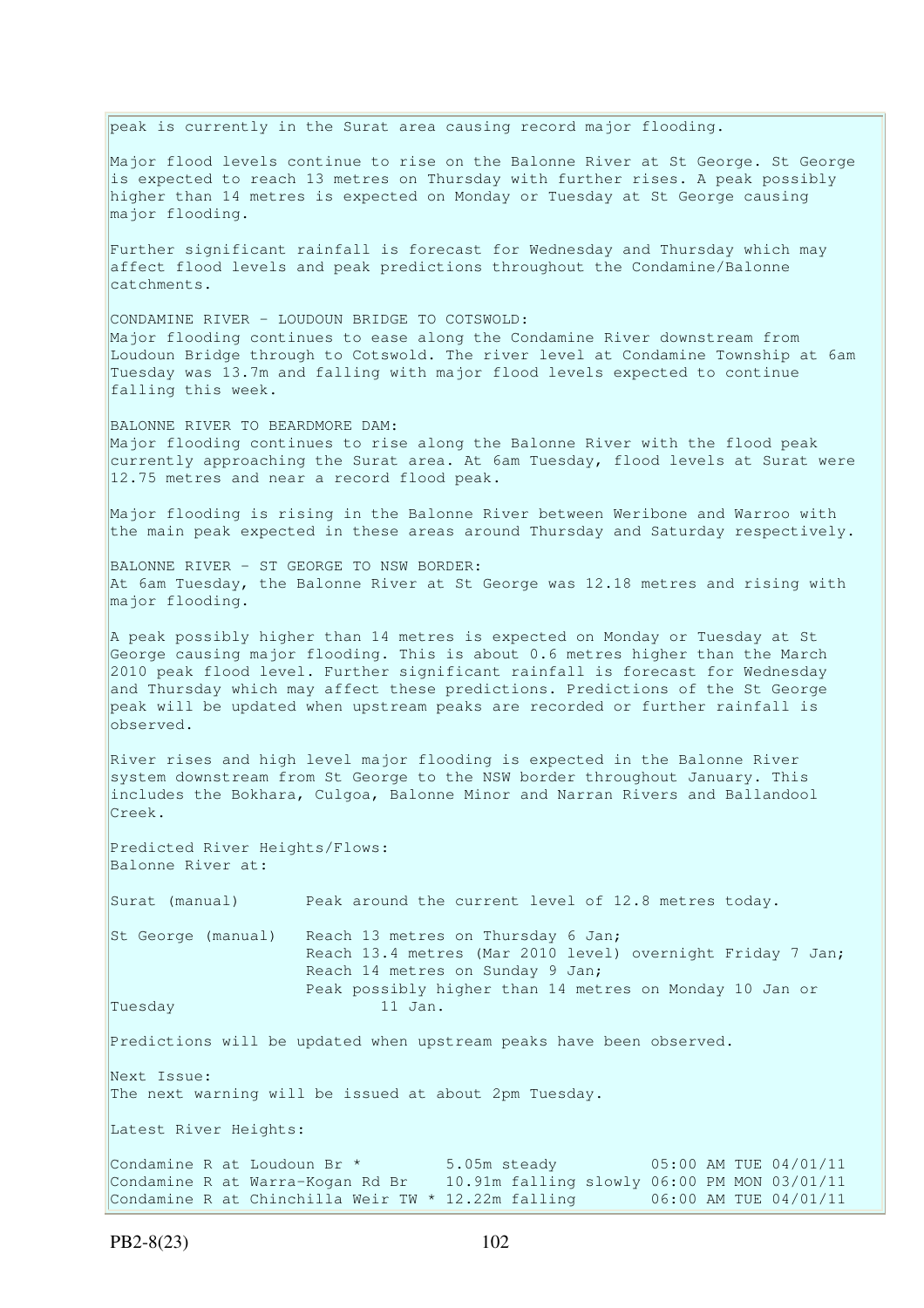| Condamine R at Condamine                                                                                                                                                                                                                      | 13.7m falling slowly                        | 06:00 AM TUE 04/01/11 |  |  |
|-----------------------------------------------------------------------------------------------------------------------------------------------------------------------------------------------------------------------------------------------|---------------------------------------------|-----------------------|--|--|
| Balonne R at Warkon                                                                                                                                                                                                                           | 11.97m falling slowly 06:00 AM TUE 04/01/11 |                       |  |  |
| Balonne R at Surat * (auto)                                                                                                                                                                                                                   | 12.23m rising slowly                        | 06:10 AM TUE 04/01/11 |  |  |
| Balonne R at Surat (manual)                                                                                                                                                                                                                   | 12.75m rising slowly                        | 05:45 AM TUE 04/01/11 |  |  |
| Balonne R at Weribone *                                                                                                                                                                                                                       | 13.41m rising                               | 06:00 AM TUE 04/01/11 |  |  |
| Balonne R at Warroo                                                                                                                                                                                                                           | 14.25m rising                               | 06:00 AM TUE 04/01/11 |  |  |
| Maranoa R at Old Cashmere *                                                                                                                                                                                                                   | 5.2m falling                                | 05:30 AM TUE 04/01/11 |  |  |
| Balonne R at St George (manual)                                                                                                                                                                                                               | 12.18m rising                               | 06:00 AM TUE 04/01/11 |  |  |
| Balonne R at St George * (auto)                                                                                                                                                                                                               | 11.84m falling                              | 05:40 AM TUE 04/01/11 |  |  |
| Balonne R at Whyenbah (manual)                                                                                                                                                                                                                | 7.9m rising                                 | 09:00 AM MON 03/01/11 |  |  |
| Culgoa R at Whyenbah * (auto)                                                                                                                                                                                                                 | 6.45m rising                                | 08:00 AM MON 03/01/11 |  |  |
| Balonne R Minor at Dirranbandi                                                                                                                                                                                                                | 5.19m rising                                | 06:00 AM TUE 04/01/11 |  |  |
| Narran R at Dirranbandi-Hebel Rd *                                                                                                                                                                                                            | 4.75m steady                                | 03:00 PM MON 03/01/11 |  |  |
| Ballandool R at Hebel-Bollon Rd *                                                                                                                                                                                                             | 3.46m steady                                | 04:00 AM TUE 04/01/11 |  |  |
| Bokhara R at Hebel *                                                                                                                                                                                                                          | 1.66m steady                                | 04:00 AM TUE 04/01/11 |  |  |
| *automatic station                                                                                                                                                                                                                            |                                             |                       |  |  |
| Warnings and River Height Bulletins are available at<br>http://www.bom.gov.au/qld/flood/ . Flood Warnings are also available on<br>telephone 1300 659 219 at a low call cost of 27.5 cents, more from mobile,<br>public and satellite phones. |                                             |                       |  |  |

```
TO::BOM619
```
IDQ20825

Australian Government Bureau of Meteorology Queensland

PRIORITY FLOOD WARNING FOR THE CONDAMINE AND BALONNE RIVER SYSTEM Issued at 1:48 PM on Tuesday the 4th of January 2011 by the Bureau of Meteorology, Brisbane.

Major flooding extends along the Condamine and Balonne River system between Brigalow Bridge through to the St George and Dirranbandi area. The main flood peak is currently in the Surat area causing record major flooding.

Major flood levels continue to rise on the Balonne River at St George. St George is expected to reach 13 metres on Thursday with further rises. A peak possibly higher than 14 metres is expected on Monday or Tuesday at St George causing major flooding.

Further significant rainfall is forecast for Wednesday and Thursday which may affect flood levels and peak predictions throughout the Condamine/Balonne catchments.

CONDAMINE RIVER - LOUDOUN BRIDGE TO COTSWOLD: Major flooding continues to ease along the Condamine River downstream from Loudoun Bridge through to Cotswold. The river level at Condamine Township at 6am Tuesday was 13.7m and falling with major flood levels expected to continue falling this week.

BALONNE RIVER TO BEARDMORE DAM: Major flooding continues to rise along the Balonne River with the flood peak currently approaching the Surat area. At 6am Tuesday, flood levels at Surat were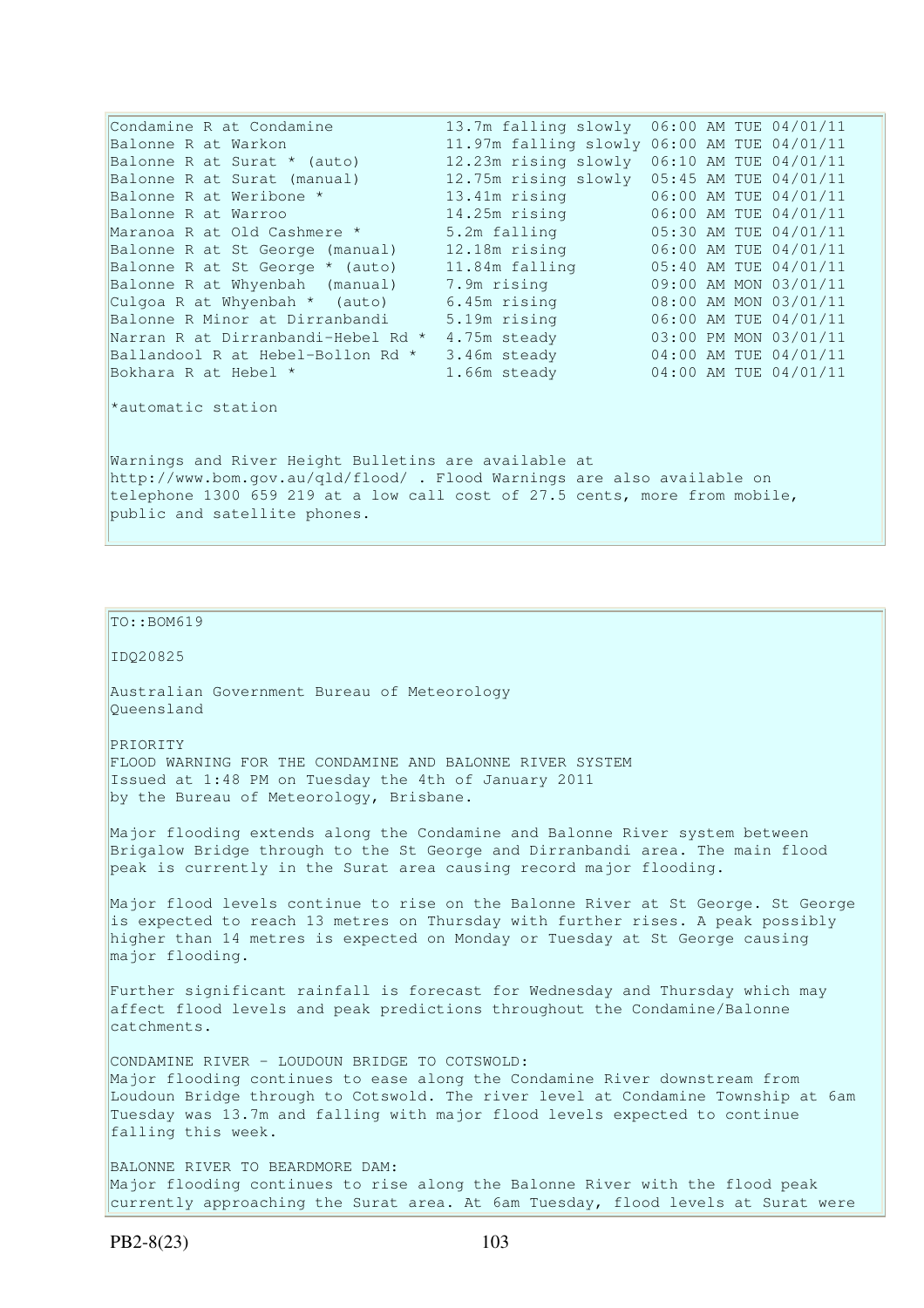12.75 metres and near a record flood peak. Major flooding is rising in the Balonne River between Weribone and Warroo with the main peak expected in these areas around Thursday and Saturday respectively. BALONNE RIVER - ST GEORGE TO NSW BORDER: At noon Tuesday, the Balonne River at St George was 12.22 metres and rising with major flooding. A peak possibly higher than 14 metres is expected on Monday or Tuesday at St George causing major flooding. This is about 0.6 metres higher than the March 2010 peak flood level. Further significant rainfall is forecast for Wednesday and Thursday which may affect these predictions. Predictions of the St George peak will be updated when upstream peaks are recorded or further rainfall is observed. River rises and high level major flooding is expected in the Balonne River system downstream from St George to the NSW border throughout January. This includes the Bokhara, Culgoa, Balonne Minor and Narran Rivers and Ballandool Creek. Predicted River Heights/Flows: Balonne River at: Surat (manual) Peak around the current level of 12.8 metres today. St George (manual) Reach 13 metres on Thursday 6 Jan; Reach 13.4 metres (Mar 2010 level) overnight Friday 7 Jan; Reach 14 metres on Sunday 9 Jan; Peak possibly higher than 14 metres on Monday 10 Jan or Tuesday 11 Jan. Predictions will be updated when upstream peaks have been observed. Next Issue: The next warning will be issued by 7:30pm Tuesday. Latest River Heights: Condamine R at Loudoun Br  $*$  4.94m falling 12:00 PM TUE 04/01/11 Myall Ck at Dalby # 0.59m steady 12:03 PM TUE 04/01/11 Condamine R at Warra-Kogan Rd Br 10.4m falling slowly 06:00 AM TUE 04/01/11 Condamine R at Chinchilla Weir TW \* 12.07m falling  $11:40$  AM TUE 04/01/11 Condamine R at Condamine 13.7m falling slowly 06:00 AM TUE 04/01/11 Balonne R at Warkon 11.95m falling slowly 09:00 AM TUE 04/01/11 Yuleba Ck at Yuleba Forestry \* 2.81m falling 11:50 AM TUE 04/01/11 Balonne R at Surat \* (auto) 12.3m rising 11:40 AM TUE 04/01/11 Balonne R at Surat (manual) 12.75m rising slowly 05:45 AM TUE 04/01/11 Balonne R at Weribone \* 13.45m rising 11:30 AM TUE 04/01/11 Balonne R at Warroo 14.37m rising slowly 10:00 AM TUE 04/01/11 Maranoa R at Old Cashmere \* 4.78m falling 11:40 AM TUE 04/01/11 Balonne R at St George (manual) 12.22m rising 12:00 PM TUE 04/01/11 Balonne R at St George \* (auto) 11.9m rising 11:40 AM TUE 04/01/11 Balonne R at Whyenbah 7.96m rising 09:00 AM TUE 04/01/11 Balonne R Minor at Dirranbandi 5.19m rising 06:00 AM TUE 04/01/11 Narran R at Dirranbandi-Hebel Rd  $*$  4.75m steady Ballandool R at Hebel-Bollon Rd \* 3.47m steady<br>Bokhara R at Hebel \* 1.66m steady Balonne R Minor at Dirranbandi 5.19m rising 06:00 AM TUE 04/01/11<br>
Narran R at Dirranbandi-Hebel Rd \* 4.75m steady 08:00 AM TUE 04/01/11<br>
Ballandool R at Hebel-Bollon Rd \* 3.47m steady 08:00 AM TUE 04/01/11<br>
Bokhara R at H \*automatic station Warnings and River Height Bulletins are available at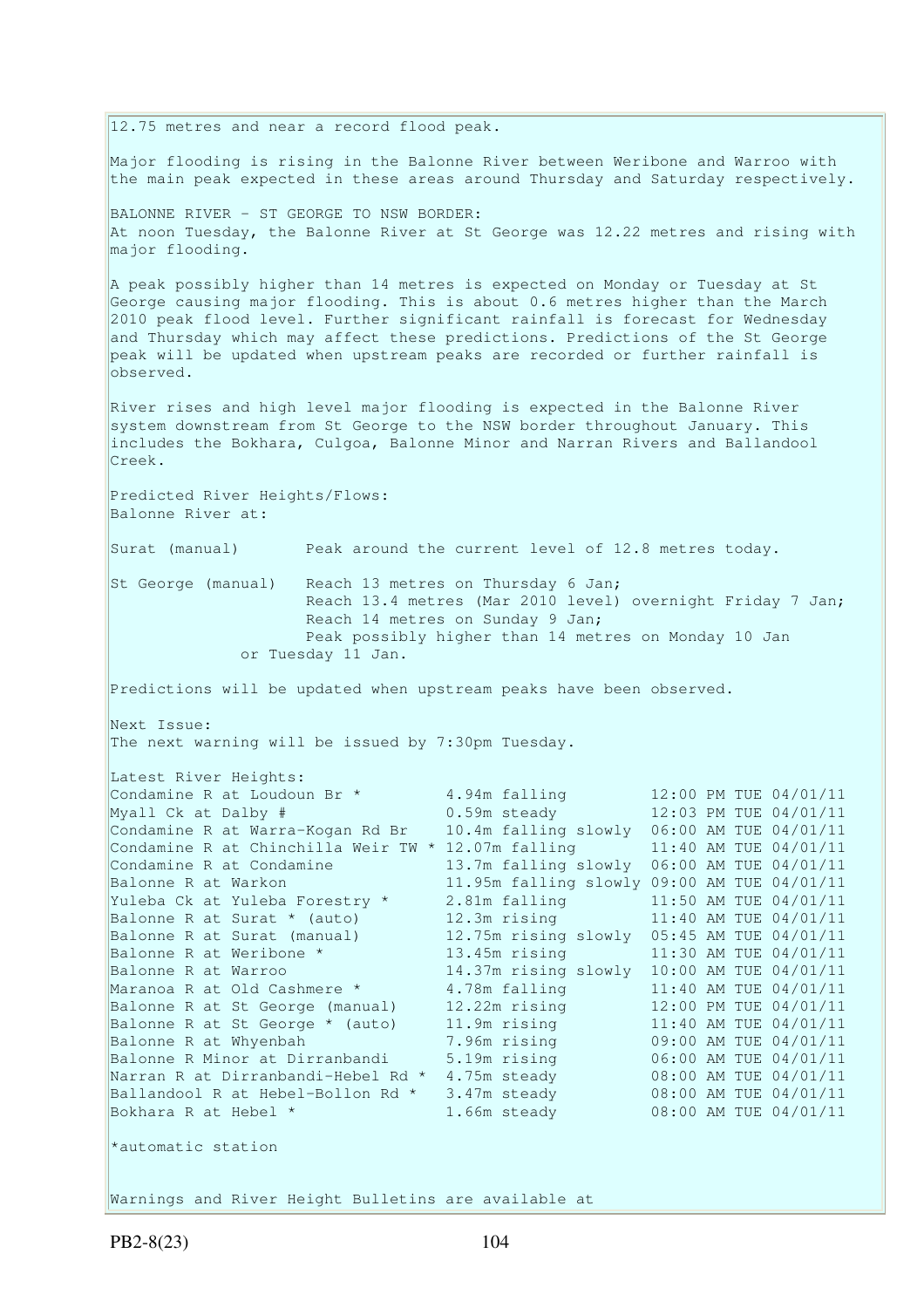http://www.bom.gov.au/qld/flood/ . Flood Warnings are also available on telephone 1300 659 219 at a low call cost of 27.5 cents, more from mobile, public and satellite phones.

IDQ20825 Australian Government Bureau of Meteorology Queensland PRIORITY FLOOD WARNING FOR THE CONDAMINE AND BALONNE RIVER SYSTEM Issued at 7:04 PM on Tuesday the 4th of January 2011 by the Bureau of Meteorology, Brisbane. Major flooding extends along the Condamine and Balonne River system between Brigalow Bridge through to the St George and Dirranbandi area. The main flood peak currently remains in the Surat area causing record major flooding. Major flood levels continue to rise on the Balonne River at St George. St George is expected to reach 13 metres on Thursday with further rises. A major flood peak possibly higher than 14 metres is expected at St George on Monday or Tuesday of next week. Further significant rainfall is forecast for Wednesday and Thursday which may affect flood levels and peak predictions throughout the Condamine/Balonne catchments. CONDAMINE RIVER - LOUDOUN BRIDGE TO COTSWOLD: Major flooding continues to ease along the Condamine River downstream from Loudoun Bridge through to Cotswold. The river level at Condamine Township at midday Tuesday was 13.45 metres and falling with major flood levels expected to continue falling this week. BALONNE RIVER TO BEARDMORE DAM: Major flooding continues to rise along the Balonne River with the flood peak currently in the Surat area. At 3pm Tuesday, record flood levels at Surat were steady at 12.75 metres, which is about 0.35 metres higher than the March 2010 peak flood level. Major flooding is rising in the Balonne River between Weribone and Warroo with the main peak expected in these areas around Thursday and Saturday respectively. BALONNE RIVER - ST GEORGE TO NSW BORDER: At 6pm Tuesday, the Balonne River at St George was 12.28 metres and rising slowly with major flooding. A peak possibly higher than 14 metres is expected on Monday or Tuesday of next week at St George causing major flooding. This is about 0.6 metres higher than the March 2010 peak flood level. Further significant rainfall is forecast for Wednesday and Thursday which may affect these predictions. Predictions of the St George peak will be updated when upstream peaks are recorded or further rainfall is observed. River rises and high level major flooding is expected in the Balonne River system downstream from St George to the NSW border throughout January. This

 $TO::BOM619$ 

includes the Bokhara, Culgoa, Balonne Minor and Narran Rivers and Ballandool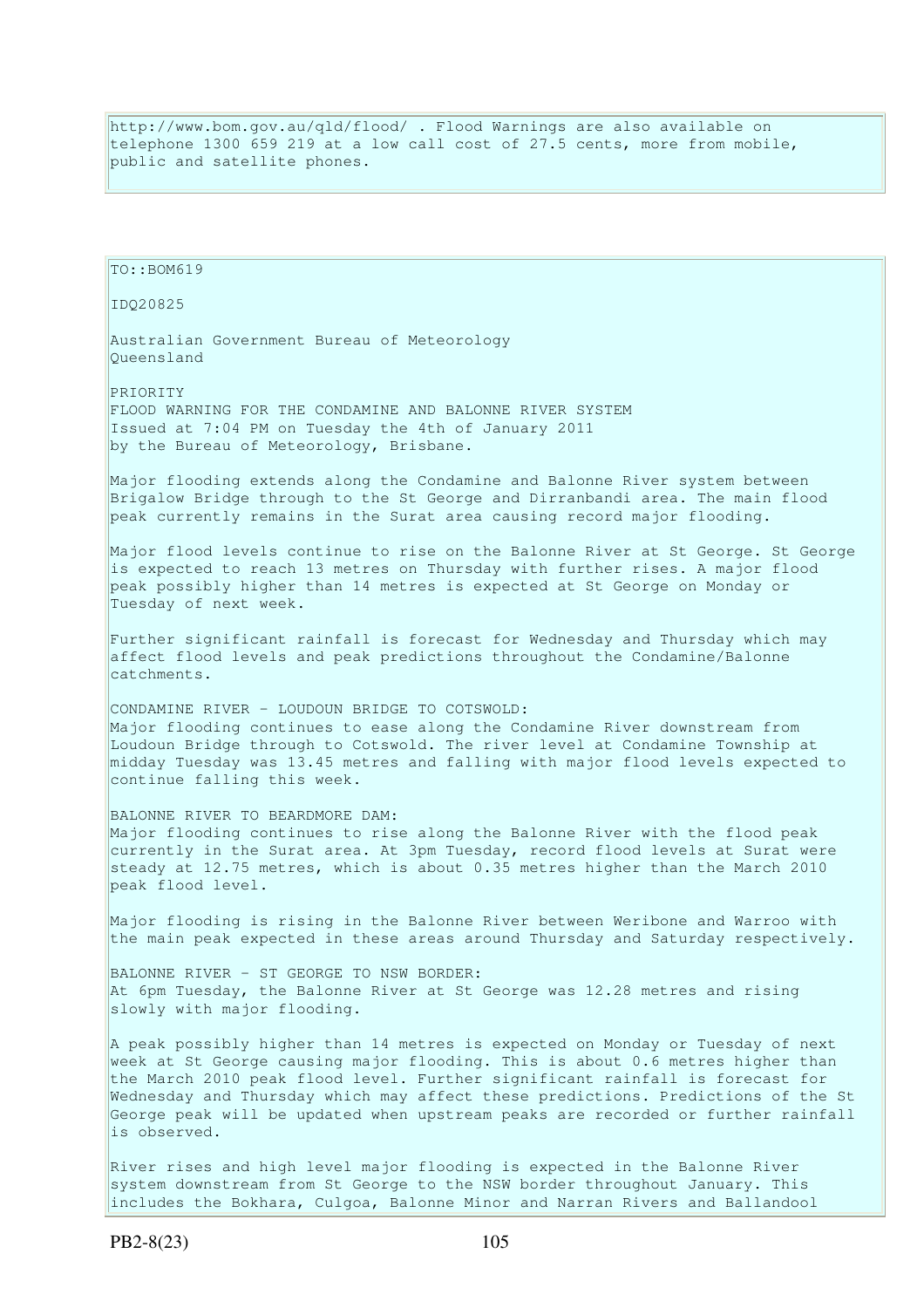Creek. Predicted River Heights/Flows: Balonne River at: Surat (manual) Remain around the major flood peak overnight. St George (manual) Reach 13 metres on Thursday 6 Jan; Reach 13.4 metres (Mar 2010 level) overnight Friday 7 Jan; Reach 14 metres on Sunday 9 Jan; Peak possibly higher than 14 metres on Monday 10 Jan or Tuesday 11 Jan. Predictions will be updated when upstream peaks have been observed. Weather Forecast: Isolated showers and thunderstorms. Next Issue: The next warning will be issued by 7:30am Wednesday. Latest River Heights: Condamine R at Loudoun Br \*  $1.86$ m falling  $0.5:00$  PM TUE  $04/01/11$ <br>Condamine R at Warra-Kogan Rd Br  $10.4$ m falling slowly  $06:00$  AM TUE  $04/01/11$ Condamine R at Warra-Kogan Rd Br 10.4m falling slowly 06:00 AM TUE 04/01/11 Condamine R at Chinchilla Weir TW  $*$  11.96m falling  $05:10$  PM TUE 04/01/11 Charleys Ck at Chinchilla 4.8m falling 06:00 AM TUE 04/01/11 Condamine R at Chinchilla and TUE 04/01/11<br>
Condamine R at Condamine 13.45m falling slowly 12:00 PM TUE 04/01/11<br>
Condamine R at Cotswold \* MA  $\vert$ Condamine R at Cotswold  $*$ Balonne R at Warkon 11.95m falling slowly 09:00 AM TUE 04/01/11 Balonne R at Surat \* (auto) 12.2m falling 05:40 PM TUE 04/01/11 Balonne R at Surat (manual) 12.75m steady 03:00 PM TUE 04/01/11 Balonne R at Surat (manual)  $12.75$ m steady  $03:00$  PM TUE 04/01/11<br>Balonne R at Weribone \* 13.48m falling 05:10 PM TUE 04/01/11 Balonne R at Warroo 14.45m rising slowly 06:00 PM TUE 04/01/11 Maranoa R at Old Cashmere \* 4.47m falling 05:30 PM TUE 04/01/11 Balonne R at St George (manual) 12.28m rising 06:00 PM TUE 04/01/11 Balonne R at St George \* (auto) 11.94m rising 05:30 PM TUE 04/01/11 Balonne R at Whyenbah 7.96m rising 09:00 AM TUE 04/01/11 Balonne R Minor at Dirranbandi 5.2m rising 03:30 PM TUE 04/01/11 Balonne R at Whyenban and the Minor at Dirranbandi and the S.2m rising the US:00 AM IOE 04/01/11<br>Narran R at Dirranbandi-Hebel Rd \* 4.75m steady 03:00 PM TUE 04/01/11<br>Ballandool R at Hebel-Bollon Rd \* 3.49m rising 04:30 PM Ballandool R at Hebel-Bollon Rd  $*$  3.49m rising Bokhara R at Hebel  $\star$  1.68m steady 04:00 PM TUE 04/01/11  $*$  denotes automatic station. Warnings and River Height Bulletins are available at http://www.bom.gov.au/qld/flood/ . Flood Warnings are also available on telephone 1300 659 219 at a low call cost of 27.5 cents, more from mobile, public and satellite phones.

### TO::BOM619

IDQ20825

Australian Government Bureau of Meteorology Queensland

PRIORITY FLOOD WARNING FOR THE CONDAMINE AND BALONNE RIVER SYSTEM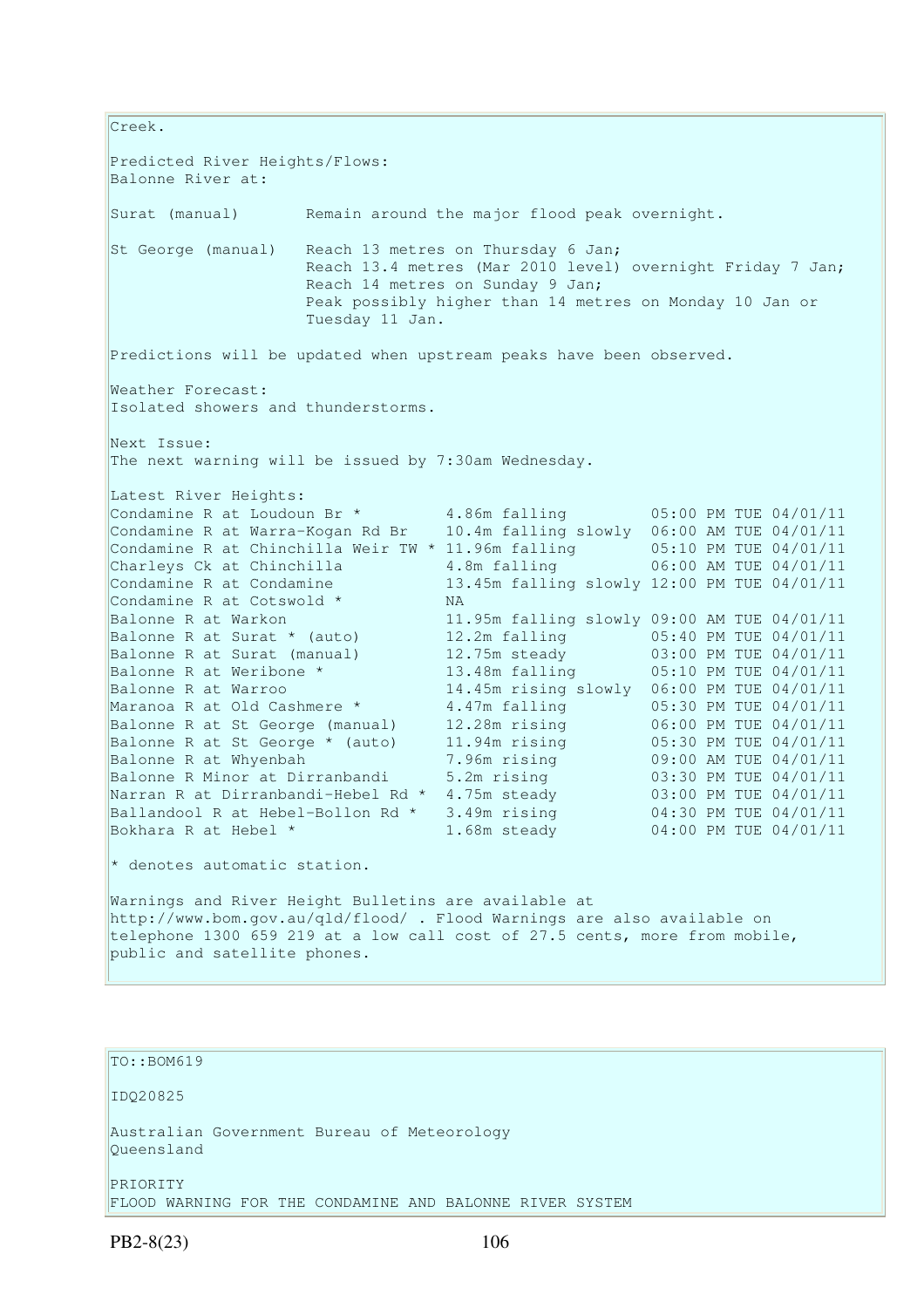Issued at 6:52 AM on Wednesday the 5th of January 2011 by the Bureau of Meteorology, Brisbane. Major flooding extends along the Condamine and Balonne River system between Brigalow Bridge through to the St George and Dirranbandi area. The main flood peak is now downstream of Surat. Major flood levels continue to rise on the Balonne River at St George. St George is expected to reach 13 metres on Thursday with further rises. A major flood peak possibly higher than 14 metres is expected at St George on Monday or Tuesday of next week. Further significant rainfall is forecast for today and Thursday which may affect flood levels and peak predictions throughout the Condamine/Balonne catchments. CONDAMINE RIVER - LOUDOUN BRIDGE TO COTSWOLD: Major flooding continues to ease along the Condamine River downstream from the Brigalow area through to Cotswold. BALONNE RIVER TO BEARDMORE DAM: Major flooding continues to rise along the Balonne River with the flood peak currently in the Surat area. At 10pm Tuesday, record flood levels at Surat were steady at 12.75 metres, which is about 0.35 metres higher than the March 2010 peak flood level. Major flooding is rising in the Balonne River between Weribone and Warroo with the main peak expected in these areas around Thursday and Saturday respectively. BALONNE RIVER - ST GEORGE TO NSW BORDER: At 6am Wednesday, the Balonne River at St George was 12.3 metres and rising slowly with major flooding. A peak possibly higher than 14 metres is expected on Monday or Tuesday of next week at St George causing major flooding. This is about 0.6 metres higher than the March 2010 peak flood level. Further significant rainfall is forecast for today and Thursday which may affect these predictions. Predictions of the St George peak will be updated when upstream peaks are recorded or further rainfall is observed. River rises and high level major flooding is expected in the Balonne River system downstream from St George to the NSW border throughout January. This includes the Bokhara, Culgoa, Balonne Minor and Narran Rivers and Ballandool Creek. Predicted River Heights/Flows: Balonne River at: Surat (manual) Remain around the major flood peak overnight. St George (manual) Reach 13 metres on Thursday 6 Jan; Reach 13.4 metres (Mar 2010 level) overnight Friday 7 Jan; Reach 14 metres on Sunday 9 Jan; Peak possibly higher than 14 metres on Monday 10 Jan or Tuesday 11 Jan. Predictions will be updated when upstream peaks have been observed. Next Issue: The next warning will be issued by 2pm Wednesday. Latest River Heights: Condamine R at Loudoun Br \* 4.8m falling 11:00 PM TUE 04/01/11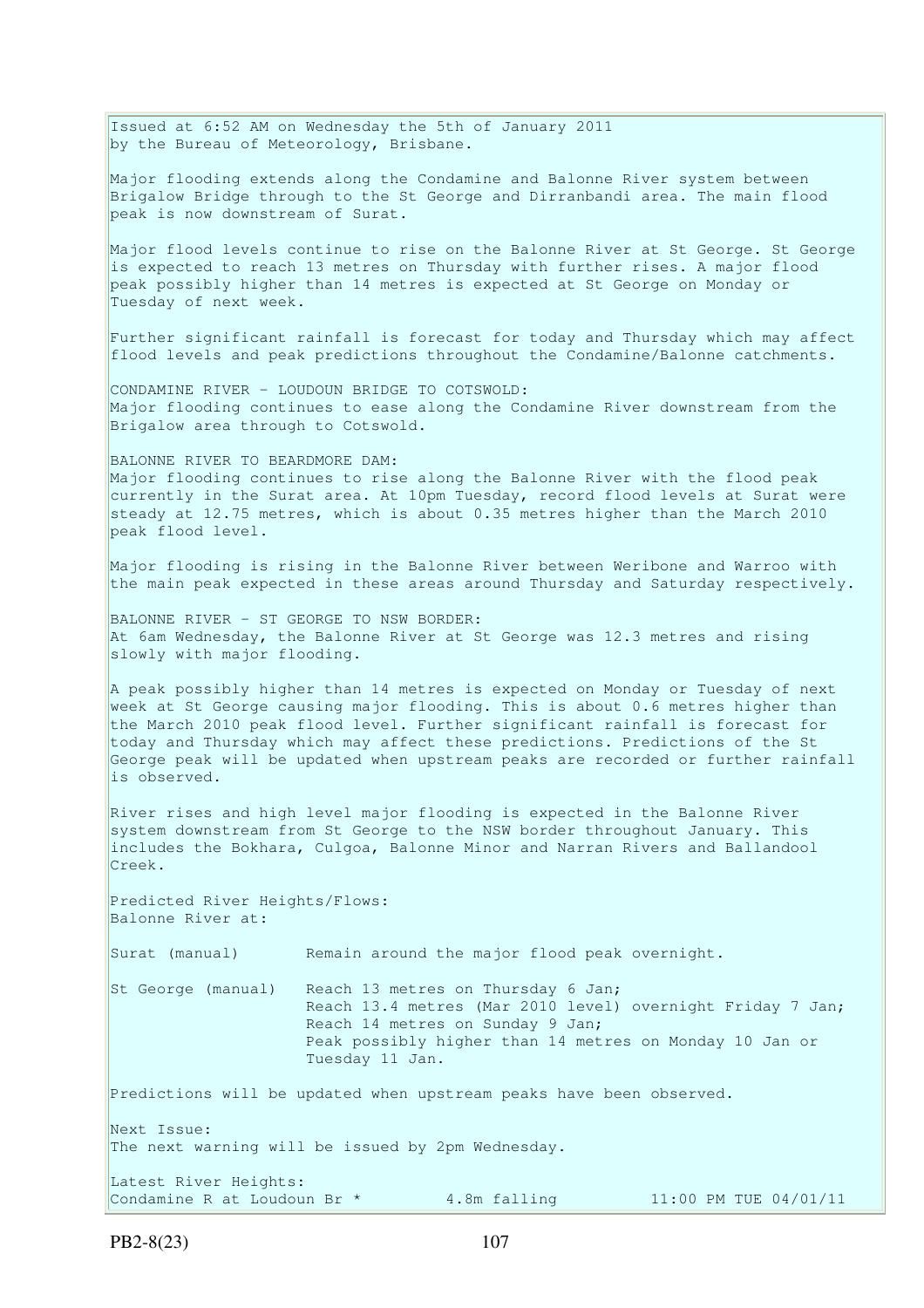| Myall Ck at Dalby #                                                        | 0.64m steady                                | 06:03 AM WED 05/01/11 |  |
|----------------------------------------------------------------------------|---------------------------------------------|-----------------------|--|
| Condamine R at Warra-Kogan Rd Br                                           | 9.95m falling slowly                        | 06:00 PM TUE 04/01/11 |  |
| Condamine R at Chinchilla Weir TW * 11.81m falling                         |                                             | 11:40 PM TUE 04/01/11 |  |
| Condamine R at Condamine                                                   | 13.45m falling slowly 12:00 PM TUE 04/01/11 |                       |  |
| Balonne R at Warkon                                                        | 11.8m falling slowly                        | 06:00 AM WED 05/01/11 |  |
| Balonne R at Surat * (auto)                                                | 12.17m falling                              | 11:40 PM TUE 04/01/11 |  |
| Balonne R at Surat (manual)                                                | 12.75m steady                               | 10:00 PM TUE 04/01/11 |  |
| Balonne R at Weribone *                                                    | 13.49m rising                               | 11:40 PM TUE 04/01/11 |  |
| Balonne R at Warroo                                                        | 14.64m rising slowly                        | 06:00 AM WED 05/01/11 |  |
| Maranoa R at Old Cashmere *                                                | 4.05m falling                               | 05:20 AM WED 05/01/11 |  |
| Balonne R at St George (manual)                                            | 12.3m rising                                | 06:00 AM WED 05/01/11 |  |
| Balonne R at St George * (auto)                                            | 11.96m rising                               | 11:40 PM TUE 04/01/11 |  |
| Balonne R at Whyenbah                                                      | 7.96m rising                                | 09:00 AM TUE 04/01/11 |  |
| Balonne R Minor at Dirranbandi                                             | 5.21m rising slowly                         | 06:00 AM WED 05/01/11 |  |
| Narran R at Dirranbandi-Hebel Rd *                                         | 4.75m steady                                | 03:00 PM TUE 04/01/11 |  |
| Ballandool R at Hebel-Bollon Rd *                                          | 3.53m steady                                | 04:00 AM WED 05/01/11 |  |
| Bokhara R at Hebel *                                                       | 1.7m rising                                 | 11:30 PM TUE 04/01/11 |  |
| *automatic station                                                         |                                             |                       |  |
| Warnings and River Height Bulletins are available at                       |                                             |                       |  |
| http://www.bom.gov.au/qld/flood/ . Flood Warnings are also available on    |                                             |                       |  |
| telephone 1300 659 219 at a low call cost of 27.5 cents, more from mobile, |                                             |                       |  |
| public and satellite phones.                                               |                                             |                       |  |

TO::BOM619 IDQ20825 Australian Government Bureau of Meteorology Queensland PRIORITY FLOOD WARNING FOR THE CONDAMINE AND BALONNE RIVER SYSTEM Issued at 2:11 PM on Wednesday the 5th of January 2011 by the Bureau of Meteorology, Brisbane. Major flooding extends along the Condamine and Balonne River system between Brigalow Bridge through to the St George and Dirranbandi area. The main flood peak is currently downstream of Surat. Major flood levels continue to rise on the Balonne River at St George. St George is expected to reach 13 metres on Thursday with further rises. A major flood peak possibly higher than 14 metres is expected at St George on Monday or Tuesday of next week. Further significant rainfall is forecast for today and Thursday which may affect flood levels and peak predictions throughout the Condamine/Balonne catchments. CONDAMINE RIVER - LOUDOUN BRIDGE TO COTSWOLD: Major flooding continues to ease along the Condamine River downstream from the Brigalow area through to Cotswold. BALONNE RIVER TO BEARDMORE DAM: Major flooding continues to rise along the Balonne River with the flood peak currently downstream from Surat. At 6am Wednesday, the river level at Surat was at 12.65 metres and falling slowly. Major flooding will continue to slowly ease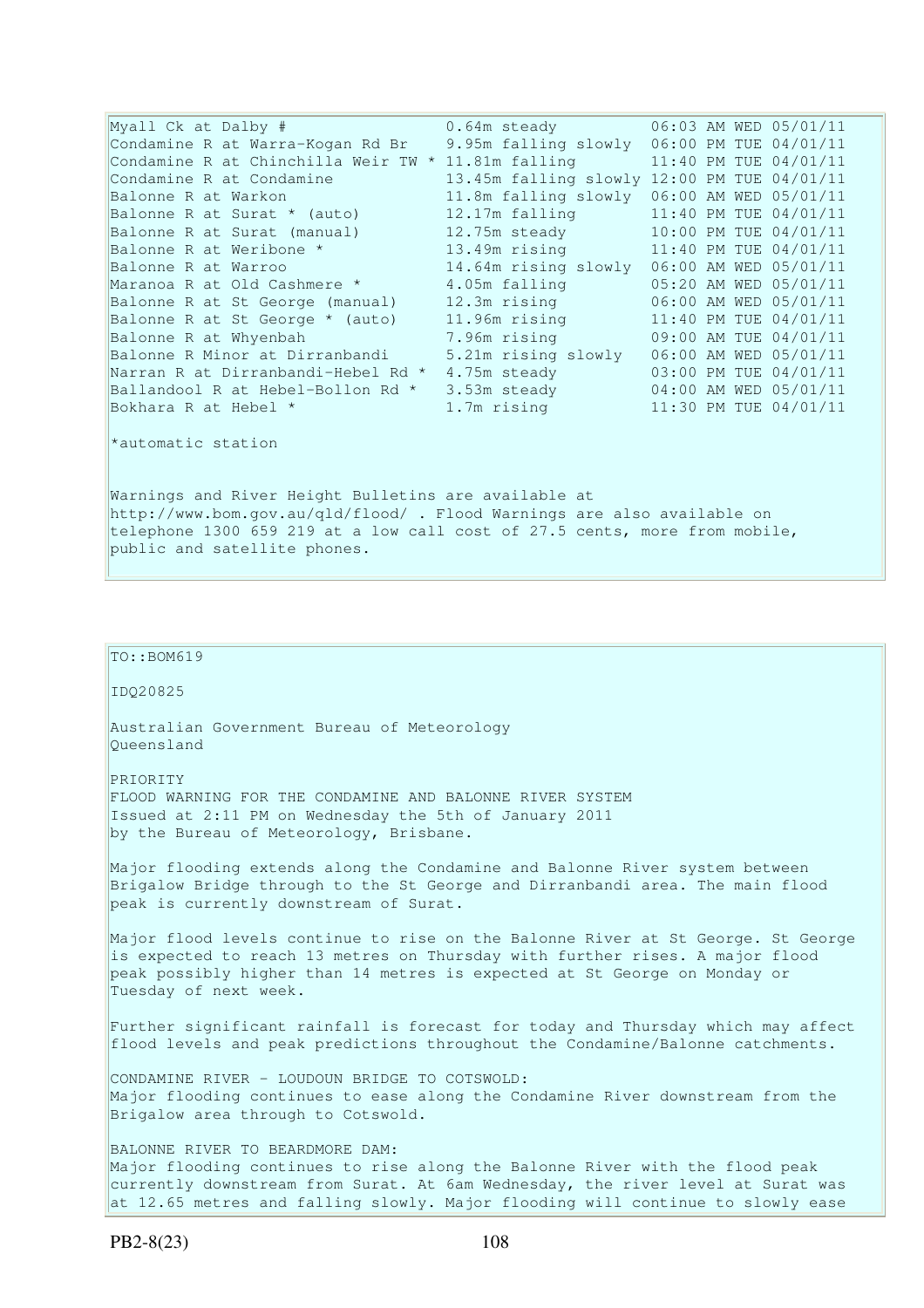over the weekend and into next week. Major flooding is rising in the Balonne River between Weribone and Warroo with the main peak expected in these areas around Thursday and Saturday respectively. BALONNE RIVER - ST GEORGE TO NSW BORDER: At midday Wednesday, the Balonne River at St George was 12.38 metres and rising slowly with major flooding. A peak possibly higher than 14 metres is expected on Monday or Tuesday of next week at St George causing major flooding. This is about 0.6 metres higher than the March 2010 peak flood level. Further significant rainfall is forecast for today and Thursday which may affect these predictions. Predictions of the St George peak will be updated when upstream peaks are recorded or further rainfall is observed. River rises and high level major flooding is expected in the Balonne River system downstream from St George to the NSW border throughout January. This includes the Bokhara, Culgoa, Balonne Minor and Narran Rivers and Ballandool Creek. Predicted River Heights/Flows: Balonne River at: Surat (manual) Major flood levels will continue to fall slowly during the remainder of this week and into next week. St George (manual) Reach 13 metres on Thursday 6 Jan; Reach 13.4 metres (Mar 2010 level) overnight Friday 7 Jan; Reach 14 metres on Sunday 9 Jan; Peak possibly higher than 14 metres on Monday 10 Jan or Tuesday 11 Jan. Predictions will be updated when upstream peaks have been observed. Next Issue: The next warning will be issued by 7:30pm Wednesday. Latest River Heights:<br>Condamine R at Loudoun Br \* Condamine R at Loudoun Br  $*$  4.8m falling 11:00 PM TUE 04/01/11 Condamine R at Warra-Kogan Rd Br 9.65m falling slowly 06:00 AM WED 05/01/11 Condamine R at Chinchilla Weir TW \* 11.64m falling  $06:10$  AM WED  $05/01/11$ Condamine R at Condamine 12.3m falling slowly 11:45 AM WED 05/01/11 Balonne R at Warkon 11.78m falling slowly 09:00 AM WED 05/01/11 Balonne R at Surat \* (auto) 12.1m falling 12:20 PM WED 05/01/11 Balonne R at Surat (manual) 12.65m falling slowly 06:00 AM WED 05/01/11 Balonne R at Weribone \* 13.49m steady 12:20 PM WED 05/01/11 Balonne R at Warroo 14.73m rising slowly 12:00 PM WED 05/01/11 Maranoa R at Old Cashmere \* 3.97m steady 11:00 AM WED 05/01/11 Balonne R at St George (manual) 12.38m rising 12:00 PM WED 05/01/11 Balonne R at St George \* (auto) 12.1m falling 12:30 PM WED 05/01/11 Balonne R at Whyenbah 8.01m rising 09:00 AM WED 05/01/11 Balonne R Minor at Dirranbandi 5.21m rising slowly 06:00 AM WED 05/01/11 Narran R at Dirranbandi-Hebel Rd \* 4.75m steady 11:00 AM WED 05/01/11 Ballandool R at Hebel-Bollon Rd \* 3.54m steady 01:10 PM WED 05/01/11 Bokhara R at Hebel  $\star$  1.73m steady 12:00 PM WED 05/01/11  $*$  denotes automatic station. Warnings and River Height Bulletins are available at http://www.bom.gov.au/qld/flood/ . Flood Warnings are also available on telephone 1300 659 219 at a low call cost of 27.5 cents, more from mobile,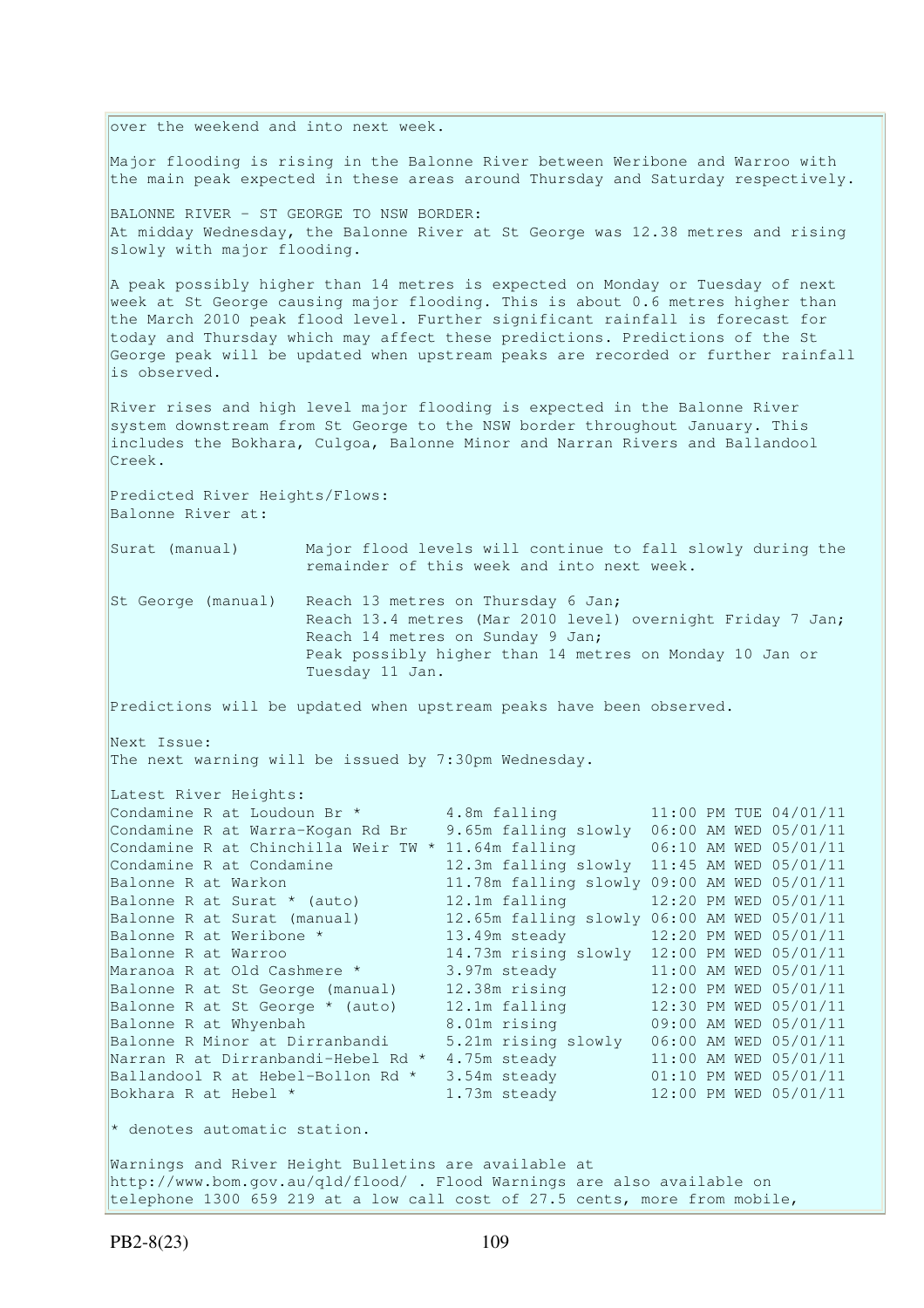| TO:: BOM619                                                                                                                                                                                                                                                                                                                                                                                                                           |
|---------------------------------------------------------------------------------------------------------------------------------------------------------------------------------------------------------------------------------------------------------------------------------------------------------------------------------------------------------------------------------------------------------------------------------------|
| IDQ20825                                                                                                                                                                                                                                                                                                                                                                                                                              |
| Australian Government Bureau of Meteorology<br>Oueensland                                                                                                                                                                                                                                                                                                                                                                             |
| PRIORITY<br>FLOOD WARNING FOR THE CONDAMINE AND BALONNE RIVER SYSTEM<br>Issued at 7:01 PM on Wednesday the 5th of January 2011<br>by the Bureau of Meteorology, Brisbane.                                                                                                                                                                                                                                                             |
| Major flooding extends along the Condamine and Balonne River system between<br>Brigalow Bridge through to the St George and Dirranbandi area. The main flood<br>peak is currently downstream of Surat.                                                                                                                                                                                                                                |
| Major flood levels continue to rise on the Balonne River at St George. St George<br>is expected to reach 13 metres late Thursday with further rises. A major flood<br>peak possibly higher than 14 metres is expected at St George on Monday or<br>Tuesday of next week.                                                                                                                                                              |
| Further significant rainfall is forecast for today and Thursday which may affect<br>flood levels and peak predictions throughout the Condamine/Balonne catchments.                                                                                                                                                                                                                                                                    |
| CONDAMINE RIVER - LOUDOUN BRIDGE TO COTSWOLD:<br>Moderate to major flooding continues to ease along the Condamine River<br>downstream from the Brigalow Bridge area through to Cotswold.                                                                                                                                                                                                                                              |
| BALONNE RIVER TO BEARDMORE DAM:<br>Major flooding continues to rise along the Balonne River with the flood peak<br>currently downstream from Surat. At 5pm Wednesday, the river level at Surat was<br>at 12.6 metres and falling slowly. Major flooding will continue to slowly ease<br>over the weekend and into next week.                                                                                                          |
| Major flooding is nearing a peak in the Balonne River at Weribone. The flood<br>peak is expected to reach Warroo around Saturday.                                                                                                                                                                                                                                                                                                     |
| BALONNE RIVER - ST GEORGE TO NSW BORDER:<br>At 6pm Wednesday, the Balonne River at St George was 12.46 metres and rising<br>slowly with major flooding.                                                                                                                                                                                                                                                                               |
| A peak possibly higher than 14 metres is expected on Monday or Tuesday of next<br>week at St George causing major flooding. This is about 0.6 metres higher than<br>the March 2010 peak flood level. Further significant rainfall is forecast for<br>today and Thursday which may affect these predictions. Predictions of the St<br>George peak will be updated when upstream peaks are recorded or further rainfall<br>is observed. |
| River rises and high level major flooding is expected in the Balonne River<br>system downstream from St George to the NSW border throughout January. This<br>includes the Bokhara, Culgoa, Balonne Minor and Narran Rivers and Ballandool<br>Creek.                                                                                                                                                                                   |
| Predicted River Heights/Flows:<br>Balonne River at:                                                                                                                                                                                                                                                                                                                                                                                   |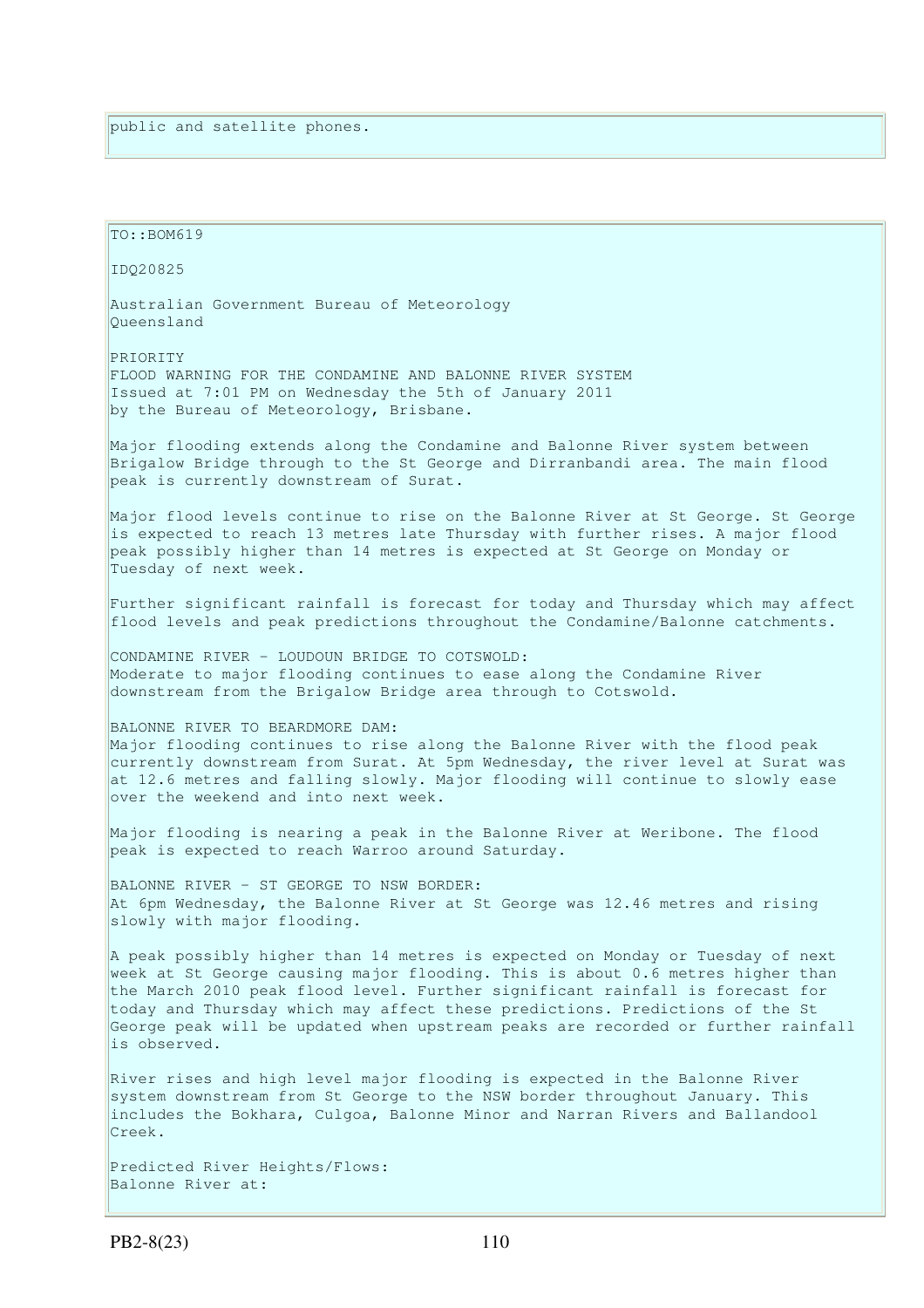Surat (manual) Major flood levels will continue to fall slowly during the remainder of this week and into next week. St George (manual) Reach 13 metres late Thursday 6 Jan; Reach 13.4 metres (Mar 2010 level) overnight Friday 7 Jan; Reach 14 metres on Sunday 9 Jan; Peak possibly higher than 14 metres on Monday 10 Jan or Tuesday 11 Jan. Predictions will be updated when upstream peaks have been observed. Weather Forecast: Scattered showers and thunderstorms, tending to rain areas with some moderate to heavy falls possible. Next Issue: The next warning will be issued by 7:30am Thursday. (River heights are constantly updated on the Bureau website.) Latest River Heights: Condamine R at Loudoun Br  $*$  4.8m falling 11:00 PM TUE 04/01/11 Condamine R at Warra-Kogan Rd Br 9.4m falling slowly 06:00 PM WED 05/01/11 Condamine R at Chinchilla Weir TW \* 11.3m falling  $05:40$  PM WED  $05/01/11$ <br>Condamine R at Condamine  $12.3$ m falling slowly 11:45 AM WED 05/01/11 Condamine R at Condamine 12.3m falling slowly 11:45 AM WED 05/01/11 Balonne R at Warkon 11.78m falling slowly 09:00 AM WED 05/01/11 Yuleba Ck at Yuleba Forestry \* 2.02m rising slowly 06:10 PM WED 05/01/11 Balonne R at Surat \* (auto) 12.01m falling 05:50 PM WED 05/01/11 Balonne R at Surat (manual) 12.6m falling slowly 05:00 PM WED 05/01/11 Balonne R at Weribone \* 13.45m steady 05:10 PM WED 05/01/11 Balonne R at Warroo 14.8m rising slowly 06:30 PM WED 05/01/11 Maranoa R at Old Cashmere \* 3.93m falling slowly 05:20 PM WED 05/01/11 Balonne R at St George (manual) 12.46m rising 06:00 PM WED 05/01/11 Balonne R at St George \* (auto) 12.18m rising 05:00 PM WED 05/01/11 Balonne R at Whyenbah 8.01m rising 09:00 AM WED 05/01/11 Balonne R Minor at Dirranbandi 5.23m rising slowly 02:30 PM WED 05/01/11 Narran R at Dirranbandi-Hebel Rd \* 4.76m steady 05:00 PM WED 05/01/11 Ballandool R at Hebel-Bollon Rd \* 3.54m rising slowly 04:00 PM WED 05/01/11 Bokhara R at Hebel \* 1.73m rising slowly 04:00 PM WED 05/01/11  $*$  denotes automatic station. Warnings and River Height Bulletins are available at http://www.bom.gov.au/qld/flood/ . Flood Warnings are also available on telephone 1300 659 219 at a low call cost of 27.5 cents, more from mobile, public and satellite phones.

### TO::BOM619

IDQ20825

Australian Government Bureau of Meteorology Queensland

PRIORITY FLOOD WARNING FOR THE CONDAMINE AND BALONNE RIVER SYSTEM Issued at 9:26 AM on Thursday the 6th of January 2011 by the Bureau of Meteorology, Brisbane.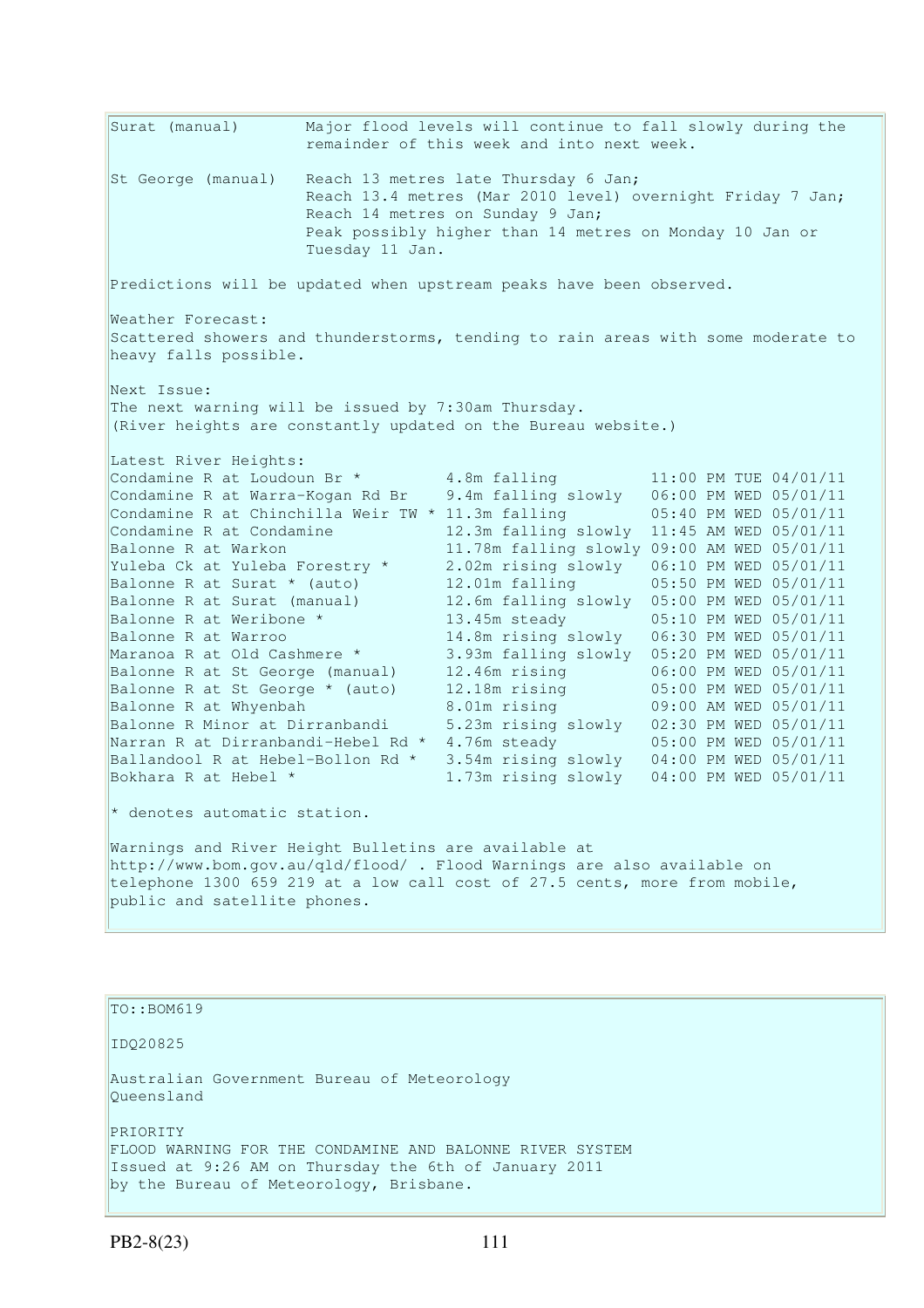Major flooding extends along the Condamine and Balonne River system between Brigalow Bridge through to the St George and Dirranbandi area. The main flood peak is currently downstream of Weribone.

Major flood levels continue to rise on the Balonne River at St George. St George is expected to reach 13 metres late today with further rises. A major flood peak lower than 14 metres is expected at St George during the weekend.

CONDAMINE RIVER - UPPER CONDAMINE TO LOUDOUN BRIDGE Overnight rains have caused rises with some minor flooding in the upper catchment. Further rises are likely while rainfall continues.

CONDAMINE RIVER - LOUDOUN BRIDGE TO COTSWOLD: Moderate to major flooding continues to ease along the Condamine River downstream from the Brigalow Bridge area through to Cotswold.

BALONNE RIVER TO BEARDMORE DAM: Major flooding continues to rise along the Balonne River with the flood peak currently downstream from Weribone. At 6am Thursday, the river level at Surat was 12.5 metres and falling slowly. Major flooding will continue to ease over the weekend and into next week. The flood peak is expected to reach Warroo on Friday.

BALONNE RIVER - ST GEORGE TO NSW BORDER: At 9am Thursday, the Balonne River at St George was 12.66 metres and rising slowly with major flooding.

A peak below 14 metres is expected during the weekend at St George causing major flooding. This is up to 0.6 metres higher than the March 2010 peak flood level. Predictions of the St George peak will be updated when upstream peaks are recorded or further rainfall is observed.

River rises and high level major flooding are expected in the Balonne River system downstream from St George to the NSW border throughout January. This includes the Bokhara, Culgoa, Balonne Minor and Narran Rivers and Ballandool Creek.

Predicted River Heights/Flows: Balonne River at:

Surat (manual) Major flood levels will continue to fall slowly during the remainder of this week and into next week. St George (manual) Reach 13 metres overnight; Reach 13.4 metres (Mar 2010 level) overnight Friday 7 Jan;

Peak below 14 metres during weekend.

Predictions will be updated when upstream peaks have been observed.

Next Issue: The next warning will be issued by 3pm Thursday. (River heights are constantly updated on the Bureau website.)

| 2.03m rising                                      | 08:09 AM THU 06/01/11 |
|---------------------------------------------------|-----------------------|
| 2.4m rising                                       | 08:11 AM THU 06/01/11 |
| Condamine R @ Warwick (Scots Col.) * 1.34m steady | 07:00 AM THU 06/01/11 |
| 1.94m rising                                      | 07:37 AM THU 06/01/11 |
| 0.85m steady                                      | 07:58 AM THU 06/01/11 |
| 2.93m rising                                      | 01:00 AM THU 06/01/11 |
| 2.14m steady                                      | 05:00 AM THU 06/01/11 |
|                                                   |                       |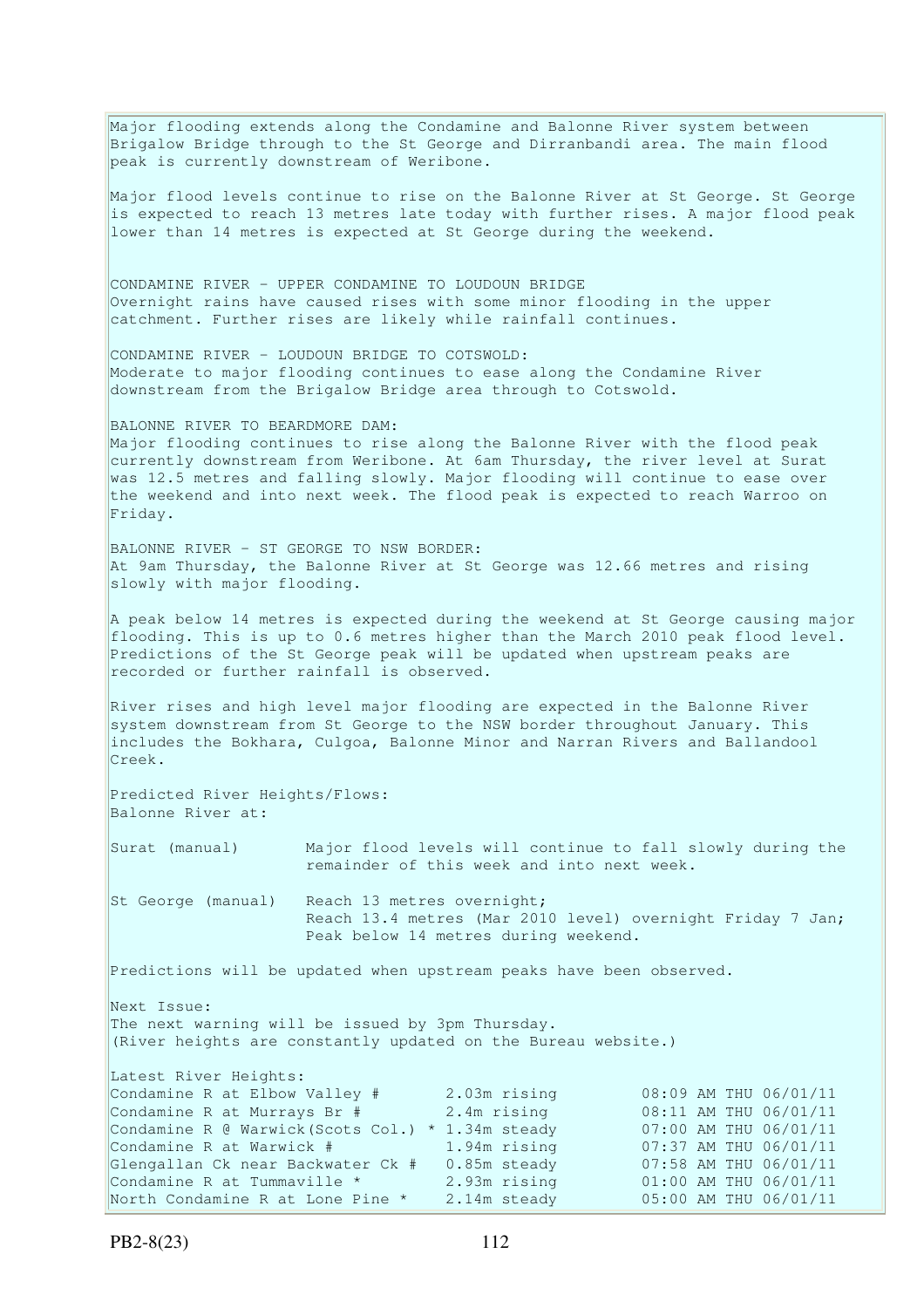| Condamine R at Loudoun Br *                          | 3.47m falling 05:00 AM THU 06/01/11        |  |                       |
|------------------------------------------------------|--------------------------------------------|--|-----------------------|
| Myall Ck at Dalby #                                  | 0.59m rising 08:21 AM THU 06/01/11         |  |                       |
| Condamine R at Warra-Kogan Rd Br                     | 9.2m falling slowly 06:00 AM THU 06/01/11  |  |                       |
| Condamine R at Chinchilla Weir TW * 10.77m falling   |                                            |  | 08:20 AM THU 06/01/11 |
| Condamine R at Condamine                             | 12.3m falling slowly 11:45 AM WED 05/01/11 |  |                       |
| Condamine R at Cotswold *                            | 15.61m falling                             |  | 08:00 AM THU 06/01/11 |
| Balonne R at Warkon                                  | 11.67m falling 06:00 AM THU 06/01/11       |  |                       |
| Yuleba Ck at Yuleba Forestry *                       | 2.52m rising 05:10 AM THU 06/01/11         |  |                       |
| Balonne R at Surat * (auto)                          | 11.94m falling 05:40 AM THU 06/01/11       |  |                       |
| Balonne R at Surat (manual)                          | 12.5m falling slowly 06:00 AM THU 06/01/11 |  |                       |
| Balonne R at Weribone *                              | 13.38m falling 05:00 AM THU 06/01/11       |  |                       |
| Balonne R at Warroo                                  | 14.8m rising slowly 06:30 PM WED 05/01/11  |  |                       |
| Maranoa R at Old Cashmere *                          | 3.79m falling                              |  | 05:40 AM THU 06/01/11 |
| Balonne R at St George (manual)                      | 12.62m rising                              |  | 06:00 AM THU 06/01/11 |
| Balonne R at St George * (auto)                      | 12.31m rising                              |  | 05:00 AM THU 06/01/11 |
| Balonne R at Whyenbah                                | 8.01m rising                               |  | 09:00 AM WED 05/01/11 |
| Balonne R Minor at Dirranbandi                       | 5.24m rising slowly 06:00 AM THU 06/01/11  |  |                       |
| Narran R at Dirranbandi-Hebel Rd *                   | 4.76m steady                               |  | 05:00 PM WED 05/01/11 |
| Ballandool R at Hebel-Bollon Rd *                    | 3.56m steady                               |  | 04:00 AM THU 06/01/11 |
| Bokhara R at Hebel *                                 | 1.76m steady                               |  | 08:00 AM THU 06/01/11 |
| *automatic station                                   |                                            |  |                       |
| Warnings and River Height Bulletins are available at |                                            |  |                       |

http://www.bom.gov.au/qld/flood/ . Flood Warnings are also available on telephone 1300 659 219 at a low call cost of 27.5 cents, more from mobile, public and satellite phones.

| TO:: BOM619                                                                                                                                                                                                                               |
|-------------------------------------------------------------------------------------------------------------------------------------------------------------------------------------------------------------------------------------------|
| ID020825                                                                                                                                                                                                                                  |
| Australian Government Bureau of Meteorology<br>Oueensland                                                                                                                                                                                 |
| PRIORITY<br>FLOOD WARNING FOR THE CONDAMINE AND BALONNE RIVER SYSTEM<br>Issued at 3:19 PM on Thursday the 6th of January 2011<br>by the Bureau of Meteorology, Brisbane.                                                                  |
| Major flooding extends along the Condamine and Balonne River system between<br>Brigalow Bridge through to the St George and Dirranbandi area. The main flood<br>peak is currently in the Balonne River downstream of Weribone.            |
| Major flood levels continue to rise on the Balonne River at St George. St George<br>is expected to reach 13 metres late today with further rises. A major flood peak<br>lower than 14 metres is expected at St George during the weekend. |
| CONDAMINE RIVER - UPPER CONDAMINE TO LOUDOUN BRIDGE<br>Stream rises and minor flooding is occurring in the upper Condamine catchment.<br>Further rises are likely while rainfall continues.                                               |
| CONDAMINE RIVER - LOUDOUN BRIDGE TO COTSWOLD:<br>Moderate to major flooding continues to ease along the Condamine River<br>downstream from Loudoun Bridge through to Cotswold.                                                            |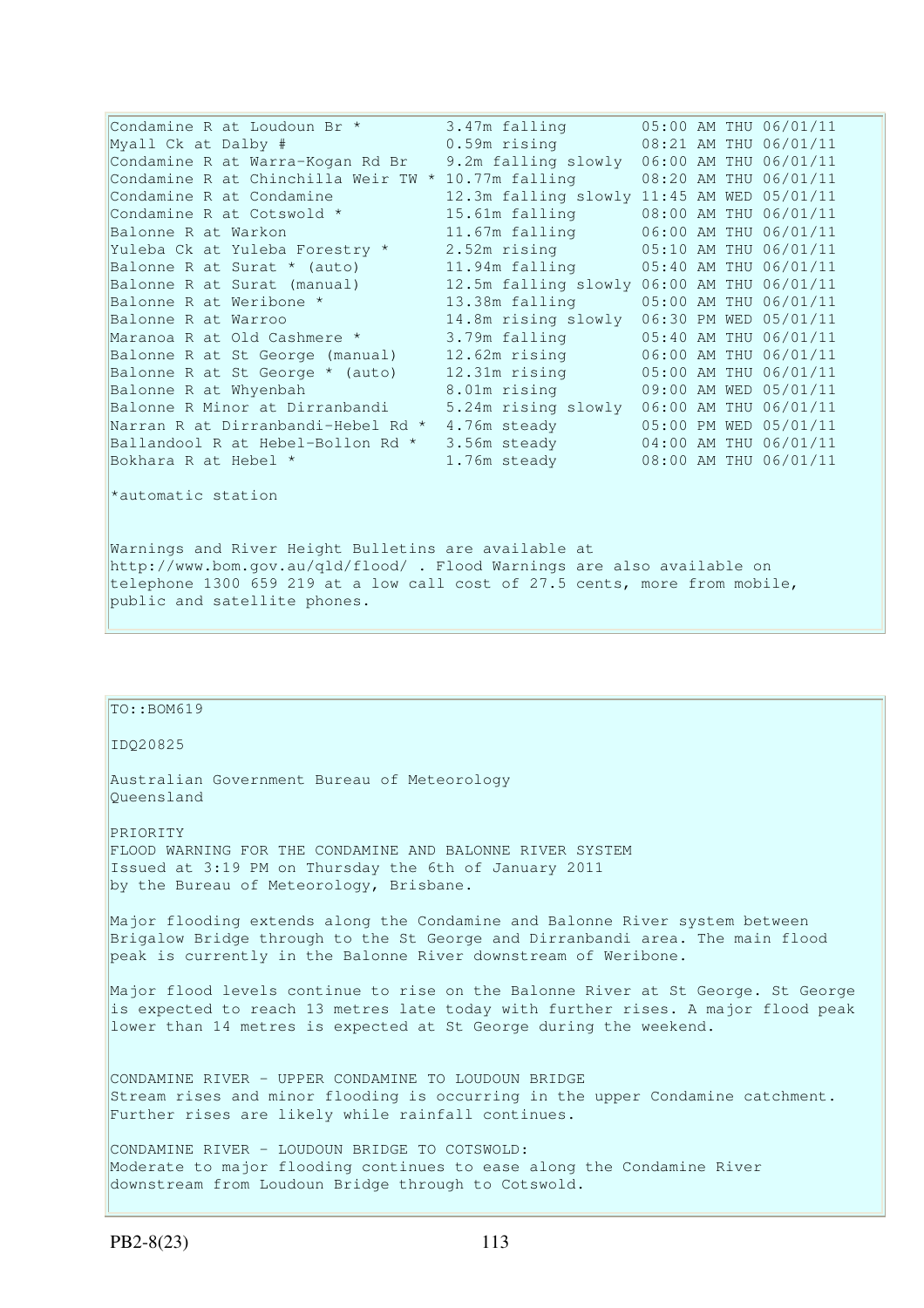BALONNE RIVER TO BEARDMORE DAM: Major flooding continues to rise along the Balonne River with the flood peak currently downstream from Weribone. At 6am Thursday, the river level at Surat was 12.5 metres and falling slowly. Major flooding will continue to ease over the weekend and into next week. The flood peak is expected to reach Warroo on Friday. BALONNE RIVER - ST GEORGE TO NSW BORDER: At 3pm Thursday, the Balonne River at St George was 12.78 metres and rising slowly with major flooding. A peak below 14 metres is expected during the weekend at St George causing major flooding. This is up to 0.6 metres higher than the March 2010 peak flood level. Predictions of the St George peak will be updated when upstream peaks are recorded or further rainfall is observed. River rises and high level major flooding are expected in the Balonne River system downstream from St George to the NSW border throughout January. This includes the Bokhara, Culgoa, Balonne Minor and Narran Rivers and Ballandool Creek. Predicted River Heights/Flows: Balonne River at: Surat (manual) Major flood levels will continue to fall slowly during the remainder of this week and into next week. St George (manual) Reach 13 metres overnight; Reach 13.4 metres (Mar 2010 level) overnight Friday 7 Jan; Peak below 14 metres during weekend. Predictions will be updated when upstream peaks have been observed. Next Issue: The next warning will be issued by 7:30pm Thursday. (River heights are constantly updated on the Bureau website.) Latest River Heights:<br>Condamine R at Killarnev # Condamine R at Killarney # 0.2m rising 03:11 PM THU 06/01/11 Condamine R at Elbow Valley  $\#$  2.38m rising  $02:59$  PM THU 06/01/11 Condamine R at Murrays Br  $\#$  4m rising  $03:03$  PM THU 06/01/11 Condamine R at Murrays Br  $\frac{1}{\#}$ <br>
4 m rising 03:03 PM THU 06/01/11<br>
Condamine R at Warwick  $\#$ <br>
3.49m rising 02:00 PM THU 06/01/11<br>
Condamine R at Warwick  $\#$  2.3m rising 03:05 PM THU 06/01/11<br>
Condamine R at Tummav Condamine R at Warwick # 3.49m rising 03:05 PM THU 06/01/11 Glengallan Ck near Backwater Ck # 2.3m rising 03:12 PM THU 06/01/11 Condamine R at Tummaville  $*$  4.48m rising  $02:10$  PM THU 06/01/11 Condamine R at Centenary Br 4.95m rising 03:00 PM THU 06/01/11 North Condamine R at Lone Pine \* 3.5m rising 02:00 PM THU 06/01/11 Oakey Ck at Fairview \* 1.7m rising<br>
Condamine R at Loudoun Br \* 3.83m rising Condamine R at Loudoun Br  $*$  3.83m rising 02:00 PM THU 06/01/11 Myall Ck at Dalby # 0.99m rising 03:03 PM THU 06/01/11 Condamine R at Warra-Kogan Rd Br 9.2m falling slowly 06:00 AM THU 06/01/11 Condamine R at Chinchilla Weir TW \* 10.48m falling  $02:40$  PM THU  $06/01/11$ Condamine R at Condamine NA Condamine R at Cotswold  $*$  15.39m falling 02:10 PM THU 06/01/11 Balonne R at Warkon 11.67m falling slowly 09:00 AM THU 06/01/11 Yuleba Ck at Yuleba Forestry \* 2.33m falling 02:40 PM THU 06/01/11 Balonne R at Surat \* (auto) 11.97m falling slowly 02:40 PM THU 06/01/11 Balonne R at Surat \* (auto)<br>Balonne R at Surat \* (auto) 11.97m falling slowly 02:40 PM THU 06/01/11<br>Balonne R at Surat (manual) 12.5m falling slowly 06:00 AM THU 06/01/11 Balonne R at Weribone \* 13.31m falling 02:40 PM THU 06/01/11 Balonne R at Warroo 14.95m rising slowly 02:00 PM THU 06/01/11<br>
Maranoa R at Old Cashmere \* 3.65m falling 02:10 PM THU 06/01/11<br>
Balonne R at St George (manual) 12.78m rising 03:00 PM THU 06/01/11 Maranoa R at Old Cashmere \* 3.65m falling 02:10 PM THU 06/01/11 Balonne R at St George (manual) 12.78m rising 03:00 PM THU 06/01/11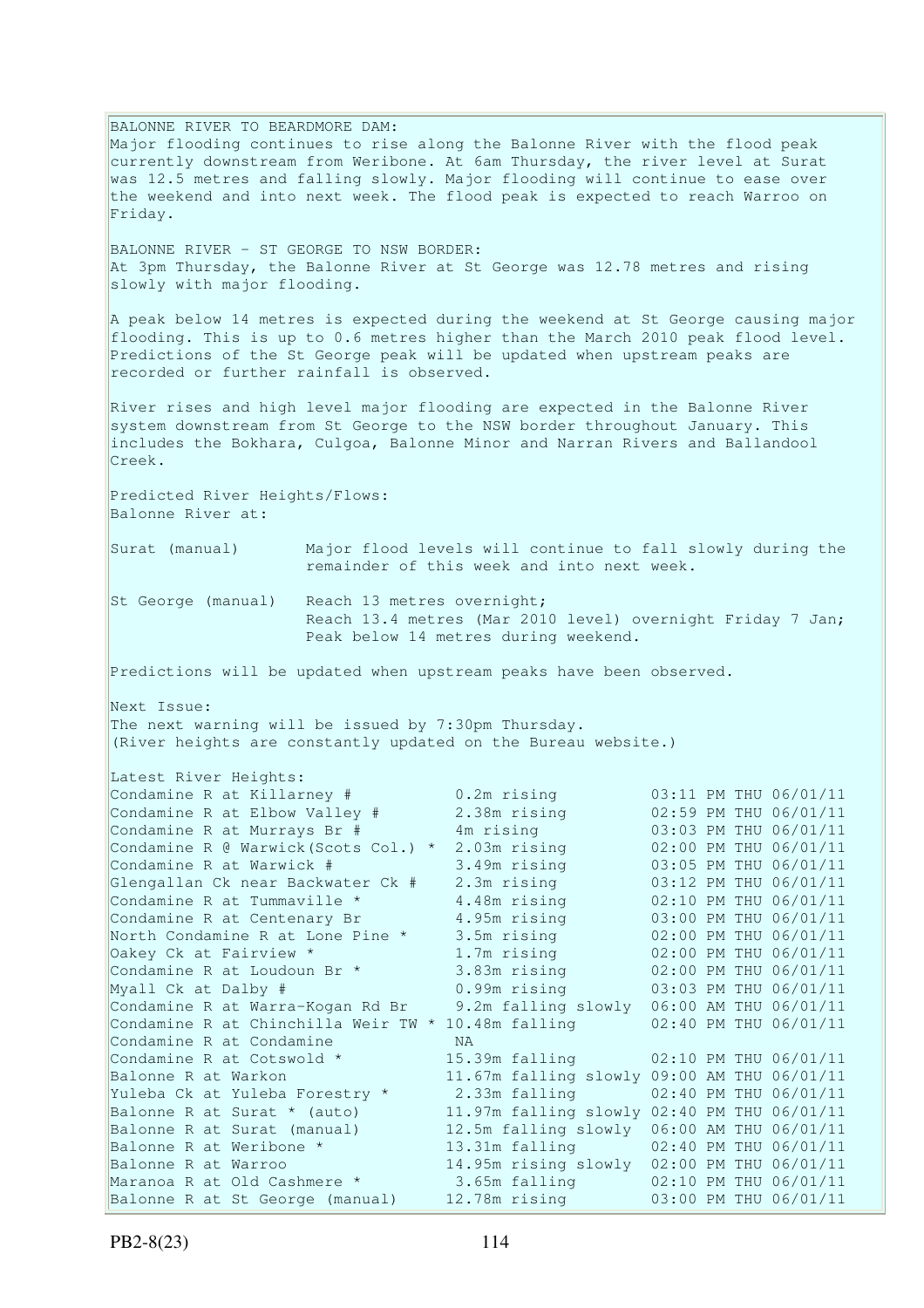Balonne R at St George \* (auto) 12.43m rising 02:10 PM THU 06/01/11<br>Balonne R at Whyenbah 8.05m rising 09:00 AM THU 06/01/11 Balonne R at Whyenbah 8.05m rising 09:00 AM THU 06/01/11<br>Balonne R Minor at Dirranbandi 5.25m rising slowly 02:30 PM THU 06/01/11 5.25m rising slowly 02:30 PM THU 06/01/11 Narran R at Dirranbandi-Hebel Rd \* 4.82m rising 02:00 PM THU 06/01/11 Ballandool R at Hebel-Bollon Rd \* 3.57m rising slowly 12:00 PM THU 06/01/11 Bokhara R at Hebel \* 1.76m rising slowly 02:30 PM THU 06/01/11 \*,# denotes automatic station. Warnings and River Height Bulletins are available at http://www.bom.gov.au/qld/flood/ . Flood Warnings are also available on telephone 1300 659 219 at a low call cost of 27.5 cents, more from mobile, public and satellite phones. TO::BOM619 IDQ20825 Australian Government Bureau of Meteorology Queensland PRIORITY FLOOD WARNING FOR THE CONDAMINE AND BALONNE RIVER SYSTEM Issued at 7:39 PM on Thursday the 6th of January 2011 by the Bureau of Meteorology, Brisbane. Major flooding extends along the Condamine and Balonne River system between Brigalow Bridge through to the St George and Dirranbandi area. The main flood peak is currently in the Balonne River downstream of Weribone. Major flood levels continue to rise on the Balonne River at St George. St George is expected to reach 13 metres late today with further rises. A major flood peak lower than 14 metres is expected at St George during the weekend. CONDAMINE RIVER - UPPER CONDAMINE TO LOUDOUN BRIDGE: Stream rises and minor to moderate flooding is occurring in the upper Condamine catchment. Further river level rises are possible but dependent on further rainfall. MYALL CREEK: Rainfall recorded in the past 24 hours has produced rises upstream of Dalby. Creek levels at Dalby are expected to reach near the minor flood level of 2 metres during Friday morning. Higher levels are possible but dependent on further rainfall. CONDAMINE RIVER - LOUDOUN BRIDGE TO COTSWOLD: Moderate to major flooding continues to ease along the Condamine River downstream from Loudoun Bridge through to Cotswold. BALONNE RIVER TO BEARDMORE DAM: Major flooding continues to rise along the Balonne River with the flood peak currently downstream from Weribone. At 7pm Thursday, the river level at Surat was 12.4 metres and falling slowly. Major flooding will continue to ease over the weekend and into next week. The flood peak is expected to reach Warroo on Friday.

BALONNE RIVER - ST GEORGE TO NSW BORDER: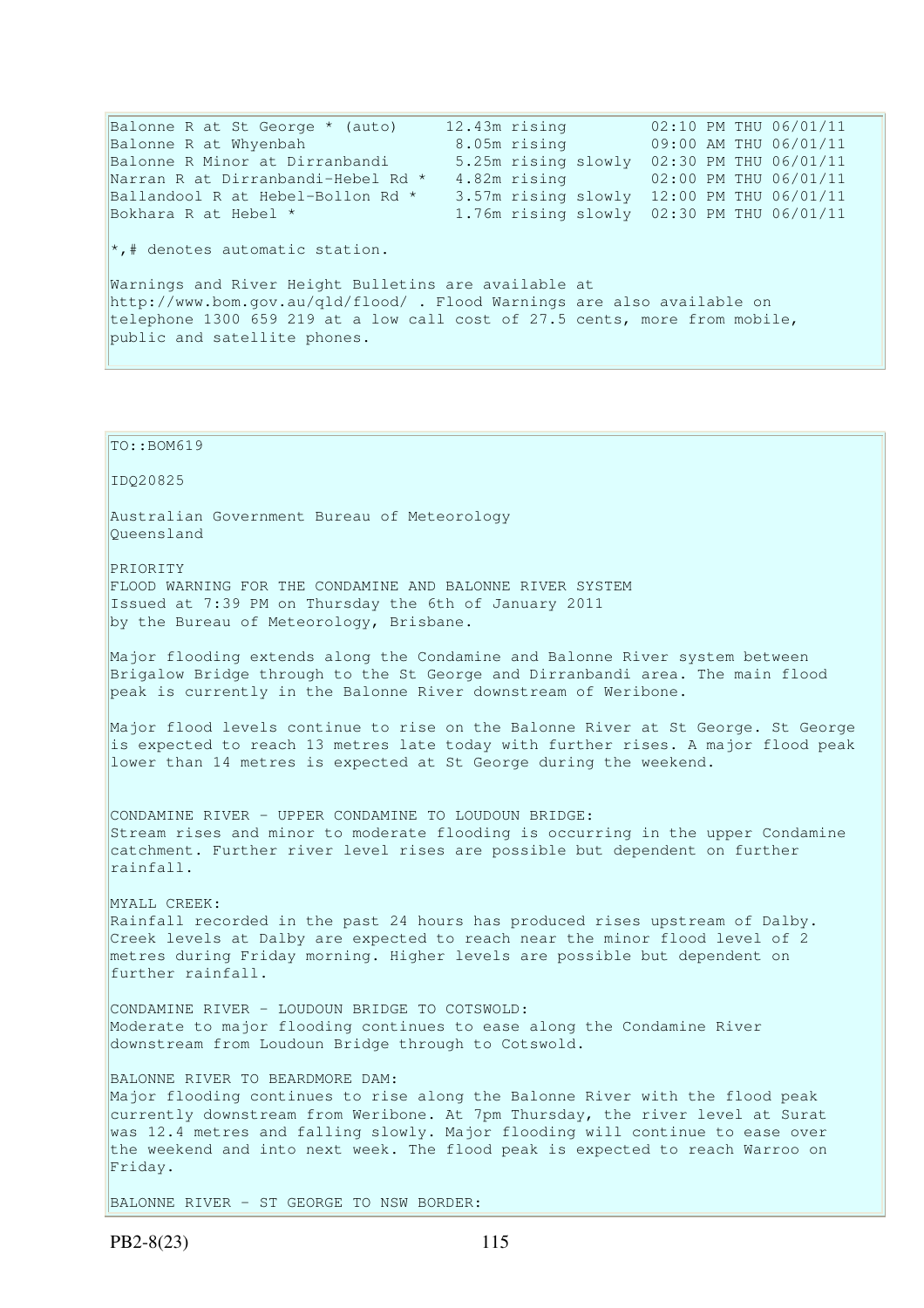At 6pm Thursday, the Balonne River at St George was 12.8 metres and rising slowly with major flooding. A peak below 14 metres is expected during the weekend at St George causing major flooding. This is up to 0.6 metres higher than the March 2010 peak flood level. Predictions of the St George peak will be updated when upstream peaks are recorded or further rainfall is observed. River rises and high level major flooding are expected in the Balonne River system downstream from St George to the NSW border throughout January. This includes the Bokhara, Culgoa, Balonne Minor and Narran Rivers and Ballandool Creek. Predicted River Heights/Flows: Balonne River at: Surat (manual) Major flood levels will continue to fall slowly during the remainder of this week and into next week. St George (manual) Reach 13 metres overnight; Reach 13.4 metres (Mar 2010 level) overnight Friday 7 Jan; Peak below 14 metres during weekend. Predictions will be updated when upstream peaks have been observed. Next Issue: The next warning will be issued by 8am Friday. (River heights are constantly updated on the Bureau website.) Latest River Heights: Condamine R at Killarney # 0.4m steady 06:46 PM THU 06/01/11 Condamine R at Elbow Valley  $\#$  2.43m steady 05:08 PM THU 06/01/11 Condamine R at Murrays Br  $\#$  4.75m rising  $06:55$  PM THU 06/01/11 Condamine R  $\theta$  Warwick(Scots Col.) \* 2.51m rising 06:00 PM THU 06/01/11 Condamine R at Warwick  $\#$  4.34m rising  $06:59$  PM THU 06/01/11 Glengallan Ck near Backwater Ck # 4.2m rising 06:28 PM THU 06/01/11 Condamine R at Tummaville  $*$  5.05m rising 05:00 PM THU 06/01/11 Condamine R at Centenary Br 4.95m rising 03:00 PM THU 06/01/11 North Condamine R at Lone Pine \* 3.71m rising 05:00 PM THU 06/01/11 Oakey Ck at Fairview \* 1.92m rising 06:00 PM THU 06/01/11 Condamine R at Loudoun Br  $*$  4m rising  $05:00$  PM THU 06/01/11 Myall Ck at Dalby # 1.39m steady 06:03 PM THU 06/01/11 Condamine R at Warra-Kogan Rd Br 9.2m falling slowly 06:00 AM THU 06/01/11 Condamine R at Chinchilla Weir TW  $*$  10.37m falling  $0.5:30$  PM THU 06/01/11 Condamine R at Cotswold  $*$  15.27m falling  $05:50$  PM THU 06/01/11 Balonne R at Warkon 11.67m steady 09:00 AM THU 06/01/11 Yuleba Ck at Yuleba Forestry \* 2.27m falling 05:20 PM THU 06/01/11 Balonne R at Surat \* (auto) 11.79m falling 05:50 PM THU 06/01/11 Balonne R at Surat (manual) 12.4m falling slowly 07:00 PM THU 06/01/11 Balonne R at Weribone \* 13.3m falling 05:50 PM THU 06/01/11 Balonne R at Warroo 14.95m steady 06:00 PM THU 06/01/11 Maranoa R at Old Cashmere \* 3.61m falling 05:10 PM THU 06/01/11 Balonne R at St George (manual) 12.8m rising 06:00 PM THU 06/01/11 Balonne R at St George \* (auto) 12.45m falling 05:40 PM THU 06/01/11 Balonne R at Whyenbah 8.05m rising 09:00 AM THU 06/01/11 Balonne R Minor at Dirranbandi 5.25m rising slowly 02:30 PM THU 06/01/11 Narran R at Dirranbandi-Hebel Rd \* 4.84m steady 05:10 PM THU 06/01/11 Ballandool R at Hebel-Bollon Rd \* 3.58m steady 04:40 PM THU 06/01/11 Bokhara R at Hebel  $\star$  1.77m steady 04:00 PM THU 06/01/11 \*,# from automatic station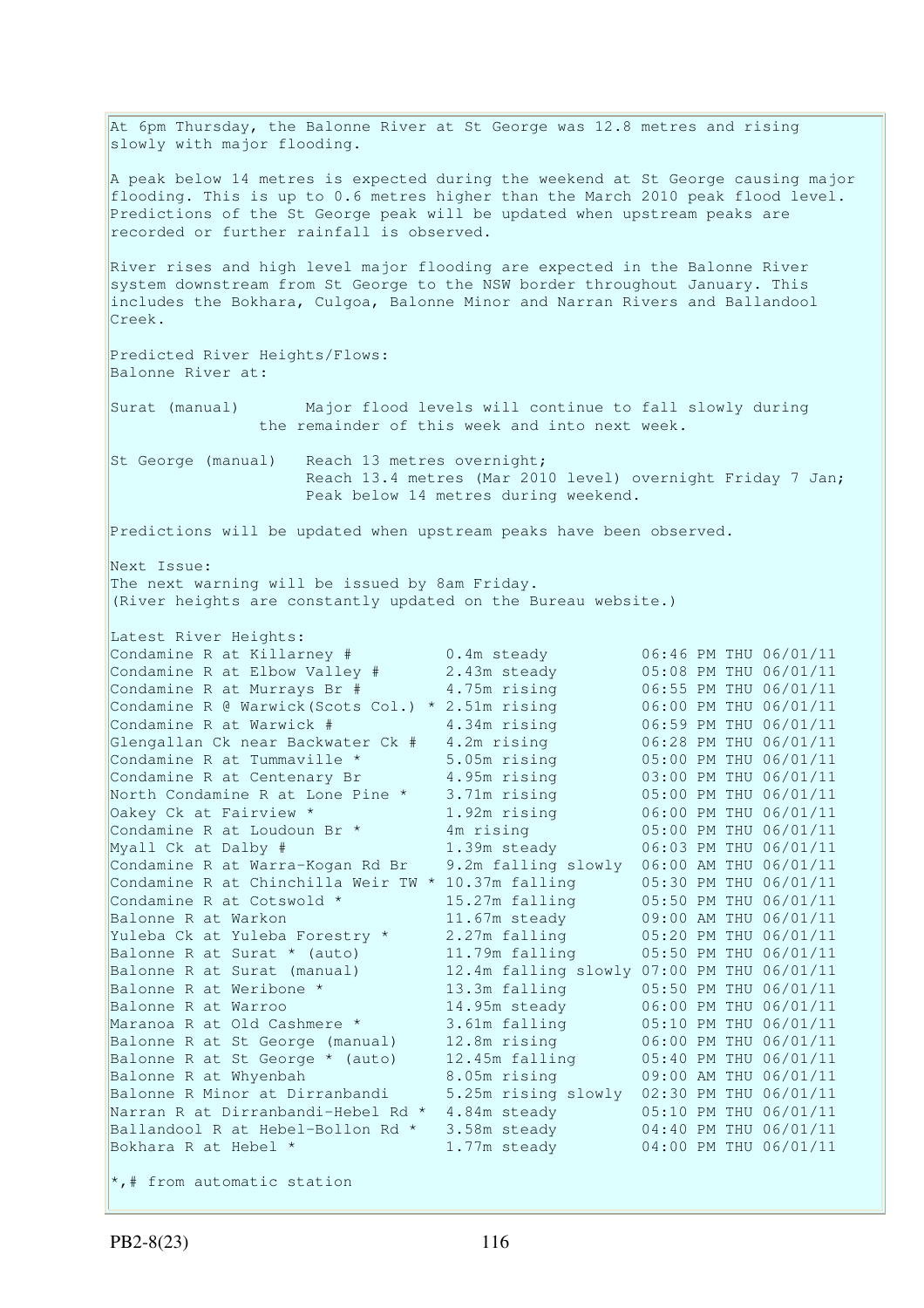Warnings and River Height Bulletins are available at http://www.bom.gov.au/qld/flood/ . Flood Warnings are also available on telephone 1300 659 219 at a low call cost of 27.5 cents, more from mobile, public and satellite phones.

TO::BOM619 IDQ20825 Australian Government Bureau of Meteorology Queensland PRIORITY FLOOD WARNING FOR THE CONDAMINE AND BALONNE RIVER SYSTEM Issued at 8:59 AM on Friday the 7th of January 2011 by the Bureau of Meteorology, Brisbane. Moderate to major flooding extends along the Condamine and Balonne River system between Pratten through to the St George and Dirranbandi area. The main flood peak is currently in the Balonne River downstream of Weribone in the Barrackdale area. Major flood levels are expected to continue rising on the Balonne River at St George into the weekend reaching 13.4 metres during Saturday. A major flood peak lower than 14 metres is expected at St George late in the weekend. CONDAMINE RIVER - UPPER CONDAMINE TO LOUDOUN BRIDGE: Renewed rises and minor to moderate flooding are occurring in the upper Condamine catchment. Further rainfall is foreacst for today and higher levels with a return to some major flood levels are likely during today and over the weekend. MYALL CREEK: Rainfall recorded in the past 24 hours has produced rises upstream of Dalby. Creek levels at Dalby are expected to peak near the minor flood level of 2.6 metres during Friday morning. Further rainfall is forecast for Friday. CONDAMINE RIVER - LOUDOUN BRIDGE TO COTSWOLD: Moderate to major continues to ease along the Condamine River downstream from Loudoun Bridge through to Cotswold. Renewed rises are likely over the weekend and into next week as rainfall continues. Further predictions will be made as upstream peaks are observed. BALONNE RIVER TO BEARDMORE DAM: At 7am Friday, the river level at Surat was 12.25 metres and falling. Major flooding continues to rise downstream along the Balonne River with the flood peak currently near Barrackdale. The flood peak is expected to reach Warroo overnight. BALONNE RIVER - ST GEORGE TO NSW BORDER: At 6am Friday, the Balonne River at St George was 13 metres and rising slowly with major flooding. A peak below 14 metres is expected during the weekend at St George causing major flooding. For comparison, the March 2010 flood peak was 13.4 metres. Flood

levels will remain high (above 13 metres) until mid next week.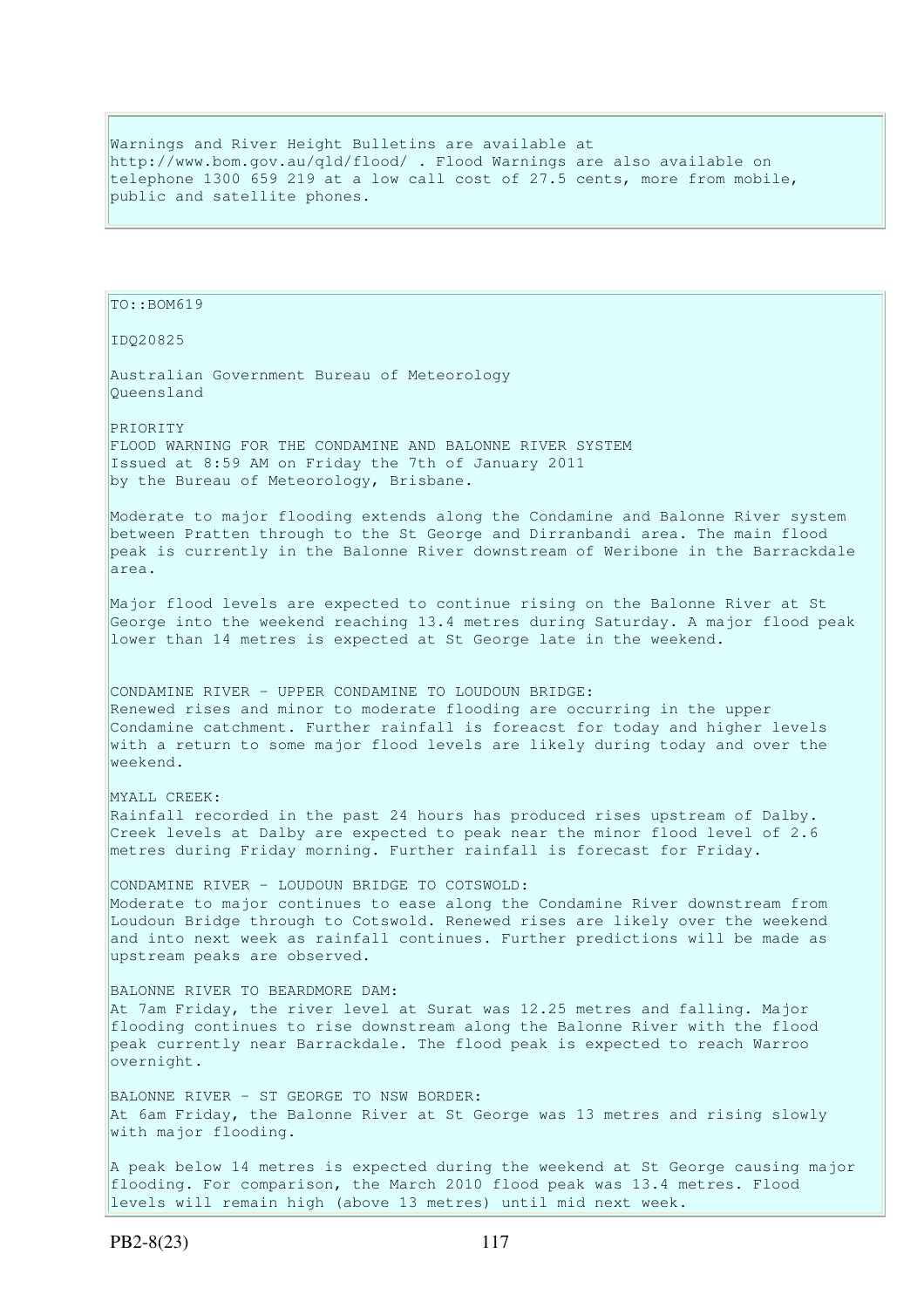High level major flooding is expected to continue in the Balonne River system downstream from St George to the NSW border throughout January. This includes the Bokhara, Culgoa, Balonne Minor and Narran Rivers and Ballandool Creek. Predicted River Heights/Flows: Balonne River at: St George (manual) Reach 13.4 metres (Mar 2010 level) during Saturday; Peak below 14 metres late in the weekend. Predictions will be updated when upstream peaks have been observed. Next Issue: The next warning will be issued by 2pm Friday. (River heights are constantly updated on the Bureau website.) Latest River Heights: Condamine R at Warwick # 4.54m steady 06:59 AM FRI 07/01/11 Glengallan Ck near Backwater Ck # 2.85m rising 07:01 AM FRI 07/01/11 Condamine R at Tummaville  $*$  6.29m rising  $05:00$  AM FRI 07/01/11 Condamine R at Centenary Br 6.3m rising 05:00 AM FRI 07/01/11 Condamine R at Loudoun Br  $*$  4.67m rising 05:00 AM FRI 07/01/11 Condamine R at Tummaville \*  $\begin{array}{l} 6.29m \text{ rising} \\ 6.29m \text{ rising} \\ 6.3m \text{ rising} \\ \end{array}$  07/01/11<br>
Condamine R at Centenary Br  $\begin{array}{l} 6.3m \text{ rising} \\ 6.7m \text{ rising} \\ 6.9m \text{ rising} \\ 6.9m \text{ rising} \\ \end{array}$  05:00 AM FRI 07/01/11<br>
Condamine R at Loudoun B Condamine R at Warra-Kogan Rd Br 9.1m falling 0.00 PM THU 06 Condamine R at Chinchilla Weir TW \* 9.95m falling  $05:40$  AM FRI 07/01/11<br>Condamine R at Cotswold \* 14.86m falling 05:30 AM FRI 07/01/11 14.86m falling 05:10 AM FRI 07/01/11 Balonne R at Warkon 11.51m falling slowly 06:00 AM FRI 07/01/11<br>Balonne R at Surat (manual) 12.25m falling slowly 06:00 AM FRI 07/01/11 Balonne R at Surat (manual) 12.25m falling slowly 06:00 AM FRI 07/01/11 Balonne R at Weribone \* 13.23m falling 05:30 AM FRI 07/01/11 Balonne R at Warroo 15m rising slowly 06:00 AM FRI 07/01/11 Maranoa R at Old Cashmere \* 3.48m falling 05:00 AM FRI 07/01/11 Balonne R at St George (manual) 12.98m rising 06:00 AM FRI 07/01/11 Balonne R at Whyenbah 8.05m rising 09:00 AM THU 06/01/11 Culgoa R at Woolerbilla  $\star$  6.19m steady 64:00 AM FRI 07/01/11 Balonne R Minor at Dirranbandi 5.25m steady 06:00 AM FRI 07/01/11 Narran R at Dirranbandi-Hebel Rd \* 4.91m rising 02:20 AM FRI 07/01/11 Ballandool R at Hebel-Bollon Rd \* 3.6m steady 04:00 AM FRI 07/01/11 Bokhara R at Hebel  $\star$  1.78m steady 04:00 AM FRI 07/01/11 \*automatic station Warnings and River Height Bulletins are available at http://www.bom.gov.au/qld/flood/ . Flood Warnings are also available on telephone 1300 659 219 at a low call cost of 27.5 cents, more from mobile, public and satellite phones.

TO::BOM619

IDQ20825

Australian Government Bureau of Meteorology Queensland

PRIORITY FLOOD WARNING FOR THE CONDAMINE AND BALONNE RIVER SYSTEM Issued at 12:58 PM on Friday the 7th of January 2011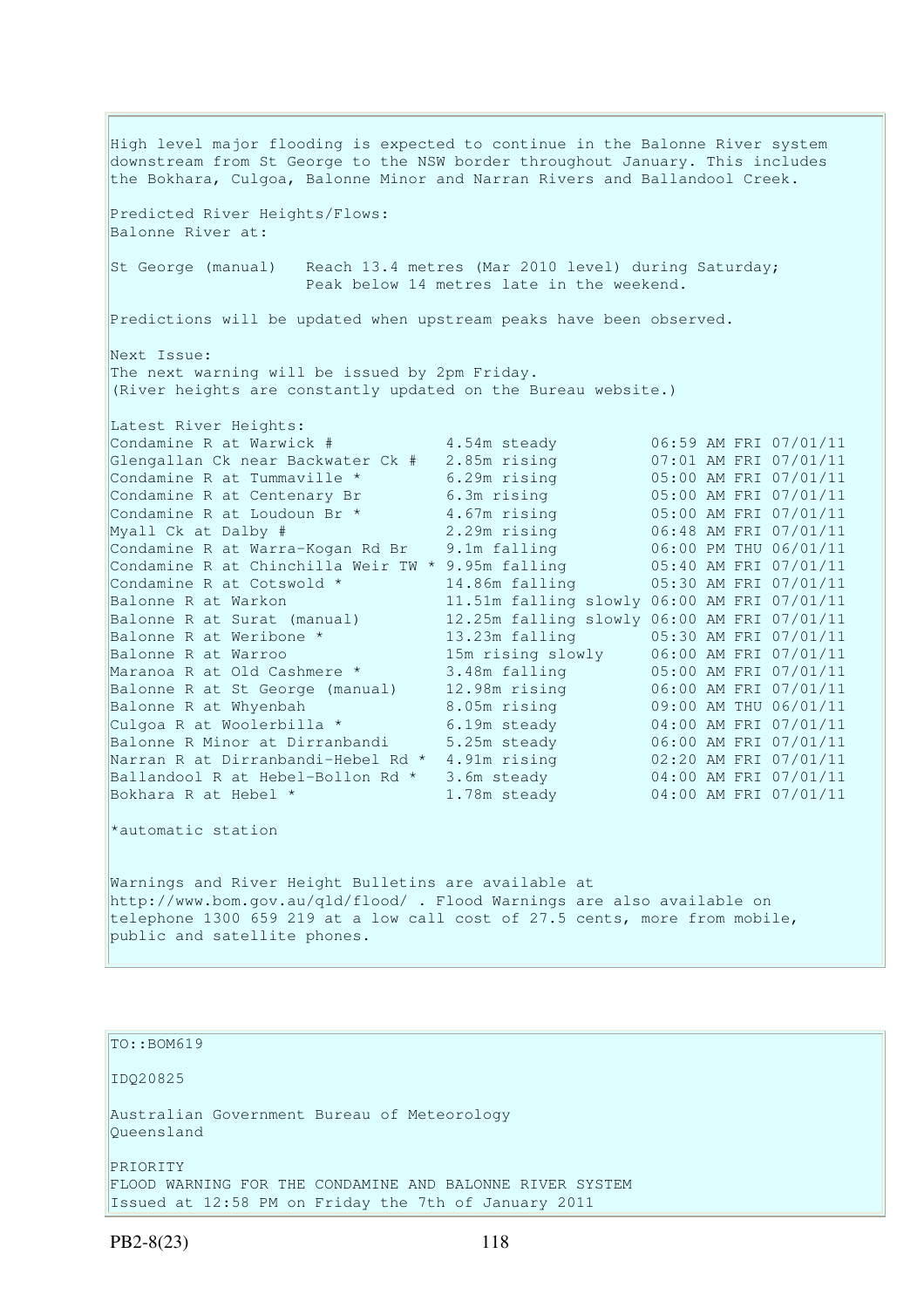by the Bureau of Meteorology, Brisbane.

Moderate to major flooding extends along the Condamine and Balonne River system between Pratten through to the St George and Dirranbandi area. The main flood peak is currently in the Balonne River downstream of Weribone in the Barrackdale area. Further rainfall is forecast for the Condamine catchment today.

Major flood levels are expected to continue rising on the Balonne River at St George into the weekend reaching 13.4 metres during Saturday. A major flood peak lower than 14 metres is expected at St George late in the weekend.

CONDAMINE RIVER - UPPER CONDAMINE TO LOUDOUN BRIDGE: Renewed rises with minor to moderate flooding are occurring in the upper Condamine catchment. Further rainfall is foreacst for today and higher levels with a return to some major flood levels are likely during today and over the weekend. Major flood levels are occurring along Oakey Creek with levels expected to fall later today and overnight. Major flood levels are forecast at Loudoun Bridge later today.

MYALL CREEK: Creek levels at Dalby are now falling although rainfall is continuing in the catchment. The situation will continue to be monitored.

CONDAMINE RIVER - LOUDOUN BRIDGE TO COTSWOLD: Moderate to major continues to ease along the Condamine River downstream from Loudoun Bridge through to Cotswold. Renewed rises are likely over the weekend and into next week as rainfall continues. Further predictions will be made as upstream peaks are observed.

BALONNE RIVER TO BEARDMORE DAM: At 7am Friday, the river level at Surat was 12.25 metres and falling. Major flooding continues to rise downstream along the Balonne River with the flood peak currently near Barrackdale. The flood peak is expected to reach Warroo overnight.

BALONNE RIVER - ST GEORGE TO NSW BORDER: At noon Friday, the Balonne River at St George was 13.04 metres and rising slowly with major flooding.

A peak below 14 metres is expected during the weekend at St George causing major flooding. For comparison, the March 2010 flood peak was 13.4 metres. Flood levels will remain high (above 13 metres) until mid next week.

High level major flooding is expected to continue in the Balonne River system downstream from St George to the NSW border throughout January. This includes the Bokhara, Culgoa, Balonne Minor and Narran Rivers and Ballandool Creek.

Predicted River Heights/Flows: Balonne River at: St George (manual) Reach 13.4 metres (Mar 2010 level) during Saturday; Peak below 14 metres late in the weekend. Predictions will be updated when upstream peaks have been observed. Next Issue: The next warning will be issued by 7pm Friday. (River heights are constantly updated on the Bureau website.)

Latest River Heights: Condamine R at Murrays Br  $\#$  4.85m rising 12:35 PM FRI 07/01/11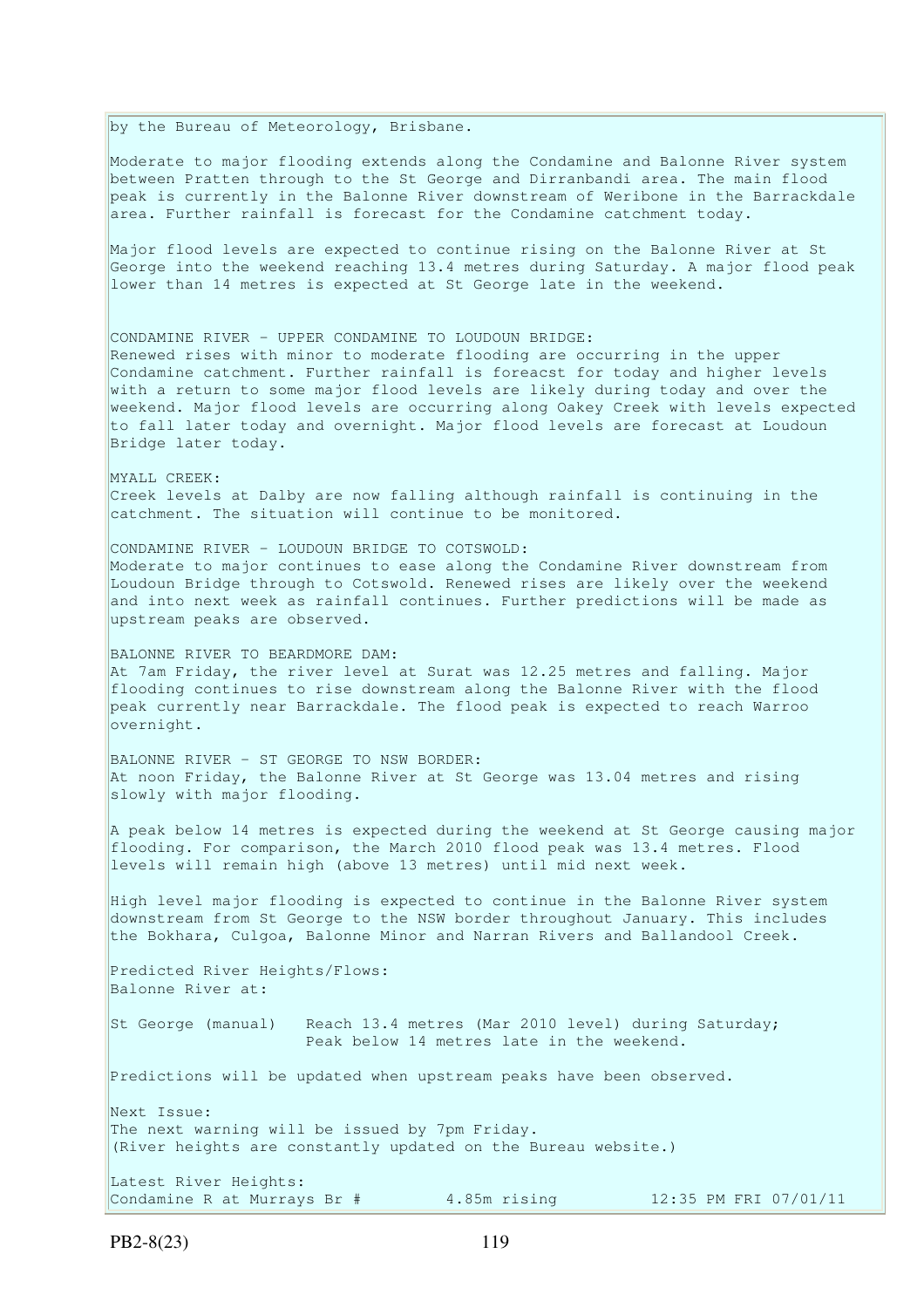| Condamine R @ Warwick (Scots Col.) * 2.53m falling |                                             |  | 11:00 AM FRI 07/01/11 |
|----------------------------------------------------|---------------------------------------------|--|-----------------------|
| Condamine R at Warwick #                           | 4.44m steady                                |  | 11:34 AM FRI 07/01/11 |
| Glengallan Ck near Backwater Ck #                  | 4.45m rising                                |  | 12:15 PM FRI 07/01/11 |
| Condamine R at Tummaville *                        | 7.08m rising                                |  | 11:00 AM FRI 07/01/11 |
| Condamine R at Centenary Br                        | 6.5m rising                                 |  | 12:00 PM FRI 07/01/11 |
| North Condamine R at Lone Pine *                   | 3.61m falling                               |  | 11:00 AM FRI 07/01/11 |
| Oakey Ck at Fairview *                             | 6.33m rising                                |  | 11:00 AM FRI 07/01/11 |
| Condamine R at Loudoun Br *                        | 5.04m rising                                |  | 11:00 AM FRI 07/01/11 |
| Myall Ck at Dalby #                                | 2.34m falling                               |  | 12:09 PM FRI 07/01/11 |
| Condamine R at Warra-Kogan Rd Br                   | 9.25m rising                                |  | 06:00 AM FRI 07/01/11 |
| Condamine R at Chinchilla Weir TW * 9.79m falling  |                                             |  | 11:20 AM FRI 07/01/11 |
| Condamine R at Condamine                           | 10.2m falling                               |  | 07:00 AM FRI 07/01/11 |
| Condamine R at Cotswold *                          | 14.65m steady                               |  | 11:50 AM FRI 07/01/11 |
| Balonne R at Warkon                                | 11.51m falling slowly 06:00 AM FRI 07/01/11 |  |                       |
| Yuleba Ck at Yuleba Forestry *                     | 2.24m falling                               |  | 11:00 AM FRI 07/01/11 |
| Balonne R at Surat * (auto)                        | 11.77m rising                               |  | 11:50 AM FRI 07/01/11 |
| Balonne R at Surat (manual)                        | 12.25m falling slowly 06:00 AM FRI 07/01/11 |  |                       |
| Balonne R at Weribone *                            | 13.17m steady                               |  | 11:20 AM FRI 07/01/11 |
| Balonne R at Warroo                                | 15.04m rising slowly 10:00 AM FRI 07/01/11  |  |                       |
| Maranoa R at Old Cashmere *                        | 3.39m falling                               |  | 12:20 PM FRI 07/01/11 |
| Balonne R at St George (manual)                    | 13.04m rising                               |  | 12:00 PM FRI 07/01/11 |
| Balonne R at St George * (auto)                    | 12.68m steady                               |  | 12:00 PM FRI 07/01/11 |
| Balonne R at Whyenbah                              | 8.08m rising slowly                         |  | 09:00 AM FRI 07/01/11 |
| Culgoa R at Woolerbilla *                          | 6.2m steady                                 |  | 10:00 AM FRI 07/01/11 |
| Balonne R Minor at Dirranbandi                     | 5.25m steady                                |  | 06:00 AM FRI 07/01/11 |
| Narran R at Dirranbandi-Hebel Rd *                 | 5m steady                                   |  | 11:00 AM FRI 07/01/11 |
| Ballandool R at Hebel-Bollon Rd *                  | 3.6m steady                                 |  | 08:00 AM FRI 07/01/11 |
| Bokhara R at Hebel *                               | 1.79m steady                                |  | 08:00 AM FRI 07/01/11 |
|                                                    |                                             |  |                       |
| *automatic station                                 |                                             |  |                       |
|                                                    |                                             |  |                       |
|                                                    |                                             |  |                       |

Warnings and River Height Bulletins are available at http://www.bom.gov.au/qld/flood/ . Flood Warnings are also available on telephone 1300 659 219 at a low call cost of 27.5 cents, more from mobile, public and satellite phones.

# TO::BOM619

IDQ20825

Australian Government Bureau of Meteorology Queensland

PRIORITY FLOOD WARNING FOR THE CONDAMINE AND BALONNE RIVER SYSTEM Issued at 7:21 PM on Friday the 7th of January 2011 by the Bureau of Meteorology, Brisbane.

Moderate to major flooding extends along the Condamine and Balonne River system. The main flood peak is currently in the Balonne River downstream of Weribone in the Barrackdale area. Further rainfall is forecast for the Condamine catchment during Saturday.

Major flood levels are expected to continue rising on the Balonne River at St George into the weekend reaching 13.4 metres during Saturday. A major flood peak lower than 14 metres is expected at St George late in the weekend.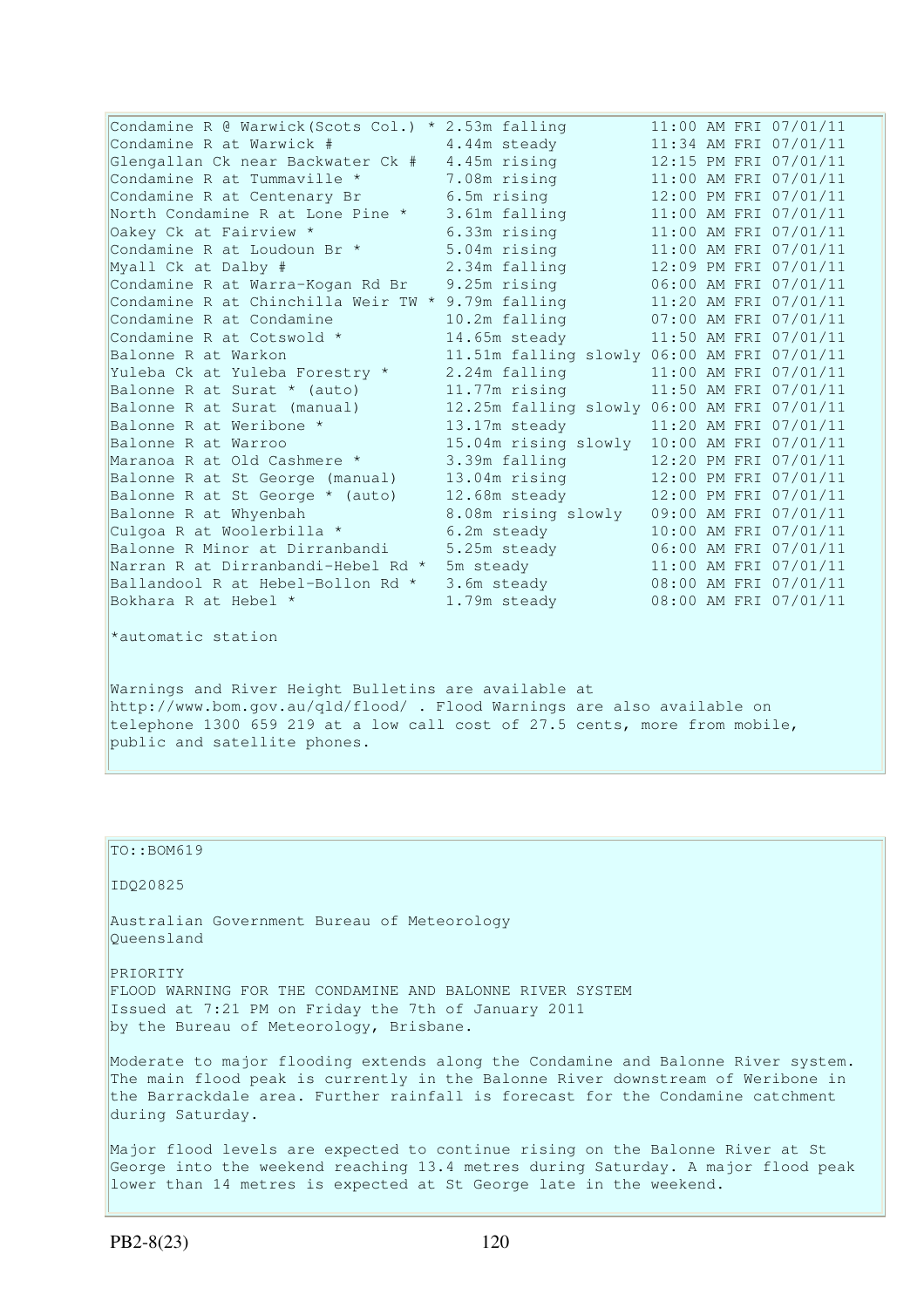CONDAMINE RIVER - UPPER CONDAMINE TO LOUDOUN BRIDGE: Renewed rises with minor to moderate flooding are occurring in the upper Condamine catchment. Further rainfall is forecast for Saturday and higher levels with a return to major flood levels are likely over the weekend. Major flood levels are occurring along Oakey Creek with levels expected to fall later today and overnight. Major flood levels are forecast at Loudoun Bridge overnight Friday. MYALL CREEK: Creek levels at Dalby continue to ease with the situation being closely monitored. CONDAMINE RIVER - LOUDOUN BRIDGE TO COTSWOLD: Moderate to major continues to ease along the Condamine River downstream from Loudoun Bridge through to Cotswold. Renewed rises are likely over the weekend and into next week as rainfall continues. Further predictions will be made as upstream peaks are observed. BALONNE RIVER TO BEARDMORE DAM: At 6pm Friday, the river level at Surat was 12.2 metres and falling. Major flooding continues to rise downstream along the Balonne River with the flood peak currently near Barrackdale. The flood peak is expected to reach Warroo overnight. BALONNE RIVER - ST GEORGE TO NSW BORDER: At 6pm Friday, the Balonne River at St George was 13.1 metres and rising slowly with major flooding. A peak below 14 metres is expected during the weekend at St George causing major flooding. For comparison, the March 2010 flood peak was 13.4 metres. Flood levels will remain high (above 13 metres) until mid next week. High level major flooding is expected to continue in the Balonne River system downstream from St George to the NSW border throughout January. This includes the Bokhara, Culgoa, Balonne Minor and Narran Rivers and Ballandool Creek. Predicted River Heights/Flows: Balonne River at: St George (manual) Reach 13.4 metres (Mar 2010 level) during Saturday; Peak below 14 metres late in the weekend. Predictions will be updated when upstream peaks have been observed. Next Issue: The next warning will be issued by 8am Saturday. (River heights are constantly updated on the Bureau website.) Latest River Heights: Condamine R at Killarney  $\#$  1.15m falling 06:48 PM FRI 07/01/11 Condamine R at Elbow Valley # 3.38m rising 06:28 PM FRI 07/01/11 Condamine R at Murrays Br  $\#$  5.8m falling  $06:57$  PM FRI 07/01/11 Condamine R @ Warwick(Scots Col.) \* 2.82m rising 06:00 PM FRI 07/01/11 Condamine R at Warwick  $\#$  4.74m rising 06:32 PM FRI 07/01/11 Glengallan Ck near Backwater Ck # 4.15m falling 06:42 PM FRI 07/01/11  $\begin{array}{ccccc}\n\text{Condamine R at Tummaville} & \times & 7.81\text{m rising} & 05:00 \text{ PM FRI } 07/01/11 \\
\text{Condamine R at Centenary Br} & 6.6\text{m rising slowly} & 05:30 \text{ PM FRI } 07/01/11\n\end{array}$ Condamine R at Centenary Br 6.6m rising slowly 05:30 PM FRI 07/01/11 North Condamine R at Lone Pine \* 3.53m falling 05:00 PM FRI 07/01/11 Oakey Ck at Fairview \* 6.17m falling 06:00 PM FRI 07/01/11 Condamine R at Loudoun Br  $*$  5.29m rising 05:00 PM FRI 07/01/11 Condamine R at Loudoun Br \* 5.29m rising  $\begin{array}{ccc} 05:00 \text{ PM FRI } 07/01/11 \\ \text{Myall Ck at Dalby } & 2.14 \text{ m steady} \end{array}$  06:03 PM FRI 07/01/11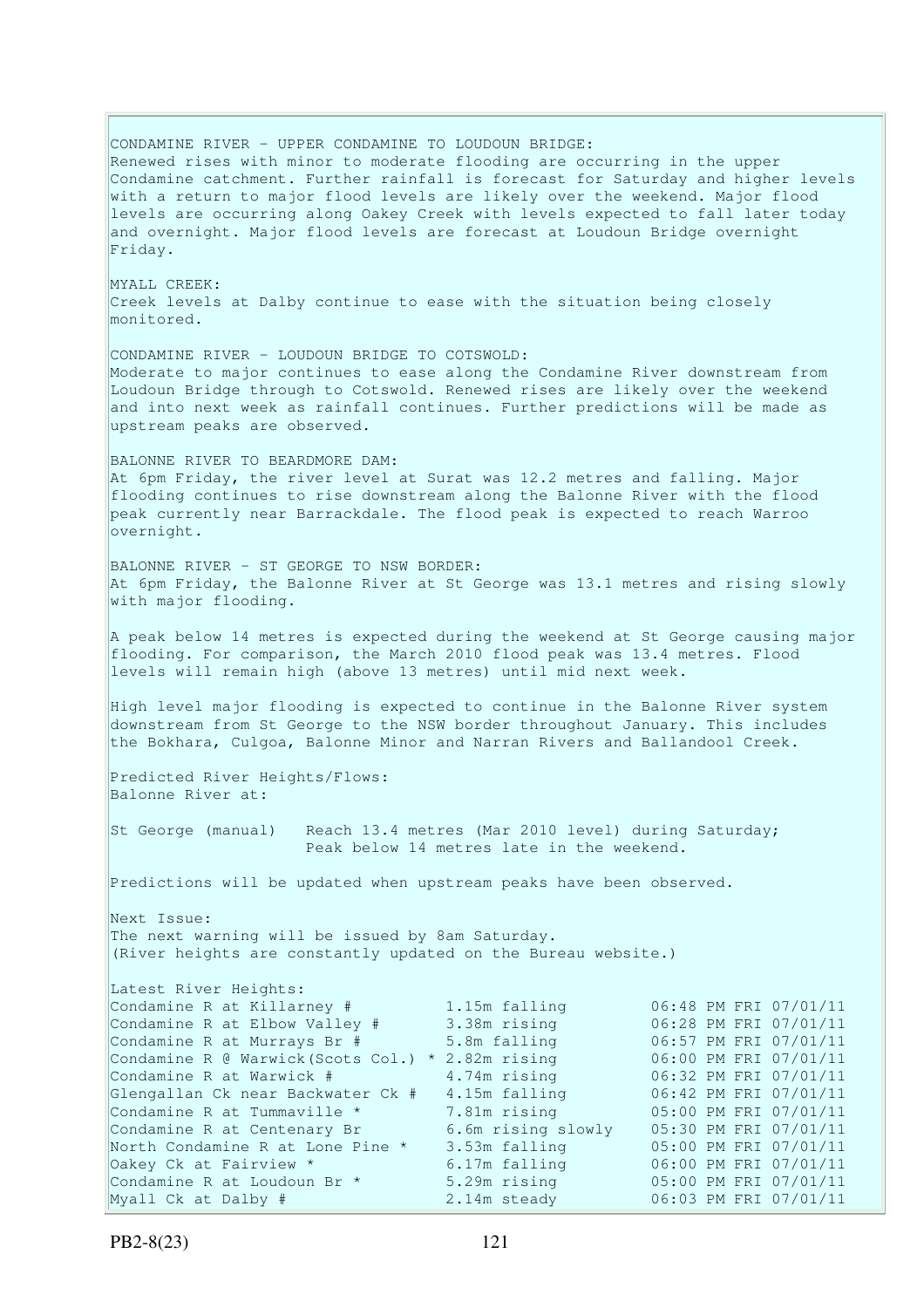| Condamine R at Warra-Kogan Rd Br                     | 9.51m rising                                                                                                   | 06:00 PM FRI 07/01/11 |  |
|------------------------------------------------------|----------------------------------------------------------------------------------------------------------------|-----------------------|--|
| Condamine R at Chinchilla Weir TW * 9.68m falling    |                                                                                                                | 05:40 PM FRI 07/01/11 |  |
| Condamine R at Condamine                             | 10.2m falling                                                                                                  | 07:00 AM FRI 07/01/11 |  |
| Condamine R at Cotswold *                            | 14.46m falling                                                                                                 | 05:50 PM FRI 07/01/11 |  |
| Balonne R at Warkon                                  | 11.51m falling slowly 06:00 AM FRI 07/01/11                                                                    |                       |  |
| Yuleba Ck at Yuleba Forestry *                       | 2.21m steady                                                                                                   | 05:00 PM FRI 07/01/11 |  |
| Balonne R at Surat * (auto)                          | 11.7m rising                                                                                                   | 05:50 PM FRI 07/01/11 |  |
| Balonne R at Surat (manual)                          | 12.2m falling slowly                                                                                           | 06:00 PM FRI 07/01/11 |  |
| Balonne R at Weribone *                              | 13.11m falling                                                                                                 | 05:40 PM FRI 07/01/11 |  |
| Balonne R at Warroo                                  | 15.04m steady                                                                                                  | 05:00 PM FRI 07/01/11 |  |
| Maranoa R at Old Cashmere *                          | 3.31m falling                                                                                                  | 05:50 PM FRI 07/01/11 |  |
| Balonne R at St George (manual)                      | 13.1m rising                                                                                                   | 06:00 PM FRI 07/01/11 |  |
| Balonne R at St George * (auto)                      | 12.76m steady                                                                                                  | 06:00 PM FRI 07/01/11 |  |
| Balonne R at Whyenbah                                | 8.08m rising slowly                                                                                            | 09:00 AM FRI 07/01/11 |  |
| Culgoa R at Woolerbilla *                            | 6.21m steady                                                                                                   | 05:00 PM FRI 07/01/11 |  |
| Balonne R Minor at Dirranbandi                       | 5.26m rising slowly                                                                                            | 02:30 PM FRI 07/01/11 |  |
| Narran R at Dirranbandi-Hebel Rd *                   | 5.07m steady                                                                                                   | 05:20 PM FRI 07/01/11 |  |
| Ballandool R at Hebel-Bollon Rd *                    | 3.61m steady                                                                                                   | 04:00 PM FRI 07/01/11 |  |
| Bokhara R at Hebel *                                 | 1.8m steady and the state of the state of the state of the state of the state of the state of the state of the | 04:00 PM FRI 07/01/11 |  |
| $\star$ ,# from automatic station                    |                                                                                                                |                       |  |
| Warnings and River Height Bulletins are available at |                                                                                                                |                       |  |

Warnings and River Height Bulletins are available at http://www.bom.gov.au/qld/flood/ . Flood Warnings are also available on telephone 1300 659 219 at a low call cost of 27.5 cents, more from mobile, public and satellite phones.

# TO::BOM619

### IDQ20825

Australian Government Bureau of Meteorology Queensland

FLOOD WARNING FOR THE CONDAMINE AND BALONNE RIVER SYSTEM Issued at 7:56 AM on Saturday the 8th of January 2011 by the Bureau of Meteorology, Brisbane.

The main flood peak in the Balonne River is currently upstream from St George in the Beardmore Dam area. A peak near the March 2010 flood level of 13.4 metres is expected at St George during today and Sunday causing major flooding. Flood levels will remain high (above 13 metres) until mid next week.

Moderate to major flooding extends along the Condamine and Balonne River system. Recent rains and high creek inflows have caused renewed rises in the upper Condamine around Warwick to Tummaville. Rises will extend downstream to the Chinchilla Weir area during the next few days causing renewed major flooding, but remaining well below the peaks recorded during the Christmas-New Year period.

CONDAMINE RIVER - UPPER CONDAMINE TO LOUDOUN BRIDGE: River rises will extend downstream from Tummaville to the Chinchilla Weir area during the next few days causing renewed major flooding, but remaining well below the peaks recorded during the Christmas-New Year period.

MYALL CREEK: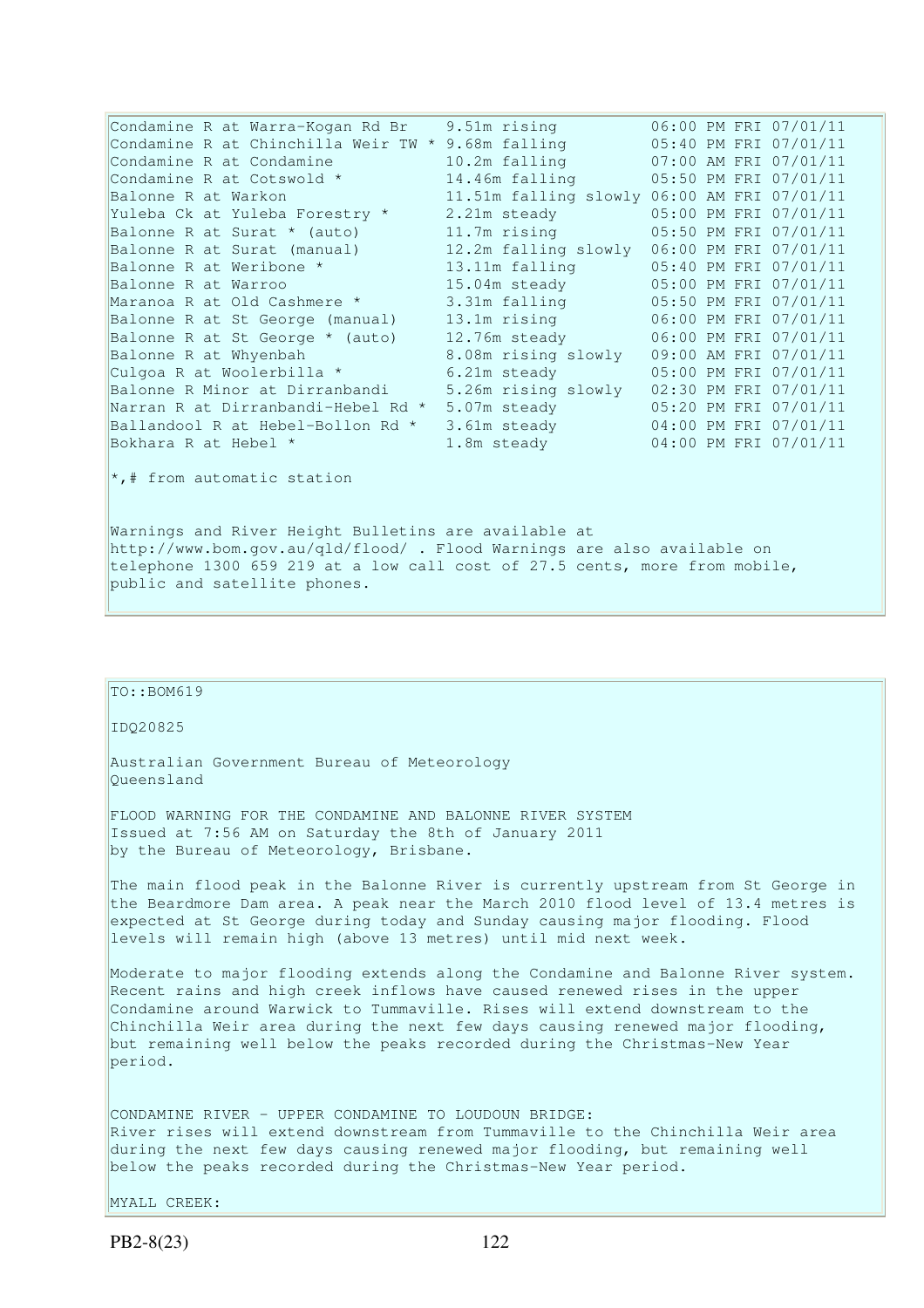Creek levels at Dalby will remain around the minor flood level of 2 metres today with a further slight rise expected during Saturday. Minor flood levels should be falling again overnight and Sunday. CONDAMINE RIVER - LOUDOUN BRIDGE TO COTSWOLD: Major flooding continues with some renewed rises expected during the next several days. The river levels will however remain metres below the record peaks recorded during the first week of January. BALONNE RIVER TO BEARDMORE DAM: Major flooding continues to fall slowly around Surat and Weribone. Record flood levels have peaked in the Barrackdale area during Friday night about 1.5 metres higher than the March 2010 flood level. River levels have commenced falling very slowly but record flooding in the area between Weribone and Barrackdale will be very slow to recede over the next few days. The river level at Warroo has also reached its peak during Friday night and is remaining steady. BALONNE RIVER - ST GEORGE TO NSW BORDER: At 6am Saturday, the Balonne River at St George was 13.18 metres and rising slowly with major flooding. A peak near the March 2010 flood level of 13.4 metres is expected during today and Sunday at St George causing major flooding. Flood levels will remain high (above 13 metres) until mid next week. High level major flooding is expected to continue in the Balonne River system downstream from St George to the NSW border throughout January. This includes the Bokhara, Culgoa, Balonne Minor and Narran Rivers and Ballandool Creek. The peak flow will be in the Dirranbandi to Hebel area around mid-January. Predicted River Heights/Flows: Balonne River at: St George (manual) Peak near the March 2010 flood level (13.4 metres) during today and Sunday; Remain above 13 metres until mid next week. Next Issue: The next warning will be issued at about 1pm Saturday. (River heights are constantly updated on the Bureau website.) Latest River Heights: Condamine R at Warwick # 4.79m falling 06:19 AM SAT 08/01/11 Condamine R at Tummaville  $*$  8.18m rising  $05:00$  AM SAT  $08/01/11$ Condamine R at Warwick # 4.79m lailing 06:19 AM SAI 08/01/11<br>Condamine R at Tummaville \* 8.18m rising 05:00 AM SAT 08/01/11<br>Condamine R at Centenary Br 6.85m rising slowly 04:30 AM SAT 08/01/11 Oakey Ck at Fairview \* 4.98m falling 05:00 AM SAT 08/01/11 Condamine R at Loudoun Br  $*$  5.3m steady 05:00 AM SAT 08/01/11 Myall Ck at Dalby # 1.99m steady 06:34 AM SAT 08/01/11 Condamine R at Warra-Kogan Rd Br 9.51m rising 06:00 PM FRI 07/01/11 Condamine R at Chinchilla Weir TW  $*$  9.61m falling  $05:30$  AM SAT  $08/01/11$ Condamine R at Condamine 10.2m falling 07:00 AM FRI 07/01/11 Condamine R at Cotswold  $*$  14.11m falling  $05:20$  AM SAT  $08/01/11$ Balonne R at Warkon 11.46m falling slowly 09:00 PM FRI 07/01/11 Balonne R at Surat (manual) 12.05m falling slowly 05:00 AM SAT 08/01/11 Balonne R at Weribone \* 13.01m falling 05:40 AM SAT 08/01/11 Balonne R at Warroo 15.03m steady 05:00 AM SAT 08/01/11 Maranoa R at Old Cashmere \* 3.23m steady 05:00 AM SAT 08/01/11 Balonne R at St George (manual) 13.18m rising 06:00 AM SAT 08/01/11 Balonne R at Whyenbah 8.08m rising slowly 09:00 AM FRI 07/01/11 Culgoa R at Woolerbilla  $*$  6.23m rising slowly  $0.4:00$  AM SAT  $0.8/01/11$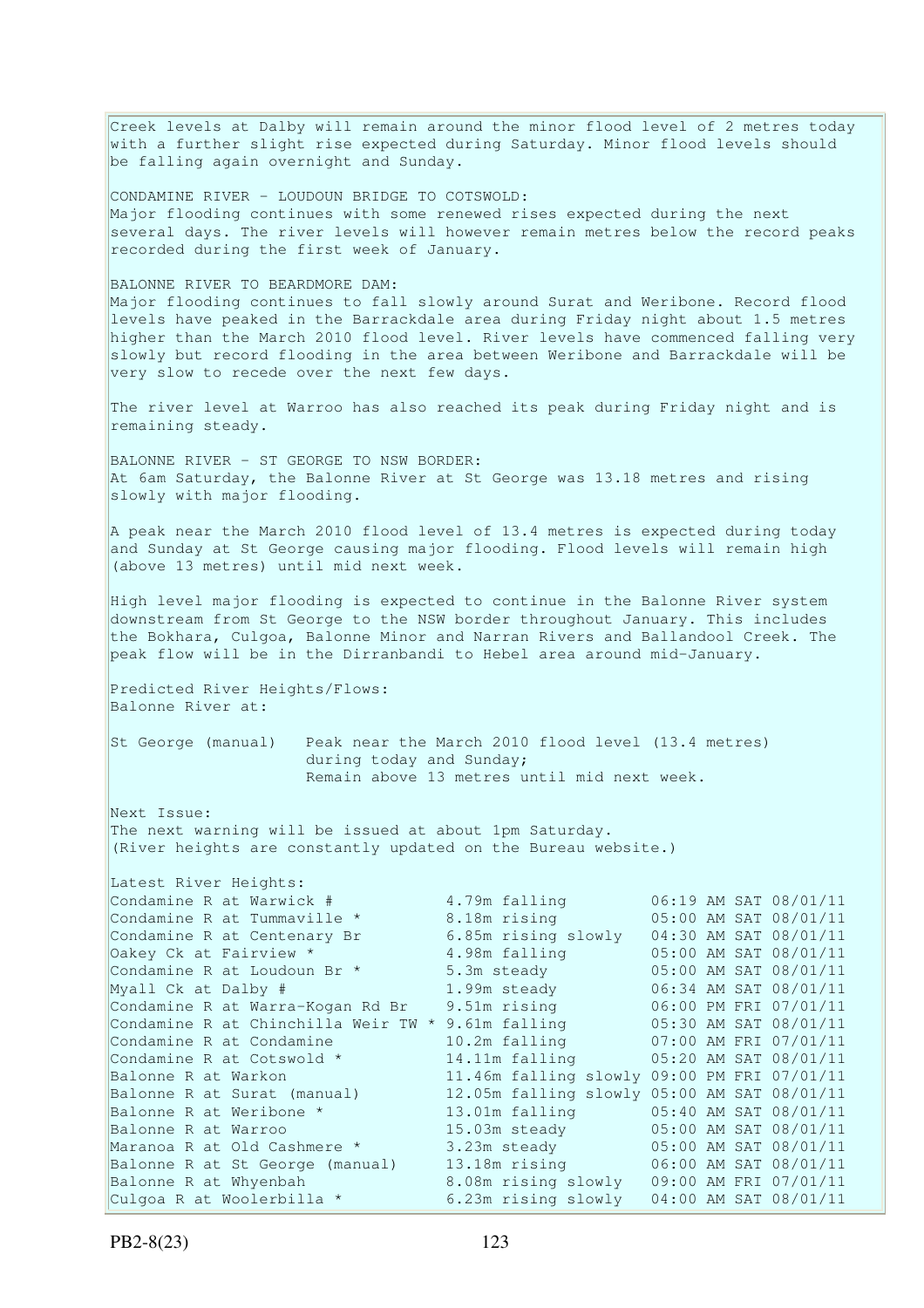| Balonne R Minor at Dirranbandi                                             | 5.28m rising slowly | 06:00 AM SAT 08/01/11 |  |  |
|----------------------------------------------------------------------------|---------------------|-----------------------|--|--|
| Narran R at Dirranbandi-Hebel Rd *                                         | 5.09m rising slowly | 08:00 PM FRI 07/01/11 |  |  |
| Ballandool R at Hebel-Bollon Rd *                                          | 3.64m rising slowly | 04:00 AM SAT 08/01/11 |  |  |
| Bokhara R at Hebel *                                                       | 1.82m rising slowly | 04:00 AM SAT 08/01/11 |  |  |
|                                                                            |                     |                       |  |  |
| Warnings and River Height Bulletins are available at                       |                     |                       |  |  |
| http://www.bom.gov.au/qld/flood/ . Flood Warnings are also available on    |                     |                       |  |  |
| telephone 1300 659 219 at a low call cost of 27.5 cents, more from mobile, |                     |                       |  |  |
| public and satellite phones.                                               |                     |                       |  |  |

TO::BOM619

IDQ20825

Australian Government Bureau of Meteorology Queensland

FLOOD WARNING FOR THE CONDAMINE AND BALONNE RIVER SYSTEM Issued at 12:54 PM on Saturday the 8th of January 2011 by the Bureau of Meteorology, Brisbane.

The main flood peak in the Balonne River is currently upstream from St George in the Beardmore Dam area. A peak near the March 2010 flood level of 13.4 metres is expected at St George during today and Sunday causing major flooding. Flood levels will remain high (above 13 metres) until mid next week.

Moderate to major flooding extends along the Condamine and Balonne River system. Recent rains and high creek inflows have caused renewed rises in the upper Condamine around Warwick to Tummaville. Rises will extend downstream to the Chinchilla Weir area during the next few days causing renewed major flooding, but remaining well below the peaks recorded during the Christmas-New Year period.

CONDAMINE RIVER - UPPER CONDAMINE TO LOUDOUN BRIDGE: River rises will extend downstream from Tummaville to the Chinchilla Weir area during the next few days causing renewed major flooding, but remaining well below the peaks recorded during the Christmas-New Year period.

MYALL CREEK: Creek levels at Dalby will remain around the minor flood level of 2 metres today with a further slight rise expected during Saturday up to 2.5 metres. Minor flood levels should fall again overnight and on Sunday.

CONDAMINE RIVER - LOUDOUN BRIDGE TO COTSWOLD: Major flooding continues with some renewed rises expected during the next several days. The river levels will however remain metres below the record peaks recorded during the first week of January.

BALONNE RIVER TO BEARDMORE DAM: Major flooding continues to fall slowly around Surat and Weribone. Record flood levels have peaked in the Barrackdale area during Friday night about 1.5 metres higher than the March 2010 flood level. River levels have commenced falling very slowly but record flooding in the area between Weribone and Barrackdale will be very slow to recede over the next few days.

The river level at Warroo has also reached its peak during Friday night and is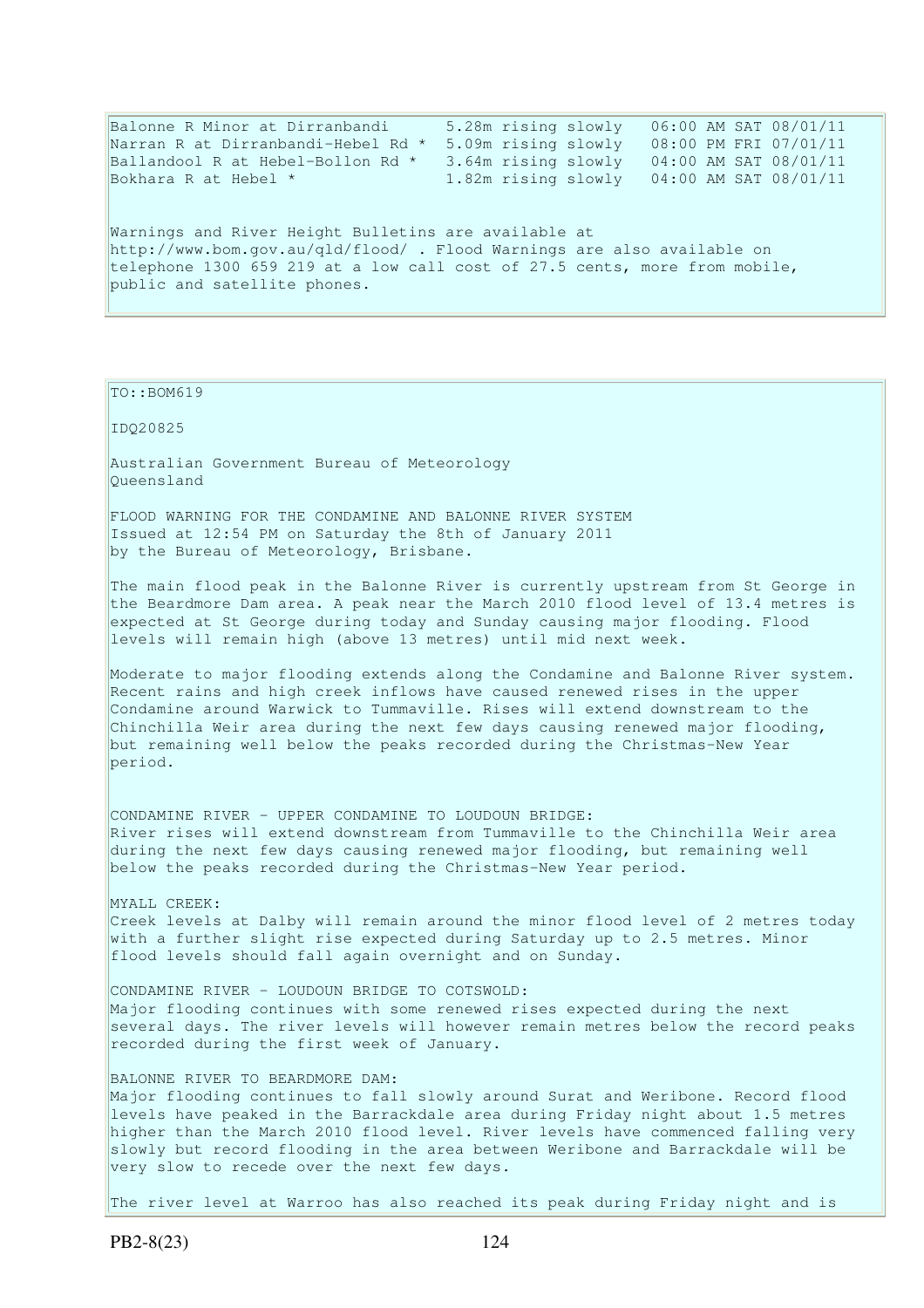remaining steady. BALONNE RIVER - ST GEORGE TO NSW BORDER: At noon Saturday, the Balonne River at St George was 13.2 metres and rising slowly with major flooding. A peak near the March 2010 flood level of 13.4 metres is expected during today and Sunday at St George causing major flooding. Flood levels will remain high (above 13 metres) until mid next week. High level major flooding is expected to continue in the Balonne River system downstream from St George to the NSW border throughout January. This includes the Bokhara, Culgoa, Balonne Minor and Narran Rivers and Ballandool Creek. The peak flow will be in the Dirranbandi to Hebel area around mid-January. Predicted River Heights/Flows: Balonne River at: St George (manual) Peak near the March 2010 flood level (13.4 metres) during today and Sunday; Remain above 13 metres until mid next week. Next Issue: The next warning will be issued at about 8pm Saturday. (River heights are constantly updated on the Bureau website.) Latest River Heights: Condamine R  $\theta$  Warwick(Scots Col.) \* 2.7m falling 12:00 PM SAT 08/01/11 Condamine R at Warwick  $\#$  4.64m steady 11:34 AM SAT 08/01/11 Glengallan Ck near Backwater Ck # 2.15m falling 12:02 PM SAT 08/01/11 Condamine R at Tummaville  $*$  8.22m steady 09:00 AM SAT 08/01/11 Condamine R at Centenary Br 6.87m rising slowly 09:20 AM SAT 08/01/11 North Condamine R at Lone Pine \* 3.5m steady 11:00 AM SAT 08/01/11 Oakey Ck at Fairview \* 4.38m falling 12:00 PM SAT 08/01/11 Condamine R at Loudoun Br  $*$  5.22m falling 11:00 AM SAT 08/01/11 Myall Ck at Dalby # 2.19m rising 12:37 PM SAT 08/01/11 Condamine R at Warra-Kogan Rd Br 10.65m rising fast 09:00 AM SAT 08/01/11 Condamine R at Chinchilla Weir TW \* 9.74m rising 11:40 AM SAT 08/01/11<br>
Condamine R at Cotswold \* 13.92m falling 11:40 AM SAT 08/01/11 Condamine R at Cotswold  $*$  13.92m falling 11:40 AM SAT 08/01/11 Balonne R at Warkon 11.41m falling slowly 06:00 AM SAT 08/01/11 Yuleba Ck at Yuleba Forestry \* 2.87m rising 11:40 AM SAT 08/01/11 Balonne R at Surat (manual) 12.05m falling slowly 05:00 AM SAT 08/01/11 Balonne R at Weribone \* 12.97m steady 11:00 AM SAT 08/01/11 Balonne R at Warroo 15.03m steady 09:00 AM SAT 08/01/11 Maranoa R at Old Cashmere \* 3.21m falling 11:10 AM SAT 08/01/11 Balonne R at St George (manual) 13.2m rising 12:00 PM SAT 08/01/11 Balonne R at Whyenbah 8.1m rising slowly 09:00 AM SAT 08/01/11 Culgoa R at Woolerbilla  $\star$  6.23m steady 67:00 AM SAT 08/01/11 Balonne R Minor at Dirranbandi 5.28m rising slowly 06:00 AM SAT 08/01/11 Narran R at Dirranbandi-Hebel Rd \* 5.19m rising 09:00 AM SAT 08/01/11 Ballandool R at Hebel-Bollon Rd \* 3.65m steady 09:00 AM SAT 08/01/11 Bokhara R at Hebel \* 1.82m steady 08:50 AM SAT 08/01/11 \*automatic station Warnings and River Height Bulletins are available at http://www.bom.gov.au/qld/flood/ . Flood Warnings are also available on telephone 1300 659 219 at a low call cost of 27.5 cents, more from mobile, public and satellite phones.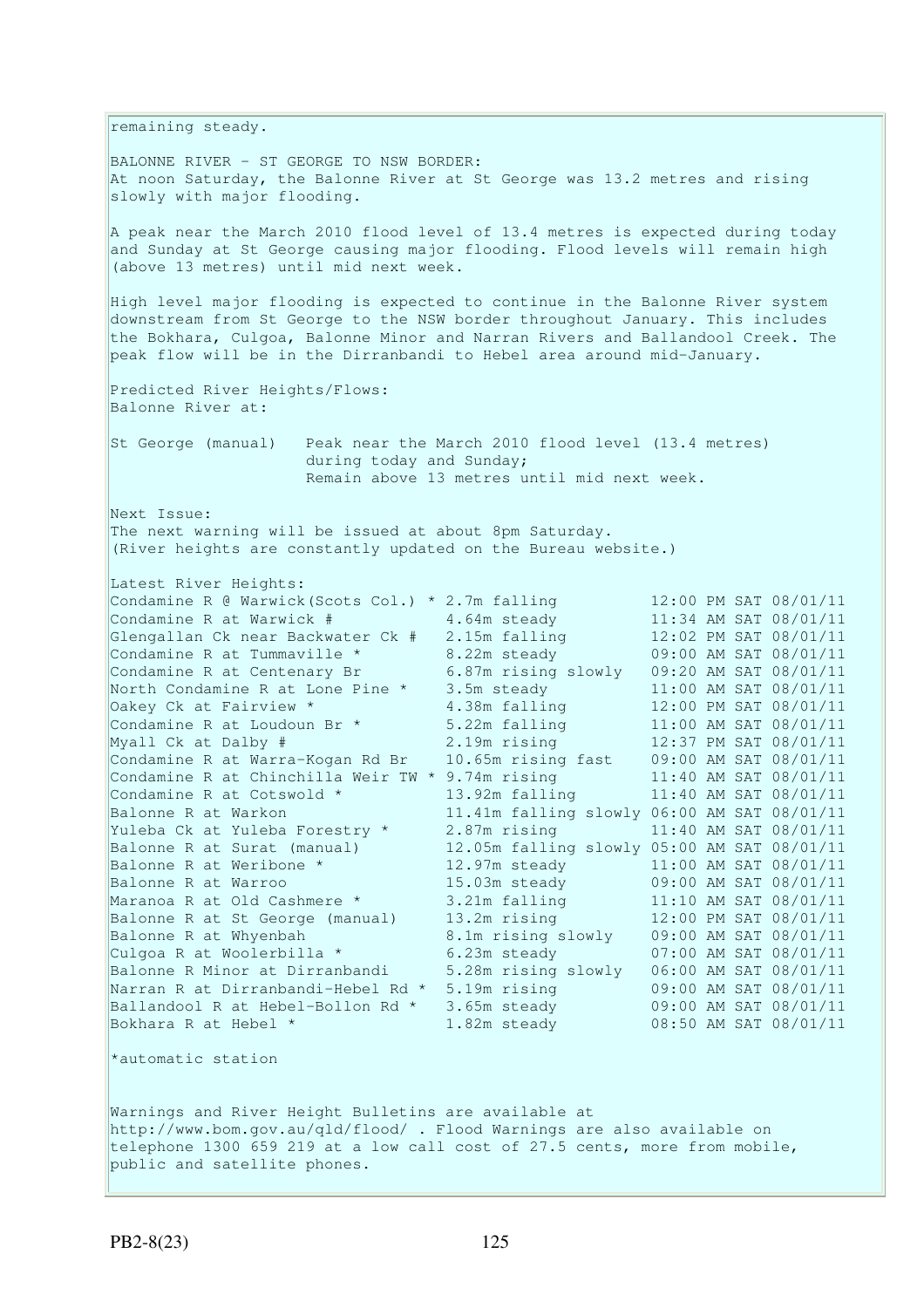$TO: **ROM619**$ 

IDQ20825

Australian Government Bureau of Meteorology Queensland

FLOOD WARNING FOR THE CONDAMINE AND BALONNE RIVER SYSTEM Issued at 7:52 PM on Saturday the 8th of January 2011 by the Bureau of Meteorology, Brisbane.

The main flood peak in the Balonne River is currently upstream from St George in the Beardmore Dam area. A peak near the March 2010 flood level of 13.4 metres is expected at St George overnight and Sunday causing major flooding. Flood levels will remain high (above 13 metres) until mid next week.

Moderate to major flooding extends along the Condamine and Balonne River system. Recent rains and high creek inflows have caused renewed rises in the upper Condamine around Warwick to Tummaville. Rises will extend downstream to the Chinchilla Weir area during the next few days causing renewed major flooding, but remaining well below the peaks recorded during the Christmas-New Year period.

CONDAMINE RIVER - UPPER CONDAMINE TO LOUDOUN BRIDGE: Minor to moderate flooding upstream from Centenary Bridge is now easing. River rises will extend downstream to Loudoun Bridge during the next few days causing minor to moderate flooding.

MYALL CREEK: A second minor flood peak of 2.3 metres occurred at Dalby during Saturday afternoon. Minor flood levels are now falling.

CONDAMINE RIVER - LOUDOUN BRIDGE TO COTSWOLD: Major flooding continues with some renewed rises expected during the next several days. The river levels will however remain metres below the record peaks recorded during the first week of January.

# BALONNE RIVER TO BEARDMORE DAM:

Major flooding continues to fall slowly around Surat and Weribone. Record flood levels have peaked in the Barrackdale area during Friday night about 1.5 metres higher than the March 2010 flood level. River levels have commenced falling very slowly but record flooding in the area between Weribone and Barrackdale will be very slow to recede over the next few days.

The river level at Warroo has also reached its peak during Friday night and is remaining steady.

BALONNE RIVER - ST GEORGE TO NSW BORDER: At 6pm Saturday, the Balonne River at St George was 13.2 metres and rising slowly with major flooding.

A peak near the March 2010 flood level of 13.4 metres is expected overnight and Sunday at St George causing major flooding. Flood levels will remain high (above 13 metres) until mid next week.

High level major flooding is expected to continue in the Balonne River system downstream from St George to the NSW border throughout January. This includes the Bokhara, Culgoa, Balonne Minor and Narran Rivers and Ballandool Creek. The peak flow will be in the Dirranbandi to Hebel area around mid-January.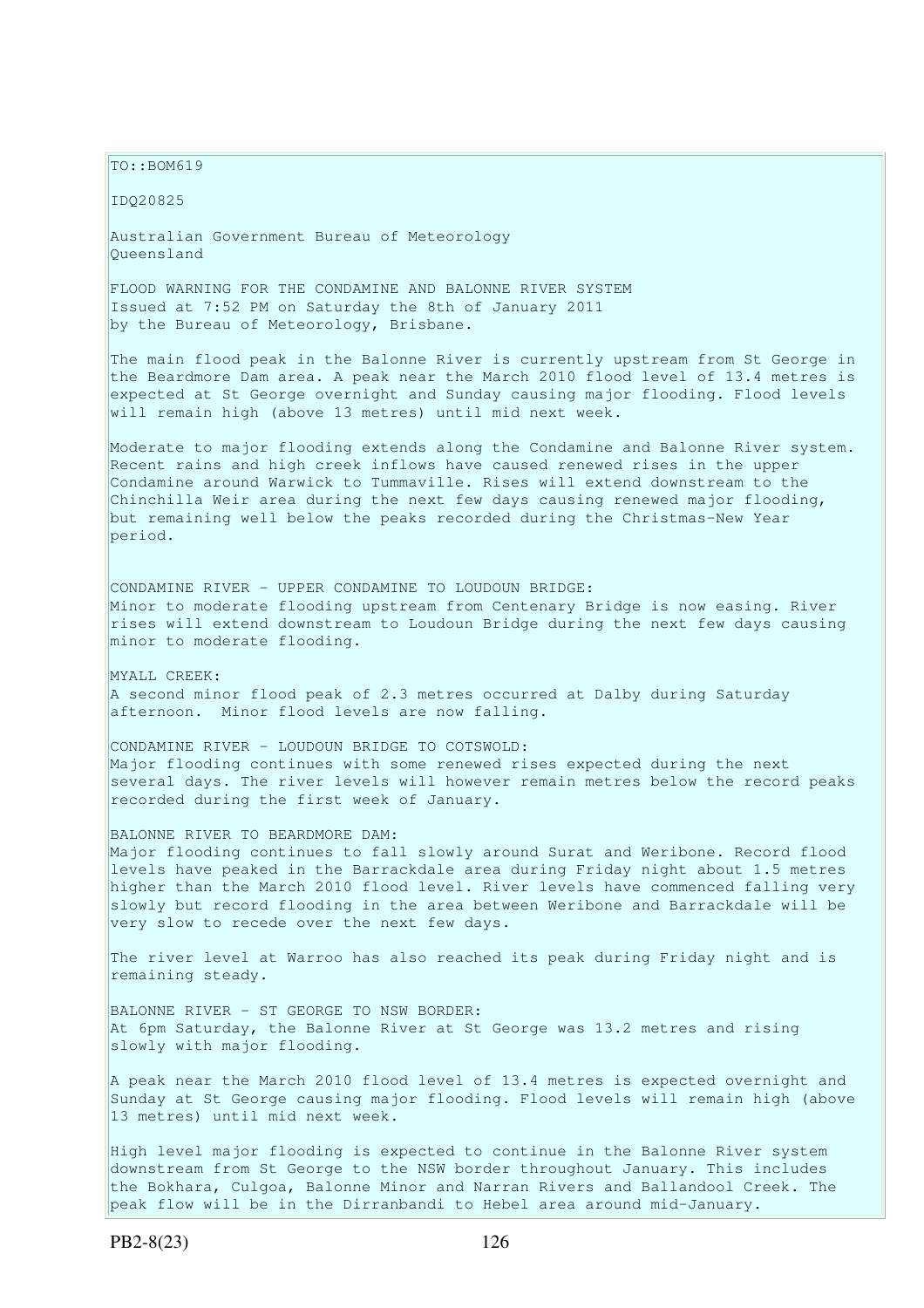Predicted River Heights/Flows: Balonne River at: St George (manual) Peak near the March 2010 flood level (13.4 metres) overnight and Sunday; Remain above 13 metres until mid next week. Next Issue: The next warning will be issued at about 8am Sunday. (River heights are constantly updated on the Bureau website.) Latest River Heights: Condamine R @ Warwick(Scots Col.) \* 2.61m falling 06:00 PM SAT 08/01/11<br>
Condamine R at Warwick # 4.54m steady 05:34 PM SAT 08/01/11 Condamine R at Warwick # 4.54m steady 05:34 PM SAT 08/01/11<br>
Clengallan Ck near Backwater Ck # 1.8m falling 06:46 PM SAT 08/01/11<br>
Condamine R at Tummaville \* 7.99m falling 06:00 PM SAT 08/01/11<br>
Condamine R at Centenary B Glengallan Ck near Backwater Ck # 1.8m falling 06:46 PM SAT 08/01/11 Condamine R at Tummaville \* 7.99m falling 06:00 PM SAT 08/01/11 Condamine R at Centenary Br  $6.94$ m steady  $05:30$  PM SAT  $08/01/11$ North Condamine R at Lone Pine \* 3.44m steady 06:00 PM SAT 08/01/11 Oakey Ck at Fairview \* 4.06m falling 06:00 PM SAT 08/01/11 Condamine R at Loudoun Br  $*$  5.09m falling 06:00 PM SAT 08/01/11 Myall Ck at Dalby # 2.24m falling 06:36 PM SAT 08/01/11 Myall Ck at Dalby # 2.24m falling<br>Condamine R at Warra-Kogan Rd Br 10.98m rising<br>Condamine R at Chinchilla Weir TW \* 9.94m rising Condamine R at Chinchilla Weir TW  $*$  9.94m rising  $05:40$  PM SAT 08/01/11 Condamine R at Cotswold  $*$  13.75m falling  $05:50$  PM SAT 08/01/11 Balonne R at Warkon 11.41m falling slowly 06:00 AM SAT 08/01/11 Yuleba Ck at Yuleba Forestry \* 3.2m rising 05:40 PM SAT 08/01/11 Balonne R at Surat (manual) 11.95m falling slowly 06:00 PM SAT 08/01/11 Balonne R at Weribone \* 12.91m falling 05:50 PM SAT 08/01/11 Balonne R at Warroo 15m falling slowly 05:00 PM SAT 08/01/11 Maranoa R at Old Cashmere \* 3.18m steady 05:00 PM SAT 08/01/11 Balonne R at St George (manual) 13.2m rising slowly 06:00 PM SAT 08/01/11 Balonne R at Whyenbah 8.1m rising slowly 09:00 AM SAT 08/01/11 Culgoa R at Woolerbilla  $*$  6.25m rising 02:00 PM SAT 08/01/11 Balonne R Minor at Dirranbandi 5.28m rising slowly 06:00 AM SAT 08/01/11 Narran R at Dirranbandi-Hebel Rd \* 5.21m steady 03:00 PM SAT 08/01/11 Ballandool R at Hebel-Bollon Rd \* 3.66m steady 04:00 PM SAT 08/01/11 Bokhara R at Hebel \* 1.82m steady 04:00 PM SAT 08/01/11 #, \* denote automatic station. Warnings and River Height Bulletins are available at http://www.bom.gov.au/qld/flood/ . Flood Warnings are also available on telephone 1300 659 219 at a low call cost of 27.5 cents, more from mobile, public and satellite phones.

TO::BOM619

IDQ20825

Australian Government Bureau of Meteorology Queensland

FLOOD WARNING FOR THE CONDAMINE AND BALONNE RIVER SYSTEM Issued at 7:27 AM on Sunday the 9th of January 2011 by the Bureau of Meteorology, Brisbane.

The Balonne River at St George reached a peak of 13.2 metres during Saturday and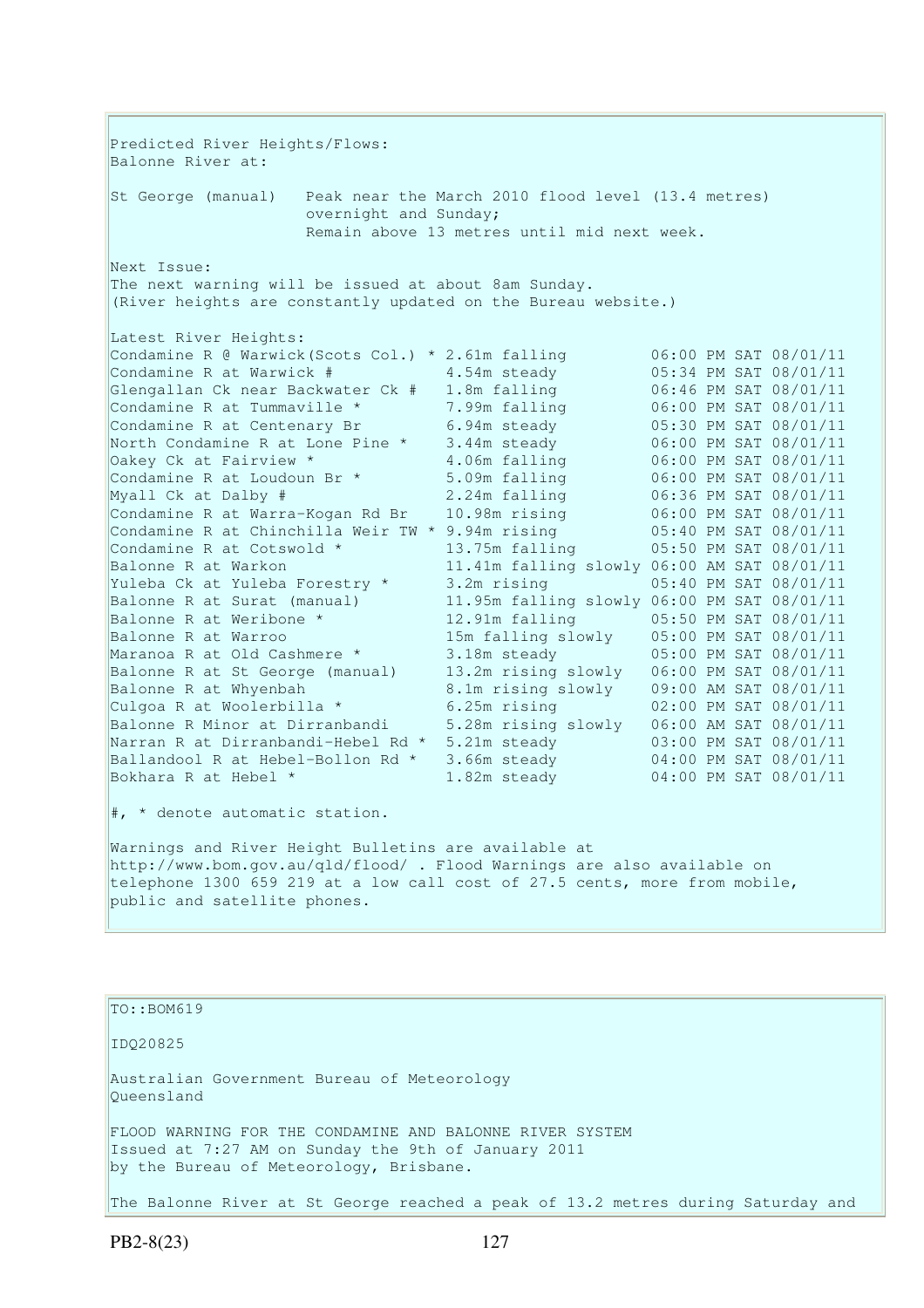remains at that level now (Sunday morning). Major flood levels will remain high (above 13 metres) during the next few days.

Moderate to major flooding extends along the Condamine and Balonne River system. Rises will extend downstream of the Loudoun Bridge area to the Chinchilla Weir area during the next few days causing renewed major flooding, but river levels will remain well below the peaks recorded during the Christmas-New Year period.

CONDAMINE RIVER - UPPER CONDAMINE TO LOUDOUN BRIDGE: Minor to moderate flooding is generally easing again, although a renewed minor flood peak is expected at Warwick today. Further rain is forecast for the eastern Darling Downs area from today through to Tuesday which will cause renewed rises in creeks in the area, and may produce renewed Condamine River rises.

MYALL CREEK: A second minor flood peak of 2.3 metres occurred at Dalby during Saturday afternoon and creek levels are now falling again below minor flood level. Renewed rises are possible with the forecast rain.

CONDAMINE RIVER - LOUDOUN BRIDGE TO COTSWOLD: Major flooding continues with some renewed rises expected during the next several days. The river levels will however remain metres below the record peaks recorded during the first week of January.

BALONNE RIVER TO BEARDMORE DAM: Major flooding continues to fall slowly around Surat and Weribone. Record flood levels peaked in the Barrackdale area during Friday night about 1.5 metres higher than the March 2010 flood level, but have only fallen about 20 centimetres. River levels in the area between Weribone and Barrackdale will be very slow to recede over the next few days.

The river level at Warroo above Beardmore Dam is also falling very slowly.

BALONNE RIVER - ST GEORGE TO NSW BORDER: At 6am Sunday, the Balonne River at St George was 13.2 metres and holding at its peak which was reached during Saturday.

Major flood levels will remain high (above 13 metres) during the next few days.

High level major flooding is expected to continue in the Balonne River system downstream from St George to the NSW border throughout January. This includes the Bokhara, Culgoa, Balonne Minor and Narran Rivers and Ballandool Creek. The peak flow will be in the Dirranbandi to Hebel area around mid-January.

Predicted River Heights/Flows: Balonne River at:

St George (manual) Remain above 13 metres during the next few days.

Next Issue: The next warning will be issued at about 4pm Sunday. (River heights are constantly updated on the Bureau website.)

```
Latest River Heights: 
Condamine R at Murrays Br \# 6.4m rising 06:29 AM SUN 09/01/11
Condamine R at Warwick # 4.84m rising 06:15 AM SUN 09/01/11 
Condamine R at Tummaville * 7.53m falling 05:00 AM SUN 09/01/11
Condamine R at Tummaville * 7.53m falling 05:00 AM SUN 09/01/11<br>Condamine R at Centenary Br 6.94m falling slowly 05:00 AM SUN 09/01/11
North Condamine R at Lone Pine * 3.26m falling 05:00 AM SUN 09/01/11
Oakey Ck at Fairview * 4.18m steady 05:00 AM SUN 09/01/11
```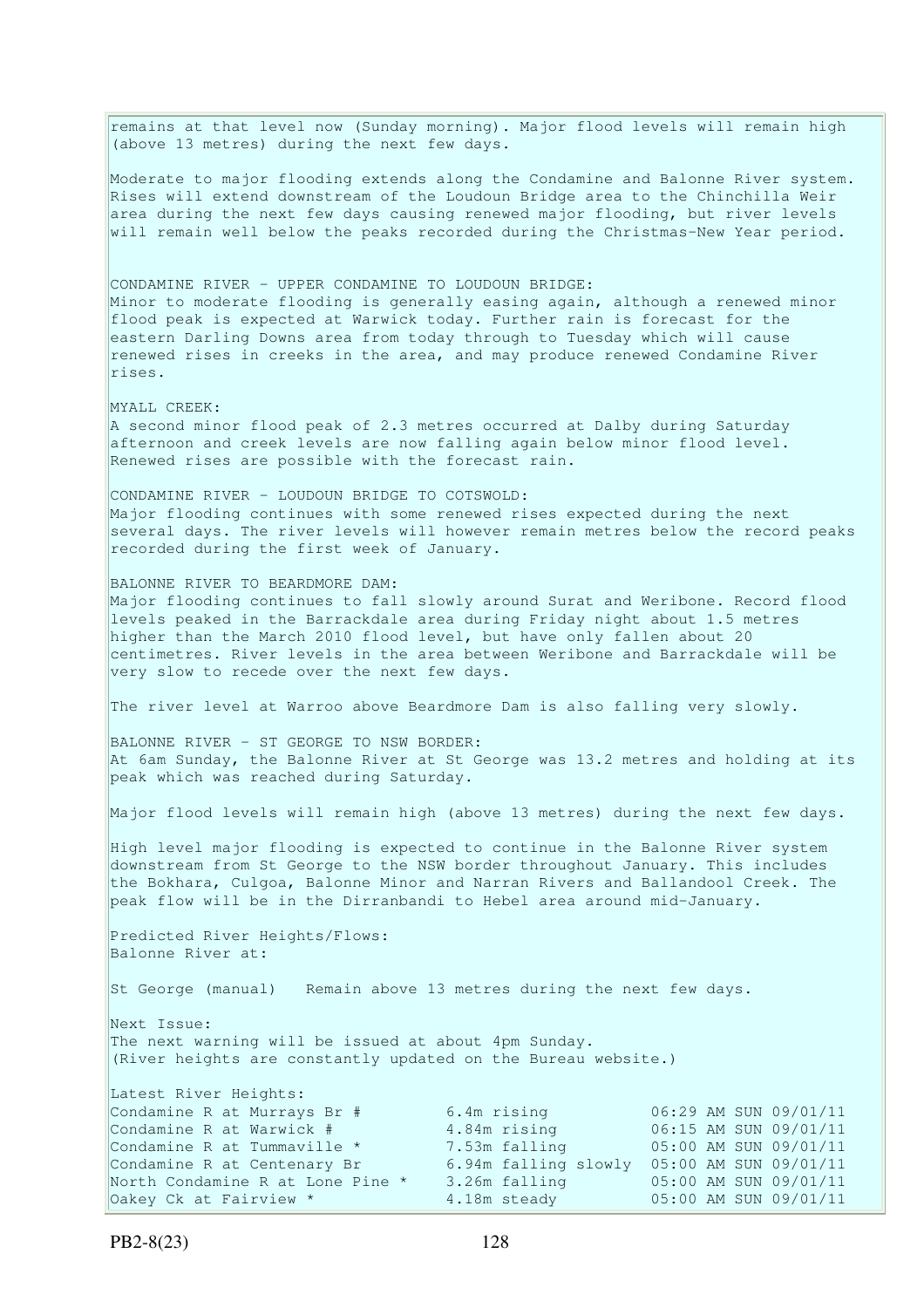| Condamine R at Loudoun Br *                       | 5.02m falling                               |  | 05:00 AM SUN 09/01/11 |
|---------------------------------------------------|---------------------------------------------|--|-----------------------|
| Myall Ck at Dalby #                               | 1.59m falling                               |  | 06:09 AM SUN 09/01/11 |
| Condamine R at Warra-Kogan Rd Br                  | 10.98m rising                               |  | 06:00 PM SAT 08/01/11 |
| Condamine R at Chinchilla Weir TW * 10.55m rising |                                             |  | 05:40 AM SUN 09/01/11 |
| Condamine R at Cotswold *                         | 13.45m falling                              |  | 05:10 AM SUN 09/01/11 |
| Balonne R at Warkon                               | 11.09m falling slowly 06:00 AM SUN 09/01/11 |  |                       |
| Balonne R at Surat (manual)                       | 11.8m falling slowly 06:00 AM SUN 09/01/11  |  |                       |
| Balonne R at Weribone *                           | 12.81m falling                              |  | 05:30 AM SUN 09/01/11 |
| Balonne R at Warroo                               | 14.98m falling slowly 05:30 AM SUN 09/01/11 |  |                       |
| Maranoa R at Old Cashmere *                       | 3.36m rising                                |  | 05:40 AM SUN 09/01/11 |
| Balonne R at St George (manual)                   | 13.2m steady                                |  | 06:00 AM SUN 09/01/11 |
| Balonne R at Whyenbah                             | 8.1m rising slowly                          |  | 09:00 AM SAT 08/01/11 |
| Culgoa R at Woolerbilla *                         | 6.3m rising                                 |  | 04:00 AM SUN 09/01/11 |
| Balonne R Minor at Dirranbandi                    | 5.3m rising slowly                          |  | 06:00 AM SUN 09/01/11 |
| Narran R at Dirranbandi-Hebel Rd *                | 5.21m rising slowly                         |  | 03:00 PM SAT 08/01/11 |
| Ballandool R at Hebel-Bollon Rd *                 | 3.68m rising slowly                         |  | 05:30 AM SUN 09/01/11 |
| Bokhara R at Hebel *                              | 1.84m rising slowly                         |  | 05:20 AM SUN 09/01/11 |
|                                                   |                                             |  |                       |

Warnings and River Height Bulletins are available at http://www.bom.gov.au/qld/flood/ . Flood Warnings are also available on telephone 1300 659 219 at a low call cost of 27.5 cents, more from mobile, public and satellite phones.

### TO::BOM619

IDQ20825

Australian Government Bureau of Meteorology Queensland

FLOOD WARNING FOR THE CONDAMINE AND BALONNE RIVER SYSTEM Issued at 3:28 PM on Sunday the 9th of January 2011 by the Bureau of Meteorology, Brisbane.

The Balonne River at St George reached a peak of 13.2 metres during Saturday and has remained steady at that level during Sunday. Major flood levels will remain high (above 13 metres) during the next few days.

Moderate to major flooding extends along the Condamine and Balonne River system. Rises will extend downstream of the Loudoun Bridge area to the Chinchilla Weir area during the next few days causing renewed major flooding, but river levels will remain well below the peaks recorded during the Christmas-New Year period.

Further rain is forecast for the eastern Darling Downs area from today through to Tuesday which will cause renewed rises in creeks in the area, and may produce renewed Condamine River rises.

CONDAMINE RIVER - UPPER CONDAMINE TO LOUDOUN BRIDGE: Minor to moderate flooding is generally easing in the Upper Condamine with levels at Warwick currently steady just above minor flood level. Further rises are possible during the next couple of days with the forecast heavy rainfall.

MYALL CREEK: Flood levels have fallen below minor in Myall Creek at Dalby but rainfall has started to fall in the upper reaches and renewed rises are expected during Sunday night.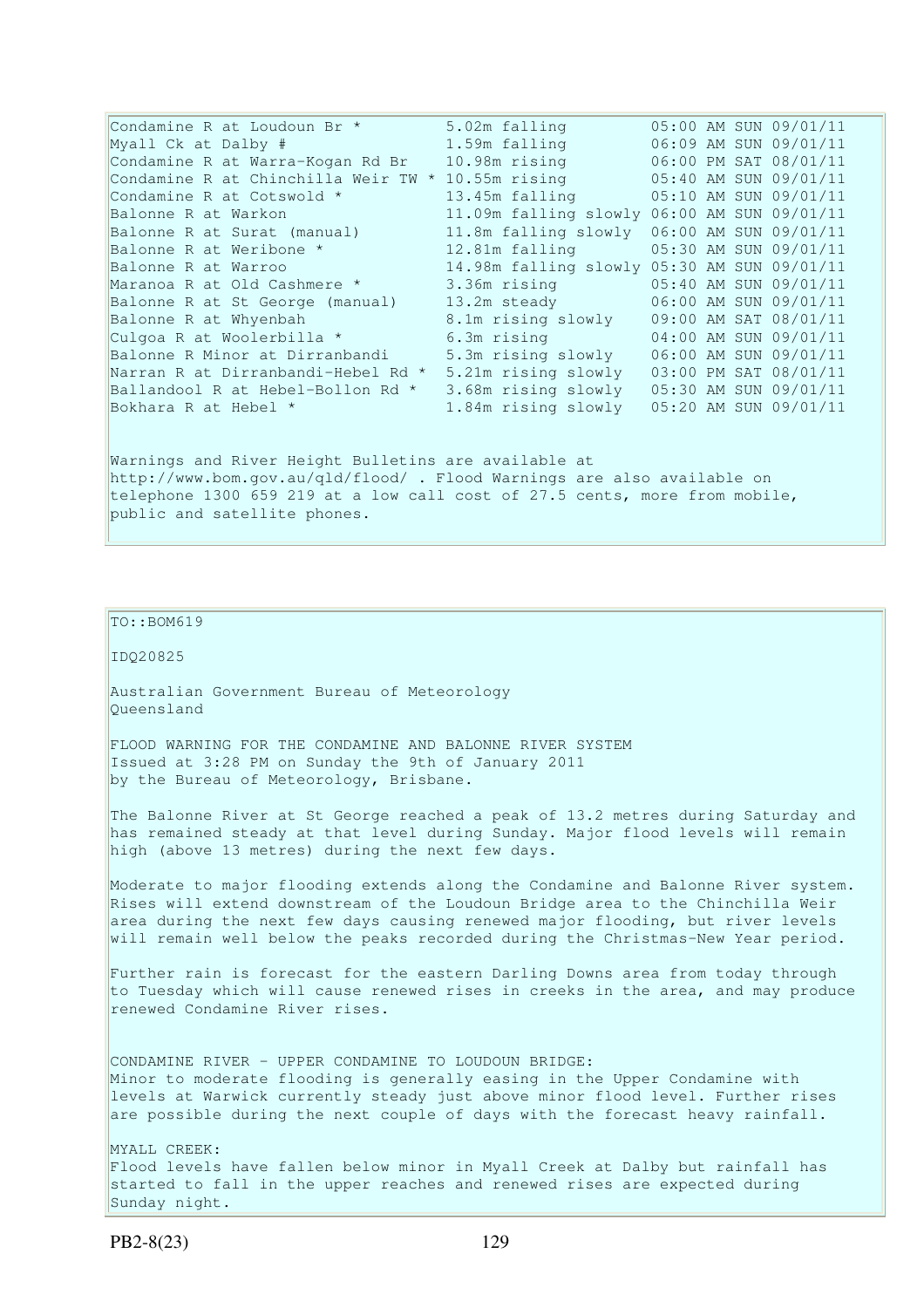CONDAMINE RIVER - LOUDOUN BRIDGE TO COTSWOLD: Major flooding continues with some renewed rises expected during the next several days. The river levels will however remain metres below the record peaks recorded during the first week of January. BALONNE RIVER TO BEARDMORE DAM: Major flooding continues to fall slowly around Surat and Weribone. Record flood levels peaked in the Barrackdale area during Friday night about 1.5 metres higher than the March 2010 flood level, but have only fallen about 20 centimetres. River levels in the area between Weribone and Barrackdale will be very slow to recede over the next few days. The river level at Warroo above Beardmore Dam is also falling very slowly. BALONNE RIVER - ST GEORGE TO NSW BORDER: At 6am Sunday, the Balonne River at St George was 13.2 metres and holding at its peak which was reached during Saturday. Major flood levels will remain high (above 13 metres) during the next few days. High level major flooding is expected to continue in the Balonne River system downstream from St George to the NSW border throughout January. This includes the Bokhara, Culgoa, Balonne Minor and Narran Rivers and Ballandool Creek. The peak flow will be in the Dirranbandi area by mid-week and in the Hebel area later this week. Predicted River Heights/Flows: Balonne River at: St George (manual) Remain above 13 metres during the next few days. Next Issue: The next warning will be issued at about 11pm Sunday. (River heights are constantly updated on the Bureau website.) Latest River Heights: Condamine R at Killarney  $\#$  0.85m rising 02:24 PM SUN 09/01/11 Condamine R at Elbow Valley # 4.18m rising 02:52 PM SUN 09/01/11 Condamine R at Murrays Br  $\#$  6.3m falling  $02:52$  PM SUN 09/01/11 Condamine R  $\theta$  Warwick(Scots Col.) \* 3.29m steady 02:00 PM SUN 09/01/11 Condamine R at Warwick  $\#$  5.09m steady 02:34 PM SUN 09/01/11 Glengallan Ck near Backwater Ck # 1.35m steady 01:58 PM SUN 09/01/11 Condamine R at Tummaville  $*$  7.16m falling  $02:00$  PM SUN 09/01/11 Condamine R at Centenary Br 6.9m falling slowly 09:00 AM SUN 09/01/11 North Condamine R at Lone Pine \* 3.08m falling 01:00 PM SUN 09/01/11 Oakey Ck at Fairview \* 4m falling 02:00 PM SUN 09/01/11 Condamine R at Loudoun Br  $*$  5.09m rising 02:00 PM SUN 09/01/11 Myall Ck at Dalby # 1.09m falling 02:48 PM SUN 09/01/11 Condamine R at Warra-Kogan Rd Br 11.4m steady 06:00 AM SUN 09/01/11 Condamine R at Chinchilla Weir TW  $*$  11.08m rising  $02:30$  PM SUN 09/01/11 Condamine R at Condamine 8.45m rising slowly 12:00 PM SUN 09/01/11 Condamine R at Cotswold  $\star$  13.22m steady 02:20 PM SUN 09/01/11 Balonne R at Warkon 11.09m steady 02:00 PM SUN 09/01/11 Yuleba Ck at Yuleba Forestry \* 2.65m falling 02:20 PM SUN 09/01/11 Balonne R at Surat \* (auto) 11.22m falling 02:40 PM SUN 09/01/11 Balonne R at Surat (manual) 11.8m falling slowly 06:00 AM SUN 09/01/11 Balonne R at Weribone \* 12.72m falling 02:10 PM SUN 09/01/11 Balonne R at Warroo 14.98m falling slowly 05:30 AM SUN 09/01/11 Maranoa R at Old Cashmere \* 3.53m steady 02:30 PM SUN 09/01/11 Balonne R at St George (manual) 13.2m steady 03:00 PM SUN 09/01/11 Balonne R at St George \* (auto) 12.83m steady 02:30 PM SUN 09/01/11 Balonne R at Whyenbah 8.1m steady 09:00 AM SUN 09/01/11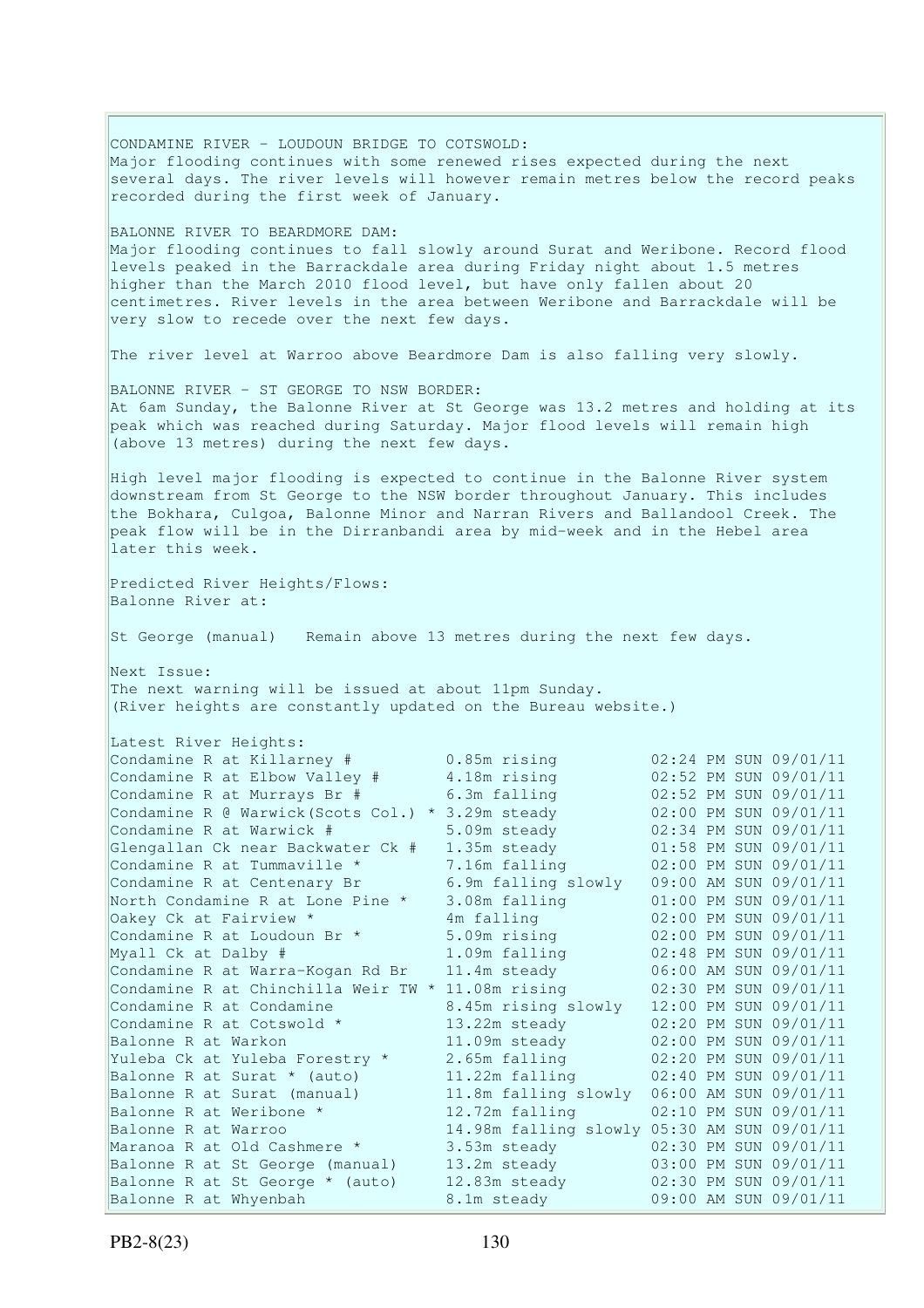| Culqoa R at Woolerbilla *                                                  | 6.31m rising       | 07:00 AM SUN 09/01/11 |  |  |
|----------------------------------------------------------------------------|--------------------|-----------------------|--|--|
| Balonne R Minor at Dirranbandi                                             | 5.3m rising slowly | 06:00 AM SUN 09/01/11 |  |  |
| Narran R at Dirranbandi-Hebel Rd *                                         | 5.25m steady       | 09:00 AM SUN 09/01/11 |  |  |
| Ballandool R at Hebel-Bollon Rd *                                          | 3.69m steady       | 01:00 PM SUN 09/01/11 |  |  |
| Bokhara R at Hebel *                                                       | 1.85m steady       | 12:30 PM SUN 09/01/11 |  |  |
|                                                                            |                    |                       |  |  |
| Warnings and River Height Bulletins are available at                       |                    |                       |  |  |
| http://www.bom.gov.au/gld/flood/. Flood Warnings are also available on     |                    |                       |  |  |
| telephone 1300 659 219 at a low call cost of 27.5 cents, more from mobile, |                    |                       |  |  |
| public and satellite phones.                                               |                    |                       |  |  |
|                                                                            |                    |                       |  |  |

#### $TO::BOM619$

IDQ20825

Australian Government Bureau of Meteorology Queensland

FLOOD WARNING FOR THE CONDAMINE AND BALONNE RIVER SYSTEM Issued at 11:46 PM on Sunday the 9th of January 2011 by the Bureau of Meteorology, Brisbane.

Rainfalls of between 50-80mm have been recorded in the Myall Creek catchment since 9am Sunday. River level rises and major flooding is being recorded at Clydesdale with at least moderate and possibly major floods levels likely at Dalby during Monday. Further rainfall is possible in the catchment overnight Sunday.

The Balonne River at St George reached a peak of 13.2 metres during Saturday and has remained steady at that level during Sunday. Major flood levels will remain high (above 13 metres) during the next few days.

Moderate to major flooding extends along the Condamine and Balonne River system. Rises will extend downstream of the Loudoun Bridge area to the Chinchilla Weir area during the next few days causing renewed major flooding, but river levels will remain well below the peaks recorded during the Christmas-New Year period.

Further rain is forecast for the eastern Darling Downs area during Monday into Tuesday which will cause renewed rises in creeks in the area, and may produce renewed Condamine River rises.

CONDAMINE RIVER - UPPER CONDAMINE TO LOUDOUN BRIDGE: Minor to moderate flooding is generally easing in the Upper Condamine with levels at Warwick currently steady just above minor flood level. Further rises are possible during the next couple of days with the forecast heavy rainfall.

## MYALL CREEK: Major flood levels continue to rise in Myall Creek in the Clydesdale area and minor flood levels are possible in the north Myall Creek at Moffatt during Monday morning. Minor flood levels at Dalby are rising with moderate flood levels likely during Monday and major flood levels possible during Monday night. Higher levels are possible with the forecast of further heavy rainfall.

CONDAMINE RIVER - LOUDOUN BRIDGE TO COTSWOLD: Major flooding continues with some renewed rises expected during the next several days. The river levels will however remain metres below the record peaks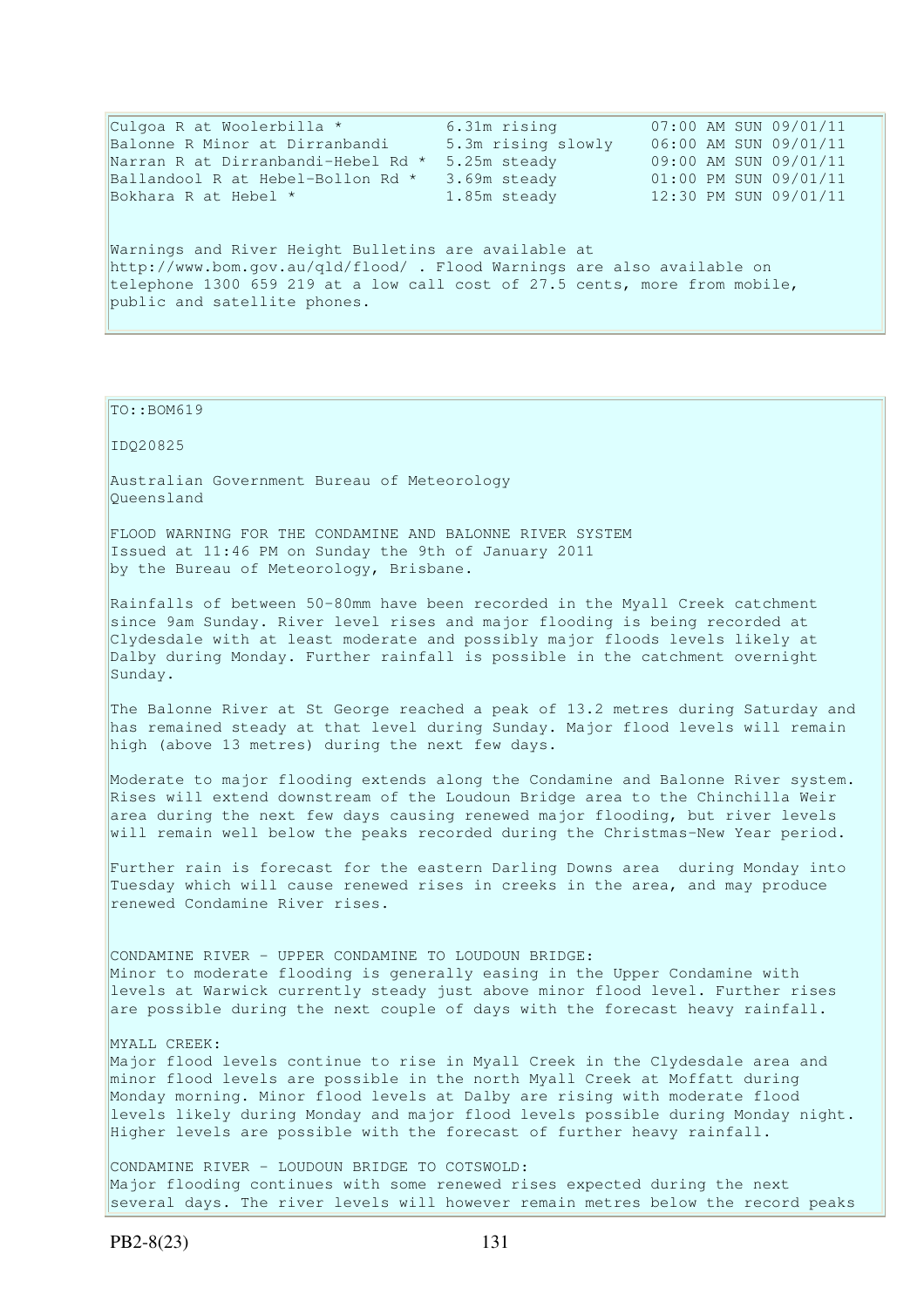recorded during the first week of January. BALONNE RIVER TO BEARDMORE DAM: Major flooding continues to fall slowly around Surat and Weribone. Record flood levels peaked in the Barrackdale area during Friday night about 1.5 metres higher than the March 2010 flood level, but have only fallen about 20 centimetres. River levels in the area between Weribone and Barrackdale will be very slow to recede over the next few days. The river level at Warroo above Beardmore Dam is also falling very slowly. BALONNE RIVER - ST GEORGE TO NSW BORDER: At 9pm Sunday, the Balonne River at St George was 13.2 metres and holding at its peak which was reached during Saturday. Major flood levels will remain high (above 13 metres) during the next few days. High level major flooding is expected to continue in the Balonne River system downstream from St George to the NSW border throughout January. This includes the Bokhara, Culgoa, Balonne Minor and Narran Rivers and Ballandool Creek. The peak flow will be in the Dirranbandi area by mid-week and in the Hebel area later this week. Predicted River Heights/Flows: Myall Creek at Dalby: Reach 3 metres (moderate) by midday Monday Possibly reach 3.5 metres (major) Monday night. Balonne River at: St George (manual) Remain above 13 metres during the next few days. Next Issue: The next warning will be issued at about 8am Sunday. (River heights are constantly updated on the Bureau website.) Latest River Heights: Condamine R at Killarney # 0.95m rising 10:33 PM SUN 09/01/11 Condamine R at Elbow Valley # 3.83m falling 10:43 PM SUN 09/01/11 Condamine R at Murrays Br  $\#$  6.2m rising 10:47 PM SUN 09/01/11 Condamine R @ Warwick(Scots Col.) \* 3.11m falling 08:00 PM SUN 09/01/11 Condamine R at Warwick # 4.89m falling 10:19 PM SUN 09/01/11 Glengallan Ck near Backwater Ck # 2.3m rising 10:53 PM SUN 09/01/11 Condamine R at Tummaville  $*$  6.96m falling 609:00 PM SUN 09/01/11 Condamine R at Centenary Br 6.87m falling slowly 06:00 PM SUN 09/01/11 North Condamine R at Lone Pine \* 3.04m rising 09:00 PM SUN 09/01/11 Oakey Ck at Fairview \* 3.8m falling 09:00 PM SUN 09/01/11 Condamine R at Loudoun Br  $*$  5.29m rising 09:00 PM SUN 09/01/11 Myall Ck at Dalby # 2.09m rising 10:46 PM SUN 09/01/11 Condamine R at Warra-Kogan Rd Br 11.18m falling slowly 06:00 PM SUN 09/01/11 Condamine R at Chinchilla Weir TW  $*$  11.34m steady 08:40 PM SUN 09/01/11 Condamine R at Condamine 8.35m falling slowly 04:00 PM SUN 09/01/11 Condamine R at Cotswold  $\star$  13.05m falling 08:40 PM SUN 09/01/11 Balonne R at Warkon 11.07m falling slowly 09:00 PM SUN 09/01/11 Yuleba Ck at Yuleba Forestry \* 2.42m falling 08:40 PM SUN 09/01/11 Balonne R at Surat \* (auto) 11.18m falling 08:50 PM SUN 09/01/11 Balonne R at Surat (manual) 11.65m falling slowly 08:00 PM SUN 09/01/11 Bungil Ck at Roma 2.2m steady 07:00 PM SUN 09/01/11 Balonne R at Weribone \* 12.66m steady 08:40 PM SUN 09/01/11 Balonne R at Warroo 14.5m falling slowly 05:00 PM SUN 09/01/11 Maranoa R at Old Cashmere \* 3.61m steady 08:00 PM SUN 09/01/11 Balonne R at St George (manual) 13.2m steady 09:00 PM SUN 09/01/11 Balonne R at St George \* (auto) 12.85m rising 08:30 PM SUN 09/01/11 Balonne R at Whyenbah 8.1m steady 09:00 AM SUN 09/01/11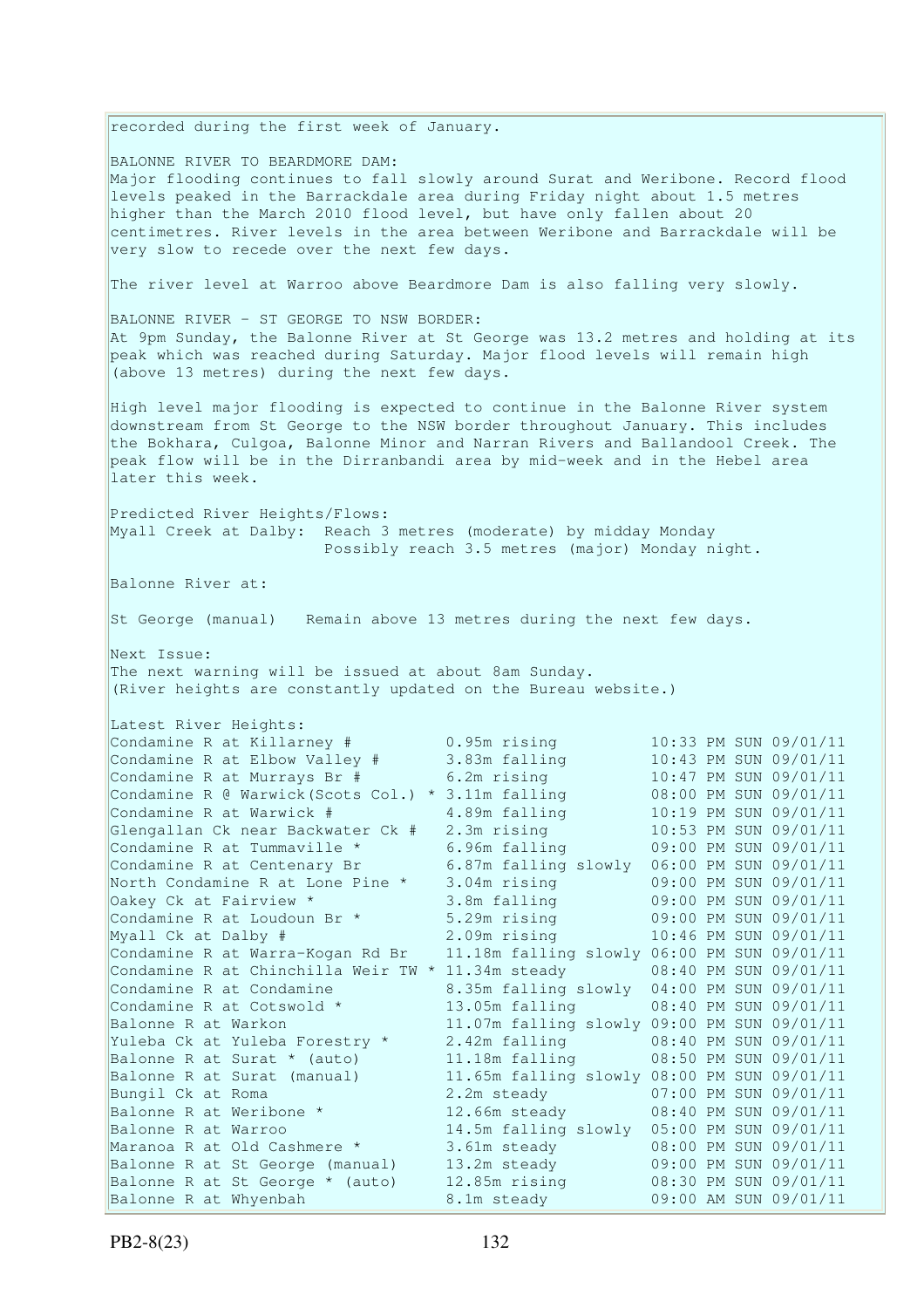| Culgoa R at Woolerbilla *<br>Balonne R Minor at Dirranbandi<br>Narran R at Dirranbandi-Hebel Rd *<br>Ballandool R at Hebel-Bollon Rd *<br>Bokhara R at Hebel *                                                                                   | 6.39m rising<br>5.3m rising slowly<br>5.26m steady<br>3.71m steady<br>1.87m rising | 10:10 PM SUN 09/01/11<br>06:00 AM SUN 09/01/11<br>03:00 PM SUN 09/01/11<br>08:00 PM SUN 09/01/11<br>08:20 PM SUN 09/01/11 |  |  |
|--------------------------------------------------------------------------------------------------------------------------------------------------------------------------------------------------------------------------------------------------|------------------------------------------------------------------------------------|---------------------------------------------------------------------------------------------------------------------------|--|--|
| $\star$ , # from automatic station                                                                                                                                                                                                               |                                                                                    |                                                                                                                           |  |  |
| Warnings and River Height Bulletins are available at<br>http://www.bom.gov.au/qld/flood/ . Flood Warnings are also available on<br>telephone 1300 659 219 at a low call cost of 27.5 cents, more from mobile,<br>public and satellite phones.    |                                                                                    |                                                                                                                           |  |  |
|                                                                                                                                                                                                                                                  |                                                                                    |                                                                                                                           |  |  |
| TO: <b>BOM619</b>                                                                                                                                                                                                                                |                                                                                    |                                                                                                                           |  |  |
| ID020825                                                                                                                                                                                                                                         |                                                                                    |                                                                                                                           |  |  |
| Australian Government Bureau of Meteorology<br>Oueensland                                                                                                                                                                                        |                                                                                    |                                                                                                                           |  |  |
| FLOOD WARNING FOR THE CONDAMINE AND BALONNE RIVER SYSTEM<br>Issued at 1:44 AM on Monday the 10th of January 2011<br>by the Bureau of Meteorology, Brisbane.                                                                                      |                                                                                    |                                                                                                                           |  |  |
| Rainfalls have eased in the catchment of Myall Creek during the last 3 hours and<br>further heavy rainfall is now more likely in south eastern Darling Downs. Major<br>flooding has peaked at Clydesdale and levels have remained below minor at |                                                                                    |                                                                                                                           |  |  |

poding has peaked at Clydesdale and levels have remained below m Moffatt. Rises continue at Dalby but flood levels are now expected to peak up to the moderate flood level of 3 metres by 8am Monday.

Moderate to major flooding extends along the Condamine and Balonne River system with major flooding extending from Warra-Kogan Road Bridge to Dirranbandi.

Further heavy rain is forecast for the south east Darling Downs including the catchments of the Upper Condamine and Oakey Creek during Monday into Tuesday.

CONDAMINE RIVER - UPPER CONDAMINE TO LOUDOUN BRIDGE: Minor to moderate flooding is generally easing in the Upper Condamine with river levels at Warwick currently steady just above minor flood level. Further rises are possible during the next couple of days with the forecast heavy rainfall.

#### MYALL CREEK:

Rainfalls have eased in the catchment of Myall Creek during the last 3 hours and further heavy rainfall is now more likely in south eastern Darling Downs. Major flooding has peaked at Clydesdale and levels have remained below minor at Moffatt. Rises continue at Dalby but flood levels are now expected to peak up to the moderate flood level of 3 metres by 8am Monday.

CONDAMINE RIVER - LOUDOUN BRIDGE TO COTSWOLD: Major flooding continues with some renewed rises expected during the next several days. The river levels will however remain metres below the record peaks recorded during the first week of January.

BALONNE RIVER TO BEARDMORE DAM: Major flooding continues to fall slowly around Surat and Weribone. River levels in the area between Weribone and Barrackdale will be very slow to recede over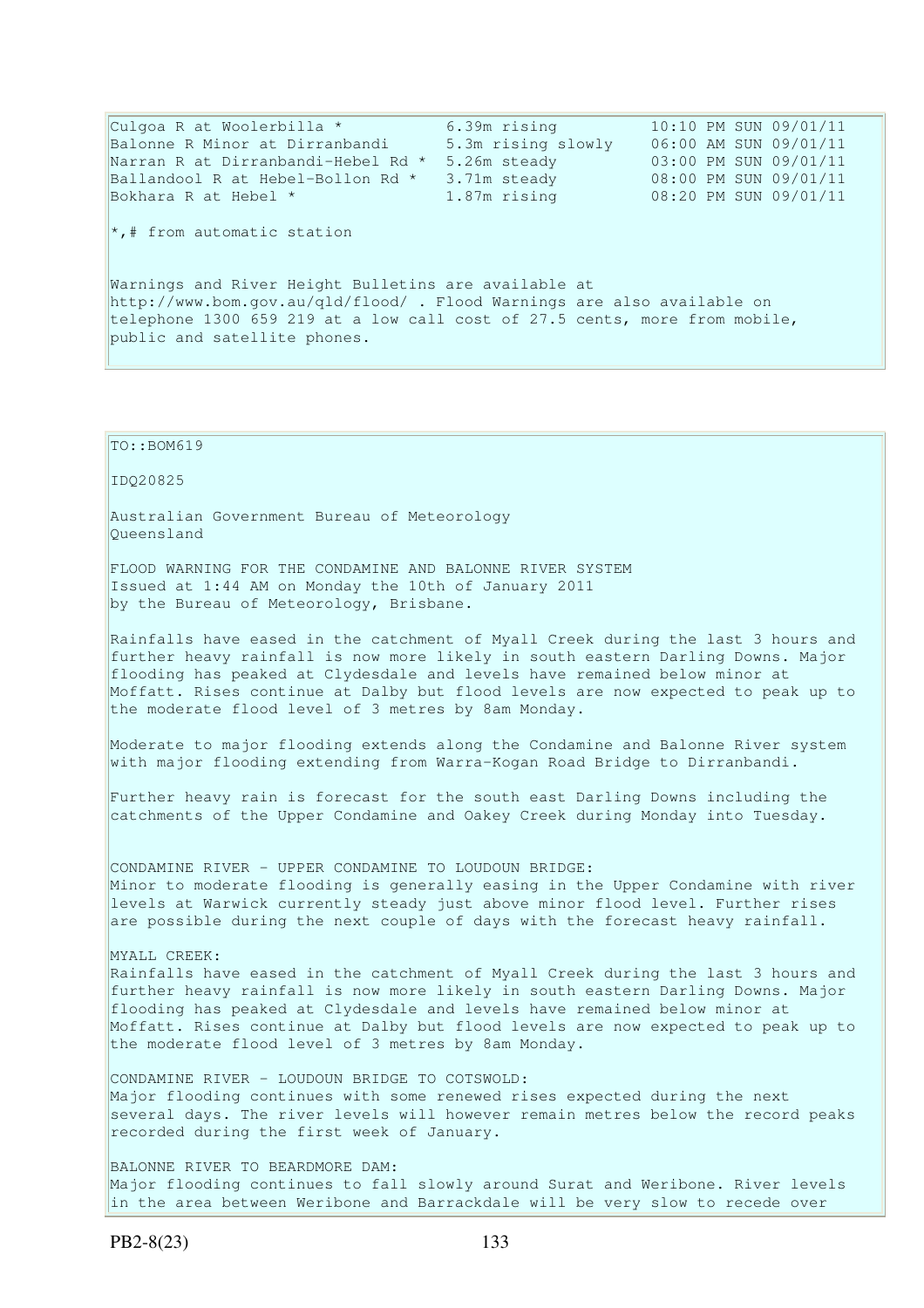the next few days. The river level at Warroo above Beardmore Dam is also falling very slowly. BALONNE RIVER - ST GEORGE TO NSW BORDER: At 9pm Sunday, the Balonne River at St George was 13.2 metres and holding at its peak which was reached during Saturday. Major flood levels will remain high (above 13 metres) during the next few days. High level major flooding is expected to continue in the Balonne River system downstream from St George to the NSW border throughout January. This includes the Bokhara, Culgoa, Balonne Minor and Narran Rivers and Ballandool Creek. The peak flow will be in the Dirranbandi area by mid-week and in the Hebel area later this week. Predicted River Heights/Flows: Myall Creek at Dalby: Peak up to 3 metres (moderate flood level) by 8am Monday Balonne River at: St George (manual) Remain above 13 metres during the next few days. Next Issue: The next warning will be issued at about 10am Monday. (River heights are constantly updated on the Bureau website.) Latest River Heights: Condamine R at Killarney  $\#$  1.2m rising  $01:01$  AM MON 10/01/11 Condamine R at Elbow Valley # 3.73m falling 12:24 AM MON 10/01/11 Condamine R at Murrays Br  $\#$  6.15m falling 12:38 AM MON 10/01/11 Condamine R @ Warwick(Scots Col.) \* 2.97m falling 11:00 PM SUN 09/01/11 Condamine R at Warwick # 4.84m falling 11:53 PM SUN 09/01/11 Glengallan Ck near Backwater Ck # 2.65m rising 12:15 AM MON 10/01/11 Condamine R at Tummaville  $*$  6.87m falling 11:00 PM SUN 09/01/11 Condamine R at Centenary Br 6.87m falling slowly 06:00 PM SUN 09/01/11 North Condamine R at Lone Pine \* 3.13m rising 11:00 PM SUN 09/01/11 Oakey Ck at Fairview \* 3.75m falling 11:00 PM SUN 09/01/11 Condamine R at Loudoun Br  $*$  5.38m rising 11:00 PM SUN 09/01/11 Myall Ck at Dalby # 2.39m rising 12:52 AM MON 10/01/11 Condamine R at Warra-Kogan Rd Br 11.18m falling slowly 06:00 PM SUN 09/01/11 Condamine R at Chinchilla Weir TW \* 11.44m rising  $11:40$  PM SUN 09/01/11 Condamine R at Condamine 8.35m falling slowly 04:00 PM SUN 09/01/11 Condamine R at Cotswold  $\star$  12.97m falling 11:40 PM SUN 09/01/11 Balonne R at Warkon 11.07m falling slowly 09:00 PM SUN 09/01/11 Yuleba Ck at Yuleba Forestry \* 2.34m falling 11:40 PM SUN 09/01/11 Balonne R at Surat \* (auto) 11.13m falling 11:50 PM SUN 09/01/11 Balonne R at Surat (manual) 11.65m falling slowly 08:00 PM SUN 09/01/11 Bungil Ck at Roma 2.2m steady 07:00 PM SUN 09/01/11 Balonne R at Weribone \* 12.62m falling 11:40 PM SUN 09/01/11 Balonne R at Warroo 14.5m falling slowly 05:00 PM SUN 09/01/11 Maranoa R at Old Cashmere \* 3.6m steady 11:00 PM SUN 09/01/11 Balonne R at St George (manual) 13.2m steady 09:00 PM SUN 09/01/11 Balonne R at St George \* (auto) 12.81m falling 11:30 PM SUN 09/01/11 Balonne R at Whyenbah 8.1m steady 09:00 AM SUN 09/01/11 Culgoa R at Woolerbilla  $*$  6.39m rising 10:10 PM SUN 09/01/11 Balonne R Minor at Dirranbandi 5.3m rising slowly 06:00 AM SUN 09/01/11 Narran R at Dirranbandi-Hebel Rd \* 5.26m steady 03:00 PM SUN 09/01/11 Ballandool R at Hebel-Bollon Rd \* 3.71m steady 08:00 PM SUN 09/01/11 Bokhara R at Hebel \* 1.87m rising 08:20 PM SUN 09/01/11 Warnings and River Height Bulletins are available at http://www.bom.gov.au/qld/flood/ . Flood Warnings are also available on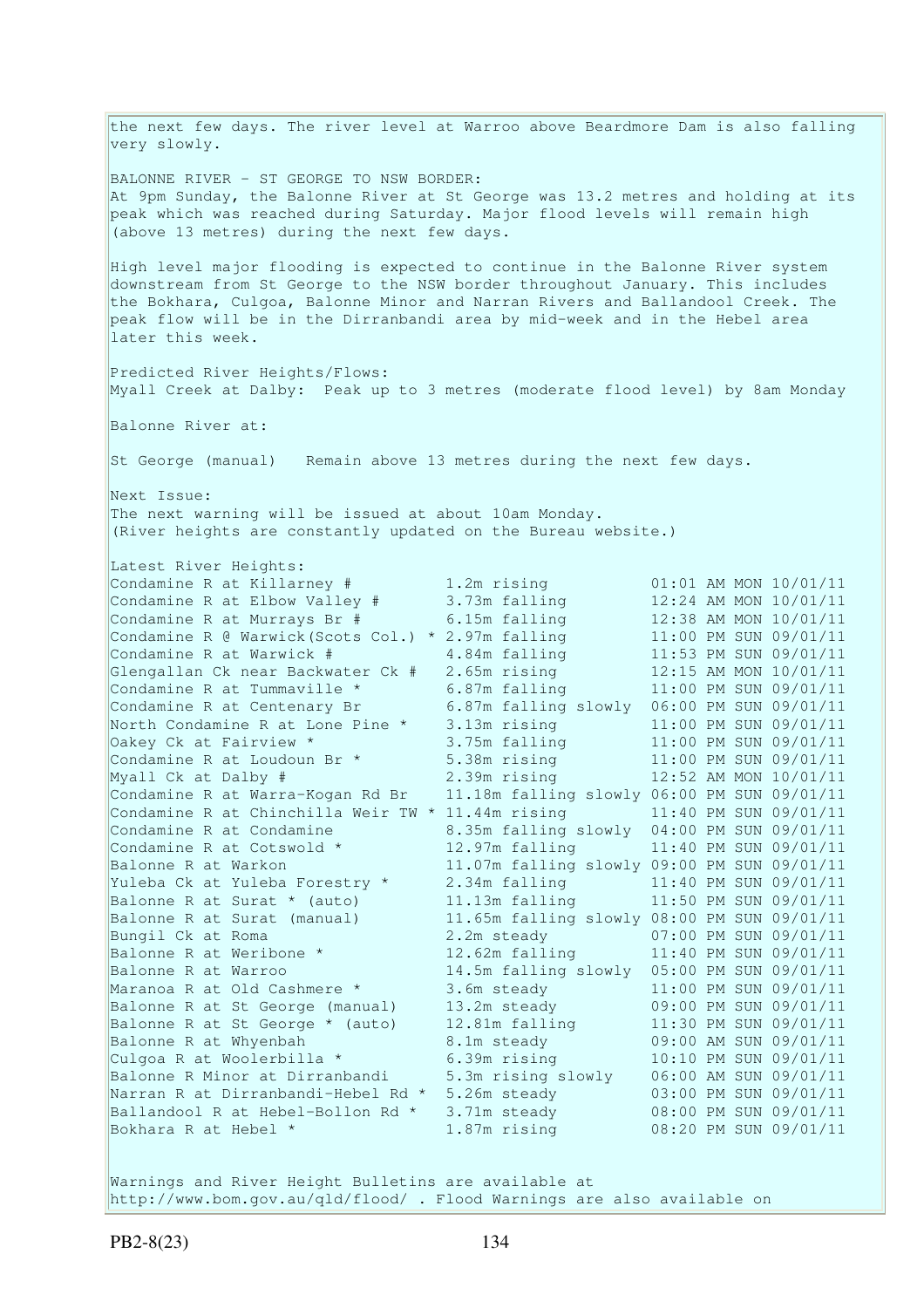telephone 1300 659 219 at a low call cost of 27.5 cents, more from mobile, public and satellite phones.

TO::BOM619 IDQ20825 Australian Government Bureau of Meteorology Queensland PRIORITY FLOOD WARNING FOR THE CONDAMINE AND BALONNE RIVER SYSTEM Issued at 6:13 AM on Monday the 10th of January 2011 by the Bureau of Meteorology, Brisbane. Rainfalls have eased in the catchment of Myall Creek during the last 6 hours, although further rain periods will continue today. At 6am, Dalby was 3 metres and rising. Dalby is expected to reach about 3.5 metres by middday today, with possible further rises during the afternoon depending on upstream river levels and further rain. Further heavy rain is forecast for the south east Darling Downs including the catchments of the Upper Condamine and Oakey Creek during Monday into Tuesday. Renewed rises and flooding is likely in tributary creeks and at Killarney to Warwick during the next 2 days with the forecast heavy rainfall. Moderate to major flooding extends along the Condamine and Balonne River system with major flooding extending from Warra-Kogan Road Bridge to Dirranbandi. CONDAMINE RIVER - UPPER CONDAMINE TO LOUDOUN BRIDGE: Minor to moderate flooding is generally easing in the Upper Condamine with river levels at Warwick falling below minor flood level. Renewed rises and flooding is likely in tributary creeks and at Killarney to Warwick during the next 2 days with the forecast heavy rainfall. MYALL CREEK: Rainfalls have eased in the catchment of Myall Creek during the last 6 hours, although further rain periods will continue today. At 6am, Dalby was 3 metres and rising. Dalby is expected to reach about 3.5 metres by middday today, with possible further rises during the afternoon depending on upstream river levels and further rain. CONDAMINE RIVER - LOUDOUN BRIDGE TO COTSWOLD: Major flooding continues with some renewed rises expected during the next several days. The river levels will however remain metres below the record peaks recorded during the first week of January. BALONNE RIVER TO BEARDMORE DAM: Major flooding continues to fall slowly around Surat and Weribone, with some renewed rises expected over the next several days. River levels in the area between Weribone and Barrackdale will be very slow to recede over the next few days. The river level at Warroo above Beardmore Dam is also falling very slowly. BALONNE RIVER - ST GEORGE TO NSW BORDER: At 6am Monday, the Balonne River at St George was 13.2 metres and holding at its peak which was reached during Saturday. Major flood levels will remain high (above 13 metres) until mid-week.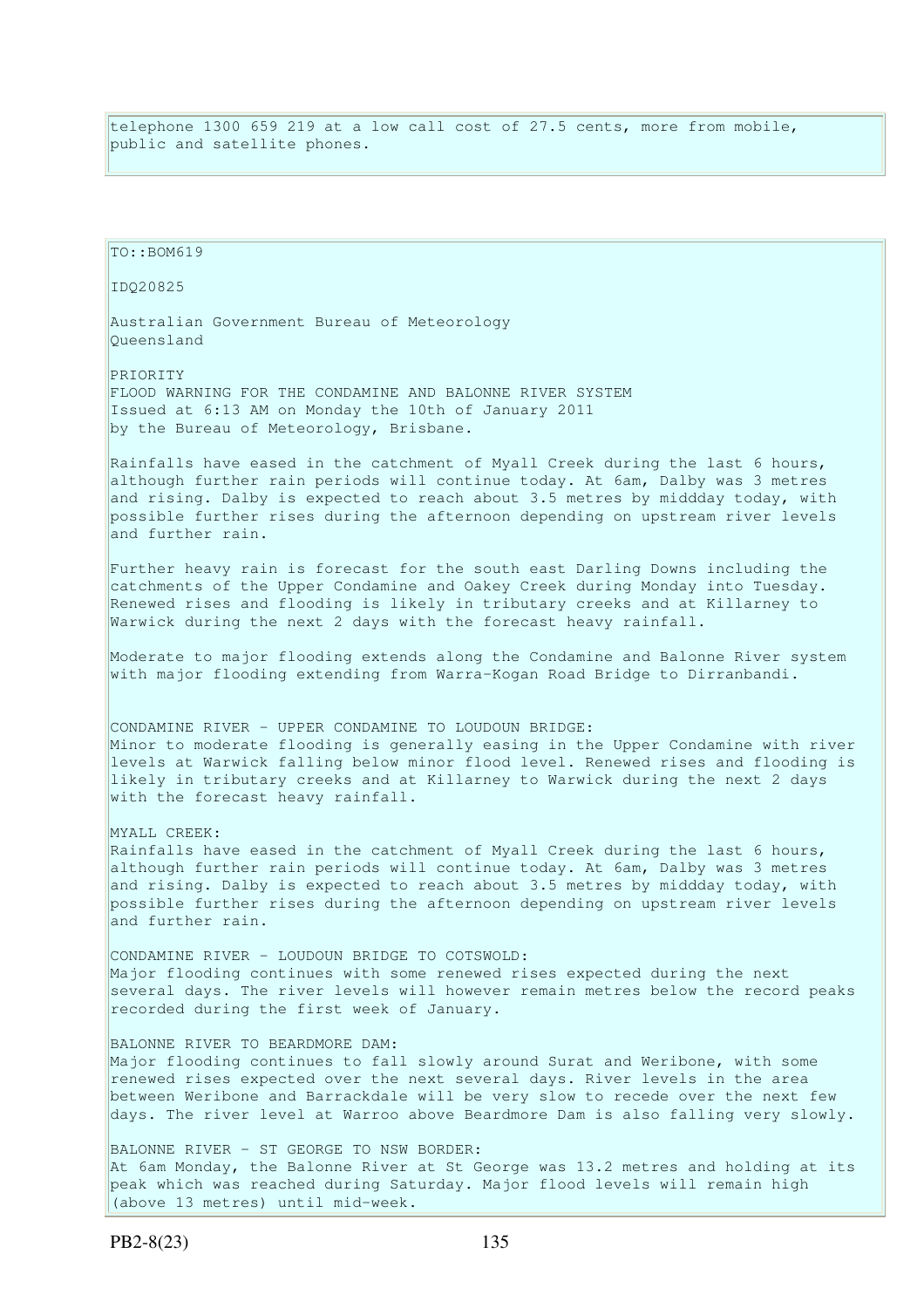High level major flooding is expected to continue in the Balonne River system downstream from St George to the NSW border throughout January. This includes the Bokhara, Culgoa, Balonne Minor and Narran Rivers and Ballandool Creek. The peak flow will be in the Dirranbandi area by mid-week and in the Hebel area later this week. Predicted River Heights/Flows: Myall Creek at Dalby: Reach 3.5 metres (major flood level) by midday Monday Balonne River at: St George (manual) Remain above 13 metres during the next few days. Next Issue: The next warning will be issued at about 11am Monday. (River heights are constantly updated on the Bureau website.) Latest River Heights: Condamine R at Killarney # 1.5m falling 05:23 AM MON 10/01/11 Condamine R at Elbow Valley # 3.68m steady 05:08 AM MON 10/01/11 Condamine R at Murrays Br  $\#$  5.95m falling  $05:12$  AM MON 10/01/11 Condamine R  $\theta$  Warwick(Scots Col.)  $*$  2.87m falling 03:00 AM MON 10/01/11 Condamine R at Warwick  $\#$  4.74m falling 04:35 AM MON 10/01/11 Condamine R at Tummaville  $*$  6.72m falling 6.83:00 AM MON 10/01/11 Condamine R at Centenary Br 6.8m falling slowly 05:00 AM MON 10/01/11 North Condamine R at Lone Pine \* 3.16m falling 03:00 AM MON 10/01/11 Oakey Ck at Fairview \* 3.98m rising 03:00 AM MON 10/01/11 Condamine R at Loudoun Br  $*$  5.55m rising 03:00 AM MON 10/01/11 Myall Ck at Dalby # 3.00m rising 06:00 AM MON 10/01/11 Condamine R at Warra-Kogan Rd Br 11.18m falling slowly 06:00 PM SUN 09/01/11 Condamine R at Chinchilla Weir TW \* 11.53m rising  $02:40$  AM MON  $10/01/11$ Condamine R at Condamine 8.35m falling slowly 04:00 PM SUN 09/01/11 Condamine R at Cotswold \* 12.88m falling 02:50 AM MON 10/01/11 Balonne R at Warkon 11.07m falling slowly 09:00 PM SUN 09/01/11 Yuleba Ck at Yuleba Forestry \* 2.34m falling 11:40 PM SUN 09/01/11 Balonne R at Surat \* (auto) 11.12m falling 02:50 AM MON 10/01/11 Balonne R at Surat (manual) 11.65m falling slowly 08:00 PM SUN 09/01/11 Bungil Ck at Roma 2.2m steady 07:00 PM SUN 09/01/11 Balonne R at Weribone \* 12.6m falling 02:50 AM MON 10/01/11 Balonne R at Warroo 14.5m falling slowly 05:00 PM SUN 09/01/11 Maranoa R at Old Cashmere \* 3.6m steady 02:00 AM MON 10/01/11 Balonne R at St George (manual) 13.2m steady 09:00 PM SUN 09/01/11 Balonne R at Whyenbah 8.1m steady 09:00 AM SUN 09/01/11 Culgoa R at Woolerbilla  $\star$  6.41m steady 64:00 AM MON 10/01/11 Balonne R Minor at Dirranbandi 5.3m rising slowly 06:00 AM SUN 09/01/11 Narran R at Dirranbandi-Hebel Rd \* 5.26m rising slowly 03:00 PM SUN 09/01/11 Ballandool R at Hebel-Bollon Rd \* 3.71m rising slowly 12:00 AM MON 10/01/11 Bokhara R at Hebel \* 1.9m rising slowly 02:30 AM MON 10/01/11 Warnings and River Height Bulletins are available at http://www.bom.gov.au/qld/flood/ . Flood Warnings are also available on telephone 1300 659 219 at a low call cost of 27.5 cents, more from mobile, public and satellite phones.

TO::BOM619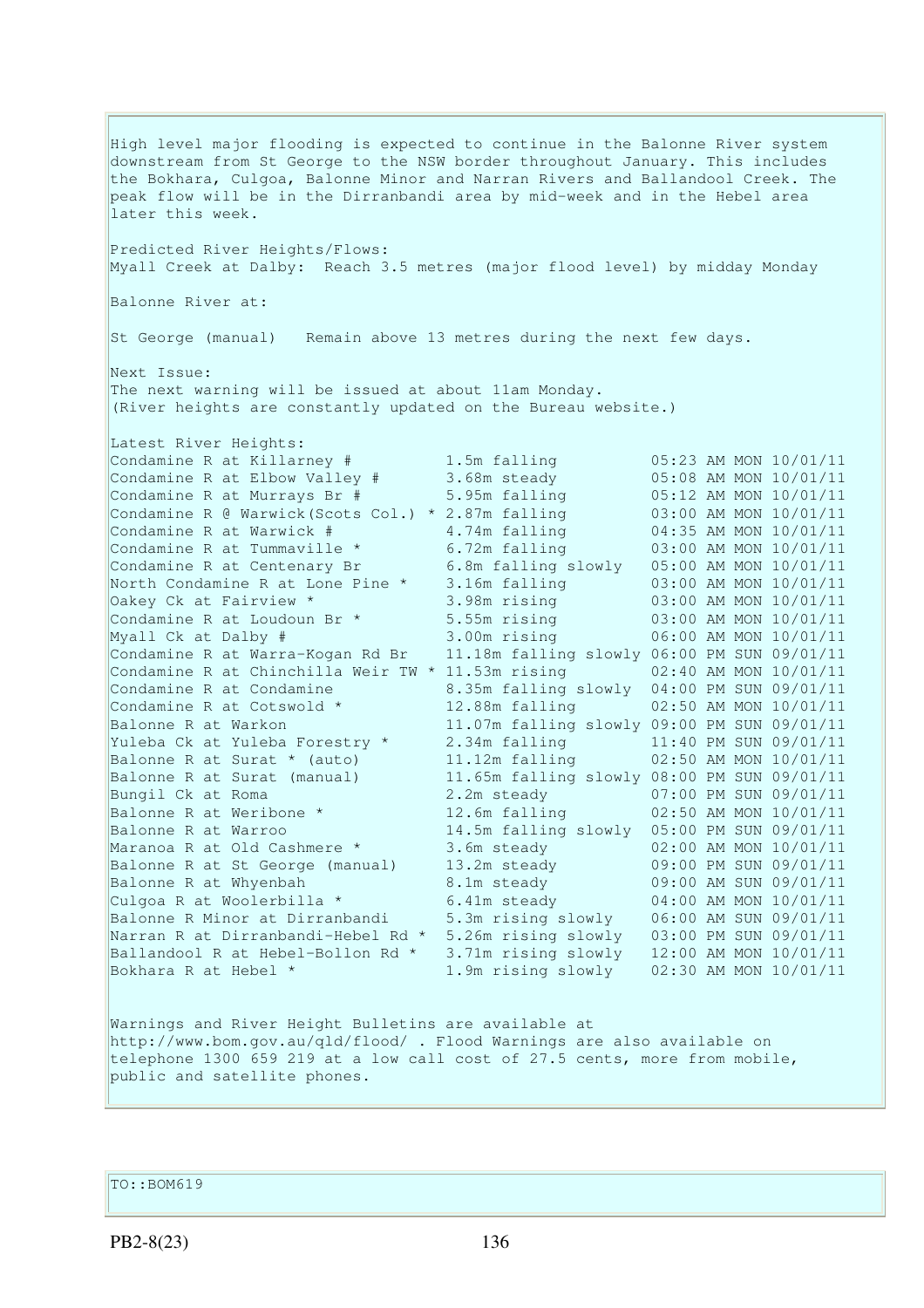IDQ20825

Australian Government Bureau of Meteorology Queensland

PRIORITY FLOOD WARNING FOR THE CONDAMINE AND BALONNE RIVER SYSTEM Issued at 10:53 AM on Monday the 10th of January 2011 by the Bureau of Meteorology, Brisbane.

Rainfalls have eased in the catchment of Myall Creek during the last 6 hours, although further rain periods will continue today. At 11am, Dalby was 3.4 metres and rising. Dalby is expected to reach about 3.5 metres by middday today, with possible further rises during the afternoon depending on upstream river levels and further rain.

Further heavy rain is forecast for the south east Darling Downs including the catchments of the Upper Condamine and Oakey Creek during Monday into Tuesday. Renewed rises and flooding is likely in tributary creeks and at Killarney to Warwick during the next 2 days with the forecast heavy rainfall.

Moderate to major flooding extends along the Condamine and Balonne River system with major flooding extending from Warra-Kogan Road Bridge to Dirranbandi.

CONDAMINE RIVER - UPPER CONDAMINE TO LOUDOUN BRIDGE: Minor to moderate flooding is generally easing in the Upper Condamine with river levels at Warwick falling below minor flood level. Renewed rises and flooding is likely in tributary creeks and at Killarney to Warwick during the next 2 days with the forecast heavy rainfall.

MYALL CREEK: Rainfalls have eased in the catchment of Myall Creek during the last 6 hours, although further rain periods will continue today. At 11am, Dalby was 3.4 metres and rising. Dalby is expected to reach about 3.5 metres by midday today, with possible further rises during the afternoon depending on upstream river levels and further rain.

CONDAMINE RIVER - LOUDOUN BRIDGE TO COTSWOLD: Major flooding continues with some renewed rises expected during the next several days. The river levels will however remain metres below the record peaks recorded during the first week of January.

BALONNE RIVER TO BEARDMORE DAM: Major flooding continues to fall slowly around Surat and Weribone, with some renewed rises expected over the next several days. River levels in the area between Weribone and Barrackdale will be very slow to recede over the next few days. The river level at Warroo above Beardmore Dam is also falling very slowly.

BALONNE RIVER - ST GEORGE TO NSW BORDER: At 9am Monday, the Balonne River at St George was 13.18 metres and holding at its peak which was reached during Saturday. Major flood levels will remain high (above 13 metres) until mid-week.

High level major flooding is expected to continue in the Balonne River system downstream from St George to the NSW border throughout January. This includes the Bokhara, Culgoa, Balonne Minor and Narran Rivers and Ballandool Creek. The peak flow will be in the Dirranbandi area by mid-week and in the Hebel area later this week.

Predicted River Heights/Flows: Myall Creek at Dalby: Reach 3.5 metres (major flood level) by midday Monday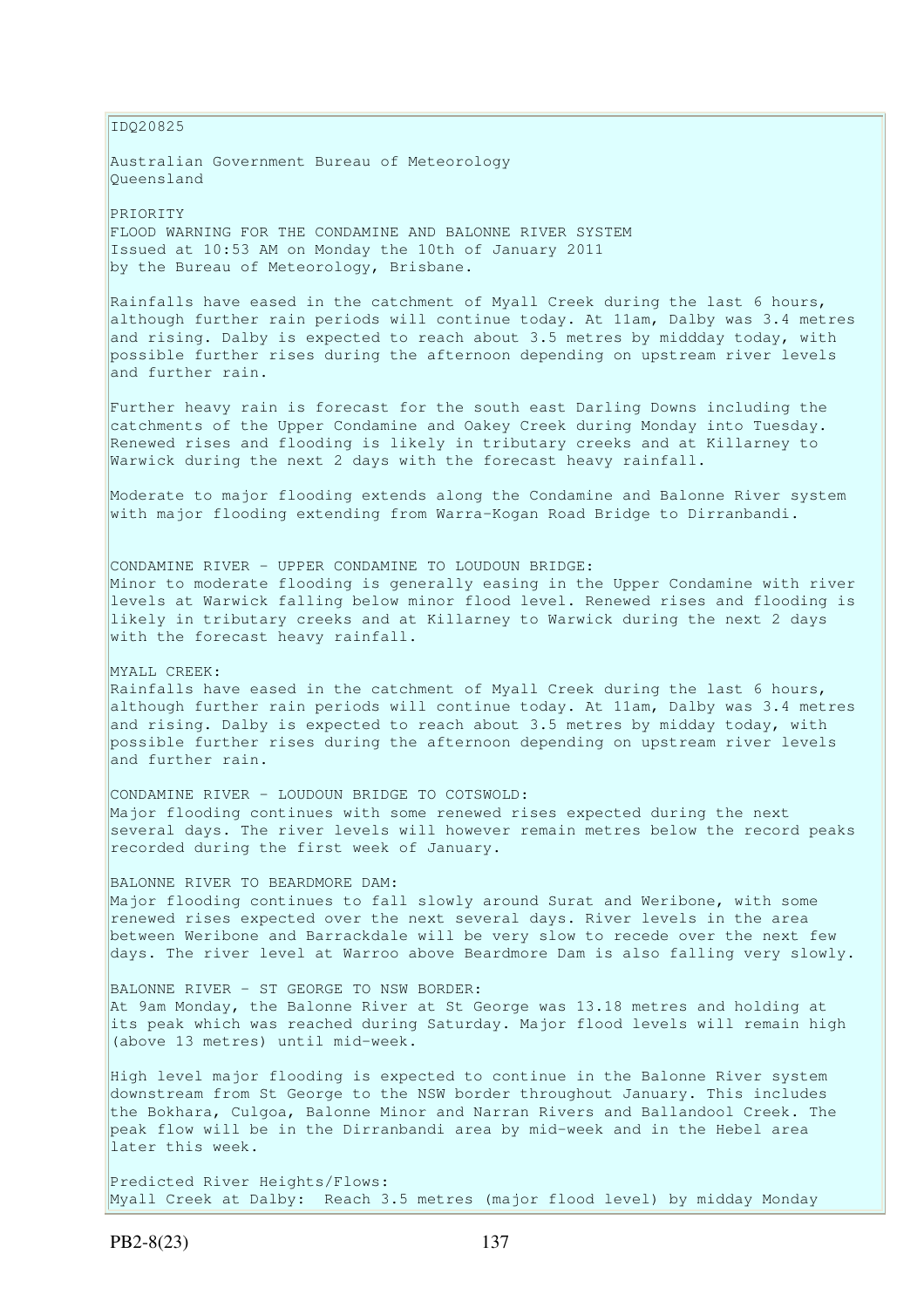Balonne River at: St George (manual) Remain above 13 metres during the next few days. Next Issue: The next warning will be issued at about 5pm Monday. (River heights are constantly updated on the Bureau website.) Latest River Heights: Condamine R at Killarney # 4.1m falling 10:38 AM MON 10/01/11 Condamine R at Elbow Valley # 4.78m rising 10:34 AM MON 10/01/11 Condamine R at Murrays Br  $\#$  5.95m rising 10:26 AM MON 10/01/11 Condamine R  $\theta$  Warwick(Scots Col.) \* 2.75m steady 09:24 AM MON 10/01/11 Condamine R at Warwick # 4.69m steady 08:34 AM MON 10/01/11 Glengallan Ck near Backwater Ck # 2.15m falling 09:36 AM MON 10/01/11 Condamine R at Tummaville  $*$  6.56m falling 09:00 AM MON 10/01/11 Condamine R at Centenary Br  $6.77$ m falling slowly  $09:00$  AM MON  $10/01/11$ North Condamine R at Lone Pine \* 3.11m rising 09:00 AM MON 10/01/11 Oakey Ck at Fairview \* 5.83m rising 09:30 AM MON 10/01/11 Condamine R at Loudoun Br  $*$  5.94m rising 09:00 AM MON 10/01/11 Myall Ck at Dalby # 3.39m rising 10:26 AM MON 10/01/11 Condamine R at Warra-Kogan Rd Br 10.86m falling 09:00 AM MON 10/01/11 Condamine R at Chinchilla Weir TW  $*$  11.65m rising  $0.8:10$  AM MON 10/01/11 Condamine R at Condamine  $8.35$ m steady  $0.8:00$  AM MON 10/01/11 Condamine R at Condamine<br>
Condamine R at Cotswold \* 12.73m falling 08:30 AM MON 10/01/11<br>
Balonne R at Warkon 10.99m falling slowly 09:00 AM MON 10/01/11 Balonne R at Warkon 10.99m falling slowly 09:00 AM MON 10/01/11 Yuleba Ck at Yuleba Forestry \* 2.24m falling 08:00 AM MON 10/01/11 Balonne R at Surat \* (auto) 11.07m falling 08:50 AM MON 10/01/11 Balonne R at Surat (manual) 11.55m falling slowly 06:00 AM MON 10/01/11 Bungil Ck at Roma 2.2m steady 07:00 PM SUN 09/01/11 Balonne R at Weribone \* 12.54m falling 08:50 AM MON 10/01/11 Balonne R at Warroo 14.9m falling slowly 06:00 AM MON 10/01/11 Maranoa R at Old Cashmere \* 3.57m steady 08:00 AM MON 10/01/11 Balonne R at St George (manual) 13.18m falling 09:00 AM MON 10/01/11 Balonne R at St George \* (auto) 12.8m falling 08:50 AM MON 10/01/11 Balonne R at Whyenbah 8.11m steady 09:00 AM MON 10/01/11 Culgoa R at Woolerbilla  $*$  6.42m steady 67:00 AM MON 10/01/11 Balonne R Minor at Dirranbandi 5.3m steady 06:00 AM MON 10/01/11 Narran R at Dirranbandi-Hebel Rd \* 5.3m steady 08:00 AM MON 10/01/11 Ballandool R at Hebel-Bollon Rd \* 3.74m rising 08:00 AM MON 10/01/11 Bokhara R at Hebel \* 1.92m rising 08:00 AM MON 10/01/11

\*automatic station

Warnings and River Height Bulletins are available at http://www.bom.gov.au/qld/flood/ . Flood Warnings are also available on telephone 1300 659 219 at a low call cost of 27.5 cents, more from mobile, public and satellite phones.

# TO::BOM619

IDQ20825

Australian Government Bureau of Meteorology Queensland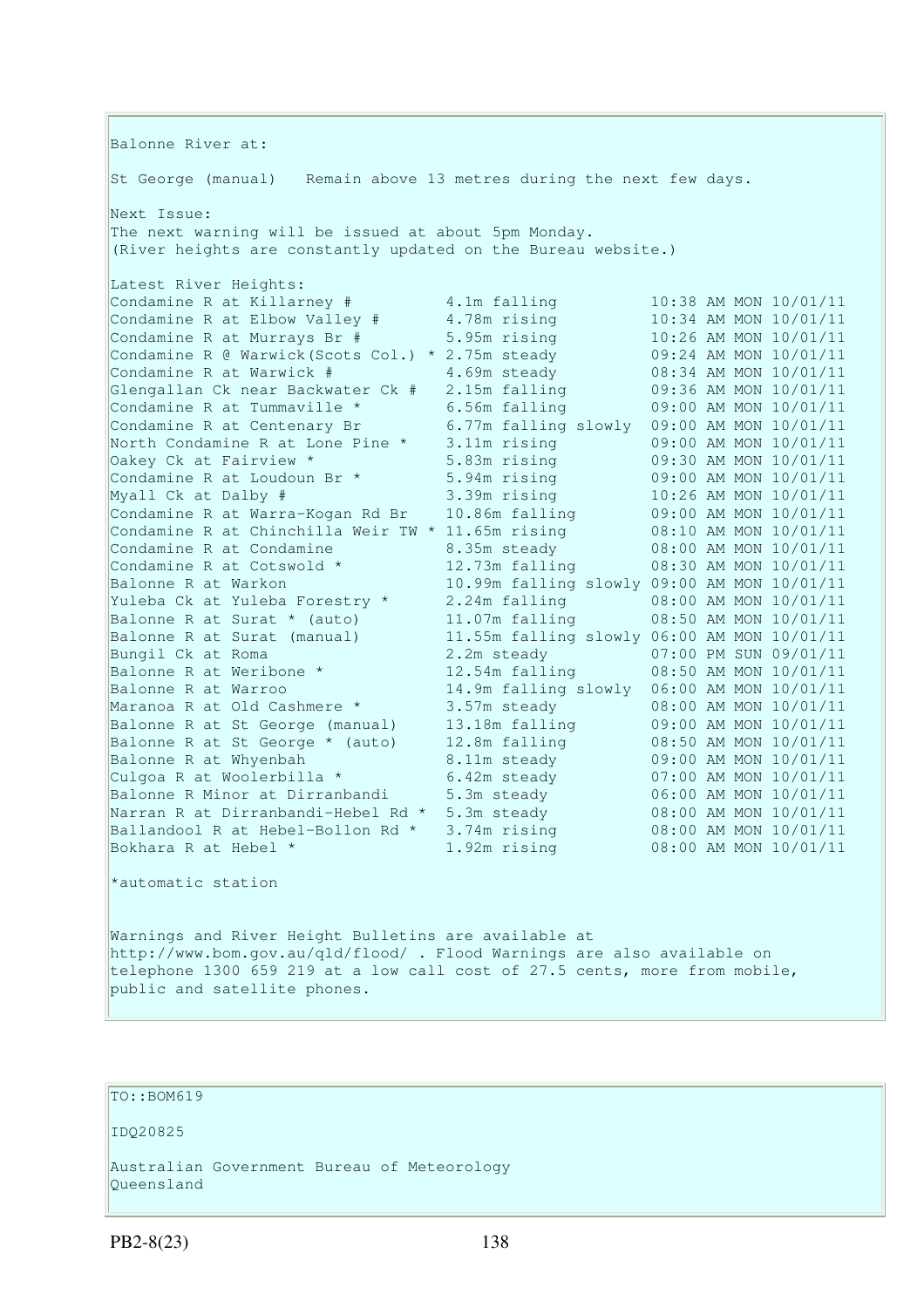PRIORITY FLOOD WARNING FOR THE CONDAMINE AND BALONNE RIVER SYSTEM Issued at 5:25 PM on Monday the 10th of January 2011 by the Bureau of Meteorology, Brisbane. Rainfalls have eased in the catchment of Myall Creek during Monday although although further rain periods are likely during tonight and Tuesday morning. At 5pm, Myall Creek at Dalby was 3.74 metres and rising slowly at major flood level. A peak is expected at Dalby in the next 3 to 6 hours but renewed rises are still possible overnight Monday but dependent on further heavy rainfall. Rises have been recorded during Monday in the Upper Condamine with moderate flood levels expected at Warwick overnight Monday. Very heavy rainfall and flash flooding has been recorded in the Toowoomba area during Monday afternoon. Rises are expected in Gowrie Creek to Oakey during tonight and Tuesday. Further heavy rain is forecast for the south east Darling Downs including the catchments of the Upper Condamine and Oakey Creek during Monday into Tuesday. Moderate to major flooding extends along the Condamine and Balonne River system with major flooding extending from Warra-Kogan Road Bridge to Dirranbandi. CONDAMINE RIVER - UPPER CONDAMINE TO LOUDOUN BRIDGE: Rises and major flooding has developed in the upper Condamine river at Murrays Bridge. Rises to 6 metres (moderate flood level) are expected downstream at Warwick during Monday night. MYALL CREEK: Rainfalls have eased in the catchment of Myall Creek during Monday although further rain periods are likely during tonight and Tuesday morning. At 5pm, Myall Creek at Dalby was 3.74 metres and rising at major flood level. This level is about 0.2 metres higher then peak recorded on 27th December 2010. A peak is expected at Dalby in the next 3 to 6 hours but renewed rises are still possible overnight Monday but dependent on further heavy rainfall. CONDAMINE RIVER - LOUDOUN BRIDGE TO COTSWOLD: Major flooding continues with some renewed rises expected during the next several days. The river levels will however remain metres below the record peaks recorded during the first week of January. BALONNE RIVER TO BEARDMORE DAM: Major flooding continues to fall slowly around Surat and Weribone, with some renewed rises expected over the next several days. River levels in the area between Weribone and Barrackdale will be very slow to recede over the next few days. The river level at Warroo above Beardmore Dam is also falling very slowly. BALONNE RIVER - ST GEORGE TO NSW BORDER: At 3pm Monday, the Balonne River at St George was 13.14 metres and holding at its peak which was reached during Saturday. Major flood levels will remain high (above 13 metres) until mid-week. High level major flooding is expected to continue in the Balonne River system downstream from St George to the NSW border throughout January. This includes the Bokhara, Culgoa, Balonne Minor and Narran Rivers and Ballandool Creek. The peak flow will be in the Dirranbandi during Wednesday and in the Hebel area later this week.

Predicted River Heights/Flows: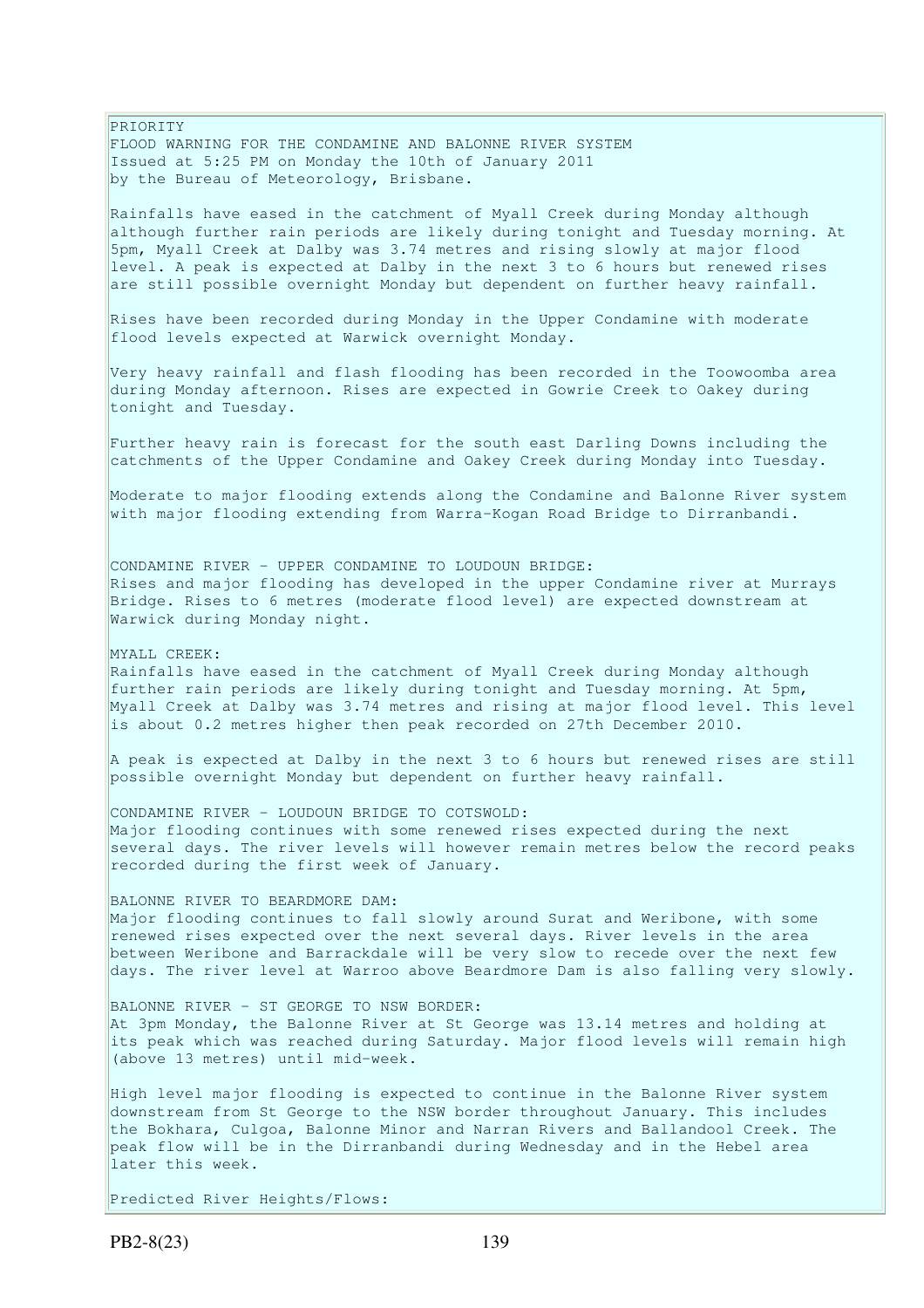Condamine R at Warwick Reach 6 metres (moderate) during Monday night. Myall Creek at Dalby Major flood peak in the next 3 to 6 hours. Remain high during Tuesday. Balonne R at St George (manual) Remain above 13 metres for the next few days. Next Issue: The next warning will be issued at about 10pm Monday. (River heights are constantly updated on the Bureau website.) Latest River Heights: Condamine R at Killarney # 3.65m falling 05:18 PM MON 10/01/11 Condamine R at Elbow Valley # 5.28m steady 05:08 PM MON 10/01/11 Condamine R at Murrays Br  $\#$  7.5m rising  $04:32$  PM MON 10/01/11 Condamine R @ Warwick(Scots Col.) \* 3.43m rising 04:00 PM MON 10/01/11 Condamine R at Warwick 5.2m rising 04:41 PM MON 10/01/11 Glengallan Ck near Backwater Ck # 4.4m rising 05:21 PM MON 10/01/11 Condamine R at Tummaville  $*$  6.53m rising 04:00 PM MON 10/01/11 Condamine R at Centenary Br 6.75m falling slowly 03:00 PM MON 10/01/11 North Condamine R at Lone Pine \* 3.19m steady 04:00 PM MON 10/01/11 Oakey Ck at Fairview \* 6.39m steady 04:00 PM MON 10/01/11 Condamine R at Loudoun Br  $*$  6.35m rising 04:00 PM MON 10/01/11 Myall Ck at Dalby # 3.74m rising 04:44 PM MON 10/01/11 Condamine R at Warra-Kogan Rd Br 10.6m falling slowly 03:00 PM MON 10/01/11 Condamine R at Chinchilla Weir TW  $*$  11.71m rising  $02:20$  PM MON 10/01/11 Condamine R at Condamine  $8.35$ m steady  $0.8:00$  AM MON  $10/01/11$ Condamine R at Condamine 8.35m steady 08:00 AM MON 10/01/11<br>
Condamine R at Cotswold \* 12.56m falling 02:50 PM MON 10/01/11 Balonne R at Warkon 10.99m falling slowly 09:00 AM MON 10/01/11 Yuleba Ck at Yuleba Forestry \* 2.17m steady 02:10 PM MON 10/01/11 Balonne R at Surat \* (auto) 11m rising 103:00 PM MON 10/01/11 Balonne R at Surat (manual) 11.55m falling slowly 06:00 AM MON 10/01/11 Bungil Ck at Roma 2.2m steady 07:00 PM SUN 09/01/11 Balonne R at Weribone \* 12.47m falling 03:00 PM MON 10/01/11 Balonne R at Warroo 14.9m falling slowly 06:00 AM MON 10/01/11 Maranoa R at Old Cashmere \* 3.56m steady 03:00 PM MON 10/01/11 Balonne R at St George (manual) 13.14m falling 03:00 PM MON 10/01/11 Balonne R at St George \* (auto) 12.77m rising 02:30 PM MON 10/01/11 Balonne R at Whyenbah 8.11m steady 09:00 AM MON 10/01/11 Culgoa R at Woolerbilla  $\star$  6.43m steady 61:00 PM MON 10/01/11 Balonne R Minor at Dirranbandi 5.3m steady 06:00 AM MON 10/01/11 Narran R at Dirranbandi-Hebel Rd \* 5.31m steady 03:00 PM MON 10/01/11 Ballandool R at Hebel-Bollon Rd \* 3.76m steady 01:10 PM MON 10/01/11 Bokhara R at Hebel \* 1.97m rising 01:40 PM MON 10/01/11 \*,# automatic station

Warnings and River Height Bulletins are available at http://www.bom.gov.au/qld/flood/ . Flood Warnings are also available on telephone 1300 659 219 at a low call cost of 27.5 cents, more from mobile, public and satellite phones.

# TO::BOM619

#### IDQ20825

Australian Government Bureau of Meteorology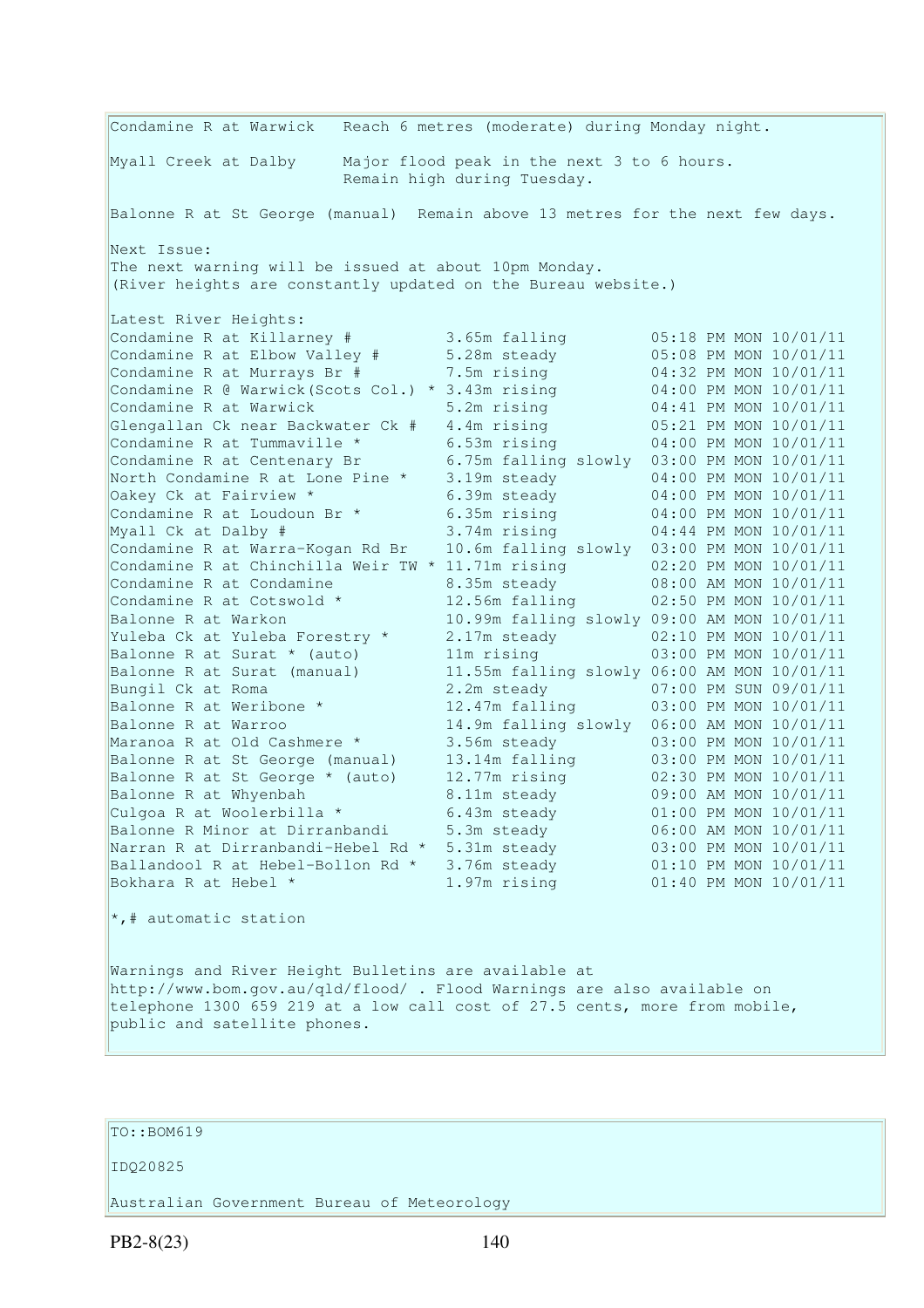Queensland

PRIORITY FLOOD WARNING FOR THE CONDAMINE AND BALONNE RIVER SYSTEM Issued at 10:32 PM on Monday the 10th of January 2011 by the Bureau of Meteorology, Brisbane.

Major flood levels have steadied in Myall Creek at Dalby and a moderate flood peak is expected in the upper Condamine River at Warwick by midnight Monday. Fast rises and major flooding is developing in Hodgson and Dalrymple Creeks and is expected in the Condamine River downstream of Warwick to Tummaville during Tuesday and Wednesday.

Heavy rainfall of up to 200 millimetres has been recorded in the catchment of Charleys Creek just upstream of the Chinchilla area and fast rises to major flood levels are expected at Chinchilla during Tuesday.

Very heavy rainfall and flash flooding has been recorded in the Toowoomba area during Monday afternoon and rises are occurring in Gowrie Creek.

Further heavy rain is forecast for the south east Darling Downs including the catchments of the Upper Condamine, Myall Creek and Charleys Creek during Monday night and into Tuesday.

Moderate to major flooding extends along the Condamine and Balonne River system with major flooding extending from Loudoun Bridge to Dirranbandi.

CONDAMINE RIVER - UPPER CONDAMINE TO LOUDOUN BRIDGE: Major flooding is easing in the upper Condamine River at Murrays Bridge. A moderate flood peak is expected in the upper Condamine River at Warwick by midnight Monday. Fast rises are occuring in the tributary streams downstream of Warwick with renewed rises and major flooding expected downstream to Tummaville during the next few days. These rises will extend downstream to Loudoun Bridge by the end of this week.

MYALL CREEK: River levels have steadied at around 3.74 metres in Myall Creek at Dalby. This level is about 0.2 metres higher then peak recorded on 27th December 2010. Further heavy rainfall and renewed rises are possible at Dalby during tonight and Tuesday.

CHARLEYS CREEK: Very heavy rainfall of up to 200 millimetres has been reported in the catchment of Charleys Creek in the area near Chinchilla. Fast rises will continue during tonight at Chinchilla with levels expected to reach 7 metres (major) during Tuesday morning and possibly above 7.5 metres later Tuesday.

CONDAMINE RIVER - LOUDOUN BRIDGE TO COTSWOLD: Major flooding continues with renewed rises expected during the next several days. Flood levels could reach the high levels of late December 2010 at Condamine but it is too early to make peak predictions.

BALONNE RIVER TO BEARDMORE DAM: Major flooding continues to fall slowly around Surat and Weribone, with renewed rises expected over the next several days. River levels in the area between Weribone and Barrackdale will be very slow to recede over the next few days. The river level at Warroo above Beardmore Dam is also falling very slowly.

BALONNE RIVER - ST GEORGE TO NSW BORDER: At 9pm Monday, the Balonne River at St George was 13.12 metres and falling slowly. Major flood levels will remain high (above 13 metres) until mid-week.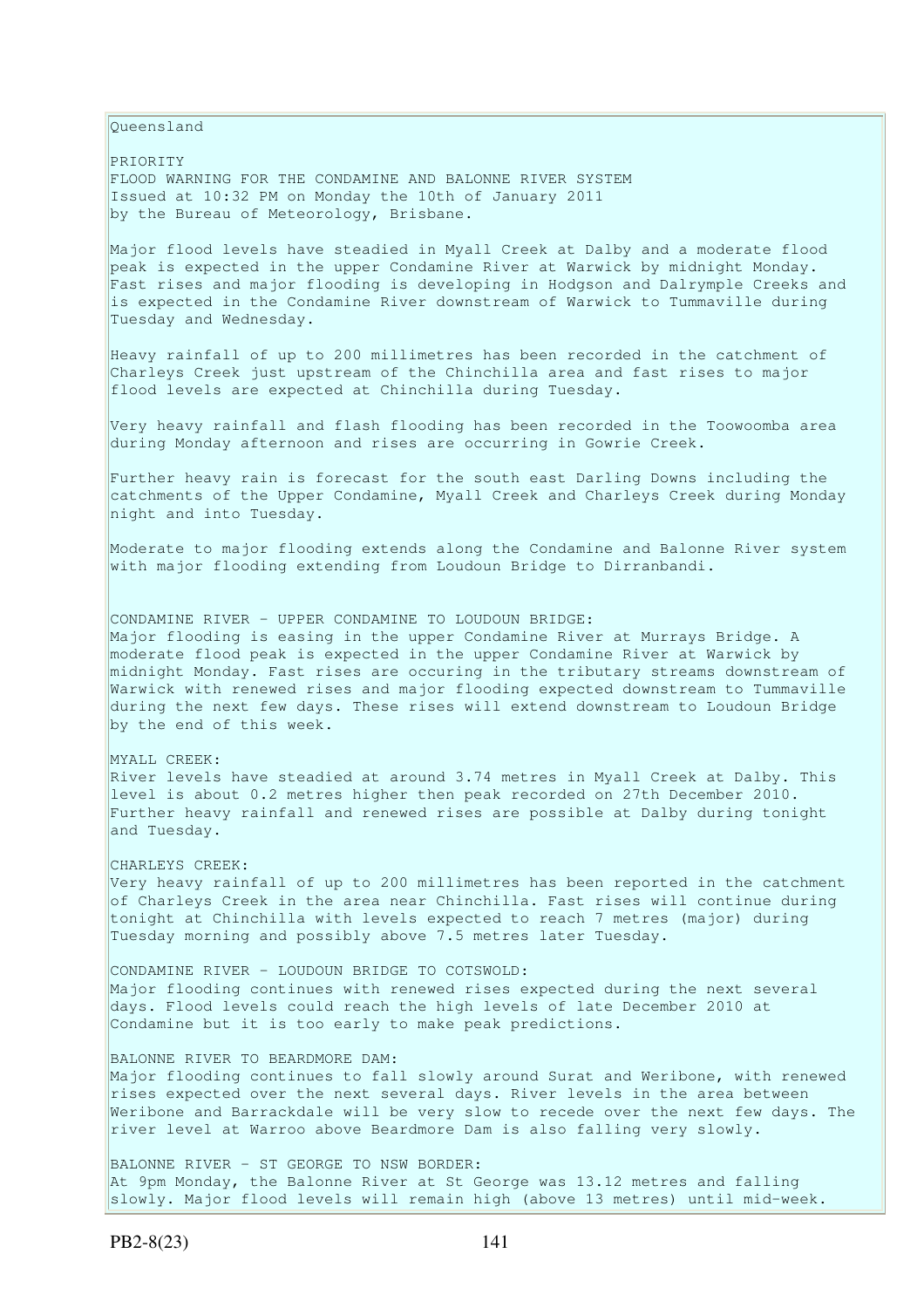High level major flooding is expected to continue in the Balonne River system downstream from St George to the NSW border throughout January. This includes the Bokhara, Culgoa, Balonne Minor and Narran Rivers and Ballandool Creek. The peak flow will be in the Dirranbandi during Wednesday and in the Hebel area later this week. Predicted River Heights/Flows: Condamine R at Warwick Peak up 6.5 metres (moderate) by midnight Monday. Charleys Creek at Chinchilla Reach 7 metres (major) during Tuesday morning Possibly reach 7.5 metres Tuesday afternoon Myall Creek at Dalby Further rises and high level major flooding possible if heavy rainfall returns to the catchment. Balonne R at St George (manual) Remain above 13 metres for the next few days. Next Issue: The next warning will be issued at about 7am Monday or earlier if required. (River heights are constantly updated on the Bureau website.) Latest River Heights: Condamine R at Killarney # 2.75m falling 09:37 PM MON 10/01/11 Condamine R at Elbow Valley # 5.43m rising 09:15 PM MON 10/01/11 Condamine R at Murrays Br  $\#$  7.45m falling  $09:39$  PM MON 10/01/11 Condamine R  $\theta$  Warwick(Scots Col.) \*  $4.62m$  rising 08:20 PM MON 10/01/11 Condamine R at Warwick  $\#$  6.2m rising 04:41 PM MON 10/01/11 Glengallan Ck near Backwater Ck # 4.55m falling 09:06 PM MON 10/01/11 Condamine R at Tummaville  $*$  7.1m rising  $08:00$  PM MON 10/01/11 Condamine R at Centenary Br  $6.72$ m falling slowly  $06:00$  PM MON  $10/01/11$ North Condamine R at Lone Pine \* 3.12m falling 09:00 PM MON 10/01/11 Oakey Ck at Fairview \* 6.39m steady 08:00 PM MON 10/01/11 Condamine R at Loudoun Br  $*$  6.45m rising 08:00 PM MON 10/01/11 Myall Ck at Dalby # 3.69m steady 09:03 PM MON 10/01/11 Condamine R at Warra-Kogan Rd Br 10.58m falling slowly 06:00 PM MON 10/01/11 Condamine R at Chinchilla Weir TW \* 11.96m rising 08:30 PM MON 10/01/11 Charleys Ck at Chinchilla 4.93m rising 09:10 PM MON 10/01/11 Condamine R at Condamine 9.55m rising fast 08:30 PM MON 10/01/11 Condamine R at Cotswold  $*$  12.59m rising  $08:00$  PM MON 10/01/11 Balonne R at Warkon 10.99m falling slowly 09:00 AM MON 10/01/11 Yuleba Ck at Yuleba Forestry \* 2.17m rising 08:10 PM MON 10/01/11 Balonne R at Surat \* (auto) 10.92m rising 08:50 PM MON 10/01/11 Balonne R at Surat (manual) 11.55m falling slowly 06:00 AM MON 10/01/11 Balonne R at Weribone \* 12.41m falling 08:50 PM MON 10/01/11 Balonne R at Warroo 14.9m falling slowly 06:00 AM MON 10/01/11 Maranoa R at Old Cashmere \* 3.57m steady 08:00 PM MON 10/01/11 Balonne R at St George (manual) 13.12m falling slowly 09:00 PM MON 10/01/11 Balonne R at St George \* (auto) 12.74m falling 08:20 PM MON 10/01/11 Balonne R at Whyenbah 8.11m steady 09:00 AM MON 10/01/11 Culgoa R at Woolerbilla  $*$  6.47m rising 07:30 PM MON 10/01/11 Balonne R Minor at Dirranbandi 5.3m steady 06:00 AM MON 10/01/11 Narran R at Dirranbandi-Hebel Rd \* 5.31m steady 03:00 PM MON 10/01/11 Ballandool R at Hebel-Bollon Rd \* 3.8m steady 08:00 PM MON 10/01/11 Bokhara R at Hebel \* 2.03m rising 08:30 PM MON 10/01/11 \*,# from automatic station Warnings and River Height Bulletins are available at

http://www.bom.gov.au/qld/flood/ . Flood Warnings are also available on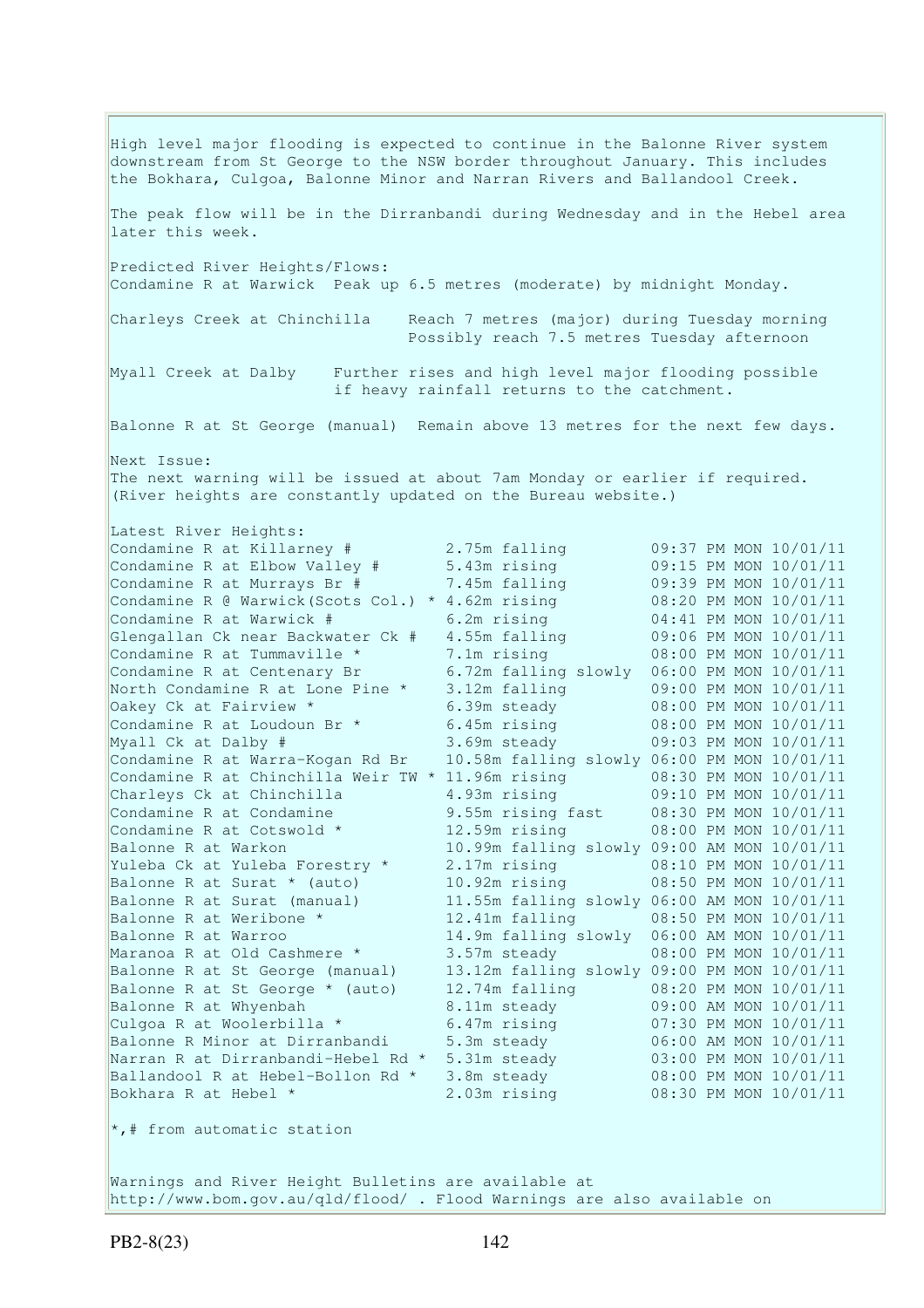telephone 1300 659 219 at a low call cost of 27.5 cents, more from mobile, public and satellite phones.

TO::BOM619 IDQ20825 Australian Government Bureau of Meteorology Queensland PRIORITY FLOOD WARNING FOR THE CONDAMINE AND BALONNE RIVER SYSTEM Issued at 6:55 AM on Tuesday the 11th of January 2011 by the Bureau of Meteorology, Brisbane. A return to flood levels of around 3.7 metres is expected at Dalby later today. Moderate flooding is rising at Warwick. Fast rises and major flooding are developing in Hodgson and Dalrymple Creeks and are expected in the Condamine River downstream of Warwick to Tummaville during Tuesday and Wednesday. Heavy rainfall of up to 200 millimetres has been recorded in the catchment of Charleys Creek just upstream of the Chinchilla area and fast rises to major flood levels are expected at Chinchilla during Tuesday. Very heavy rainfall and flash flooding has been recorded in the Toowoomba area during Monday afternoon and rises continue in Gowrie Creek. Further heavy rain is forecast for the south east Darling Downs including the catchments of the Upper Condamine, Myall Creek and Charleys Creek during Tuesday. Moderate to major flooding extends along the Condamine and Balonne River system with major flooding extending from Loudoun Bridge to Dirranbandi. CONDAMINE RIVER - UPPER CONDAMINE TO LOUDOUN BRIDGE: Major flooding is rising again in the upper Condamine River at Murrays Bridge. Moderate flood leves will continue in the upper Condamine River at Warwick. It is not possible to foreacst a peak at this stage with continued rainfall. Further heavy rainfall is occurring this morning and renewed fast rises are likely in the tributary streams downstream of Warwick with renewed rises and major flooding expected downstream to Tummaville during the next few days. These rises will extend downstream to Loudoun Bridge by the end of this week. MYALL CREEK: River levels have fallen slightly and are currently around 3.5 metres at 6am at Dalby. Levels are likley to fall slightly during today but further rises are forecast with levels returning to about 3.7 metres today. CHARLEYS CREEK: Very heavy rainfall of up to 200 millimetres was reported in the catchment yesterday. Fast rises will continue during today at Chinchilla with levels expected to reach 7 metres (major) during Tuesday and possibly above 7.5 metres. CONDAMINE RIVER - LOUDOUN BRIDGE TO COTSWOLD: Major flooding continues with renewed rises expected during the next several days. Flood levels could reach the high levels of late December 2010 at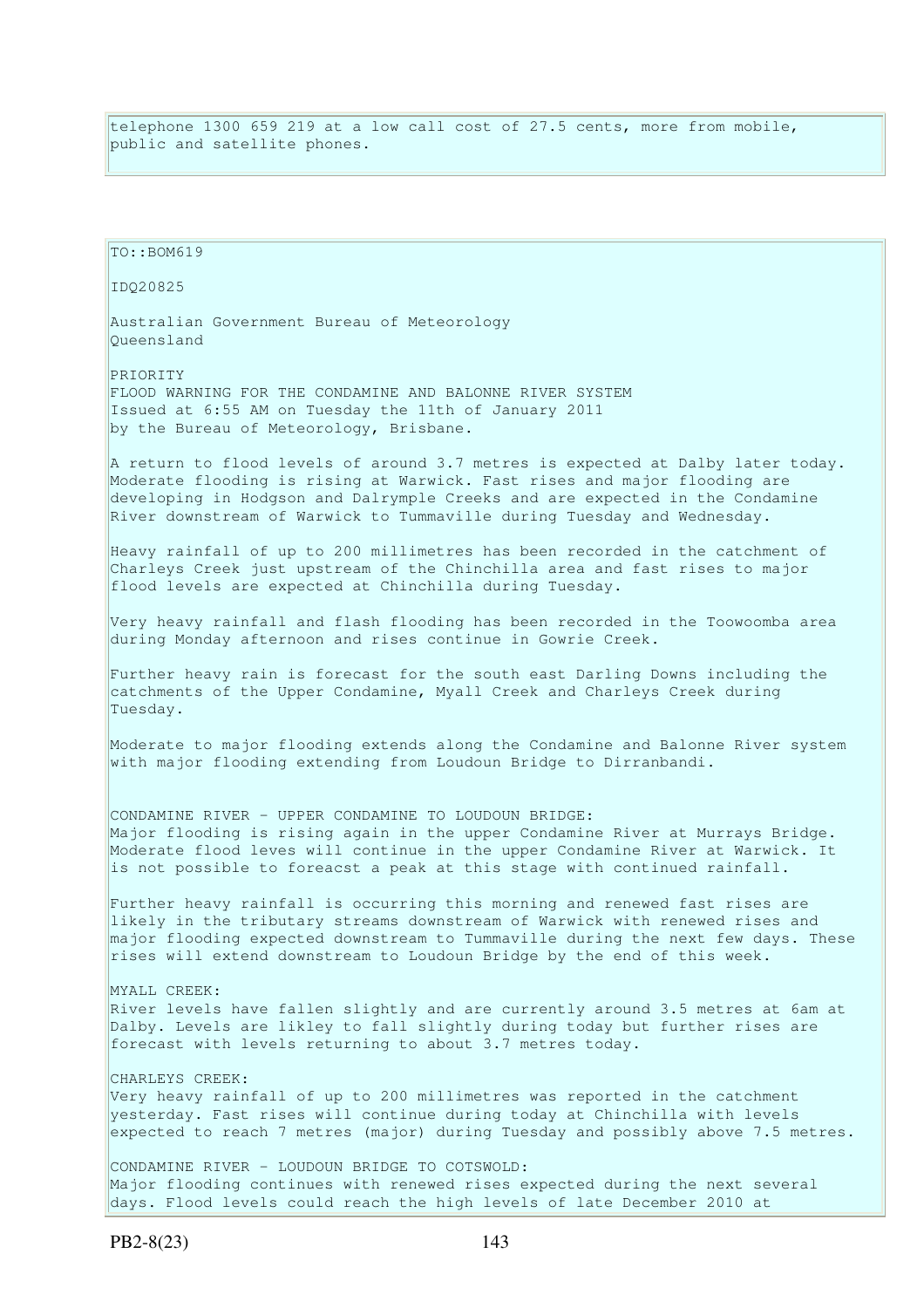Condamine but it is too early to make peak predictions. BALONNE RIVER TO BEARDMORE DAM: Major flooding continues to fall slowly around Surat and Weribone, with renewed rises expected over the next several days. River levels in the area between Weribone and Barrackdale will be very slow to recede over the next few days. The river level at Warroo above Beardmore Dam is also falling very slowly. BALONNE RIVER - ST GEORGE TO NSW BORDER: At 6am Tuesday, the Balonne River at St George was 13.1 metres and falling slowly. Major flood levels will remain high (above 13 metres) until Wednesday. High level major flooding is expected to continue in the Balonne River system downstream from St George to the NSW border throughout January. This includes the Bokhara, Culgoa, Balonne Minor and Narran Rivers and Ballandool Creek. The peak flow will be in the Dirranbandi during Wednesday and in the Hebel area later this week. Predicted River Heights/Flows: Condamine R at Warwick Peak up 6.5 metres (moderate) during Tuesday. Further rises are possible as rainfall continues. Charleys Creek at Chinchilla Reach 7 metres (major) during Tuesday morning Possibly reach 7.5 metres Tuesday afternoon Myall Creek at Dalby Fall this morning before rising again with a peak expected overnight to around 3.7 metres again. Balonne R at St George (manual) Remain above 13 metres for the next few days. Next Issue: The next warning will be issued at about 2pm Tuesday or earlier if required. (River heights are constantly updated on the Bureau website.) Latest River Heights: Condamine R at Killarney  $\#$  4.5m rising  $\qquad \qquad 06:10$  AM TUE 11/01/11 Condamine R at Elbow Valley # 5.53m rising 05:31 AM TUE 11/01/11 Condamine R at Murrays Br # 7.5m rising 05:45 AM TUE 11/01/11 Latest River Heights:<br>
Condamine R at Killarney #19.5m rising<br>
Condamine R at Elbow Valley #5.53m rising<br>
Condamine R at Murrays Br #7.5m rising<br>
Condamine R at Murrays Br #7.5m rising<br>
Condamine R at Murrays Br #4.5m fall Glengallan Ck near Backwater Ck # 4.5m falling Condamine R at Tummaville  $*$  9.77m rising  $05:00$  AM TUE 11/01/11 Condamine R at Centenary Br 6.8m rising 05:00 AM TUE 11/01/11 North Condamine R at Lone Pine \* 3.76m rising 05:00 AM TUE 11/01/11 Oakey Ck at Fairview \* 6.39m steady<br>
Condamine R at Loudoun Br \* 6.65m rising<br>
Murall Ch at Dalbu # 3.40m falling Condamine R at Loudoun Br  $*$  6.65m rising 05:00 AM TUE 11/01/11 Myall Ck at Dalby # 3.49m falling 06:08 AM TUE 11/01/11 Condamine R at Warra-Kogan Rd Br 10.58m falling slowly 06:00 PM MON 10/01/11 Condamine R at Chinchilla Weir TW \* 12.18m rising  $05:20$  AM TUE 11/01/11 Charleys Ck at Chinchilla 6.24m rising slowly 06:00 AM TUE 11/01/11 Condamine R at Condamine  $9.95m$  rising 12:00 AM TUE 11/01/11 Condamine R at Cotswold  $\star$  12.74m steady 05:30 AM TUE 11/01/11 Yuleba Ck at Yuleba Forestry \* 2.46m rising 05:30 AM TUE 11/01/11 Balonne R at Surat \* (auto) 10.83m falling 05:30 AM TUE 11/01/11 Balonne R at Weribone \* 12.34m steady 05:00 AM TUE 11/01/11 Maranoa R at Old Cashmere \* 3.52m steady 05:20 AM TUE 11/01/11 Balonne R at St George (manual) 13.08m falling slowly 06:00 AM TUE 11/01/11 Balonne R at St George \* (auto) 12.69m falling 05:20 AM TUE 11/01/11 Balonne R at Whyenbah 8.11m steady 09:00 AM MON 10/01/11 Culgoa R at Woolerbilla  $\star$  6.48m steady 04:00 AM TUE 11/01/11 Narran R at Dirranbandi-Hebel Rd \* 5.31m steady 03:00 PM MON 10/01/11 Ballandool R at Hebel-Bollon Rd \* 3.84m rising 11:40 PM MON 10/01/11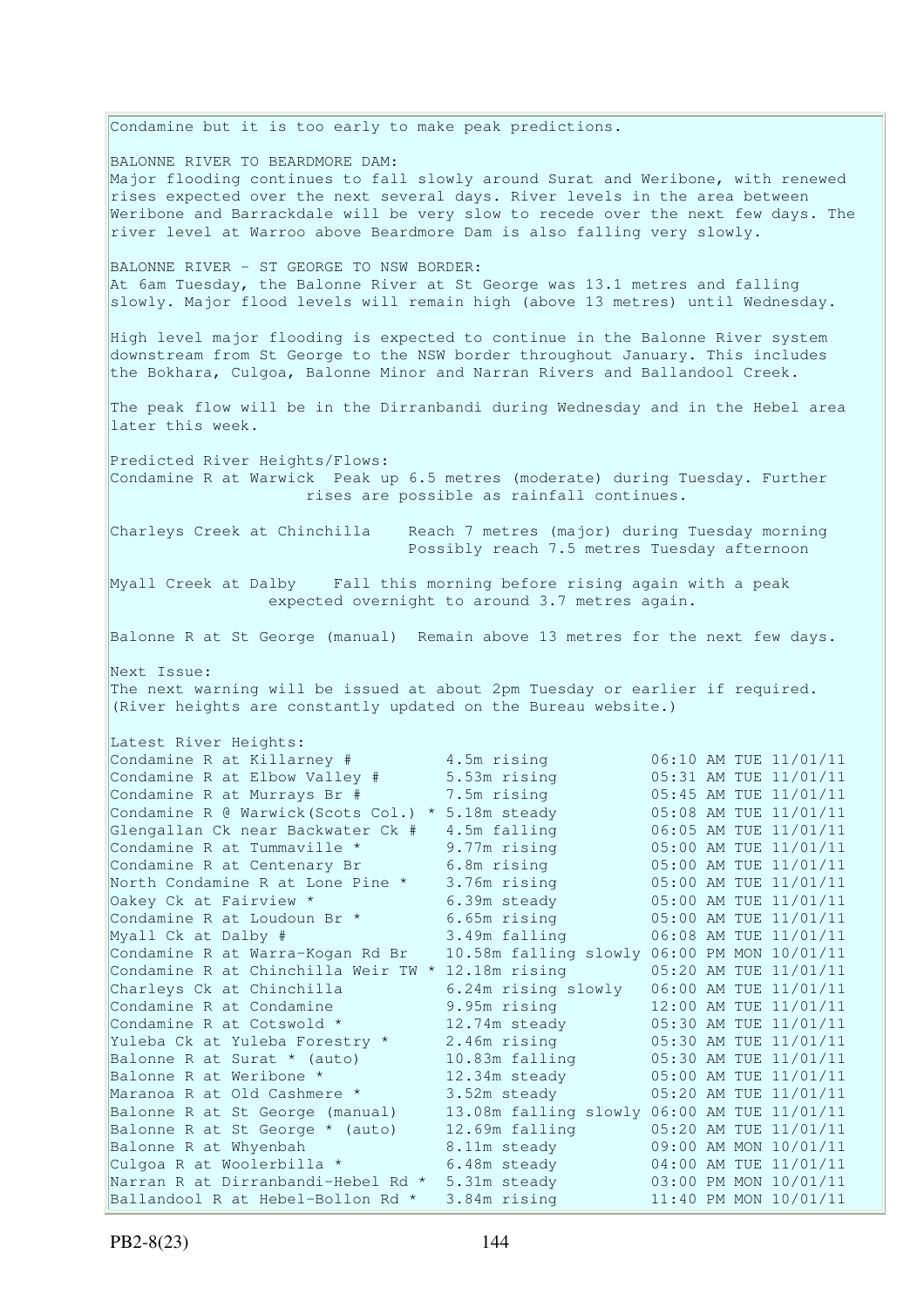\*automatic station

Warnings and River Height Bulletins are available at http://www.bom.gov.au/qld/flood/ . Flood Warnings are also available on telephone 1300 659 219 at a low call cost of 27.5 cents, more from mobile, public and satellite phones.

TO::BOM619

IDQ20825

Australian Government Bureau of Meteorology Queensland

PRIORITY FLOOD WARNING FOR THE CONDAMINE AND BALONNE RIVER SYSTEM Issued at 12:30 PM on Tuesday the 11th of January 2011 by the Bureau of Meteorology, Brisbane.

A return to flood levels of around 3.7 metres is expected at Dalby later today. Major flood levels are forecast of at least 7.3 metres at Warwick. Fast rises and major flooding are developing in Hodgson and Dalrymple Creeks and are expected in the Condamine River downstream of Warwick to Tummaville during Tuesday and Wednesday.

Heavy rainfall of up to 200 millimetres has been recorded in the catchment of Charleys Creek just upstream of the Chinchilla area and fast rises to major flood levels are expected at Chinchilla during Tuesday.

Very heavy rainfall and flash flooding has been recorded in the Toowoomba area during Monday afternoon and rises continue in Gowrie Creek.

Further heavy rain is forecast for the south east Darling Downs including the catchments of the Upper Condamine, Myall Creek and Charleys Creek during Tuesday.

Moderate to major flooding extends along the Condamine and Balonne River system with major flooding extending from Loudoun Bridge to Dirranbandi.

CONDAMINE RIVER - UPPER CONDAMINE TO LOUDOUN BRIDGE: Major flooding is rising again in the upper Condamine River at Murrays Bridge. Moderate flood leves will continue in the upper Condamine River at Warwick. Major flood levels to at least 7.3 metres are foreacst during today and overnight tonight.

Further heavy rainfall is occurring this morning and renewed fast rises are likely in the tributary streams downstream of Warwick with renewed rises and major flooding expected downstream to Tummaville during the next few days. These rises will extend downstream to Loudoun Bridge by the end of this week.

MYALL CREEK: River levels have fallen slightly and are currently around 3.5 metres at 6am at Dalby. Levels are likley to fall slightly during today but further rises are forecast with levels returning to about 3.7 metres today.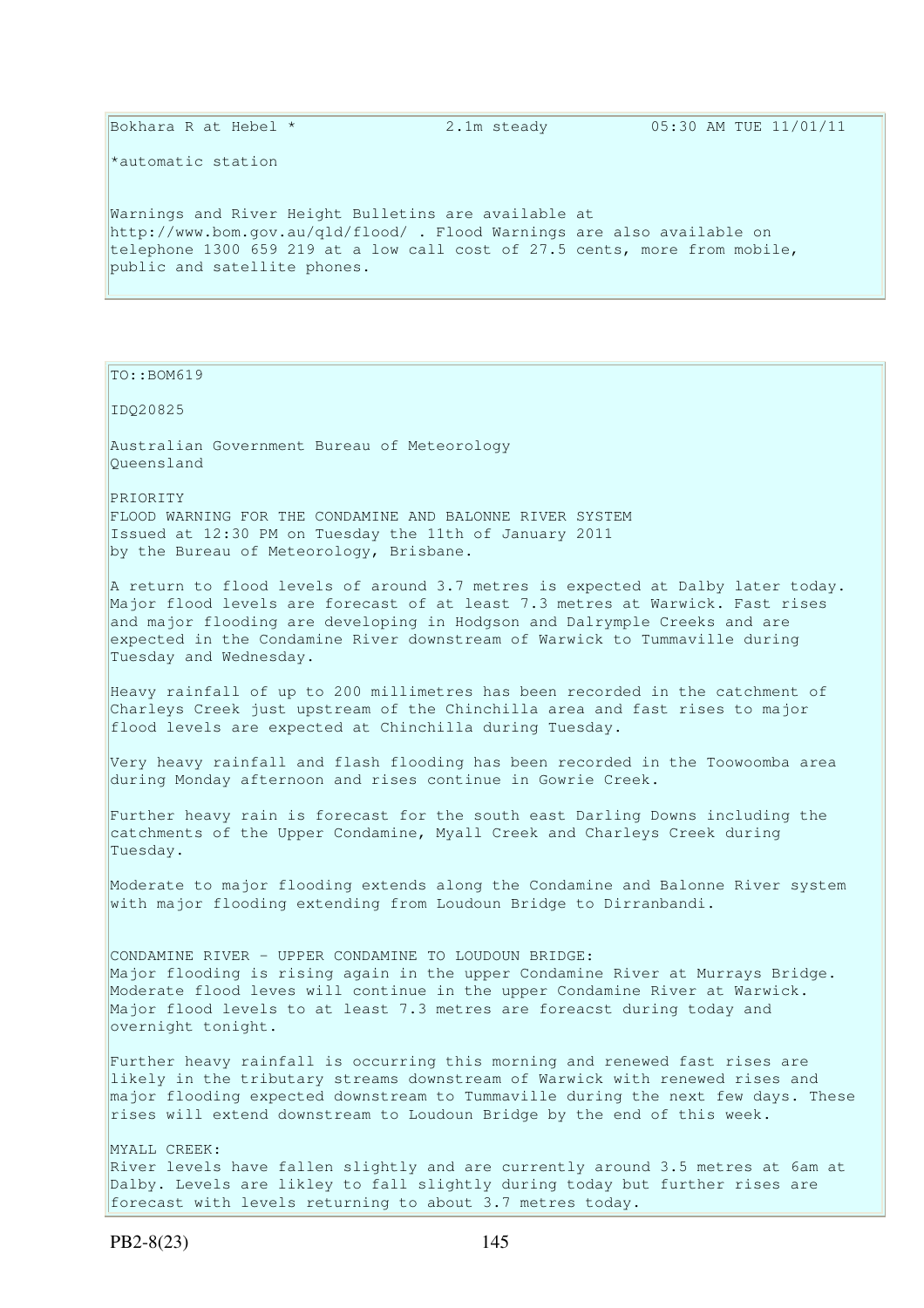CHARLEYS CREEK: Very heavy rainfall of up to 200 millimetres was reported in the catchment yesterday. Fast rises will continue during today at Chinchilla with levels expected to reach 7 metres (major) during Tuesday and possibly above 7.5 metres. CONDAMINE RIVER - LOUDOUN BRIDGE TO COTSWOLD: Major flooding continues with renewed rises expected during the next several days. Flood levels could reach the high levels of late December 2010 at Condamine but it is too early to make peak predictions. BALONNE RIVER TO BEARDMORE DAM: Major flooding continues to fall slowly around Surat and Weribone, with renewed rises expected over the next several days. River levels in the area between Weribone and Barrackdale will be very slow to recede over the next few days. The river level at Warroo above Beardmore Dam is also falling very slowly. BALONNE RIVER - ST GEORGE TO NSW BORDER: At 6am Tuesday, the Balonne River at St George was 13.1 metres and falling slowly. Major flood levels will remain high (above 13 metres) until Wednesday. High level major flooding is expected to continue in the Balonne River system downstream from St George to the NSW border throughout January. This includes the Bokhara, Culgoa, Balonne Minor and Narran Rivers and Ballandool Creek. The peak flow will be in the Dirranbandi during Wednesday and in the Hebel area later this week. Predicted River Heights/Flows: Condamine R at Warwick Major flood levels of 7.3 metres later today and overnight. Further rises are possible as rainfall continues. Charleys Creek at Chinchilla Reach 7 metres (major) during Tuesday morning Possibly reach 7.5 metres Tuesday afternoon Myall Creek at Dalby Fall this morning before rising again with a peak expected overnight to around 3.7 metres again. Balonne R at St George (manual) Remain above 13 metres for the next few days. Next Issue: The next warning will be issued at about 2pm Tuesday or earlier if required. (River heights are constantly updated on the Bureau website.) Latest River Heights: Condamine R at Killarney  $\#$  6.25m rising 11:53 AM TUE 11/01/11 Condamine R at Elbow Valley  $\#$  6.33m rising 12:20 PM TUE 11/01/11 Condamine R at Murrays Br  $\#$  8.15m rising 12:09 PM TUE 11/01/11 Condamine R  $\theta$  Warwick(Scots Col.) \* 6.05m rising 11:30 AM TUE  $11/01/11$ Condamine R at Warwick  $#$  6.2m rising 04:41 PM MON 10/01/11 Glengallan Ck near Backwater Ck # 4.75m falling 12:17 PM TUE 11/01/11 Condamine R at Tummaville  $*$  10.07m falling  $11:00$  AM TUE 11/01/11 Condamine R at Centenary Br 7.1m rising 10:45 AM TUE 11/01/11 Condamine R at Centenary Br 7.1m rising 10:45 AM TUE 11/01/11<br>North Condamine R at Lone Pine \* 4.42m rising 11:00 AM TUE 11/01/11 Oakey Ck at Fairview \* 6.39m steady 11:00 AM TUE 11/01/11<br>
Condamine R at Loudoun Br \* 6.78m rising 11:00 AM TUE 11/01/11<br>
Myall Ck at Dalby # 3.14m falling 10:00 PM Condamine R at Loudoun Br  $*$  6.78m rising 11:00 AM TUE 11/01/11 Myall Ck at Dalby # 3.14m falling 12:03 PM TUE 11/01/11 Condamine R at Warra-Kogan Rd Br 12.4m rising fast 12:00 PM TUE 11/01/11 Condamine R at Chinchilla Weir TW  $*$  12.22m rising  $11:30$  AM TUE 11/01/11 Charleys Ck at Chinchilla 6.37m rising slowly 09:50 AM TUE 11/01/11 Condamine R at Condamine 10.35m rising slowly 07:00 AM TUE 11/01/11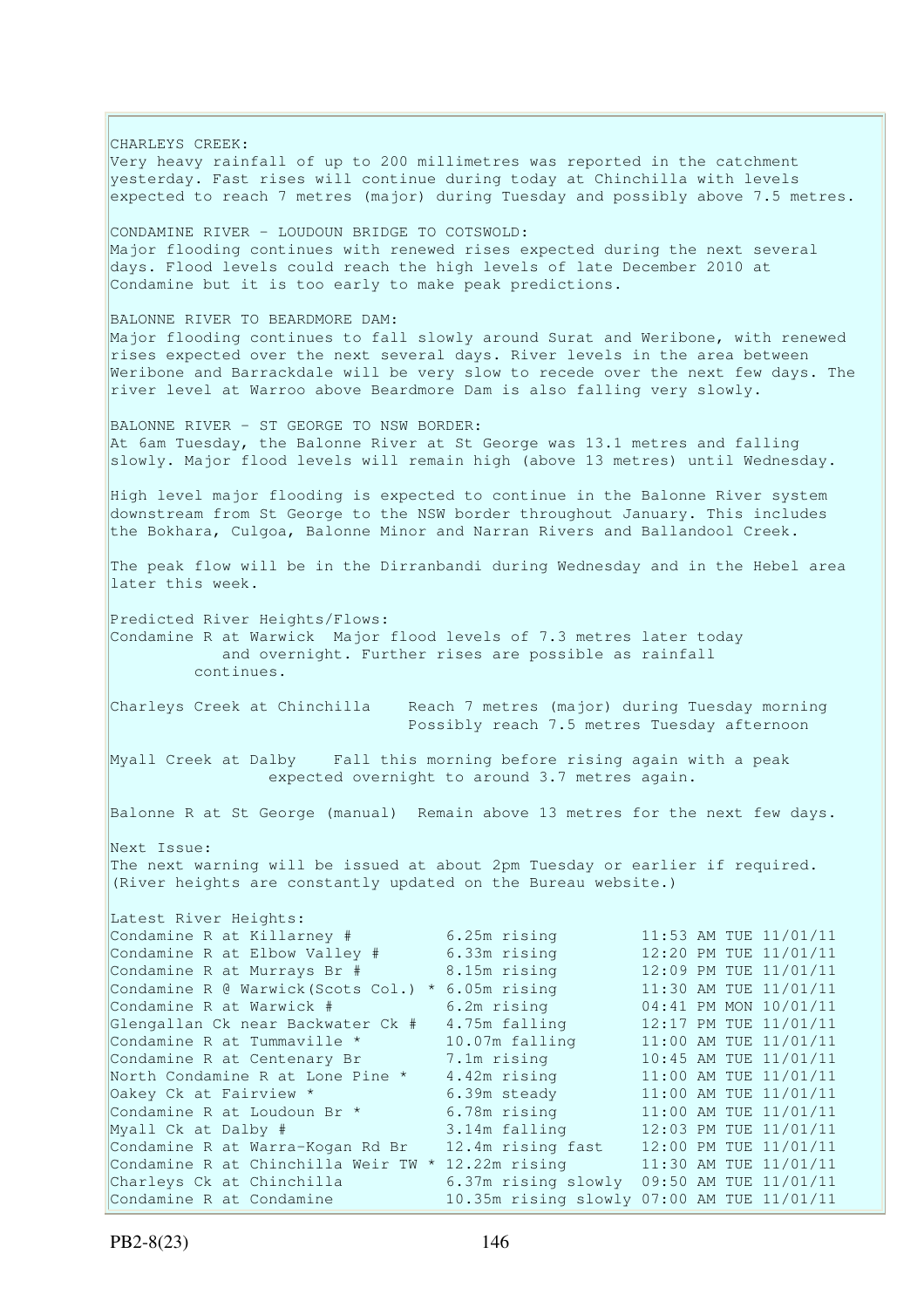| Condamine R at Cotswold *                                                                                                                                                                                                                     | 12.87m rising  | 11:40 AM TUE 11/01/11                     |  |  |  |  |
|-----------------------------------------------------------------------------------------------------------------------------------------------------------------------------------------------------------------------------------------------|----------------|-------------------------------------------|--|--|--|--|
| Yuleba Ck at Yuleba Forestry *                                                                                                                                                                                                                | 2.49m falling  | 11:20 AM TUE 11/01/11                     |  |  |  |  |
| Balonne R at Surat * (auto)                                                                                                                                                                                                                   | 10.73m rising  | 11:50 AM TUE 11/01/11                     |  |  |  |  |
| Balonne R at Surat (manual)                                                                                                                                                                                                                   | 12.22m falling | 12:00 PM TUE 11/01/11                     |  |  |  |  |
| Bungil Ck at Roma                                                                                                                                                                                                                             | 5m rising      | 11:45 AM TUE 11/01/11                     |  |  |  |  |
| Balonne R at Weribone *                                                                                                                                                                                                                       | 12.26m falling | 11:50 AM TUE 11/01/11                     |  |  |  |  |
| Maranoa R at Old Cashmere *                                                                                                                                                                                                                   | 3.43m falling  | 11:50 AM TUE 11/01/11                     |  |  |  |  |
| Balonne R at St George (manual)                                                                                                                                                                                                               |                | 13.02m falling 11:45 AM TUE 11/01/11      |  |  |  |  |
| Balonne R at St George * (auto)                                                                                                                                                                                                               | 12.68m steady  | 11:00 AM TUE 11/01/11                     |  |  |  |  |
| Culgoa R at Woolerbilla *                                                                                                                                                                                                                     | 6.49m steady   | 10:00 AM TUE 11/01/11                     |  |  |  |  |
| Balonne R Minor at Dirranbandi                                                                                                                                                                                                                |                | 5.33m rising slowly 06:00 AM TUE 11/01/11 |  |  |  |  |
| Narran R at Dirranbandi-Hebel Rd *                                                                                                                                                                                                            | 5.32m rising   | 12:00 PM TUE 11/01/11                     |  |  |  |  |
| Ballandool R at Hebel-Bollon Rd *                                                                                                                                                                                                             | 4.01m rising   | 11:20 AM TUE 11/01/11                     |  |  |  |  |
| Bokhara R at Hebel *                                                                                                                                                                                                                          |                | 2.13m rising 10:10 AM TUE 11/01/11        |  |  |  |  |
| *automatic station                                                                                                                                                                                                                            |                |                                           |  |  |  |  |
| Warnings and River Height Bulletins are available at<br>http://www.bom.gov.au/qld/flood/ . Flood Warnings are also available on<br>telephone 1300 659 219 at a low call cost of 27.5 cents, more from mobile,<br>public and satellite phones. |                |                                           |  |  |  |  |

TO::BOM619 IDQ20825 Australian Government Bureau of Meteorology Queensland PRIORITY FLOOD WARNING FOR THE CONDAMINE AND BALONNE RIVER SYSTEM Issued at 2:15 PM on Tuesday the 11th of January 2011 by the Bureau of Meteorology, Brisbane. A return to flood levels of around 3.8 metres is expected at Dalby tonight. Major flood levels are forecast of at least 7.3 metres at Warwick during this afternoon. Major flooding has developed along the Condamine River downstream from Warwick to Tummaville and will continue during Wednesday. Heavy rainfall of up to 200 millimetres has been recorded in the catchment of Charleys Creek just upstream of the Chinchilla area and fast rises and major flooding has developed at Chinchilla. Very heavy rainfall and flash flooding has been recorded in the Toowoomba area during Monday afternoon and rises continue downstream in Gowrie Creek. Further heavy rain is forecast for the south east Darling Downs including the catchments of the Upper Condamine and Myall Creek during Tuesday. Moderate to major flooding extends along the Condamine and Balonne River system with major flooding extending from Loudoun Bridge to Dirranbandi. CONDAMINE RIVER - UPPER CONDAMINE TO LOUDOUN BRIDGE: Major flooding is extending along the Condamine River from Murrays Bridge to Loudoun Bridge. Rises continue at Warwick where river levels are expected to reach at leat 7.3 metres during this afternoon.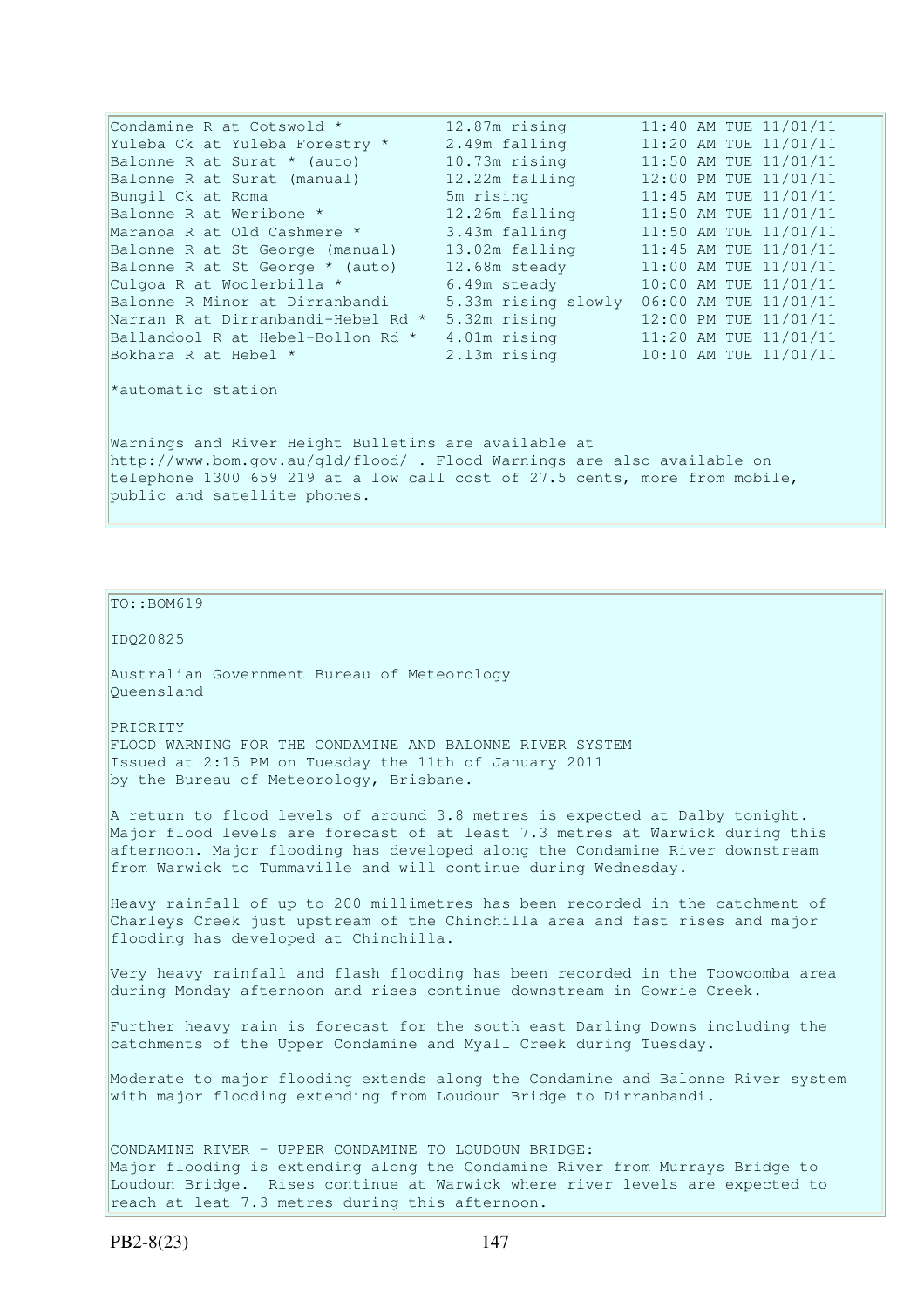Heavy rainfall continues to fall over the Upper Condamine area which may cause further rises. MYALL CREEK: River levels at Dalby have fallen and are currently around 3.1 metres at 1pm Tuesday. Further rises are expected with river levels returning to about 3.8 metres tonight. CHARLEYS CREEK: Very heavy rainfall of up to 200 millimetres was reported in the catchment yesterday. Fast rises will continue during today at Chinchilla with levels expected to reach 7 metres (major) later Tuesday and possibly above 7.5 metres overnight. CONDAMINE RIVER - LOUDOUN BRIDGE TO COTSWOLD: Major flooding continues with renewed rises expected during the next several days. Flood levels should exceed 13 metres during Thursday and reach near the high levels of late December 2010 at Condamine, but it is too early to make peak predictions. BALONNE RIVER TO BEARDMORE DAM: Major flooding continues to fall slowly around Surat and Weribone, with renewed rises expected over the next several days. River levels in the area between Weribone and Barrackdale will be very slow to recede over the next few days. The river level at Warroo above Beardmore Dam is also falling very slowly. BALONNE RIVER - ST GEORGE TO NSW BORDER: At 11am Tuesday, the Balonne River at St George was 13.02 metres and falling slowly. Major flood levels will remain high (around 13 metres) until Wednesday. High level major flooding is expected to continue in the Balonne River system downstream from St George to the NSW border throughout January. This includes the Bokhara, Culgoa, Balonne Minor and Narran Rivers and Ballandool Creek. The peak flow will be in the Dirranbandi during Wednesday and in the Hebel area later this week. Predicted River Heights/Flows: Condamine R at: Warwick Major flood levels of 7.3 metres during this afternoon. Further rises are possible as rainfall continues. Condamine Exceed 13 metres during Thursday. Reach higher levels going into the weekend. Charleys Creek at: Chinchilla Reach 7 metres (major) during Tuesday night. Possibly reach 7.5 metres overnight and Wednesday. Myall Creek at: Dalby Fall this morning before rising again with a peak expected overnight to around 3.8 metres. Balonne R at: St George (manual) Remain above 13 metres for the next few days. Next Issue: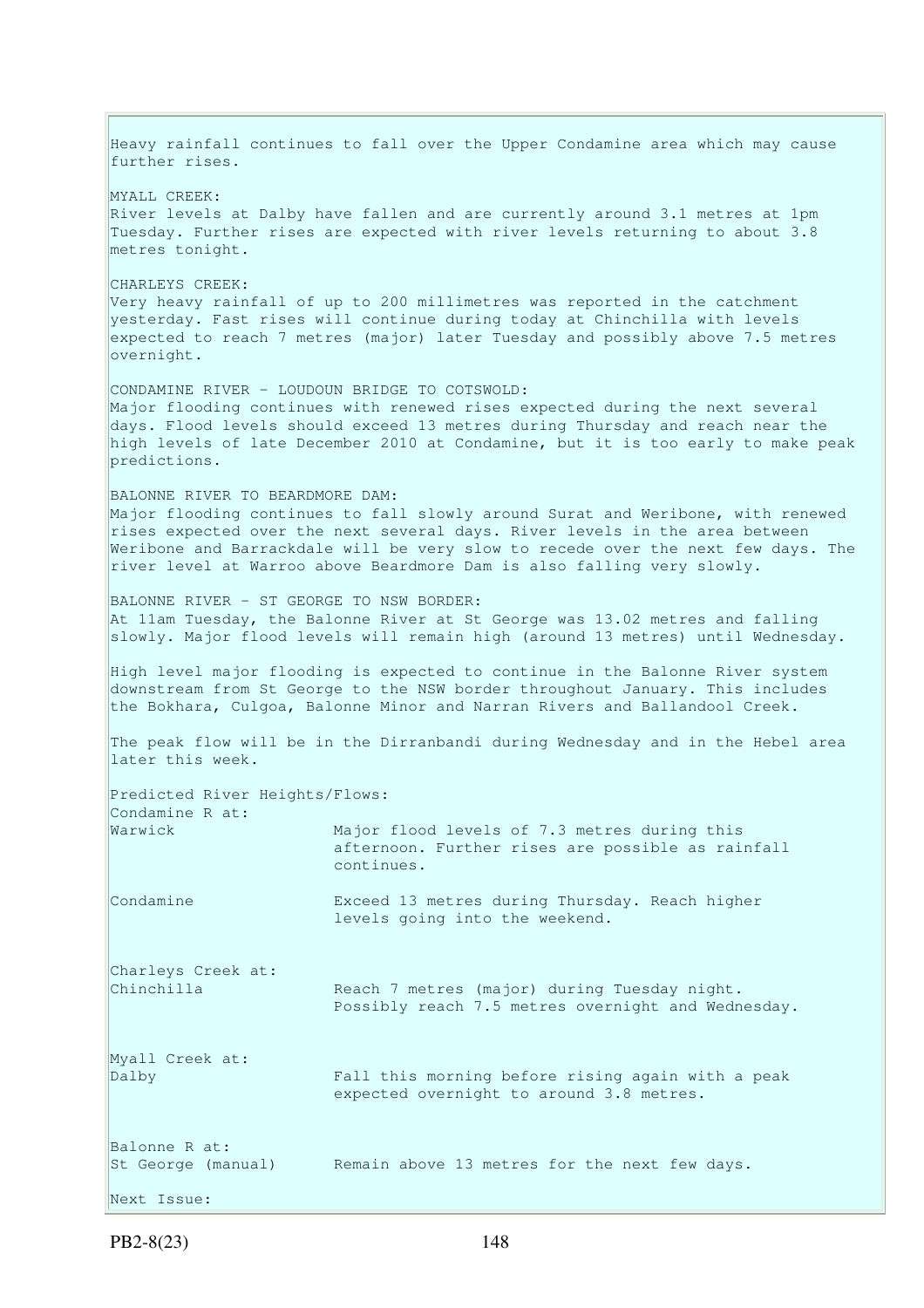The next warning will be issued at about 6pm Tuesday or earlier if required. (River heights are constantly updated on the Bureau website.)

| Latest River Heights:                             |                                           |  |                       |
|---------------------------------------------------|-------------------------------------------|--|-----------------------|
| Condamine R at Killarney #                        | 6.25m rising                              |  | 11:53 AM TUE 11/01/11 |
| Condamine R at Elbow Valley #                     | 6.48m rising                              |  | 01:02 PM TUE 11/01/11 |
| Condamine R at Murrays Br #                       | 8.25m rising                              |  | 01:07 PM TUE 11/01/11 |
| Condamine R @ Warwick (Scots Col.)<br>$\star$     | 6.27m rising                              |  | 12:22 PM TUE 11/01/11 |
| Condamine R at Warwick #                          | 6.2m rising                               |  | 04:41 PM MON 10/01/11 |
| Glengallan Ck near Backwater Ck #                 | 4.75m falling                             |  | 01:07 PM TUE 11/01/11 |
| Condamine R at Tummaville *                       | 10.05m falling                            |  | 12:00 PM TUE 11/01/11 |
| Condamine R at Centenary Br                       | 7.1m rising                               |  | 10:45 AM TUE 11/01/11 |
| North Condamine R at Lone Pine *                  | 4.45m rising                              |  | 12:00 PM TUE 11/01/11 |
| Oakey Ck at Fairview *                            | 6.4m steady                               |  | 12:00 PM TUE 11/01/11 |
| Condamine R at Loudoun Br *                       | 6.8m rising                               |  | 12:00 PM TUE 11/01/11 |
| Myall Ck at Dalby #                               | 3.09m falling                             |  | 01:03 PM TUE 11/01/11 |
| Condamine R at Warra-Kogan Rd Br                  | 12.4m rising fast                         |  | 12:00 PM TUE 11/01/11 |
| Condamine R at Chinchilla Weir TW * 12.22m rising |                                           |  | 11:30 AM TUE 11/01/11 |
| Charleys Ck at Chinchilla                         | 6.68m rising                              |  | 12:30 PM TUE 11/01/11 |
| Condamine R at Condamine                          | 10.5m rising slowly 12:00 PM TUE 11/01/11 |  |                       |
| Condamine R at Cotswold *                         | 12.87m rising                             |  | 11:40 AM TUE 11/01/11 |
| Yuleba Ck at Yuleba Forestry *                    | 2.49m falling                             |  | 11:20 AM TUE 11/01/11 |
| Balonne R at Surat * (auto)                       | 10.73m rising                             |  | 11:50 AM TUE 11/01/11 |
| Balonne R at Surat (manual)                       | 12.22m falling                            |  | 12:00 PM TUE 11/01/11 |
| Bungil Ck at Roma                                 | 5m rising                                 |  | 11:45 AM TUE 11/01/11 |
| Balonne R at Weribone *                           | 12.26m falling                            |  | 11:50 AM TUE 11/01/11 |
| Maranoa R at Old Cashmere *                       | 3.43m falling                             |  | 11:50 AM TUE 11/01/11 |
| Balonne R at St George (manual)                   | 13.02m falling                            |  | 11:45 AM TUE 11/01/11 |
| Balonne R at St George * (auto)                   | 12.68m steady                             |  | 11:00 AM TUE 11/01/11 |
| Culgoa R at Woolerbilla *                         | 6.49m steady                              |  | 10:00 AM TUE 11/01/11 |
| Balonne R Minor at Dirranbandi                    | 5.33m rising slowly 06:00 AM TUE 11/01/11 |  |                       |
| Narran R at Dirranbandi-Hebel Rd *                | 5.32m rising                              |  | 12:00 PM TUE 11/01/11 |
| Ballandool R at Hebel-Bollon Rd *                 | 4.01m rising                              |  | 11:20 AM TUE 11/01/11 |
| Bokhara R at Hebel *                              | 2.13m rising                              |  | 10:10 AM TUE 11/01/11 |

 $\star$ , # denotes automatic station.

Warnings and River Height Bulletins are available at http://www.bom.gov.au/qld/flood/ . Flood Warnings are also available on telephone 1300 659 219 at a low call cost of 27.5 cents, more from mobile, public and satellite phones.

| $TO: BOM619$                                                                                                                                                                                                        |
|---------------------------------------------------------------------------------------------------------------------------------------------------------------------------------------------------------------------|
| ID020825                                                                                                                                                                                                            |
| Australian Government Bureau of Meteorology<br>Oueensland                                                                                                                                                           |
| PRIORITY<br>FLOOD WARNING FOR THE CONDAMINE AND BALONNE RIVER SYSTEM<br>Issued at 6:44 PM on Tuesday the 11th of January 2011<br>by the Bureau of Meteorology, Brisbane.                                            |
| Major flooding continues to rise and effect the towns of Warwick, Dalby and<br>Chinchilla in the Upper Condamine River system. Moderate to major flooding<br>extends along the entire Condamine and Balonne Rivers. |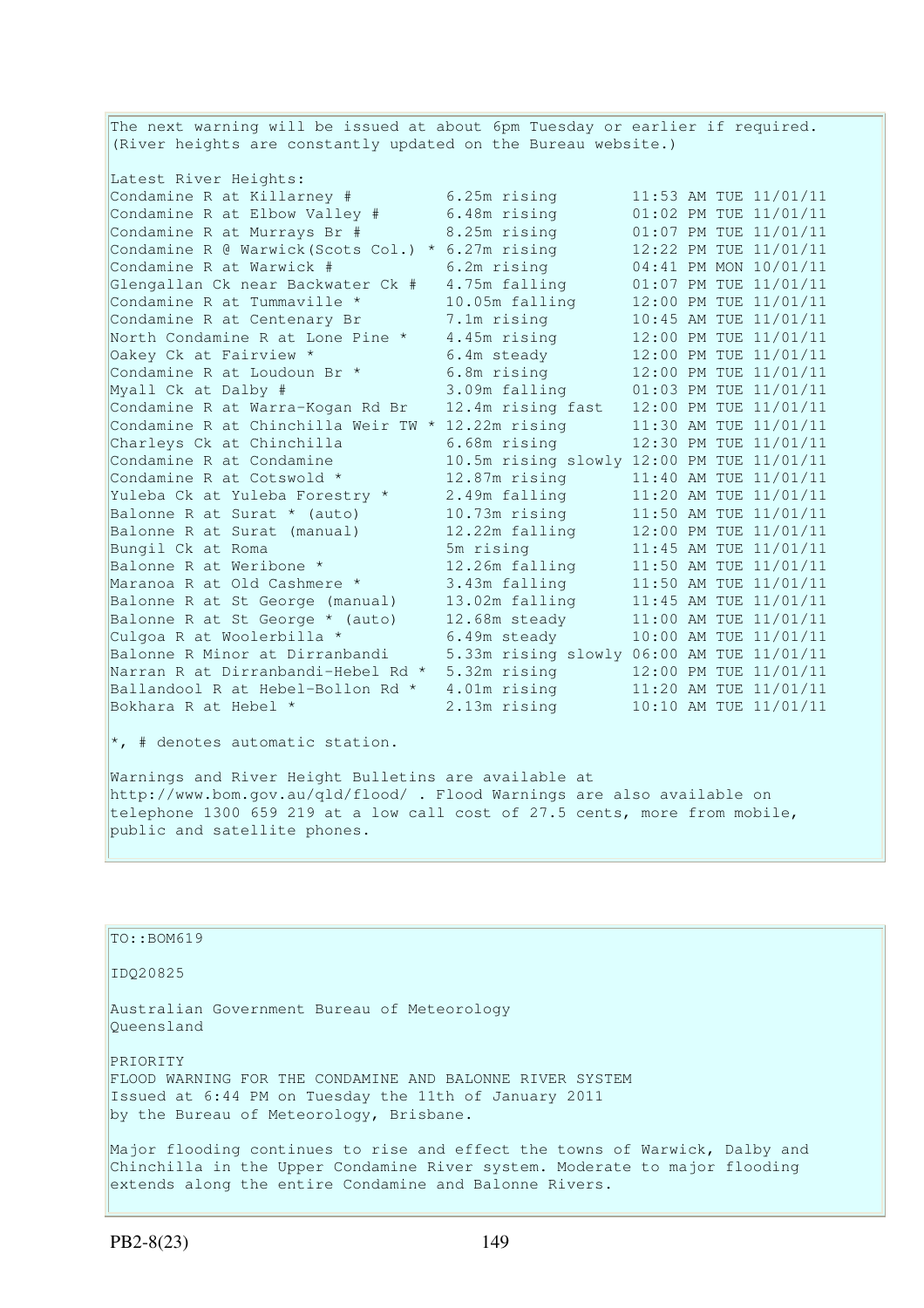Heavy rain areas and local thunderstorms are expected to continue tonight through the Southeast Coast and the Darling Downs and Granite Belt District southeast of Dalby to Goondiwindi. Heavy falls will lead to further localised flash flooding and will worsen existing river flooding. CONDAMINE RIVER - UPPER CONDAMINE TO LOUDOUN BRIDGE: Major flooding is extending along the Condamine River from Murrays Bridge to Loudoun Bridge. Rises continue at Warwick where river levels are forecast to reach 8.5 metres during tonight with major flooding. This is 0.6 metres higher than the peak reached in December 2010. Heavy rainfall continues to fall over the Upper Condamine area which may cause further rises. MYALL CREEK: River levels at Dalby have fallen and are currently around 3.05 metres at 3pm Tuesday. Further rises are expected with river levels returning to about 3.8 metres tonight. CHARLEYS CREEK: At 5.30pm, Charleys Creek at Chinchilla was 6.9 metres and steady. Further rises are expected during Wednesday with levels up to 7.5 metres possible. CONDAMINE RIVER - LOUDOUN BRIDGE TO COTSWOLD: Major flooding continues with renewed rises expected during the next few days. At Condamine Township, flood levels should exceed 13 metres during Thursday and continue rising. BALONNE RIVER TO BEARDMORE DAM: Major flooding continues to fall slowly around Surat and Weribone, with renewed rises expected over the next several days. The river level at Warroo above Beardmore Dam is also falling very slowly. BALONNE RIVER - ST GEORGE TO NSW BORDER: At 6pm Tuesday, the Balonne River at St George was 12.99 metres and falling slowly. Major flood levels will remain high (around 13 metres) into Wednesday. High level major flooding is expected to continue in the Balonne River system downstream from St George to the NSW border throughout January. This includes the Bokhara, Culgoa, Balonne Minor and Narran Rivers and Ballandool Creek. The peak flow is currently in the Dirranbandi area and will reach the Hebel area later this week. Predicted River Heights/Flows: Condamine R at: Warwick Reach 8.5 metres during this evening. Further rises are possible as rainfall continues. Condamine Exceed 13 metres during Thursday. Reach higher levels going into the weekend. Charleys Creek at: Chinchilla Reach 7 metres (major) during Tuesday night. Possibly reach 7.5 metres during Wednesday. Myall Creek at: Dalby Reach 3.8 metres (major) during Wednesday morning. Balonne R at: St George (manual) Remain around 13 metres until Thursday.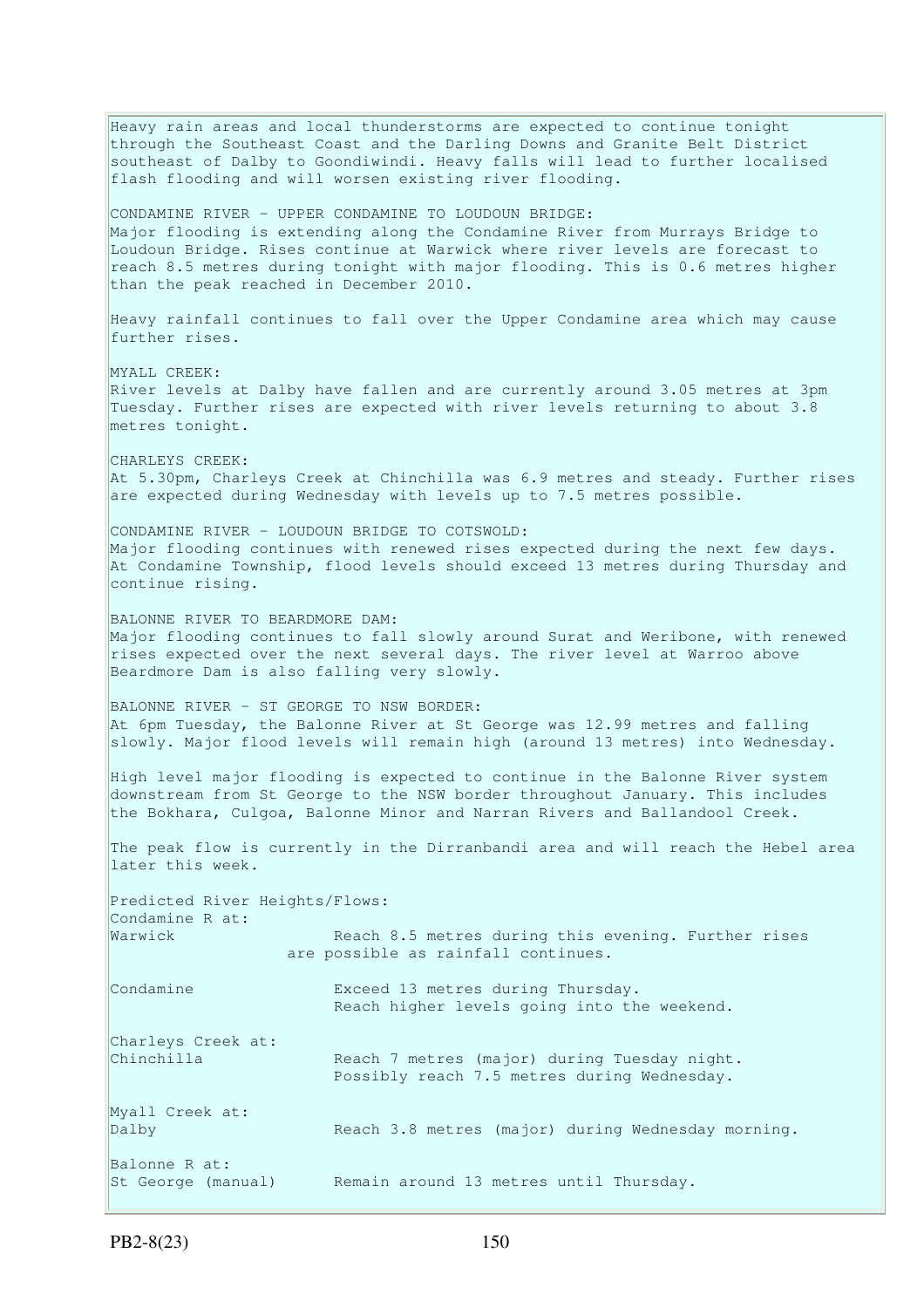| Next Issue:                                                   |                                             |  |  |  |                       |
|---------------------------------------------------------------|---------------------------------------------|--|--|--|-----------------------|
| The next warning will be issued at about 11pm Tuesday.        |                                             |  |  |  |                       |
| (River heights are constantly updated on the Bureau website.) |                                             |  |  |  |                       |
|                                                               |                                             |  |  |  |                       |
| Latest River Heights:                                         |                                             |  |  |  |                       |
| Condamine R at Killarney #                                    | 6.25m rising                                |  |  |  | 11:53 AM TUE 11/01/11 |
| Condamine R at Elbow Valley #                                 | 6.78m steady                                |  |  |  | 05:08 PM TUE 11/01/11 |
| Condamine R at Murrays Br #                                   | 8.9m falling                                |  |  |  | 05:56 PM TUE 11/01/11 |
| Condamine R @ Warwick (Scots Col.)                            | * 7.47m rising                              |  |  |  | 05:50 PM TUE 11/01/11 |
| Condamine R at Warwick #                                      | 8.05m rising                                |  |  |  | 05:30 PM TUE 11/01/11 |
| Glengallan Ck near Backwater Ck #                             | 4.75m rising                                |  |  |  | 05:55 PM TUE 11/01/11 |
| Condamine R at Tummaville *                                   | $10.09m$ rising                             |  |  |  | 05:00 PM TUE 11/01/11 |
| Condamine R at Centenary Br                                   | 7.05m steady                                |  |  |  | 05:00 PM TUE 11/01/11 |
| North Condamine R at Lone Pine *                              | 4.57m rising                                |  |  |  | 05:00 PM TUE 11/01/11 |
| Oakey Ck at Fairview *                                        | 6.4m steady                                 |  |  |  | 05:00 PM TUE 11/01/11 |
| Condamine R at Loudoun Br *                                   | 6.92m rising                                |  |  |  | 05:00 PM TUE 11/01/11 |
| Myall Ck at Dalby #                                           | 3.04m steady                                |  |  |  | 03:03 PM TUE 11/01/11 |
| Condamine R at Warra-Kogan Rd Br                              | 12.73m rising                               |  |  |  | 03:00 PM TUE 11/01/11 |
| Condamine R at Chinchilla Weir TW * 12.28m rising             |                                             |  |  |  | 05:10 PM TUE 11/01/11 |
| Charleys Ck at Chinchilla                                     | 6.8m rising                                 |  |  |  | 02:00 PM TUE 11/01/11 |
| Condamine R at Condamine                                      | 10.6m rising                                |  |  |  | 03:00 PM TUE 11/01/11 |
| Condamine R at Cotswold *                                     | 13.03m rising                               |  |  |  | 05:20 PM TUE 11/01/11 |
| Yuleba Ck at Yuleba Forestry *                                | 2.3m falling                                |  |  |  | 05:10 PM TUE 11/01/11 |
| Balonne R at Surat * (auto)                                   | 10.72m rising                               |  |  |  | 05:30 PM TUE 11/01/11 |
| Balonne R at Surat (manual)                                   | 11.18m falling slowly 05:50 PM TUE 11/01/11 |  |  |  |                       |
| Bungil Ck at Roma                                             | 4.75m falling slowly 02:30 PM TUE 11/01/11  |  |  |  |                       |
| Balonne R at Weribone *                                       | 12.2m falling                               |  |  |  | 05:30 PM TUE 11/01/11 |
| Maranoa R at Old Cashmere *                                   | 3.36m steady                                |  |  |  | 05:10 PM TUE 11/01/11 |
| Balonne R at St George (manual)                               | 13m falling                                 |  |  |  | 03:00 PM TUE 11/01/11 |
| Balonne R at St George * (auto)                               | 12.62m rising                               |  |  |  | 05:40 PM TUE 11/01/11 |
| Culgoa R at Woolerbilla *                                     | 6.5m steady                                 |  |  |  | 01:00 PM TUE 11/01/11 |
| Balonne R Minor at Dirranbandi                                | 5.33m rising slowly                         |  |  |  | 06:00 AM TUE 11/01/11 |
| Narran R at Dirranbandi-Hebel Rd *                            | 5.32m steady                                |  |  |  | 05:00 PM TUE 11/01/11 |
| Ballandool R at Hebel-Bollon Rd *                             | 4.12m rising                                |  |  |  | 05:20 PM TUE 11/01/11 |
| Bokhara R at Hebel *                                          | 2.17m rising                                |  |  |  | 05:30 PM TUE 11/01/11 |
| *, # from automatic station                                   |                                             |  |  |  |                       |

Warnings and River Height Bulletins are available at http://www.bom.gov.au/qld/flood/ . Flood Warnings are also available on telephone 1300 659 219 at a low call cost of 27.5 cents, more from mobile, public and satellite phones.

 $\vert$ TO::BOM619 IDQ20825 Australian Government Bureau of Meteorology Queensland PRIORITY FLOOD WARNING FOR THE CONDAMINE AND BALONNE RIVER SYSTEM Issued at 11:07 PM on Tuesday the 11th of January 2011 by the Bureau of Meteorology, Brisbane. Major flooding continues to rise and effect the towns of Warwick, Dalby and Chinchilla in the Upper Condamine River system. Moderate to major flooding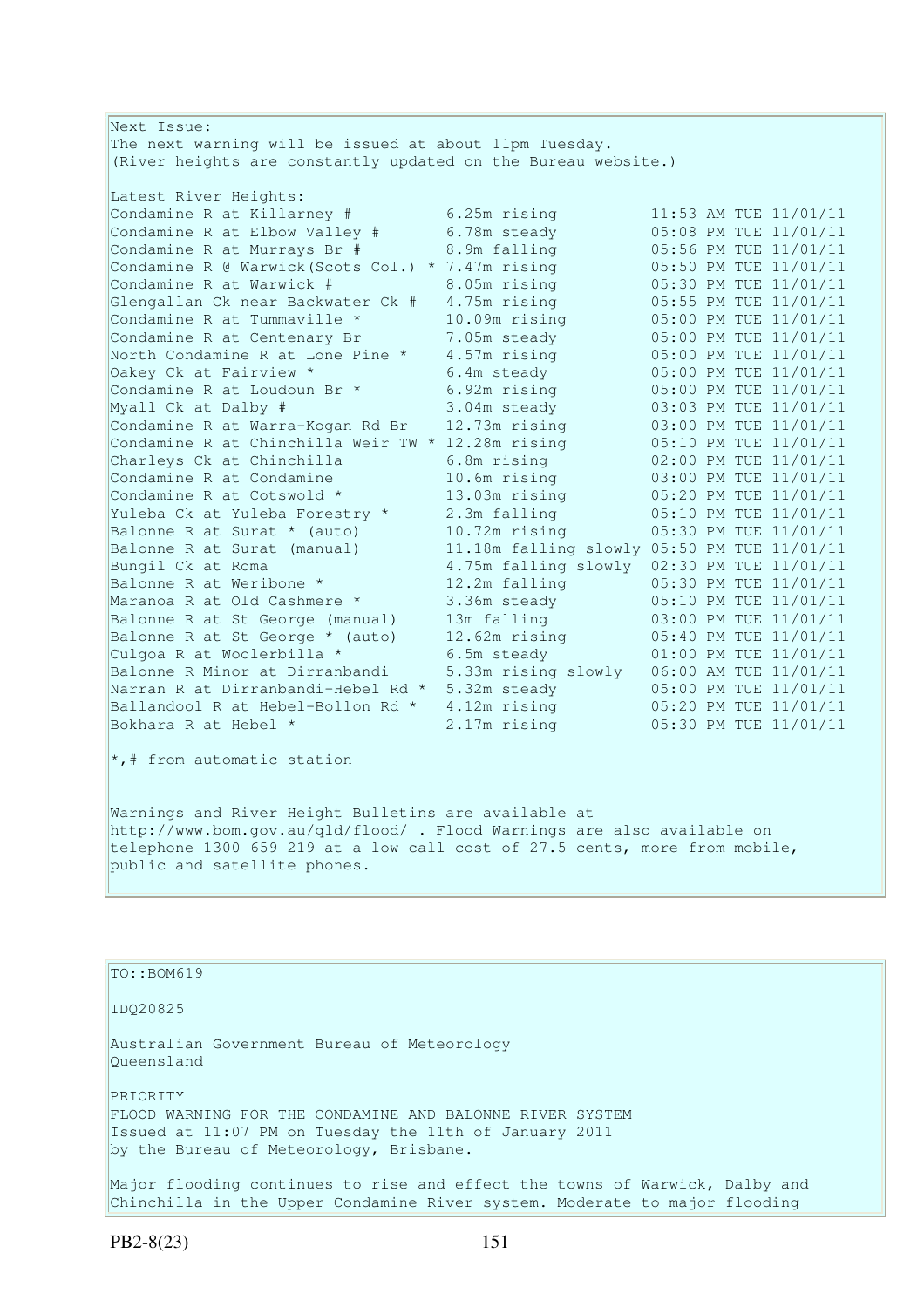extends along the entire Condamine and Balonne Rivers. Heavy rain areas and local thunderstorms are expected to continue tonight through the Southeast Coast and the Darling Downs and Granite Belt District southeast of Dalby to Goondiwindi. Heavy falls will lead to further localised flash flooding and will worsen existing river flooding. CONDAMINE RIVER - UPPER CONDAMINE TO LOUDOUN BRIDGE: Major flooding is extending along the Condamine River from Murrays Bridge to Loudoun Bridge. The Condamine River at Warwick peaked at 8.35 metres around 9pm Tuesday. This is 0.45 metres higher than the peak reached in December 2010. MYALL CREEK: River levels at Dalby are currently rising, with a peak around 3.8 metres expected overnight Tuesday or early Wednesday. CHARLEYS CREEK: At 5.30pm, Charleys Creek at Chinchilla was 6.9 metres and steady. Further rises are expected during Wednesday with levels up to 7.5 metres possible. CONDAMINE RIVER - LOUDOUN BRIDGE TO COTSWOLD: Major flooding continues with renewed rises expected during the next few days. At Condamine Township, flood levels should exceed 13 metres during Thursday and continue rising. BALONNE RIVER TO BEARDMORE DAM: Major flooding continues to fall slowly around Surat and Weribone, with renewed rises expected over the next several days. The river level at Warroo above Beardmore Dam is also falling very slowly. BALONNE RIVER - ST GEORGE TO NSW BORDER: At 6pm Tuesday, the Balonne River at St George was 12.99 metres and falling slowly. Major flood levels will remain high (around 13 metres) into Wednesday. High level major flooding is expected to continue in the Balonne River system downstream from St George to the NSW border throughout January. This includes the Bokhara, Culgoa, Balonne Minor and Narran Rivers and Ballandool Creek. The peak flow is currently in the Dirranbandi area and will reach the Hebel area later this week. Predicted River Heights/Flows: Condamine R at: Warwick Fall slowly overnight. Condamine Exceed 13 metres during Thursday. Reach higher levels going into the weekend. Charleys Creek at: Chinchilla Possibly reach 7.5 metres during Wednesday. Myall Creek at: Dalby Reach 3.8 metres (major) during Wednesday morning. Balonne R at: St George (manual) Remain around 13 metres until Thursday. Next Issue: The next warning will be issued at about 7am Wednesday. (River heights are constantly updated on the Bureau website.) Latest River Heights: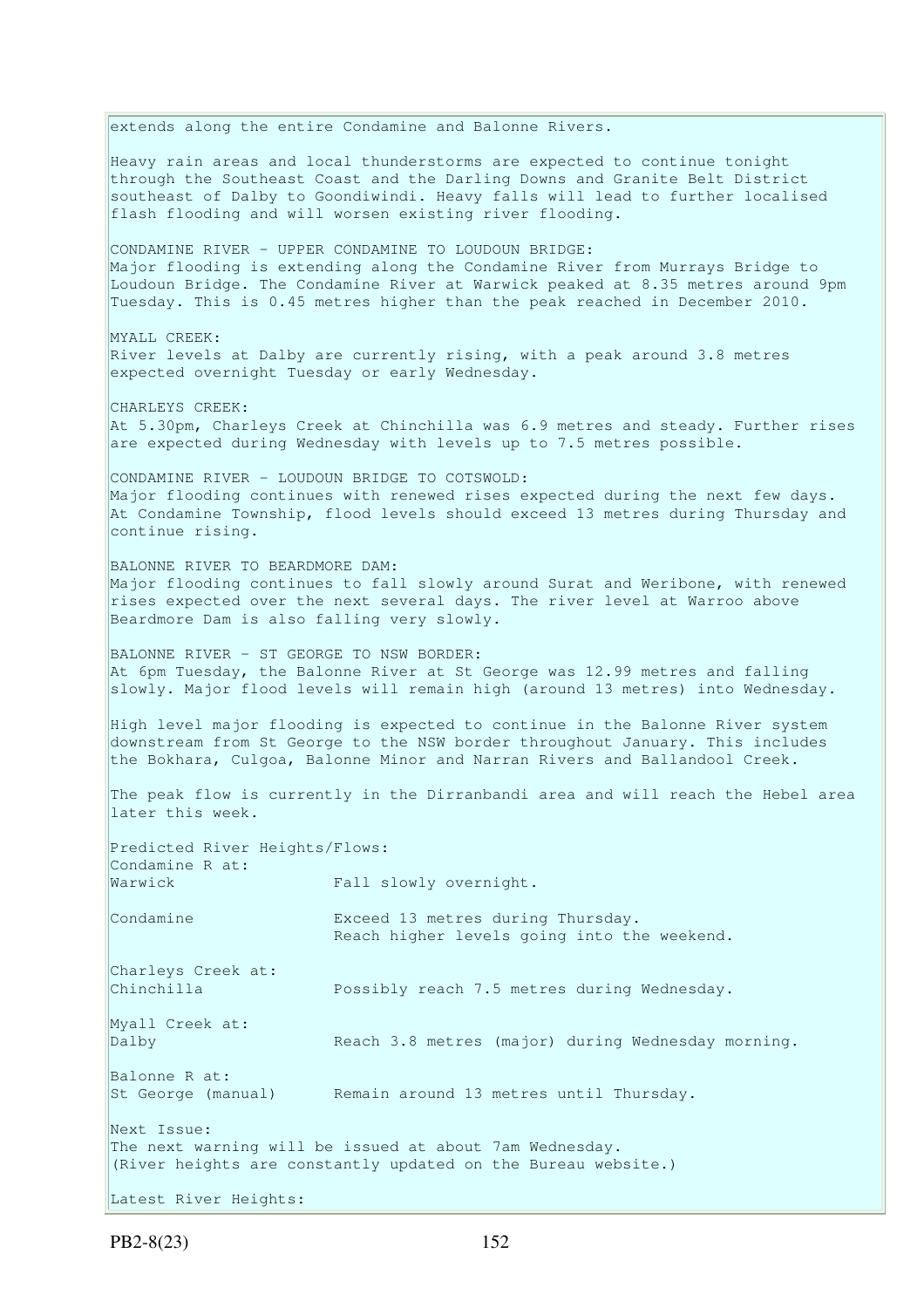| Condamine R at Killarney #                         | 6.25m rising                                |  | 11:53 AM TUE 11/01/11 |
|----------------------------------------------------|---------------------------------------------|--|-----------------------|
| Condamine R at Elbow Valley #                      | 6.23m falling                               |  | 10:28 PM TUE 11/01/11 |
| Condamine R at Murrays Br #                        | 8.5m falling                                |  | 10:16 PM TUE 11/01/11 |
| Condamine R @ Warwick (Scots Col.)                 | * 7.71m falling                             |  | 09:00 PM TUE 11/01/11 |
| Condamine R @ Warwick                              | 8.20m falling                               |  | 10:45 PM TUE 11/01/11 |
| Glengallan Ck near Backwater Ck #                  | 4.6m falling                                |  | 10:35 PM TUE 11/01/11 |
| Condamine R at Tummaville *                        | 10.56m rising                               |  | 09:00 PM TUE 11/01/11 |
| Condamine R at Centenary Br                        | 7.05m steady                                |  | 07:00 PM TUE 11/01/11 |
| North Condamine R at Lone Pine *                   | 4.65m rising                                |  | 09:00 PM TUE 11/01/11 |
| Oakey Ck at Fairview *                             | 6.4m steady                                 |  | 08:00 PM TUE 11/01/11 |
| Condamine R at Loudoun Br *                        | 6.92m steady                                |  | 09:00 PM TUE 11/01/11 |
| Myall Ck at Dalby #                                | 3.24m rising                                |  | 10:18 PM TUE 11/01/11 |
| Condamine R at Warra-Kogan Rd Br                   | 13m rising                                  |  | 06:00 PM TUE 11/01/11 |
| Condamine R at Chinchilla Weir TW * 12.35m falling |                                             |  | 08:40 PM TUE 11/01/11 |
| Charleys Ck at Chinchilla                          | 6.9m steady                                 |  | 06:30 PM TUE 11/01/11 |
| Condamine R at Condamine                           | 11.07m rising                               |  | 09:00 PM TUE 11/01/11 |
| Condamine R at Cotswold *                          | 13.15m rising                               |  | 08:40 PM TUE 11/01/11 |
| Yuleba Ck at Yuleba Forestry *                     | 2.23m falling                               |  | 08:20 PM TUE 11/01/11 |
| Balonne R at Surat * (auto)                        | 10.7m rising                                |  | 08:50 PM TUE 11/01/11 |
| Balonne R at Surat (manual)                        | 11.18m falling slowly 05:50 PM TUE 11/01/11 |  |                       |
| Bungil Ck at Roma                                  | 4.75m falling slowly                        |  | 02:30 PM TUE 11/01/11 |
| Balonne R at Weribone *                            | 12.16m falling                              |  | 08:50 PM TUE 11/01/11 |
| Maranoa R at Old Cashmere *                        | 3.32m falling                               |  | 08:20 PM TUE 11/01/11 |
| Balonne R at St George (manual)                    | 12.98m falling                              |  | 09:00 PM TUE 11/01/11 |
| Balonne R at St George * (auto)                    | 12.62m rising                               |  | 05:40 PM TUE 11/01/11 |
| Culgoa R at Woolerbilla *                          | 6.51m steady                                |  | 07:00 PM TUE 11/01/11 |
| Balonne R Minor at Dirranbandi                     | 5.33m rising slowly                         |  | 06:00 AM TUE 11/01/11 |
| Narran R at Dirranbandi-Hebel Rd *                 | 5.33m steady                                |  | 08:00 PM TUE 11/01/11 |
| Ballandool R at Hebel-Bollon Rd *                  | 4.2m rising                                 |  | 08:30 PM TUE 11/01/11 |
| Bokhara R at Hebel *                               | 2.18m rising                                |  | 08:00 PM TUE 11/01/11 |
|                                                    |                                             |  |                       |
|                                                    |                                             |  |                       |

Warnings and River Height Bulletins are available at http://www.bom.gov.au/qld/flood/ . Flood Warnings are also available on telephone 1300 659 219 at a low call cost of 27.5 cents, more from mobile, public and satellite phones.

 $\vert$ TO::BOM619

IDQ20825

Australian Government Bureau of Meteorology Queensland

PRIORITY FLOOD WARNING FOR THE CONDAMINE AND BALONNE RIVER SYSTEM Issued at 7:28 AM on Wednesday the 12th of January 2011 by the Bureau of Meteorology, Brisbane.

Major flooding continues to rise on Charley's Creek at Chinchilla. A major flood peak occurred at Warwick overnight and river levels are now steadily falling. The flood peak on Myall Creek is currently in the Dalby area. Moderate to major flooding extends along the entire Condamine and Balonne Rivers.

Rain over the catchment has now eased. Scattered showers are expected through Wednesday.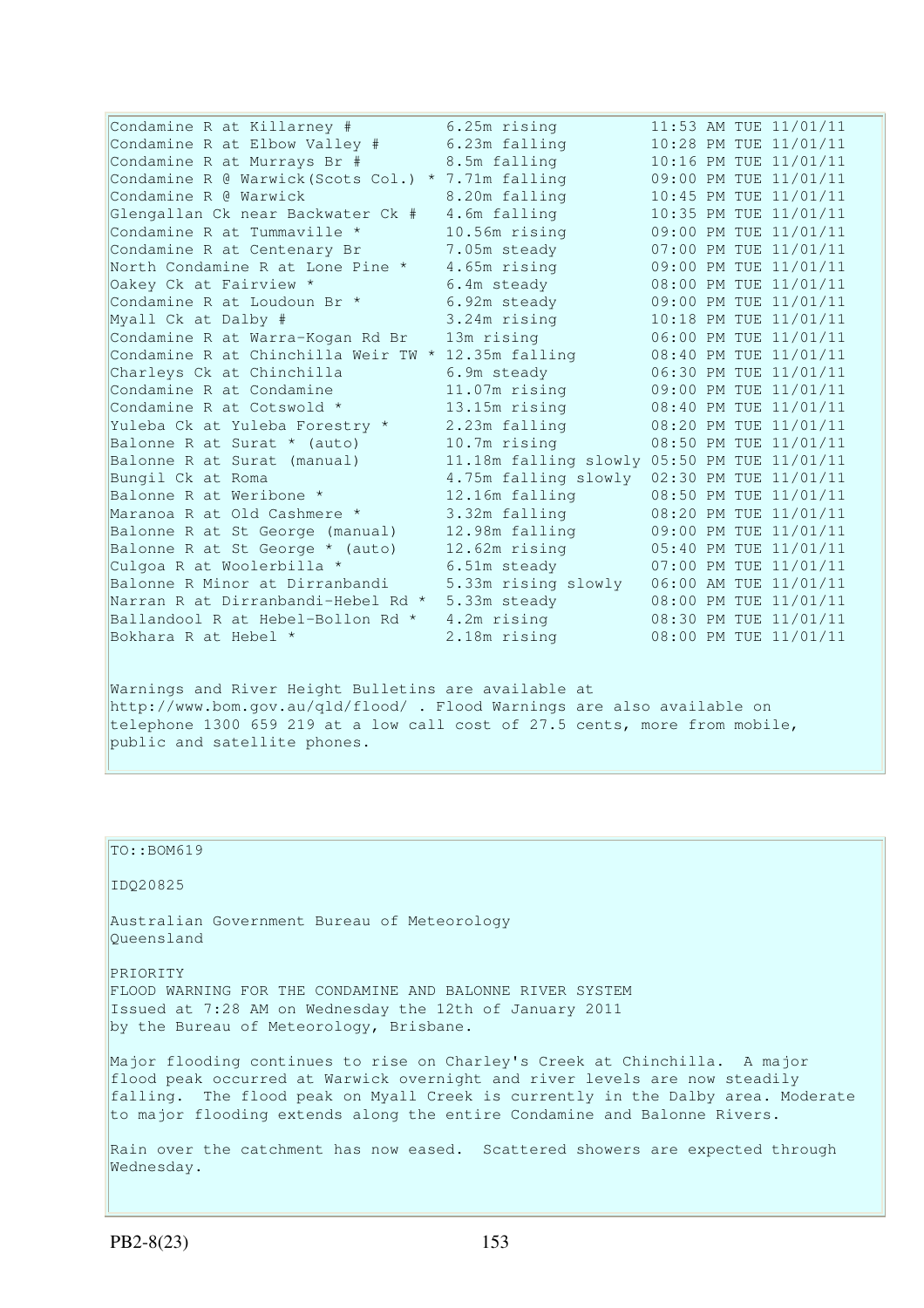CONDAMINE RIVER - UPPER CONDAMINE TO LOUDOUN BRIDGE: Moderate to major flooding is easing on the Upper Condamine River between Murray's Bridge and Warwick. The Condamine River at Warwick peaked at 8.35 metres around 9pm Tuesday. This is 0.45 metres higher than the peak reached in December 2010. Moderate to major flooding continues to rise between Pratten and Loudon Bridge. MYALL CREEK: River levels on the Myall Creek at Dalby are nearing a major flood peak around 3.5 metres. River levels will then ease during the afternoon. CHARLEYS CREEK: At 4am Wednesday, Charleys Creek at Chinchilla was 7.3 metres which exceeds the peak that occurred late December at 7.24 metres. River levels are expected to rise up to around 7.5 metres during Wednesday. CONDAMINE RIVER - LOUDOUN BRIDGE TO COTSWOLD: Major flooding continues with renewed rises expected during the next few days. At Condamine Township, flood levels should exceed 13 metres during Thursday and continue rising to around 14.8 metres by the weekend. BALONNE RIVER TO BEARDMORE DAM: Major flooding continues to fall slowly between Surat and Warroo, with renewed rises expected over the next several days. BALONNE RIVER - ST GEORGE TO NSW BORDER: At 6am Wednesday, the Balonne River at St George was 12.84 metres and falling slowly. Major flood levels will remain high during Wednesday. High level major flooding is expected to continue in the Balonne River system downstream from St George to the NSW border throughout January. This includes the Bokhara, Culgoa, Balonne Minor and Narran Rivers and Ballandool Creek. The peak flow is currently in the Dirranbandi area and will reach the Hebel area during the weekend. Predicted River Heights/Flows: Condamine R at: Warwick River levels currently falling below major and expected to continue to fall during Wednesday. Condamine Exceed 13 metres during Thursday with further rises and levels to around 14.8 metres by the weekend. Charleys Creek at: Chinchilla Further rises to around 7.5 metres during Wednesday morning. Myall Creek at: Dalby Currently peaking around 3.5 metres then falling during the afternoon. Balonne R at: St George (manual) High river levels (around 13 metres) to continue until Thursday. Next Issue: The next warning will be issued at about 11am Wednesday. (River heights are constantly updated on the Bureau website.) Latest River Heights: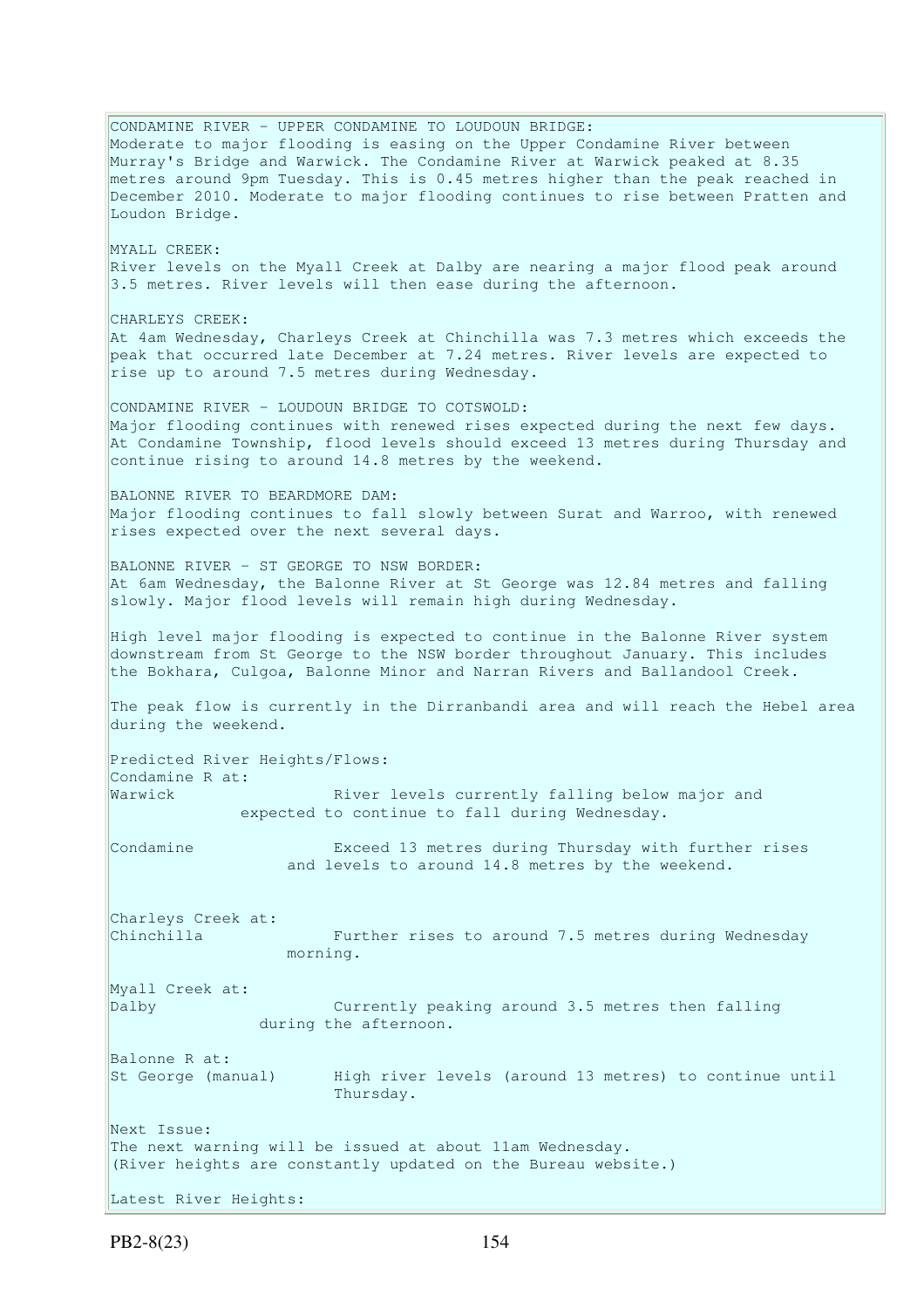| Condamine R at Killarney #                        | 6.25m rising                                | 11:53 AM TUE 11/01/11 |
|---------------------------------------------------|---------------------------------------------|-----------------------|
| Condamine R at Elbow Valley #                     | 5.33m falling                               | 06:06 AM WED 12/01/11 |
| Condamine R at Murrays Br #                       | 7.6m falling                                | 06:08 AM WED 12/01/11 |
| Condamine R @ Warwick (Scots Col.)<br>$\star$     | 6.48m falling                               | 05:00 AM WED 12/01/11 |
| Glengallan Ck near Backwater Ck #                 | 4.35m falling                               | 06:04 AM WED 12/01/11 |
| Condamine R at Tummaville *                       | 10.9m steady                                | 05:00 AM WED 12/01/11 |
| Condamine R at Centenary Br                       | 7.59m rising                                | 05:00 AM WED 12/01/11 |
| North Condamine R at Lone Pine *                  | 4.62m steady                                | 05:00 AM WED 12/01/11 |
| Oakey Ck at Fairview *                            | 6.4m steady                                 | 05:00 AM WED 12/01/11 |
| Condamine R at Loudoun Br *                       | 6.96m steady                                | 05:00 AM WED 12/01/11 |
| Myall Ck at Dalby #                               | 3.49m steady                                | 06:03 AM WED 12/01/11 |
| Condamine R at Warra-Kogan Rd Br                  | 13m rising                                  | 06:00 PM TUE 11/01/11 |
| Condamine R at Chinchilla Weir TW * 12.78m rising |                                             | 05:30 AM WED 12/01/11 |
| Charleys Ck at Chinchilla                         | 7.3m rising slowly                          | 04:00 AM WED 12/01/11 |
| Condamine R at Condamine                          | 11.57m rising slowly                        | 03:00 AM WED 12/01/11 |
| Condamine R at Cotswold *                         | 13.47m rising                               | 05:30 AM WED 12/01/11 |
| Yuleba Ck at Yuleba Forestry *                    | 2.13m steady                                | 05:00 AM WED 12/01/11 |
| Balonne R at Surat * (auto)                       | 10.61m rising                               | 05:40 AM WED 12/01/11 |
| Balonne R at Surat (manual)                       | 11.05m falling slowly 06:00 AM WED 12/01/11 |                       |
| Bungil Ck at Roma                                 | 4.75m falling slowly                        | 02:30 PM TUE 11/01/11 |
| Balonne R at Weribone *                           | 12.08m falling                              | 05:00 AM WED 12/01/11 |
| Maranoa R at Old Cashmere *                       | 3.24m falling                               | 05:00 AM WED 12/01/11 |
| Balonne R at St George (manual)                   | 12.84m falling                              | 06:00 AM WED 12/01/11 |
| Balonne R at St George * (auto)                   | 12.5m falling                               | 05:40 AM WED 12/01/11 |
| Culgoa R at Woolerbilla *                         | 6.52m steady                                | 05:20 AM WED 12/01/11 |
| Balonne R Minor at Dirranbandi                    | 5.34m rising slowly                         | 06:00 AM WED 12/01/11 |
| Narran R at Dirranbandi-Hebel Rd *                | 5.33m steady                                | 05:00 AM WED 12/01/11 |
| Ballandool R at Hebel-Bollon Rd *                 | 4.32m steady                                | 05:40 AM WED 12/01/11 |
| Bokhara R at Hebel *                              | 2.21m rising                                | 04:40 AM WED 12/01/11 |
|                                                   |                                             |                       |

\*, # denotes automatic station.

Warnings and River Height Bulletins are available at http://www.bom.gov.au/qld/flood/ . Flood Warnings are also available on telephone 1300 659 219 at a low call cost of 27.5 cents, more from mobile, public and satellite phones.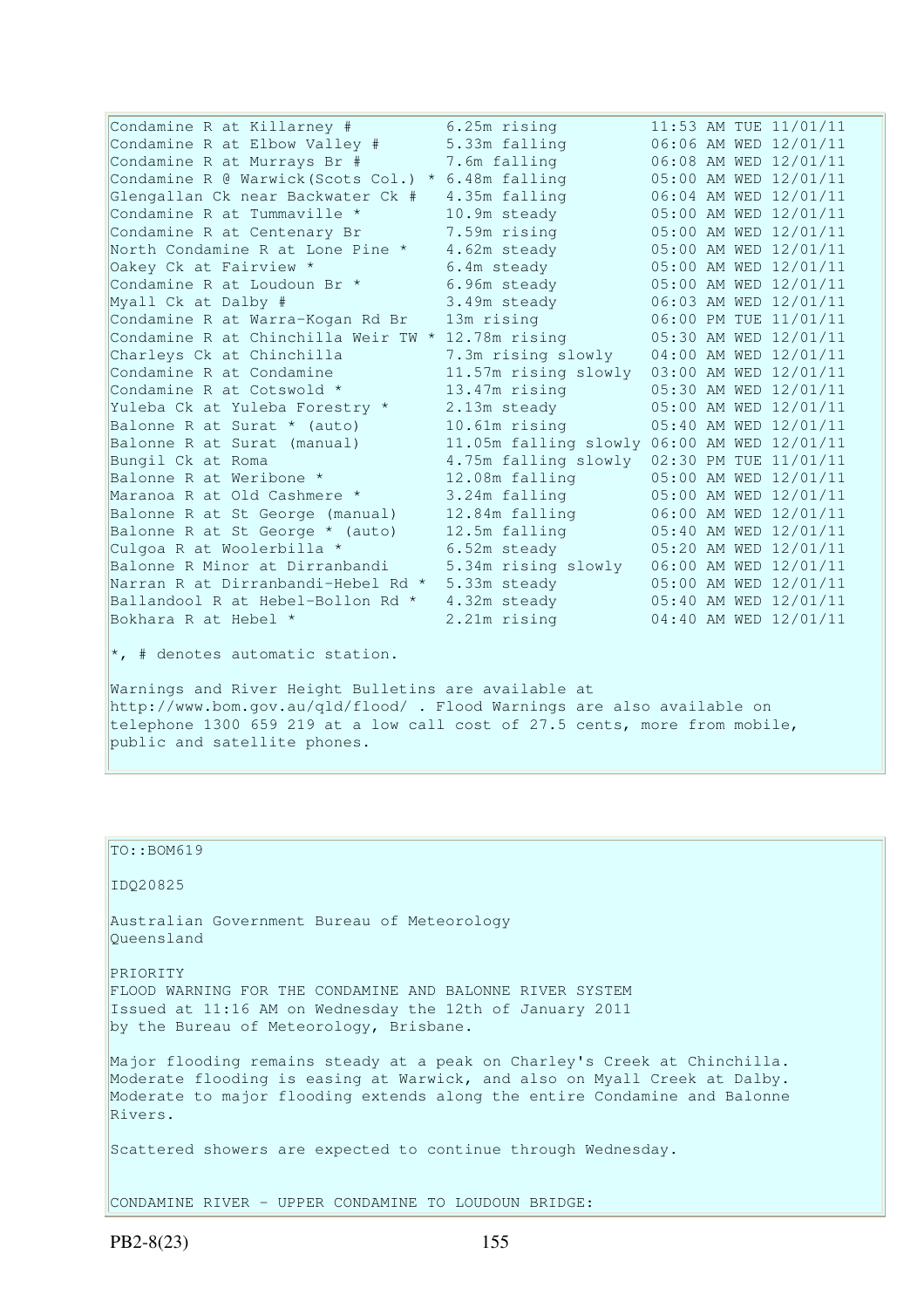Moderate to major flooding is easing on the Upper Condamine River between Murray's Bridge and Warwick. Moderate flood levels are currently easing at Warwick, where at 9am Wednesday the river level was at 6.65 metres and falling. Moderate to major flooding continues to rise between Pratten and Loudon Bridge. MYALL CREEK: Moderate flood levels have commenced to ease on Myall Creek at Dalby, following a moderate flood peak to 3.49 metres recorded at about 6am Wednesday. At 11:05am Wednesday the creek level at Dalby was at 3.39 metres and falling. CHARLEYS CREEK: At 10:15am Wednesday, Charleys Creek at Chinchilla was 7.44 metres and steady near to a peak, which currently exceeds the December peak by about 0.2 metres. CONDAMINE RIVER - LOUDOUN BRIDGE TO COTSWOLD: Major flooding continues with renewed rises expected during the next few days. At 9am Wednesday, the river level at Condamine Township was at 12.0 metres and rising. Flood levels should exceed 13 metres during Thursday and continue rising to around 14.8 metres by the weekend. BALONNE RIVER TO BEARDMORE DAM: Major flooding continues to fall slowly between Surat and Warroo, with renewed rises expected over the next several days. BALONNE RIVER - ST GEORGE TO NSW BORDER: At 9am Wednesday, the Balonne River at St George was 12.80 metres and falling slowly. Major flood levels will remain high during Wednesday. High level major flooding is expected to continue in the Balonne River system downstream from St George to the NSW border throughout January. This includes the Bokhara, Culgoa, Balonne Minor and Narran Rivers and Ballandool Creek. The peak flow is currently in the Dirranbandi area and will reach the Hebel area during the weekend. Predicted River Heights/Flows: Condamine R at:<br>Warwick River levels currently falling below major and expected to continue to fall during Wednesday. Condamine Exceed 13 metres during Thursday with further rises and levels to around 14.8 metres by the weekend. Charleys Creek at: Chinchilla Remain steady at about 7.5 metres during Wednesday. Myall Creek at: Dalby Creek levels currently falling with moderate flooding. Balonne R at: St George (manual) High river levels (around 13 metres) to continue until Thursday. Next Issue: The next warning will be issued at about 4pm Wednesday. (River heights are constantly updated on the Bureau website.) Latest River Heights: Condamine R at Killarney # 1.95m falling 11:03 AM WED 12/01/11 Condamine R at Elbow Valley # 4.88m steady 11:08 AM WED 12/01/11 Condamine R at Murrays Br  $\#$  7.25m falling 10:50 AM WED 12/01/11 Condamine R @ Warwick(Scots Col.) \* 5.57m falling 10:00 AM WED 12/01/11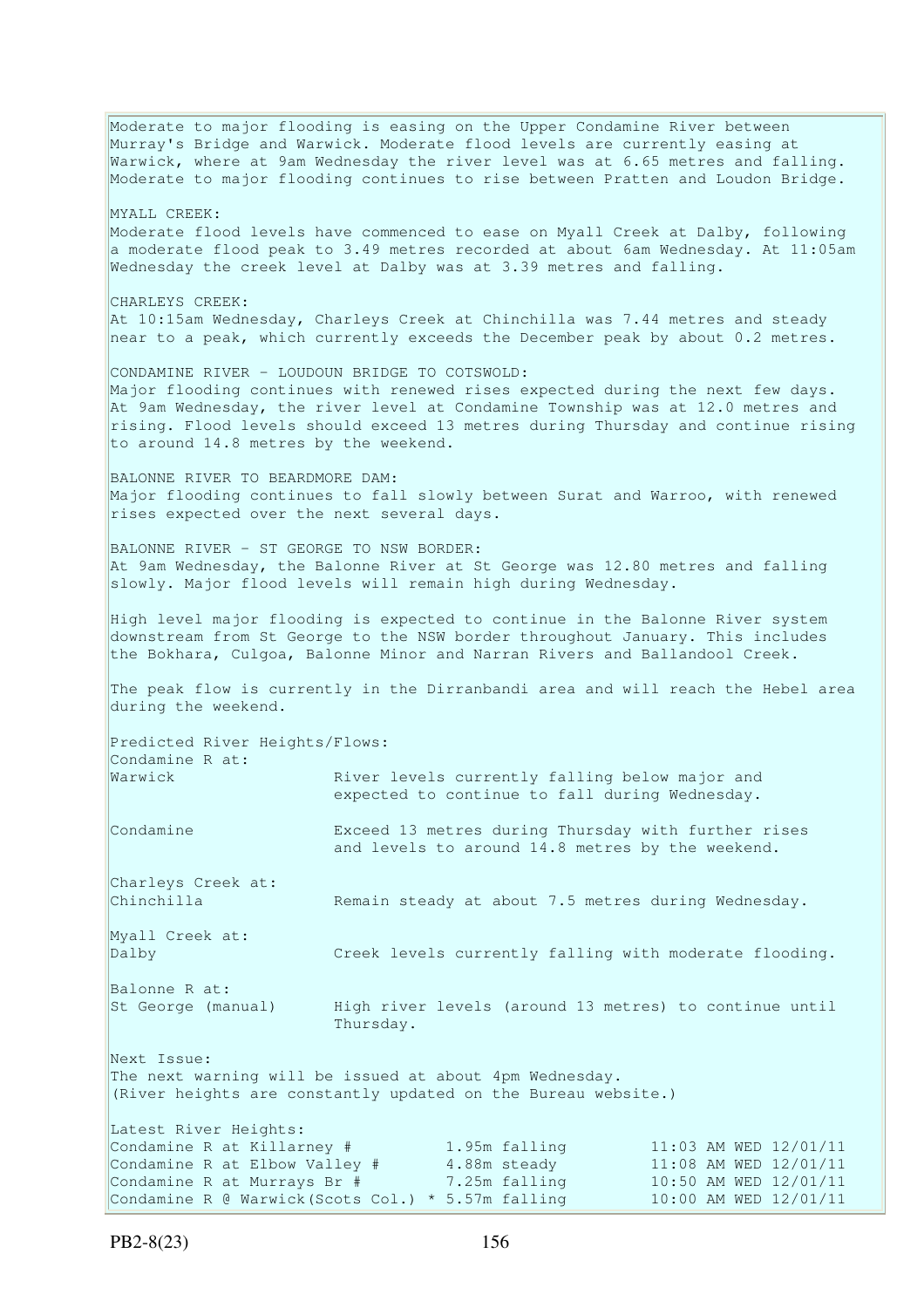| Condamine R at Warwick #                          | 12.8m falling                               |  | 09:00 AM WED 12/01/11 |
|---------------------------------------------------|---------------------------------------------|--|-----------------------|
| Glengallan Ck near Backwater Ck #                 | 4.2m steady                                 |  | 10:58 AM WED 12/01/11 |
| Condamine R at Tummaville *                       | 10.87m falling                              |  | 08:00 AM WED 12/01/11 |
| Condamine R at Centenary Br                       | 8m rising slowly                            |  | 10:00 AM WED 12/01/11 |
| North Condamine R at Lone Pine *                  | 4.57m falling                               |  | 09:00 AM WED 12/01/11 |
| Oakey Ck at Fairview *                            | 6.4m steady                                 |  | 10:00 AM WED 12/01/11 |
| Condamine R at Loudoun Br *                       | 7m rising                                   |  | 09:00 AM WED 12/01/11 |
| Myall Ck at Dalby #                               | 3.39m falling                               |  | 11:05 AM WED 12/01/11 |
| Condamine R at Warra-Kogan Rd Br                  | 13.87m rising                               |  | 09:00 AM WED 12/01/11 |
| Condamine R at Chinchilla Weir TW * 12.93m rising |                                             |  | 08:10 AM WED 12/01/11 |
| Charleys Ck at Chinchilla                         | 7.44m rising                                |  | 10:15 AM WED 12/01/11 |
| Condamine R at Condamine                          | 12m rising                                  |  | 09:00 AM WED 12/01/11 |
| Condamine R at Cotswold *                         | 13.58m rising                               |  | 08:40 AM WED 12/01/11 |
| Balonne R at Warkon                               | 10.9m rising slowly                         |  | 09:00 AM WED 12/01/11 |
| Yuleba Ck at Yuleba Forestry *                    | 2.1m falling                                |  | 08:20 AM WED 12/01/11 |
| Balonne R at Surat * (auto)                       | 10.49m falling                              |  | 08:50 AM WED 12/01/11 |
| Balonne R at Surat (manual)                       | 11.05m falling slowly 06:00 AM WED 12/01/11 |  |                       |
| Bungil Ck at Roma                                 | 3m falling slowly                           |  | 06:30 AM WED 12/01/11 |
| Balonne R at Weribone *                           | 12.04m falling                              |  | 08:00 AM WED 12/01/11 |
| Maranoa R at Old Cashmere *                       | 3.21m steady                                |  | 08:00 AM WED 12/01/11 |
| Balonne R at St George (manual)                   | 12.8m falling                               |  | 09:00 AM WED 12/01/11 |
| Balonne R at St George * (auto)                   | 12.47m steady                               |  | 08:00 AM WED 12/01/11 |
| Balonne R at Whyenbah                             | 8.13m steady                                |  | 09:00 AM WED 12/01/11 |
| Culgoa R at Woolerbilla *                         | 6.53m steady                                |  | 10:00 AM WED 12/01/11 |
| Balonne R Minor at Dirranbandi                    | 5.34m rising slowly                         |  | 06:00 AM WED 12/01/11 |
| Narran R at Dirranbandi-Hebel Rd *                | 5.34m steady                                |  | 08:00 AM WED 12/01/11 |
| Ballandool R at Hebel-Bollon Rd *                 | 4.35m steady                                |  | 08:20 AM WED 12/01/11 |
| Bokhara R at Hebel *                              | 2.23m rising                                |  | 08:00 AM WED 12/01/11 |
| $\star$ , # denotes automatic station.            |                                             |  |                       |

Warnings and River Height Bulletins are available at http://www.bom.gov.au/qld/flood/ . Flood Warnings are also available on telephone 1300 659 219 at a low call cost of 27.5 cents, more from mobile, public and satellite phones.

TO::BOM619 IDQ20825 Australian Government Bureau of Meteorology Queensland PRIORITY FLOOD WARNING FOR THE CONDAMINE AND BALONNE RIVER SYSTEM Issued at 4:41 PM on Wednesday the 12th of January 2011 by the Bureau of Meteorology, Brisbane. Major flooding remains steady at a peak on Charley's Creek at Chinchilla. Moderate flooding is easing at Warwick, and also on Myall Creek at Dalby. Moderate to major flooding extends along the entire Condamine and Balonne Rivers.

Scattered showers are expected to continue through Wednesday with isolated thunderstorms, chiefly in the afternoon and evening, tending to thundery rain in the west during the evening with possible locally heavy falls.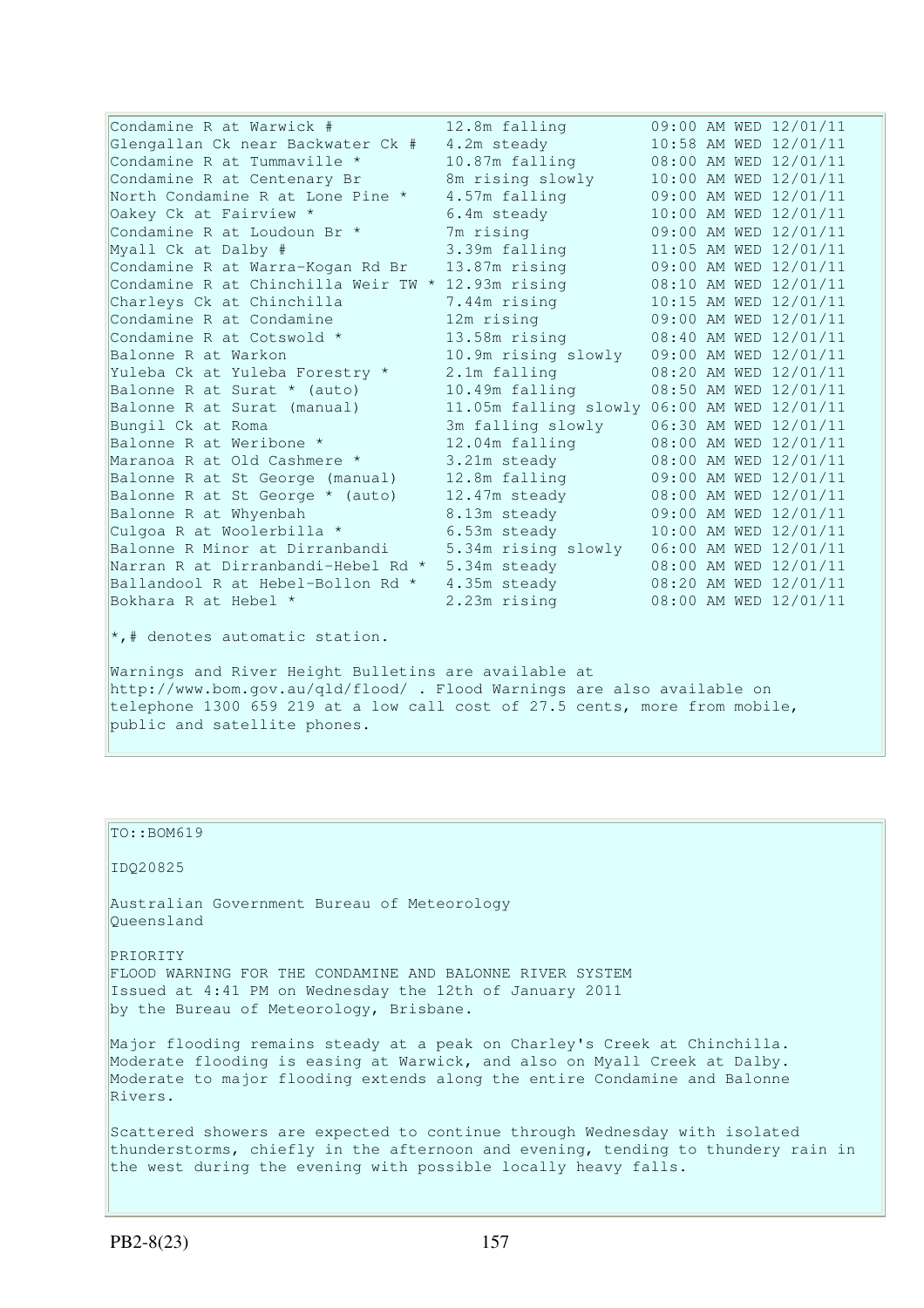CONDAMINE RIVER - UPPER CONDAMINE TO LOUDOUN BRIDGE: Moderate to major flooding is easing on the Upper Condamine River between Murray's Bridge and Warwick. Moderate flood levels are currently easing at Warwick, where at 9am Wednesday the river level was at 6.65 metres and falling. Moderate to major flooding is easing between Pratten and Lone Pine. Moderate to major flooding continues to rise between Cecil Plains and Loudon Bridge. MYALL CREEK: Moderate flood levels are continuing to ease on Myall Creek at Dalby, following a moderate flood peak to 3.49 metres recorded at about 6am Wednesday. At 3:50pm Wednesday the creek level at Dalby was at 3.04 metres and falling. CHARLEYS CREEK: Major flood levels are easing on Charleys Creek at Chinchilla, following a major flood peak to 7.45 metres, which exceeds the December peak by about 0.2 metres. At 2:50pm Wednesday, Charleys Creek at Chinchilla was at 7.34 metres and falling slowly. CONDAMINE RIVER - LOUDOUN BRIDGE TO COTSWOLD: Major flooding continues with renewed rises expected during the next few days. At 3:45pm Wednesday, the river level at Condamine Township was at 12.35 metres and rising. Flood levels should exceed 13 metres during Thursday and continue rising to around 14.8 metres by the weekend. BALONNE RIVER TO BEARDMORE DAM: Major flooding continues to fall slowly between Surat and Warroo, with renewed rises expected over the next several days. BALONNE RIVER - ST GEORGE TO NSW BORDER: At 3pm Wednesday, the Balonne River at St George was 12.76 metres and falling slowly. Major flood levels will remain high during Wednesday. High level major flooding is expected to continue in the Balonne River system downstream from St George to the NSW border throughout January. This includes the Bokhara, Culgoa, Balonne Minor and Narran Rivers and Ballandool Creek. The peak flow is currently in the Dirranbandi area and will reach the Hebel area during the weekend. Predicted River Heights/Flows: Condamine R at: Warwick River levels currently falling below moderate and expected to continue to fall during Wednesday. Condamine Exceed 13 metres during Thursday with further rises and levels to around 14.8 metres by the weekend. Charleys Creek at: Chinchilla Remain steady at about 7.3 metres during Wednesday. Myall Creek at: Dalby Creek levels currently falling with moderate flooding. Balonne R at: St George (manual) High river levels (around 13 metres) to continue until Thursday. Next Issue: The next warning will be issued at about 11pm Wednesday. (River heights are constantly updated on the Bureau website.)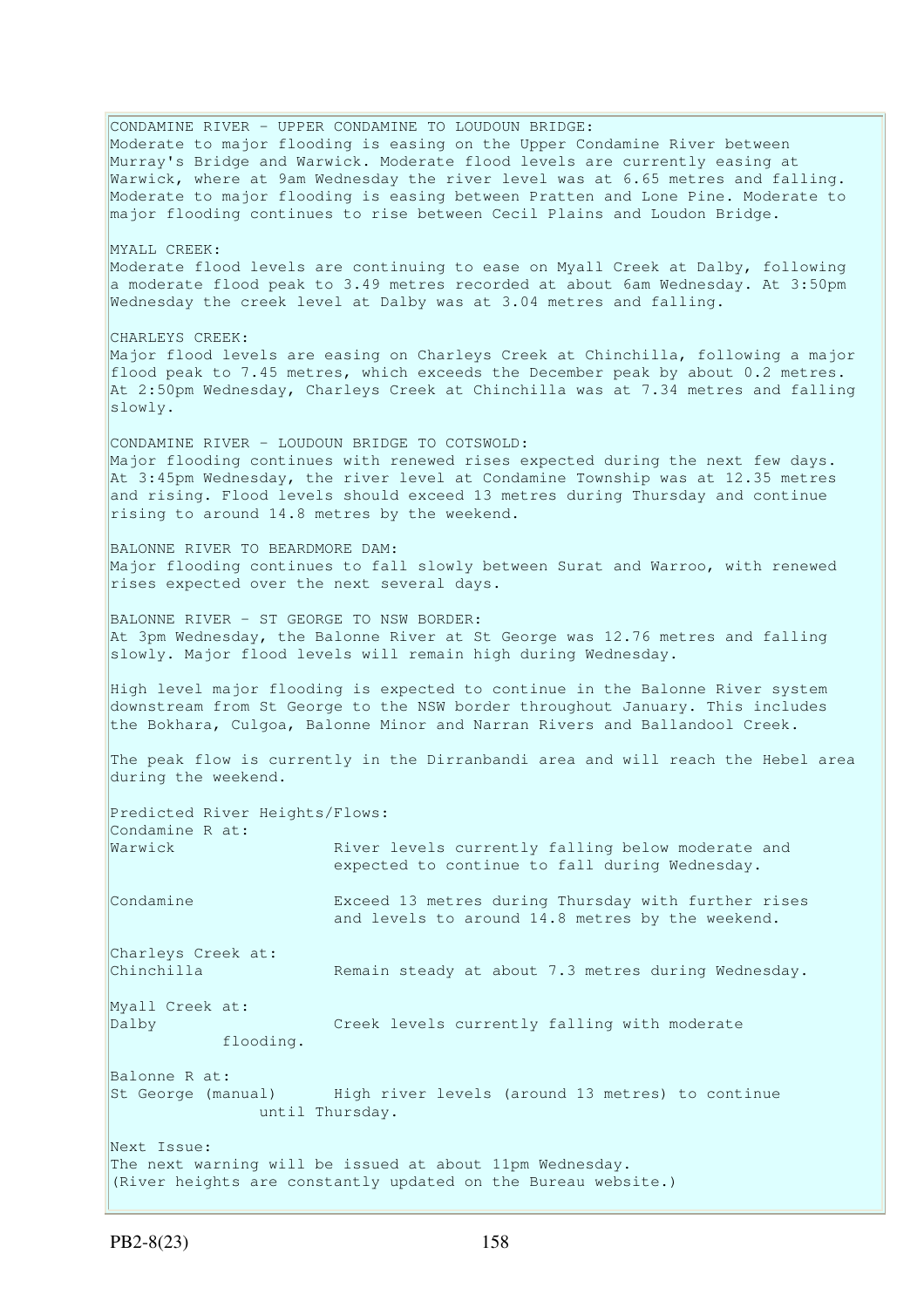| 03:06 PM WED 12/01/11<br>1.7m falling<br>4.58m falling<br>02:49 PM WED 12/01/11<br>7m falling<br>02:56 PM WED 12/01/11<br>02:00 PM WED 12/01/11<br>4.94m falling<br>09:00 AM WED 12/01/11<br>6.65m falling<br>3.85m falling<br>02:54 PM WED 12/01/11<br>10.84m steady<br>02:00 PM WED 12/01/11<br>8m falling slowly<br>03:00 PM WED 12/01/11<br>4.36m falling<br>02:00 PM WED 12/01/11<br>02:00 PM WED 12/01/11<br>6.4m steady<br>7.09m rising<br>02:00 PM WED 12/01/11<br>03:03 PM WED 12/01/11<br>3.14m steady<br>03:00 PM WED 12/01/11<br>13.9m steady<br>13.35m rising<br>02:30 PM WED 12/01/11<br>7.34m falling<br>02:50 PM WED 12/01/11<br>Condamine R at Condamine<br>12.35m rising slowly 03:45 PM WED 12/01/11<br>13.67m steady<br>11:40 AM WED 12/01/11<br>10.9m rising slowly<br>09:00 AM WED 12/01/11<br>02:50 PM WED 12/01/11<br>2.51m rising<br>02:40 PM WED 12/01/11<br>Balonne R at Surat * (auto)<br>10.52m rising<br>10.8m falling slowly 01:00 PM WED 12/01/11<br>3m falling slowly<br>06:30 AM WED 12/01/11<br>Balonne R at Weribone *<br>12m falling<br>12:00 PM WED 12/01/11<br>3.17m falling<br>11:30 AM WED 12/01/11<br>12.78m falling<br>12:00 PM WED 12/01/11<br>Balonne R at St George * (auto)<br>12.45m rising<br>02:30 PM WED 12/01/11<br>Balonne R at Whyenbah<br>8.13m steady<br>09:00 AM WED 12/01/11<br>Culgoa R at Woolerbilla *<br>6.53m steady<br>10:00 AM WED 12/01/11<br>Balonne R Minor at Dirranbandi<br>5.34m rising slowly<br>06:00 AM WED 12/01/11<br>Narran R at Dirranbandi-Hebel Rd *<br>12:00 PM WED 12/01/11<br>5.34m steady<br>Ballandool R at Hebel-Bollon Rd *<br>11:30 AM WED 12/01/11<br>4.38m steady<br>09:20 AM WED 12/01/11<br>Bokhara R at Hebel *<br>2.23m steady | Latest River Heights:               |  |  |  |
|------------------------------------------------------------------------------------------------------------------------------------------------------------------------------------------------------------------------------------------------------------------------------------------------------------------------------------------------------------------------------------------------------------------------------------------------------------------------------------------------------------------------------------------------------------------------------------------------------------------------------------------------------------------------------------------------------------------------------------------------------------------------------------------------------------------------------------------------------------------------------------------------------------------------------------------------------------------------------------------------------------------------------------------------------------------------------------------------------------------------------------------------------------------------------------------------------------------------------------------------------------------------------------------------------------------------------------------------------------------------------------------------------------------------------------------------------------------------------------------------------------------------------------------------------------------------------------------------------------------------------------------------------------------------------------------------------------------------------|-------------------------------------|--|--|--|
|                                                                                                                                                                                                                                                                                                                                                                                                                                                                                                                                                                                                                                                                                                                                                                                                                                                                                                                                                                                                                                                                                                                                                                                                                                                                                                                                                                                                                                                                                                                                                                                                                                                                                                                              | Condamine R at Killarney #          |  |  |  |
|                                                                                                                                                                                                                                                                                                                                                                                                                                                                                                                                                                                                                                                                                                                                                                                                                                                                                                                                                                                                                                                                                                                                                                                                                                                                                                                                                                                                                                                                                                                                                                                                                                                                                                                              | Condamine R at Elbow Valley #       |  |  |  |
|                                                                                                                                                                                                                                                                                                                                                                                                                                                                                                                                                                                                                                                                                                                                                                                                                                                                                                                                                                                                                                                                                                                                                                                                                                                                                                                                                                                                                                                                                                                                                                                                                                                                                                                              | Condamine R at Murrays Br #         |  |  |  |
|                                                                                                                                                                                                                                                                                                                                                                                                                                                                                                                                                                                                                                                                                                                                                                                                                                                                                                                                                                                                                                                                                                                                                                                                                                                                                                                                                                                                                                                                                                                                                                                                                                                                                                                              | Condamine R @ Warwick (Scots Col.)  |  |  |  |
|                                                                                                                                                                                                                                                                                                                                                                                                                                                                                                                                                                                                                                                                                                                                                                                                                                                                                                                                                                                                                                                                                                                                                                                                                                                                                                                                                                                                                                                                                                                                                                                                                                                                                                                              | Condamine R at Warwick #            |  |  |  |
|                                                                                                                                                                                                                                                                                                                                                                                                                                                                                                                                                                                                                                                                                                                                                                                                                                                                                                                                                                                                                                                                                                                                                                                                                                                                                                                                                                                                                                                                                                                                                                                                                                                                                                                              | Glengallan Ck near Backwater Ck #   |  |  |  |
|                                                                                                                                                                                                                                                                                                                                                                                                                                                                                                                                                                                                                                                                                                                                                                                                                                                                                                                                                                                                                                                                                                                                                                                                                                                                                                                                                                                                                                                                                                                                                                                                                                                                                                                              | Condamine R at Tummaville *         |  |  |  |
|                                                                                                                                                                                                                                                                                                                                                                                                                                                                                                                                                                                                                                                                                                                                                                                                                                                                                                                                                                                                                                                                                                                                                                                                                                                                                                                                                                                                                                                                                                                                                                                                                                                                                                                              | Condamine R at Centenary Br         |  |  |  |
|                                                                                                                                                                                                                                                                                                                                                                                                                                                                                                                                                                                                                                                                                                                                                                                                                                                                                                                                                                                                                                                                                                                                                                                                                                                                                                                                                                                                                                                                                                                                                                                                                                                                                                                              | North Condamine R at Lone Pine *    |  |  |  |
|                                                                                                                                                                                                                                                                                                                                                                                                                                                                                                                                                                                                                                                                                                                                                                                                                                                                                                                                                                                                                                                                                                                                                                                                                                                                                                                                                                                                                                                                                                                                                                                                                                                                                                                              | Oakey Ck at Fairview *              |  |  |  |
|                                                                                                                                                                                                                                                                                                                                                                                                                                                                                                                                                                                                                                                                                                                                                                                                                                                                                                                                                                                                                                                                                                                                                                                                                                                                                                                                                                                                                                                                                                                                                                                                                                                                                                                              | Condamine R at Loudoun Br *         |  |  |  |
|                                                                                                                                                                                                                                                                                                                                                                                                                                                                                                                                                                                                                                                                                                                                                                                                                                                                                                                                                                                                                                                                                                                                                                                                                                                                                                                                                                                                                                                                                                                                                                                                                                                                                                                              | Myall Ck at Dalby #                 |  |  |  |
|                                                                                                                                                                                                                                                                                                                                                                                                                                                                                                                                                                                                                                                                                                                                                                                                                                                                                                                                                                                                                                                                                                                                                                                                                                                                                                                                                                                                                                                                                                                                                                                                                                                                                                                              | Condamine R at Warra-Kogan Rd Br    |  |  |  |
|                                                                                                                                                                                                                                                                                                                                                                                                                                                                                                                                                                                                                                                                                                                                                                                                                                                                                                                                                                                                                                                                                                                                                                                                                                                                                                                                                                                                                                                                                                                                                                                                                                                                                                                              | Condamine R at Chinchilla Weir TW * |  |  |  |
|                                                                                                                                                                                                                                                                                                                                                                                                                                                                                                                                                                                                                                                                                                                                                                                                                                                                                                                                                                                                                                                                                                                                                                                                                                                                                                                                                                                                                                                                                                                                                                                                                                                                                                                              | Charleys Ck at Chinchilla           |  |  |  |
|                                                                                                                                                                                                                                                                                                                                                                                                                                                                                                                                                                                                                                                                                                                                                                                                                                                                                                                                                                                                                                                                                                                                                                                                                                                                                                                                                                                                                                                                                                                                                                                                                                                                                                                              |                                     |  |  |  |
|                                                                                                                                                                                                                                                                                                                                                                                                                                                                                                                                                                                                                                                                                                                                                                                                                                                                                                                                                                                                                                                                                                                                                                                                                                                                                                                                                                                                                                                                                                                                                                                                                                                                                                                              | Condamine R at Cotswold *           |  |  |  |
|                                                                                                                                                                                                                                                                                                                                                                                                                                                                                                                                                                                                                                                                                                                                                                                                                                                                                                                                                                                                                                                                                                                                                                                                                                                                                                                                                                                                                                                                                                                                                                                                                                                                                                                              | Balonne R at Warkon                 |  |  |  |
|                                                                                                                                                                                                                                                                                                                                                                                                                                                                                                                                                                                                                                                                                                                                                                                                                                                                                                                                                                                                                                                                                                                                                                                                                                                                                                                                                                                                                                                                                                                                                                                                                                                                                                                              | Yuleba Ck at Yuleba Forestry *      |  |  |  |
|                                                                                                                                                                                                                                                                                                                                                                                                                                                                                                                                                                                                                                                                                                                                                                                                                                                                                                                                                                                                                                                                                                                                                                                                                                                                                                                                                                                                                                                                                                                                                                                                                                                                                                                              |                                     |  |  |  |
|                                                                                                                                                                                                                                                                                                                                                                                                                                                                                                                                                                                                                                                                                                                                                                                                                                                                                                                                                                                                                                                                                                                                                                                                                                                                                                                                                                                                                                                                                                                                                                                                                                                                                                                              | Balonne R at Surat (manual)         |  |  |  |
|                                                                                                                                                                                                                                                                                                                                                                                                                                                                                                                                                                                                                                                                                                                                                                                                                                                                                                                                                                                                                                                                                                                                                                                                                                                                                                                                                                                                                                                                                                                                                                                                                                                                                                                              | Bungil Ck at Roma                   |  |  |  |
|                                                                                                                                                                                                                                                                                                                                                                                                                                                                                                                                                                                                                                                                                                                                                                                                                                                                                                                                                                                                                                                                                                                                                                                                                                                                                                                                                                                                                                                                                                                                                                                                                                                                                                                              |                                     |  |  |  |
|                                                                                                                                                                                                                                                                                                                                                                                                                                                                                                                                                                                                                                                                                                                                                                                                                                                                                                                                                                                                                                                                                                                                                                                                                                                                                                                                                                                                                                                                                                                                                                                                                                                                                                                              | Maranoa R at Old Cashmere *         |  |  |  |
|                                                                                                                                                                                                                                                                                                                                                                                                                                                                                                                                                                                                                                                                                                                                                                                                                                                                                                                                                                                                                                                                                                                                                                                                                                                                                                                                                                                                                                                                                                                                                                                                                                                                                                                              | Balonne R at St George (manual)     |  |  |  |
|                                                                                                                                                                                                                                                                                                                                                                                                                                                                                                                                                                                                                                                                                                                                                                                                                                                                                                                                                                                                                                                                                                                                                                                                                                                                                                                                                                                                                                                                                                                                                                                                                                                                                                                              |                                     |  |  |  |
|                                                                                                                                                                                                                                                                                                                                                                                                                                                                                                                                                                                                                                                                                                                                                                                                                                                                                                                                                                                                                                                                                                                                                                                                                                                                                                                                                                                                                                                                                                                                                                                                                                                                                                                              |                                     |  |  |  |
|                                                                                                                                                                                                                                                                                                                                                                                                                                                                                                                                                                                                                                                                                                                                                                                                                                                                                                                                                                                                                                                                                                                                                                                                                                                                                                                                                                                                                                                                                                                                                                                                                                                                                                                              |                                     |  |  |  |
|                                                                                                                                                                                                                                                                                                                                                                                                                                                                                                                                                                                                                                                                                                                                                                                                                                                                                                                                                                                                                                                                                                                                                                                                                                                                                                                                                                                                                                                                                                                                                                                                                                                                                                                              |                                     |  |  |  |
|                                                                                                                                                                                                                                                                                                                                                                                                                                                                                                                                                                                                                                                                                                                                                                                                                                                                                                                                                                                                                                                                                                                                                                                                                                                                                                                                                                                                                                                                                                                                                                                                                                                                                                                              |                                     |  |  |  |
|                                                                                                                                                                                                                                                                                                                                                                                                                                                                                                                                                                                                                                                                                                                                                                                                                                                                                                                                                                                                                                                                                                                                                                                                                                                                                                                                                                                                                                                                                                                                                                                                                                                                                                                              |                                     |  |  |  |
|                                                                                                                                                                                                                                                                                                                                                                                                                                                                                                                                                                                                                                                                                                                                                                                                                                                                                                                                                                                                                                                                                                                                                                                                                                                                                                                                                                                                                                                                                                                                                                                                                                                                                                                              |                                     |  |  |  |

\*,# denotes automatic station.

Warnings and River Height Bulletins are available at http://www.bom.gov.au/qld/flood/ . Flood Warnings are also available on telephone 1300 659 219 at a low call cost of 27.5 cents, more from mobile, public and satellite phones.

 $\vert$ TO::BOM619 IDQ20825 Australian Government Bureau of Meteorology Queensland FLOOD WARNING FOR THE CONDAMINE AND BALONNE RIVER SYSTEM Issued at 11:15 PM on Wednesday the 12th of January 2011 by the Bureau of Meteorology, Brisbane. Major flooding has peaked on Charley's Creek at Chinchilla and continues to ease in Myall Creek at Dalby. Moderate to major flooding extends along the entire Condamine and Balonne Rivers. CONDAMINE RIVER - UPPER CONDAMINE TO LOUDOUN BRIDGE: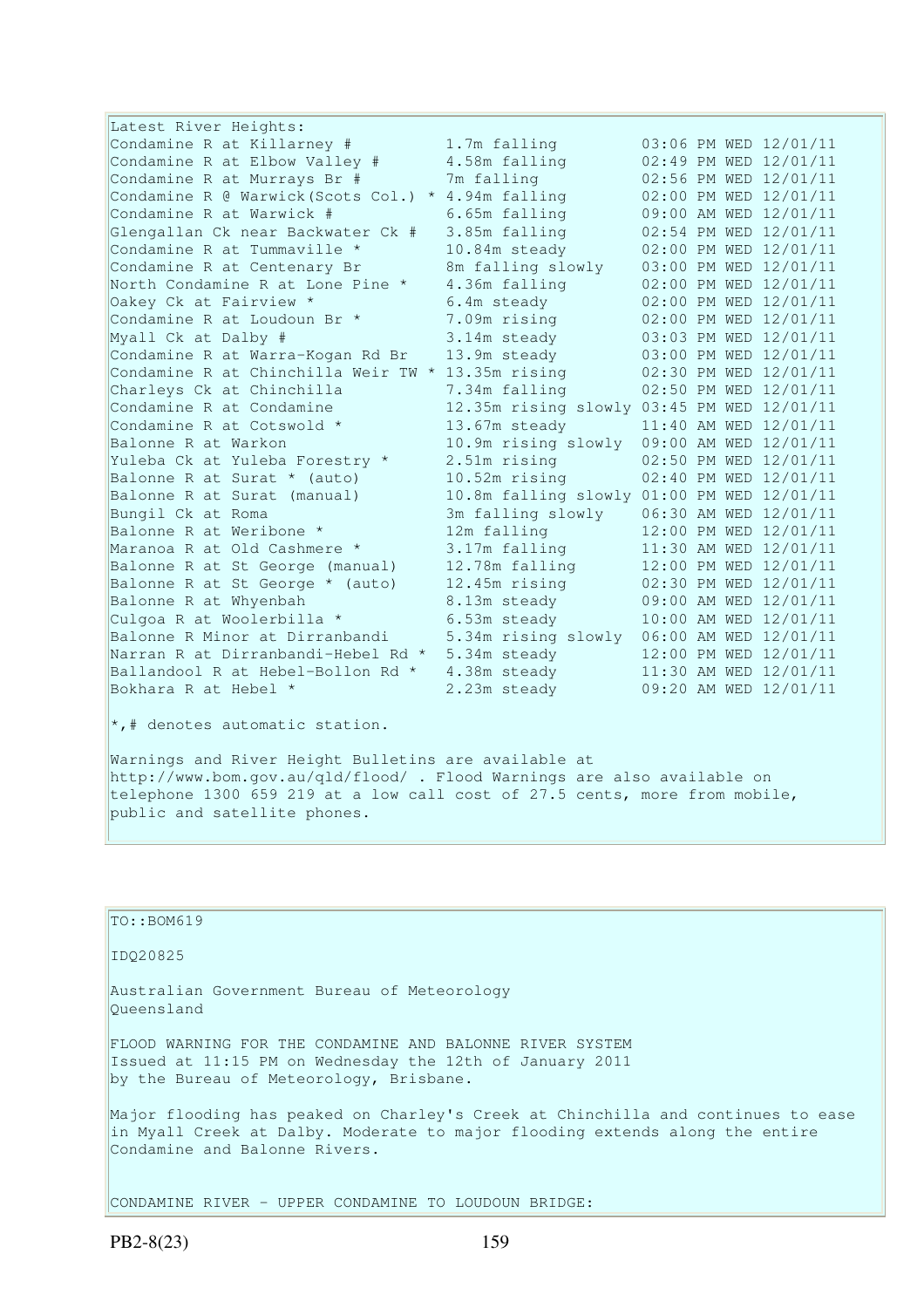Moderate to major flooding is easing on the Upper Condamine River between Murray's Bridge and Warwick. Moderate to major flooding continues to rise between Cecil Plains and Loudoun Bridge. MYALL CREEK: Moderate flood levels are continuing to ease on Myall Creek at Dalby, following a moderate flood peak to 3.49 metres recorded at about 6am Wednesday. CHARLEYS CREEK: Major flood levels are easing on Charleys Creek at Chinchilla, following a major flood peak to 7.45 metres, which exceeded the December peak by about 0.2 metres. CONDAMINE RIVER - LOUDOUN BRIDGE TO COTSWOLD: Major flooding continues with renewed rises expected during the next few days. At 10pm Wednesday, the river level at Condamine Township was at 12.65 metres and rising. Flood levels should exceed 13 metres during Thursday and continue rising to around 14.8 metres by the weekend. BALONNE RIVER TO BEARDMORE DAM: Major flooding continues to fall slowly between Surat and Warroo, with renewed rises expected over the next several days. BALONNE RIVER - ST GEORGE TO NSW BORDER: At 3pm Wednesday, the Balonne River at St George was 12.76 metres and falling slowly. Major flood levels will remain high during Wednesday. High level major flooding is expected to continue in the Balonne River system downstream from St George to the NSW border throughout January. This includes the Bokhara, Culgoa, Balonne Minor and Narran Rivers and Ballandool Creek. Predicted River Heights/Flows: Condamine Township Exceed 13 metres during Thursday with further rises and levels to around 14.8 metres by the weekend. Next Issue: The next warning will be issued at about noon Thursday. (River heights are constantly updated on the Bureau website.) Latest River Heights: Condamine R at Murrays Br  $#$  6.6m falling 10:30 PM WED 12/01/11 Condamine R @ Warwick(Scots Col.) \* 4.02m falling 09:00 PM WED 12/01/11 Condamine R at Tummaville  $*$  10.68m falling  $09:20$  PM WED  $12/01/11$ Condamine R at Centenary Br 7.94m falling slowly 06:00 PM WED 12/01/11 North Condamine R at Lone Pine \* 4.31m rising 09:00 PM WED 12/01/11 Condamine R at Loudoun Br  $*$  7.15m steady 09:00 PM WED 12/01/11 Myall Ck at Dalby # 2.24m falling 10:21 PM WED 12/01/11 Condamine R at Warra-Kogan Rd Br 13.89m falling slowly 06:00 PM WED 12/01/11 Condamine R at Chinchilla Weir TW  $*$  13.71m rising 08:40 PM WED 12/01/11 Charleys Ck at Chinchilla 7.23m falling 06:30 PM WED 12/01/11 Condamine R at Condamine 12.65m rising 10:00 PM WED 12/01/11 Condamine R at Cotswold  $*$  13.98m rising 08:20 PM WED 12/01/11 Balonne R at Warkon 10.9m rising slowly 09:00 AM WED 12/01/11 Yuleba Ck at Yuleba Forestry \* 3.1m rising 08:40 PM WED 12/01/11 Balonne R at Surat \* (auto) 10.45m rising 08:40 PM WED 12/01/11 Balonne R at Surat (manual) 10.8m falling slowly 01:00 PM WED 12/01/11 Bungil Ck at Roma 3m falling slowly 06:30 AM WED 12/01/11 Balonne R at Weribone \* 11.99m steady 03:00 PM WED 12/01/11 Maranoa R at Old Cashmere \* 3.14m steady 02:20 PM WED 12/01/11 Balonne R at St George (manual) 12.68m falling 09:00 PM WED 12/01/11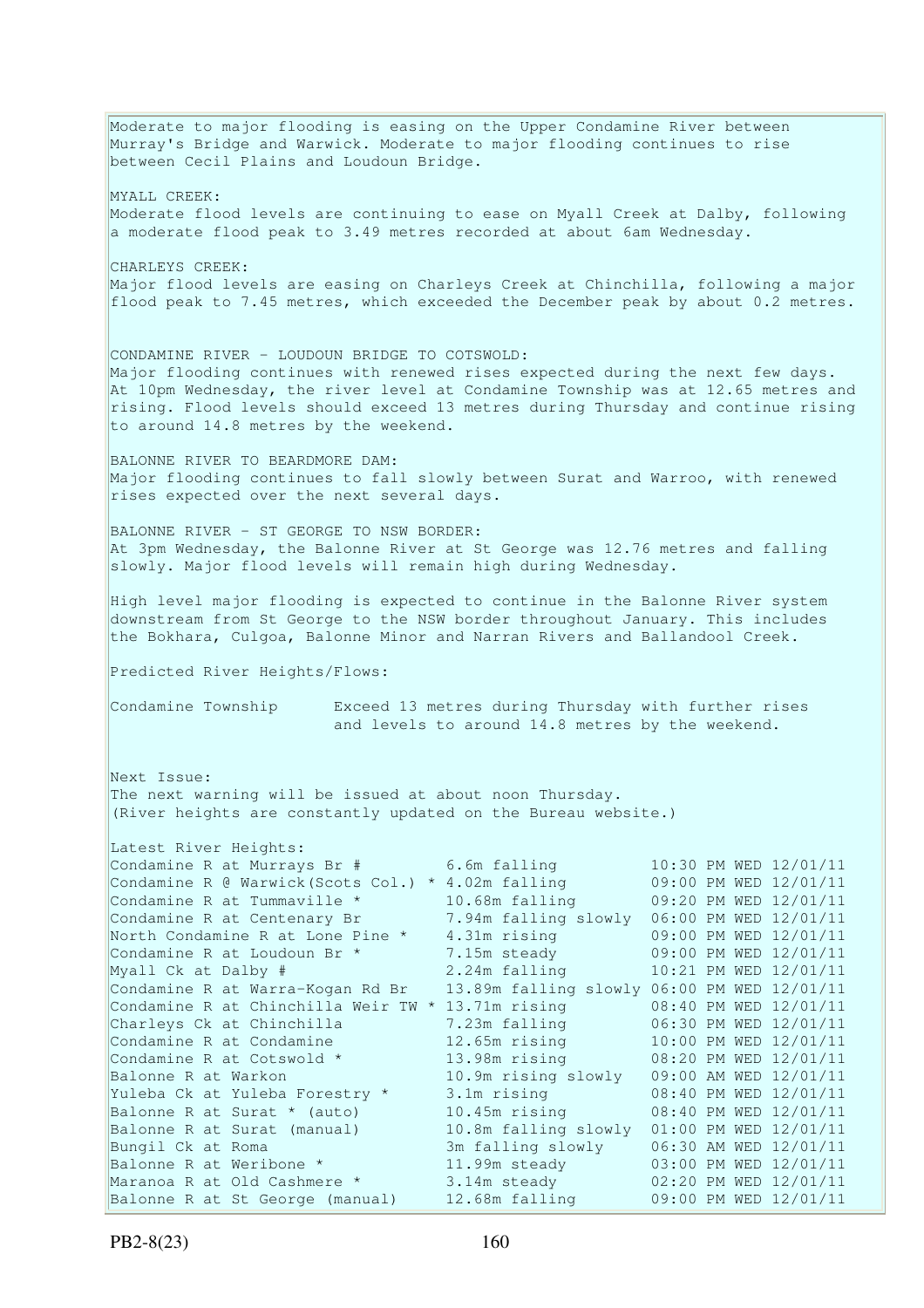| Balonne R at St George * (auto)<br>Balonne R at Whyenbah<br>Culgoa R at Woolerbilla *<br>Balonne R Minor at Dirranbandi<br>Narran R at Dirranbandi-Hebel Rd *<br>Ballandool R at Hebel-Bollon Rd *<br>Bokhara R at Hebel *                                                                                                                                                   | 12.45m rising<br>8.13m steady<br>6.54m steady<br>5.34m rising slowly<br>5.34m steady<br>4.38m steady<br>2.23m steady | 02:30 PM WED 12/01/11<br>09:00 AM WED 12/01/11<br>08:00 PM WED 12/01/11<br>06:00 AM WED 12/01/11<br>12:00 PM WED 12/01/11<br>11:30 AM WED 12/01/11<br>09:20 AM WED 12/01/11 |  |  |  |  |  |  |  |
|------------------------------------------------------------------------------------------------------------------------------------------------------------------------------------------------------------------------------------------------------------------------------------------------------------------------------------------------------------------------------|----------------------------------------------------------------------------------------------------------------------|-----------------------------------------------------------------------------------------------------------------------------------------------------------------------------|--|--|--|--|--|--|--|
| Warnings and River Height Bulletins are available at<br>http://www.bom.gov.au/qld/flood/ . Flood Warnings are also available on<br>telephone 1300 659 219 at a low call cost of 27.5 cents, more from mobile,<br>public and satellite phones.                                                                                                                                |                                                                                                                      |                                                                                                                                                                             |  |  |  |  |  |  |  |
|                                                                                                                                                                                                                                                                                                                                                                              |                                                                                                                      |                                                                                                                                                                             |  |  |  |  |  |  |  |
| TO::BOM619                                                                                                                                                                                                                                                                                                                                                                   |                                                                                                                      |                                                                                                                                                                             |  |  |  |  |  |  |  |
| IDQ20825                                                                                                                                                                                                                                                                                                                                                                     |                                                                                                                      |                                                                                                                                                                             |  |  |  |  |  |  |  |
| Australian Government Bureau of Meteorology<br>Oueensland                                                                                                                                                                                                                                                                                                                    |                                                                                                                      |                                                                                                                                                                             |  |  |  |  |  |  |  |
| FLOOD WARNING FOR THE CONDAMINE AND BALONNE RIVER SYSTEM<br>Issued at 10:10 AM on Thursday the 13th of January 2011<br>by the Bureau of Meteorology, Brisbane.                                                                                                                                                                                                               |                                                                                                                      |                                                                                                                                                                             |  |  |  |  |  |  |  |
| Major flooding has peaked on Charley's Creek at Chinchilla and continues to ease<br>in Myall Creek at Dalby. Moderate to major flooding extends along the entire<br>Condamine and Balonne Rivers.                                                                                                                                                                            |                                                                                                                      |                                                                                                                                                                             |  |  |  |  |  |  |  |
| UPPER CONDAMINE RIVER TO LOUDOUN BRIDGE:<br>Minor to moderate flooding is easing on the Upper Condamine River between Elbow<br>Valley and Murrays Bridge, while river levels at Warwick have fallen below minor<br>flood level. Major flooding continues between Tummaville and Loudoun Bridge,<br>where the flood peak remains in the Tipton Bridge to Loudoun Bridge area. |                                                                                                                      |                                                                                                                                                                             |  |  |  |  |  |  |  |
| Major flooding remains high at Fairview in Oakey Creek.                                                                                                                                                                                                                                                                                                                      |                                                                                                                      |                                                                                                                                                                             |  |  |  |  |  |  |  |
| MYALL CREEK:<br>Minor flooding continues to ease on Myall Creek at Clydesdale. Creek levels<br>downstream at Dalby continue to ease below minor flood level.                                                                                                                                                                                                                 |                                                                                                                      |                                                                                                                                                                             |  |  |  |  |  |  |  |
| CHARLEYS CREEK:<br>Major flooding is easing on Charleys Creek at Beruna and at Chinchilla. At<br>7:30am Thursday the creek level at Chinchilla was 6.79 metres and falling.                                                                                                                                                                                                  |                                                                                                                      |                                                                                                                                                                             |  |  |  |  |  |  |  |
| CONDAMINE RIVER - LOUDOUN BRIDGE TO COTSWOLD:<br>Major flooding continues to rise along the Condamine River through to Cotswold.<br>At 7am Thursday, the river level at Condamine Township was at 13.25 metres and<br>rising. Flood levels are expected to reach 14.8 metres by the weekend.                                                                                 |                                                                                                                      |                                                                                                                                                                             |  |  |  |  |  |  |  |
| BALONNE RIVER TO BEARDMORE DAM:                                                                                                                                                                                                                                                                                                                                              |                                                                                                                      |                                                                                                                                                                             |  |  |  |  |  |  |  |

Major flooding continues to fall slowly between Warkon and Warroo, with renewed rises expected over the next several days as upstream floodwaters arrive.

BALONNE RIVER - ST GEORGE TO NSW BORDER: At 9am Thursday, the Balonne River at St George was 12.54 metres and falling slowly. Major flood levels will continue to ease slowly over the weekend and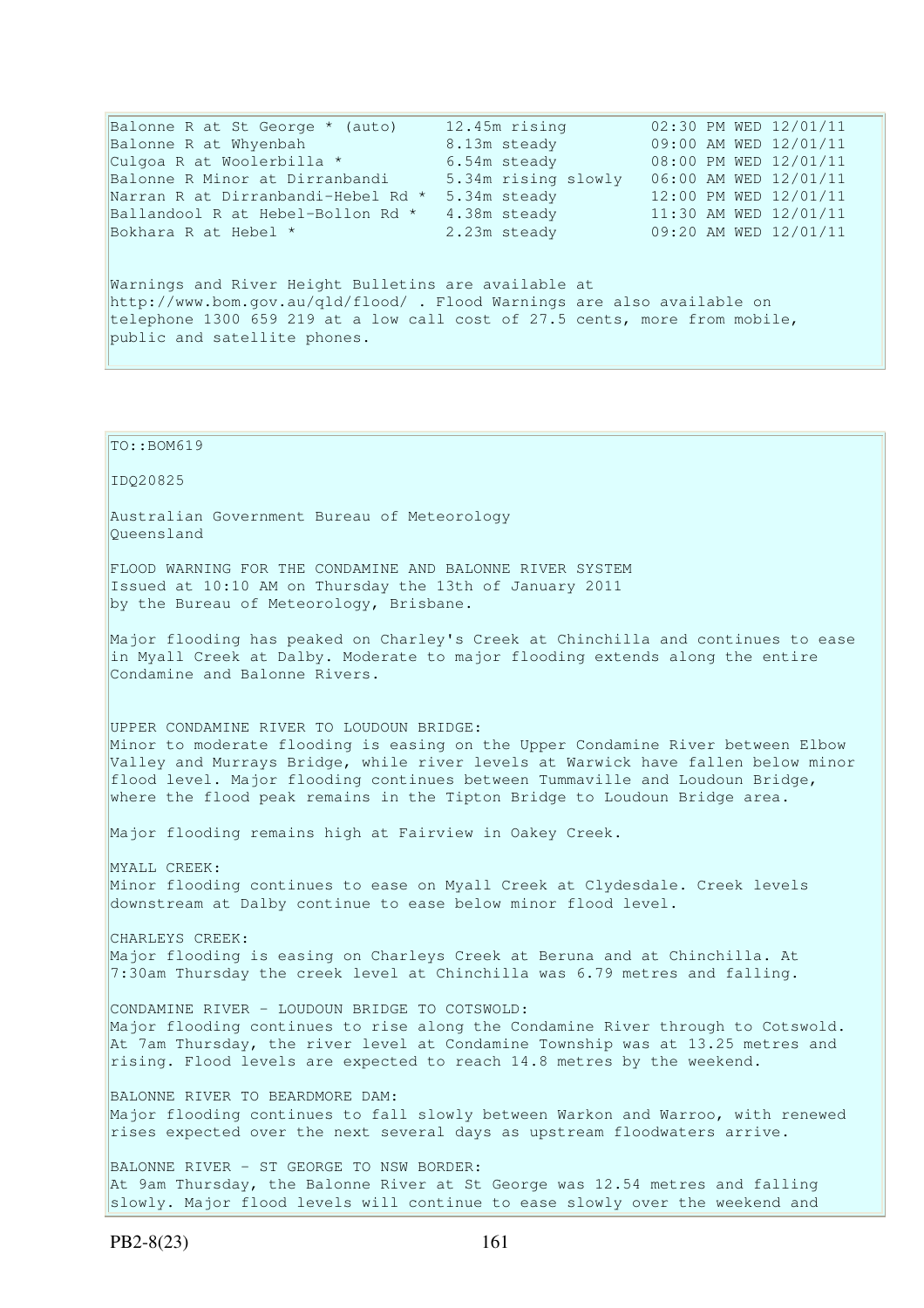into next week. High level major flooding is expected to continue in the Balonne River system downstream from St George to the NSW border throughout January. This includes the Bokhara, Culgoa, Balonne Minor and Narran Rivers and Ballandool Creek. Predicted River Heights/Flows: Condamine Township Reach around 14.8 metres (major flood) during the weekend. Predictions will be updated when upstream peaks have been observed. Weather Forecast: Isolated afternoon showers. Next Issue: The next warning will be issued at about 6pm Thursday. (River heights are constantly updated on the Bureau website.) Latest River Heights: Condamine R at Killarney # 1.15m steady 09:46 AM THU 13/01/11 Condamine R at Elbow Valley # 3.38m falling 10:04 AM THU 13/01/11 Condamine R at Murrays Br  $\#$  6.1m falling 10:04 AM THU 13/01/11 Condamine R @ Warwick(Scots Col.) \* 3.14m falling 09:00 AM THU 13/01/11 Glengallan Ck near Backwater Ck # 2.4m falling 09:59 AM THU 13/01/11 Condamine R at Tummaville \* 10.26m falling 09:00 AM THU 13/01/11 Condamine R at Centenary Br 7.77m falling slowly 08:00 AM THU 13/01/11 North Condamine R at Lone Pine \* 4.86m steady 09:00 AM THU 13/01/11 Oakey Ck at Fairview \* 6.11m falling 09:00 AM THU 13/01/11 Condamine R at Loudoun Br  $*$  7.42m rising 09:00 AM THU 13/01/11 Myall Ck at Dalby # 1.19m falling 09:39 AM THU 13/01/11 Condamine R at Warra-Kogan Rd Br 13.95m rising slowly 06:00 AM THU 13/01/11 Condamine R at Chinchilla Weir TW \* 14.05m falling 08:20 AM THU 13/01/11 Charleys Ck at Chinchilla 6.79m falling 07:30 AM THU 13/01/11 Condamine R at Condamine 13.35m rising 09:00 AM THU 13/01/11 Condamine R at Cotswold  $*$  14.37m rising  $08:10$  AM THU 13/01/11 Balonne R at Warkon 11.15m steady 09:00 AM THU 13/01/11 Yuleba Ck at Yuleba Forestry \* 3.12m steady 08:00 AM THU 13/01/11 Balonne R at Surat \* (auto) 10.48m rising 08:20 AM THU 13/01/11 Balonne R at Surat (manual) 10.83m falling slowly 06:00 AM THU 13/01/11 Balonne R at Weribone \* 11.99m steady 03:00 PM WED 12/01/11 Maranoa R at Old Cashmere \* 3.14m steady 02:20 PM WED 12/01/11 Balonne R at St George (manual) 12.54m falling 09:00 AM THU 13/01/11 Balonne R at St George \* (auto) 12.27m falling 05:40 AM THU 13/01/11 Culgoa R at Woolerbilla  $\star$  6.54m steady 68:00 PM WED 12/01/11 Balonne R Minor at Dirranbandi 5.31m falling slowly 06:00 AM THU 13/01/11 Narran R at Dirranbandi-Hebel Rd \* 5.27m steady 08:00 AM THU 13/01/11 Ballandool R at Hebel-Bollon Rd \* 4.38m steady 11:30 AM WED 12/01/11 Bokhara R at Hebel \* 2.31m rising 08:00 AM THU 13/01/11  $\star$ ,# denotes automatic station. Warnings and River Height Bulletins are available at http://www.bom.gov.au/qld/flood/ . Flood Warnings are also available on telephone 1300 659 219 at a low call cost of 27.5 cents, more from mobile, public and satellite phones.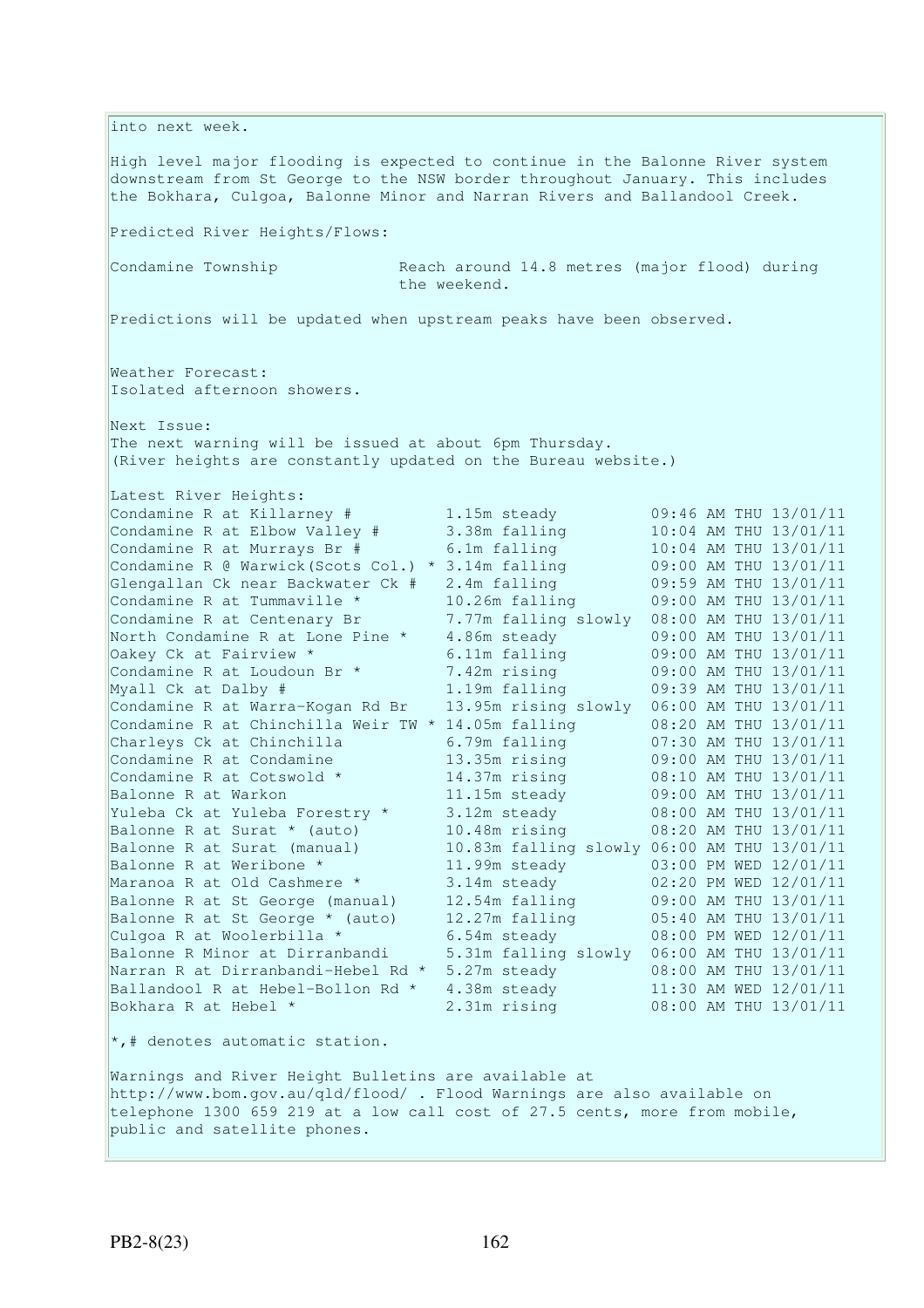$\vert$ TO::BOM619 IDQ20825 Australian Government Bureau of Meteorology Queensland FLOOD WARNING FOR THE CONDAMINE AND BALONNE RIVER SYSTEM Issued at 6:09 PM on Thursday the 13th of January 2011 by the Bureau of Meteorology, Brisbane. Major flooding has peaked on Charley's Creek at Chinchilla. Moderate to major flooding extends along the Condamine River downstream of Warwick, and along the Balonne River, with stream rises occurring downstream Loudon Bridge. UPPER CONDAMINE RIVER TO LOUDOUN BRIDGE: Minor to moderate flooding is easing on the Upper Condamine River between Elbow Valley and Murrays Bridge, while river levels at Warwick have fallen below minor flood level. Major flooding continues between Tummaville and Loudoun Bridge, where the flood peak remains in the Tipton Bridge to Loudoun Bridge area. MYALL CREEK: Flood levels are below minor flood level in Myall Creek. CHARLEYS CREEK: Major flooding is easing on Charleys Creek at Beruna and at Chinchilla. At 5pm Thursday the creek level at Chinchilla was 6.54 metres and falling. CONDAMINE RIVER - LOUDOUN BRIDGE TO COTSWOLD: Major flooding continues to rise along the Condamine River through to Cotswold. At 5pm Thursday, the river level at Condamine Township was at 14.0 metres and rising. Flood levels are expected to reach 14.8 metres by the weekend. BALONNE RIVER TO BEARDMORE DAM: Renewed rises are occuring at Warkon as upstream floodwaters arrive. BALONNE RIVER - ST GEORGE TO NSW BORDER: At 3pm Thursday, the Balonne River at St George was 12.46 metres and falling slowly. Major flood levels will continue to ease slowly over the weekend and into next week. High level major flooding is expected to continue in the Balonne River system downstream from St George to the NSW border throughout January. This includes the Bokhara, Culgoa, Balonne Minor and Narran Rivers and Ballandool Creek. Predicted River Heights/Flows: Condamine Township **Reach around 14.8 metres** (major flood) during this weekend. Predictions will be updated when upstream peaks have been observed. Weather Forecast: Isolated afternoon showers. Next Issue: The next warning will be issued at about 8am Friday. (River heights are constantly updated on the Bureau website.)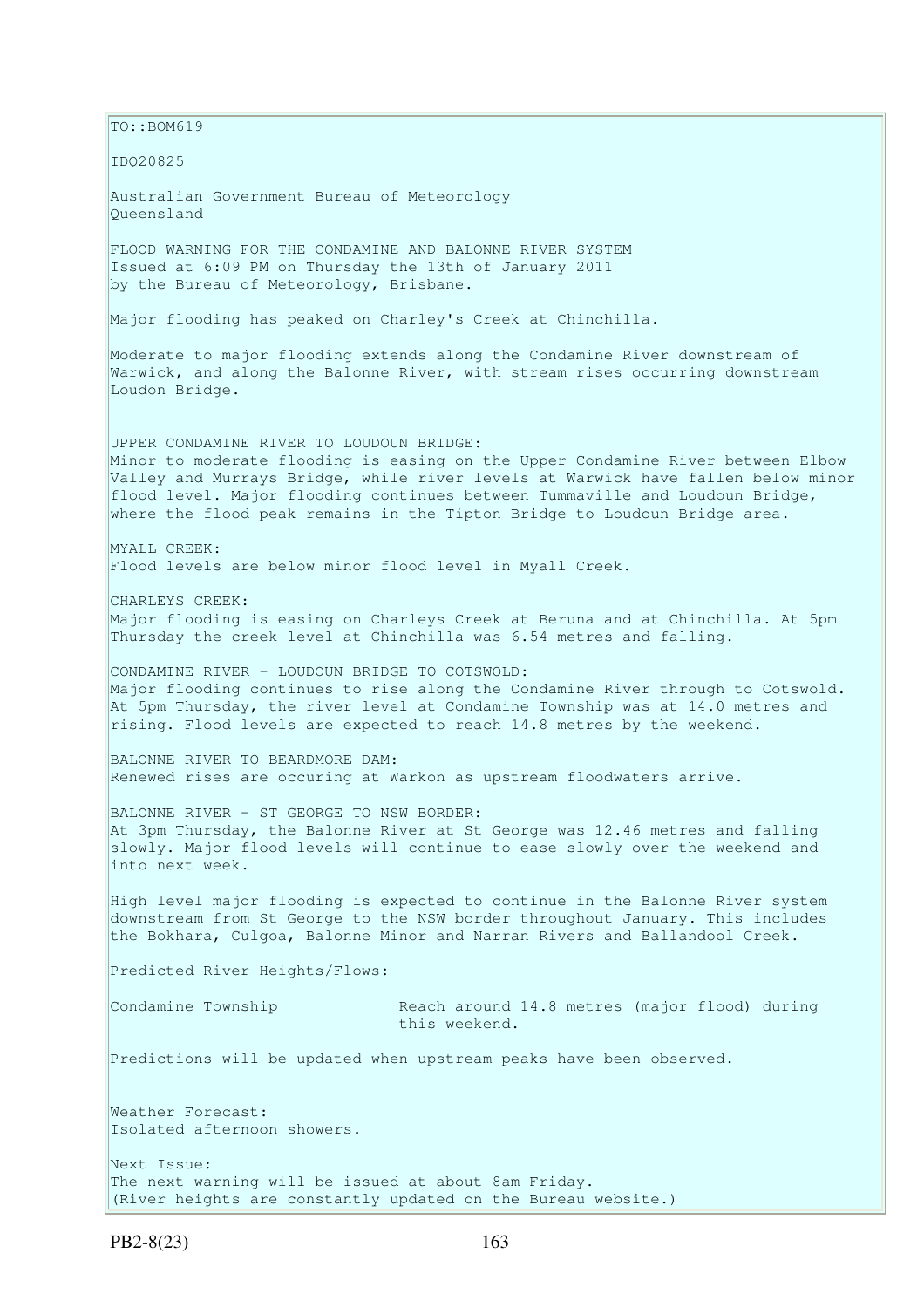| Latest River Heights:                              |                                            |  |                       |
|----------------------------------------------------|--------------------------------------------|--|-----------------------|
| Condamine R at Killarney #                         | 1.05m steady                               |  | 03:46 PM THU 13/01/11 |
| Condamine R at Elbow Valley #                      | 3.08m falling                              |  | 04:19 PM THU 13/01/11 |
| Condamine R at Murrays Br #                        | 5.65m falling                              |  | 04:41 PM THU 13/01/11 |
| Condamine R @ Warwick (Scots Col.) * 2.91m falling |                                            |  | 03:00 PM THU 13/01/11 |
| Glengallan Ck near Backwater Ck #                  | 2.3m falling                               |  | 04:09 PM THU 13/01/11 |
| Condamine R at Tummaville *                        | 9.98m falling                              |  | 03:00 PM THU 13/01/11 |
| Condamine R at Centenary Br                        | 7.53m falling slowly 02:40 PM THU 13/01/11 |  |                       |
| North Condamine R at Lone Pine *                   | 4.84m steady                               |  | 03:00 PM THU 13/01/11 |
| Oakey Ck at Fairview *                             | 5.42m falling                              |  | 03:00 PM THU 13/01/11 |
| Condamine R at Loudoun Br *                        | 7.62m rising                               |  | 03:00 PM THU 13/01/11 |
| Myall Ck at Dalby #                                | 0.99m falling                              |  | 03:17 PM THU 13/01/11 |
| Condamine R at Warra-Kogan Rd Br                   | 14.03m rising slowly 03:30 PM THU 13/01/11 |  |                       |
| Condamine R at Chinchilla Weir TW *                | 14.05m steady                              |  | 02:00 PM THU 13/01/11 |
| Charleys Ck at Chinchilla                          | 6.68m falling slowly 12:00 PM THU 13/01/11 |  |                       |
| Condamine R at Condamine                           | 13.68m rising slowly 01:10 PM THU 13/01/11 |  |                       |
| Condamine R at Cotswold *                          | 14.55m rising                              |  | 02:30 PM THU 13/01/11 |
| Balonne R at Warkon                                | 11.15m steady                              |  | 09:00 AM THU 13/01/11 |
| Yuleba Ck at Yuleba Forestry *                     | 3.04m steady                               |  | 02:00 PM THU 13/01/11 |
| Balonne R at Surat * (auto)                        | 10.36m falling                             |  | 03:00 PM THU 13/01/11 |
| Balonne R at Surat (manual)                        | 10.8m steady                               |  | 03:00 PM THU 13/01/11 |
| Balonne R at Weribone *                            | 11.76m falling                             |  | 02:50 PM THU 13/01/11 |
| Maranoa R at Old Cashmere *                        | 2.88m steady                               |  | 03:00 PM THU 13/01/11 |
| Balonne R at St George (manual)                    | 12.46m falling                             |  | 03:00 PM THU 13/01/11 |
| Balonne R at St George * (auto)                    | 12.19m rising                              |  | 02:00 PM THU 13/01/11 |
| Culgoa R at Woolerbilla *                          | 6.54m steady                               |  | 08:00 PM WED 12/01/11 |
| Balonne R Minor at Dirranbandi                     | 5.31m falling slowly 06:00 AM THU 13/01/11 |  |                       |
| Narran R at Dirranbandi-Hebel Rd *                 | 5.26m steady                               |  | 02:00 PM THU 13/01/11 |
| Bokhara R at Hebel *                               | 2.32m rising                               |  | 01:00 PM THU 13/01/11 |
|                                                    |                                            |  |                       |
|                                                    |                                            |  |                       |

Warnings and River Height Bulletins are available at http://www.bom.gov.au/qld/flood/ . Flood Warnings are also available on telephone 1300 659 219 at a low call cost of 27.5 cents, more from mobile, public and satellite phones.

 $\vert$ TO::BOM619 IDQ20825 Australian Government Bureau of Meteorology Queensland FLOOD WARNING FOR THE CONDAMINE AND BALONNE RIVER SYSTEM Issued at 7:41 AM on Friday the 14th of January 2011 by the Bureau of Meteorology, Brisbane. Major flooding continues to ease on Charley's Creek at Chinchilla following Wednesday's peak. Moderate to major flooding extends along the Condamine River downstream of Pratten, and along the Balonne River, with stream rises occurring downstream from Loudon Bridge. UPPER CONDAMINE RIVER TO LOUDOUN BRIDGE:

Moderate flooding continues to ease on the Upper Condamine River between Elbow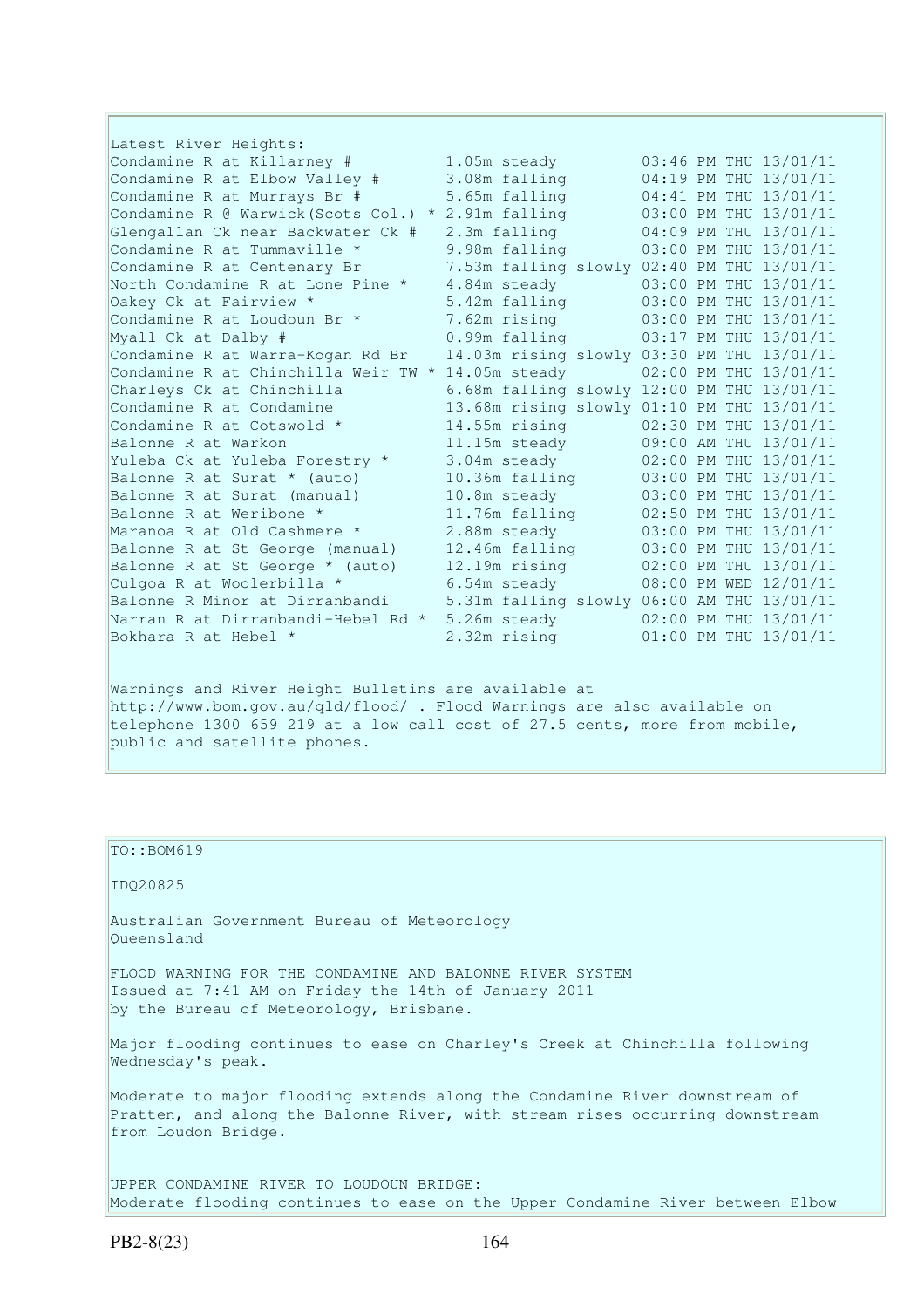Valley and Murrays Bridge. Moderate flooding is easing between Pratten and Tummaville. Moderate to major flooding extends downstream to Loudoun Bridge where river levels are now slowly easing. MYALL CREEK: Flood levels are well below minor flood level in Myall Creek. CHARLEYS CREEK: Major flooding continues to ease on Charleys Creek at Beruna and at Chinchilla. Creek levels are expected to fall below the major flood level during Friday. At 6am Friday the creek level at Chinchilla was 6.2 metres and falling. CONDAMINE RIVER - LOUDOUN BRIDGE TO COTSWOLD: Major flooding continues to rise along the Condamine River through to Cotswold. At 9pm Thursday, the river level at Condamine Township was at 14.2 metres and rising. Flood levels are expected to reach 14.8 metres during the weekend. BALONNE RIVER TO BEARDMORE DAM: Renewed rises are occuring between Warkon and Surat as upstream floodwaters arrive. BALONNE RIVER - ST GEORGE TO NSW BORDER: At 6am Friday, the Balonne River at St George was 12.28 metres and falling slowly. Major flood levels will continue to ease slowly over the weekend and into next week with renewed rises expected late in the week as upstream floodwaters arrive. High level major flooding is expected to continue in the Balonne River system downstream from St George to the NSW border throughout January. This includes the Bokhara, Culgoa, Balonne Minor and Narran Rivers and Ballandool Creek. Predicted River Heights/Flows: Condamine Township Reach around 14.8 metres (major flood) during this weekend. Predictions will be updated when upstream peaks have been observed. Weather Forecast: Mostly fine. Next Issue: The next warning will be issued at about 5pm Friday. (River heights are constantly updated on the Bureau website.) Latest River Heights: Condamine R at Killarney # 0.9m steady 06:46 AM FRI 14/01/11<br>
Condamine R at Elbow Valley # 2.58m falling 06:35 AM FRI 14/01/11<br>
Condamine R at Murrays Br # 4.75m falling 06:56 AM FRI 14/01/11<br>
Condamine R @ Warwick (Scots Condamine R at Elbow Valley # 2.58m falling 06:35 AM FRI 14/01/11 Condamine R at Murrays Br  $\#$  4.75m falling  $06:56$  AM FRI 14/01/11 Condamine R @ Warwick(Scots Col.) \* 2.35m falling Glengallan Ck near Backwater Ck  $#$  1.85m falling Condamine R at Tummaville  $*$  8.77m falling  $06:00$  AM FRI  $14/01/11$ Condamine R at Centenary Br 7.09m falling 05:00 AM FRI 14/01/11 North Condamine R at Lone Pine \*  $4.39$ m falling Oakey Ck at Fairview \* 4.05m falling 06:00 AM FRI 14/01/11 Condamine R at Loudoun Br  $*$  7.54m falling 06:00 AM FRI 14/01/11 Myall Ck at Dalby # 0.74m steady 06:03 AM FRI 14/01/11 Myall Ck at Dalby # 0.74m steady 06:03 AM FRI 14/01/11<br>
Condamine R at Warra-Kogan Rd Br 14.25m rising 06:00 AM FRI 14/01/11<br>
Condamine R at Chinchilla Weir TW \* 14.05m rising 05:40 AM FRI 14/01/11<br>
Charleys Ck at Chinchil Condamine R at Chinchilla Weir TW \* 14.05m rising Charleys Ck at Chinchilla 6.2m falling 06:00 AM FRI 14/01/11 Condamine R at Condamine 14.2m rising 09:00 PM THU 13/01/11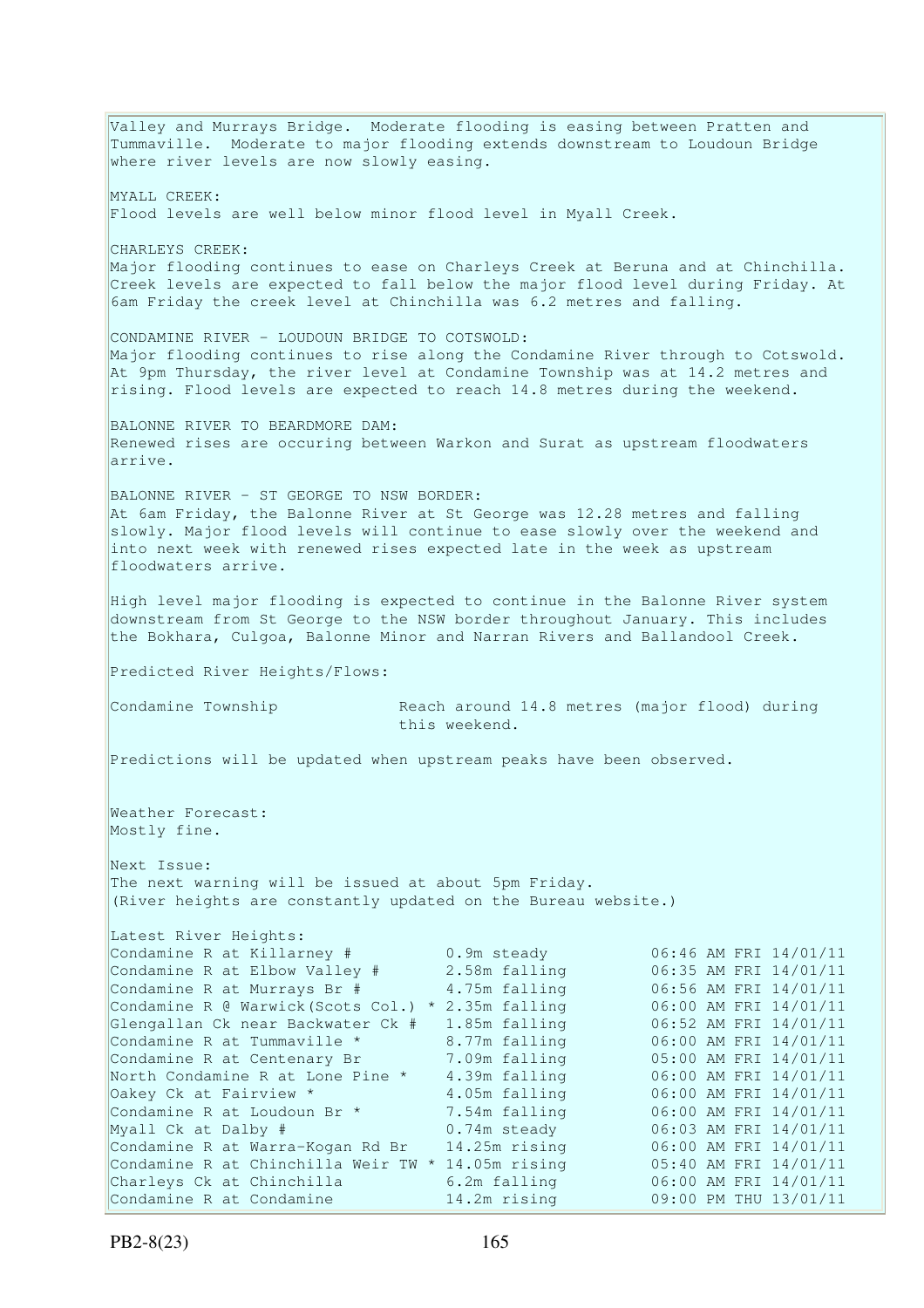Condamine R at Cotswold \* 15m steady 05:30 AM FRI 14/01/11 Balonne R at Warkon 11.32m rising slowly 06:00 AM FRI 14/01/11 Yuleba Ck at Yuleba Forestry \* 2.7m falling 05:30 AM FRI 14/01/11 Balonne R at Surat \* (auto) 10.41m falling 05:40 AM FRI 14/01/11 Balonne R at Surat (manual) 10.95m rising slowly 06:00 AM FRI 14/01/11 Balonne R at Weribone \* 11.64m falling 05:40 AM FRI 14/01/11<br>Balonne R at Warroo 14.08m falling slowly 06:00 PM THU 13/01/11 Balonne R at Warroo 14.08m falling slowly 06:00 PM THU 13/01/11 Maranoa R at Old Cashmere \* 2.83m steady 05:00 AM FRI 14/01/11 Balonne R at St George (manual) 12.28m falling 06:00 AM FRI 14/01/11 Balonne R at St George \* (auto) 11.98m falling 05:50 AM FRI 14/01/11 Culgoa R at Woolerbilla  $*$  6.55m steady 67:00 AM FRI 14/01/11 Balonne R Minor at Dirranbandi 5.3m falling slowly 06:00 AM FRI 14/01/11 Narran R at Dirranbandi-Hebel Rd \* 5.24m steady  $05:40$  AM FRI 14/01/11 Ballandool R at Hebel-Bollon Rd \* 4.56m steady 04:10 AM FRI 14/01/11 Bokhara R at Hebel \* 2.34m steady 04:00 AM FRI 14/01/11 \*,# denotes automatic station. Warnings and River Height Bulletins are available at http://www.bom.gov.au/qld/flood/ . Flood Warnings are also available on telephone 1300 659 219 at a low call cost of 27.5 cents, more from mobile, public and satellite phones.

## TO::BOM619

IDQ20825

Australian Government Bureau of Meteorology Queensland

FLOOD WARNING FOR THE CONDAMINE AND BALONNE RIVER SYSTEM Issued at 4:46 PM on Friday the 14th of January 2011 by the Bureau of Meteorology, Brisbane.

Moderate to major flooding extends along the Condamine River downstream of Centenary Bridge, and along the Balonne River, with stream rises occurring downstream from Loudon Bridge.

Moderate flooding continues to ease on Charley's Creek at Chinchilla following Wednesday's peak.

UPPER CONDAMINE RIVER TO LOUDOUN BRIDGE: Minor flooding continues to ease on the Upper Condamine River between Elbow Valley and Tummaville. Moderate to major flood levels are slowly easing downstream to Loudoun Bridge where a major flood peak of 7.65 metres was recorded late Thursday.

CHARLEYS CREEK: Moderate flooding continues to ease on Charleys Creek at Beruna and at Chinchilla.

CONDAMINE RIVER - LOUDOUN BRIDGE TO COTSWOLD: Major flooding continues to rise along the Condamine River through to Cotswold. At 10:30am Friday, the river level at Condamine Township was at 14.5 metres and rising. Flood levels are expected to reach 14.8 metres during the weekend.

BALONNE RIVER TO BEARDMORE DAM: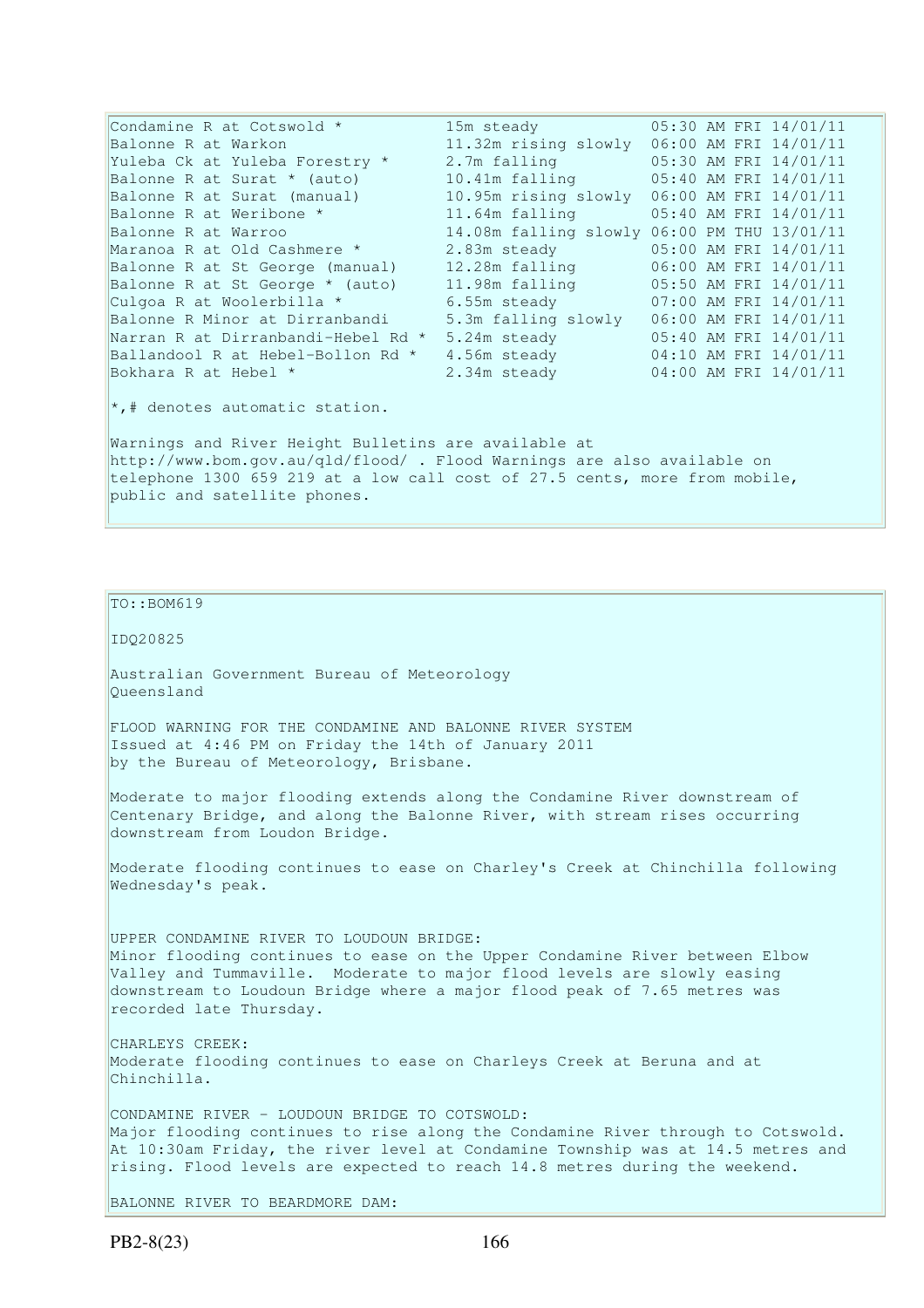Renewed rises are occuring between Warkon and Surat as upstream floodwaters arrive. BALONNE RIVER - ST GEORGE TO NSW BORDER: At 3pm Friday, the Balonne River at St George was 12.16 metres and falling slowly. Major flood levels will continue to ease slowly over the weekend and into next week with renewed rises expected late in the week as upstream floodwaters arrive. High level major flooding is expected to continue in the Balonne River system downstream from St George to the NSW border throughout January. This includes the Bokhara, Culgoa, Balonne Minor and Narran Rivers and Ballandool Creek. Predicted River Heights/Flows: Condamine Township Reach around 14.8 metres (major flood) during this weekend. Peak predictions at Condamine Township will be provided when upstream peaks have been observed. Next Issue: The next warning will be issued at about 8pm Friday. (River heights are constantly updated on the Bureau website.) Latest River Heights: Condamine R at Killarney # 0.8m steady 03:46 PM FRI 14/01/11 Condamine R at Elbow Valley # 2.38m falling 02:48 PM FRI 14/01/11 Condamine R at Murrays Br  $\#$  4.35m falling  $03:46$  PM FRI  $14/01/11$ Condamine R  $\theta$  Warwick(Scots Col.) \* 2.14m falling 03:00 PM FRI 14/01/11 Glengallan Ck near Backwater Ck # 1.7m falling 03:35 PM FRI 14/01/11 Condamine R at Tummaville \* 7.82m falling 03:00 PM FRI 14/01/11 Condamine R at Centenary Br 6.98m falling 02:50 PM FRI 14/01/11 North Condamine R at Lone Pine \* 4.02m falling 03:00 PM FRI 14/01/11 Oakey Ck at Fairview \* 3.5m falling 03:00 PM FRI 14/01/11 Condamine R at Loudoun Br  $*$  7.37m falling 03:00 PM FRI  $14/01/11$ Myall Ck at Dalby # 0.69m steady 03:03 PM FRI 14/01/11 Condamine R at Warra-Kogan Rd Br 14.37m rising 03:00 PM FRI 14/01/11 Condamine R at Chinchilla Weir TW  $*$  14.09m falling  $02:40$  PM FRI 14/01/11 Charleys Ck at Chinchilla 6.04m falling slowly 02:00 PM FRI 14/01/11 Condamine R at Condamine 14.55m rising 10:30 AM FRI 14/01/11 Condamine R at Cotswold  $*$  15.34m rising 02:30 PM FRI 14/01/11 Balonne R at Warkon 11.34m rising slowly 09:00 AM FRI 14/01/11 Yuleba Ck at Yuleba Forestry \* 2.42m falling 02:20 PM FRI 14/01/11 Balonne R at Surat \* (auto) 10.63m rising 02:40 PM FRI 14/01/11 Balonne R at Surat (manual) 11.4m rising slowly 03:00 PM FRI 14/01/11 Balonne R at Weribone \* 11.63m steady 02:40 PM FRI 14/01/11 Balonne R at Warroo 14.08m falling slowly 06:00 PM THU 13/01/11 Maranoa R at Old Cashmere \* 2.92m steady 02:00 PM FRI 14/01/11 Balonne R at St George (manual) 12.16m falling 03:00 PM FRI 14/01/11 Balonne R at St George \* (auto) 11.89m rising 02:30 PM FRI 14/01/11 Balonne R at Whyenbah 8.07m falling slowly 09:00 AM FRI 14/01/11 Culgoa R at Woolerbilla  $\star$  6.55m steady 61:00 PM FRI 14/01/11 Balonne R Minor at Dirranbandi 5.3m falling slowly 06:00 AM FRI 14/01/11 Narran R at Dirranbandi-Hebel Rd \* 5.23m steady 02:10 PM FRI 14/01/11 Ballandool R at Hebel-Bollon Rd \* 4.57m steady 12:00 PM FRI 14/01/11 Bokhara R at Hebel \* 2.35m steady 12:00 PM FRI 14/01/11 \*# denotes automatic station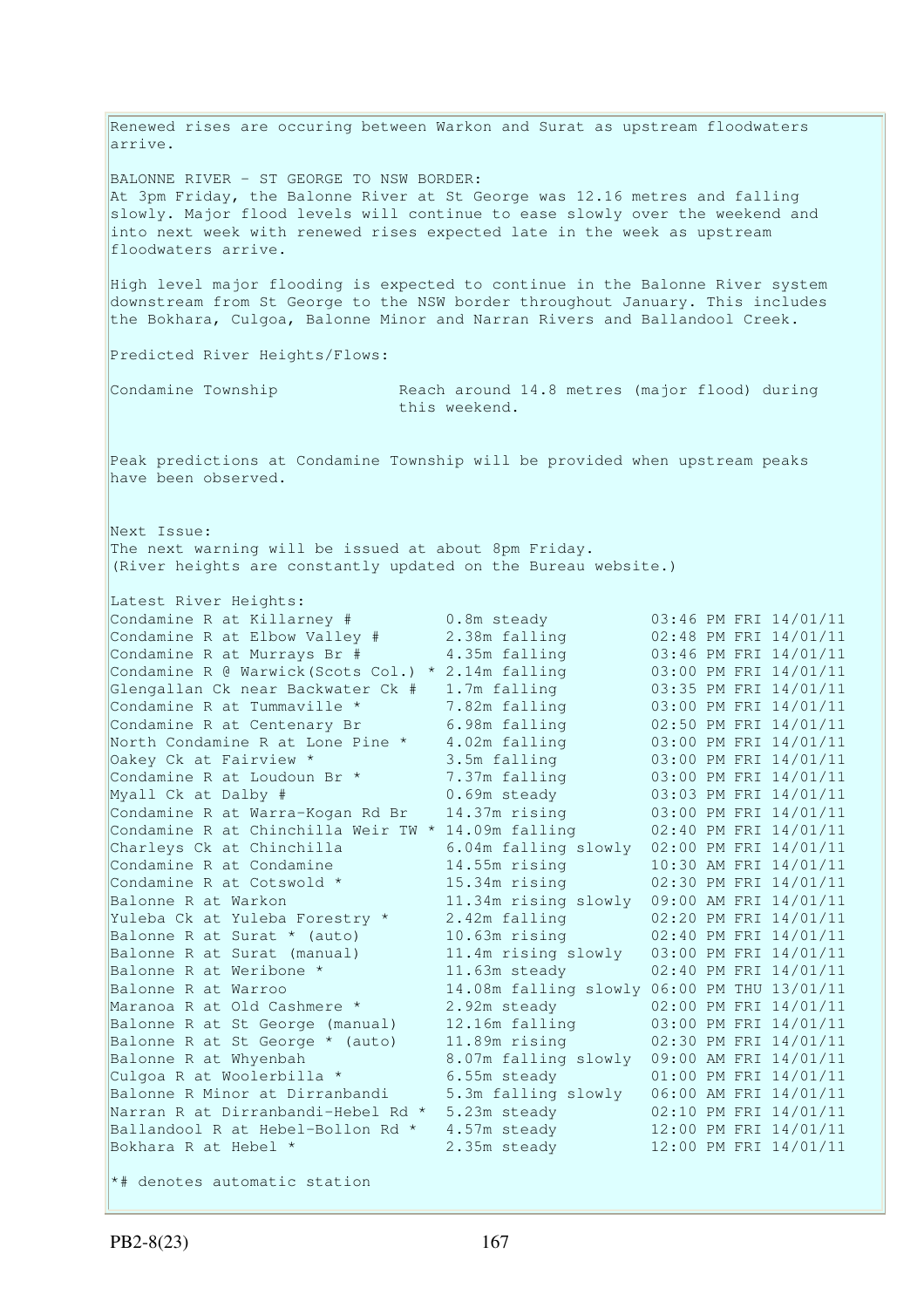Warnings and River Height Bulletins are available at http://www.bom.gov.au/qld/flood/ . Flood Warnings are also available on telephone 1300 659 219 at a low call cost of 27.5 cents, more from mobile, public and satellite phones.

TO::BOM619 IDQ20825 Australian Government Bureau of Meteorology Queensland FLOOD WARNING FOR THE CONDAMINE AND BALONNE RIVER SYSTEM Issued at 7:54 PM on Friday the 14th of January 2011 by the Bureau of Meteorology, Brisbane. Moderate to major flooding extends along the Condamine River downstream of Centenary Bridge, and along the Balonne River, with stream rises occurring downstream from Loudon Bridge. Major flooding continues to ease on Charley's Creek at Chinchilla following Wednesday's peak. UPPER CONDAMINE RIVER TO LOUDOUN BRIDGE: Minor flooding continues to ease on the Upper Condamine River between Elbow Valley and Tummaville. Moderate to major flood levels are slowly easing downstream to Loudoun Bridge where a major flood peak of 10.70 metres was recorded Thursday afternoon. CHARLEYS CREEK: Moderate to major flooding continues to ease on Charleys Creek at Beruna and at Chinchilla. CONDAMINE RIVER - LOUDOUN BRIDGE TO COTSWOLD: Major flooding continues to rise along the Condamine River from Warra-Kogan Road Bridge through to Cotswold. At 4:30pm Friday, the river level at Condamine Township was at 14.6 metres and rising. Major flood levels are expected to reach 14.8 metres during the weekend, with further rises early next week. BALONNE RIVER TO BEARDMORE DAM: Renewed rises are occurring between Warkon and Surat as upstream floodwaters arrive. BALONNE RIVER - ST GEORGE TO NSW BORDER: At 5:30pm Friday, the Balonne River at St George was 11.83 metres and falling slowly. Major flood levels will continue to ease slowly over the weekend and into next week with renewed rises expected late in the week as upstream floodwaters arrive. High level major flooding is expected to continue in the Balonne River system downstream from St George to the NSW border throughout January. This includes the Bokhara, Culgoa, Balonne Minor and Narran Rivers and Ballandool Creek. Predicted River Heights/Flows: Condamine Township Reach around 14.8 metres (major flood) during

PB2-8(23) 168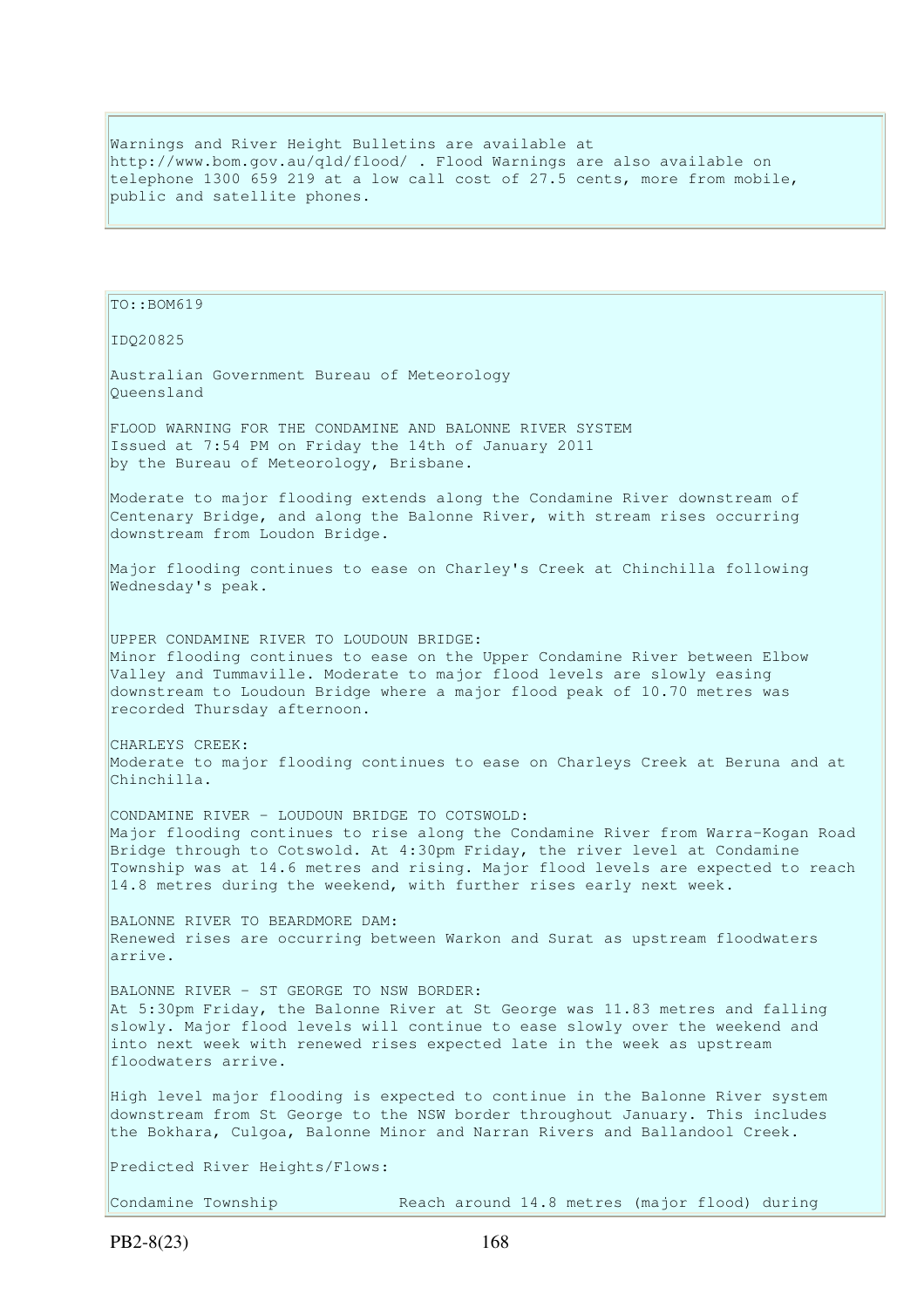this weekend, with further rises early next week.

Peak predictions for Condamine Township will be provided when upstream peaks have been observed. Next Issue: The next warning will be issued at about 10am Saturday. (River heights are constantly updated on the Bureau website.) Latest River Heights: Condamine R at Killarney  $\#$  0.75m steady 06:46 PM FRI 14/01/11 Condamine R at Elbow Valley # 2.28m falling 07:28 PM FRI 14/01/11 Condamine R at Murrays Br  $\#$  4.2m falling  $07:19$  PM FRI  $14/01/11$ Condamine R  $\theta$  Warwick(Scots Col.) \* 2.11m falling 05:00 PM FRI  $14/01/11$ Glengallan Ck near Backwater Ck # 1.65m falling 06:14 PM FRI 14/01/11<br>Condamine R at Tummaville \* 7.63m falling 05:00 PM FRI 14/01/11 Condamine R at Tummaville  $*$  7.63m falling  $05:00$  PM FRI  $14/01/11$ Condamine R at Centenary Br 6.95m falling slowly 06:00 PM FRI 14/01/11 North Condamine R at Lone Pine \* 3.95m falling 05:00 PM FRI 14/01/11 Oakey Ck at Fairview \* 3.41m falling 05:00 PM FRI 14/01/11 Condamine R at Loudoun Br  $*$  7.32m falling  $05:00$  PM FRI  $14/01/11$ Oakey Ck at Fairview \* 3.41m falling 05:00 PM FRI 14/01/11<br>
Condamine R at Loudoun Br \* 7.32m falling 05:00 PM FRI 14/01/11<br>
Myall Ck at Dalby # 0.69m steady 06:03 PM FRI 14/01/11<br>
Condamine R at Warra-Kogan Rd Br 14.37m s Condamine R at Warra-Kogan Rd Br 14.37m steady 06:00 PM FRI 14/01/11 Condamine R at Chinchilla Weir TW  $*$  14.14m rising  $05:40$  PM FRI 14/01/11 Charleys Ck at Chinchilla 6.0m falling slowly 05:30 PM FRI 14/01/11<br>Condamine R at Condamine 14.6m rising slowly 04:30 PM FRI 14/01/11 Condamine R at Condamine 14.6m rising slowly 04:30 PM FRI 14/01/11 Condamine R at Cotswold \* 15.47m rising 05:40 PM FRI 14/01/11 Balonne R at Warkon 11.34m rising slowly 09:00 AM FRI 14/01/11 Yuleba Ck at Yuleba Forestry \* 2.35m falling 05:30 PM FRI 14/01/11 Balonne R at Surat \* (auto) 10.61m rising 06:00 PM FRI 14/01/11 Balonne R at Surat (manual) 11.8m rising slowly 06:00 PM FRI 14/01/11 Balonne R at Weribone \* 11.62m steady 06:00 PM FRI 14/01/11 Maranoa R at Old Cashmere \* 2.93m steady 05:00 PM FRI 14/01/11 Balonne R at St George (manual) 12.12m falling 06:00 PM FRI 14/01/11 Balonne R at St George \* (auto) 11.83m falling 05:30 PM FRI 14/01/11 Balonne R at Whyenbah 8.07m falling slowly 09:00 AM FRI 14/01/11 Culgoa R at Woolerbilla  $*$  6.55m steady 05:00 PM FRI  $14/01/11$ Balonne R Minor at Dirranbandi 5.3m falling slowly 06:00 AM FRI 14/01/11 Narran R at Dirranbandi-Hebel Rd \* 5.23m steady 05:00 PM FRI 14/01/11 Ballandool R at Hebel-Bollon Rd \* 4.57m steady 04:00 PM FRI 14/01/11 Bokhara R at Hebel \* 2.35m steady 04:00 PM FRI 14/01/11 #,\* from automatic station Warnings and River Height Bulletins are available at http://www.bom.gov.au/qld/flood/ . Flood Warnings are also available on telephone 1300 659 219 at a low call cost of 27.5 cents, more from mobile,

public and satellite phones.

## TO::BOM619

IDQ20825

Australian Government Bureau of Meteorology Queensland

FLOOD WARNING FOR THE CONDAMINE AND BALONNE RIVER SYSTEM Issued at 10:55 AM on Saturday the 15th of January 2011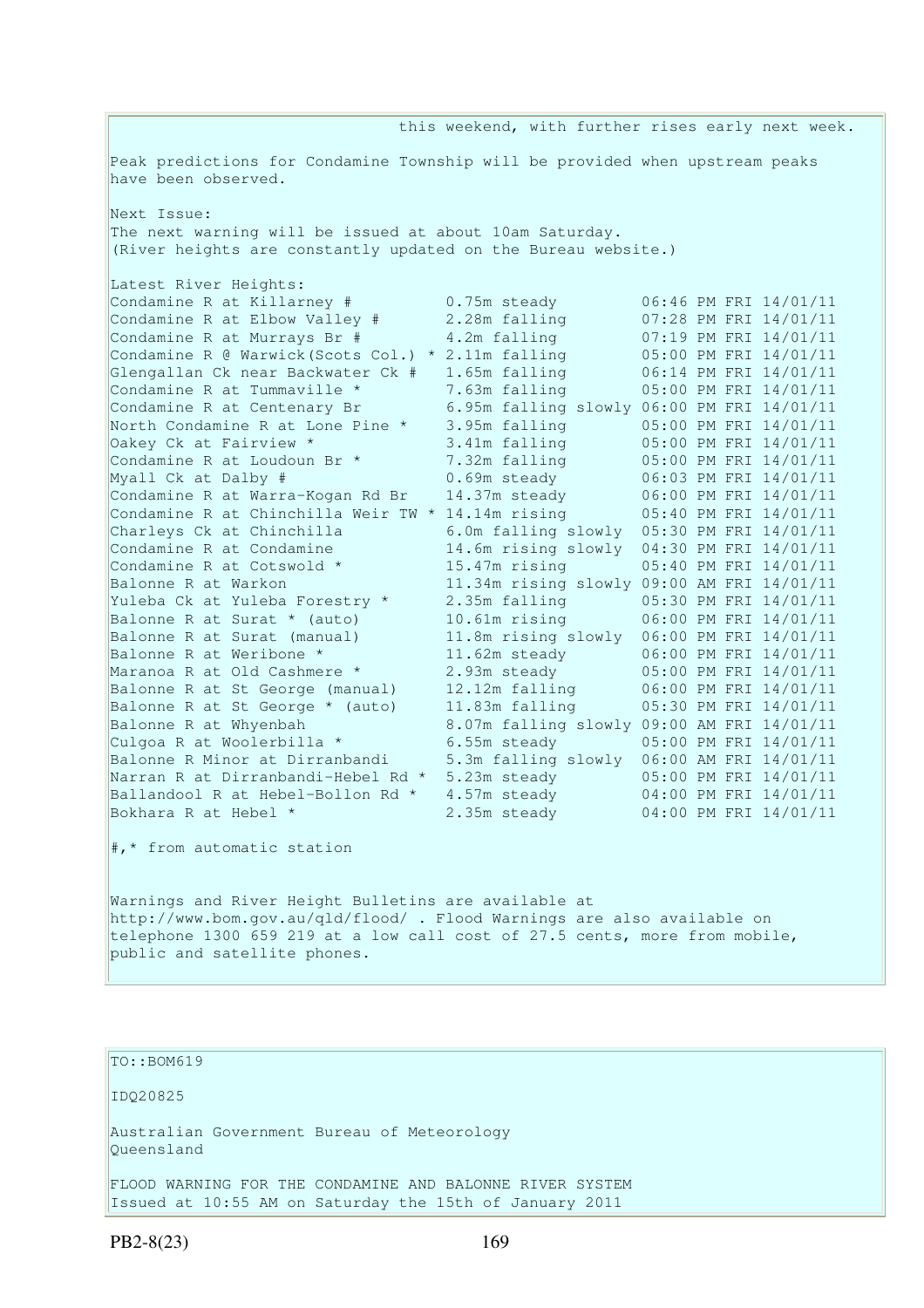by the Bureau of Meteorology, Brisbane. Moderate to major flooding extends along the Condamine River downstream of Centenary Bridge, and along the Balonne River, with stream rises occurring downstream from Chinchilla Weir. Flood levels are expected to rise again at Surat during next week with a renewed major flood peak expected late next week. Flood levels at St George will rise again next week with a renewed major flood peak expected during the week beginning 22nd January. UPPER CONDAMINE RIVER TO LOUDOUN BRIDGE: Minor flooding continues to ease on the Upper Condamine River at Elbow Valley and Tummaville. Moderate to major flood levels are slowly easing downstream to Loudoun Bridge where a major flood peak of 10.70 metres was recorded Thursday afternoon. Levels will continue to fall. CHARLEYS CREEK: Moderate flooding continues to ease on Charleys Creek at Chinchilla. CONDAMINE RIVER - LOUDOUN BRIDGE TO COTSWOLD: Major flooding continues to rise along the Condamine River from Chinchilla Weir Road Bridge through to Cotswold. At 7am Saturday, the river level at Condamine Township was at 14.6 metres. Major flood levels are expected to peak around 15 metres overnight Sunday. BALONNE RIVER TO BEARDMORE DAM: Renewed rises are occurring between Warkon and Surat. A peak of above 12 metres is expected at Surat late next week. Further forecasts will be made once a peak is observed at Condamine Township. BALONNE RIVER - ST GEORGE TO NSW BORDER: At 9pm Friday, the Balonne River at St George was 12.08 metres and falling slowly. Major flood levels will continue to ease over the weekend and into Monday with renewed rises. A return to flood levels above 12 metres is expected late this coming week with a renewed flood peak expected during the week beginning 22nd January. High level major flooding will continue in the Balonne River system downstream from St George to the NSW border throughout January and into February. This includes the Bokhara, Culgoa, Balonne Minor and Narran Rivers and Ballandool Creek. Predicted River Heights/Flows: Condamine Township Peak around 15 metres overnight Sunday. Surat Reach 12 metres on Tuesday/Wednesday with further rises. St George Return to above 12 metres this week with further rises. A peak is expected mid/late in the week beginning 22nd January. Next Issue: The next warning will be issued at about 4pm Saturday. (River heights are constantly updated on the Bureau website.) Latest River Heights: Condamine R at Killarney # 0.65m falling 09:41 AM SAT 15/01/11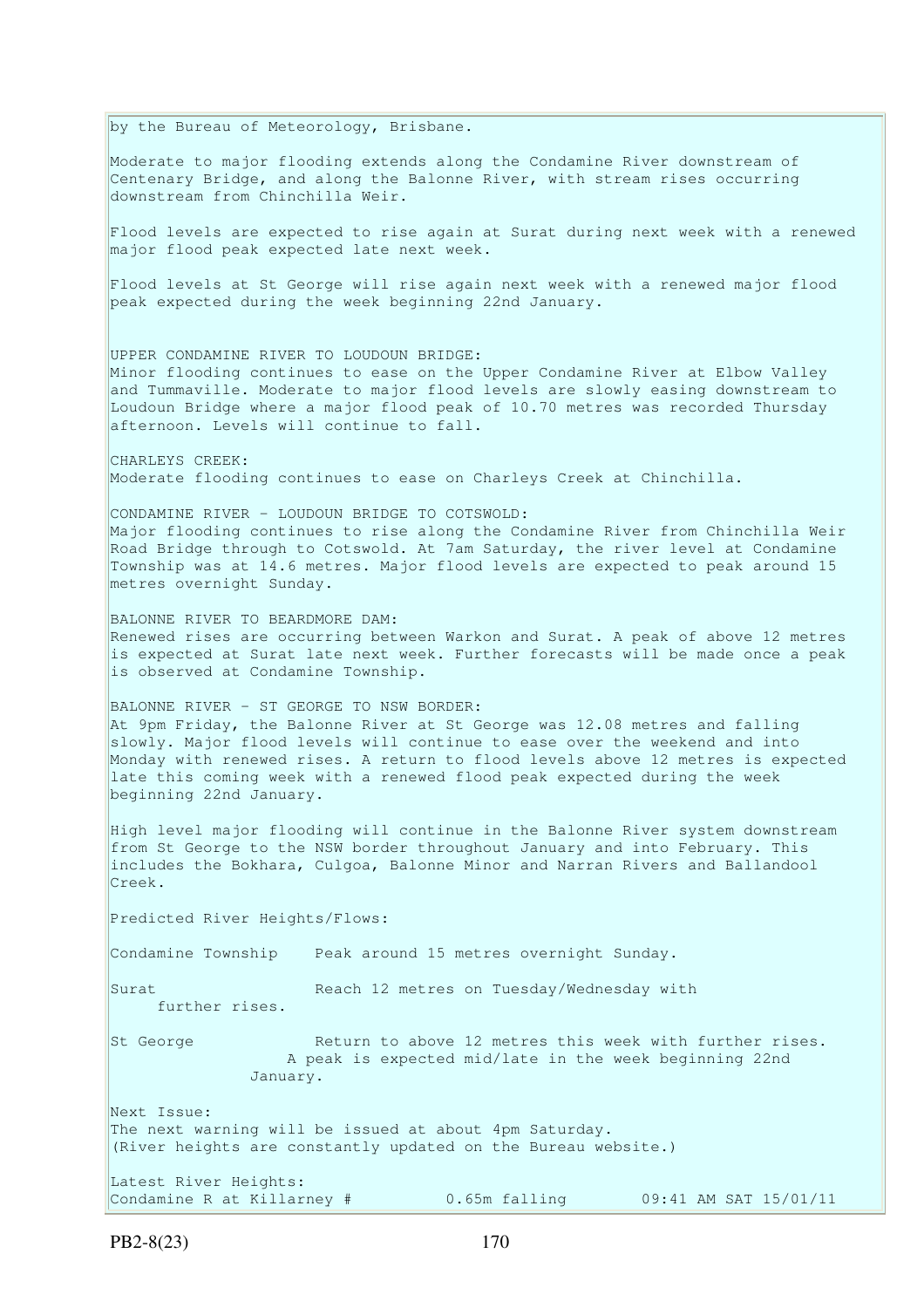| Condamine R at Elbow Valley #                     | 2.08m steady                               |  | 08:08 AM SAT 15/01/11 |
|---------------------------------------------------|--------------------------------------------|--|-----------------------|
| Condamine R at Murrays Br #                       | 3.7m steady                                |  | 08:43 AM SAT 15/01/11 |
| Condamine R @ Warwick (Scots Col.) *              | 1.86m falling                              |  | 08:00 AM SAT 15/01/11 |
| Glengallan Ck near Backwater Ck #                 | 1.5m rising                                |  | 09:36 AM SAT 15/01/11 |
| Condamine R at Tummaville *                       | 6.73m falling                              |  | 05:00 AM SAT 15/01/11 |
| Condamine R at Centenary Br                       | 6.85m falling                              |  | 05:00 AM SAT 15/01/11 |
| North Condamine R at Lone Pine *                  | 3.47m falling                              |  | 08:00 AM SAT 15/01/11 |
| Oakey Ck at Fairview *                            | 2.89m falling                              |  | 08:00 AM SAT 15/01/11 |
| Condamine R at Loudoun Br *                       | 6.95m falling                              |  | 08:00 AM SAT 15/01/11 |
| Myall Ck at Dalby #                               | 0.59m steady                               |  | 09:02 AM SAT 15/01/11 |
| Condamine R at Warra-Kogan Rd Br                  | 14.05m falling                             |  | 09:00 AM SAT 15/01/11 |
| Condamine R at Chinchilla Weir TW * 14.39m rising |                                            |  | 08:00 AM SAT 15/01/11 |
| Charleys Ck at Chinchilla                         | 5.75m falling                              |  | 07:00 AM SAT 15/01/11 |
| Condamine R at Condamine                          | 14.6m steady                               |  | 07:00 AM SAT 15/01/11 |
| Condamine R at Cotswold *                         | 16.11m rising                              |  | 08:00 AM SAT 15/01/11 |
| Balonne R at Warkon                               | 11.48m rising slowly 09:00 AM SAT 15/01/11 |  |                       |
| Yuleba Ck at Yuleba Forestry *                    | 2.12m falling                              |  | 08:10 AM SAT 15/01/11 |
| Balonne R at Surat * (auto)                       | 10.9m rising                               |  | 08:20 AM SAT 15/01/11 |
| Balonne R at Surat (manual)                       | 11.36m rising slowly 06:00 AM SAT 15/01/11 |  |                       |
| Balonne R at Weribone *                           | 11.64m steady                              |  | 08:00 AM SAT 15/01/11 |
| Balonne R at Warroo                               | 13.7m falling slowly 09:00 AM SAT 15/01/11 |  |                       |
| Maranoa R at Old Cashmere *                       | 2.73m falling                              |  | 08:00 AM SAT 15/01/11 |
| Balonne R at St George (manual)                   | 12.08m falling                             |  | 09:00 PM FRI 14/01/11 |
| Balonne R at St George * (auto)                   | 11.65m rising                              |  | 08:20 AM SAT 15/01/11 |
| Culgoa R at Woolerbilla *                         | 6.54m steady                               |  | 07:00 AM SAT 15/01/11 |
| Balonne R Minor at Dirranbandi                    | 5.3m steady                                |  | 05:00 AM SAT 15/01/11 |
| Narran R at Dirranbandi-Hebel Rd *                | 5.22m steady                               |  | 08:00 AM SAT 15/01/11 |
| Ballandool R at Hebel-Bollon Rd *                 | 4.58m steady                               |  | 08:00 AM SAT 15/01/11 |
| Bokhara R at Hebel *                              | 2.36m steady                               |  | 08:00 AM SAT 15/01/11 |
|                                                   |                                            |  |                       |

\*automatic station

Warnings and River Height Bulletins are available at http://www.bom.gov.au/qld/flood/ . Flood Warnings are also available on telephone 1300 659 219 at a low call cost of 27.5 cents, more from mobile, public and satellite phones.

| $TO: BOM619$                                                                                                                                                                                 |
|----------------------------------------------------------------------------------------------------------------------------------------------------------------------------------------------|
| ID020825                                                                                                                                                                                     |
| Australian Government Bureau of Meteorology<br>Oueensland                                                                                                                                    |
| FLOOD WARNING FOR THE CONDAMINE AND BALONNE RIVER SYSTEM<br>Issued at 3:58 PM on Saturday the 15th of January 2011<br>by the Bureau of Meteorology, Brisbane.                                |
| Moderate to major flooding extends along the Condamine River downstream of<br>Centenary Bridge, and along the Balonne River, with stream rises occurring<br>downstream from Chinchilla Weir. |
| Flood levels are expected to rise again at Surat during next week with a renewed<br>major flood peak expected late next week.                                                                |
| Flood levels at St George will rise again next week with a renewed major flood<br>peak expected during the week beginning 22nd January.                                                      |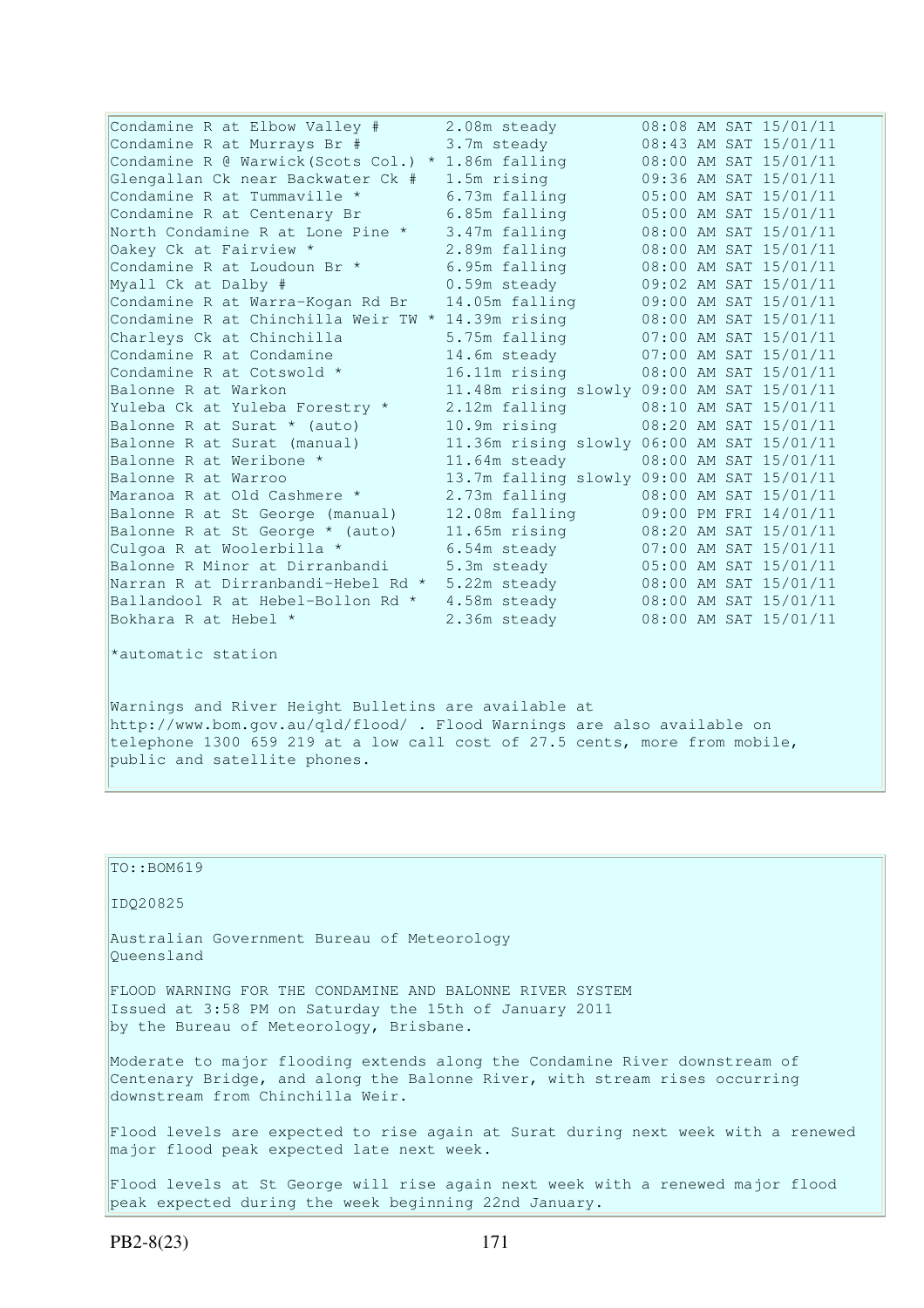UPPER CONDAMINE RIVER TO LOUDOUN BRIDGE: Minor flooding continues to ease on the Upper Condamine River at Pratten and Tummaville. Moderate to major flood levels are slowly easing downstream to Loudoun Bridge where a major flood peak of 10.70 metres was recorded Thursday afternoon. Levels will continue to fall. CHARLEYS CREEK: Moderate flooding continues to ease on Charleys Creek at Chinchilla. CONDAMINE RIVER - LOUDOUN BRIDGE TO COTSWOLD: Major flooding continues to rise along the Condamine River downstream of Chinchilla Weir through to Cotswold. At 7am Saturday, the river level at Condamine Township was at 14.6 metres. Major flood levels are expected to peak around 15 metres overnight Sunday. BALONNE RIVER TO BEARDMORE DAM: Renewed rises are occurring between Warkon and Surat. A peak of above 12 metres is expected at Surat late next week. Further forecasts will be made once a peak is observed at Condamine Township. BALONNE RIVER - ST GEORGE TO NSW BORDER: At 9pm Friday, the Balonne River at St George was 12.08 metres and falling slowly. Major flood levels will continue to ease over the weekend and into Monday with renewed rises. A return to flood levels above 12 metres is expected late this coming week with a renewed flood peak expected during the week beginning 22nd January. High level major flooding will continue in the Balonne River system downstream from St George to the NSW border throughout January and into February. This includes the Bokhara, Culgoa, Balonne Minor and Narran Rivers and Ballandool Creek. Predicted River Heights/Flows: Condamine Township Peak around 15 metres overnight Sunday. Surat Reach 12 metres on Tuesday/Wednesday with further rises. St George Return to above 12 metres this week with further rises. A peak is expected mid/late in the week beginning 22nd January. Next Issue: The next warning will be issued at about 8:30am Sunday. (River heights are constantly updated on the Bureau website.) Latest River Heights: Condamine R at Killarney # 0.65m steady 03:46 PM SAT 15/01/11 Condamine R at Elbow Valley # 1.98m falling 03:19 PM SAT 15/01/11 Condamine R at Murrays Br # 3.55m steady 02:43 PM SAT 15/01/11 Condamine R  $\theta$  Warwick(Scots Col.) \* 1.8m falling 02:00 PM SAT 15/01/11 Glengallan Ck near Backwater Ck # 1.45m rising 03:31 PM SAT 15/01/11 Condamine R at Tummaville  $*$  6.22m falling 02:00 PM SAT 15/01/11 Condamine R at Centenary Br 6.75m falling 02:30 PM SAT 15/01/11 North Condamine R at Lone Pine \* 3.28m falling 02:00 PM SAT 15/01/11 Oakey Ck at Fairview \* 2.71m falling 02:00 PM SAT 15/01/11 Condamine R at Loudoun Br  $*$  6.78m falling 02:00 PM SAT 15/01/11 Myall Ck at Dalby # 0.64m steady 03:02 PM SAT 15/01/11 Condamine R at Warra-Kogan Rd Br 13.89m falling 03:00 PM SAT 15/01/11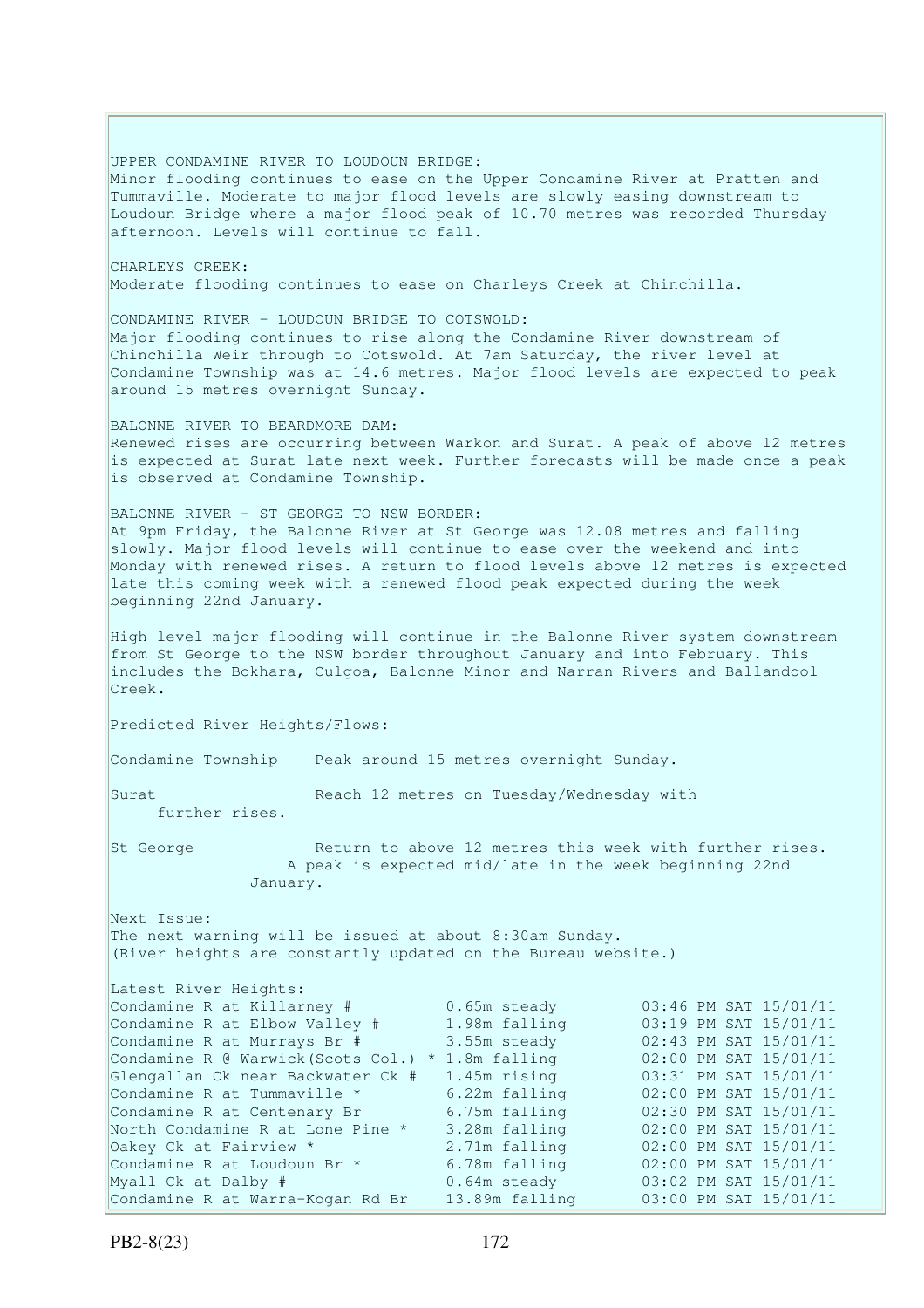| Condamine R at Chinchilla Weir TW * 14.36m rising |                                            |  | 02:30 PM SAT 15/01/11 |
|---------------------------------------------------|--------------------------------------------|--|-----------------------|
| Charleys Ck at Chinchilla                         | 5.75m falling                              |  | 07:00 AM SAT 15/01/11 |
| Condamine R at Condamine                          | 14.6m steady                               |  | 07:00 AM SAT 15/01/11 |
| Condamine R at Cotswold *                         | 16.34m rising 02:10 PM SAT 15/01/11        |  |                       |
| Balonne R at Warkon                               | 11.48m rising slowly 09:00 AM SAT 15/01/11 |  |                       |
| Yuleba Ck at Yuleba Forestry *                    | 2.05m steady 02:00 PM SAT 15/01/11         |  |                       |
| Balonne R at Surat * (auto)                       | 10.96m falling 02:40 PM SAT 15/01/11       |  |                       |
| Balonne R at Surat (manual)                       | 11.36m rising slowly 06:00 AM SAT 15/01/11 |  |                       |
| Balonne R at Weribone *                           | 11.68m steady                              |  | 02:00 PM SAT 15/01/11 |
| Balonne R at Warroo                               | 13.7m falling slowly 09:00 AM SAT 15/01/11 |  |                       |
| Maranoa R at Old Cashmere *                       | 2.65m steady                               |  | 02:40 PM SAT 15/01/11 |
| Balonne R at St George (manual)                   | 11.85m falling                             |  | 12:00 PM SAT 15/01/11 |
| Balonne R at St George * (auto)                   | 11.58m falling                             |  | 02:10 PM SAT 15/01/11 |
| Culgoa R at Woolerbilla *                         | 6.54m steady                               |  | 01:00 PM SAT 15/01/11 |
| Balonne R Minor at Dirranbandi                    | 5.3m steady                                |  | 05:00 AM SAT 15/01/11 |
| Narran R at Dirranbandi-Hebel Rd *                | 5.21m steady                               |  | 02:00 PM SAT 15/01/11 |
| Ballandool R at Hebel-Bollon Rd *                 | 4.59m steady                               |  | 12:50 PM SAT 15/01/11 |
| Bokhara R at Hebel *                              | 2.36m steady                               |  | 12:00 PM SAT 15/01/11 |
|                                                   |                                            |  |                       |
| *automatic station                                |                                            |  |                       |

Warnings and River Height Bulletins are available at http://www.bom.gov.au/qld/flood/ . Flood Warnings are also available on telephone 1300 659 219 at a low call cost of 27.5 cents, more from mobile, public and satellite phones.

## TO::BOM619

IDQ20825

Australian Government Bureau of Meteorology Queensland

FLOOD WARNING FOR THE CONDAMINE AND BALONNE RIVER SYSTEM Issued at 8:28 AM on Sunday the 16th of January 2011 by the Bureau of Meteorology, Brisbane.

Moderate to major flooding extends along the Condamine and Balonne Rivers from Centenary Bridge through to the NSW Border. Stream rises are occurring downstream from Chinchilla Weir on the Condamine River with the flood peak currently near the Condamine Township.

Flood levels are rising in the Balonne River at Surat with a further major flood peak expected later this week. Flood levels at St George will commence to rise again during this week with a renewed major flood peak expected during the week beginning 22nd January.

UPPER CONDAMINE RIVER TO LOUDOUN BRIDGE: Minor flooding continues to ease on the upper Condamine River at Pratten and Tummaville. Moderate to major flood levels are slowly easing downstream to Loudoun Bridge.

CHARLEYS CREEK: Moderate flooding continues to slowly ease in Charleys Creek at Chinchilla, where at 7am Sunday the river level was 5.3 metres and falling slowly.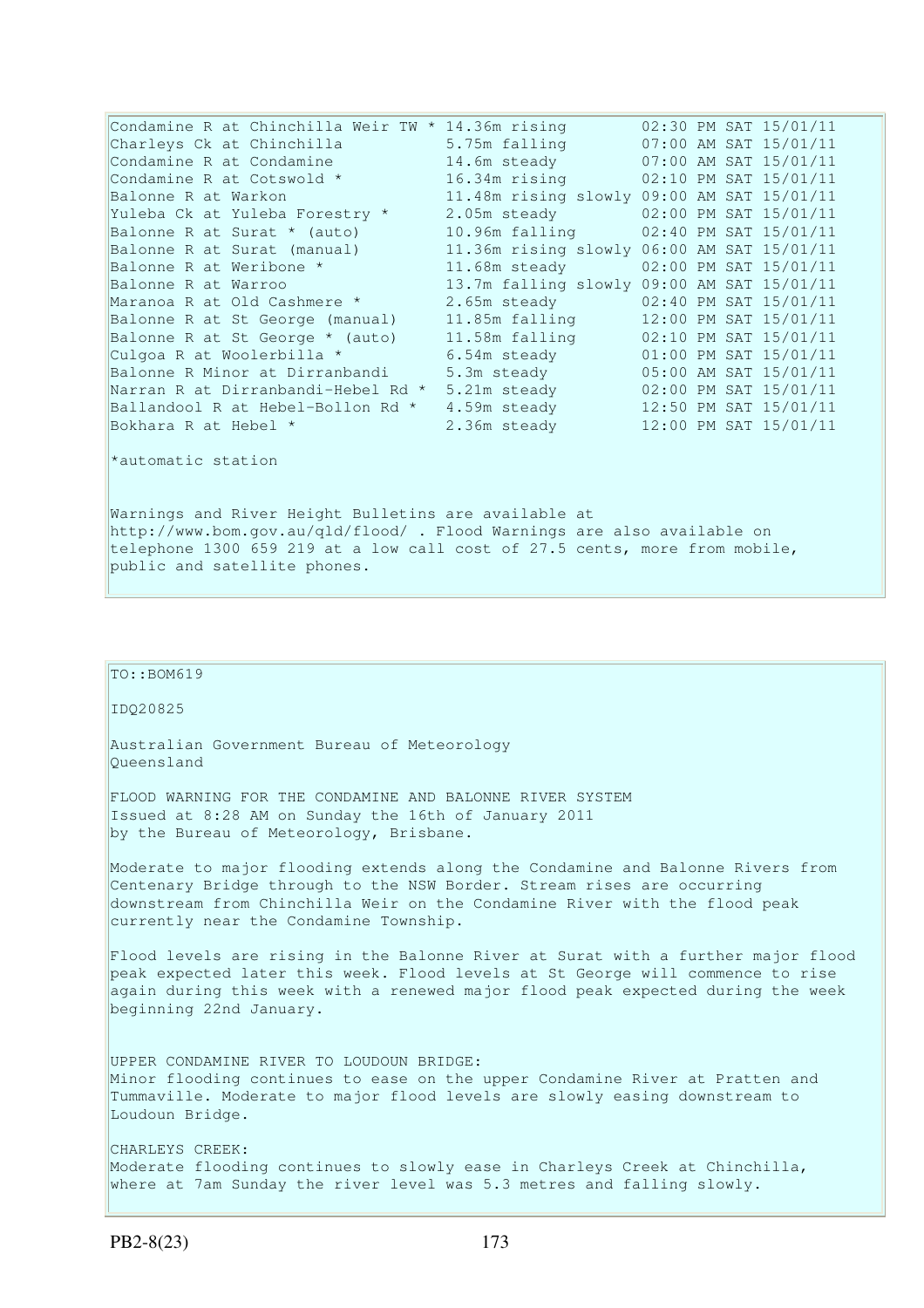CONDAMINE RIVER - LOUDOUN BRIDGE TO COTSWOLD: Major flooding continues along the Condamine River between Loudoun Bridge and Cotswold, with the flood peak currently in the area of the Condamine Township. At 6am Sunday, the river level at Condamine Township was at 14.65 metres and slowly approaching a major flood peak later today. BALONNE RIVER TO BEARDMORE DAM: Renewed rises are occurring between Warkon and Weribone, where a flood peak above 12 metres is expected at Surat later this week. BALONNE RIVER - ST GEORGE TO NSW BORDER: Major flooding continues to slowly ease in the Balonne River at St George, where at 6am Sunday the river level was 11.54 metres and falling slowly. Renewed rises are expected to commence during this week with levels expected to reach above 12 metres during the week beginning 22nd January. High level major flooding will continue in the Balonne River system downstream from St George to the NSW Border throughout January and into February. This includes the Bokhara, Culgoa, Balonne Minor and Narran Rivers and Ballandool Creek. Predicted River Heights/Flows: Condamine Township Peak to about 14.8 metres (major) during Sunday. Surat Exceed 12 metres on Tuesday/Wednesday with further rises. Peak expected later this week. St George The Renewed rises to commence early this week. Exceed 12 metres later this week with further rises. Peak expected the week beginning 22nd January. Forecasts will be updated once upstream peaks have been observed. Weather Forecast: Very isolated afternoon showers with a possible late thunderstorm in the SW. Next Issue: The next warning will be issued at about 3pm Sunday. (River heights are constantly updated on the Bureau website.) Latest River Heights: Condamine R  $\theta$  Warwick(Scots Col.) \* 1.66m falling 05:00 AM SUN 16/01/11 Condamine R at Tummaville  $*$  5.48m falling  $05:00$  AM SUN  $16/01/11$ Condamine R at Centenary Br 6.55m falling 06:00 AM SUN 16/01/11 North Condamine R at Lone Pine \* 2.84m falling 05:00 AM SUN 16/01/11 Oakey Ck at Fairview \* 2.27m falling 05:00 AM SUN 16/01/11 Condamine R at Loudoun Br  $*$  6.37m falling 05:00 AM SUN 16/01/11 Myall Ck at Dalby # 0.59m steady 06:02 AM SUN 16/01/11 Condamine R at Warra-Kogan Rd Br 13.27m falling 06:00 AM SUN 16/01/11 Condamine R at Chinchilla Weir TW  $*$  14.01m falling  $0.5:30$  AM SUN 16/01/11 Charleys Ck at Chinchilla 5.3m falling slowly 07:00 AM SUN 16/01/11 Condamine R at Condamine 14.65m rising slowly 06:00 AM SUN 16/01/11 Condamine R at Cotswold \* 16.67m steady 05:10 AM SUN 16/01/11 Balonne R at Warkon 11.66m rising slowly 06:00 AM SUN 16/01/11<br>Balonne R at Surat \* (auto) 11.32m rising 06:00 AM SUN 16/01/11 Balonne R at Surat \* (auto) 11.32m rising 06:00 AM SUN 16/01/11<br>Balonne R at Surat (manual) 11.79m rising 06:00 AM SUN 16/01/11<br>Balonne R at Weribone \* 11.9m steady 06:00 AM SUN 16/01/11 Balonne R at Surat (manual) 11.79m rising 06:00 AM SUN 16/01/11 Balonne R at Weribone \* 11.9m steady 06:00 AM SUN 16/01/11 Balonne R at Warroo 13.3m falling slowly 06:00 AM SUN 16/01/11 Balonne R at St George (manual) 11.54m falling 06:00 AM SUN 16/01/11 Balonne R at St George \* (auto) 11.33m falling 05:10 AM SUN 16/01/11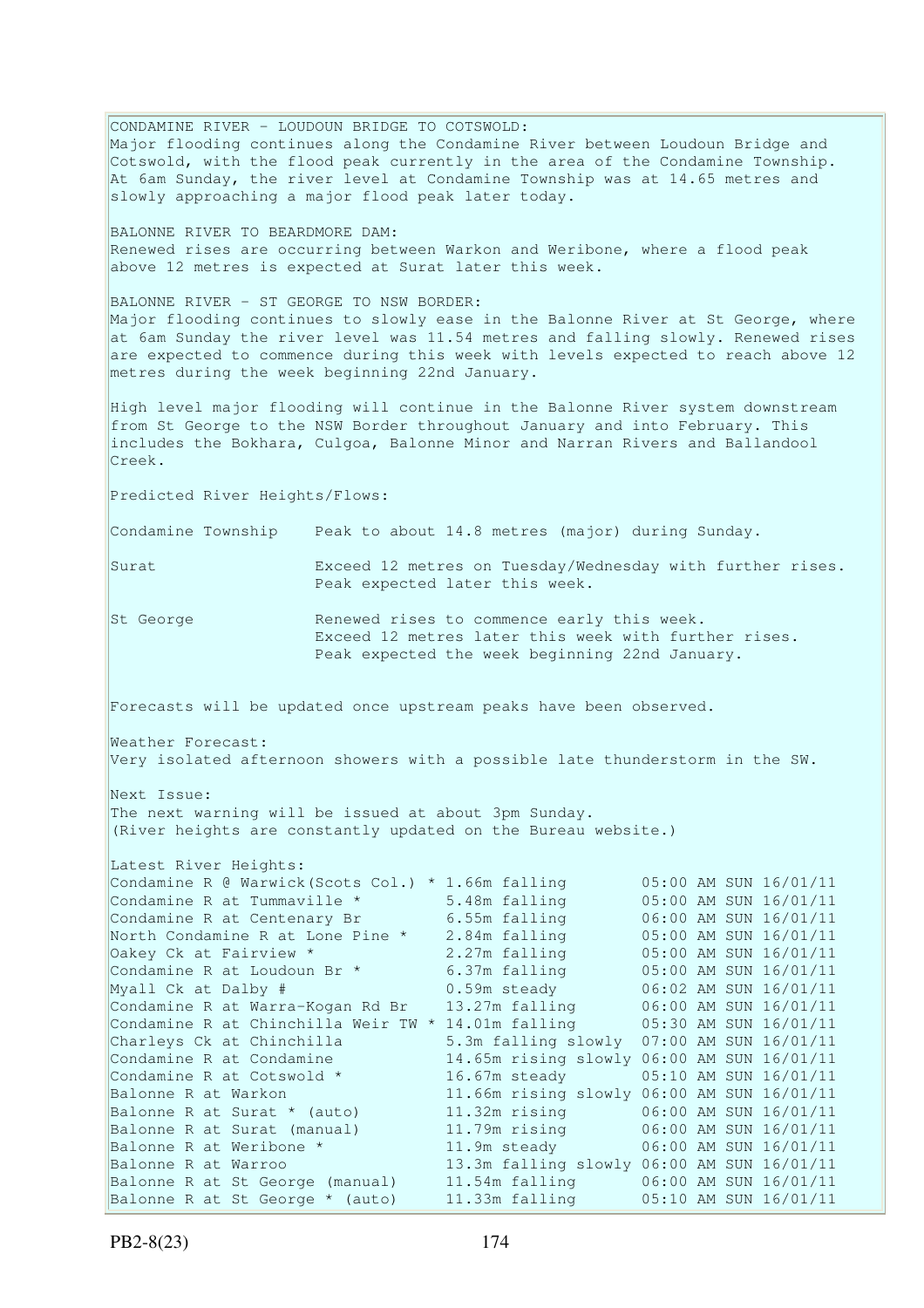| Culqoa R at Woolerbilla *                                                                                                                                                                                                                              |              | 6.53m steady 07:00 AM SUN 16/01/11         |  |  |  |  |
|--------------------------------------------------------------------------------------------------------------------------------------------------------------------------------------------------------------------------------------------------------|--------------|--------------------------------------------|--|--|--|--|
| Balonne R Minor at Dirranbandi                                                                                                                                                                                                                         |              | 5.26m falling slowly 06:00 AM SUN 16/01/11 |  |  |  |  |
| Narran R at Dirranbandi-Hebel Rd *                                                                                                                                                                                                                     | 5.19m steady | 06:00 AM SUN 16/01/11                      |  |  |  |  |
| Ballandool R at Hebel-Bollon Rd *                                                                                                                                                                                                                      | 4.59m steady | 04:00 AM SUN 16/01/11                      |  |  |  |  |
| Bokhara R at Hebel *                                                                                                                                                                                                                                   | 2.37m steady | $04:00$ AM SUN $16/01/11$                  |  |  |  |  |
| $\star$ ,# denotes automatic station.<br>Warnings and River Height Bulletins are available at<br>http://www.bom.gov.au/qld/flood/ . Flood Warnings are also available on<br>telephone 1300 659 219 at a low call cost of 27.5 cents, more from mobile, |              |                                            |  |  |  |  |
| public and satellite phones.                                                                                                                                                                                                                           |              |                                            |  |  |  |  |

TO::BOM619 IDQ20825 Australian Government Bureau of Meteorology Queensland FLOOD WARNING FOR THE CONDAMINE AND BALONNE RIVER SYSTEM Issued at 2:28 PM on Sunday the 16th of January 2011 by the Bureau of Meteorology, Brisbane. Moderate to major flooding extends along the Condamine and Balonne Rivers from Centenary Bridge through to the NSW Border. Stream rises are occurring downstream from Chinchilla Weir on the Condamine River with the flood peak currently near the Condamine Township. Flood levels are rising in the Balonne River at Surat with a further major flood peak expected later this week. Flood levels at St George will commence to rise again during this week with a renewed major flood peak expected during the week beginning 22nd January. UPPER CONDAMINE RIVER TO LOUDOUN BRIDGE: Minor flooding continues to ease on the upper Condamine River at Tummaville. Moderate to major flood levels are slowly easing downstream to Loudoun Bridge. CHARLEYS CREEK: Moderate flooding continues to slowly ease in Charleys Creek at Chinchilla, where at 7am Sunday the river level was 5.3 metres and falling slowly. CONDAMINE RIVER - LOUDOUN BRIDGE TO COTSWOLD: Major flooding continues along the Condamine River between Loudoun Bridge and Cotswold, with the flood peak currently in the area of the Condamine Township. At midday Sunday, the river level at Condamine Township was at 14.67 metres and slowly approaching a major flood peak later today. BALONNE RIVER TO BEARDMORE DAM: Renewed rises are occurring between Warkon and Weribone, where a flood peak above 12 metres is expected at Surat later this week. BALONNE RIVER - ST GEORGE TO NSW BORDER: Major flooding continues to slowly ease in the Balonne River at St George, where at midday Sunday the river level was 11.48 metres and falling slowly. Renewed rises are expected to commence during this week with levels expected to reach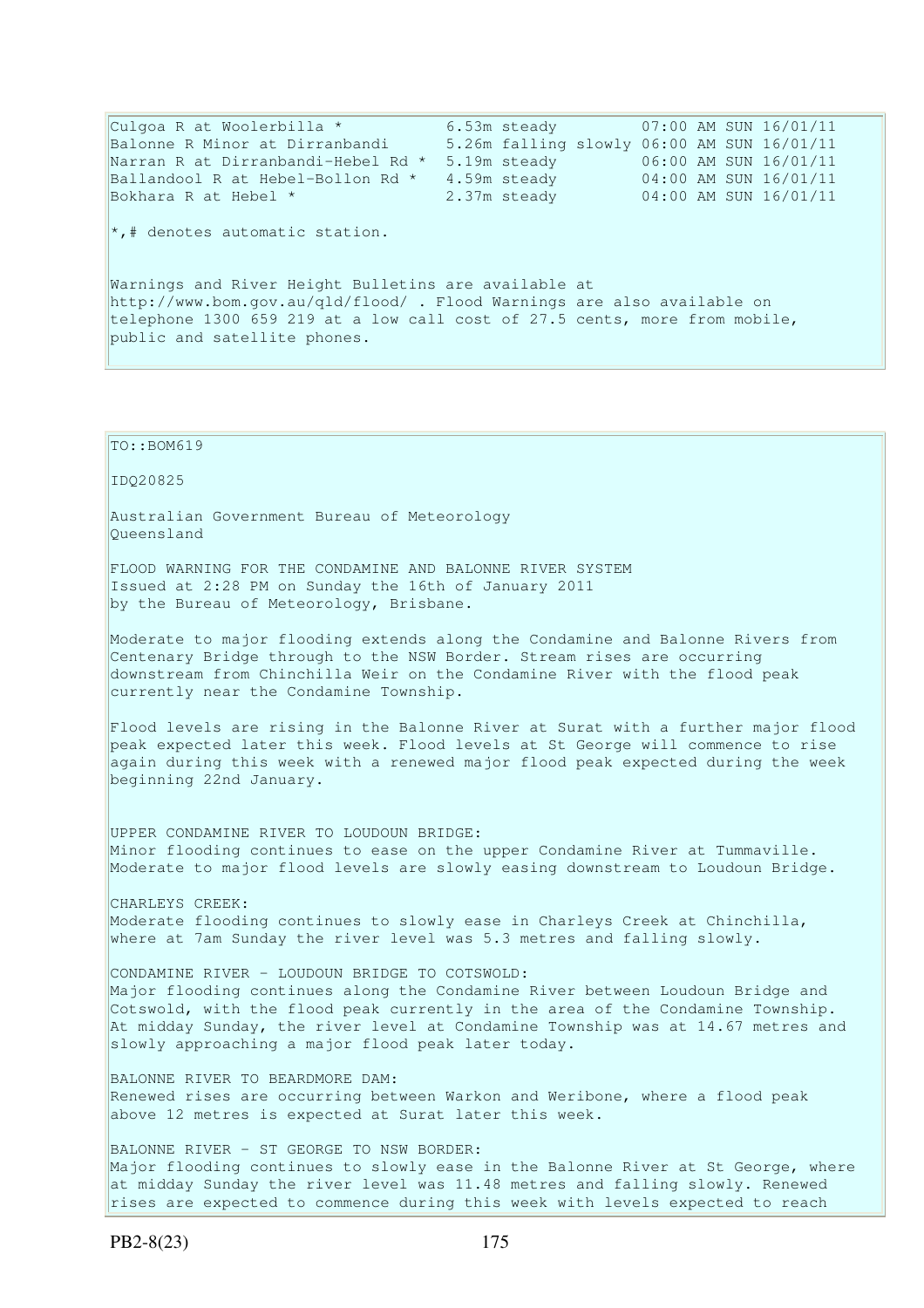above 12 metres during the week beginning 22nd January. High level major flooding will continue in the Balonne River system downstream from St George to the NSW Border throughout January and into February. This includes the Bokhara, Culgoa, Balonne Minor and Narran Rivers and Ballandool Creek. Predicted River Heights/Flows: Condamine Township Peak to about 14.8 metres (major) during Sunday. Surat Exceed 12 metres on Tuesday/Wednesday with further rises. Peak expected later this week. St George The Renewed rises to commence early this week. Exceed 12 metres later this week with further rises. Peak expected the week beginning 22nd January. Forecasts will be updated once upstream peaks have been observed. Weather Forecast: Mostly fine with only isolated showers. Next Issue: The next warning will be issued at about 9am Monday. (River heights are constantly updated on the Bureau website.) Latest River Heights: Condamine R  $\theta$  Warwick(Scots Col.) \* 1.62m falling 11:00 AM SUN 16/01/11 Condamine R at Tummaville  $*$  5.21m falling  $11:00$  AM SUN  $16/01/11$ Condamine R at Centenary Br  $6.45m$  falling  $11:00$  AM SUN  $16/01/11$ North Condamine R at Lone Pine \* 2.68m falling 11:00 AM SUN 16/01/11 Oakey Ck at Fairview \* 2.14m falling 11:00 AM SUN 16/01/11 Condamine R at Loudoun Br  $*$  6.21m falling 11:00 AM SUN 16/01/11 Myall Ck at Dalby # 0.59m rising 01:43 PM SUN 16/01/11 Condamine R at Warra-Kogan Rd Br 13.1m falling 09:00 AM SUN 16/01/11 Condamine R at Chinchilla Weir TW  $*$  13.82m rising 11:10 AM SUN 16/01/11 Charleys Ck at Chinchilla 5.3m falling slowly 07:00 AM SUN 16/01/11 Condamine R at Condamine  $14.67$ m steady  $12:00$  PM SUN  $16/01/11$ Condamine R at Cotswold  $*$  16.75m steady 11:00 AM SUN 16/01/11 Balonne R at Warkon 11.68m rising slowly 09:00 AM SUN 16/01/11 Balonne R at Surat \* (auto) 11.35m falling 12:00 PM SUN 16/01/11 Balonne R at Surat (manual) 11.79m rising 06:00 AM SUN 16/01/11 Balonne R at Weribone \* 12m steady 12:00 PM SUN 16/01/11 Balonne R at Warroo 13.3m falling slowly 06:00 AM SUN 16/01/11 Balonne R at St George (manual) 11.48m falling 12:00 PM SUN 16/01/11 Balonne R at St George  $*$  (auto)  $11.27$ m steady  $12:00$  PM SUN  $16/01/11$ Balonne R at Whyenbah 8.01m falling slowly 09:00 AM SUN 16/01/11 Culgoa R at Woolerbilla  $*$  6.53m steady 10:00 AM SUN 16/01/11 Balonne R Minor at Dirranbandi 5.26m falling slowly 06:00 AM SUN 16/01/11 Narran R at Dirranbandi-Hebel Rd  $*$  5.18m steady 11:00 AM SUN 16/01/11 Ballandool R at Hebel-Bollon Rd \* 4.59m steady 08:00 AM SUN 16/01/11 Bokhara R at Hebel \* 2.37m steady 08:00 AM SUN 16/01/11 \*,# denotes automatic station. Warnings and River Height Bulletins are available at http://www.bom.gov.au/qld/flood/ . Flood Warnings are also available on telephone 1300 659 219 at a low call cost of 27.5 cents, more from mobile, public and satellite phones.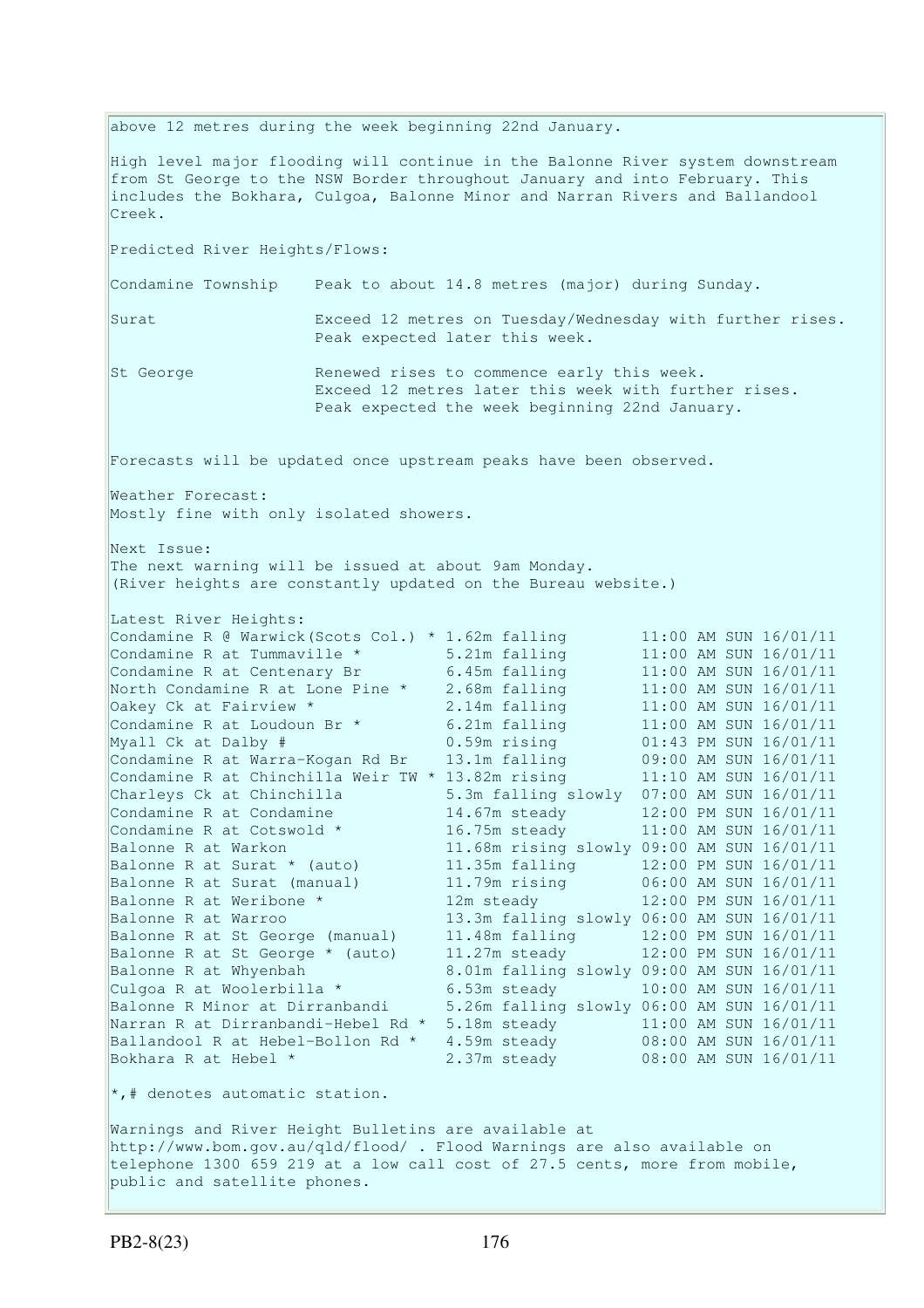$TO: **ROM619**$ 

IDQ20825

Australian Government Bureau of Meteorology Queensland

FLOOD WARNING FOR THE CONDAMINE AND BALONNE RIVER SYSTEM Issued at 9:00 AM on Monday the 17th of January 2011 by the Bureau of Meteorology, Brisbane.

Major flooding extends along the Condamine and Balonne Rivers from Loudoun Bridge through to the NSW Border. Stream rises are occurring downstream from Condamine Township on the Condamine River with the flood peak currently approaching the Cotswold area.

Flood levels are rising in the Balonne River at Surat with a further major flood peak to about 12.6 metres expected within the next few days. Flood levels at St George will commence to rise again during this week with a renewed major flood peak expected during the week beginning 22nd January.

UPPER CONDAMINE RIVER TO LOUDOUN BRIDGE: Isolated moderate flooding is easing at Centenary Bridge, with minor flooding also easing at Cecil Plains. Major flood levels are slowly easing at Loudoun Bridge.

CHARLEYS CREEK: Minor flooding continues to slowly ease in Charleys Creek at Chinchilla, where at 7am Monday the river level was 4.75 metres and falling slowly.

CONDAMINE RIVER - LOUDOUN BRIDGE TO COTSWOLD: Major flooding continues along the Condamine River between Loudoun Bridge and Cotswold, with the flood peak currently approaching the Cotswold area. A major flood peak of 14.67 metres was recorded at Condamine Township during Sunday. At 5:45am Monday, the river level at Condamine Township was at 14.55 metres and falling slowly.

BALONNE RIVER TO BEARDMORE DAM: Renewed rises are occurring between Warkon and Weribone, where a flood peak above 12 metres is expected at Surat later this week.

BALONNE RIVER - ST GEORGE TO NSW BORDER: Major flooding continues to slowly ease in the Balonne River at St George, where at 6am Monday the river level was 11.19 metres and falling slowly. Renewed rises are expected to commence during this week with levels expected to reach above 12 metres during the week beginning 22nd January.

High level major flooding will continue in the Balonne River system downstream from St George to the NSW Border throughout January and into February. This includes the Bokhara, Culgoa, Balonne Minor and Narran Rivers and Ballandool Creek.

Predicted River Heights/Flows: Condamine Township River levels to ease below 13.0 metres late Tuesday. Surat (Manual) Peak near 12.6 metres (major) on Tuesday/Wednesday. St George **Renewed rises to commence early this week.**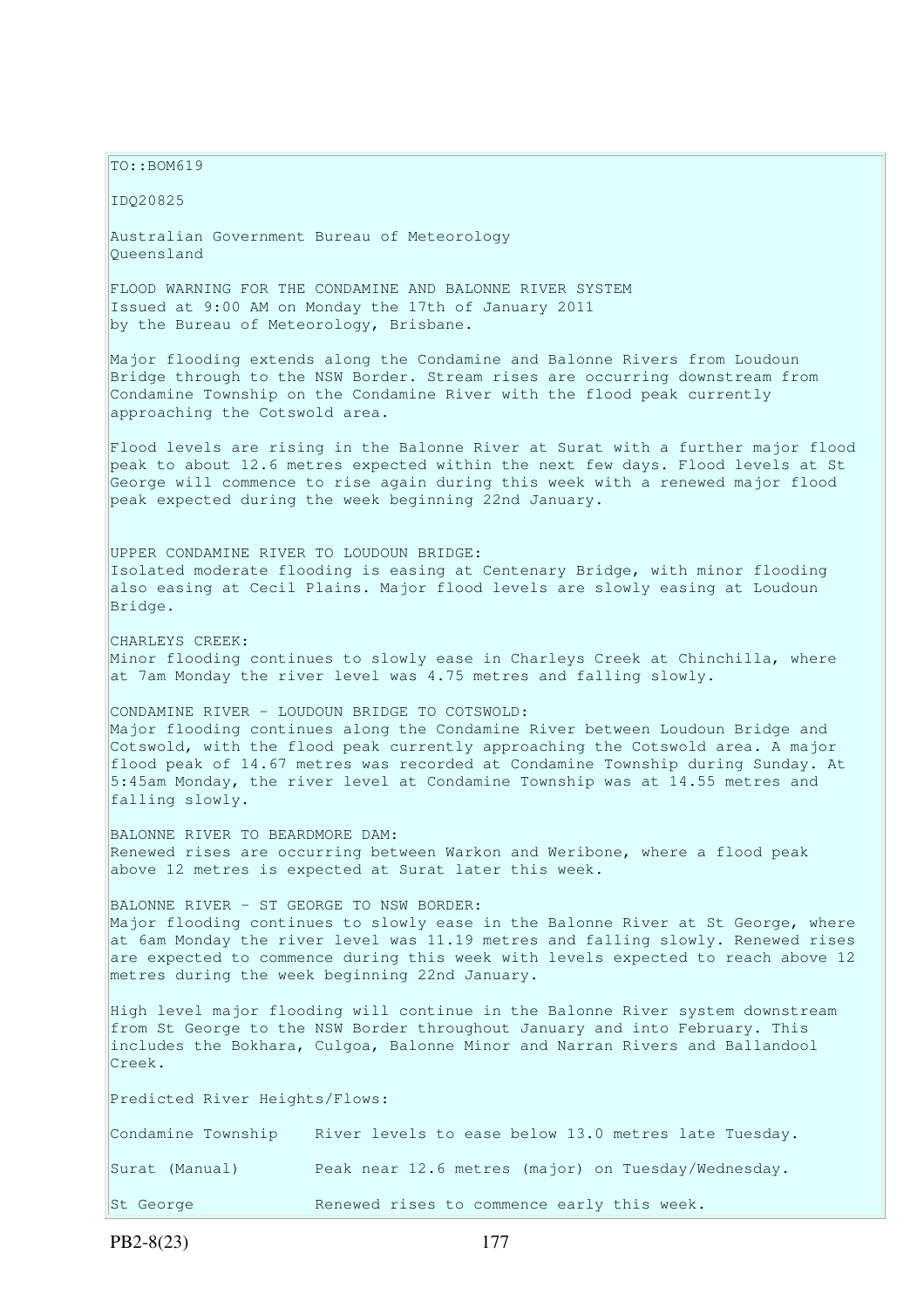Exceed 12 metres later this week with further rises. Peak expected the week beginning 22nd January. Forecasts will be updated once upstream peaks have been observed. Weather Forecast: Mainly fine, with possible showers and thunderstorms. Next Issue: The next warning will be issued at about 9am Tuesday. (River heights are constantly updated on the Bureau website.) Latest River Heights: Condamine R at Tummaville  $*$  4.27m falling  $05:00$  AM MON 17/01/11 Condamine R at Centenary Br 6.14m falling 08:00 AM MON 17/01/11 Condamine R at Tummaville \* 4.27m falling 08:00 AM MON 17/01/11<br>North Condamine R at Lone Pine \* 2.47m falling 05:00 AM MON 17/01/11<br>Oakey Ck at Fairview \* 1.81m falling 05:00 AM MON 17/01/11<br>Condamine R at Loudoun Br \* 5. Oakey Ck at Fairview \* 1.81m falling 05:00 AM MON 17/01/11 Condamine R at Loudoun Br  $*$  5.76m falling 05:00 AM MON 17/01/11 Myall Ck at Dalby # 0.54m steady 06:02 AM MON 17/01/11 Condamine R at Warra-Kogan Rd Br 12.08m falling 05:45 AM MON 17/01/11 Condamine R at Chinchilla Weir TW \* 13.04m falling 08:20 AM MON 17/01/11 Charleys Ck at Chinchilla 4.75m falling 07:00 AM MON 17/01/11 Condamine R at Condamine 14.55m falling slowly 05:45 AM MON 17/01/11 Condamine R at Cotswold  $*$  16.95m rising 08:00 AM MON 17/01/11 Balonne R at Warkon 11.78m rising slowly 06:00 AM MON 17/01/11 Balonne R at Surat \* (auto) 11.73m rising 08:20 AM MON 17/01/11 Balonne R at Surat (manual) 12.2m rising slowly 06:00 AM MON 17/01/11 Balonne R at Weribone \* 12.45m rising 08:20 AM MON 17/01/11 Balonne R at Warroo 12.9m falling slowly 06:00 AM MON 17/01/11 Maranoa R at Old Cashmere \* 2.43m steady 08:00 AM MON 17/01/11 Balonne R at St George (manual) 11.19m falling 06:00 AM MON 17/01/11 Balonne R at St George \* (auto) 10.97m steady 08:00 AM MON 17/01/11 Balonne R at Whyenbah 8.01m falling slowly 09:00 AM SUN 16/01/11 Culgoa R at Woolerbilla  $*$  6.52m steady 67:00 AM MON 17/01/11 Balonne R Minor at Dirranbandi 5.25m falling slowly 06:00 AM MON 17/01/11 Narran R at Dirranbandi-Hebel Rd \* 5.16m steady 08:00 AM MON 17/01/11 Ballandool R at Hebel-Bollon Rd \* 4.6m steady 08:00 AM MON 17/01/11 Bokhara R at Hebel \* 2.38m steady 08:00 AM MON 17/01/11  $\star$ ,# denotes automatic station.

Warnings and River Height Bulletins are available at http://www.bom.gov.au/qld/flood/ . Flood Warnings are also available on telephone 1300 659 219 at a low call cost of 27.5 cents, more from mobile, public and satellite phones.

TO::BOM619 IDQ20825 Australian Government Bureau of Meteorology Queensland FLOOD WARNING FOR THE CONDAMINE AND BALONNE RIVER SYSTEM Issued at 9:11 AM on Tuesday the 18th of January 2011 by the Bureau of Meteorology, Brisbane.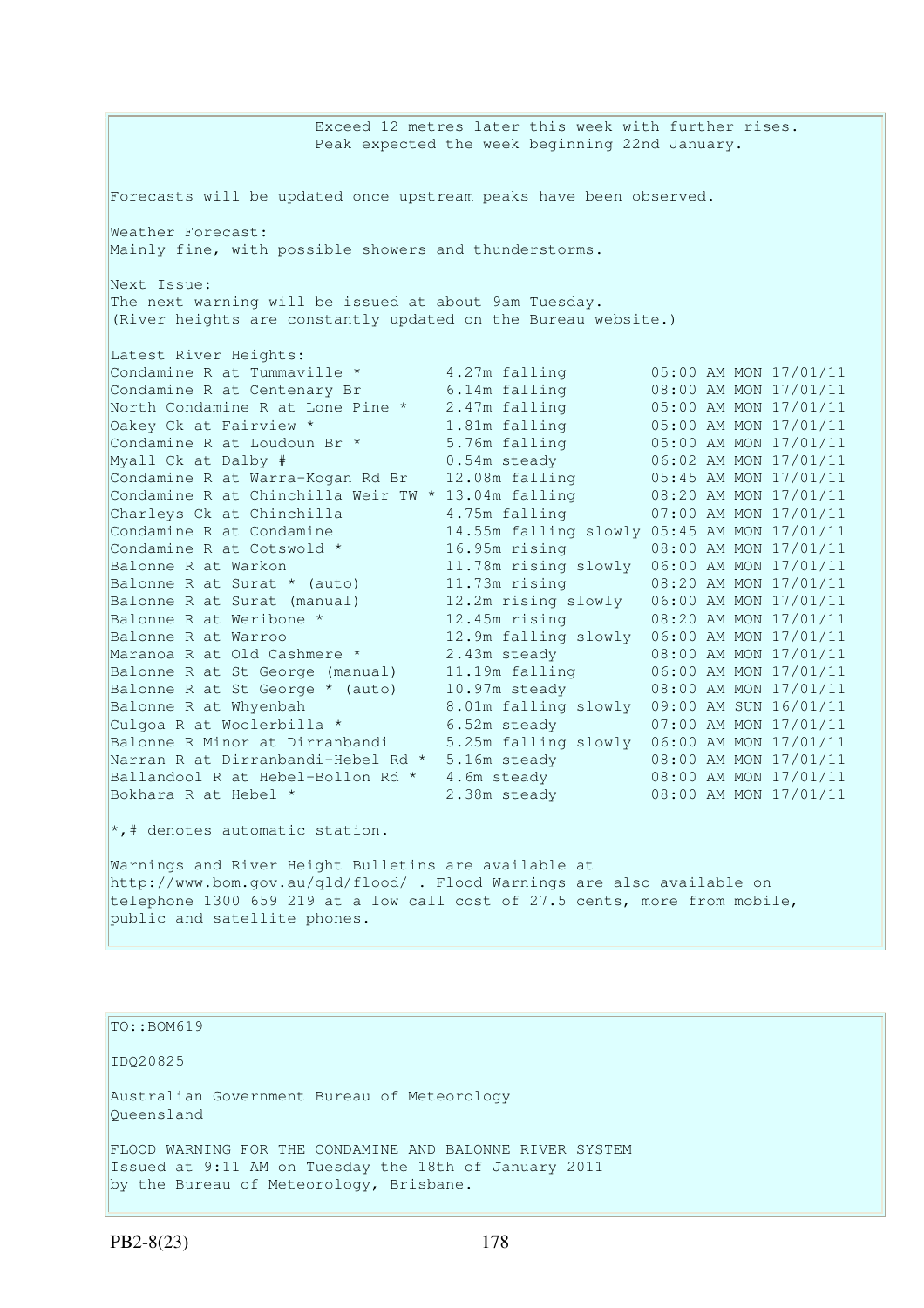Major flooding extends along the Condamine and Balonne Rivers from the Warra-Kogan Road Bridge through to the NSW Border. Stream rises continue downstream from Condamine Township on the Condamine River with the flood peak currently in the Cotswold area.

Flood levels are rising in the Balonne River at Surat with a major flood peak near 12.6 metres is expected overnight tonight or early Wednesday morning. Flood levels above 12 metres are forecast for St George during this week with the major flood peak expected in the week beginning 22nd January.

UPPER CONDAMINE RIVER TO LOUDOUN BRIDGE: Isolated moderate flooding is easing at Loudoun Bridge, with minor flooding also easing at Centenary Bridge.

CONDAMINE RIVER - LOUDOUN BRIDGE TO COTSWOLD: Major flooding continues along the Condamine River between the Warra-Kogan Road Bridge and Cotswold, with the flood peak currently in the Cotswold area. River levels continue to ease at Condamine Township where at 6am Tuesday, the river level was 13.95 metres causing major flooding.

BALONNE RIVER TO BEARDMORE DAM: Renewed rises are occurring between Warkon and Warroo, where a flood peak near 12.6 metres is expected at Surat overnight tonight or Wednesday morning. At 6am Tuesday major flood levels at Surat were 12.39 metres and rising slowly.

BALONNE RIVER - ST GEORGE TO NSW BORDER: Major flooding continues to slowly ease in the Balonne River at St George, where at 6am Tuesday the river level was 10.92 metres and falling. Renewed rises are expected to commence during this week with levels expected to reach above 12 metres. A peak is expected for St George during the week beginning 22nd January.

High level major flooding will continue in the Balonne River system downstream from St George to the NSW Border throughout January and into February. This includes the Bokhara, Culgoa, Balonne Minor and Narran Rivers and Ballandool Creek.

Predicted River Heights/Flows: Surat (Manual) Peak near 12.6 metres (major) on Tuesday/Wednesday.

St George **Renewed rises to commence early this week.**  Exceed 12 metres later this week with further rises. Peak expected the week beginning 22nd January.

Forecasts will be updated once upstream peaks have been observed.

Weather Forecast: Isolated showers and thunderstorms.

Next Issue: The next warning will be issued at about 4pm Tuesday. (River heights are constantly updated on the Bureau website.)

```
Latest River Heights: 
Latest River Heights:<br>Condamine R at Centenary Br 5.4m falling 06:00 AM TUE 18/01/11
Condamine R at Loudoun Br * 5.13m falling 06:00 AM TUE 18/01/11
Condamine R at Warra-Kogan Rd Br 10.86m falling 06:00 AM TUE 18/01/11 
Condamine R at Chinchilla Weir TW * 12.31m falling 08:20 AM TUE 18/01/11<br>Condamine R at Condamine 13.95m falling 06:00 AM TUE 18/01/11
Condamine R at Condamine 13.95m falling 06:00 AM TUE 18/01/11<br>Condamine R at Cotswold * 16.89m steady 08:00 AM TUE 18/01/11
Condamine R at Cotswold * 16.89m steady 08:00 AM TUE 18/01/11<br>Balonne R at Warkon 11.75m steady 06:00 AM TUE 18/01/11
Balonne R at Warkon 11.75m steady 06:00 AM TUE 18/01/11
```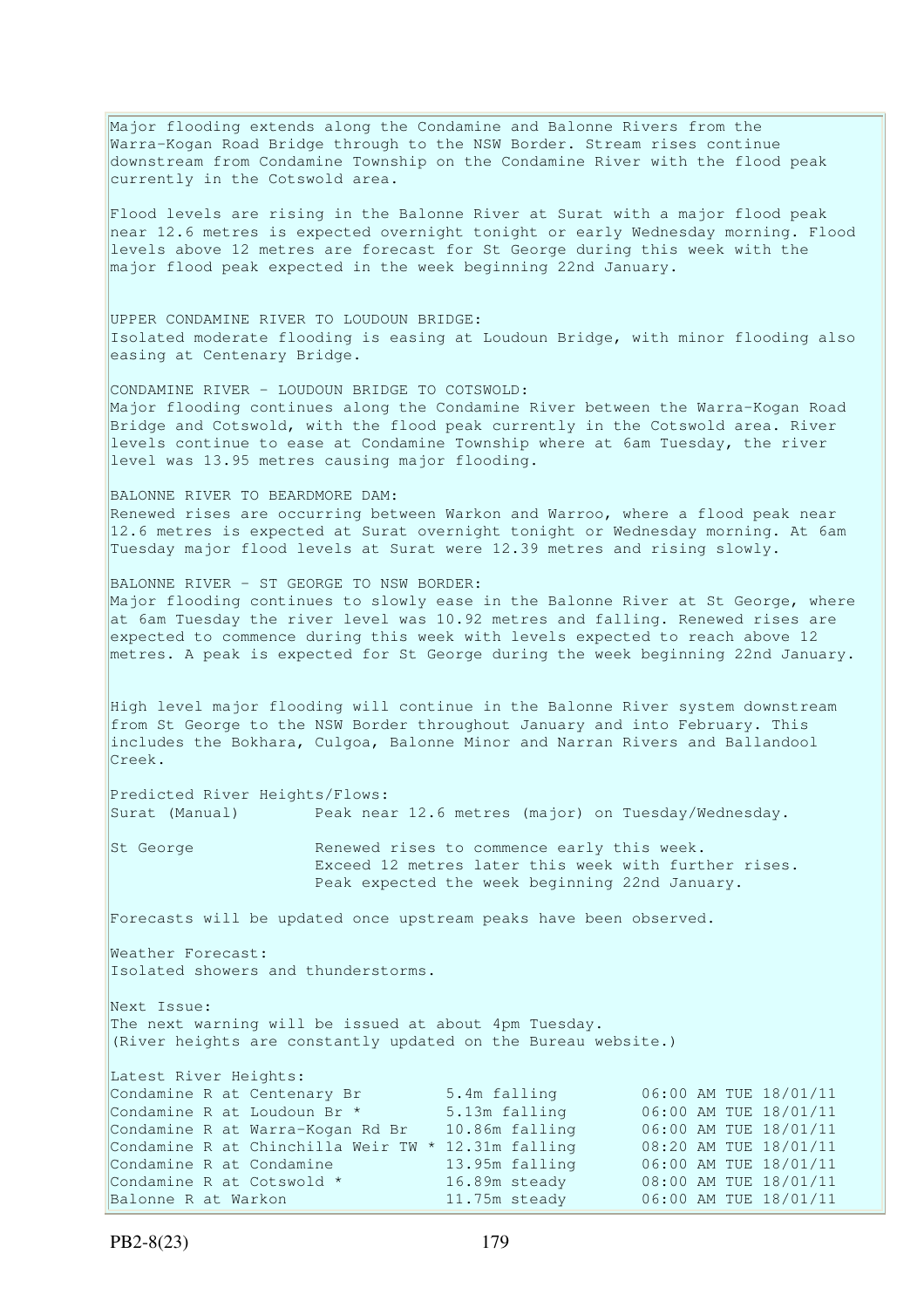Balonne R at Surat \* (auto) 11.89m rising 08:00 AM TUE 18/01/11 Balonne R at Surat (manual) 12.39m rising slowly 06:00 AM TUE 18/01/11 Balonne R at Weribone \* 12.97m steady 08:00 AM TUE 18/01/11 Balonne R at Warroo 13.1m rising slowly 06:00 AM TUE 18/01/11 Maranoa R at Old Cashmere \* 2.32m steady 08:00 AM TUE 18/01/11 Balonne R at St George (manual) 10.92m falling 06:00 AM TUE 18/01/11 Balonne R at St George \* (auto) 10.72m falling 08:20 AM TUE 18/01/11 Balonne R at Whyenbah 7.98m falling slowly 09:00 AM MON 17/01/11<br>Culgoa R at Woolerbilla \* 6.5m steady 07:00 AM TUE 18/01/11 Culgoa R at Woolerbilla \* 6.5m steady 07:00 AM TUE 18/01/11 Balonne R Minor at Dirranbandi 5.24m falling slowly 06:00 AM TUE 18/01/11 Narran R at Dirranbandi-Hebel Rd \* 5.12m steady 08:00 AM TUE 18/01/11 Ballandool R at Hebel-Bollon Rd \* 4.61m steady 08:00 AM TUE 18/01/11 Bokhara R at Hebel \* 2.37m steady 08:00 AM TUE 18/01/11  $*$  from automatic station Warnings and River Height Bulletins are available at http://www.bom.gov.au/qld/flood/ . Flood Warnings are also available on telephone 1300 659 219 at a low call cost of 27.5 cents, more from mobile, public and satellite phones.

TO::BOM619

IDQ20825

Australian Government Bureau of Meteorology Queensland

FLOOD WARNING FOR THE CONDAMINE AND BALONNE RIVER SYSTEM Issued at 3:46 PM on Tuesday the 18th of January 2011 by the Bureau of Meteorology, Brisbane.

Major flooding extends along the Condamine and Balonne Rivers from the Warra-Kogan Road Bridge through to the NSW Border. Stream rises continue downstream from Condamine Township on the Condamine River with the flood peak currently in the Cotswold area.

Flood levels are rising in the Balonne River at Surat with a major flood peak near 12.6 metres is expected overnight tonight. Flood levels above 12 metres are forecast for St George during this week with the major flood peak expected in the week beginning 22nd January.

UPPER CONDAMINE RIVER TO LOUDOUN BRIDGE: Isolated moderate flooding continues to ease at Loudoun Bridge.

CONDAMINE RIVER - LOUDOUN BRIDGE TO COTSWOLD: Major flooding continues along the Condamine River between the Warra-Kogan Road Bridge and Cotswold, with the flood peak currently in the Cotswold area. River levels continue to ease at Condamine Township where at 3pm Tuesday, the river level was 13.6 metres causing major flooding.

BALONNE RIVER TO BEARDMORE DAM: Renewed rises are occurring between Warkon and Warroo, where a flood peak near 12.6 metres is expected at Surat overnight tonight or Wednesday morning. At 2pm Tuesday major flood levels at Surat were 12.39 metres and rising slowly.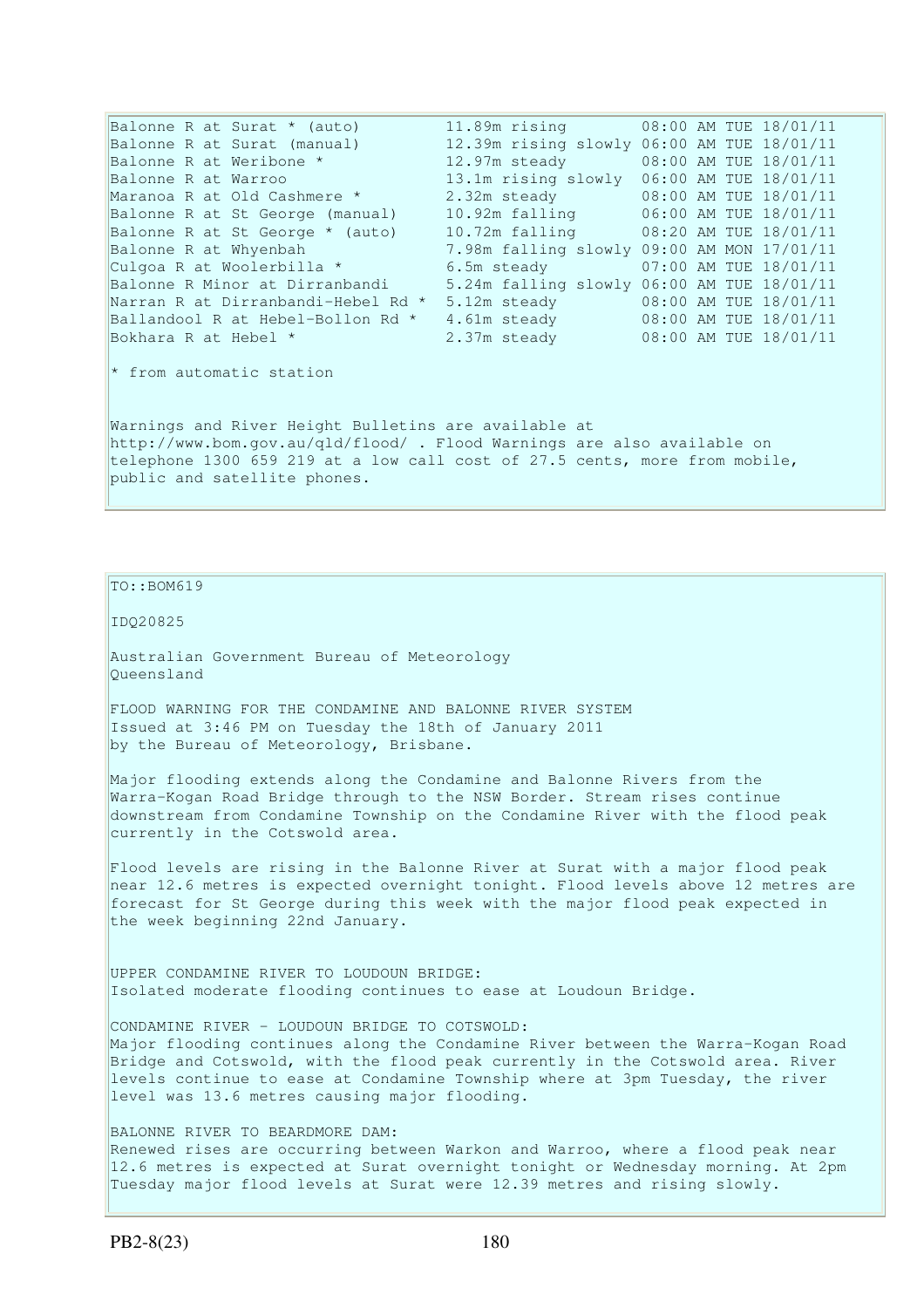```
BALONNE RIVER - ST GEORGE TO NSW BORDER: 
Major flooding continues to slowly ease in the Balonne River at St George, where
at 3pm Tuesday the river level was 10.84 metres and falling. Renewed rises are 
expected to commence during this week with levels expected to reach above 12 
metres. A peak is expected for St George during the week beginning 22nd January. 
High level major flooding will continue in the Balonne River system downstream 
from St George to the NSW Border throughout January and into February. This 
includes the Bokhara, Culgoa, Balonne Minor and Narran Rivers and Ballandool 
Creek. 
Predicted River Heights/Flows: 
Surat (Manual) Peak near 12.6 metres (major) overnight tonight. 
St George Renewed rises to commence early this week.
                     Exceed 12 metres later this week with further rises. 
                     Peak expected the week beginning 22nd January. 
Forecasts will be updated once upstream peaks have been observed. 
Weather Forecast: 
Isolated showers and thunderstorms. 
Next Issue: 
The next warning will be issued at about 9am Wednesday. 
(River heights are constantly updated on the Bureau website.) 
Latest River Heights: 
Condamine R at Loudoun Br * 4.88m falling 02:00 PM TUE 18/01/11
Condamine R at Warra-Kogan Rd Br 10.45m falling 03:00 PM TUE 18/01/11 
Condamine R at Chinchilla Weir TW * 12.2m rising 02:40 PM TUE 18/01/11
Condamine R at Condamine 13.6m falling 03:00 PM TUE 18/01/11 
Condamine R at Cotswold * 16.79m steady 02:00 PM TUE 18/01/11
Balonne R at Warkon 11.75m steady 09:00 AM TUE 18/01/11 
Balonne R at Surat * (auto) 11.89m falling 02:40 PM TUE 18/01/11 
Balonne R at Surat (manual) 12.39m rising slowly 02:00 PM TUE 18/01/11 
Balonne R at Weribone * 13.05m rising 02:30 PM TUE 18/01/11 
Balonne R at Warroo 13.1m rising slowly 06:00 AM TUE 18/01/11 
Maranoa R at Old Cashmere * 2.31m steady 02:00 PM TUE 18/01/11 
Balonne R at St George (manual) 10.84m falling 03:00 PM TUE 18/01/11 
Balonne R at St George * (auto) 10.65m falling 02:40 PM TUE 18/01/11 
Culgoa R at Woolerbilla * 6.49m steady 01:00 PM TUE 18/01/11 
Balonne R Minor at Dirranbandi 5.24m falling slowly 06:00 AM TUE 18/01/11 
Narran R at Dirranbandi-Hebel Rd * 5.11m steady 02:00 PM TUE 18/01/11
Ballandool R at Hebel-Bollon Rd * 4.6m steady 12:00 PM TUE 18/01/11
Bokhara R at Hebel * 2.37m steady 12:00 PM TUE 18/01/11 
* from automatic station 
Warnings and River Height Bulletins are available at 
http://www.bom.gov.au/qld/flood/ . Flood Warnings are also available on 
telephone 1300 659 219 at a low call cost of 27.5 cents, more from mobile, 
public and satellite phones.
```
TO::BOM619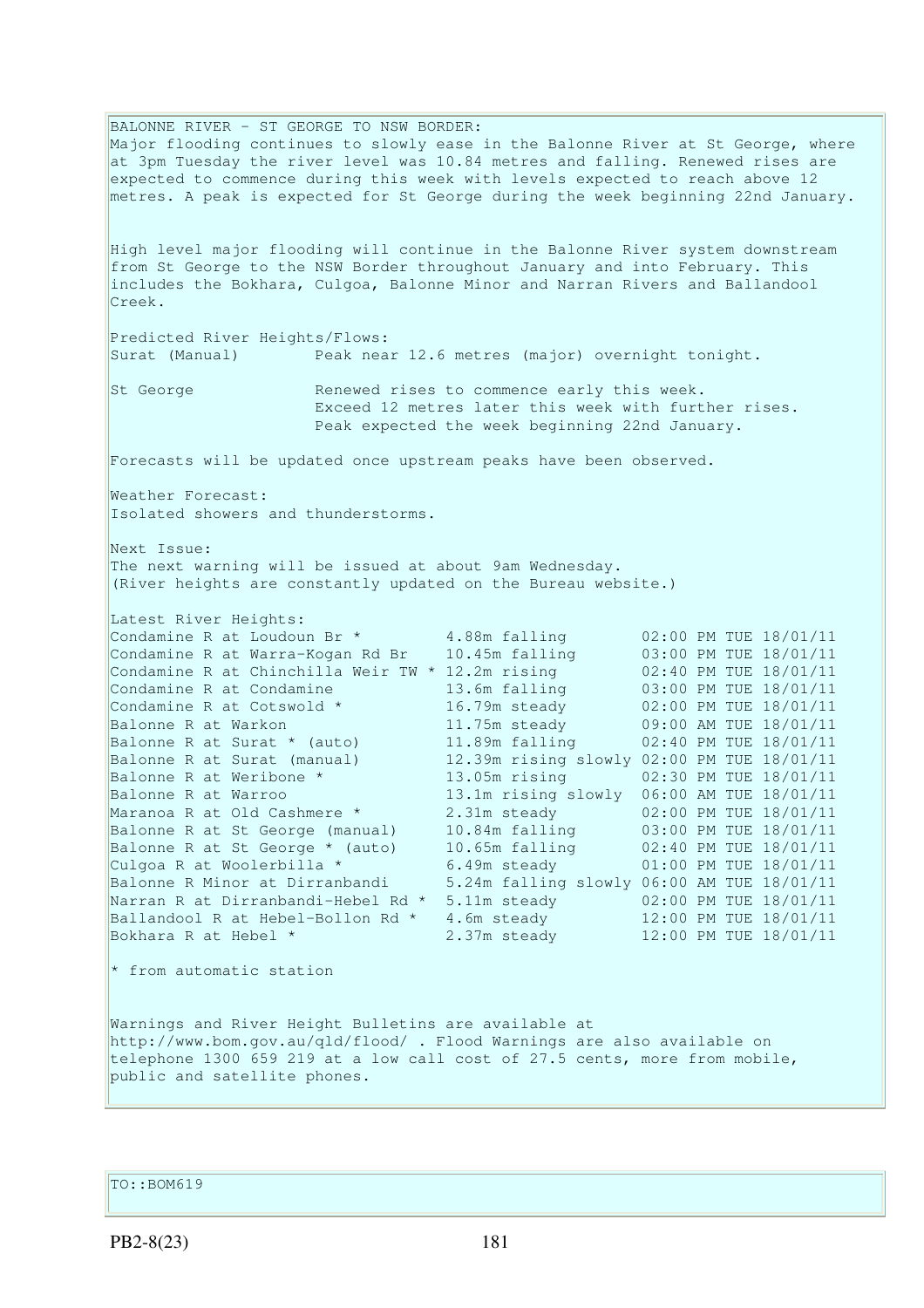IDQ20825

Australian Government Bureau of Meteorology Queensland

FLOOD WARNING FOR THE CONDAMINE AND BALONNE RIVER SYSTEM Issued at 9:04 AM on Wednesday the 19th of January 2011 by the Bureau of Meteorology, Brisbane.

Major flooding extends along the Condamine and Balonne Rivers from the Warra-Kogan Road Bridge through to the NSW Border. Flood levels remain near a peak in the Balonne River at Surat. Flood levels at St George will exceed 12 metres later this week, with a major flood peak expected to reach near 12.5 metres late in the weekend or early next week.

CONDAMINE RIVER - LOUDOUN BRIDGE TO COTSWOLD: Moderate to major flooding continues to ease along the Condamine River between Loudoun Bridge and Cotswold. River levels are falling at Condamine Township, where at 6am Wednesday the river level was 12.92 metres and falling.

BALONNE RIVER TO BEARDMORE DAM: Major flooding continues to ease along the Balonne River downstream from Warkon. At 6am Wednesday, the river level at Surat remains steady at a peak of 12.4 metres. Slow river rises and major flooding continues downstream between Weribone and Beardmore Dam.

BALONNE RIVER - ST GEORGE TO NSW BORDER: Major flooding has commenced to slowly rise in the Balonne River at St George, where at 6am Wednesday the river level was 10.9 metres and rising. Further rises are expected to exceed 12 metres later this week, with a peak for St George expected late in the weekend or early next week.

High level major flooding will continue in the Balonne River system downstream from St George to the NSW Border throughout January and into February. This includes the Bokhara, Culgoa, Balonne Minor and Narran Rivers and Ballandool Creek.

Predicted River Heights/Flows: Surat (Manual) Remain steady at 12.4 metres (major) during Wednesday.

St George Exceed 12 metres later this week with further rises. Peak near 12.5 metres (major) late in the weekend or early next week.

Forecasts will be updated once upstream peaks have been observed.

Weather Forecast: Isolated showers and thunderstorms, tending scattered north and east of Goondiwindi in the afternoon and evening. Some moderate falls with thunderstorms.

Next Issue: The next warning will be issued at about 9am Thursday. (River heights are constantly updated on the Bureau website.)

```
Latest River Heights: 
Condamine R \theta Warwick(Scots Col.) * 1.39m rising 12:00 AM WED 19/01/11
Condamine R at Tummaville * 2.8m rising 0.8:00 AM WED 19/01/11Condamine R at Centenary Br 4.9m falling 12:00 PM TUE 18/01/11
Condamine R at Centenary Br \begin{array}{ccc} 4.9m & \text{falling} & 12:00 \text{ PM TUE } 18/01/11 \\ \text{Condamine R at Loudoun Br *} & 4.2m & \text{falling} & 08:00 \text{ AM WED } 19/01/11 \end{array}Condamine R at Warra-Kogan Rd Br \qquad 9.8m falling \qquad 05:45 AM WED 19/01/11
```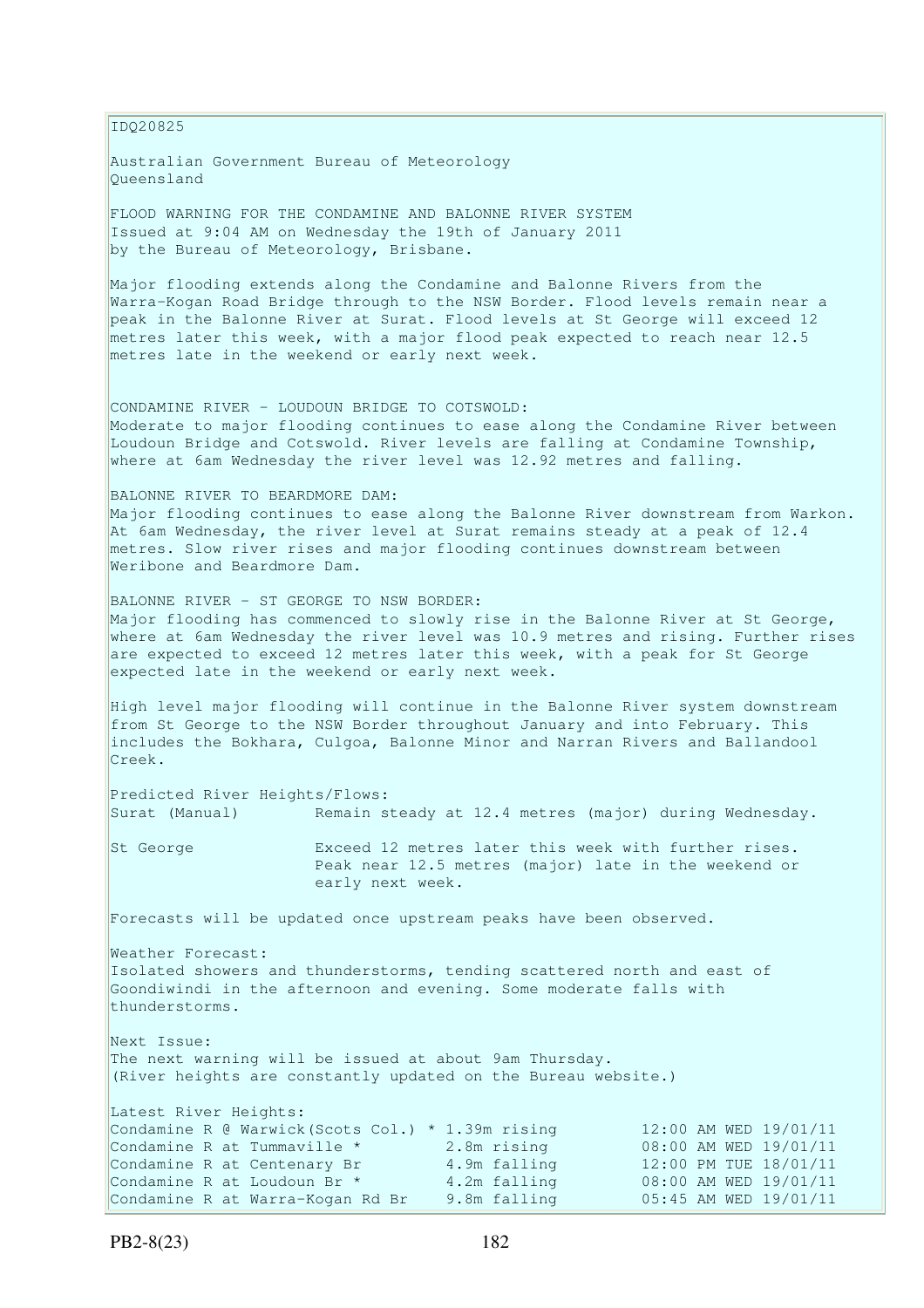| Condamine R at Chinchilla Weir TW * 11.76m steady                                                                                                                                                                                             |                | 08:20 AM WED 19/01/11                      |  |  |
|-----------------------------------------------------------------------------------------------------------------------------------------------------------------------------------------------------------------------------------------------|----------------|--------------------------------------------|--|--|
| Condamine R at Condamine                                                                                                                                                                                                                      | 12.92m falling | 06:00 AM WED 19/01/11                      |  |  |
| Condamine R at Cotswold *                                                                                                                                                                                                                     |                | 16.37m falling 08:10 AM WED 19/01/11       |  |  |
| Balonne R at Warkon                                                                                                                                                                                                                           |                | 11.7m falling slowly 06:00 AM WED 19/01/11 |  |  |
| Balonne R at Surat * (auto)                                                                                                                                                                                                                   | 11.87m falling | 08:20 AM WED 19/01/11                      |  |  |
| Balonne R at Surat (manual)                                                                                                                                                                                                                   | 12.4m steady   | 06:00 AM WED 19/01/11                      |  |  |
| Balonne R at Weribone *                                                                                                                                                                                                                       |                | 13.13m rising 08:00 AM WED 19/01/11        |  |  |
| Balonne R at Warroo                                                                                                                                                                                                                           |                | 13.7m rising slowly 06:00 AM WED 19/01/11  |  |  |
| Balonne R at St George (manual)                                                                                                                                                                                                               | 10.9m rising   | 06:00 AM WED 19/01/11                      |  |  |
| Balonne R at St George * (auto)                                                                                                                                                                                                               | 10.77m steady  | 08:00 AM WED 19/01/11                      |  |  |
| Culgoa R at Woolerbilla *                                                                                                                                                                                                                     |                | 6.47m steady 07:00 AM WED 19/01/11         |  |  |
| Narran R at Dirranbandi-Hebel Rd *                                                                                                                                                                                                            |                | 5.09m steady 08:10 AM WED 19/01/11         |  |  |
| Ballandool R at Hebel-Bollon Rd *                                                                                                                                                                                                             |                | 4.59m steady 08:00 AM WED 19/01/11         |  |  |
| Bokhara R at Hebel *                                                                                                                                                                                                                          | 2.35m steady   | 08:00 AM WED 19/01/11                      |  |  |
| $\star$ denotes automatic station.                                                                                                                                                                                                            |                |                                            |  |  |
| Warnings and River Height Bulletins are available at<br>http://www.bom.gov.au/gld/flood/ . Flood Warnings are also available on<br>telephone 1300 659 219 at a low call cost of 27.5 cents, more from mobile,<br>public and satellite phones. |                |                                            |  |  |

 $TO::BOM619$ 

IDQ20825

Australian Government Bureau of Meteorology Queensland

FLOOD WARNING FOR THE CONDAMINE AND BALONNE RIVER SYSTEM Issued at 9:23 AM on Thursday the 20th of January 2011 by the Bureau of Meteorology, Brisbane.

Major flooding extends along the Condamine and Balonne Rivers from Chinchilla Weir to the NSW Border. Flood levels are falling at Surat. Flood levels at St George will exceed 12 metres this week, with a major flood peak expected to reach about 12.5 metres late in the weekend or early next week.

CONDAMINE RIVER - LOUDOUN BRIDGE TO COTSWOLD: Moderate to major flooding continues to ease along the Condamine River between Loudoun Bridge and Cotswold. River levels are falling at Condamine Township, where at 6am Thursday the river level was 11.75 metres and falling.

BALONNE RIVER TO BEARDMORE DAM: Major flooding continues to ease along the Balonne River downstream from Warkon. At 6am Thursday, the river level at Surat was 12.36 metres and falling. Major flooding continues to rise at Warroo. A flood peak of around 14.5 metres is expected overnight Friday or on Saturday.

BALONNE RIVER - ST GEORGE TO NSW BORDER: Major flood levels have started to rise again at St George, where at 6am Thursday the river level was 11.45 metres. Rises will continue with a peak of about 12.5 metres expected late in the weekend or early next week.

High level major flooding will continue in the Balonne River system downstream from St George to the NSW Border into February. This includes the Bokhara, Culgoa, Balonne Minor and Narran Rivers and Ballandool Creek.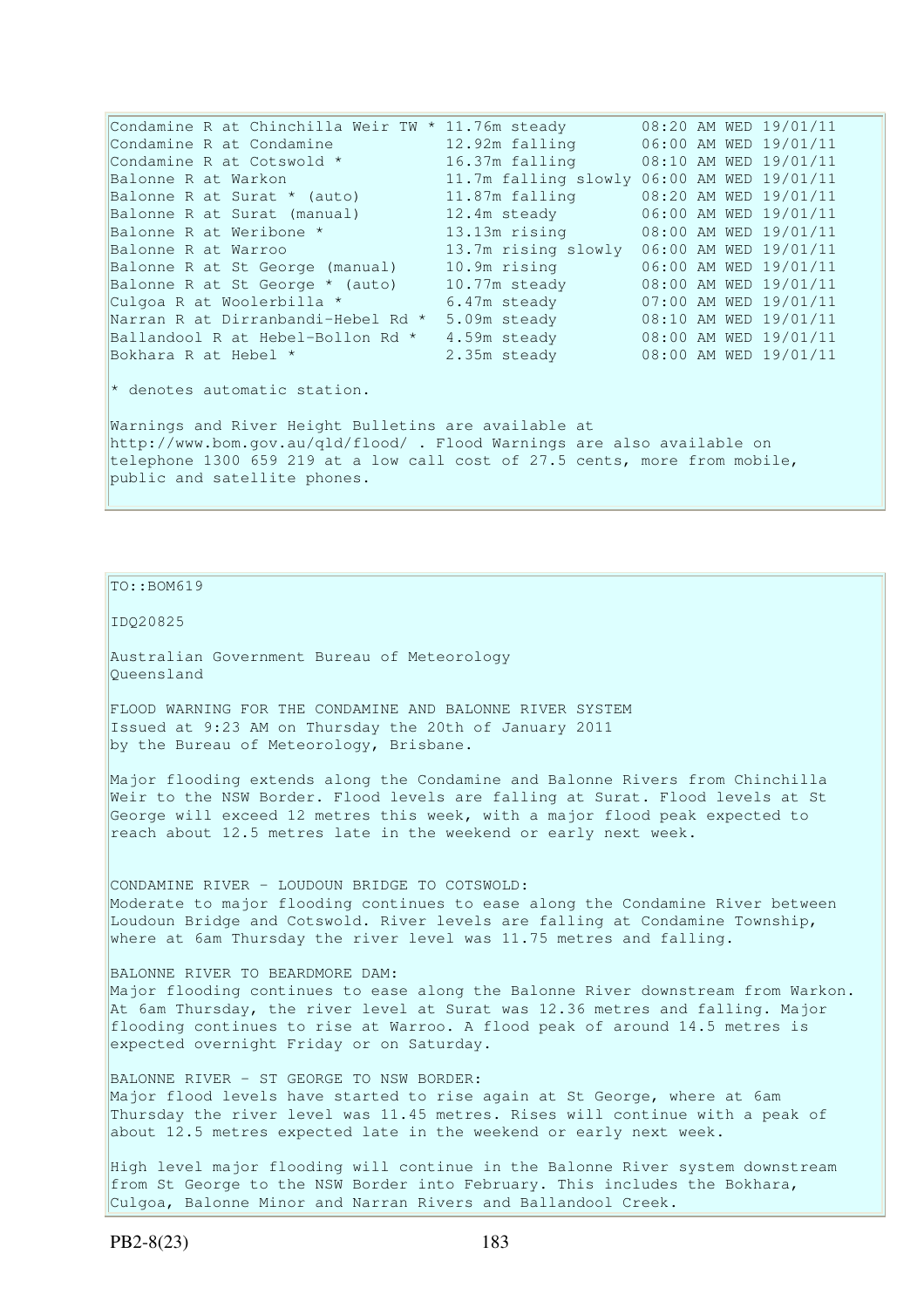Predicted River Heights/Flows: St George Exceed 12 metres later during Friday with further rises. Peak near 12.5 metres (major) late in the weekend or early next week. Forecasts will be updated once upstream peaks have been observed. Next Issue: The next warning will be issued at about 9am Friday. (River heights are constantly updated on the Bureau website.) Latest River Heights: Condamine R at Killarney  $\#$  0.65m steady 00.46 AM THU 20/01/11 Condamine R at Elbow Valley # 1.58m steady 08:08 AM THU 20/01/11 Condamine R at Murrays Br  $\#$  2.6m steady  $0.08:43$  AM THU 20/01/11 Latest Kiver Heights:<br>
Condamine R at Killarney #0.65m steady<br>
Condamine R at Elbow Valley #1.58m steady<br>
2.6m steady<br>
08:08 AM THU 20/01/11<br>
Condamine R at Murrays Br #2.6m steady<br>
2.6m steady<br>
08:08 AM THU 20/01/11<br>
Cond Glengallan Ck near Backwater Ck # 0.95m steady 08:12 AM THU 20/01/11 Condamine R at Tummaville  $*$  2.74m falling  $08:00$  AM THU 20/01/11 North Condamine R at Lone Pine \* 2.21m steady 05:00 AM THU 20/01/11 Condamine R at Loudoun Br  $*$  3.32m falling  $08:00$  AM THU 20/01/11 Myall Ck at Dalby # 0.44m steady 06:02 AM THU 20/01/11 Condamine R at Warra-Kogan Rd Br 8.8m falling 06:00 AM THU 20/01/11 Condamine R at Chinchilla Weir TW \* 10.88m falling 08:20 AM THU 20/01/11 Condamine R at Condamine 11.75m falling slowly 06:00 AM THU 20/01/11 Condamine R at Cotswold  $*$  15.58m falling  $08:10$  AM THU 20/01/11 Balonne R at Warkon 11.59m falling slowly 06:00 AM THU 20/01/11 Yuleba Ck at Yuleba Forestry \* 1.67m steady 08:00 AM THU 20/01/11 Balonne R at Surat \* (auto) 11.82m falling 08:20 AM THU 20/01/11 Balonne R at Surat (manual) 12.36m falling slowly 06:00 AM THU 20/01/11 Balonne R at Weribone \* 13.11m steady 08:00 AM THU 20/01/11 Balonne R at Warroo 14.2m rising slowly 07:00 AM THU 20/01/11 Maranoa R at Old Cashmere \* 2.29m steady 08:00 AM THU 20/01/11 Balonne R at St George (manual) 11.45m rising 06:00 AM THU 20/01/11 Balonne R at St George \* (auto) 11.28m steady 08:10 AM THU 20/01/11 Balonne R at Whyenbah 7.95m falling slowly 09:00 AM WED 19/01/11 Culgoa R at Woolerbilla  $\star$  6.44m steady 67:00 AM THU 20/01/11 Balonne R Minor at Dirranbandi 5.2m steady 06:00 AM THU 20/01/11 Narran R at Dirranbandi-Hebel Rd \* 5.05m steady 08:00 AM THU 20/01/11 Ballandool R at Hebel-Bollon Rd \* 4.56m steady 08:00 AM THU 20/01/11 Bokhara R at Hebel \* 2.33m steady 08:00 AM THU 20/01/11 \*automatic station Warnings and River Height Bulletins are available at

http://www.bom.gov.au/qld/flood/ . Flood Warnings are also available on telephone 1300 659 219 at a low call cost of 27.5 cents, more from mobile, public and satellite phones.

```
TO::BOM619 
IDQ20825 
Australian Government Bureau of Meteorology 
Queensland
```
FLOOD WARNING FOR THE CONDAMINE AND BALONNE RIVER SYSTEM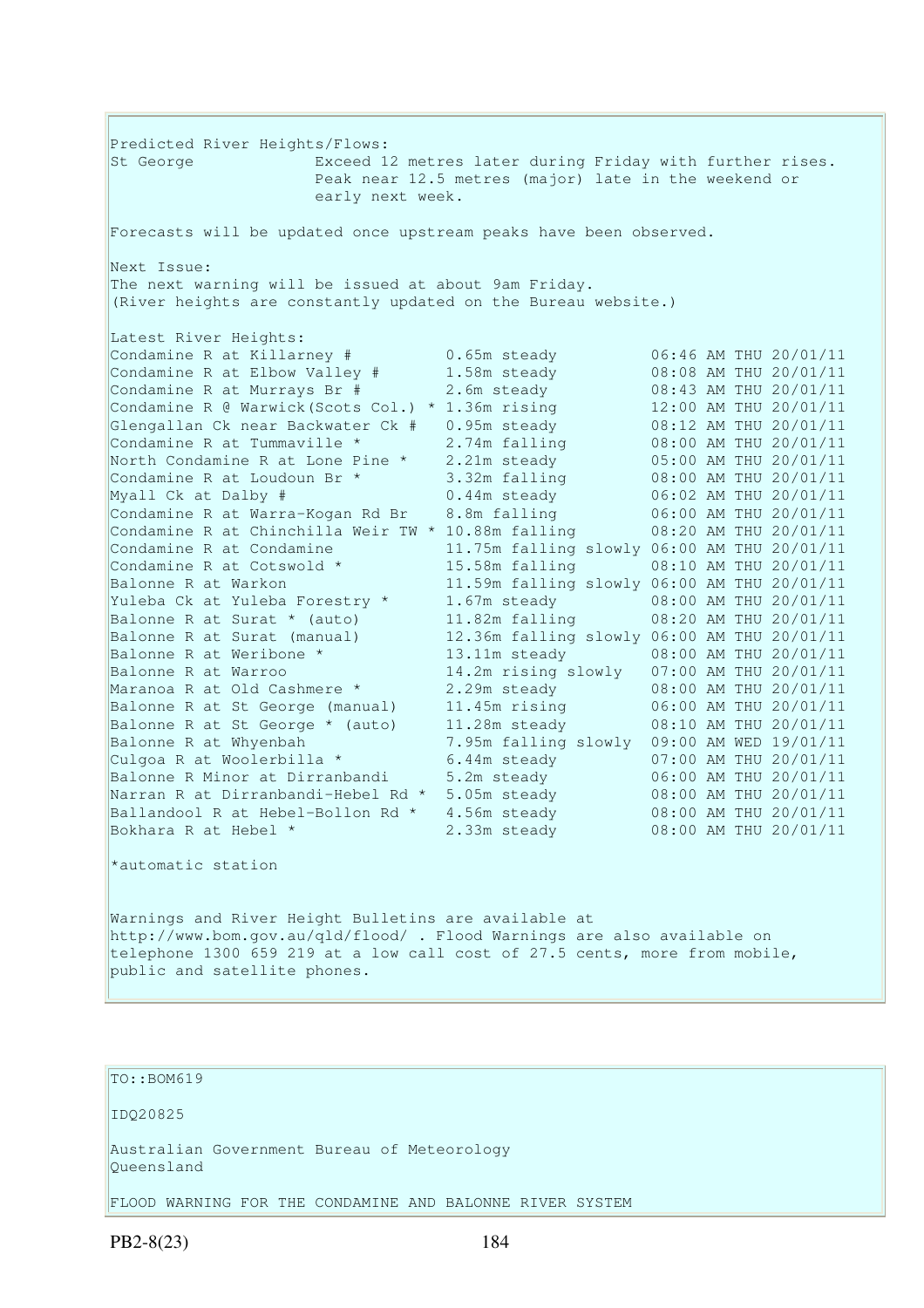Issued at 8:33 AM on Friday the 21st of January 2011 by the Bureau of Meteorology, Brisbane. Major flooding extends along the Condamine and Balonne Rivers from Condamine to the NSW Border. Flood levels are falling at Surat. A major flood peak is expected at St George of about 12.5 metres late in the weekend or early next week. CONDAMINE RIVER - LOUDOUN BRIDGE TO COTSWOLD: Minor to major flooding will continue to ease along the Condamine River between Loudoun Bridge and Cotswold. BALONNE RIVER TO BEARDMORE DAM: Major flooding continues to ease along the Balonne River downstream from Warkon. At 6am Friday, the river level at Surat was 12.18 metres and falling. Major flooding continues to rise slowly at Warroo. A flood peak of around 14.5 metres is expected overnight Friday or on Saturday at Warroo. BALONNE RIVER - ST GEORGE TO NSW BORDER: Major flood levels continue to rise at St George. At 3pm Thursday, the river level was 11.98 metres. A peak of about 12.5 metres is expected late in the weekend or early next week. Based on observations upstream, levels will remain steady for around 3 days once a peak has been reached. High level major flooding will continue in the Balonne River system downstream from St George to the NSW Border into February. This includes the Bokhara, Culgoa, Balonne Minor and Narran Rivers and Ballandool Creek. Levels at Dirranbandi are likely to remain above 5 metres well into February; flood levels at Hebel are likely to remain above 2 metres well into February. Predicted River Heights/Flows: St George Peak about 12.5 metres (major) late in the weekend or early next week. Forecasts will be updated once upstream peaks have been observed. Next Issue: The next warning will be issued by 10am Saturday. (River heights are constantly updated on the Bureau website.) Latest River Heights: Condamine R at Killarney # 0.65m steady 06:46 AM FRI 21/01/11<br>
Condamine R at Elbow Valley # 1.53m steady 05:08 AM FRI 21/01/11<br>
Condamine R at Murrays Br # 2.35m steady 05:08 AM FRI 21/01/11<br>
Condamine R at Murrays Br # 2 Condamine R at Elbow Valley # 1.53m steady 05:08 AM FRI 21/01/11 Condamine R at Murrays Br # 2.35m steady 05:43 AM FRI 21/01/11 Condamine R @ Warwick(Scots Col.) \* 1.55m falling Glengallan Ck near Backwater Ck  $# 1.2m$  falling Condamine R at Tummaville  $*$  3.48m falling  $06:00$  AM FRI 21/01/11 North Condamine R at Lone Pine \* 2.19m steady 06:00 AM FRI 21/01/11 Oakey Ck at Fairview \* 2.55m rising 06:00 AM FRI 21/01/11 Condamine R at Loudoun Br  $*$  3.09m steady  $06:00$  AM FRI 21/01/11 Myall Ck at Dalby # 0.54m steady 06:02 AM FRI 21/01/11 Condamine R at Warra-Kogan Rd Br 7.45m falling 06:00 AM FRI 21/01/11 Condamine R at Chinchilla Weir TW  $*$  9.7m falling  $06:10$  AM FRI 21/01/11 Condamine R at Condamine 11.35m falling slowly 02:00 PM THU 20/01/11 Condamine R at Cotswold  $*$  14.78m falling 06:00 AM FRI 21/01/11 Balonne R at Warkon 11.45m falling slowly 06:00 AM FRI 21/01/11 Yuleba Ck at Yuleba Forestry \* 1.66m steady 11:00 PM THU 20/01/11 Balonne R at Surat \* (auto) 11.67m rising 06:20 AM FRI 21/01/11 Balonne R at Surat (manual) 12.18m falling 06:00 AM FRI 21/01/11 Balonne R at Weribone \* 13.02m rising 06:20 AM FRI 21/01/11 Maranoa R at Old Cashmere \* 2.21m steady 05:00 AM FRI 21/01/11 Balonne R at St George (manual) 11.98m rising slowly 03:00 PM THU 20/01/11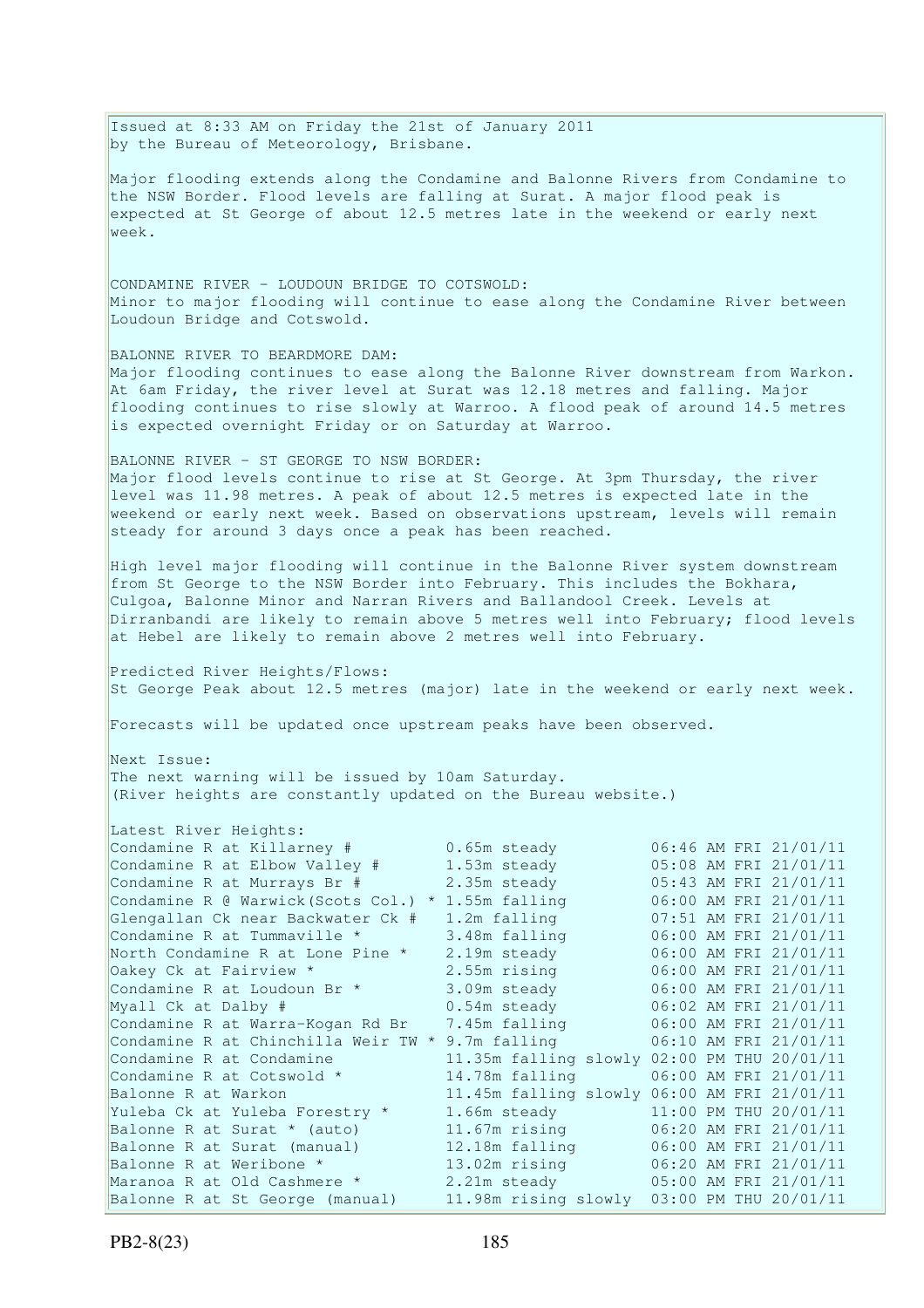Balonne R at St George \* (auto) 11.66m rising 05:00 AM FRI 21/01/11 Balonne R at Whyenbah 7.93m falling slowly 09:00 AM THU 20/01/11<br>Culgoa R at Woolerbilla \* 6.41m steady 07:00 AM FRI 21/01/11 Culgoa R at Woolerbilla  $\star$  6.41m steady 67:00 AM FRI 21/01/11 Narran R at Dirranbandi-Hebel Rd \* 5.02m steady 06:00 AM FRI 21/01/11 Ballandool R at Hebel-Bollon Rd  $*$  4.54m steady Bokhara R at Hebel \* 2.31m steady 05:20 AM FRI 21/01/11 \*automatic station Warnings and River Height Bulletins are available at http://www.bom.gov.au/qld/flood/ . Flood Warnings are also available on telephone 1300 659 219 at a low call cost of 27.5 cents, more from mobile, public and satellite phones.

TO::BOM619 IDQ20825 Australian Government Bureau of Meteorology Queensland FLOOD WARNING FOR THE CONDAMINE AND BALONNE RIVER SYSTEM Issued at 8:40 AM on Saturday the 22nd of January 2011 by the Bureau of Meteorology, Brisbane. Major flooding extends along the Condamine and Balonne Rivers from Condamine to the NSW Border. Flood levels are falling at Surat. A major flood peak is expected at St George of about 12.5 metres on Sunday or Monday. Flood levels at Dirranbandi and Hebel will remain high well into February. CONDAMINE RIVER - LOUDOUN BRIDGE TO COTSWOLD: Minor to major flooding will continue to ease along the Condamine River between Loudoun Bridge and Cotswold. BALONNE RIVER TO BEARDMORE DAM: Major flooding continues to ease along the Balonne River downstream from Warkon. At 6am Saturday, the river level at Surat was 11.98 metres and falling. Major flooding continues at Warroo with levels around the peak of 14.5 metres. BALONNE RIVER - ST GEORGE TO NSW BORDER: Major flood levels continue to rise at St George. At 6am Saturday, the river level was 12.25 metres. A peak of about 12.5 metres is expected on Sunday or Monday. Based on observations upstream, levels will remain steady for around 3 days once a peak has been reached. High level major flooding will continue in the Balonne River system downstream from St George to the NSW Border into February. This includes the Bokhara, Culgoa, Balonne Minor and Narran Rivers and Ballandool Creek. Levels at Dirranbandi are likely to remain above 5 metres well into February; flood levels at Hebel are likely to remain above 2 metres well into February. Predicted River Heights/Flows: St George: Reach the peak of about 12.5 metres on Sunday or Monday. Remain at peak level for around 3 days.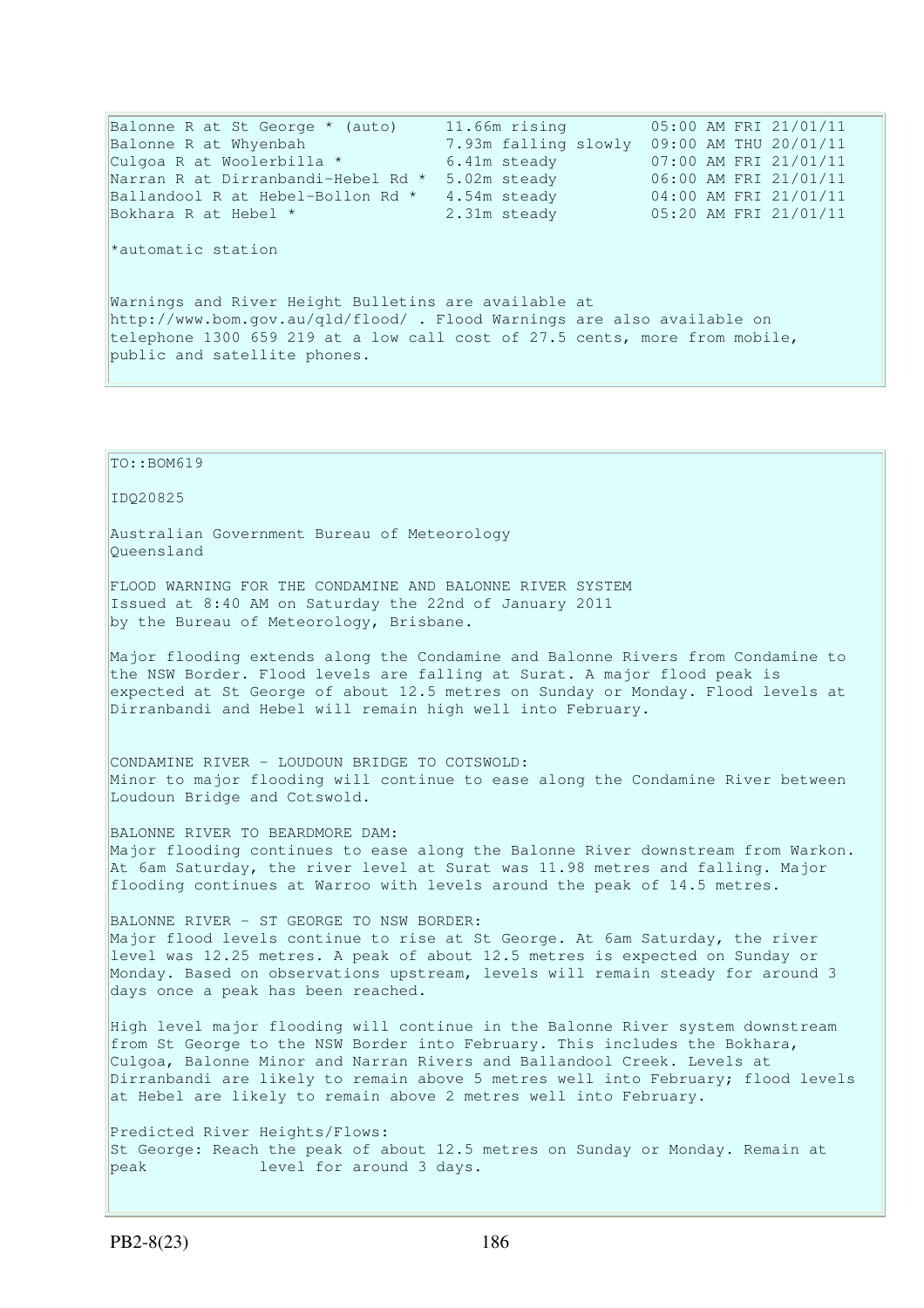Next Issue: The next warning will be issued by 10am Sunday. (River heights are constantly updated on the Bureau website.) Latest River Heights:<br>Condamine R at Loudoun Br \* Condamine R at Loudoun Br  $*$  3.16m steady 06:00 AM SAT 22/01/11 Myall Ck at Dalby # 0.44m steady 06:02 AM SAT 22/01/11 Condamine R at Warra-Kogan Rd Br 6.2m falling 06:00 AM SAT 22/01/11 Condamine R at Chinchilla Weir TW  $*$  8.37m falling  $06:00$  AM SAT 22/01/11 Condamine R at Cotswold  $*$  13.97m steady 06:10 AM SAT 22/01/11 Balonne R at Warkon 11.3m falling slowly 06:00 AM SAT 22/01/11 Yuleba Ck at Yuleba Forestry \* 1.63m steady 06:00 AM SAT 22/01/11 Balonne R at Surat \* (auto) 11.37m falling 06:10 AM SAT 22/01/11 Balonne R at Surat (manual) 11.98m falling slowly 06:00 AM SAT 22/01/11 Balonne R at Weribone \* 12.81m steady 06:00 AM SAT 22/01/11 Balonne R at Warroo 14.5m steady 06:00 AM SAT 22/01/11 Balonne R at St George (manual) 12.25m rising slowly 06:00 AM SAT 22/01/11 Balonne R at St George \* (auto) 11.97m rising 06:00 AM SAT 22/01/11 Balonne R at Whyenbah 7.96m rising slowly 09:00 AM FRI 21/01/11 Culgoa R at Woolerbilla  $*$  6.38m steady 67:00 AM SAT 22/01/11 Narran R at Dirranbandi-Hebel Rd \* 5.01m steady 06:00 AM SAT 22/01/11 Ballandool R at Hebel-Bollon Rd \* 4.52m steady 04:00 AM SAT 22/01/11 Bokhara R at Hebel  $\star$  2.29m steady 04:00 AM SAT 22/01/11 \*automatic station Warnings and River Height Bulletins are available at http://www.bom.gov.au/qld/flood/ . Flood Warnings are also available on telephone 1300 659 219 at a low call cost of 27.5 cents, more from mobile, public and satellite phones.

# TO::BOM619

IDQ20825

Australian Government Bureau of Meteorology Queensland

FLOOD WARNING FOR THE CONDAMINE AND BALONNE RIVER SYSTEM Issued at 9:17 AM on Sunday the 23rd of January 2011 by the Bureau of Meteorology, Brisbane.

Major flooding extends along the Condamine and Balonne Rivers from Condamine to the NSW Border. Flood levels are slowly easing at Surat. A major flood peak to about 12.5 metres is expected at St George during Sunday or Monday. Flood levels further downstream at Dirranbandi and Hebel will remain high well into February.

CONDAMINE RIVER - LOUDOUN BRIDGE TO COTSWOLD: Minor to major flooding will continue to ease along the Condamine River between Loudoun Bridge and Cotswold.

BALONNE RIVER TO BEARDMORE DAM: Major flooding continues to ease along the Balonne River downstream from Warkon. At 8:10am Sunday, the river level at Surat was 11.2 metres and falling. Major flooding remains steady at a peak of 14.5 metres at Warroo.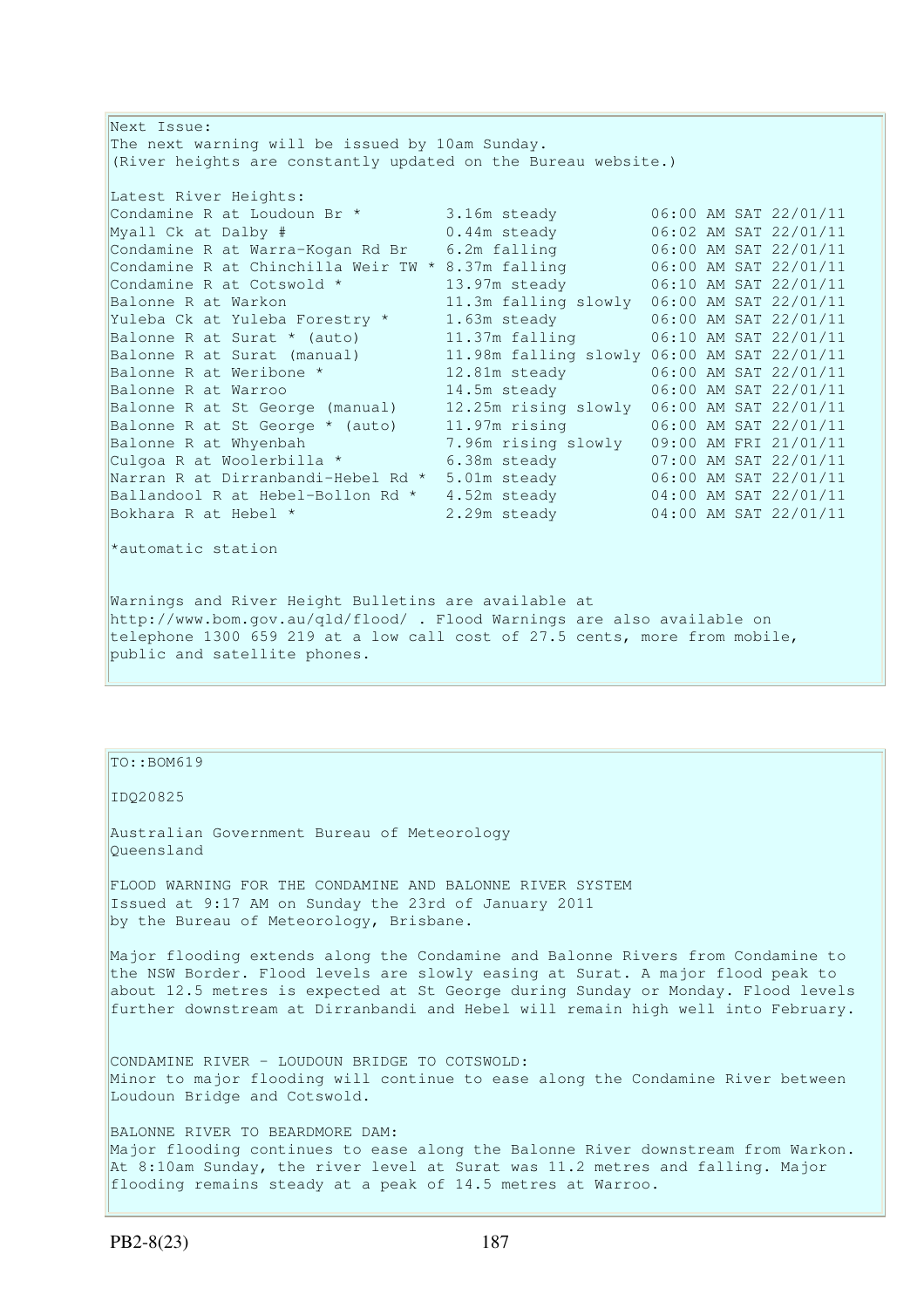BALONNE RIVER - ST GEORGE TO NSW BORDER: Major flood levels continue to slowly rise at St George. At 6am Sunday the river level at St George was 12.41 metres, with further small rises expected to reach a peak of about 12.5 metres during Sunday or Monday. Based on observations upstream, levels will remain steady for around 3 days once a peak has been reached. High level major flooding will continue in the Balonne River system downstream from St George to the NSW Border into February. This includes the Bokhara, Culgoa, Balonne Minor and Narran Rivers and Ballandool Creek. Flood levels at Dirranbandi are likely to remain above 5 metres well into February; levels at Hebel are likely to remain above 2 metres also well into February. Predicted River Heights/Flows: St George Reach a peak of about 12.5 metres on Sunday or Monday. Remain at a peak level for around 3 days. Next Issue: The next warning will be issued at about 10am Monday. (River heights are constantly updated on the Bureau website.) Latest River Heights: Condamine R at Tummaville  $*$  2.3m falling  $08:00$  AM SUN 23/01/11 Condamine R at Loudoun Br  $*$  3.12m steady  $08:00$  AM SUN 23/01/11 Condamine R at Warra-Kogan Rd Br 5.95m falling 06:00 AM SUN 23/01/11 Condamine R at Chinchilla Weir TW  $*$  6.97m rising  $08:20$  AM SUN 23/01/11 Condamine R at Condamine<br>
Condamine R at Cotswold \* 13.15m falling 08:10 AM SUN 23/01/11 Condamine R at Cotswold  $\star$  13.15m falling 08:10 AM SUN 23/01/11 Balonne R at Warkon 11.14m falling slowly 06:00 AM SUN 23/01/11 Balonne R at Surat \* (auto) 11.2m falling 08:10 AM SUN 23/01/11 Balonne R at Surat (manual) 11.72m falling 06:00 AM SUN 23/01/11 Balonne R at Weribone \* 12.6m steady 08:00 AM SUN 23/01/11 Balonne R at Warroo 14.5m steady 07:30 AM SUN 23/01/11 Balonne R at St George (manual) 12.41m rising 06:00 AM SUN 23/01/11 Balonne R at St George \* (auto) 12.09m falling 08:20 AM SUN 23/01/11 Culgoa R at Woolerbilla  $\star$  6.36m steady 67:00 AM SUN 23/01/11 Balonne R Minor at Dirranbandi 5.23m rising slowly 06:00 AM SUN 23/01/11 Narran R at Dirranbandi-Hebel Rd \* 5.01m steady 08:00 AM SUN 23/01/11 Ballandool R at Hebel-Bollon Rd \* 4.49m steady 08:00 AM SUN 23/01/11 Bokhara R at Hebel \* 2.27m steady 08:00 AM SUN 23/01/11  $*$  denotes automatic station. Warnings and River Height Bulletins are available at http://www.bom.gov.au/qld/flood/ . Flood Warnings are also available on telephone 1300 659 219 at a low call cost of 27.5 cents, more from mobile, public and satellite phones.

# TO::BOM619

IDQ20825

Australian Government Bureau of Meteorology Queensland

FLOOD WARNING FOR THE CONDAMINE AND BALONNE RIVER SYSTEM Issued at 9:33 AM on Monday the 24th of January 2011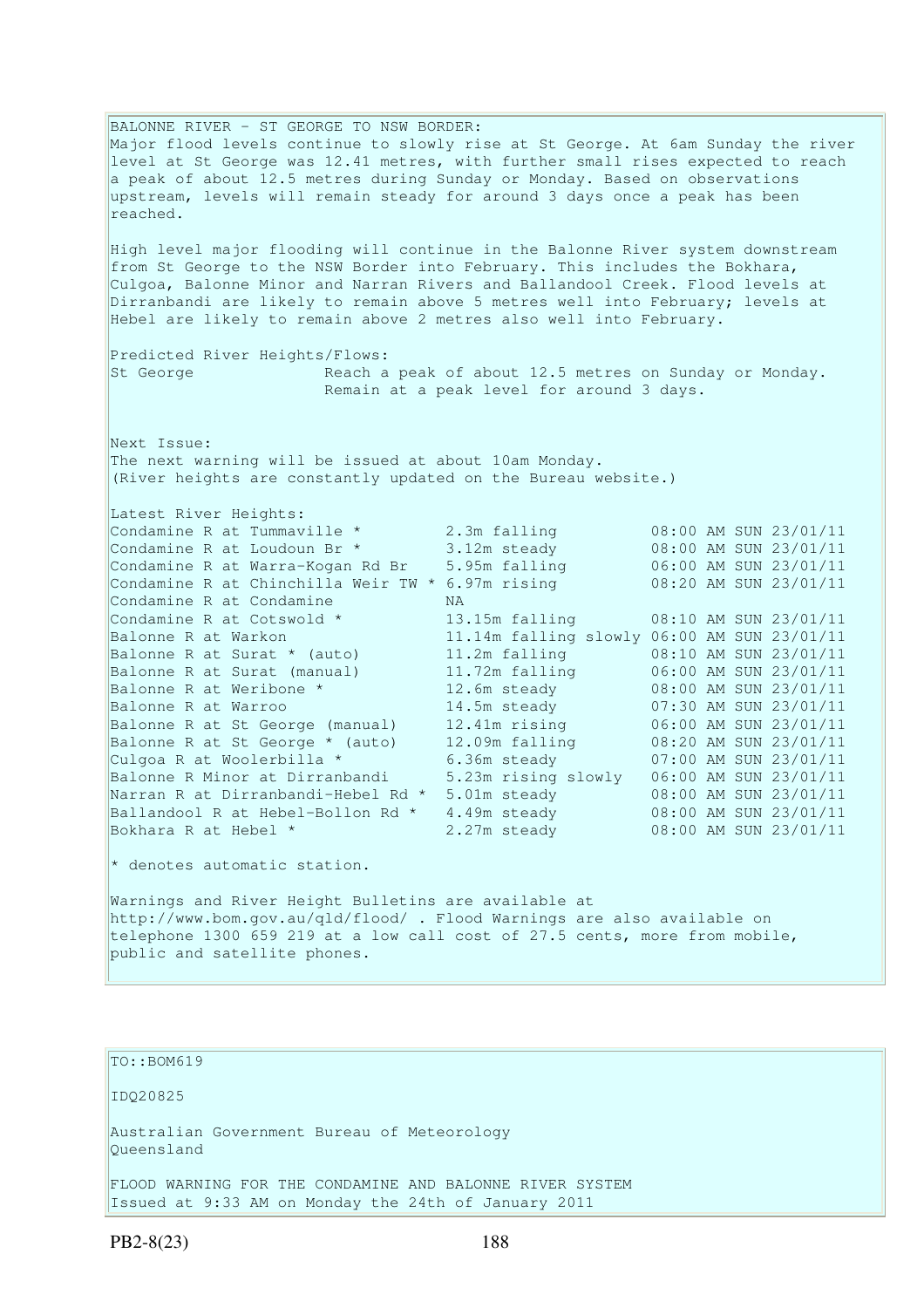by the Bureau of Meteorology, Brisbane.

Major flooding extends along the Condamine and Balonne Rivers from Cotswold to the NSW Border. Flood levels continue to slowly east at Surat. River levels at St George have remained steady at a peak of just under 12.5 metres for the past 24 hours. Flood levels further downstream at Dirranbandi and Hebel will remain high well into February.

CONDAMINE RIVER - LOUDOUN BRIDGE TO COTSWOLD: Minor to major flooding will continue to ease along the Condamine River between Loudoun Bridge and Cotswold.

BALONNE RIVER TO BEARDMORE DAM: Major flooding continues to ease along the Balonne River downstream from Warkon. At 8am Monday, the river level at Surat was 10.88 metres and falling. Major flooding remains steady at a peak of 14.5 metres at Warroo.

BALONNE RIVER - ST GEORGE TO NSW BORDER: Major flood levels at St George have remained steady at a peak of just under 12.5 metres for the past 24 hours. At 9am Monday the river level at St George was 12.46 metres. River levels are expected to remain steady until around Thursday.

High level major flooding will continue in the Balonne River system downstream from St George to the NSW Border into February. This includes the Bokhara, Culgoa, Balonne Minor and Narran Rivers and Ballandool Creek. Flood levels at Dirranbandi are likely to remain above 5 metres well into February; levels at Hebel are likely to remain above 2 metres also well into February.

Predicted River Heights/Flows: St George: Currently at a peak just under 12.5 metres and expected to remain steady around that level until about Thursday.

Next Issue: The next warning will be issued at about 10am Tuesday. (River heights are constantly updated on the Bureau website.)

| Latest River Heights:                                |                                             |  |                       |
|------------------------------------------------------|---------------------------------------------|--|-----------------------|
| Condamine R at Loudoun Br *                          | 2.95m steady                                |  | 08:00 AM MON 24/01/11 |
| Condamine R at Warra-Kogan Rd Br                     | 5.89m falling                               |  | 03:00 PM SUN 23/01/11 |
| Condamine R at Chinchilla Weir TW * 6.1m rising      |                                             |  | 08:10 AM MON 24/01/11 |
| Condamine R at Cotswold *                            | 12.31m steady                               |  | 08:10 AM MON 24/01/11 |
| Balonne R at Warkon                                  | 11.02m falling slowly 09:00 PM SUN 23/01/11 |  |                       |
| Yuleba Ck at Yuleba Forestry *                       | 1.7m steady                                 |  | 08:00 AM MON 24/01/11 |
| Balonne R at Surat * (auto)                          | 10.89m rising                               |  | 08:10 AM MON 24/01/11 |
| Balonne R at Surat (manual)                          | 11.42m falling                              |  | 06:00 AM MON 24/01/11 |
| Balonne R at Weribone *                              | 12.34m falling                              |  | 09:00 AM MON 24/01/11 |
| Balonne R at Warroo                                  | 14.5m falling slowly 06:00 AM MON 24/01/11  |  |                       |
| Maranoa R at Old Cashmere *                          | 2.08m steady                                |  | 08:00 AM MON 24/01/11 |
| Balonne R at St George (manual)                      | 12.46m falling slowly 09:00 AM MON 24/01/11 |  |                       |
| Balonne R at St George * (auto)                      | 12.13m falling                              |  | 08:30 AM MON 24/01/11 |
| Culgoa R at Woolerbilla *                            | 6.34m steady                                |  | 07:00 AM MON 24/01/11 |
| Narran R at Dirranbandi-Hebel Rd *                   | 5.05m steady                                |  | 08:20 AM MON 24/01/11 |
| Ballandool R at Hebel-Bollon Rd *                    | 4.47m steady                                |  | 08:00 AM MON 24/01/11 |
| Bokhara R at Hebel *                                 | 2.26m steady                                |  | 08:00 AM MON 24/01/11 |
| * denotes automatic station.                         |                                             |  |                       |
| Warnings and River Height Bulletins are available at |                                             |  |                       |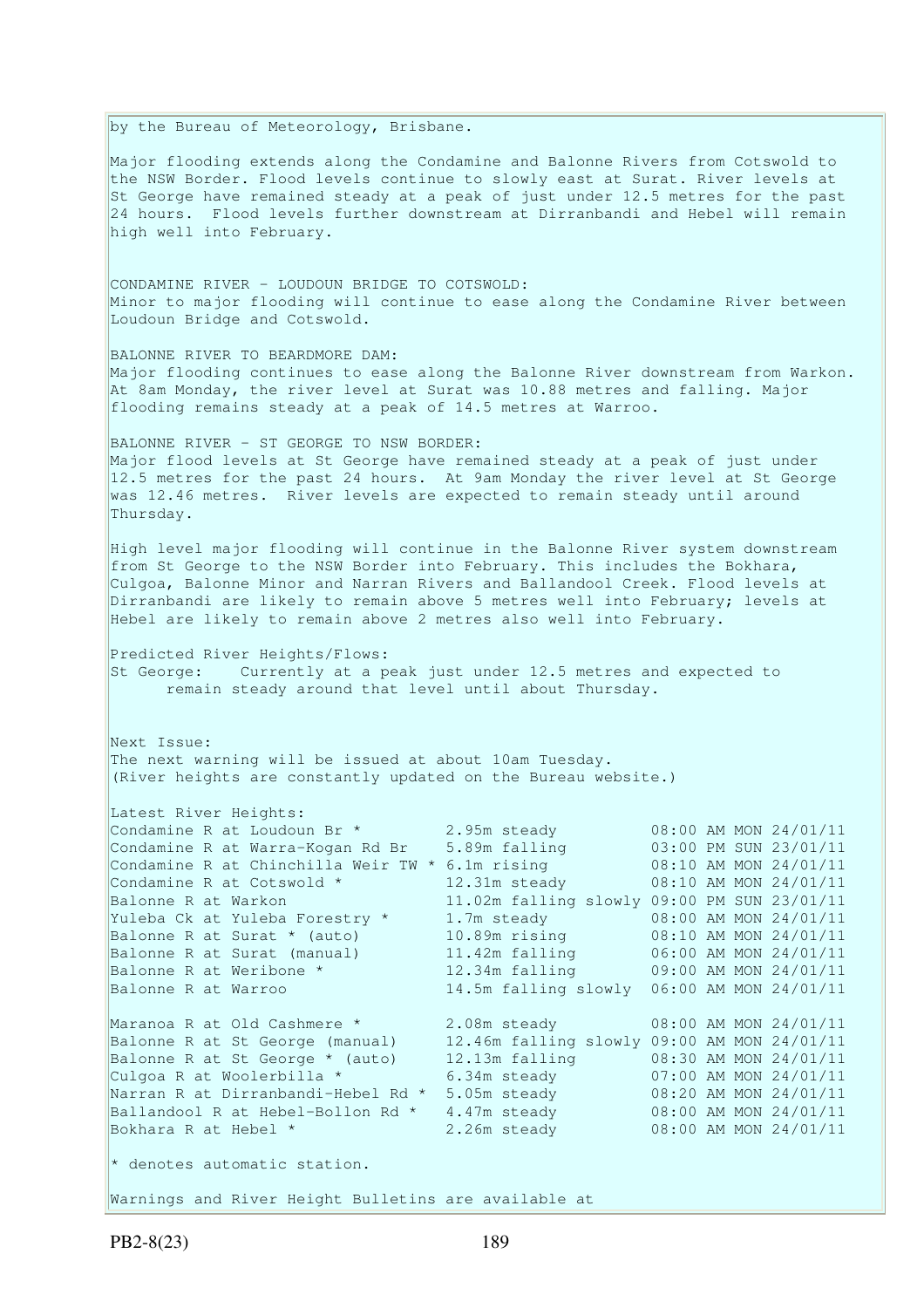http://www.bom.gov.au/qld/flood/ . Flood Warnings are also available on telephone 1300 659 219 at a low call cost of 27.5 cents, more from mobile, public and satellite phones.

| TO:: BOM619                                                                                                                                                                                                                                                                                                                                                                                                                                                                                          |                                                                                                                                                                                                                                                                                               |                                                                                                                                                                                                                                                                                                                                                            |  |  |
|------------------------------------------------------------------------------------------------------------------------------------------------------------------------------------------------------------------------------------------------------------------------------------------------------------------------------------------------------------------------------------------------------------------------------------------------------------------------------------------------------|-----------------------------------------------------------------------------------------------------------------------------------------------------------------------------------------------------------------------------------------------------------------------------------------------|------------------------------------------------------------------------------------------------------------------------------------------------------------------------------------------------------------------------------------------------------------------------------------------------------------------------------------------------------------|--|--|
| IDQ20825                                                                                                                                                                                                                                                                                                                                                                                                                                                                                             |                                                                                                                                                                                                                                                                                               |                                                                                                                                                                                                                                                                                                                                                            |  |  |
| Australian Government Bureau of Meteorology<br>Oueensland                                                                                                                                                                                                                                                                                                                                                                                                                                            |                                                                                                                                                                                                                                                                                               |                                                                                                                                                                                                                                                                                                                                                            |  |  |
| FLOOD WARNING FOR THE CONDAMINE AND BALONNE RIVER SYSTEM<br>Issued at 9:44 AM on Tuesday the 25th of January 2011<br>by the Bureau of Meteorology, Brisbane.                                                                                                                                                                                                                                                                                                                                         |                                                                                                                                                                                                                                                                                               |                                                                                                                                                                                                                                                                                                                                                            |  |  |
| Major flooding extends along the Balonne Rivers from Warkon to the NSW Border.<br>River levels at St George will fall very slowly. Flood levels at Dirranbandi and<br>Hebel will remain high well into February.                                                                                                                                                                                                                                                                                     |                                                                                                                                                                                                                                                                                               |                                                                                                                                                                                                                                                                                                                                                            |  |  |
| CONDAMINE RIVER - LOUDOUN BRIDGE TO COTSWOLD:<br>Minor to major flooding will continue to ease along the Condamine River between<br>Loudoun Bridge and Cotswold.                                                                                                                                                                                                                                                                                                                                     |                                                                                                                                                                                                                                                                                               |                                                                                                                                                                                                                                                                                                                                                            |  |  |
| BALONNE RIVER<br>Major flooding continues to ease along the Balonne River downstream from Warkon<br>to St George. Major flood levels at St George are falling very slowly. At 6am<br>Tuesday, the river level at St George was 12.36 metres.                                                                                                                                                                                                                                                         |                                                                                                                                                                                                                                                                                               |                                                                                                                                                                                                                                                                                                                                                            |  |  |
| High level major flooding will continue in the Balonne River system downstream<br>from St George to the NSW Border well into February. This includes the Bokhara,<br>Culgoa, Balonne Minor and Narran Rivers and Ballandool Creek.                                                                                                                                                                                                                                                                   |                                                                                                                                                                                                                                                                                               |                                                                                                                                                                                                                                                                                                                                                            |  |  |
| At 6am Tuesday, the river level at Dirranbandi was 5.27 metres. Flood levels at<br>Dirranbandi are expected to rise to around 5.3 metres and remain above 5 metres<br>well into February. Levels at Hebel are likely to remain above 2 metres well<br>into February.                                                                                                                                                                                                                                 |                                                                                                                                                                                                                                                                                               |                                                                                                                                                                                                                                                                                                                                                            |  |  |
| Next Issue:<br>The next warning will be issued by 11am Wednesday.<br>(River heights are constantly updated on the Bureau website.)                                                                                                                                                                                                                                                                                                                                                                   |                                                                                                                                                                                                                                                                                               |                                                                                                                                                                                                                                                                                                                                                            |  |  |
| Latest River Heights:<br>Condamine R at Cotswold *<br>Balonne R at Warkon<br>Yuleba Ck at Yuleba Forestry *<br>Balonne R at Surat * (auto)<br>Balonne R at Surat (manual)<br>Balonne R at Weribone *<br>Maranoa R at Old Cashmere *<br>Balonne R at St George (manual)<br>Balonne R at St George * (auto)<br>Balonne R at Whyenbah<br>Culgoa R at Woolerbilla *<br>Balonne R Minor at Dirranbandi<br>Narran R at Dirranbandi-Hebel Rd *<br>Ballandool R at Hebel-Bollon Rd *<br>Bokhara R at Hebel * | 11.24m falling<br>10.63m falling slowly 09:00 AM TUE 25/01/11<br>1.63m steady<br>10.56m falling<br>11.07m falling<br>12.08m falling<br>2.03m steady<br>12.35m falling<br>12.06m rising<br>8.03m steady<br>6.34m steady<br>5.27m rising slowly<br>5.09m steady<br>4.45m steady<br>2.25m steady | 08:10 AM TUE 25/01/11<br>08:00 AM TUE 25/01/11<br>08:20 AM TUE 25/01/11<br>09:00 AM TUE 25/01/11<br>08:20 AM TUE 25/01/11<br>08:00 AM TUE 25/01/11<br>09:00 AM TUE 25/01/11<br>08:20 AM TUE 25/01/11<br>09:00 AM TUE 25/01/11<br>07:00 AM TUE 25/01/11<br>06:00 AM TUE 25/01/11<br>08:00 AM TUE 25/01/11<br>08:00 AM TUE 25/01/11<br>08:00 AM TUE 25/01/11 |  |  |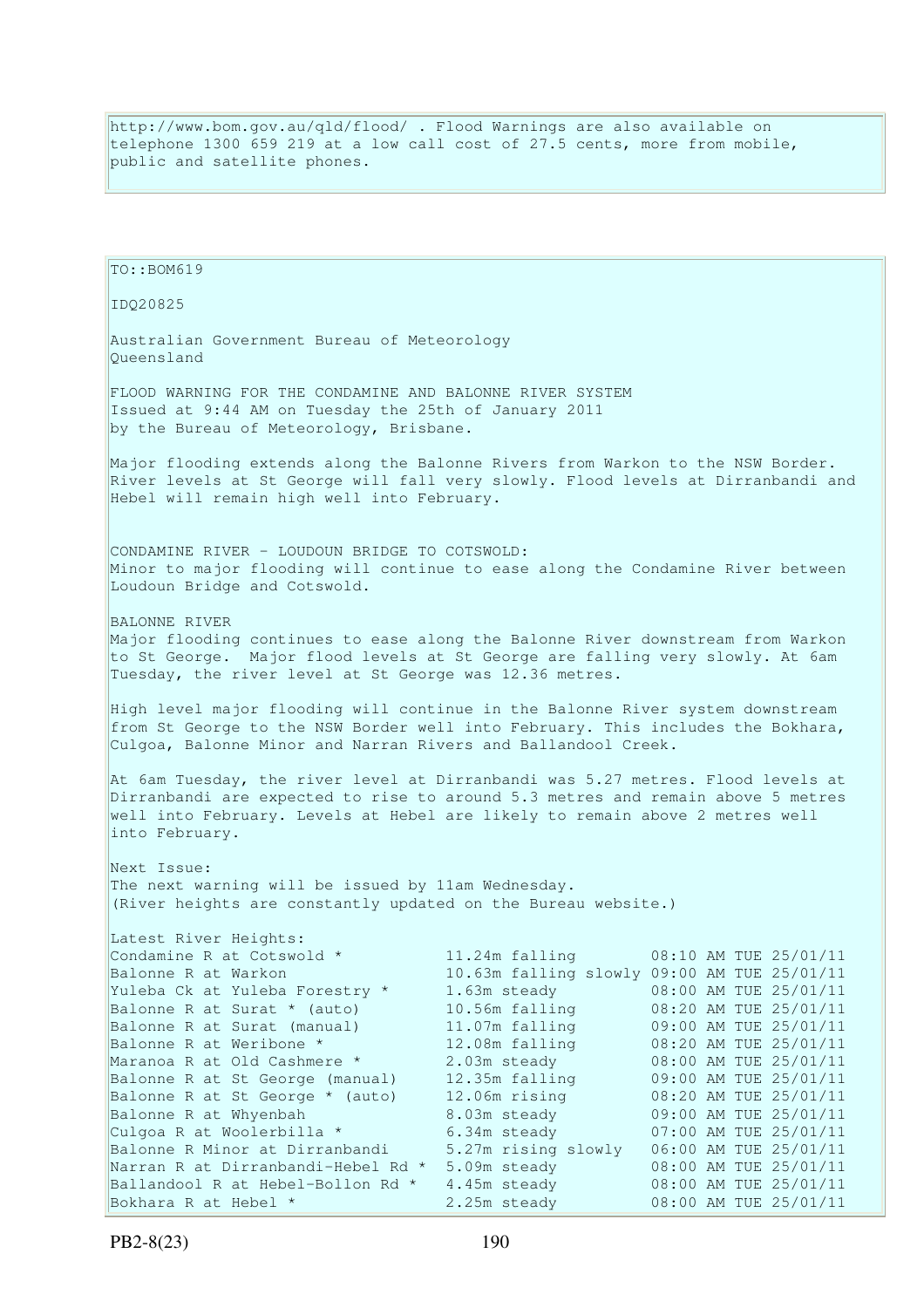# \*automatic station

Warnings and River Height Bulletins are available at http://www.bom.gov.au/qld/flood/ . Flood Warnings are also available on telephone 1300 659 219 at a low call cost of 27.5 cents, more from mobile, public and satellite phones.

TO::BOM619

IDQ20825

Australian Government Bureau of Meteorology Queensland

FLOOD WARNING FOR THE BALONNE RIVER Issued at 9:55 AM on Wednesday the 26th of January 2011 by the Bureau of Meteorology, Brisbane.

Major flooding extends along the Balonne River system from Surat to the NSW Border. River levels at St George will continue to fall. Flood levels at Dirranbandi and Hebel will remain high well into February. Minor flooding is easing along the Condamine River.

Major flooding continues to ease along the Balonne River from Surat to St George. At 9am Wednesday, the river level at St George was 12.18 metres.

High level major flooding will continue in the Balonne River system downstream from St George to the NSW Border well into February. This includes the Bokhara, Culgoa, Balonne Minor and Narran Rivers and Ballandool Creek.

Flood levels at Dirranbandi are expected to rise to around 5.3 metres and remain above 5 metres well into February. Levels at Hebel are likely to remain above 2 metres well into February.

Next Issue: The next warning will be issued by 11am Thursday. (River heights are constantly updated on the Bureau website.)

Latest River Heights:

| Balonne R at Surat * (auto)        | 10.25m falling                          |  | 08:20 AM WED 26/01/11 |
|------------------------------------|-----------------------------------------|--|-----------------------|
| Balonne R at Surat (manual)        | 10.78m falling                          |  | 06:00 AM WED 26/01/11 |
| Balonne R at Weribone *            | 11.8m steady                            |  | 08:00 AM WED 26/01/11 |
| Maranoa R at Old Cashmere *        | 2.16m rising                            |  | 08:00 AM WED 26/01/11 |
| Balonne R at St George (manual)    | 12.18m falling                          |  | 09:00 AM WED 26/01/11 |
| Balonne R at St George * (auto)    | 11.86m steady                           |  | 08:00 AM WED 26/01/11 |
| Balonne R at Whyenbah              | 8m falling slowly 09:00 AM WED 26/01/11 |  |                       |
| Culgoa R at Whyenbah *             | 6.49m steady                            |  | 08:00 AM WED 26/01/11 |
| Culgoa R at Woolerbilla *          | 6.38m steady                            |  | 07:00 AM WED 26/01/11 |
| Narran R at Dirranbandi-Hebel Rd * | 5.11m steady                            |  | 08:00 AM WED 26/01/11 |
| Ballandool R at Hebel-Bollon Rd *  | 4.45m steady                            |  | 08:00 AM WED 26/01/11 |
| Bokhara R at Hebel *               | 2.25m steady                            |  | 08:00 AM WED 26/01/11 |
| *automatic station                 |                                         |  |                       |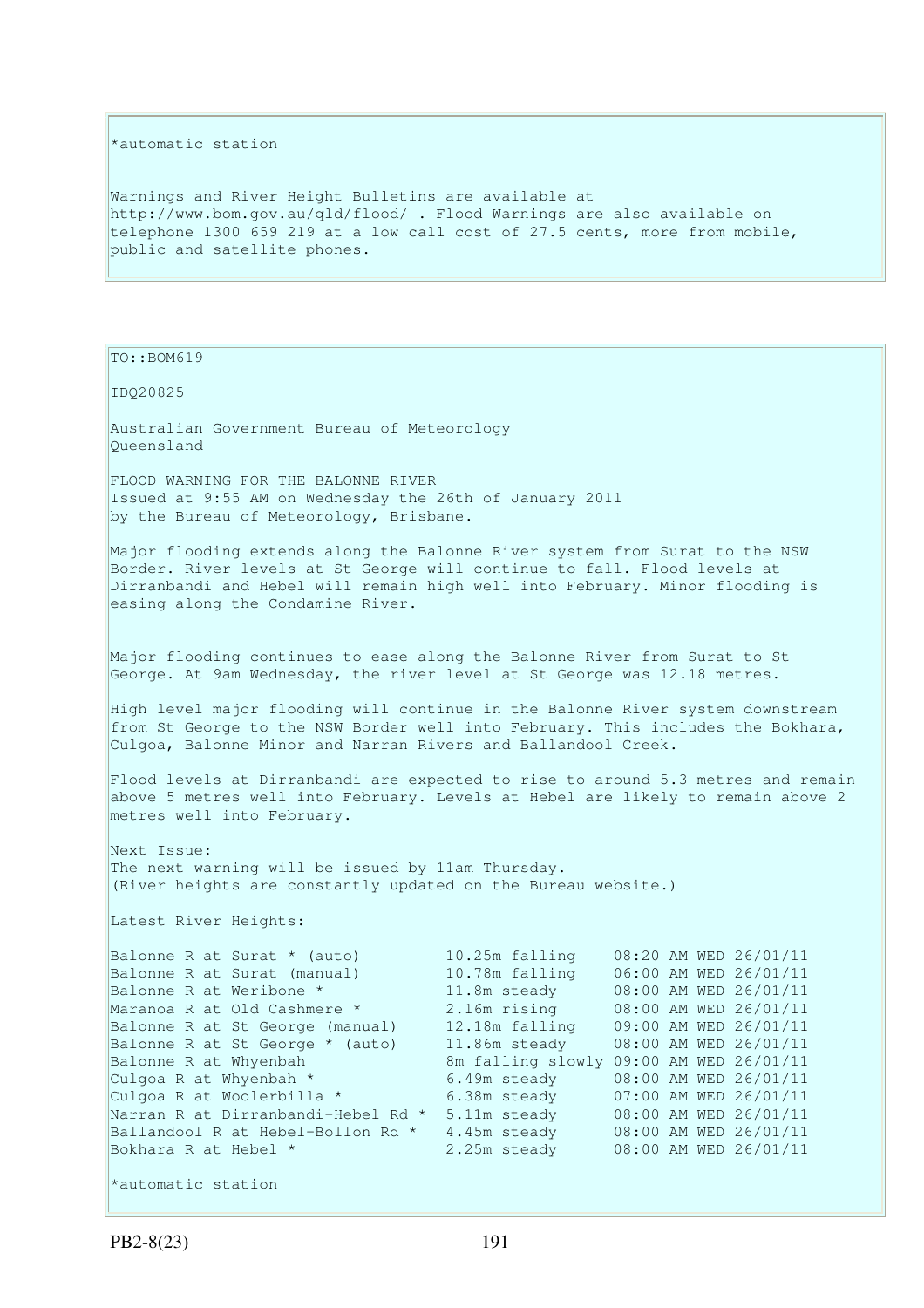Warnings and River Height Bulletins are available at http://www.bom.gov.au/qld/flood/ . Flood Warnings are also available on telephone 1300 659 219 at a low call cost of 27.5 cents, more from mobile, public and satellite phones.

TO::BOM619 IDQ20825 Australian Government Bureau of Meteorology Queensland FLOOD WARNING FOR THE BALONNE RIVER Issued at 10:44 AM on Thursday the 27th of January 2011 by the Bureau of Meteorology, Brisbane. Major flooding extends along the Balonne River system from Surat to the NSW Border. River levels at St George will continue to fall. Flood levels at Dirranbandi and Hebel will remain high well into February. Minor flooding continues to ease in the Condamine River at Cotswold. Major flooding continues to ease along the Balonne River from Surat to St George. At 9pm Wednesday, the river level at St George was 12.04 metres. High level major flooding will continue in the Balonne River system downstream from St George to the NSW Border well into February. This includes the Bokhara, Culgoa, Balonne Minor and Narran Rivers and Ballandool Creek. Flood levels at Dirranbandi are expected to rise to around 5.3 metres and remain above 5 metres well into February. Levels at Hebel are likely to remain above 2 metres well into February. Next Issue: The next warning will be issued by 11am Friday. (River heights are constantly updated on the Bureau website.) Latest River Heights: Balonne R at Surat \* (auto) 9.95m rising 08:20 AM THU 27/01/11<br>Balonne R at Surat (manual) 10.36m falling 06:00 AM THU 27/01/11 10.36m falling 06:00 AM THU 27/01/11 Balonne R at Weribone \* 11.47m steady 08:10 AM THU 27/01/11 Balonne R at St George (manual) 12.04m falling 09:00 PM WED 26/01/11 Balonne R at St George \* (auto) 11.63m steady 08:00 AM THU 27/01/11 Uuryoa K at Whyenbah \* 6.48m steady 08:00 AM THU 27/01/11<br>Culgoa R at Woolerbilla \* 6.41m steady 08:00 AM THU 27/01/11 Culgoa R at Woolerbilla  $\star$  6.41m steady 04:10 AM THU 27/01/11 Narran R at Dirranbandi-Hebel Rd \* 5.11m steady 08:00 AM THU 27/01/11 Ballandool R at Hebel-Bollon Rd \* 4.48m steady 08:00 AM THU 27/01/11 Bokhara R at Hebel \* 2.27m steady 08:00 AM THU 27/01/11  $*$  from automatic station Warnings and River Height Bulletins are available at http://www.bom.gov.au/qld/flood/ . Flood Warnings are also available on telephone 1300 659 219 at a low call cost of 27.5 cents, more from mobile, public and satellite phones.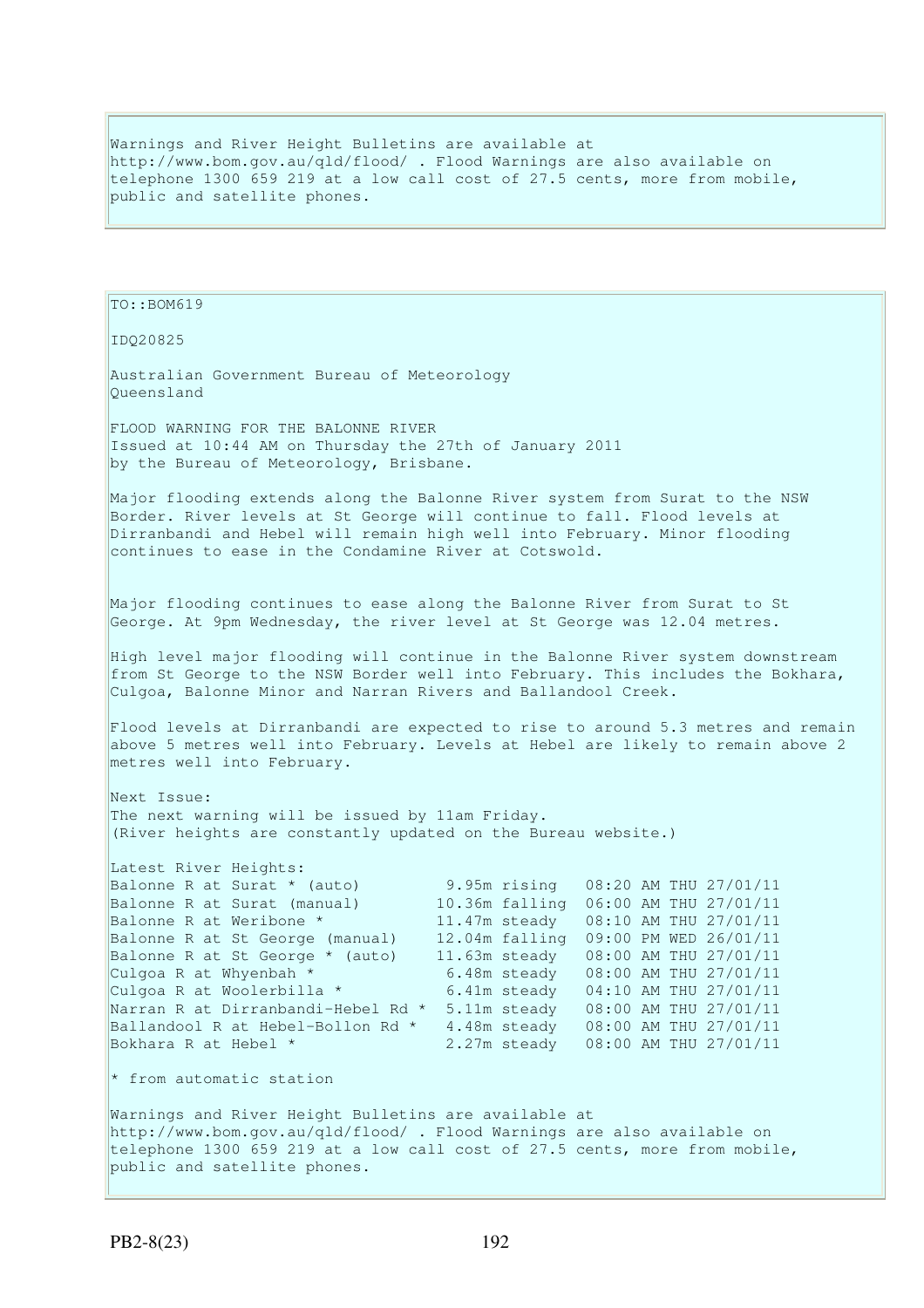$TO: **ROM619**$ IDQ20825 Australian Government Bureau of Meteorology Queensland FLOOD WARNING FOR THE BALONNE RIVER Issued at 10:07 AM on Friday the 28th of January 2011 by the Bureau of Meteorology, Brisbane. Major flooding extends along the Balonne River system from Surat to the NSW Border. River levels at St George will continue to fall. Major flooding continues to ease along the Balonne River from Surat to St George. High level major flooding will continue in the Balonne River system downstream from St George to the NSW Border well into February. Flood levels at Dirranbandi are expected to remain above 5 metres well into February. Levels at Hebel are likely to remain above 2 metres well into February. Next Issue: The next warning will be issued by 10am Saturday. (River heights are constantly updated on the Bureau website.) Latest River Heights: Balonne R at Surat \* (auto) 9.53m rising 09:00 AM FRI 28/01/11 Balonne R at Surat (manual) 9.8m falling 10:00 AM FRI 28/01/11 Balonne R at Weribone \* 11.05m falling 09:00 AM FRI 28/01/11 Maranoa R at Old Cashmere \* 2.13m steady 08:00 AM FRI 28/01/11 Balonne R at St George (manual) 11.55m falling 09:00 AM FRI 28/01/11 Balonne R at St George \* (auto) 11.35m steady 08:00 AM FRI 28/01/11 Balonne R at Whyenbah 7.98m falling slowly 09:00 AM FRI 28/01/11 Culgoa R at Whyenbah \* 6.47m steady 08:00 AM FRI 28/01/11 Culgoa R at Woolerbilla \* 6.43m steady 07:00 AM FRI 28/01/11 Balonne R Minor at Dirranbandi 5.24m falling slowly 06:00 AM FRI 28/01/11 Narran R at Dirranbandi-Hebel Rd \* 5.1m steady 08:00 AM FRI 28/01/11<br>Ballandool R at Hebel-Bollon Rd \* 4.52m steady 08:00 AM FRI 28/01/11 Ballandool R at Hebel-Bollon Rd \* 4.52m steady 08:00 AM FRI 28/01/11 Bokhara R at Hebel \* 2.3m steady 08:00 AM FRI 28/01/11 \*automatic station Warnings and River Height Bulletins are available at http://www.bom.gov.au/qld/flood/ . Flood Warnings are also available on telephone 1300 659 219 at a low call cost of 27.5 cents, more from mobile,

## $TO::BOM619$

public and satellite phones.

#### IDQ20825

Australian Government Bureau of Meteorology Queensland

PB2-8(23) 193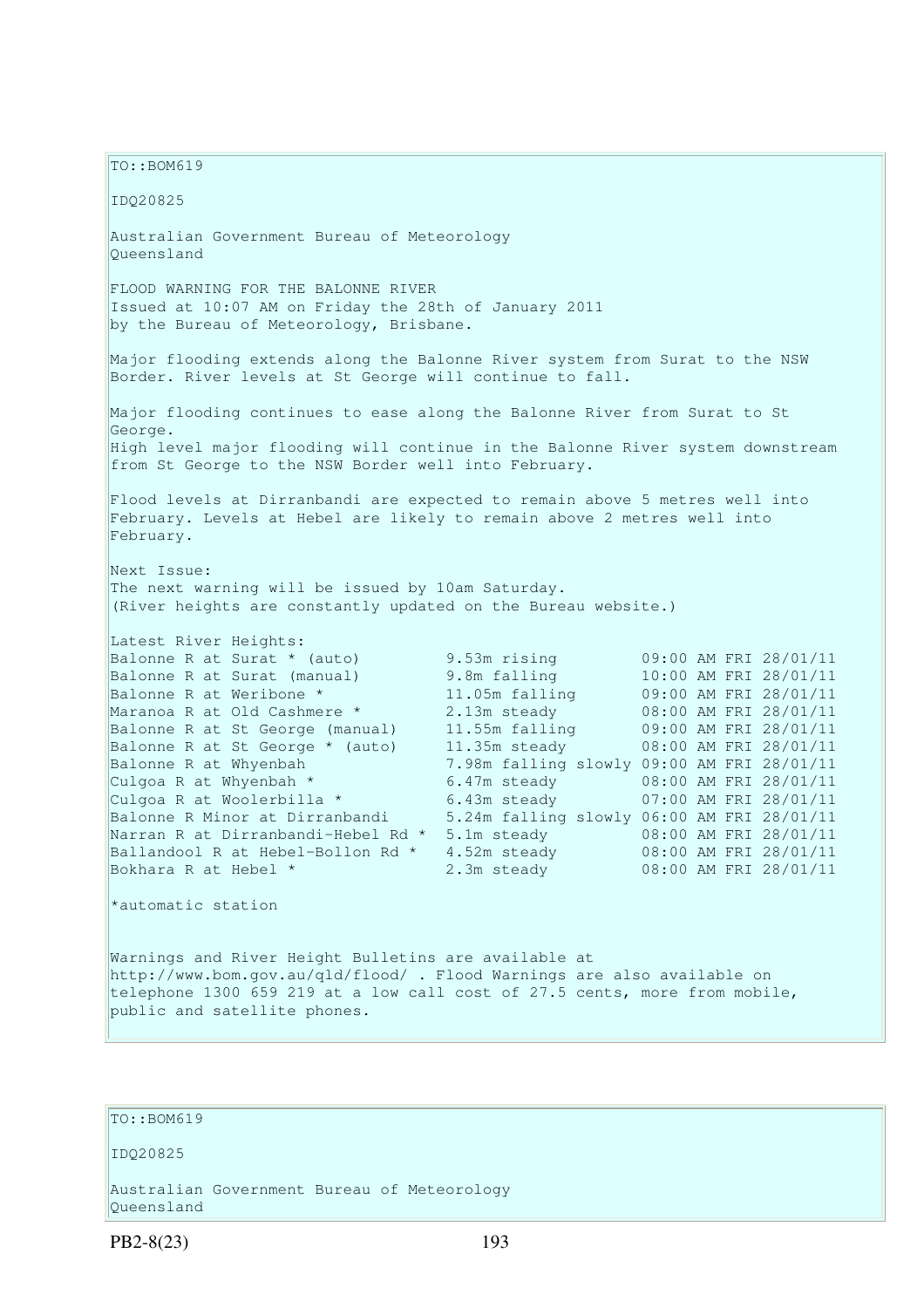FLOOD WARNING FOR THE BALONNE RIVER Issued at 10:18 AM on Saturday the 29th of January 2011 by the Bureau of Meteorology, Brisbane. Major flooding extends along the Balonne River system from Surat to the NSW Border. River levels at St George will continue to fall. Major flooding continues to ease along the Balonne River from Surat to St George. High level major flooding will continue in the Balonne River system downstream from St George to the NSW Border well into February. Flood levels at Dirranbandi are expected to remain above 5 metres well into February. Levels at Hebel are likely to remain above 2 metres well into February. Next Issue: The next warning will be issued by 10am Sunday. (River heights are constantly updated on the Bureau website.) Latest River Heights: Balonne R at Surat \* (auto) 9.02m steady 08:00 AM SAT 29/01/11 Balonne R at Surat (manual) 9.38m falling 06:00 AM SAT 29/01/11 Balonne R at Weribone \* 10.64m falling 08:00 AM SAT 29/01/11 Maranoa R at Old Cashmere \* 2.15m steady 08:00 AM SAT 29/01/11 Balonne R at St George (manual) 11.14m falling 09:00 AM SAT 29/01/11 Balonne R at St George \* (auto) 10.94m falling 08:00 AM SAT 29/01/11 Balonne R at Whyenbah 7.95m falling slowly 09:00 AM SAT 29/01/11 Culgoa R at Whyenbah  $\star$  6.47m steady 08:00 AM SAT 29/01/11 Culgoa R at Woolerbilla \* 6.42m steady 07:00 AM SAT 29/01/11 Balonne R Minor at Dirranbandi 5.25m rising slowly 06:00 AM SAT 29/01/11 Narran R at Dirranbandi-Hebel Rd \* 5.08m steady 08:00 AM SAT 29/01/11 Ballandool R at Hebel-Bollon Rd \* 4.54m steady 08:00 AM SAT 29/01/11 Bokhara R at Hebel \* 2.32m steady 08:00 AM SAT 29/01/11  $*$  from automatic station

Warnings and River Height Bulletins are available at http://www.bom.gov.au/qld/flood/ . Flood Warnings are also available on telephone 1300 659 219 at a low call cost of 27.5 cents, more from mobile, public and satellite phones.

| $TO: BOM619$                                                                                                                               |
|--------------------------------------------------------------------------------------------------------------------------------------------|
| ID020825                                                                                                                                   |
| Australian Government Bureau of Meteorology<br>Oueensland                                                                                  |
| FLOOD WARNING FOR THE BALONNE RIVER<br>Issued at 9:40 AM on Sunday the 30th of January 2011<br>by the Bureau of Meteorology, Brisbane.     |
| Major flooding extends along the Balonne River system from Weribone to the NSW<br>Border. River levels at St George will continue to fall. |
| Major to moderate flooding continues to ease along the Balonne River from Surat                                                            |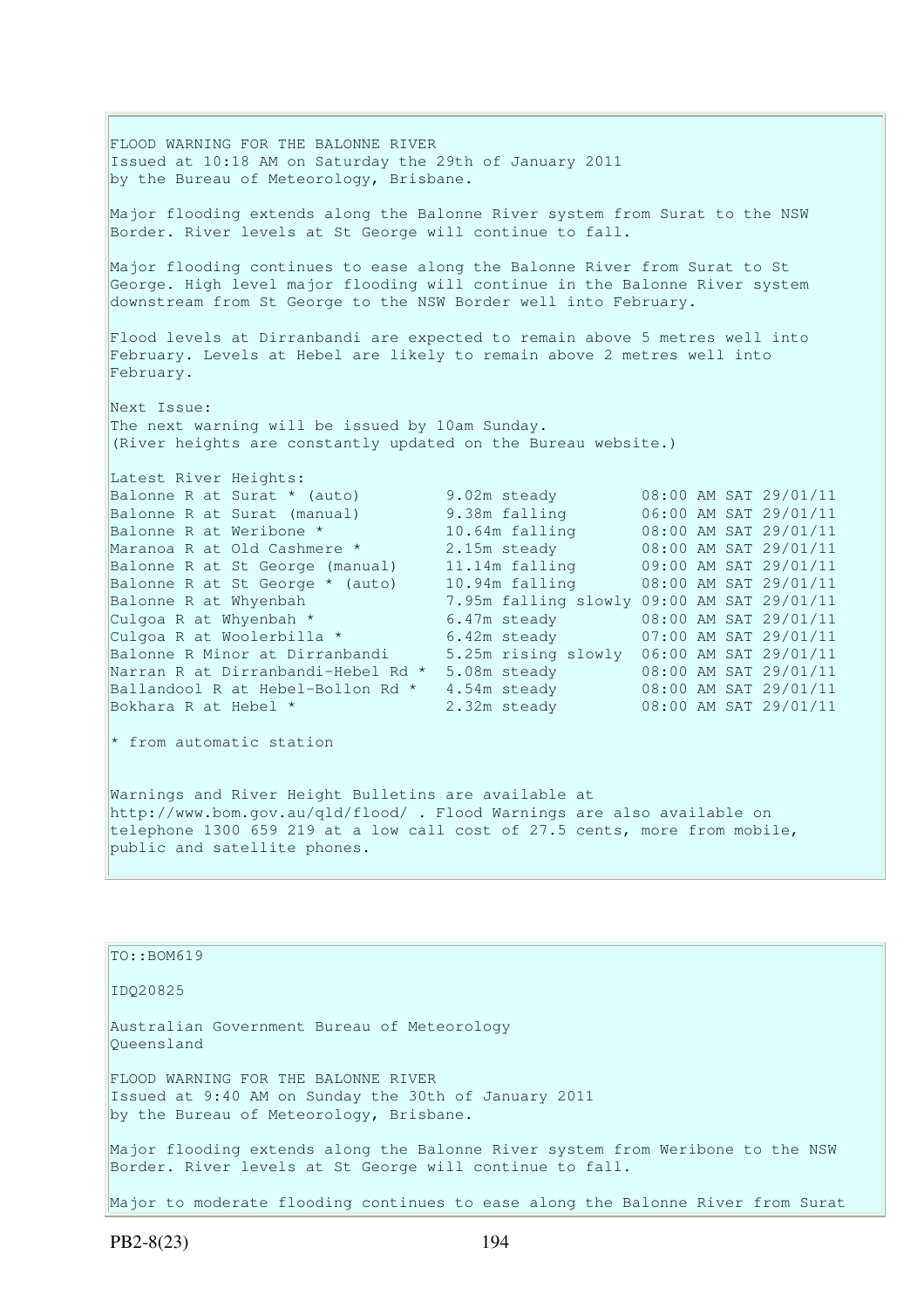to St George. High level major flooding will continue in the Balonne River system downstream from St George to the NSW Border well into February. Next Issue: The next warning will be issued by 10am Monday. (River heights are constantly updated on the Bureau website.) Latest River Heights:<br>Balonne R at Surat \* (auto)<br>Balonne R at Surat (manual) Balonne R at Surat \* (auto) 8.25m falling 08:10 AM SUN 30/01/11 Balonne R at Surat (manual) 8.58m falling 06:00 AM SUN 30/01/11 Balonne R at Weribone \* 10.06m falling 08:20 AM SUN 30/01/11 Maranoa R at Old Cashmere \* 2.07m steady 08:00 AM SUN 30/01/11 Balonne R at St George (manual) 10.6m falling 06:00 AM SUN 30/01/11 Balonne R at St George \* (auto) 10.32m falling 08:20 AM SUN 30/01/11 Balonne R at Whyenbah 7.93m falling slowly 09:00 AM SUN 30/01/11 Culgoa R at Whyenbah  $*$  6.46m steady 08:00 AM SUN 30/01/11 Culgoa R at Woolerbilla  $*$  6.39m steady 607:00 AM SUN 30/01/11 Narran R at Dirranbandi-Hebel Rd \* 5.06m steady 08:00 AM SUN 30/01/11 Ballandool R at Hebel-Bollon Rd \* 4.55m steady 08:00 AM SUN 30/01/11 Bokhara R at Hebel \* 2.32m steady 08:00 AM SUN 30/01/11 \*automatic station Warnings and River Height Bulletins are available at http://www.bom.gov.au/qld/flood/ . Flood Warnings are also available on telephone 1300 659 219 at a low call cost of 27.5 cents, more from mobile, public and satellite phones.

| TO::BOM619                                                                                                                                                                                                                                                                                                                                      |                                |                                                |  |  |
|-------------------------------------------------------------------------------------------------------------------------------------------------------------------------------------------------------------------------------------------------------------------------------------------------------------------------------------------------|--------------------------------|------------------------------------------------|--|--|
| IDQ20825                                                                                                                                                                                                                                                                                                                                        |                                |                                                |  |  |
| Australian Government Bureau of Meteorology<br>Oueensland                                                                                                                                                                                                                                                                                       |                                |                                                |  |  |
| FLOOD WARNING FOR THE BALONNE RIVER<br>Issued at 9:08 AM on Monday the 31st of January 2011<br>by the Bureau of Meteorology, Brisbane.                                                                                                                                                                                                          |                                |                                                |  |  |
| Major flooding extends along the Balonne River system from St George to the NSW<br>Border. Moderate flooding continues to ease upstream from Surat to Weribone.                                                                                                                                                                                 |                                |                                                |  |  |
| Moderate to major flooding continues to ease along the Balonne River from Surat<br>to St George. The river level at St George is expected to fall below the major<br>flood level later this week. Major flooding is expected to continue downstream<br>from St George to the NSW Border this week and then commence easing during next<br>week. |                                |                                                |  |  |
| Next Issue:<br>The next warning will be issued by 10am Tuesday.<br>(River heights are constantly updated on the Bureau website.)                                                                                                                                                                                                                |                                |                                                |  |  |
| Latest River Heights:                                                                                                                                                                                                                                                                                                                           |                                |                                                |  |  |
| Balonne R at Surat * (auto)<br>Balonne R at Surat (manual)                                                                                                                                                                                                                                                                                      | 7.06m falling<br>7.37m falling | 08:20 AM MON 31/01/11<br>06:00 AM MON 31/01/11 |  |  |